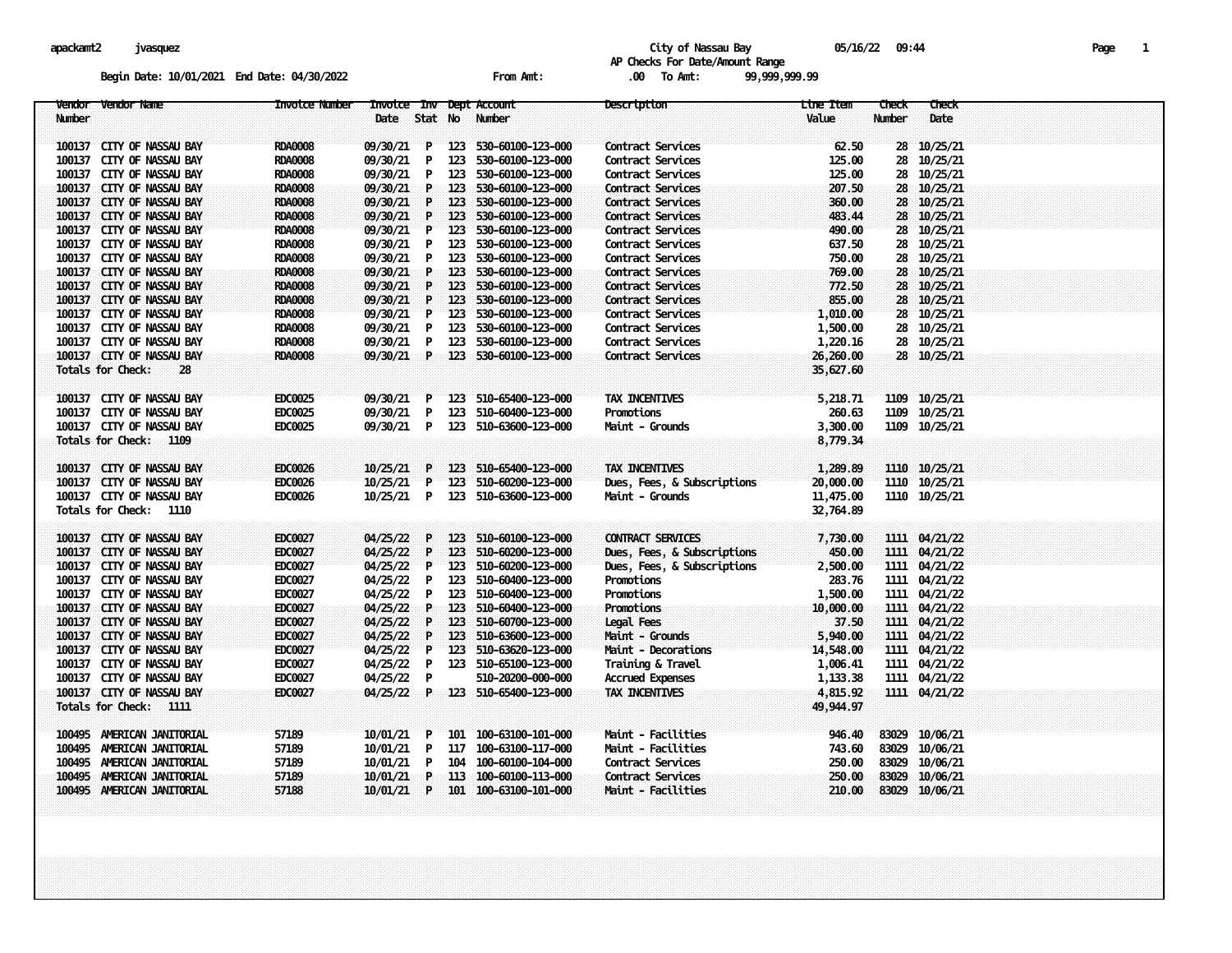**apackamt2 jvasquez City of Nassau Bay 05/16/22 09:44 Page 2 AP Checks For Date/Amount Range**

| Begin Date: 10/01/2021 End Date: 04/30/2022 |  | From Amt: |
|---------------------------------------------|--|-----------|

|               | <del>Vendor Vendor Name</del>                            | <b>Involce Number</b>     |            |  | <b>Invoice Inv Dept Account</b>                 | <b>Description</b>          | <b>Etne Item</b>        | Check         | <b>Check</b>   |  |  |  |
|---------------|----------------------------------------------------------|---------------------------|------------|--|-------------------------------------------------|-----------------------------|-------------------------|---------------|----------------|--|--|--|
| <b>Number</b> |                                                          |                           |            |  | Date Stat No Number                             |                             | <b>Value</b>            | <b>Number</b> | Date           |  |  |  |
|               |                                                          |                           |            |  |                                                 |                             |                         |               |                |  |  |  |
|               | 100495 AMERICAN JANITORIAL<br>Totals for Check: 83029    | 57188                     |            |  | 10/01/21 P 117 100-63100-117-000                | Maint - Facilities          | 165.00<br>2,565.00      |               | 83029 10/06/21 |  |  |  |
|               | 10165 Bay Area Houston Ballet<br>Totals for Check: 83030 | <b>FY22 CONTRIB</b>       |            |  | 10/04/21 P 122 600-66200-122-624                | <b>Tourism Events</b>       | 1,000.00<br>1,000.00    |               | 83030 10/06/21 |  |  |  |
|               |                                                          |                           |            |  |                                                 |                             |                         |               |                |  |  |  |
|               | 100776 BUXTON COMPANY<br>Totals for Check: 83031         | 051445                    |            |  | 10/01/21 P 121 600-60300-121-000                | Advertising                 | 25,000.00<br>25,000.00  |               | 83031 10/06/21 |  |  |  |
|               |                                                          |                           |            |  |                                                 |                             |                         |               |                |  |  |  |
|               | 99750 City of League City<br>Totals for Check: 83032     | 3891                      |            |  | 10/01/21 P 111 100-60100-111-000                | <b>CONTRACT SERVICES</b>    | 7,043.05<br>7,043.05    |               | 83032 10/06/21 |  |  |  |
|               | 16414 CINTAS                                             | 4097754100                |            |  |                                                 | Maint - Facilities          | 46.00                   |               | 83033 10/06/21 |  |  |  |
|               | Totals for Check: 83033                                  |                           |            |  |                                                 |                             | 46.00                   |               |                |  |  |  |
|               | 660 CITY OF NASSAU BAY                                   |                           |            |  | OCT 21 WTR BLG 10/01/21 P 117 100-62100-117-000 | <b>Utilities</b>            | 19.99                   |               | 83034 10/06/21 |  |  |  |
|               | 660 CITY OF NASSAU BAY                                   | OCT 21 WTR BLG 10/01/21 P |            |  | 200-44100-000-000                               | Water Fees                  | 13.14                   |               | 83034 10/06/21 |  |  |  |
|               | <b>660 CITY OF NASSAU BAY</b>                            | OCT 21 WTR BLG 10/01/21 P |            |  | 200-44200-000-000                               | Sever Fees                  | 12.30                   |               | 83034 10/06/21 |  |  |  |
|               | 660 CITY OF NASSAU BAY                                   |                           |            |  | OCT 21 WTR BLG 10/01/21 P 117 100-62100-117-000 | Utilities                   | 06.16                   |               | 83034 10/06/21 |  |  |  |
|               | 660 CITY OF NASSAU BAY                                   | OCT 21 WTR BLG 10/01/21 P |            |  | 200-44100-000-000                               | Water Fees                  | 07.84                   |               | 83034 10/06/21 |  |  |  |
|               | Totals for Check: 83034                                  |                           |            |  |                                                 |                             | 59.43                   |               |                |  |  |  |
|               |                                                          |                           |            |  |                                                 |                             |                         |               |                |  |  |  |
|               | 16523 Clear Creek I.S.D.<br>Totals for Check: 83035      | 40195RC805                |            |  | 10/01/21 P 121 600-60400-121-000                | Promotions                  | 25,000.00               |               | 83035 10/06/21 |  |  |  |
|               |                                                          |                           |            |  |                                                 |                             | 25,000.00               |               |                |  |  |  |
|               | 35840 Gulf Coast Film & Video                            | FY22 CONTRIB              | 10/04/21 P |  | 122 600-66200-122-626                           | <b>Tourism Events</b>       | 1,000.00                |               | 83036 10/06/21 |  |  |  |
|               | Totals for Check: 83036                                  |                           |            |  |                                                 |                             | 1,000.00                |               |                |  |  |  |
|               |                                                          |                           |            |  |                                                 |                             |                         |               |                |  |  |  |
|               | 99145 Houston Livestock Show & Rodeo 2022 RODEO          |                           |            |  | 10/04/21 P 122 600-66200-122-617                | <b>Tourism Events</b>       | 2,500.00                |               | 83037 10/06/21 |  |  |  |
|               | Totals for Check: 83037                                  |                           |            |  |                                                 |                             | 2,500.00                |               |                |  |  |  |
|               | 100786 JBB PORTFOLIO, LLC                                | <b>OCT21-DEC21</b>        | 10/01/21 P |  | 105 100-67500-105-000                           | Lease                       | 780.00                  |               | 83038 10/06/21 |  |  |  |
|               | Totals for Check: 83038                                  |                           |            |  |                                                 |                             | 780.00                  |               |                |  |  |  |
|               |                                                          |                           |            |  |                                                 |                             |                         |               |                |  |  |  |
|               | 54090 LEADSONLINE                                        | 320459                    |            |  |                                                 | Dues, Fees, & Subscriptions | 1,005.00                |               | 83039 10/06/21 |  |  |  |
|               | Totals for Check: 83039                                  |                           |            |  |                                                 |                             | 1,005.00                |               |                |  |  |  |
|               |                                                          |                           |            |  |                                                 |                             |                         |               |                |  |  |  |
|               | 51689 LYC Concours Corp.<br>Totals for Check: 83040      | FY22 CONTRIB              |            |  | 10/04/21 P 122 600-66200-122-620                | <b>TOURISM EVENTS</b>       | 10,000.00<br>10,000.00  |               | 83040 10/06/21 |  |  |  |
|               |                                                          |                           |            |  |                                                 |                             |                         |               |                |  |  |  |
|               | 100800 MUNIREVS INC.                                     | 6194                      |            |  | 10/01/21 P 101 600-60200-101-000                | Dues, Fees, & Subscriptions | 666.67                  |               | 83041 10/06/21 |  |  |  |
|               | Totals for Check: 83041                                  |                           |            |  |                                                 |                             | 666.67                  |               |                |  |  |  |
|               |                                                          |                           |            |  |                                                 |                             |                         |               |                |  |  |  |
|               | 100354 OPENGOV                                           | <b>INV00005551</b>        |            |  | 10/01/21 P 111 100-60100-111-000                | <b>CONTRACT SERVICES</b>    | 37,740.00               |               | 83042 10/06/21 |  |  |  |
|               | Totals for Check: 83042                                  |                           |            |  |                                                 |                             | 37,740.00               |               |                |  |  |  |
|               | 100709 RUNNING ALLIANCE SPORT                            | <b>FY22 CONTRIB</b>       |            |  | 10/04/21 P 122 600-66200-122-615                | <b>Tourism Events</b>       | 1,000.00 83043 10/06/21 |               |                |  |  |  |
|               |                                                          |                           |            |  |                                                 |                             |                         |               |                |  |  |  |
|               |                                                          |                           |            |  |                                                 |                             |                         |               |                |  |  |  |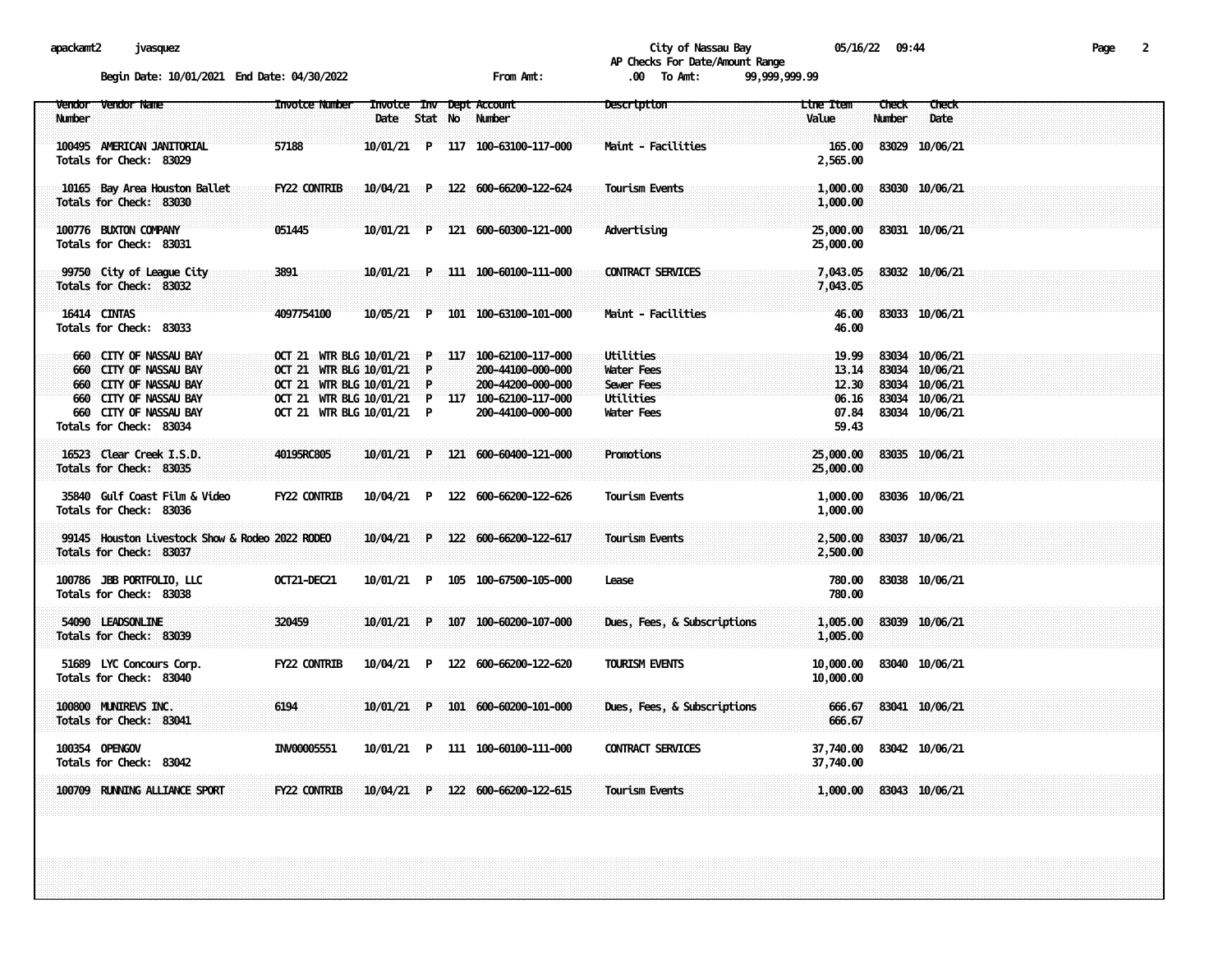**apackamt2 jvasquez City of Nassau Bay 05/16/22 09:44 Page 3 AP Checks For Date/Amount Range** Begin Date: 10/01/2021 End Date: 04/30/2022 From Amt: 99,999,999.99 (999.99)

| <b>Number</b> | Vendor Vendor Name                                                               | Invoice Number Invoice Inv Dept Account  | Date Stat No Number      |    |                                                                                              | <b>Description</b>                                                | ttne Item<br>Value         | Check<br><b>Number</b> | Check<br>Date                                      |  |  |  |
|---------------|----------------------------------------------------------------------------------|------------------------------------------|--------------------------|----|----------------------------------------------------------------------------------------------|-------------------------------------------------------------------|----------------------------|------------------------|----------------------------------------------------|--|--|--|
|               | Totals for Check: 83043                                                          |                                          |                          |    |                                                                                              |                                                                   | 1,000.00                   |                        |                                                    |  |  |  |
|               | 98340 WINGS OVER HOUSTON<br>Totals for Check: 83044                              | FY2022                                   |                          |    | 10/04/21 P 122 600-66200-122-618                                                             | <b>Tourism Events</b>                                             | 5,000.00<br>5,000.00       |                        | 83044 10/06/21                                     |  |  |  |
|               | 9290 ACT PIPE & SUPPLY                                                           |                                          |                          |    | S100719323.001 09/21/21 P 118 200-63900-118-000                                              | Maint - Water Lines                                               | 88.00                      |                        | 83045 10/08/21                                     |  |  |  |
|               | Totals for Check: 83045<br>100495 AMERICAN JANITORIAL                            | 57363                                    | 09/01/21 P               |    | 101 100-63100-101-000                                                                        | Maint - Facilities                                                | 88.00<br>590.00            |                        | 83046 10/08/21                                     |  |  |  |
|               | 100495 AMERICAN JANITORIAL<br>Totals for Check: 83046                            | 57426                                    |                          |    | 09/10/21 P 101 100-63100-101-000                                                             | Maint - Facilities                                                | 171.71<br>761.71           |                        | 83046 10/08/21                                     |  |  |  |
|               | 17160 CLEAR LAKE CITY WATER<br>17160 CLEAR LAKE CITY WATER                       | <b>AUGUST 2021</b><br><b>AUGUST 2021</b> |                          |    | 08/31/21 P 118 200-60110-118-000<br>08/31/21 P 118 200-70100-118-000                         | Contract Services - Water<br>Capital Expenditures                 | 18,581,54<br>6,843.03      |                        | 83047 10/08/21<br>83047 10/08/21                   |  |  |  |
|               | Totals for Check: 83047                                                          |                                          |                          |    |                                                                                              |                                                                   | 25,424.57                  |                        |                                                    |  |  |  |
|               | 100589 CSA TECHNICAL LLC<br>100589 CSA TECHNICAL LLC<br>100589 CSA TECHNICAL LLC | 2994<br>2992<br>2993                     | 09/28/21<br>09/28/21 P   | P  | 105 100-63700-105-000<br>09/28/21 P 105 100-63700-105-000<br>105 100-63700-105-000           | Maint - Storm Sewer<br>Maint - Storm Sewer<br>Maint - Storm Sewer | 275.00<br>165.00<br>440.00 |                        | 83048 10/08/21<br>83048 10/08/21<br>83048 10/08/21 |  |  |  |
|               | 100589 CSA TECHNICAL LLC<br>Totals for Check: 83048                              | 2995                                     |                          |    | 09/28/21 P 105 100-63700-105-000                                                             | Maint - Storm Sewer                                               | 440.00<br>1,320.00         |                        | 83048 10/08/21                                     |  |  |  |
|               | 12275 DATAPROSE, LLC<br>12275 DATAPROSE, LLC                                     | DP2103557<br>DP2103557                   |                          |    | 09/30/21 P 101 100-60500-101-000<br>09/30/21 P 101 200-61200-101-000                         | <b>Publications</b><br>Supplies - Postage                         | 52.15<br>893.83            |                        | 83049 10/08/21<br>83049 10/08/21                   |  |  |  |
|               | Totals for Check: 83049                                                          |                                          |                          |    |                                                                                              |                                                                   | 945.98                     |                        |                                                    |  |  |  |
|               | 43503 HOUSTON CHRONICLE<br>43503 HOUSTON CHRONICLE<br>43503 HOUSTON CHRONICLE    | 34146810<br>34144901<br>34144811         | 09/15/21 P<br>09/08/21 P |    | 101 100-60300-101-000<br>$101 - 100 - 60300 - 101 - 000$<br>09/08/21 P 101 100-60300-101-000 | Advertising<br>Advertising<br><b>Advertising</b>                  | 153.65<br>779.72<br>845.90 |                        | 83050 10/08/21<br>83050 10/08/21<br>83050 10/08/21 |  |  |  |
|               | 43503 HOUSTON CHRONICLE<br>Totals for Check: 83050                               | 34144731                                 |                          |    | 09/01/21  P  101  100-60300-101-000                                                          | Advertising                                                       | 1,044.74<br>2,824.01       |                        | 83050 10/08/21                                     |  |  |  |
|               | 100774 HVAC MECHANICAL SERVICES<br>Totals for Check: 83051                       | <b>JC81821</b>                           |                          |    | 09/17/21 P 124 900-70100-124-205                                                             | Capital Expenditures                                              | 9,970.00<br>9,970.00       |                        | 83051 10/08/21                                     |  |  |  |
|               | 100338 JEFFREY S. WARD & ASSOCIATES<br>100338 JEFFREY S. WARD & ASSOCIATES       | 2018 FMA 4<br>2017 FMA 22                | 09/30/21                 | P. | 103 700-80100-103-434<br>09/30/21 P 103 700-80100-103-409                                    | INTERGOV. EXP. - FEDERAL<br>Intergov. Exp. - Federal              | 1,610.00<br>4,210.00       |                        | 83052 10/08/21<br>83052 10/08/21                   |  |  |  |
|               | 100338 JEFFREY S. WARD & ASSOCIATES<br>Totals for Check: 83052                   | 2019 FMA 4                               |                          |    | 09/30/21 P 110 100-65500-110-435                                                             | <b>GRANT LOCAL SHARE</b>                                          | 870.00<br>6,690.00         |                        | 83052 10/08/21                                     |  |  |  |
|               | 100053 KENDIG KEAST COLLABORATIVE INC 20127<br>Totals for Check: 83053           |                                          |                          |    | 09/30/21 P 115 900-70100-115-326-21107CAPITAL EXPENDITURES                                   |                                                                   | 816.90<br>816.90           |                        | 83053 10/08/21                                     |  |  |  |
|               | 57790 Minuteman Press Clear Lake<br>Totals for Check: 83054                      | 67207                                    |                          |    | 09/23/21 P 101 100-60600-101-000                                                             | Printing                                                          | 349.94<br>349.94           |                        | 83054 10/08/21                                     |  |  |  |
|               | 99999 National Pen Co. LLC                                                       | 112185725                                |                          |    | 09/30/21 P 107 700-61310-107-000                                                             | Supplies - Child Safety                                           |                            |                        | 162.94 83055 10/08/21                              |  |  |  |
|               |                                                                                  |                                          |                          |    |                                                                                              |                                                                   |                            |                        |                                                    |  |  |  |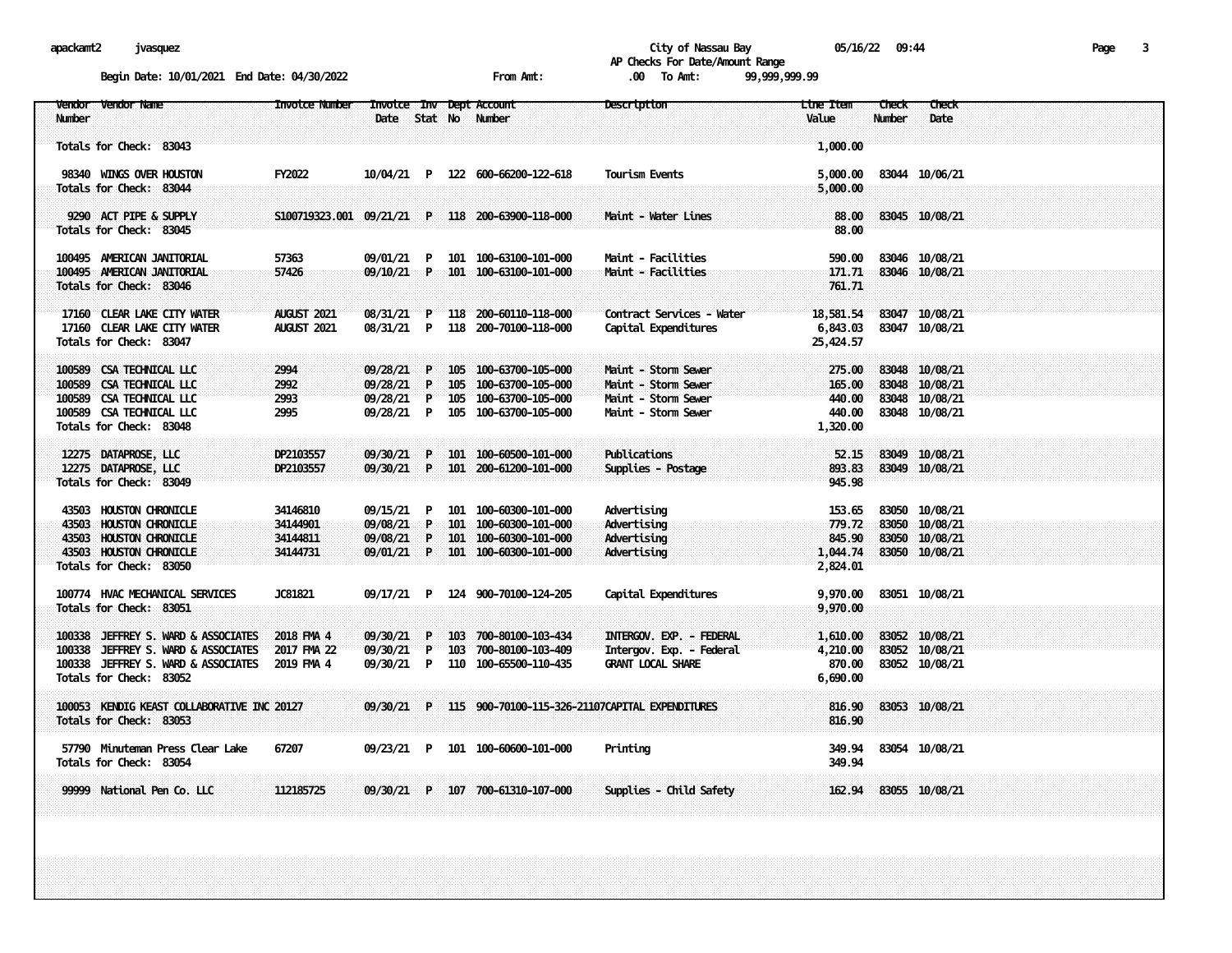**apackamt2 jvasquez City of Nassau Bay 05/16/22 09:44 Page 4 AP Checks For Date/Amount Range Begin Date: 10/01/2021 End Date: 04/30/2022 From Amt: .00 To Amt: 99,999,999.99**

| vendor vendor Name.                                             | Invoice Number Invoice Inv Dept Account |                     |                                  | <b>Description</b>       | itine Titem    | Check         | Check          |  |  |  |
|-----------------------------------------------------------------|-----------------------------------------|---------------------|----------------------------------|--------------------------|----------------|---------------|----------------|--|--|--|
| Number                                                          |                                         | Date Stat No Number |                                  |                          | Value          | <b>Number</b> | Date           |  |  |  |
| Totals for Check: 83055                                         |                                         |                     |                                  |                          | 162.94         |               |                |  |  |  |
| 100490 NATIONAL BAND & TAG CO<br>Totals for Check: 83056        | 106631                                  |                     | 03/09/21 P 109 100-63100-109-000 | Maint - Facilities       | 98.12<br>98.12 |               | 83056 10/08/21 |  |  |  |
|                                                                 |                                         |                     |                                  |                          |                |               |                |  |  |  |
| 70215 POWER FIELD SERVICES, DIV                                 | 7837                                    |                     | 09/16/21 P 110 100-65300-110-437 | <b>CONTINGENCY</b>       | 488.25         |               | 83057 10/08/21 |  |  |  |
| 70215 POWER FIELD SERVICES, DIV                                 | 7837                                    |                     | 09/16/21 P 110 100-65300-110-437 | <b>CONTINGENCY</b>       | 20.00          |               | 83057 10/08/21 |  |  |  |
| 70215 POWER FIELD SERVICES, DIV                                 | 7837                                    |                     | 09/16/21 P 110 100-65300-110-437 | <b>CONTINGENCY</b>       | 46.00          |               | 83057 10/08/21 |  |  |  |
| Totals for Check: 83057                                         |                                         |                     |                                  |                          | 554.25         |               |                |  |  |  |
| 71002 Ray-Wright Pumps Inc.                                     | 13295                                   |                     | 09/22/21 P 105 100-63210-105-000 | Maint - Equip Rental     | 1,160.00       |               | 83058 10/08/21 |  |  |  |
| Totals for Check: 83058                                         |                                         |                     |                                  |                          | 1,160.00       |               |                |  |  |  |
| 100663 RION N HART, PHD                                         | 20210924-333                            |                     | 09/24/21 P 107 100-60100-107-000 | <b>CONTRACT SERVICES</b> | 250.00         |               | 83059 10/08/21 |  |  |  |
| Totals for Check: 83059                                         |                                         |                     |                                  |                          | 250.00         |               |                |  |  |  |
| <b>100496 WEX BANK</b>                                          | 74581253                                |                     | 09/30/21 P 102 100-61900-102-000 | Supplies - Fuel          | 56.45          |               | 83060 10/08/21 |  |  |  |
| 100496 WEX BANK                                                 | 74581253                                |                     | 09/30/21 P 113 100-61900-113-000 | Supplies - Fuel          | 278.10         |               | 83060 10/08/21 |  |  |  |
| <b>100496 WEX BANK</b>                                          | 74581253                                |                     | 09/30/21 P 104 100-61900-104-000 | Supplies - Fuel          | 358.49         |               | 83060 10/08/21 |  |  |  |
| <b>100496 WEX BANK</b>                                          | 74581253                                |                     | 09/30/21 P 114 100-61900-114-000 | Supplies - Fuel          | 24.49          |               | 83060 10/08/21 |  |  |  |
| 100496 WEX BANK                                                 | 74581253                                |                     | 09/30/21 P 107 100-61900-107-000 | Supplies - Fuel          | 2,087.02       |               | 83060 10/08/21 |  |  |  |
| <b>100496 WEX BANK</b>                                          | 74581253                                |                     | 09/30/21 P 105 100-61900-105-000 | Supplies - Fuel          | 1,813.22       |               | 83060 10/08/21 |  |  |  |
| <b>100496 WEX BANK</b>                                          | 74581253                                |                     | 09/30/21 P 101 200-61900-101-000 | Supplies - Fuel          | 129.97         |               | 83060 10/08/21 |  |  |  |
| Totals for Check: 83060                                         |                                         |                     |                                  |                          | 4,747.74       |               |                |  |  |  |
| 88888 BOND, BRENTON                                             | U0060370510013A 10/01/21 P              |                     | 200-20500-000-000                | <b>Refunds</b>           | 53.05          |               | 83061 10/12/21 |  |  |  |
| Totals for Check: 83061                                         |                                         |                     |                                  |                          | 53.05          |               |                |  |  |  |
| 88888 BRADFORD, JAMES - WENDY BRADFO U0060369920005A 10/01/21 P |                                         |                     | 200-20500-000-000                | <b>Refunds</b>           | 128.38         |               | 83062 10/12/21 |  |  |  |
| Totals for Check: 83062                                         |                                         |                     |                                  |                          | 128.38         |               |                |  |  |  |
| 88888 BURDETTE III, JOHN                                        | U0060369320013A 10/01/21 P              |                     | 200-20500-000-000                | <b>Refunds</b>           | 06.10          |               | 83063 10/12/21 |  |  |  |
| Totals for Check: 83063                                         |                                         |                     |                                  |                          | 06.10          |               |                |  |  |  |
| 88888 CRITELLI, NICOLETTE                                       | U0060367030020A 10/01/21 P              |                     | 200-20500-000-000                | <b>Refunds</b>           | 64.19          |               | 83064 10/12/21 |  |  |  |
| Totals for Check: 83064                                         |                                         |                     |                                  |                          | 64.19          |               |                |  |  |  |
| 88888 KAREN ANDREWS CHESTER ANDREWS U0030262825004A 10/01/21 P  |                                         |                     | 200-20500-000-000                | <b>Refunds</b>           | 47.48          |               | 83065 10/12/21 |  |  |  |
| Totals for Check: 83065                                         |                                         |                     |                                  |                          | 47.48          |               |                |  |  |  |
| 88888 SCOTT, JR., EUGENE                                        | U0010260628006A 10/01/21 P              |                     | 200-20500-000-000                | <b>Refunds</b>           | 158.62         |               | 83066 10/12/21 |  |  |  |
| Totals for Check: 83066                                         |                                         |                     |                                  |                          | 158.62         |               |                |  |  |  |
| 88888 SMITH, PHILIP & HEIDI                                     | U0040263920007A 10/01/21 P              |                     | 200-20500-000-000                | <b>Refunds</b>           | 18.15          |               | 83067 10/12/21 |  |  |  |
| Totals for Check: 83067                                         |                                         |                     |                                  |                          | 18.15          |               |                |  |  |  |
| 88888 SWABY, JANIS                                              | U0040264040001A 10/01/21 P              |                     | 200-20500-000-000                | <b>Refunds</b>           | 24.09          |               | 83068 10/12/21 |  |  |  |
|                                                                 |                                         |                     |                                  |                          |                |               |                |  |  |  |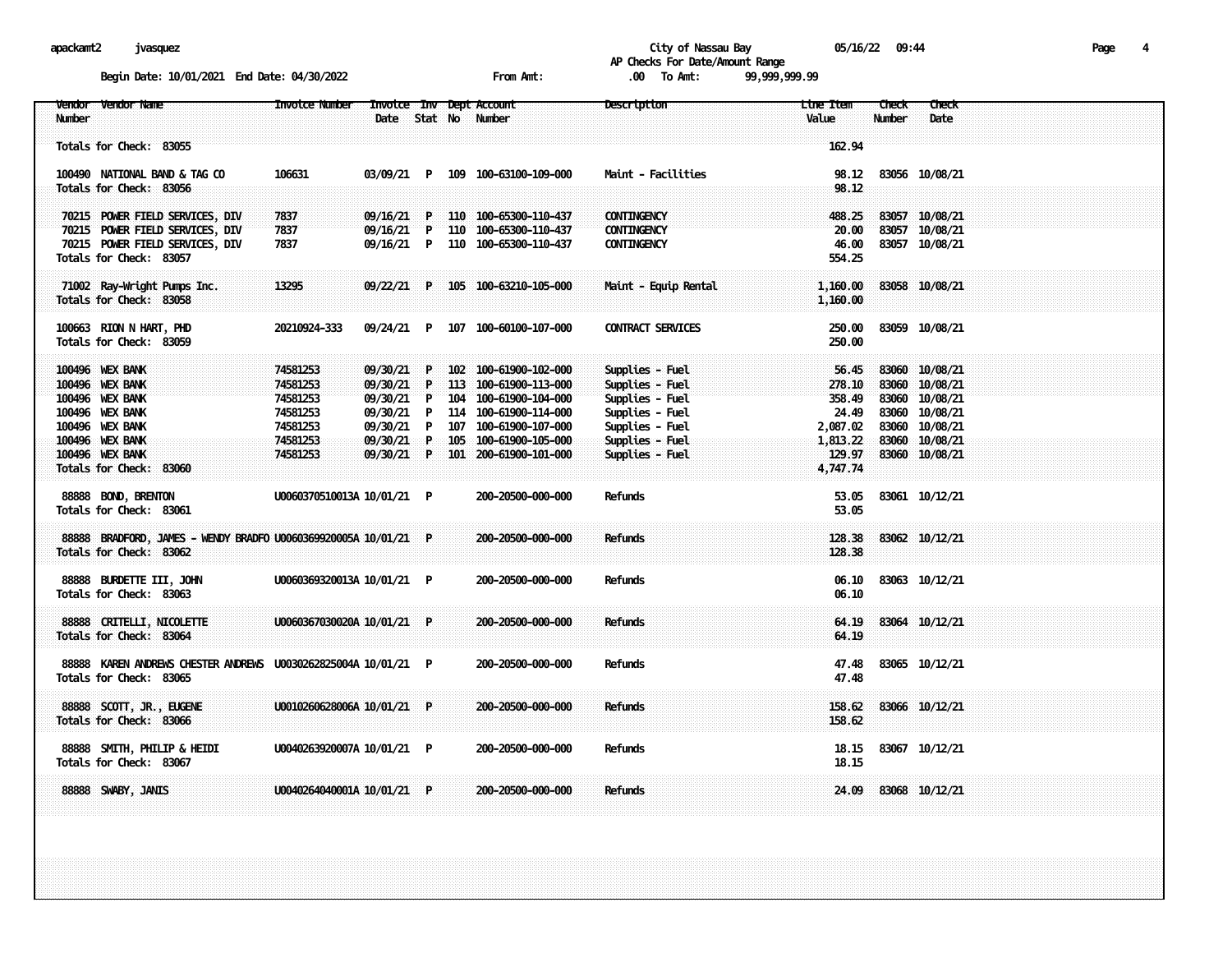Begin Date: 10/01/2021 End Date: 04/30/2022 <br>From Amt:

**apackamt2 jvasquez City of Nassau Bay 05/16/22 09:44 Page 5 AP Checks For Date/Amount Range**

| <del>Vendor Vendor Name</del>                              | Invoice Number Invoice Inv Dept Account |                        |             |                                                           | <b>Description</b>                                         | istne Ittem            | Check  | -Check                           |  |
|------------------------------------------------------------|-----------------------------------------|------------------------|-------------|-----------------------------------------------------------|------------------------------------------------------------|------------------------|--------|----------------------------------|--|
| <b>Number</b>                                              |                                         |                        |             | Date Stat No Number                                       |                                                            | Value                  | Number | Date                             |  |
| Totals for Check: 83068                                    |                                         |                        |             |                                                           |                                                            | 24.09                  |        |                                  |  |
| 88888 WALTON, JAMES L.                                     | U0060370010018A 10/01/21 P              |                        |             | 200-20500-000-000                                         | <b>Refunds</b>                                             | 53.05                  |        | 83069 10/12/21                   |  |
| Totals for Check: 83069                                    |                                         |                        |             |                                                           |                                                            | 53.05                  |        |                                  |  |
|                                                            |                                         |                        |             |                                                           |                                                            |                        |        |                                  |  |
| 590 AMERIWASTE, INC.<br>Totals for Check: 83070            | 179108                                  | 09/30/21 V             |             | $108$ 100-60100-108-000                                   | <b>CONTRACT SERVICES</b>                                   | 20,236.76<br>20,236.76 |        | 83070 10/13/21                   |  |
| 89830 COMCAST                                              | 09/23/21 NEWCH 09/23/21 V               |                        |             | 111 100-62200-111-000                                     | <b>Telecomunications</b>                                   | 331.66                 |        | 83071 10/13/21                   |  |
| Totals for Check: 83071                                    |                                         |                        |             |                                                           |                                                            | 331.66                 |        |                                  |  |
|                                                            |                                         |                        |             |                                                           |                                                            |                        |        |                                  |  |
| 100256 CONSTELLATION NEWENERGY INC                         | 60468955201                             |                        |             | 09/28/21 V 106 100-62100-106-000                          | Utilities                                                  | 1,709.05               |        | 83072 10/13/21                   |  |
| Totals for Check: 83072                                    |                                         |                        |             |                                                           |                                                            | 1,709.05               |        |                                  |  |
| 100256 CONSTELLATION NEWENERGY INC                         | 60468970801                             | 09/28/21 V             |             | 106 100-62100-106-000                                     | Utilities                                                  | 4,259.86               |        | 83073 10/13/21                   |  |
| Totals for Check: 83073                                    |                                         |                        |             |                                                           |                                                            | 4,259.86               |        |                                  |  |
|                                                            |                                         |                        |             |                                                           |                                                            |                        |        |                                  |  |
| 100256 CONSTELLATION NEWENERGY INC                         | 60593452901                             |                        |             | 09/28/21 V 106 100-62100-106-000                          | Utilities                                                  | 639.86                 |        | 83074 10/13/21                   |  |
| Totals for Check: 83074                                    |                                         |                        |             |                                                           |                                                            | 639.86                 |        |                                  |  |
| 100256 CONSTELLATION NEWENERGY INC                         | 60593461401                             | 09/28/21 V             |             | 118 200-62100-118-000                                     | Utilities                                                  | 1,750.92               |        | 83075 10/13/21                   |  |
| Totals for Check: 83075                                    |                                         |                        |             |                                                           |                                                            | 1,750.92               |        |                                  |  |
|                                                            |                                         |                        |             |                                                           |                                                            |                        |        |                                  |  |
| 100256 CONSTELLATION NEWENERGY INC                         | 60593466201                             | 09/28/21 V             |             | 119 200-62100-119-000                                     | Utilities                                                  | 6,663.82               |        | 83076 10/13/21                   |  |
| Totals for Check: 83076                                    |                                         |                        |             |                                                           |                                                            | 6,663.82               |        |                                  |  |
| 100256 CONSTELLATION NEWENERGY INC                         | 60593508001                             | 09/28/21 V             |             | 106 100-62100-106-000                                     | Utilities                                                  | 21.04                  |        | 83077 10/13/21                   |  |
| 100256 CONSTELLATION NEWENERGY INC                         | 60593508001                             | 09/28/21 V             |             | 101 100-62100-101-000                                     | <b>Utilities</b>                                           | 1,336.15               |        | 83077 10/13/21                   |  |
| 100256 CONSTELLATION NEWENERGY INC                         | 60593508001                             | 09/28/21 V             |             | 117 100-62100-117-000                                     | <b>Utilities</b>                                           | 1,049.83               |        | 83077 10/13/21                   |  |
| Totals for Check: 83077                                    |                                         |                        |             |                                                           |                                                            | 2,407.02               |        |                                  |  |
|                                                            |                                         |                        |             |                                                           |                                                            |                        |        |                                  |  |
| 99730 Foremost Promotions<br>Totals for Check: 83078       | 537734                                  | 09/27/21 V             |             | 104 700-61310-104-000                                     | Supplies - Child Safety                                    | 135.01<br>135.01       |        | 83078 10/13/21                   |  |
|                                                            |                                         |                        |             |                                                           |                                                            |                        |        |                                  |  |
| 100454 FRONTIER COMMUNICATIONS                             |                                         |                        |             | 3338409 09/2021 09/25/21 V 111 100-62200-111-000          | <b>Telecomunications</b>                                   | 155.70                 |        | 83079 10/13/21                   |  |
| Totals for Check: 83079                                    |                                         |                        |             |                                                           |                                                            | 155.70                 |        |                                  |  |
|                                                            |                                         |                        |             |                                                           |                                                            |                        |        |                                  |  |
| 34320 GREGG & GREGG PC<br>34320 GREGG & GREGG PC           | 33671 G<br>33672 L                      | 09/27/21 V<br>09/27/21 | $\mathbf v$ | 101 100-60700-101-000<br>101 100-60700-101-000            | Legal Fees<br>Legal Fees                                   | 3,762.50<br>650.00     |        | 83080 10/13/21<br>83080 10/13/21 |  |
| 34320 GREGG & GREGG PC                                     | 33673 P                                 |                        |             | 09/27/21 V 112 100-60100-112-000                          | Contract Services                                          | 1,050.00               |        | 83080 10/13/21                   |  |
| Totals for Check: 83080                                    |                                         |                        |             |                                                           |                                                            | 5,462.50               |        |                                  |  |
|                                                            |                                         |                        |             |                                                           |                                                            |                        |        |                                  |  |
| 100752 HARRIS CO A/R -RADIO                                | 106320                                  | 09/30/21 V             |             | 111 100-60200-111-000                                     | Dues, Fees, & Subscriptions                                | 1,209.00               |        | 83081 10/13/21                   |  |
| 100752 HARRIS CO A/R -RADIO                                | 106321                                  | 09/30/21 V             |             | 111 100-60200-111-000                                     | Dues, Fees, & Subscriptions                                | 585.00                 |        | 83081 10/13/21                   |  |
| 100752 HARRIS CO A/R -RADIO<br>100752 HARRIS CO A/R -RADIO | 106319<br>106318                        | 09/30/21 V             |             | 111 100-60200-111-000<br>09/30/21 V 111 100-60200-111-000 | Dues, Fees, & Subscriptions<br>Dues, Fees, & Subscriptions | 1,458.00<br>156.00     |        | 83081 10/13/21<br>83081 10/13/21 |  |
| Totals for Check: 83081                                    |                                         |                        |             |                                                           |                                                            | 3,408.00               |        |                                  |  |
|                                                            |                                         |                        |             |                                                           |                                                            |                        |        |                                  |  |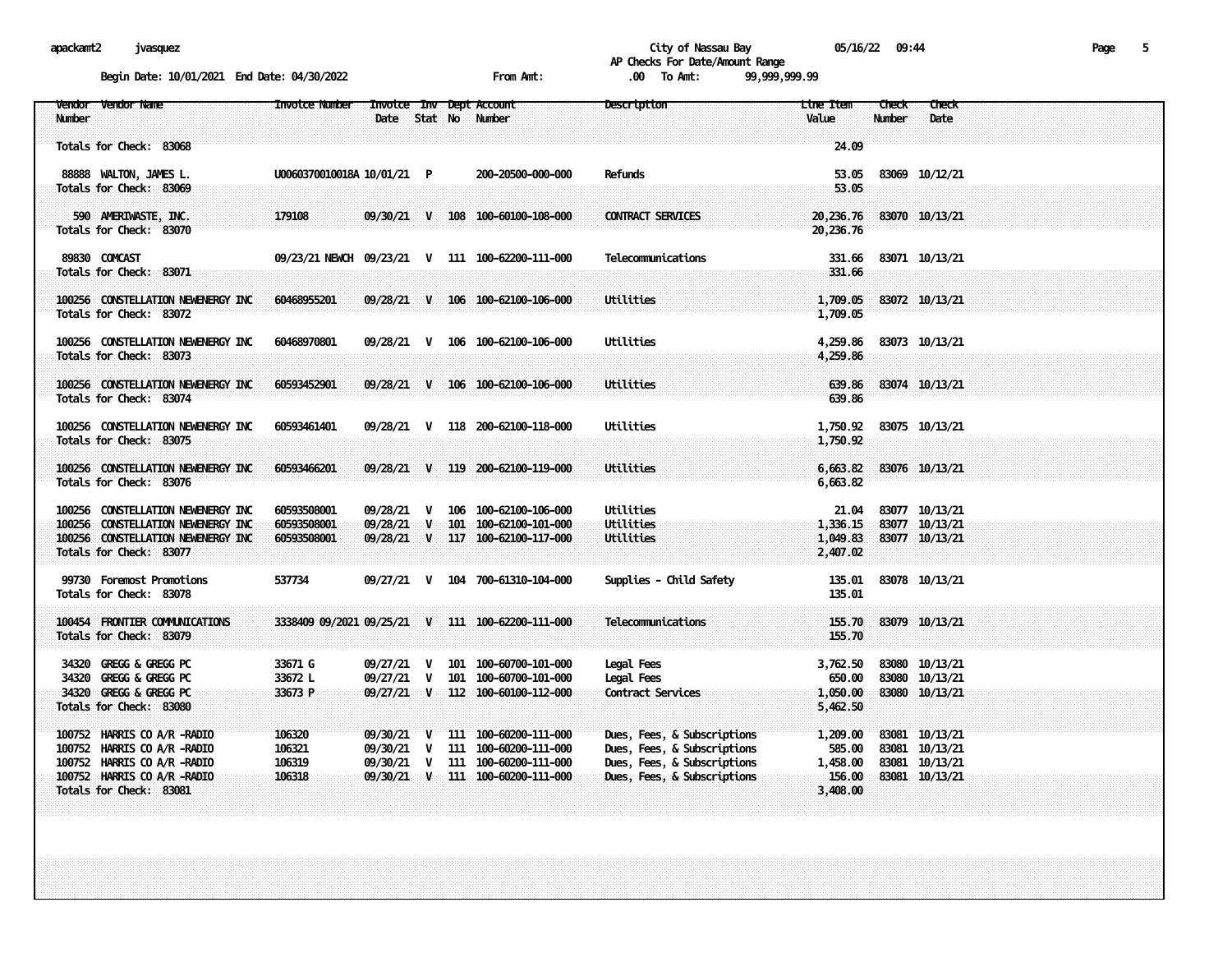**Totals for Check: 83084 6,137.84**

**apackamt2 jvasquez City of Nassau Bay 05/16/22 09:44 Page 6 AP Checks For Date/Amount Range**

| 05/16/22 | 09:44 |
|----------|-------|
|----------|-------|

Begin Date: 10/01/2021 End Date: 04/30/2022 From Amt: 500 To Amt: 99,999,999.99 Prom Amt:

100292 LIGHTHOUSE VIDEO SURVEILLANCE CW5493

**Number Date Stat No Number Value Number Date**

**Vendor Vendor Name Invoice Number Invoice Inv Dept Account Description Line Item Check Check**

**100292 LIGHTHOUSE VIDEO SURVEILLANCE CW5487 09/28/21 V 111 100-63200-111-000 MAINT - EQUIP 1,347.00 83082 10/13/21 Totals for Check: 83082 1,815.75** 100221 METRO FIRE 63083 10/13/21 109-29/21 104 100-61500-104-000 SUPPLIES - EQUIP/TOOLS 1,316.00 83083 10/13/21 **Totals for Check: 83083 1,316.00** 99764 MUNICIPALEMERGENCYSERVICE S01477286 05/20/21 V 104 100-61300-104-000 Supplies -PublicSafety 6,137.84 83084 10/13/21<br>TotalsforCheck: 83084 10/13/21

|            |                                          | 592      |     | 104 100-63400-104-000 | Maint                                                                 |                   | 10/13/21 |
|------------|------------------------------------------|----------|-----|-----------------------|-----------------------------------------------------------------------|-------------------|----------|
|            |                                          |          |     |                       | Mai                                                                   |                   |          |
|            | 83085<br>Totals for Check:               |          |     |                       |                                                                       |                   |          |
|            |                                          |          |     |                       |                                                                       |                   |          |
| 100124     | SIDDONS MARTIN EMERGENCY GROUP 19406010B |          | 104 | 100-63400-104-000     | Maint - Vehicles                                                      | 83086<br>656.62   | 10/13/21 |
| 100124     | SIDDONS MARTIN EMERGENCY GROUP 19406100  |          |     |                       | Mai<br>teration and an article and an article and article and article | 83086<br>3.579.59 | 10/13/21 |
|            |                                          |          |     |                       |                                                                       |                   |          |
|            |                                          |          |     |                       |                                                                       |                   |          |
| 3588       | <b>Verizon Wireless</b><br>.             |          | 111 | 100-62200-111-000     | <b>Telecommunications</b>                                             | 83087<br>. 488    | 10/13/21 |
| 35880      | Verizon Wireless                         | 89180124 | 118 | 200-60100-118-000     | Contract Services                                                     | 83087             | 10/13/21 |
| Totals for | 83087<br>Check:                          |          |     |                       |                                                                       |                   |          |

**590 AMERIWASTE, INC. 179108 F 09/30/21 P 108 100-60100-108-000 CONTRACT SERVICES 20,236.76 83088 10/13/21 Totals for Check: 83088 20,236.76** 89830 COMCAST 683089 10/13/21 109/23/21 P 111 100-62200-111-000 Telecommunications 331.66 83089 10/13/21 **Totals for Check: 83089 331.66**

100256 CONSTELLATION NEWENERGY INC 60468955201 F 09/28/21 P 106 100-62100-106-000 Utilities 4,709.05 83090 10/13/21 **Totals for Check: 83090 1,709.05** 100256 CONSTELLATION NEWENERGY INC 60468970801 F 09/28/21 P 106 100-62100-106-000 Utilities 4 and the 4.259.86 83091 10/13/21 **Totals for Check: 83091 4,259.86**

100256 CONSTELLATION NEWENERGY INC 60593452901 F 09/28/21 P 106 100-62100-106-000 Utilities 639 and 539.86 83092 10/13/21 **Totals for Check: 83092 639.86** 100256 CONSTELLATION NEWENERGY INC 60593461401 F 09/28/21 P 118 200-62100-118-000 Utilities 4 1 1750.92 83093 10/13/21 **Totals for Check: 83093 1,750.92** 100256 CONSTELLATION NEWENERGY INC 60593466201 F 09/28/21 P 119 200-62100-119-000 Utilities 66 0000 0 06,663.82 83094 10/13/21 **Totals for Check: 83094 6,663.82** 100256 CONSTELLATION NEWENERGY INC 60593508001 F 09/28/21 P 101 100-62100-101-000 Utilities 11 1000 101 1036.15 83095 10/13/21 100256 CONSTELLATION NEWENERGY INC 60593508001 F 09/28/21 P 117 100-62100-117-000 Utilities (2001) 7,049.83 83095 10/13/21 **100256 CONSTELLATION NEWENERGY INC 60593508001 F 09/28/21 P 106 100-62100-106-000 Utilities 21.04 83095 10/13/21 Totals for Check: 83095 2,407.02**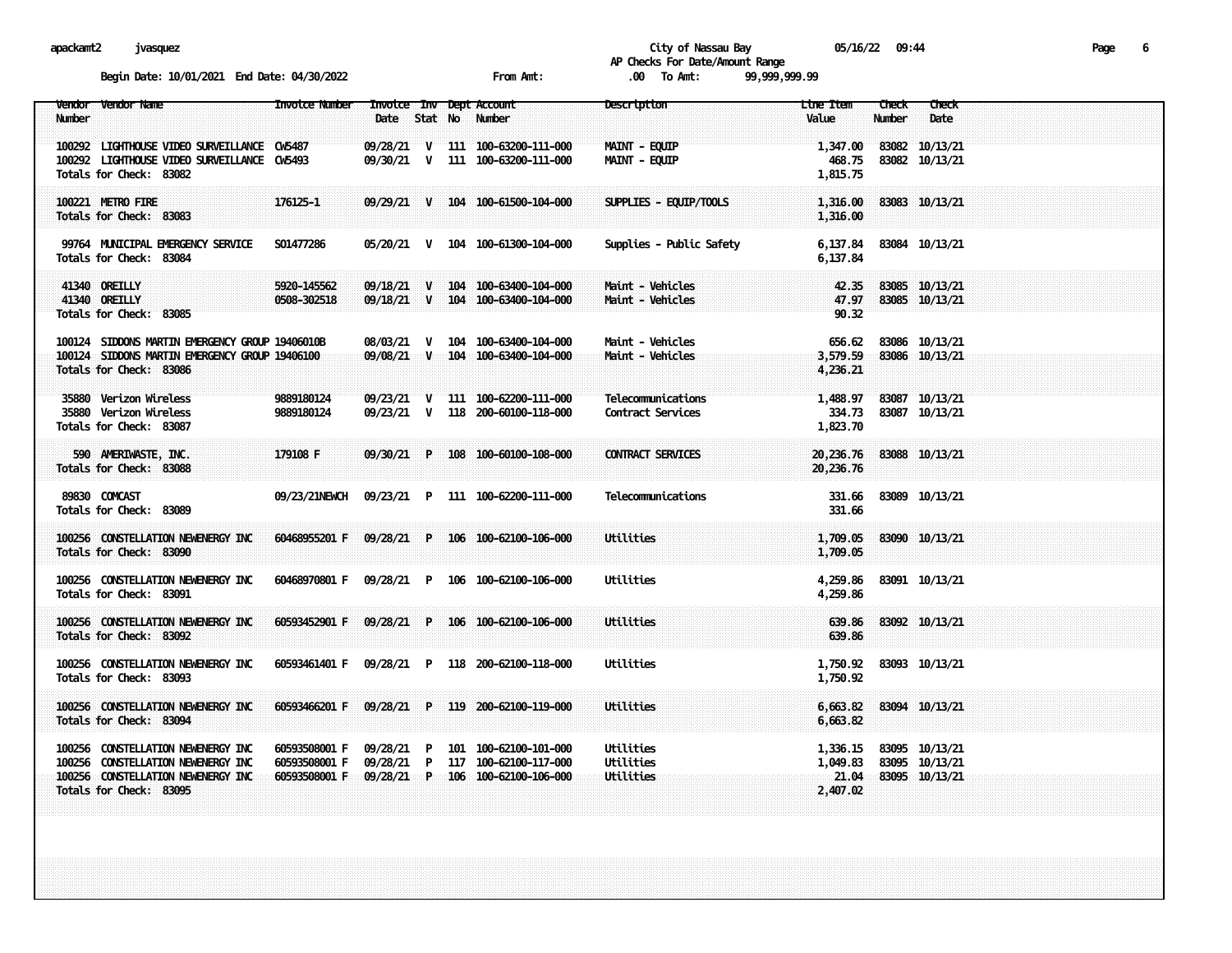**apackamt2 jvasquez City of Nassau Bay 05/16/22 09:44 Page 7 AP Checks For Date/Amount Range**

| vendor vendor Name                                |       | Invotce Number            | <b>Invoice Inv Dept Account</b> |          |                                                                           | <b>Description</b>          | iatresiten | <b>Check</b> | Check          |  |  |
|---------------------------------------------------|-------|---------------------------|---------------------------------|----------|---------------------------------------------------------------------------|-----------------------------|------------|--------------|----------------|--|--|
| <b>Number</b>                                     |       |                           | Date Stat No Number             |          |                                                                           |                             | Value      | Number       | Date           |  |  |
| 99730 Foremost Promotions                         |       | 537734 F                  |                                 |          | 09/27/21 P 104 700-61310-104-000                                          | Supplies - Child Safety     | 135.01     |              | 83096 10/13/21 |  |  |
| Totals for Check: 83096                           |       |                           |                                 |          |                                                                           |                             | 135.01     |              |                |  |  |
| 100454 FRONTIER COMMUNICATIONS                    |       |                           |                                 |          | 3338409 09/21 F 09/25/21 P 111 100-62200-111-000                          | Telecomunications           | 155.70     |              | 83097 10/13/21 |  |  |
| Totals for Check: 83097                           |       |                           |                                 |          |                                                                           |                             | 155.70     |              |                |  |  |
| 34320 GREGG & GREGG PC                            |       | $33671 G - F$             | $09/27/21$ P                    |          | 101 100-60700-101-000                                                     | Legal Fees                  | 3,762.50   |              | 83098 10/13/21 |  |  |
| 34320 GREGG & GREGG PC                            |       | 33672 L - F               | 09/27/21                        | <b>P</b> | 101 100-60700-101-000                                                     | Legal Fees                  | 650.00     |              | 83098 10/13/21 |  |  |
| 34320 GREGG & GREGG PC                            |       | 33673 P - F               | 09/27/21 P                      |          | 112 100-60100-112-000                                                     | Contract Services           | 1,050.00   |              | 83098 10/13/21 |  |  |
| Totals for Check: 83098                           |       |                           |                                 |          |                                                                           |                             | 5,462.50   |              |                |  |  |
| 100752 HARRIS CO A/R -RADIO                       |       | 106318 F                  | 09/30/21 P                      |          | 111 100-60200-111-000                                                     | Dues, Fees, & Subscriptions | 156.00     |              | 83099 10/13/21 |  |  |
| 100752 HARRIS CO A/R -RADIO                       |       | 106319 F                  | 09/30/21 P                      |          | 111 100-60200-111-000                                                     | Dues, Fees, & Subscriptions | 1,458.00   |              | 83099 10/13/21 |  |  |
| 100752 HARRIS CO A/R -RADIO                       |       | 106320 F                  | 09/30/21                        | - P      | 111 100-60200-111-000                                                     | Dues, Fees, & Subscriptions | 1,209.00   |              | 83099 10/13/21 |  |  |
| 100752 HARRIS CO A/R -RADIO                       |       | 106321 F                  | 09/30/21 P                      |          | 111 100-60200-111-000                                                     | Dues, Fees, & Subscriptions | 585.00     |              | 83099 10/13/21 |  |  |
| Totals for Check: 83099                           |       |                           |                                 |          |                                                                           |                             | 3,408.00   |              |                |  |  |
| 100292 LIGHTHOUSE VIDEO SURVEILLANCE CN5487 F     |       |                           | 09/28/21 P                      |          | 111 100-63200-111-000                                                     | MAINT - EQUIP               | 1,347.00   |              | 83100 10/13/21 |  |  |
| 100292 LIGHTHOUSE VIDEO SURVEILLANCE CW5493 F     |       |                           | $09/30/21$ P                    |          | 111 100-63200-111-000                                                     | MAINT - EQUIP               | 468.75     |              | 83100 10/13/21 |  |  |
| Totals for Check: 83100                           |       |                           |                                 |          |                                                                           |                             | 1,815.75   |              |                |  |  |
| 100221 METRO FIRE                                 |       | 176125-1 F                |                                 |          | 09/29/21 P 104 100-61500-104-000                                          | SUPPLIES - EOUIP/TOOLS      | 1,316.00   |              | 83101 10/13/21 |  |  |
| Totals for Check: 83101                           |       |                           |                                 |          |                                                                           |                             | 1,316.00   |              |                |  |  |
|                                                   |       |                           |                                 |          |                                                                           |                             |            |              |                |  |  |
| 99764 MUNICIPAL EMERGENCY SERVICE                 |       | S01477286 F               |                                 |          | 05/20/21 P 104 100-61300-104-000                                          | Supplies - Public Safety    | 6,137.84   |              | 83102 10/13/21 |  |  |
| Totals for Check: 83102                           |       |                           |                                 |          |                                                                           |                             | 6,137.84   |              |                |  |  |
| 41340 OREILLY                                     |       | 0508-302518 F             | 09/18/21 P                      |          | 104 100-63400-104-000                                                     | Maint - Vehicles            | 47.97      |              | 83103 10/13/21 |  |  |
| 41340 OREILLY                                     |       | 5920-145562 F             |                                 |          | 09/18/21 P 104 100-63400-104-000                                          | Maint - Vehicles            | 42.35      |              | 83103 10/13/21 |  |  |
| Totals for Check: 83103                           |       |                           |                                 |          |                                                                           |                             | 90.32      |              |                |  |  |
| 100124 SIDDONS MARTIN EMERGENCY GROUP 19406010B F |       |                           | 08/03/21                        | - P      | 104 100-63400-104-000                                                     | Maint - Vehicles            | 656.62     |              | 83104 10/13/21 |  |  |
| 100124 SIDDONS MARTIN EMERGENCY GROUP 19406100 F  |       |                           | 09/08/21 P                      |          | 104 100-63400-104-000                                                     | Maint - Vehicles            | 3,579.59   |              | 83104 10/13/21 |  |  |
| Totals for Check: 83104                           |       |                           |                                 |          |                                                                           |                             | 4,236.21   |              |                |  |  |
|                                                   |       |                           |                                 |          |                                                                           |                             |            |              |                |  |  |
| 35880 Verizon Wireless                            |       | 9889180124 F              | 09/23/21 P                      |          | 111 100-62200-111-000                                                     | <b>Telecommunications</b>   | 1,488.97   |              | 83105 10/13/21 |  |  |
| 35880 Verizon Wireless                            |       | 9889180124 F              | 09/23/21 P                      |          | 118 200-60100-118-000                                                     | Contract Services           | 334.73     |              | 83105 10/13/21 |  |  |
| Totals for Check: 83105                           |       |                           |                                 |          |                                                                           |                             | 1,823.70   |              |                |  |  |
| 100451 A & L AUTOMOTIVE                           | 25673 |                           | 10/06/21                        | ା        | 107 100-63400-107-000                                                     | Maint - Vehicles            | 50.00      |              | 83106 10/15/21 |  |  |
| 100451 A & L AUTOMOTIVE                           | 25685 |                           | $10/07/21$ P                    |          | 107 100-63400-107-000                                                     | Maint - Vehicles            | 07.00      |              | 83106 10/15/21 |  |  |
| Totals for Check: 83106                           |       |                           |                                 |          |                                                                           |                             | 57.00      |              |                |  |  |
| 100759 AMAZON CAPITAL SERVICES                    |       | 1WPH-7DXK-HCK9 10/04/21 P |                                 |          | 125 900-70100-125-436-21108CAPITAL EXPENDITURES                           |                             | 1,146.00   |              | 83107 10/15/21 |  |  |
| AMAZON CAPITAL SERVICES<br>100759                 |       | 1W4-HX94-7Y6L 10/11/21 P  |                                 |          | 104 100-63100-104-000                                                     | Maint - Facilities          | 112.43     |              | 83107 10/15/21 |  |  |
| 100759 AMAZON CAPITAL SERVICES.                   |       | 1W4-HX94-7Y6L 10/11/21 P  |                                 |          | 113 100-63100-113-000                                                     | Maint - Facilities          | 112.42     |              | 83107 10/15/21 |  |  |
| 100759 AMAZON CAPITAL SERVICES                    |       |                           |                                 |          | 140L-6HGX-630V 10/08/21 P 125 900-70100-125-436-21108CAPITAL EXPENDITURES |                             | 179.98     |              | 83107 10/15/21 |  |  |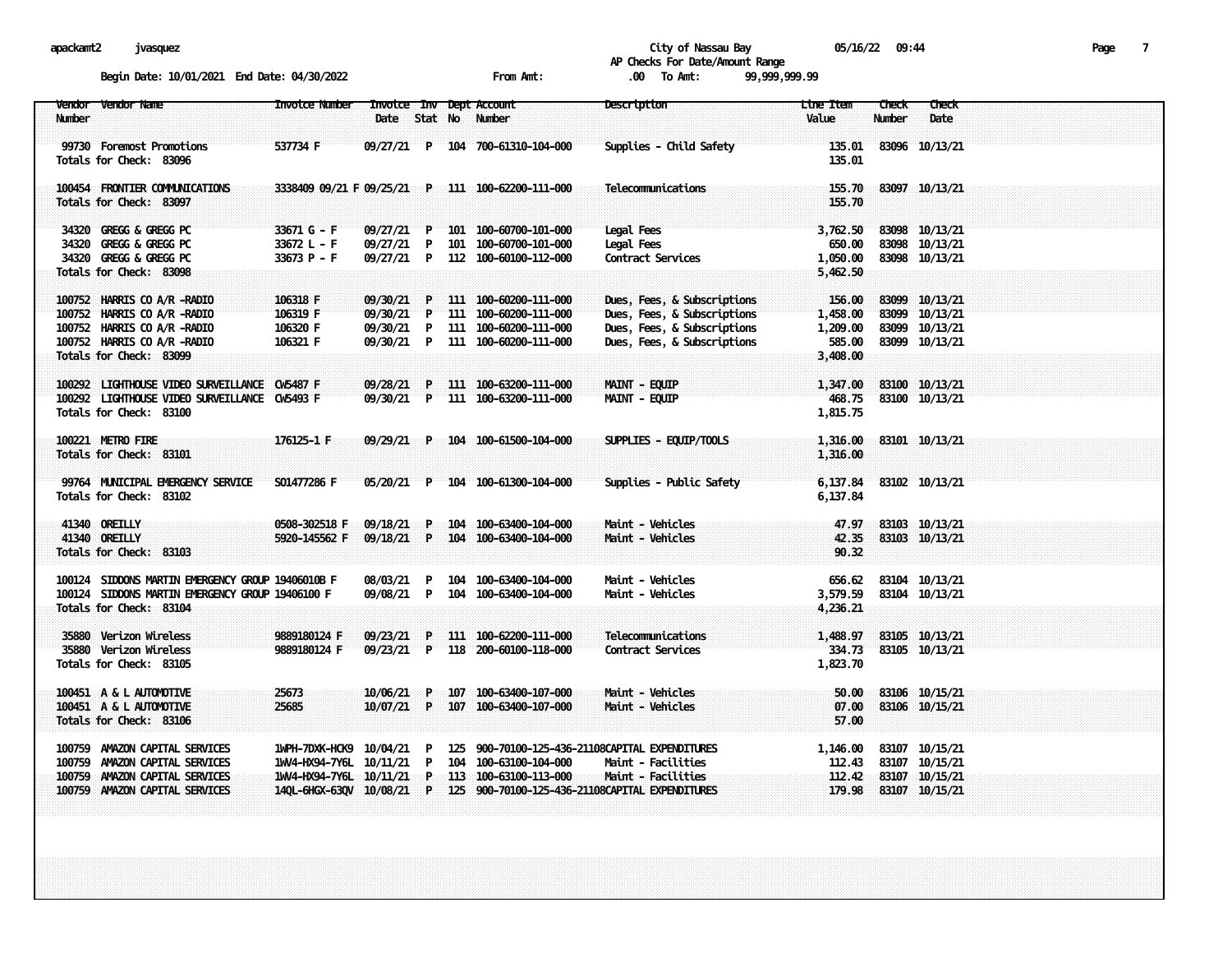**apackamt2 jvasquez City of Nassau Bay 05/16/22 09:44 Page 8 AP Checks For Date/Amount Range Begin Date: 10/01/2021 End Date: 04/30/2022 From Amt: .00 To Amt: 99,999,999.99**

|  | Begin Date: 10/01/2021 End Date: 04/30/2022 |  |  |
|--|---------------------------------------------|--|--|
|--|---------------------------------------------|--|--|

| 22 |  |  |
|----|--|--|
|    |  |  |

| <del>Vendor Vendor Name</del><br><b>Number</b>                                              | <b>LINOLCE NUMBER</b>                         |                                              |  | <b>Invoice Inv Dept Account</b><br>Date Stat No Number                                                                       | <b>Description</b>                                                | ttne Item<br>Value             | Check<br><b>Number</b> | Check<br>Date                                      |  |  |  |
|---------------------------------------------------------------------------------------------|-----------------------------------------------|----------------------------------------------|--|------------------------------------------------------------------------------------------------------------------------------|-------------------------------------------------------------------|--------------------------------|------------------------|----------------------------------------------------|--|--|--|
| 100759 AMAZON CAPITAL SERVICES<br>100759 AMAZON CAPITAL SERVICES<br>Totals for Check: 83107 |                                               |                                              |  | 19X7-TVGG-PTNQ 10/08/21 P 104 100-61500-104-000<br>14ML-6NLH-9PMJ 10/05/21 P 125 900-70100-125-436-21108CAPITAL EXPENDITURES | SUPPLIES - EQUIP/TOOLS                                            | 119.97<br>68.04<br>1,738.84    |                        | 83107 10/15/21<br>83107 10/15/21                   |  |  |  |
| 100475 ANGEL CASTILLO<br>Totals for Check: 83108                                            | SEE 10-16-21                                  |                                              |  | 10/06/21 P 126 700-66100-126-628                                                                                             | Special Events                                                    | 160.00<br>160.00               |                        | 83108 10/15/21                                     |  |  |  |
| 100088 Bill Byous<br>Totals for Check: 83109                                                | 202101                                        | $10/12/21$ P                                 |  | 106 100-66100-106-000                                                                                                        | Special Events                                                    | 500.00<br>500.00               |                        | 83109 10/15/21                                     |  |  |  |
| 100369 BIG RICHARD, INC<br>Totals for Check: 83110                                          | 10-16-2021                                    | $10/12/21$ P                                 |  | 126 700-66100-126-628                                                                                                        | Special Events                                                    | 1,500.00<br>1,500.00           |                        | 83110 10/15/21                                     |  |  |  |
| 12505 BOUND TREE MEDICAL<br>Totals for Check: 83111                                         | 84235503                                      |                                              |  | 10/04/21 P 113 100-61300-113-000                                                                                             | Supplies - Public Safety                                          | 118.99<br>118.99               |                        | 83111 10/15/21                                     |  |  |  |
| 100597 CHICK-FIL-A, INC.<br>Totals for Check: 83112                                         | EDC CFA 102021 10/12/21 P                     |                                              |  | 100-13100-000-000                                                                                                            | Due from other CU - EDC                                           | 1,289.89<br>1,289.89           |                        | 83112 10/15/21                                     |  |  |  |
| 16414 CINTAS<br>16414 CINTAS<br>16414 CINTAS                                                | 4098477164<br>4098477164<br>4097754295        | $10/12/21$ P<br>$10/12/21$ P<br>$10/05/21$ P |  | 101 200-61400-101-000<br>105 100-61400-105-000<br>$-101 - 200 - 61400 - 101 - 000$                                           | Supplies - Uniforms<br>Supplies - Uniforms<br>Supplies - Uniforms | 20.00<br>53.44<br>20.00        |                        | 83113 10/15/21<br>83113 10/15/21<br>83113 10/15/21 |  |  |  |
| <b>16414 CINTAS</b><br>Totals for Check: 83113                                              | 4097754295                                    |                                              |  | 10/05/21 P 105 100-61400-105-000                                                                                             | Supplies - Uniforms                                               | 143.53<br>236.97               |                        | 83113 10/15/21                                     |  |  |  |
| 660 CITY OF NASSAU BAY<br>Totals for Check: 83114                                           | UBPMT 15LEEWARD 10/12/21 P                    |                                              |  | 100-23100-000-000                                                                                                            | <b>Customer Deposits</b>                                          | 119.39<br>119.39               |                        | 83114 10/15/21                                     |  |  |  |
| 89830 COMCAST<br>Totals for Check: 83115                                                    |                                               |                                              |  | 10/01/21 ANCTRL 10/01/21 P 111 100-62200-111-000                                                                             | <b>Telecomunications</b>                                          | 278.53<br>278.53               |                        | 83115 10/15/21                                     |  |  |  |
| 89830 COMCAST<br>Totals for Check: 83116                                                    |                                               |                                              |  | 10/01/21 PWDTA 10/01/21 P 111 100-62200-111-000                                                                              | <b>Telecommunications</b>                                         | 17.42<br>17.42                 |                        | 83116 10/15/21                                     |  |  |  |
| 89830 COMCAST<br>Totals for Check: 83117                                                    |                                               |                                              |  | 10/02/21 NEWCH 10/02/21 P 111 100-62200-111-000                                                                              | <b>Telecommunications</b>                                         | 467.04<br>467.04               |                        | 83117 10/15/21                                     |  |  |  |
| 100589 CSA TECHNICAL LLC<br>100589 CSA TECHNICAL LLC<br>Totals for Check: 83118             | 3024<br>3015                                  | $10/05/21$ P                                 |  | 119 200-63100-119-000<br>10/01/21 P 105 100-63700-105-000                                                                    | <b>MAINT - FACILITIES</b><br>Maint - Storm Sewer                  | 720.00<br>3,076.00<br>3,796.00 |                        | 83118 10/15/21<br>83118 10/15/21                   |  |  |  |
| 24960 DXI INDUSTRIES, INC.<br>Totals for Check: 83119                                       | 055019166-21                                  |                                              |  | 10/07/21 P 119 200-63810-119-000                                                                                             | Maint - Chem & Lab Supply                                         | 1,275.60<br>1,275.60           |                        | 83119 10/15/21                                     |  |  |  |
| 100463 ENTERPRISE FM TRUST<br>100463 ENTERPRISE FM TRUST<br>100463 ENTERPRISE FM TRUST      | FBN4316052<br>FBN4316052<br><b>FBN4316052</b> | $10/05/21$ P<br>$10/05/21$ P                 |  | 124 900-70100-124-200<br>105 100-63400-105-000<br>10/05/21 P 104 100-63400-104-000                                           | Capital Expenditures<br>Maint - Vehicles<br>Maint - Vehicles      | 6,175.01<br>166.80<br>65.61    |                        | 83120 10/15/21<br>83120 10/15/21<br>83120 10/15/21 |  |  |  |
|                                                                                             |                                               |                                              |  |                                                                                                                              |                                                                   |                                |                        |                                                    |  |  |  |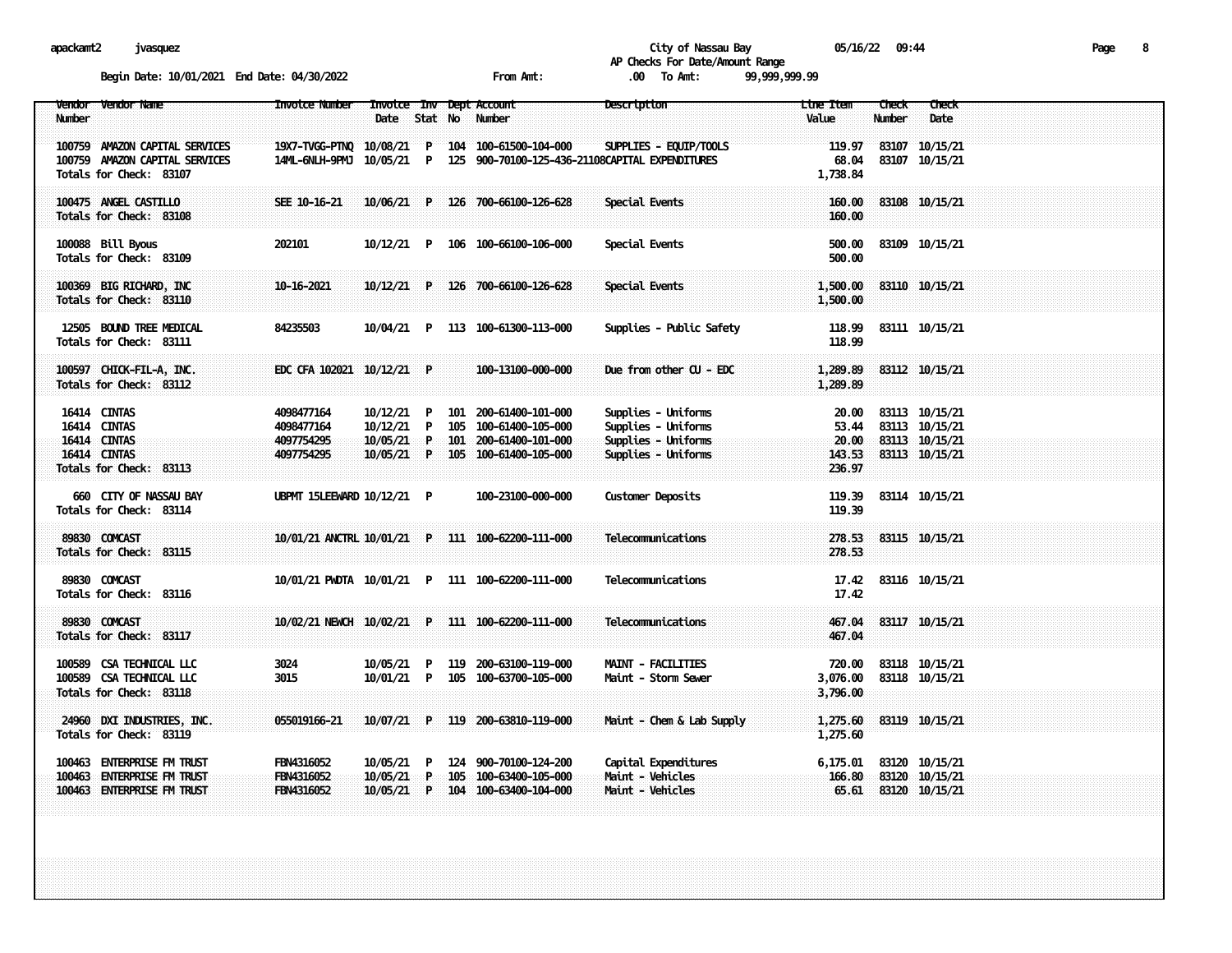**AP Checks For Date/Amount Range**

|      | City o |  |
|------|--------|--|
| -- - |        |  |

| apackamt2     | jvasquez                                                                                                          |                                          |                                          |       |            |                                                                         | City of Nassau Bay<br>AP Checks For Date/Amount Range    |                  |                                     | 05/16/22 09:44                |                                                    | Page |
|---------------|-------------------------------------------------------------------------------------------------------------------|------------------------------------------|------------------------------------------|-------|------------|-------------------------------------------------------------------------|----------------------------------------------------------|------------------|-------------------------------------|-------------------------------|----------------------------------------------------|------|
|               | Begin Date: 10/01/2021 End Date: 04/30/2022                                                                       |                                          |                                          |       |            | From Amt:                                                               | $.00$ To Amt:                                            | 99, 999, 999, 99 |                                     |                               |                                                    |      |
| <b>Number</b> | <del>Vendor Vendor Name</del>                                                                                     | Invotce Number                           |                                          |       |            | <b>Invoice Inv Dept Account</b><br>Date Stat No Number                  | <b>Description</b>                                       |                  | ttne Item<br>Value                  | <b>Check</b><br><b>Number</b> | <b>Check</b><br>Date                               |      |
| 100463        | <b>ENTERPRISE FM TRUST</b><br>100463 ENTERPRISE FM TRUST<br>100463 ENTERPRISE FM TRUST<br>Totals for Check: 83120 | FBN4316052<br>FBN4316052<br>FBN4316052   | 10/05/21<br>$10/05/21$ P<br>$10/05/21$ P | ™P    |            | 107 100-63400-107-000<br>104 100-63400-104-000<br>101 200-63400-101-000 | Maint - Vehicles<br>Maint - Vehicles<br>Maint - Vehicles |                  | 27.19<br>45.80<br>62.49<br>6,542.90 |                               | 83120 10/15/21<br>83120 10/15/21<br>83120 10/15/21 |      |
|               | 100619 GINO GALLEGOS<br>Totals for Check: 83121                                                                   | GG 10-18-21                              | $10/12/21$ P                             |       |            | 107 100-65100-107-000                                                   | Training & Travel                                        |                  | 160.00<br>160.00                    |                               | 83121 10/15/21                                     |      |
|               | 43505 HOME DEPOT<br>43505 HOME DEPOT<br>Totals for Check: 83122                                                   | 4623781<br>4623780                       | $10/05/21$ P<br>$10/05/21$ P             |       |            | 119 200-63100-119-000<br>119 200-63100-119-000                          | <b>MAINT - FACILITIES</b><br><b>MAINT - FACILITIES</b>   |                  | 78.89<br>179.00<br>257.89           |                               | 83122 10/15/21<br>83122 10/15/21                   |      |
|               | 100504 JASON VAIN<br>Totals for Check: 83123                                                                      | SEE 10-16-21                             | $10/06/21$ P                             |       |            | 126 700-66100-126-628                                                   | Special Events                                           |                  | 160.00<br>160.00                    |                               | 83123 10/15/21                                     |      |
|               | 100650 LOUISE B MARTINEZ<br>100650 LOUISE B MARTINEZ<br>Totals for Check: 83124                                   | 083021-0758-1<br>083021-0756-01 10/06/21 | $10/06/21$ P                             | 88 P. | 105<br>105 | 100-60100-105-000<br>100-60100-105-000                                  | Contract Services<br>Contract Services                   |                  | 925.00<br>925.00<br>1,850.00        |                               | 83124 10/15/21<br>83124 10/15/21                   |      |
|               | 60088 Nassau Bay Economic Dev. Corp OCT2021 SALESTX 10/12/21 P<br>Totals for Check: 83125                         |                                          |                                          |       |            | 100-26100-000-000                                                       | Due to other Funds                                       |                  | 28,266.40<br>28,266.40              |                               | 83125 10/15/21                                     |      |
|               | 77052 PASADENA PRINTING, INC.<br>Totals for Check: 83126                                                          | 45645                                    | 10/08/21 P                               |       |            | 101 100-60600-101-000                                                   | Printing                                                 |                  | 406.00<br>406.00                    |                               | 83126 10/15/21                                     |      |
|               | 100834 PERRY HENDERSON<br>Totals for Check: 83127                                                                 | SEE 10-16-21                             | $10/06/21$ P                             |       |            | 126 700-66100-126-628                                                   | Special Events                                           |                  | 160.00<br>160.00                    |                               | 83127 10/15/21                                     |      |
|               | 70128 PS LIGHTWAVE, INC.<br>Totals for Check: 83128                                                               | RC00078055                               | $10/10/21$ P                             |       |            | 111 100-62200-111-000                                                   | Telecomunications                                        |                  | 2,362.54<br>2,362.54                |                               | 83128 10/15/21                                     |      |

| 100396 REPUBLIC NATIONAL DISTRIBUTING 7207284<br>Totals for Check: 83129                                             |                               | 10/14/21                             | <b>P</b>             | 126 700-66100-126-628                                                   | Special Events                                     | 232.96<br>232.96                      | 83129 10/15/21                                     |
|----------------------------------------------------------------------------------------------------------------------|-------------------------------|--------------------------------------|----------------------|-------------------------------------------------------------------------|----------------------------------------------------|---------------------------------------|----------------------------------------------------|
| 100785 SHARP BUSINESS SYSTEMS<br>Totals for Check: 83130                                                             | 9003513144                    |                                      |                      |                                                                         | <b>CONTRACT SERVICES</b>                           | 171.19<br>171.19                      | 83130 10/15/21                                     |
| 99999 TAPEIT<br>Totals for Check: 83131                                                                              | E2433                         | 10/06/21                             | P.                   | 107 100-65100-107-000                                                   | Training & Travel                                  | 350.00<br>350.00                      | 83131 10/15/21                                     |
| 100820 TEXAS STUMP GRINDING<br>Totals for Check: 83132                                                               | 1012                          | 10/08/21 P                           |                      | 100-13100-000-000                                                       | Due from other CU - EDC                            | 11,475.00 83132 10/15/21<br>11,475.00 |                                                    |
| 100612 TEXAS WASTE COMPANY<br>TEXAS WASTE COMPANY<br>100612<br>100612 TEXAS WASTE COMPANY<br>Totals for Check: 83133 | A-58493<br>A-58493<br>A-58493 | 10/12/21<br>10/12/21<br>$10/12/21$ P | <b>P</b><br><b>P</b> | 126 700-66100-126-628<br>126 700-66100-126-628<br>126 700-66100-126-628 | Special Events<br>Special Events<br>Special Events | 300.00<br>300.00<br>50.00<br>650.00   | 83133 10/15/21<br>83133 10/15/21<br>83133 10/15/21 |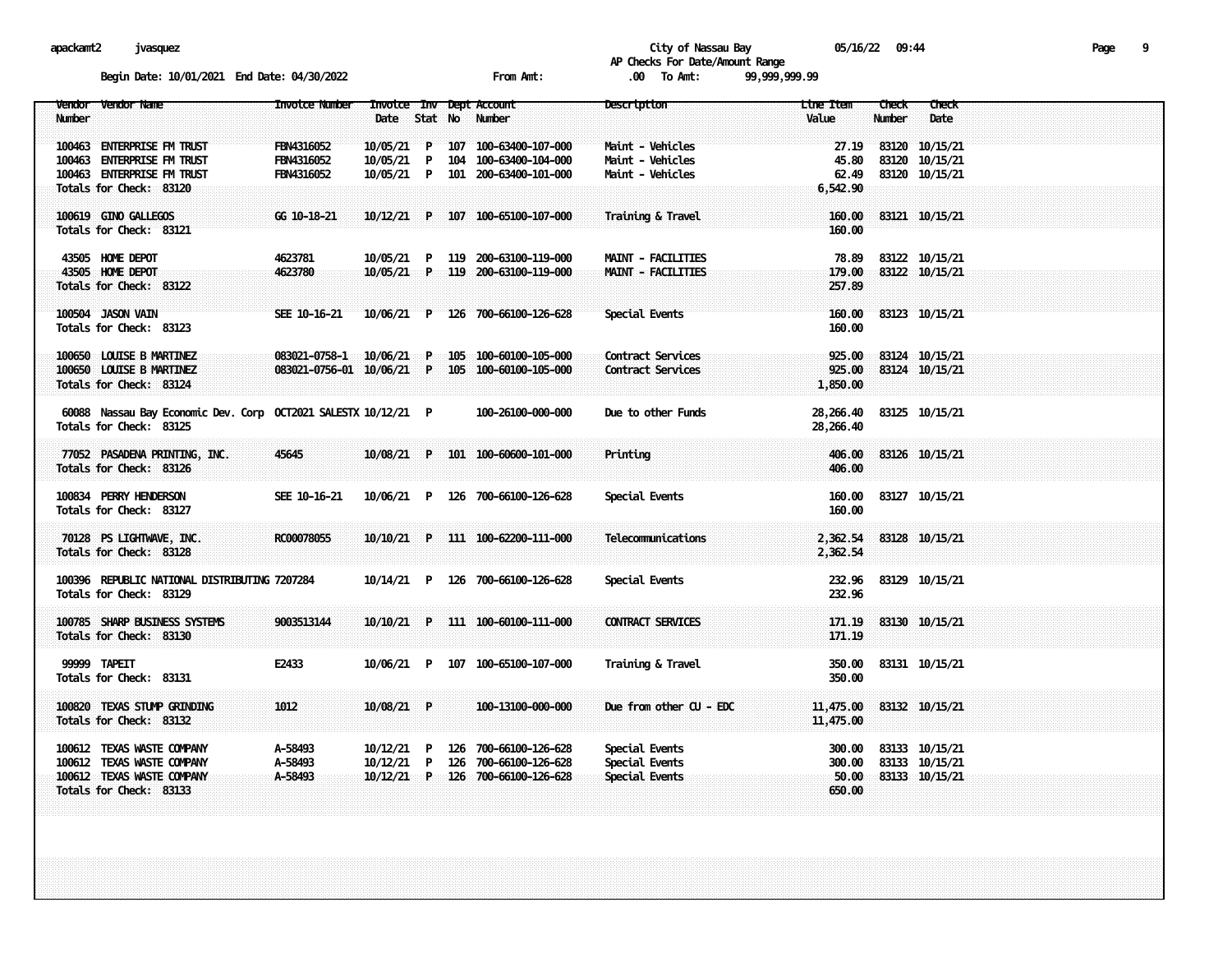**apackamt2 jvasquez City of Nassau Bay 05/16/22 09:44 Page 10 AP Checks For Date/Amount Range**

| vendor vendor Name                                           | <b>Involce Number</b>     |              | <b>Invotce Inv Dept Account</b>                           | <b>Description</b>                               | <b>Etne Item</b>     | Check         | Check                            |  |  |  |
|--------------------------------------------------------------|---------------------------|--------------|-----------------------------------------------------------|--------------------------------------------------|----------------------|---------------|----------------------------------|--|--|--|
| <b>Number</b>                                                |                           |              | Date Stat No Number                                       |                                                  | Value                | <b>Number</b> | Date                             |  |  |  |
| 100760 THE POLICE AND SHERIFFS PRESS 153566                  |                           |              | $10/07/21$ P $107$ $100-61300-107-000$                    | Supplies - Public Safety                         | 32.58                |               | 83134 10/15/21                   |  |  |  |
| Totals for Check: 83134                                      |                           |              |                                                           |                                                  | 32.58                |               |                                  |  |  |  |
| 99110 TML INTERGOVERNMENTAL                                  | $10 - 01 - 2021$          | $10/01/21$ P | 100-15100-000-000                                         | Prepaids                                         | 210, 611, 14         |               | 83135 10/15/21                   |  |  |  |
| Totals for Check: 83135                                      |                           |              |                                                           |                                                  | 210, 611.14          |               |                                  |  |  |  |
| 100813 TRACEY SULLIVAN<br>Totals for Check: 83136            | TS 10-13-21               |              | 10/12/21 P 110 100-65300-110-000                          | Contingency                                      | 873.60<br>873.60     |               | 83136 10/15/21                   |  |  |  |
|                                                              |                           |              |                                                           |                                                  |                      |               |                                  |  |  |  |
| 99999 TX Rent Relief Program<br>Totals for Check: 83137      | TRRP 10-12-21 10/12/21 P  |              | $100 - 23100 - 000 - 000$                                 | <b>Customer Deposits</b>                         | 676.59<br>676.59     |               | 83137 10/15/21                   |  |  |  |
|                                                              |                           |              |                                                           |                                                  |                      |               |                                  |  |  |  |
| 100809 VH BLACKINGTON CO., INC<br>Totals for Check: 83138    | 10-12-2021                |              | 10/12/21 P 107 100-63200-107-000                          | Maint - Equip                                    | 12.00<br>12.00       |               | 83138 10/15/21                   |  |  |  |
|                                                              |                           |              |                                                           |                                                  |                      |               |                                  |  |  |  |
| 660 CITY OF NASSAU BAY<br>Totals for Check: 83139            | SEE 10-16-21              |              | 10/15/21 P 126 700-66100-126-628                          | Special Events                                   | 700.00<br>700.00     |               | 83139 10/15/21                   |  |  |  |
|                                                              |                           |              |                                                           |                                                  |                      |               |                                  |  |  |  |
| 100369 BIG RICHARD, INC<br>Totals for Check: 83140           | 10-16-2021 F              |              | 10/16/21 P 126 700-66100-126-628                          | Special Events                                   | 1,500.00<br>1,500.00 |               | 83140 10/19/21                   |  |  |  |
|                                                              |                           |              |                                                           |                                                  |                      |               |                                  |  |  |  |
| 100405 FAUST DISTRIBUTING COMPANY<br>Totals for Check: 83141 | 197920                    |              | 10/15/21 P 126 700-66100-126-628                          | Special Events                                   | 814.10<br>814.10     |               | 83141 10/19/21                   |  |  |  |
|                                                              |                           |              |                                                           |                                                  |                      |               |                                  |  |  |  |
| 100169 ARKK ENGINEERS, LLC<br>100169 ARKK ENGINEERS, LLC     | 21-006-08<br>20-012-11    | 09/20/21 P   | 105 100-60100-105-000<br>09/20/21 P 119 200-70100-119-000 | <b>Contract Services</b><br>CAPITAL EXPENDITURES | 280.00<br>497.50     |               | 83142 10/21/21<br>83142 10/21/21 |  |  |  |
| Totals for Check: 83142                                      |                           |              |                                                           |                                                  | 777.50               |               |                                  |  |  |  |
| 100836 AT&T MOBILITY                                         | 09152021                  |              | 09/07/21 P 111 100-62200-111-000                          | <b>Telecommunications</b>                        | 2,164.56             |               | 83143 10/21/21                   |  |  |  |
| Totals for Check: 83143                                      |                           |              |                                                           |                                                  | 2,164.56             |               |                                  |  |  |  |
| 9360 BOB'S AIR CONDITIONING                                  | BP-211282                 |              | 09/07/21 P 105 100-63100-105-000                          | Maint - Facilities                               | 1,025.00             |               | 83144 10/21/21                   |  |  |  |
| Totals for Check: 83144                                      |                           |              |                                                           |                                                  | 1,025.00             |               |                                  |  |  |  |
| <b>13115 BUREAU VERITAS</b>                                  | 2021-015894.07 07/31/21 P |              | 102 100-60100-102-000                                     | Contract Services                                | 4,793.89             |               | 83145 10/21/21                   |  |  |  |
| 13115 BUREAU VERITAS                                         | 2021-013492.07 07/31/21 P |              | 102 100-60100-102-000                                     | Contract Services                                | 76.92                |               | 83145 10/21/21                   |  |  |  |
| 13115 BUREAU VERITAS                                         | 2021-014188.07 07/31/21 P |              | 102 100-60100-102-000                                     | Contract Services                                | 76.92                |               | 83145 10/21/21                   |  |  |  |
| 13115 BUREAU VERITAS                                         | 2021-013856.07 07/31/21 P |              | 102 100-60100-102-000                                     | Contract Services                                | 76.92                |               | 83145 10/21/21                   |  |  |  |
| 13115 BUREAU VERITAS                                         | 2021-015332.07 07/31/21 P |              | 102 100-60100-102-000                                     | Contract Services                                | 76.92                |               | 83145 10/21/21                   |  |  |  |
| <b>13115 BUREAU VERITAS</b>                                  | 2021-014845.07 07/31/21 P |              | 102 100-60100-102-000                                     | Contract Services                                | 76.92                |               | 83145 10/21/21                   |  |  |  |
| <b>13115 BUREAU VERITAS</b>                                  | 2021-013490.07 07/31/21 P |              | 102 100-60100-102-000                                     | Contract Services                                | 76.92                |               | 83145 10/21/21                   |  |  |  |
| 13115 BUREAU VERITAS                                         | 2021-013265.07 07/31/21 P |              | 102 100-60100-102-000                                     | Contract Services                                | 76.92                |               | 83145 10/21/21                   |  |  |  |
| 13115 BUREAU VERITAS                                         | 2021-013688.07 07/31/21 P |              | 102 100-60100-102-000                                     | Contract Services                                | 76.92                |               | 83145 10/21/21                   |  |  |  |
| 13115 BUREAU VERITAS                                         | 2021-014130.07 07/31/21 P |              | 102 100-60100-102-000                                     | Contract Services                                | 76.92                |               | 83145 10/21/21                   |  |  |  |
| 13115 BUREAU VERITAS                                         | 2021-015465.07 07/31/21 P |              | 102 100-60100-102-000                                     | Contract Services                                | 76.92                |               | 83145 10/21/21                   |  |  |  |
| 13115 BUREAU VERITAS                                         | 2021-015566.07 07/31/21 P |              | $102 - 100 - 60100 - 102 - 000$                           | <b>Contract Services</b>                         | 76.92                |               | 83145 10/21/21                   |  |  |  |
| <b>13115 BUREAU VERITAS</b>                                  |                           |              | 2021-016536.07 08/31/21 P 102 100-60100-102-000           | Contract Services                                |                      |               | 76.92 83145 10/21/21             |  |  |  |
|                                                              |                           |              |                                                           |                                                  |                      |               |                                  |  |  |  |
|                                                              |                           |              |                                                           |                                                  |                      |               |                                  |  |  |  |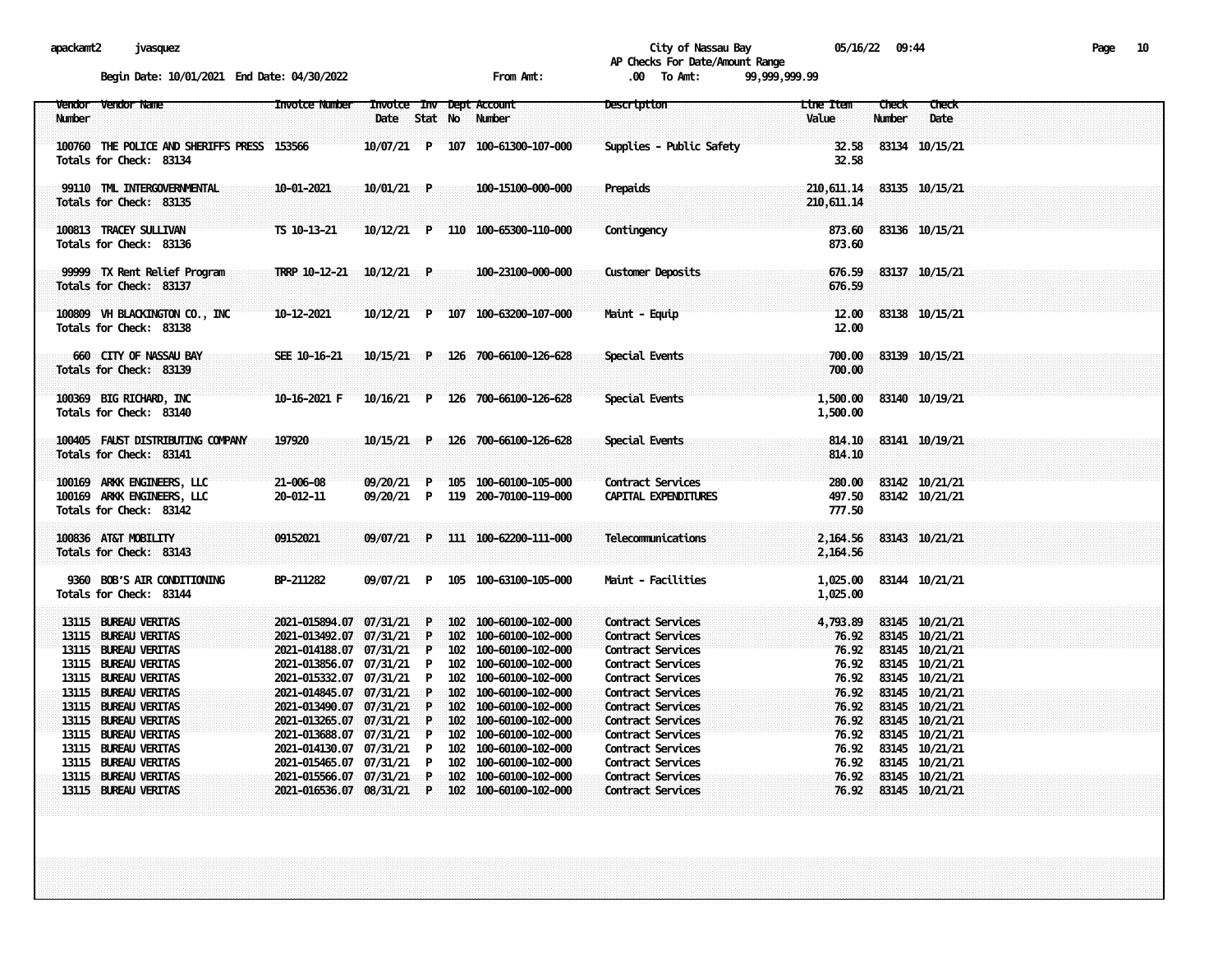**AP Checks For Date/Amount Range Begin Date: 10/01/2021 End Date: 04/30/2022 From Amt: .00 To Amt: 99,999,999.99**

| apackamt2 | jvasquez | City of Nassau Bay              | 05/16/22 | 09:44 | Page |  |
|-----------|----------|---------------------------------|----------|-------|------|--|
|           |          | AP Checks For Date/Amount Range |          |       |      |  |

|               | Vendor Vendor Name                         | Invoice Number Invoice Inv Dept Account |                     |              |     |                                  | <b>Description</b>         | ithe Item | <b>Check</b>  | <b>Check</b>   |
|---------------|--------------------------------------------|-----------------------------------------|---------------------|--------------|-----|----------------------------------|----------------------------|-----------|---------------|----------------|
| <b>Number</b> |                                            |                                         | Date Stat No Number |              |     |                                  |                            | Value     | <b>Number</b> | Date           |
|               |                                            |                                         |                     |              |     |                                  |                            |           |               |                |
|               | 13115 BUREAU VERITAS                       | 2021-016905.08 08/31/21 P               |                     |              |     | 102 100-60100-102-000            | Contract Services          | 76.92     |               | 83145 10/21/21 |
|               | 13115 BUREAU VERITAS                       | 2021-016128.08 08/31/21                 |                     | P            | 102 | 100-60100-102-000                | Contract Services          | 76.92     |               | 83145 10/21/21 |
|               | 13115 BUREAU VERITAS                       | 2021-016632.08 08/31/21                 |                     | $\mathsf{P}$ |     | 102 100-60100-102-000            | Contract Services          | 76.92     |               | 83145 10/21/21 |
|               | 13115 BUREAU VERITAS                       | 2021-016812.08 08/31/21                 |                     | ା ମ          |     | 102 100-60100-102-000            | Contract Services          | 76.92     |               | 83145 10/21/21 |
|               | 13115 BUREAU VERITAS                       | 2021-017558.08 08/31/21                 |                     | $\mathsf{P}$ |     | 102 100-60100-102-000            | Contract Services          | 76.92     |               | 83145 10/21/21 |
|               | 13115 BUREAU VERITAS                       | 2021-016969.08 08/31/21                 |                     | $\mathbf{P}$ |     | 102 100-60100-102-000            | Contract Services          | 76.92     |               | 83145 10/21/21 |
|               | 13115 BUREAU VERITAS                       | 2021-017798.08 08/31/21                 |                     | ႃၣႃ          |     | 102 100-60100-102-000            | Contract Services          | 76.92     |               | 83145 10/21/21 |
|               | 13115 BUREAU VERITAS                       | 2021-017874.08 08/31/21                 |                     | <b>P</b>     |     | 102 100-60100-102-000            | Contract Services          | 76.92     |               | 83145 10/21/21 |
|               | 13115 BUREAU VERITAS                       | 2021-016073.08 08/31/21                 |                     | $\mathsf{P}$ |     | 102 100-60100-102-000            | Contract Services          | 76.92     |               | 83145 10/21/21 |
|               | 13115 BUREAU VERITAS                       | 2021-016982.08 08/31/21 P               |                     |              |     | $102 - 100 - 60100 - 102 - 000$  | Contract Services          | 76.92     |               | 83145 10/21/21 |
|               | 13115 BUREAU VERITAS                       | 2021-017563.08 08/31/21                 |                     | ူ            |     | 102 100-60100-102-000            | Contract Services          | 76.92     |               | 83145 10/21/21 |
|               | 13115 BUREAU VERITAS                       | 2021-017576.08 08/31/21                 |                     | ႃၣႜ          |     | 102 100-60100-102-000            | Contract Services          | 107.39    |               | 83145 10/21/21 |
|               | 13115 BUREAU VERITAS                       | 2021-017381.08 08/31/21 P               |                     |              |     | 102 100-60100-102-000            | Contract Services          | 76.92     |               | 83145 10/21/21 |
|               | 13115 BUREAU VERITAS                       | 2021-017477.08 08/31/21 P               |                     |              |     | 102 100-60100-102-000            | Contract Services          | 76.92     |               | 83145 10/21/21 |
|               | Totals for Check: 83145                    |                                         |                     |              |     |                                  |                            | 6,824.28  |               |                |
|               |                                            |                                         |                     |              |     |                                  |                            |           |               |                |
|               | 15745 Centerpoint Energy                   | 09/23/21 EGN                            |                     |              |     | 09/23/21 P 101 200-62100-101-000 | <b>Utilities</b>           | 718.19    |               | 83146 10/21/21 |
|               | Totals for Check: 83146                    |                                         |                     |              |     |                                  |                            | 718.19    |               |                |
|               |                                            |                                         |                     |              |     |                                  |                            |           |               |                |
|               | 16355 City of Webster                      | 210930                                  | 09/30/21            | - P          |     | 107 100-60100-107-145            | Contract Services          | 25,273.56 |               | 83147 10/21/21 |
|               | 16355 City of Webster                      | 210930                                  | 09/30/21 P          |              |     | 107 100-60100-107-140            | Contract Services          | 780.00    |               | 83147 10/21/21 |
|               | Totals for Check: 83147                    |                                         |                     |              |     |                                  |                            | 26,053.56 |               |                |
|               |                                            |                                         |                     |              |     |                                  |                            |           |               |                |
|               | 100589 CSA TECHNICAL LLC                   | 2991                                    |                     |              |     | 09/28/21 P 119 200-63100-119-000 | <b>MAINT - FACILITIES</b>  | 330.00    |               | 83148 10/21/21 |
|               | Totals for Check: 83148                    |                                         |                     |              |     |                                  |                            | 330.00    |               |                |
|               |                                            |                                         |                     |              |     |                                  |                            |           |               |                |
|               | 28859 EASTEX ENVIRONMENTAL LAB             | C21J270                                 | 09/30/21            | $\mathsf{P}$ |     | 119 200-60100-119-000            | Contract Services          | 2,025.00  |               | 83149 10/21/21 |
|               | Totals for Check: 83149                    |                                         |                     |              |     |                                  |                            | 2.025.00  |               |                |
|               |                                            |                                         |                     |              |     |                                  |                            |           |               |                |
|               | 100301 FUN EXPRESS, LLC                    | 711981173-01                            | 09/29/21 P          |              |     | 106 100-66100-106-000            | Special Events             | 132.50    |               | 83150 10/21/21 |
|               | Totals for Check: 83150                    |                                         |                     |              |     |                                  |                            | 132.50    |               |                |
|               |                                            |                                         |                     |              |     |                                  |                            |           |               |                |
|               | 32500 GALLS, LLC                           | 019372696                               | 09/25/21            | P.           |     | 107 100-61400-107-000            | <b>SUPPLIES - UNIFORMS</b> | 814.20    |               | 83151 10/21/21 |
|               | 32500 GALLS, LLC                           | 019372704                               | $09/25/21$ P        |              |     | 107 100-61400-107-000            | <b>SUPPLIES - UNIFORMS</b> | 211.33    |               | 83151 10/21/21 |
|               | Totals for Check: 83151                    |                                         |                     |              |     |                                  |                            | 1,025.53  |               |                |
|               |                                            |                                         |                     |              |     |                                  |                            |           |               |                |
|               | 37440 HARRIS COUNTY MAYORS                 | 2021-09-007                             |                     |              |     | 09/16/21 P 101 100-65200-101-000 | City Officials             | 40.00     |               | 83152 10/21/21 |
|               | Totals for Check: 83152                    |                                         |                     |              |     |                                  |                            | 40.00     |               |                |
|               |                                            |                                         |                     |              |     |                                  |                            |           |               |                |
|               | 43503 HOUSTON CHRONICLE                    | 34148934                                | 09/22/21 P          |              |     | $101$ $100 - 60300 - 101 - 000$  | Advertising                | 218.06    |               | 83153 10/21/21 |
|               | Totals for Check: 83153                    |                                         |                     |              |     |                                  |                            | 218.06    |               |                |
|               |                                            |                                         |                     |              |     |                                  |                            |           |               |                |
|               | 100774 HVAC MECHANICAL SERVICES            | <b>SCH033264</b>                        | 09/01/21 P          |              |     | 101 100-63100-101-000            | Maint - Facilities         | 247.99    |               | 83154 10/21/21 |
|               | 100774 HVAC MECHANICAL SERVICES            | <b>SCH033264</b>                        |                     |              |     | 09/01/21 P 117 100-63100-117-000 | Maint - Facilities         | 194.85    |               | 83154 10/21/21 |
|               | Totals for Check: 83154                    |                                         |                     |              |     |                                  |                            | 442.84    |               |                |
|               |                                            |                                         |                     |              |     |                                  |                            |           |               |                |
|               | 100249 LANDSCAPE PROFESSIONALS OF TX 32938 |                                         |                     |              |     | 09/30/21 P 106 100-63600-106-000 | Maint - Grounds            | 7,547.00  |               | 83155 10/21/21 |
|               |                                            |                                         |                     |              |     |                                  |                            |           |               |                |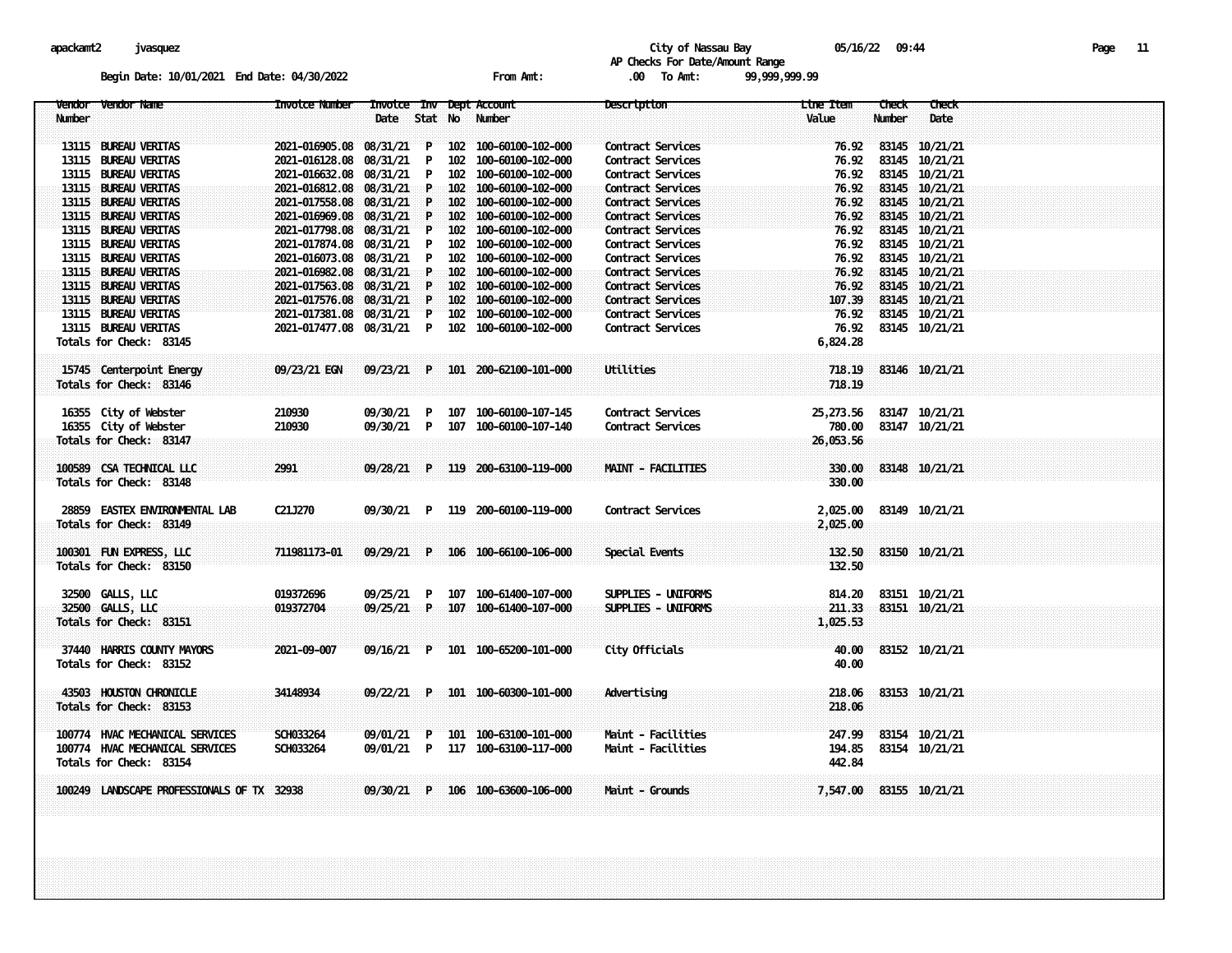**Totals for Check: 83166 3,125.00**

**apackamt2 jvasquez City of Nassau Bay 05/16/22 09:44 Page 12 AP Checks For Date/Amount Range**

|               | Begin Date: 10/01/2021 End Date: 04/30/2022                      |                                                  |                     |  | From Amt:                                                                                            | .00 To Amt:                              | 99, 999, 999. 99        |               |                                  |  |  |  |
|---------------|------------------------------------------------------------------|--------------------------------------------------|---------------------|--|------------------------------------------------------------------------------------------------------|------------------------------------------|-------------------------|---------------|----------------------------------|--|--|--|
|               | Vendor Vendor Name                                               | <b>Involce Number Involce Inv Dept Account :</b> |                     |  |                                                                                                      | <b>Description</b>                       | itine Titen             | <b>Check</b>  | Check                            |  |  |  |
| <b>Number</b> |                                                                  |                                                  | Date Stat No Number |  |                                                                                                      |                                          | Value                   | <b>Number</b> | Date                             |  |  |  |
|               | 100249 LANDSCAPE PROFESSIONALS OF TX 32938                       | sanananananan                                    | $09/30/21$ P        |  | 100-13200-000-000                                                                                    | Due from other CU - NAMD                 | 1,481.00 83155 10/21/21 |               |                                  |  |  |  |
|               | Totals for Check: 83155                                          |                                                  |                     |  |                                                                                                      |                                          | 9,028.00                |               |                                  |  |  |  |
|               | 100296 NASA FLOWERS                                              | 008831                                           |                     |  | 09/30/21 P 101 100-54200-101-000                                                                     | <b>Employee &amp; Volunteer Programs</b> | 294.95                  |               | 83156 10/21/21                   |  |  |  |
|               | 100296 NASA FLOWERS                                              | 008836                                           |                     |  | 09/30/21 P 101 100-54200-101-000                                                                     | Employee & Volunteer Programs            | 94.95                   |               | 83156 10/21/21                   |  |  |  |
|               | Totals for Check: 83156                                          |                                                  |                     |  |                                                                                                      |                                          | 389.90                  |               |                                  |  |  |  |
|               | 100293 SPRINT WASTE SERVICES LP                                  | 0000126064                                       |                     |  | 09/30/21 P 119 200-63820-119-000                                                                     | Maint - Sludge Removal                   | 800.00                  |               | 83157 10/21/21                   |  |  |  |
|               | Totals for Check: 83157                                          |                                                  |                     |  |                                                                                                      |                                          | 800.00                  |               |                                  |  |  |  |
|               | 100298 TX DEPT OF LICENSING                                      | 09-06-2021                                       |                     |  | 09/06/21 P 102 100-60200-102-000                                                                     | Dues, Fees, & Subscriptions              | 20.00                   |               | 83158 10/21/21                   |  |  |  |
|               | Totals for Check: 83158                                          |                                                  |                     |  |                                                                                                      |                                          | 20.00                   |               |                                  |  |  |  |
|               | 70180 WEST MARINE PRODUCTS, INC.                                 | 0001751                                          | 09/17/21 P          |  | 104 100-63410-104-000                                                                                | Maint - Marine                           | 177.67                  |               | 83159 10/21/21                   |  |  |  |
|               | 70180 WEST MARINE PRODUCTS, INC.                                 | 0004754                                          |                     |  | 09/17/21 P 104 100-63410-104-000                                                                     | Maint - Marine                           | 478.10                  |               | 83159 10/21/21                   |  |  |  |
|               | Totals for Check: 83159                                          |                                                  |                     |  |                                                                                                      |                                          | 655.77                  |               |                                  |  |  |  |
|               | 100672 WILMINGTON TRUST                                          |                                                  |                     |  | 2021093086803A 09/30/21 P 101 100-60100-101-000                                                      | Contract Services                        | 103.75                  |               | 83160 10/21/21                   |  |  |  |
|               | Totals for Check: 83160                                          |                                                  |                     |  |                                                                                                      |                                          | 103.75                  |               |                                  |  |  |  |
|               | 100759 AMAZON CAPITAL SERVICES                                   |                                                  |                     |  | 1X0W-LTX6-KMGJ 10/03/21 P 104 100-61500-104-000                                                      | SUPPLIES - EQUIP/TOOLS                   | 510.52                  |               | 83161 10/22/21                   |  |  |  |
|               | Totals for Check: 83161                                          |                                                  |                     |  |                                                                                                      |                                          | 510.52                  |               |                                  |  |  |  |
|               | 100759 AMAZON CAPITAL SERVICES                                   | 1KY1-3F3T-K3RN 10/09/21 P                        |                     |  | 101 100-61800-101-000                                                                                | Supplies - Building                      | 153.42                  |               | 83162 10/22/21                   |  |  |  |
|               | 100759 AMAZON CAPITAL SERVICES                                   | IRGV-9CKG-QV9W 10/05/21 P                        |                     |  | 106 100-63200-106-000                                                                                | Maint - Equip                            | 23.78                   |               | 83162 10/22/21                   |  |  |  |
|               | 100759 AMAZON CAPITAL SERVICES                                   |                                                  |                     |  | 1P1C-LFJ1-RW1D 10/15/21 P 101 100-61100-101-000                                                      | Supplies - Office                        | 24.88                   |               | 83162 10/22/21                   |  |  |  |
|               | 100759 AMAZON CAPITAL SERVICES<br>100759 AMAZON CAPITAL SERVICES |                                                  |                     |  | 1JJG-CL33-KWV7 10/09/21 P 101 100-61800-101-000<br>:1J4T-KHHR-CFPF::10/02/21 P 111 100-63200-111-000 | Supplies - Building<br>MAINT - EQUIP     | 28.00<br>86.24          |               | 83162 10/22/21<br>83162 10/22/21 |  |  |  |
|               | 100759 AMAZON CAPITAL SERVICES                                   |                                                  |                     |  | 1J4T-KHHR-P431 10/03/21 P 104 100-61500-104-000                                                      | SUPPLIES - EQUIP/TOOLS                   | 103.04                  |               | 83162 10/22/21                   |  |  |  |
|               | 100759 AMAZON CAPITAL SERVICES                                   |                                                  |                     |  | 19D9-GX47-Y41Y 10/14/21 P 104 100-61500-104-000                                                      | SUPPLIES - EQUIP/TOOLS                   | 78.05                   |               | 83162 10/22/21                   |  |  |  |
|               | 100759 AMAZON CAPITAL SERVICES<br>100759 AMAZON CAPITAL SERVICES |                                                  |                     |  | 107R-CDJH-K6LT 10/03/21 P 104 100-63400-104-000<br>1R3X-RC4N-KXMK 10/01/21 P 101 100-61100-101-000   | Maint - Vehicles<br>Supplies - Office    | 263.22<br>(26.87)       |               | 83162 10/22/21<br>83162 10/22/21 |  |  |  |
|               | Totals for Check: 83162                                          |                                                  |                     |  |                                                                                                      |                                          | 733.76                  |               |                                  |  |  |  |
|               |                                                                  |                                                  |                     |  |                                                                                                      |                                          |                         |               |                                  |  |  |  |
|               | 100836 AT&T MOBILITY<br>Totals for Check: 83163                  | 10152021                                         |                     |  | 10/07/21 P 111 100-62200-111-000                                                                     | <b>Telecommunications</b>                | 1,630.40<br>1,630.40    |               | 83163 10/22/21                   |  |  |  |
|               |                                                                  |                                                  |                     |  |                                                                                                      |                                          |                         |               |                                  |  |  |  |
|               | 100670 AULDS MEDIA HOLDINGS, LLC                                 | 1526                                             |                     |  | 10/01/21 P 121 600-60300-121-000                                                                     | Advertising                              | 11,450.00               |               | 83164 10/22/21                   |  |  |  |
|               | Totals for Check: 83164                                          |                                                  |                     |  |                                                                                                      |                                          | 11,450.00               |               |                                  |  |  |  |
|               | 100327 BYRDSON SERVICES, LLC                                     |                                                  |                     |  | 18702 UB DRW 4F 10/18/21 P 103 700-80100-103-409                                                     | Intergov. Exp. - Federal                 | 29,613.06               |               | 83165 10/22/21                   |  |  |  |
|               | Totals for Check: 83165                                          |                                                  |                     |  |                                                                                                      |                                          | 29,613.06               |               |                                  |  |  |  |

211013 10/13/21 P 103 100-60100-103-406 CONTRACT SERVICES 3,125.00 83166 10/22/21<br>3,125.00

16/01/22 16900-000 Due from other CU - EDC 10,000.00 83167 10/22/21 201-3100-000-000-000 Due from other CU - EDC 10,000.00 83167 10/22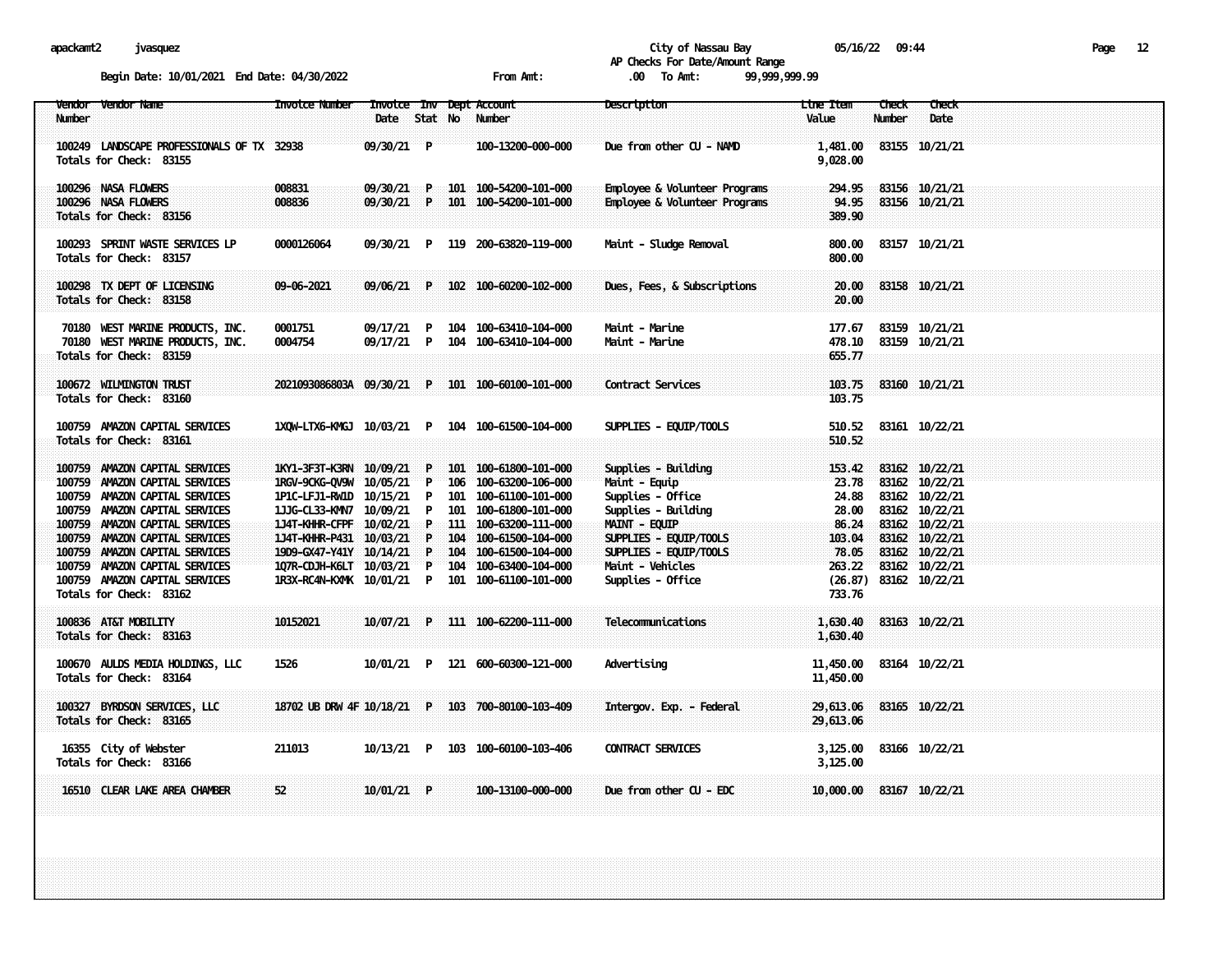**Totals for Check: 83181 12.95**

**apackamt2 jvasquez City of Nassau Bay 05/16/22 09:44 Page 13 AP Checks For Date/Amount Range**

|        | Begin Date: 10/01/2021 End Date: 04/30/2022      |                                                  |  | From Amt:                                        | $.00$ To Amt:                 | 99, 999, 999. 99    |                               |                            |  |
|--------|--------------------------------------------------|--------------------------------------------------|--|--------------------------------------------------|-------------------------------|---------------------|-------------------------------|----------------------------|--|
| Number | Vendor Vendor Name                               | <b>Invoice Number Invoice Inv Dept Account —</b> |  | Date Stat No Number                              | <b>Description</b>            | ittne Tten<br>Value | <b>Check</b><br><b>Number</b> | <del>- Check</del><br>Date |  |
|        | Totals for Check: 83167                          |                                                  |  |                                                  |                               | 10,000.00           |                               |                            |  |
|        | 89830 COMCAST                                    |                                                  |  | 10/05/21 WTR PL 10/05/21 P 111 100-62200-111-000 | <b>Telecomunications</b>      | 169.26              |                               | 83168 10/22/21             |  |
|        | Totals for Check: 83168                          |                                                  |  |                                                  |                               | 169.26              |                               |                            |  |
|        | 89830 COMCAST                                    | 10/11/21 PW                                      |  | 10/11/21 P 111 100-62200-111-000                 | <b>Telecommunications</b>     | 275.94              |                               | 83169 10/22/21             |  |
|        | Totals for Check: 83169                          |                                                  |  |                                                  |                               | 275.94              |                               |                            |  |
|        | 100256 CONSTELLATION NEWENERGY INC               | 60827025301                                      |  | 10/16/21 P 106 100-62100-106-000                 | Utilities                     | 361.97              |                               | 83170 10/22/21             |  |
|        | Totals for Check: 83170                          |                                                  |  |                                                  |                               | 361.97              |                               |                            |  |
|        | 100256 CONSTELLATION NEWENERGY INC               | 60827032001                                      |  | 10/16/21 P 104 100-62100-104-000                 | Utilities                     | 680.33              |                               | 83171 10/22/21             |  |
|        | 100256 CONSTELLATION NEWENERGY INC               | 60827032001                                      |  | 10/16/21 P 113 100-62100-113-000                 | Utilities                     | 680.33              |                               | 83171 10/22/21             |  |
|        | Totals for Check: 83171                          |                                                  |  |                                                  |                               | 1,360.66            |                               |                            |  |
|        | 100256 CONSTELLATION NEWENERGY INC               | 60827055701                                      |  | 10/16/21 P 101 600-62100-101-627                 | <b>UTILITIES</b>              | 15.56               |                               | 83172 10/22/21             |  |
|        | Totals for Check: 83172                          |                                                  |  |                                                  |                               | 15.56               |                               |                            |  |
|        | 100256 CONSTELLATION NEWENERGY INC               | 60827057401                                      |  | 10/16/21 P 106 100-62100-106-000                 | Utilities                     | 05.10               |                               | 83173 10/22/21             |  |
|        | Totals for Check: 83173                          |                                                  |  |                                                  |                               | 05.10               |                               |                            |  |
|        | 100007 CSILLA LUDANYI ARTISTAN MASH              | CL 10-15-21                                      |  | 10/15/21 P 101 100-54200-101-000                 | Employee & Volunteer Programs | 244.05              |                               | 83174 10/22/21             |  |
|        | 100007 CSILLA LUDANYI<br>Totals for Check: 83174 | CL 10-18-21                                      |  |                                                  | Supplies - Office             | 10.98<br>255.03     |                               | 83174 10/22/21             |  |
|        |                                                  |                                                  |  |                                                  |                               |                     |                               |                            |  |
|        | 12275 DATAPROSE, LLC                             | 3P55863                                          |  | 10/01/21 P 101 100-60500-101-000                 | <b>Publications</b>           | 620.12              |                               | 83175 10/22/21             |  |
|        | Totals for Check: 83175                          |                                                  |  |                                                  |                               | 620.12              |                               |                            |  |
|        | 100454 FRONTIER COMMUNICATIONS                   |                                                  |  | 3330411 10/2021 10/06/21 P 111 100-62200-111-000 | <b>Telecomunications</b>      | 227.74              |                               | 83176 10/22/21             |  |
|        | Totals for Check: 83176                          |                                                  |  |                                                  |                               | 227.74              |                               |                            |  |
|        | 32500 GALLS, LLC                                 | 019506840                                        |  | 10/12/21 P 107 100-61400-107-000                 | SUPPLIES - UNIFORMS           | 970.00              |                               | 83177 10/22/21             |  |
|        | Totals for Check: 83177                          |                                                  |  |                                                  |                               | 970.00              |                               |                            |  |
|        | 43576 Houston Area Police Chiefs                 | TCROMIE 2021                                     |  | 10/21/21 P 107 100-60200-107-000                 | Dues, Fees, & Subscriptions   | 40.00               |                               | 83178 10/22/21             |  |
|        | <b>Totals for Check: 83178</b>                   |                                                  |  |                                                  |                               | 40.00               |                               |                            |  |
|        | 43505 HOME DEPOT                                 | 6201641                                          |  | 10/13/21 P 106 100-63100-106-000                 | Maint - Facilities            | 99.85               |                               | 83179 10/22/21             |  |
|        | Totals for Check: 83179                          |                                                  |  |                                                  |                               | 99.85               |                               |                            |  |
|        | 100774 HVAC MECHANICAL SERVICES                  | <b>SCH033663</b>                                 |  | 10/01/21 P 101 100-63100-101-000                 | Maint - Facilities            | 247.99              |                               | 83180 10/22/21             |  |
|        | 100774 HVAC MECHANICAL SERVICES                  | <b>SCH033663</b>                                 |  | 10/01/21 P 117 100-63100-117-000                 | Maint - Facilities            | 194.85              |                               | 83180 10/22/21             |  |
|        | Totals for Check: 83180                          |                                                  |  |                                                  |                               | 442.84              |                               |                            |  |

**99999 Joel Clawson JC 10-13-21 10/13/21 P 105 100-65100-105-000 Training & Travel 12.95 83181 10/22/21**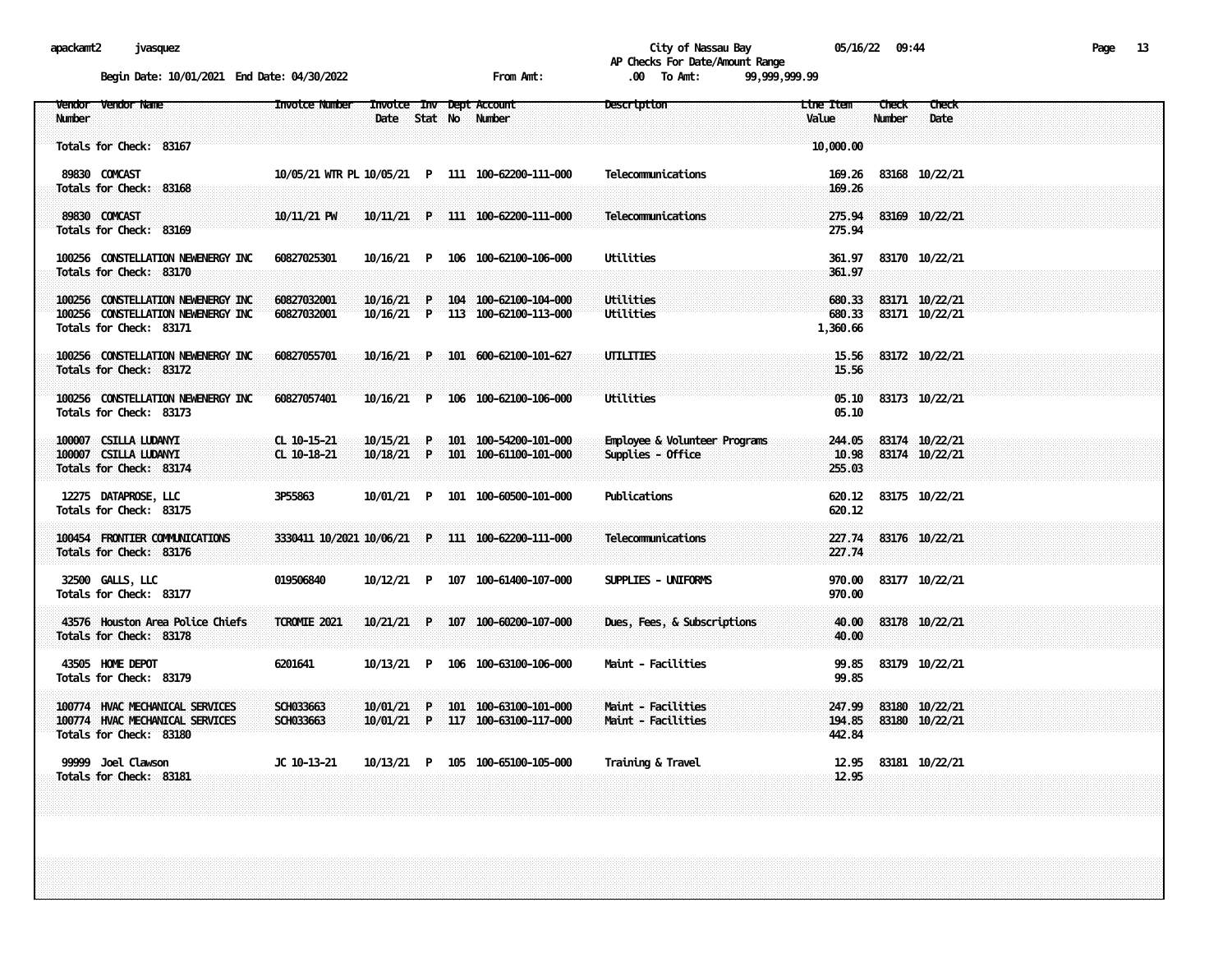**apackamt2 jvasquez City of Nassau Bay 05/16/22 09:44 Page 14 AP Checks For Date/Amount Range Begin Date: 10/01/2021 End Date: 04/30/2022 From Amt: .00 To Amt: 99,999,999.99**

|        | Vendor Vendor Name                              | <b>Invoice Number</b>      | <b>Invoice Inv Dept Account</b> |                  |                                                 | Description                  | ttne Item | Check         | <b>Check</b>   |  |  |  |
|--------|-------------------------------------------------|----------------------------|---------------------------------|------------------|-------------------------------------------------|------------------------------|-----------|---------------|----------------|--|--|--|
| Number |                                                 |                            | Date                            |                  | Stat No Number                                  |                              | Value     | <b>Number</b> | Date           |  |  |  |
|        |                                                 |                            |                                 |                  |                                                 |                              |           |               |                |  |  |  |
|        | 99999 Kathy George                              | KG 10-04-21                |                                 |                  | 10/04/21 V 101 100-60100-101-000                | Contract Services            | 04.85     |               | 83182 10/22/21 |  |  |  |
|        | Totals for Check: 83182                         |                            |                                 |                  |                                                 |                              | 04.85     |               |                |  |  |  |
|        |                                                 |                            |                                 |                  |                                                 |                              |           |               |                |  |  |  |
|        | 99764 MUNICIPAL EMERGENCY SERVICE               | IN1628229                  | 10/04/21                        | boo <b>P</b> ool | 104 100-63200-104-000                           | Maint - Equip                | 326.16    |               | 83183 10/22/21 |  |  |  |
|        | Totals for Check: 83183                         |                            |                                 |                  |                                                 |                              | 326.16    |               |                |  |  |  |
|        |                                                 |                            |                                 |                  |                                                 |                              |           |               |                |  |  |  |
|        | 100800 MUNIREVS INC.                            | 6349                       | $10/20/21$ P                    |                  | 101 600-60200-101-000                           | Dues, Fees, & Subscriptions  | 666.67    |               | 83184 10/22/21 |  |  |  |
|        | Totals for Check: 83184                         |                            |                                 |                  |                                                 |                              | 666.67    |               |                |  |  |  |
|        |                                                 |                            |                                 |                  |                                                 |                              |           |               |                |  |  |  |
|        | 100071 OmniBase Services of TX, LP              | OBS 10-13-21               | $10/13/21$ P                    |                  | 100-21600-000-000                               | Court - TLFTA 2              | 94.24     |               | 83185 10/22/21 |  |  |  |
|        | Totals for Check: 83185                         |                            |                                 |                  |                                                 |                              | 94.24     |               |                |  |  |  |
|        |                                                 |                            |                                 |                  |                                                 |                              |           |               |                |  |  |  |
|        | 77052 PASADENA PRINTING, INC.                   | 45670                      | $10/18/21$ P                    |                  | 101 100-60600-101-000                           | Printing                     | 256.00    |               | 83186 10/22/21 |  |  |  |
|        | Totals for Check: 83186                         |                            |                                 |                  |                                                 |                              | 256.00    |               |                |  |  |  |
|        |                                                 |                            |                                 |                  |                                                 |                              |           |               |                |  |  |  |
|        | 100628 SHARP BUSINESS SYSTEMS                   | 74078644                   | 10/09/21                        | ः P              | 111 100-60100-111-000                           | <b>CONTRACT SERVICES</b>     | 378.16    |               | 83187 10/22/21 |  |  |  |
|        | Totals for Check: 83187                         |                            |                                 |                  |                                                 |                              | 378.16    |               |                |  |  |  |
|        |                                                 |                            |                                 |                  |                                                 |                              |           |               |                |  |  |  |
|        | 100785 SHARP BUSINESS SYSTEMS                   | 9003519813                 |                                 |                  | 10/17/21  P  111  100-60100-111-000             | <b>CONTRACT SERVICES</b>     | 171.61    |               | 83188 10/22/21 |  |  |  |
|        | Totals for Check: 83188                         |                            |                                 |                  |                                                 |                              | 171.61    |               |                |  |  |  |
|        |                                                 |                            |                                 |                  |                                                 |                              |           |               |                |  |  |  |
|        | 100584 SHERRARIUMS                              | 1021-NBX1                  | 10/01/21 P                      |                  | 100-13100-000-000                               | Due from other $CU - EDC$    | 7,274.00  |               | 83189 10/22/21 |  |  |  |
|        | Totals for Check: 83189                         |                            |                                 |                  |                                                 |                              | 7,274.00  |               |                |  |  |  |
|        |                                                 |                            |                                 |                  |                                                 |                              |           |               |                |  |  |  |
|        | 2020 VANTAGEPOINT TRANS. AGENTS, 457 10-08-2021 |                            | $10/08/21$ P                    |                  | 100-22200-000-000                               | Deferred Compensation        | 10,878.50 |               | 83190 10/22/21 |  |  |  |
|        | 2020 VANTAGEPOINT TRANS. AGENTS, 457 10-08-2021 |                            | 10/08/21 P                      |                  | 200-22200-000-000                               | Deferred Compensation        | 11,671.50 |               | 83190 10/22/21 |  |  |  |
|        | 2020 VANTAGEPOINT TRANS, AGENTS, 457 10-08-2021 |                            | $10/08/21$ P                    |                  | 600-22200-000-000                               | Deferred Compensation        | 5,220.00  |               | 83190 10/22/21 |  |  |  |
|        | 2020 VANTAGEPOINT TRANS. AGENTS, 457 10-22-2021 |                            | $10/22/21$ P                    |                  | 100-22200-000-000                               | Deferred Compensation        | 953.50    |               | 83190 10/22/21 |  |  |  |
|        | 2020 VANTAGEPOINT TRANS, AGENTS, 457 10-22-2021 |                            | $10/22/21$ P                    |                  | 200-22200-000-000                               | Deferred Compensation        | 1.741.50  |               | 83190 10/22/21 |  |  |  |
|        | 2020 VANTAGEPOINT TRANS. AGENTS, 457 10-22-2021 |                            | $10/22/21$ P                    |                  | 600-22200-000-000                               | Deferred Compensation        | 250.00    |               | 83190 10/22/21 |  |  |  |
|        | Totals for Check: 83190                         |                            |                                 |                  |                                                 |                              | 30,715.00 |               |                |  |  |  |
|        |                                                 |                            |                                 |                  |                                                 |                              |           |               |                |  |  |  |
|        | 100327 BYRDSON SERVICES, LLC                    | 18702 UB DRW 3 09/30/21 P  |                                 |                  | 103 700-80100-103-409                           | Intergov. Exp. - Federal     | 88,839.18 |               | 83191 10/25/21 |  |  |  |
|        | Totals for Check: 83191                         |                            |                                 |                  |                                                 |                              | 88,839.18 |               |                |  |  |  |
|        |                                                 |                            |                                 |                  |                                                 |                              |           |               |                |  |  |  |
|        | 99999 CODY MCCAMY                               |                            |                                 |                  | CM 09-22-2021 09/22/21 P 104 100-61900-104-000  | Supplies - Fuel              | 52.91     |               | 83192 10/25/21 |  |  |  |
|        | Totals for Check: 83192                         |                            |                                 |                  |                                                 |                              | 52.91     |               |                |  |  |  |
|        |                                                 |                            |                                 |                  |                                                 |                              |           |               |                |  |  |  |
|        | 89795 TEXAS MUNICIPAL RETIREMENT                | TMRS -SEPT 2021 09/30/21 P |                                 |                  | 100-22300-000-000                               | <b>Pension Contributions</b> | 38,863.51 |               | 83193 10/25/21 |  |  |  |
|        | 89795 TEXAS MUNICIPAL RETIREMENT                | TMRS -SEPT 2021 09/30/21 P |                                 |                  | 200-22300-000-000                               | <b>Pension Contributions</b> | 16,703.31 |               | 83193 10/25/21 |  |  |  |
|        | 89795 TEXAS MUNICIPAL RETIREMENT                | TMRS -SEPT 2021 09/30/21 P |                                 |                  | 600-22300-000-000                               | <b>Pension Contributions</b> | 4,375.02  |               | 83193 10/25/21 |  |  |  |
|        | Totals for Check: 83193                         |                            |                                 |                  |                                                 |                              | 59,941.84 |               |                |  |  |  |
|        |                                                 |                            |                                 |                  |                                                 |                              |           |               |                |  |  |  |
|        | 9280 A ANY KIND LOCK & SAFE LLC                 | I211018649                 | $10/18/21$ P                    |                  | 105 100-63100-105-000                           | Maint - Facilities           | 16.00     |               | 83194 10/29/21 |  |  |  |
|        | Totals for Check: 83194                         |                            |                                 |                  |                                                 |                              | 16.00     |               |                |  |  |  |
|        |                                                 |                            |                                 |                  |                                                 |                              |           |               |                |  |  |  |
|        | 9290 ACT PIPE & SUPPLY                          |                            |                                 |                  | S100723443.001 10/01/21 P 118 200-63900-118-000 | Maint - Water Lines          | 130.00    |               | 83195 10/29/21 |  |  |  |
|        |                                                 |                            |                                 |                  |                                                 |                              |           |               |                |  |  |  |
|        |                                                 |                            |                                 |                  |                                                 |                              |           |               |                |  |  |  |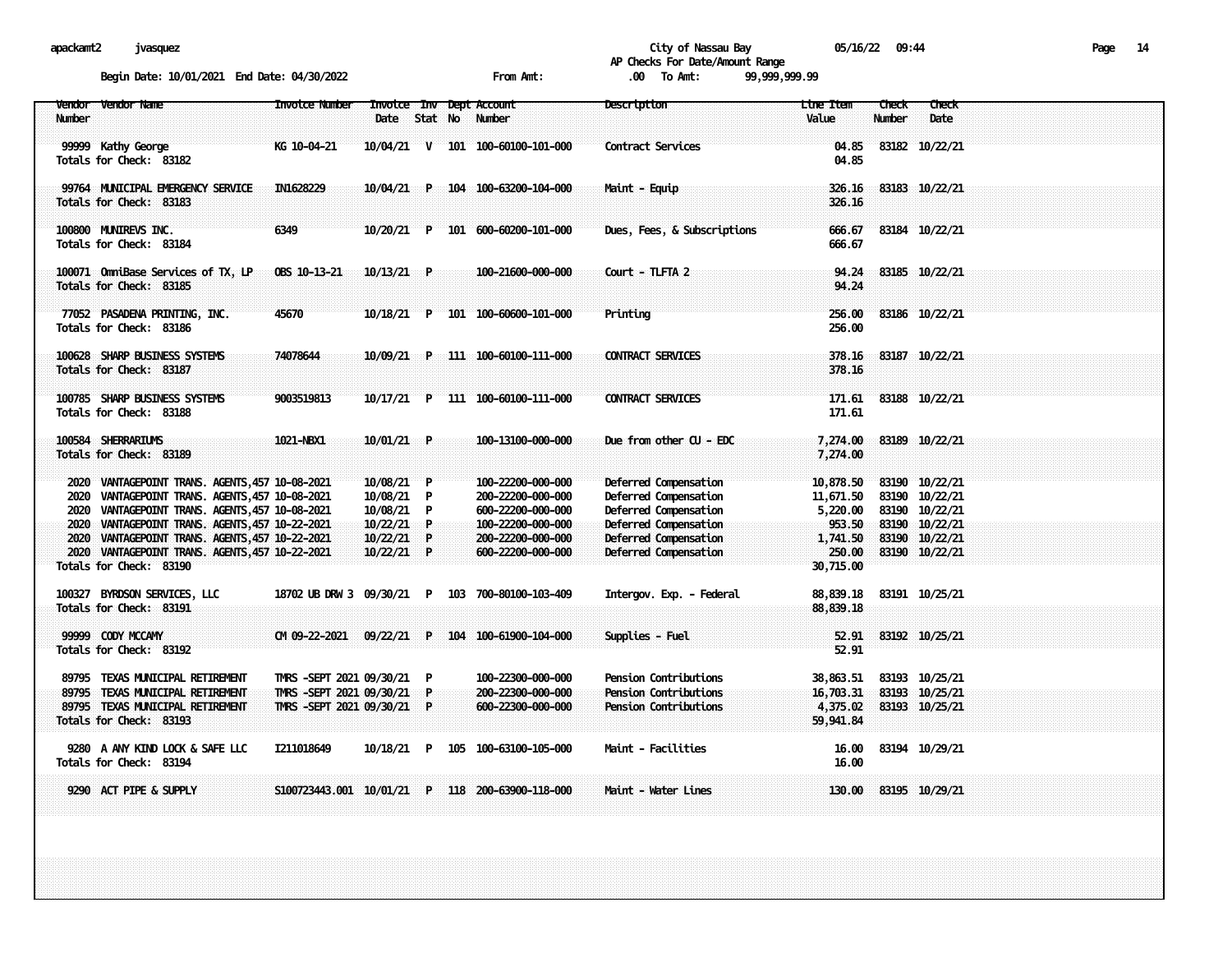**apackamt2 jvasquez City of Nassau Bay 05/16/22 09:44 Page 15 AP Checks For Date/Amount Range**

|               | <del>Vendor Vendor Name</del>                       | <b>INVOLCE NUMBER</b>     |              |              | <b>Invoice Inv Dept Account</b>  | <b>Description</b>       | <b>Eure Item</b> | <b>UTECK</b>  | <b>uneck</b>   |  |
|---------------|-----------------------------------------------------|---------------------------|--------------|--------------|----------------------------------|--------------------------|------------------|---------------|----------------|--|
| <b>Number</b> |                                                     |                           |              |              | Date Stat No Number              |                          | <b>Value</b>     | <b>Number</b> | Date           |  |
|               |                                                     |                           |              |              |                                  |                          |                  |               |                |  |
|               | Totals for Check: 83195                             |                           |              |              |                                  |                          | 130.00           |               |                |  |
|               | 9286 ALLEN BOONE HUMPHRIES                          | 123341                    | $10/20/21$ P |              | 100-13300-000-000                | Due from other CU - RDA  | 437.50           |               | 83196 10/29/21 |  |
|               | Totals for Check: 83196                             |                           |              |              |                                  |                          | 437.50           |               |                |  |
|               |                                                     |                           |              |              |                                  |                          |                  |               |                |  |
|               | 100759 AMAZON CAPITAL SERVICES                      | 17TX-R4NL-7HQN 10/21/21   |              | ा?           | 104 100-61500-104-000            | SUPPLIES - EQUIP/TOOLS   | 87.79            |               | 83197 10/29/21 |  |
|               | 100759 AMAZON CAPITAL SERVICES                      | 14ML-6NLH-YHRV 10/06/21   |              | ™P′          | 113 100-65100-113-000            | Training & Travel        | (36.40)          |               | 83197 10/29/21 |  |
|               | 100759 AMAZON CAPITAL SERVICES                      | 1RDM-KJ1R-WY4X 10/06/21   |              | $\mathsf{P}$ | 113 100-61300-113-000            | Supplies - Public Safety | 118.90           |               | 83197 10/29/21 |  |
|               | 100759 AMAZON CAPITAL SERVICES                      | 1679-P3RW-9JC6 10/14/21 P |              |              | 109 100-63100-109-000            | Maint - Facilities       | 17.96            |               | 83197 10/29/21 |  |
|               | Totals for Check: 83197                             |                           |              |              |                                  |                          | 188.25           |               |                |  |
|               |                                                     |                           |              |              |                                  |                          |                  |               |                |  |
|               | 10140 BAY ELECTRIC SUPPLY                           | 1222851-00                | 10/06/21 P   |              | 105 100-63500-105-000            | Maint - Street Lights    | 141.83           |               | 83198 10/29/21 |  |
|               | Totals for Check: 83198                             |                           |              |              |                                  |                          | 141.83           |               |                |  |
|               |                                                     |                           |              |              |                                  |                          |                  |               |                |  |
|               | 12505 BOUND TREE MEDICAL                            | 84250109                  | $10/14/21$ P |              | 113 100-61300-113-000            | Supplies - Public Safety | 221.69           |               | 83199 10/29/21 |  |
|               | 12505 BOUND TREE MEDICAL                            | 84254934                  | 10/19/21     | ∵ P          | 113 100-61300-113-000            | Supplies - Public Safety | 49.00            |               | 83199 10/29/21 |  |
|               | 12505 BOUND TREE MEDICAL                            | 84256861                  | $10/20/21$ P |              | 113 100-61300-113-000            | Supplies - Public Safety | 1,637.27         |               | 83199 10/29/21 |  |
|               | 12505 BOUND TREE MEDICAL                            | 84258756                  | $10/21/21$ P |              | 113 100-61300-113-000            | Supplies - Public Safety | 212.04           |               | 83199 10/29/21 |  |
|               | 12505 BOUND TREE MEDICAL                            | 84258757                  | 10/21/21     | ™ P          | 113 100-61300-113-000            | Supplies - Public Safety | 77.44            |               | 83199 10/29/21 |  |
|               | 12505 BOUND TREE MEDICAL                            | 84260544                  | 10/22/21     | $\mathsf{P}$ | 113 100-61300-113-000            | Supplies - Public Safety | 79.99            |               | 83199 10/29/21 |  |
|               | 12505 BOUND TREE MEDICAL                            | 84246390                  | $10/12/21$ P |              | 113 100-61300-113-000            | Supplies - Public Safety | 132.66           |               | 83199 10/29/21 |  |
|               | Totals for Check: 83199                             |                           |              |              |                                  |                          | 2,410.09         |               |                |  |
|               |                                                     |                           |              |              |                                  |                          |                  |               |                |  |
|               | 100744 BRITNEY CROSSON                              | 1237                      | 10/25/21     | <b>P</b>     | 121 600-60300-121-000            | Advertisina              | 250.00           |               | 83200 10/29/21 |  |
|               | 100744 BRITNEY CROSSON                              | 1238                      | $10/25/21$ P |              | 121 600-60300-121-000            | Advertising              | 1,880.00         |               | 83200 10/29/21 |  |
|               | Totals for Check: 83200                             |                           |              |              |                                  |                          | 2,130.00         |               |                |  |
|               |                                                     |                           |              |              |                                  |                          |                  |               |                |  |
|               | 15745 Centerpoint Energy                            | 10/22/21 EGN              |              |              | 10/22/21 P 101 200-62100-101-000 | <b>Utilities</b>         | 54.31            |               | 83201 10/29/21 |  |
|               | Totals for Check: 83201                             |                           |              |              |                                  |                          | 54.31            |               |                |  |
|               |                                                     |                           |              |              |                                  |                          |                  |               |                |  |
|               | 15745 Centerpoint Energy                            | 10/22/21 FD               | $10/22/21$ P |              | 104 100-62100-104-000            | Utilities<br>Utilities   | 23.31            |               | 83202 10/29/21 |  |
|               | 15745 Centerpoint Energy<br>Totals for Check: 83202 | 10/22/21 FD               | $10/22/21$ P |              | 113 100-62100-113-000            |                          | 23.30<br>46.61   |               | 83202 10/29/21 |  |
|               |                                                     |                           |              |              |                                  |                          |                  |               |                |  |
|               | 15745 Centerpoint Energy                            | 10/22/21 PW               | $10/22/21$ P |              | 105 100-62100-105-000            | <b>Utilities</b>         | 22.79            |               | 83203 10/29/21 |  |
|               | Totals for Check: 83203                             |                           |              |              |                                  |                          | 22.79            |               |                |  |
|               |                                                     |                           |              |              |                                  |                          |                  |               |                |  |
|               | 15745 Centerpoint Energy                            | 10/22/21 WTR              | $10/22/21$ P |              | 101 200-62100-101-000            | Utilities                | 29.10            |               | 83204 10/29/21 |  |
|               | Totals for Check: 83204                             |                           |              |              |                                  |                          | 29.10            |               |                |  |
|               |                                                     |                           |              |              |                                  |                          |                  |               |                |  |
|               | 16414 CINTAS                                        | 4099178960                | 10/19/21     | $\mathbf{P}$ | 101 100-63100-101-000            | Maint - Facilities       | 46.00            |               | 83205 10/29/21 |  |
|               | 16414 CINTAS                                        | 4099179096                | 10/19/21     | ∴ P          | 101 200-61400-101-000            | Supplies - Uniforms      | 20.00            |               | 83205 10/29/21 |  |
|               | 16414 CINTAS                                        | 4099179096                | $10/19/21$ P |              | 105 100-61400-105-000            | Supplies - Uniforms      | 53.44            |               | 83205 10/29/21 |  |
|               | 16414 CINTAS                                        | 4099780217                | 10/26/21     | $\mathsf{P}$ | 101 200-61400-101-000            | Supplies - Uniforms      | 20.00            |               | 83205 10/29/21 |  |
|               | 16414 CINTAS                                        | 4099780217                | $10/26/21$ P |              | 105 100-61400-105-000            | Supplies - Uniforms      | 53.44            |               | 83205 10/29/21 |  |
|               | Totals for Check: 83205                             |                           |              |              |                                  |                          | 192.88           |               |                |  |
|               |                                                     |                           |              |              |                                  |                          |                  |               |                |  |
|               |                                                     |                           |              |              |                                  |                          |                  |               |                |  |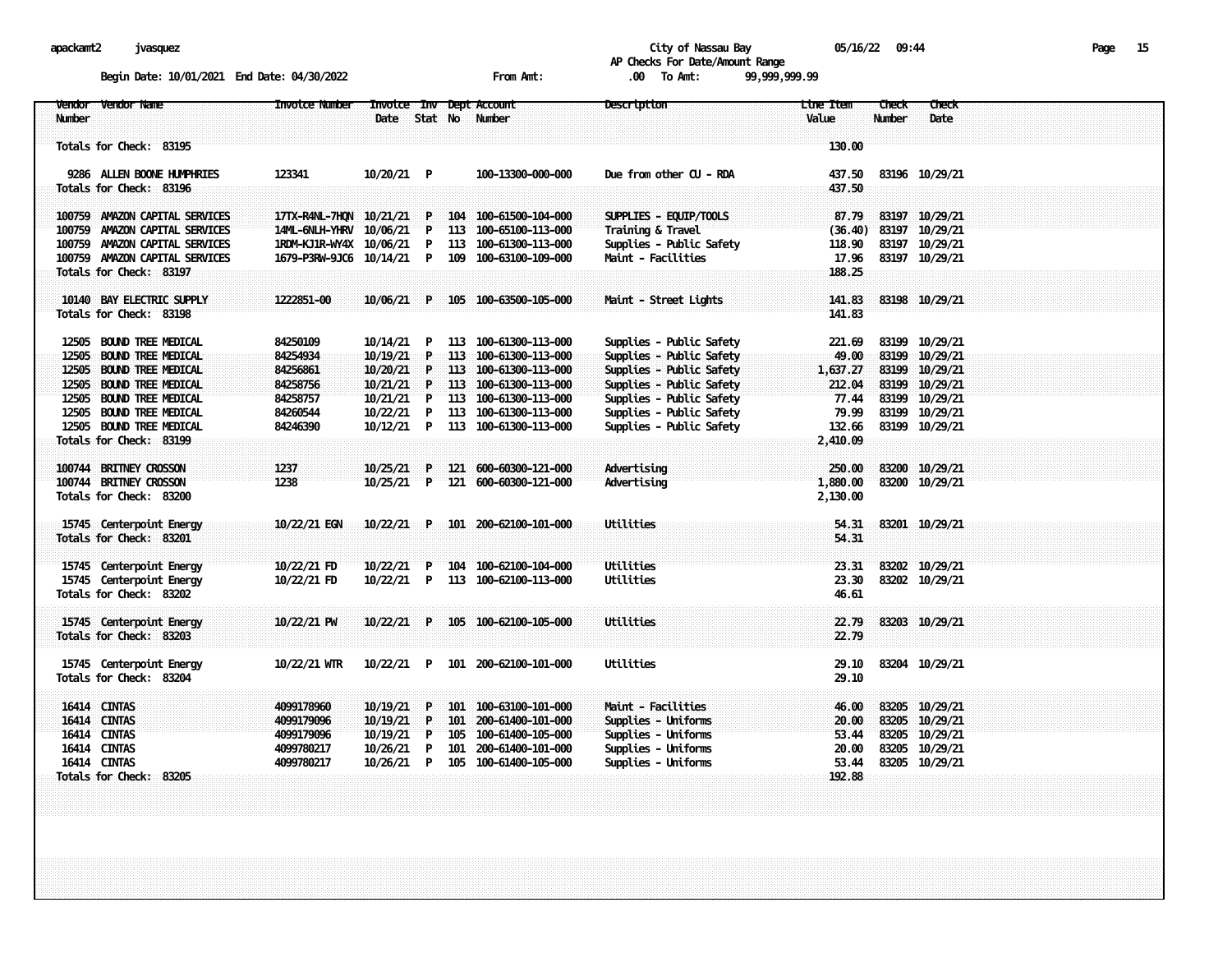**apackamt2 jvasquez City of Nassau Bay 05/16/22 09:44 Page 16 AP Checks For Date/Amount Range Begin Date: 10/01/2021 End Date: 04/30/2022 From Amt: .00 To Amt: 99,999,999.99**

| <del>Vendor Vendor Name</del>                                                 | Invoice Number Invoice Inv Dept Account |                     |  |                                                         | <b>Description</b>        | itine Titem              | <b>Tcheck</b> | <b>Check</b>            |  |
|-------------------------------------------------------------------------------|-----------------------------------------|---------------------|--|---------------------------------------------------------|---------------------------|--------------------------|---------------|-------------------------|--|
| <b>Number</b>                                                                 |                                         | Date Stat No Number |  |                                                         |                           | Value                    | <b>Number</b> | Date                    |  |
| 100267 CLEAR CREEK ISD EDUCATION<br>Totals for Check: 83206                   | 240342                                  |                     |  | 10/25/21 P 101 100-65200-101-000                        | City Officials            | 2,000.00                 |               | 2,000.00 83206 10/29/21 |  |
| 89830 COMCAST<br>Totals for Check: 83207                                      |                                         |                     |  | $10/18/21$ WASTE $10/18/21$ P $111$ $100-62200-111-000$ | Telecommunications        | 178.36<br>178.36         |               | 83207 10/29/21          |  |
| 100256 CONSTELLATION NEWENERGY INC<br>Totals for Check: 83208                 | 60827073301                             | $10/16/21$ P        |  | 100-13200-000-000                                       | Due from other CU - NAMD  | 92.34                    |               | 92.34 83208 10/29/21    |  |
| 24258 DE LAGE LANDEN FINANCIAL SERV 74264565<br>Totals for Check: 83209       |                                         |                     |  | $10/25/21$ P $111$ $100-60100-111-000$                  | <b>CONTRACT SERVICES</b>  | 534.10<br>534.10         |               | 83209 10/29/21          |  |
| 99999 ERIN BOYD<br>Totals for Check: 83210                                    | EB 10-05-21                             |                     |  | 10/05/21 P 106 100-66100-106-000                        | Special Events            | 131.46                   |               | 131.46 83210 10/29/21   |  |
| 32500 GALLS, LLC                                                              | 019509844                               |                     |  | 10/13/21 P 107 100-61400-107-000                        | SUPPLIES - UNIFORMS       | 579.57                   |               | 83211 10/29/21          |  |
| 32500 GALLS, LLC                                                              | 019509962                               |                     |  | 10/13/21 P 107 100-61400-107-000                        | SUPPLIES - UNIFORMS       | 207.00                   |               | 83211 10/29/21          |  |
| Totals for Check: 83211                                                       |                                         |                     |  |                                                         |                           | 786.57                   |               |                         |  |
| 100619 GINO GALLEGOS<br>Totals for Check: 83212                               | GG 10-23-21                             |                     |  | 10/23/21 P 107 100-61300-107-000                        | Supplies - Public Safety  | 99.26<br>99.26           |               | 83212 10/29/21          |  |
| 940 GRAINGER                                                                  | 9078403640                              |                     |  | 10/07/21 P 119 200-63100-119-000                        | <b>MAINT - FACILITIES</b> |                          |               | 83213 10/29/21          |  |
| 940 GRAINGER                                                                  | 9078403640                              |                     |  | 10/07/21 P 119 200-63100-119-000                        | <b>MAINT - FACILITIES</b> | 650.18<br>166.08         |               | 83213 10/29/21          |  |
| Totals for Check: 83213                                                       |                                         |                     |  |                                                         |                           | 816.26                   |               |                         |  |
| 100837 GRIFFIN PARTNERS NASSAU BAY LP FY21 ADR PMT<br>Totals for Check: 83214 |                                         | $10/27/21$ P        |  | 100-26100-000-000                                       | Due to other Funds        | 240,000.00<br>240,000.00 |               | 83214 10/29/21          |  |
| 35455 GRIFFIN PARTNERS NB OFFICE NO1 54053021246<br>Totals for Check: 83215   |                                         |                     |  | 10/12/21 P 106 100-62100-106-000                        | <b>Utilities</b>          | 498.90<br>498.90         |               | 83215 10/29/21          |  |
| 100727 HANDTEVY PEDICATRIC EMERGENCY INV-4634<br>Totals for Check: 83216      |                                         |                     |  | 10/07/21 P 113 100-60100-113-000                        | Contract Services         | 318.27<br>318.27         |               | 83216 10/29/21          |  |
| 43505 HOME DEPOT<br>Totals for Check: 83217                                   | 8510154                                 |                     |  | 10/21/21 P 105 100-63100-105-000                        | Maint - Facilities        | 55.92<br>55.92           |               | 83217 10/29/21          |  |
| 100198 INS GAS AND SUPPLY OF TX, LTD 36545828                                 |                                         |                     |  | 10/13/21 P 113 100-61300-113-000                        | Supplies - Public Safety  | 351.75                   |               | 83218 10/29/21          |  |
| Totals for Check: 83218                                                       |                                         |                     |  |                                                         |                           | 351.75                   |               |                         |  |
| 100086 Jardina Garden Center                                                  | 37114                                   |                     |  | 10/19/21 P 118 200-63900-118-000                        | Maint - Water Lines       | 340.00                   |               | 83219 10/29/21          |  |
| 100086 Jardina Garden Center                                                  | 37130                                   |                     |  | 10/20/21 P 118 200-63900-118-000                        | Maint - Water Lines       | 340.00                   |               | 83219 10/29/21          |  |
| Totals for Check: 83219                                                       |                                         |                     |  |                                                         |                           | 680.00                   |               |                         |  |
| 53010 KEMAH HARDWARE & LUMBER<br>Totals for Check: 83220                      | 2110-507224                             |                     |  | 10/19/21 P 118 200-63100-118-000                        | Maint - Facilities        | 32.47<br>32.47           |               | 83220 10/29/21          |  |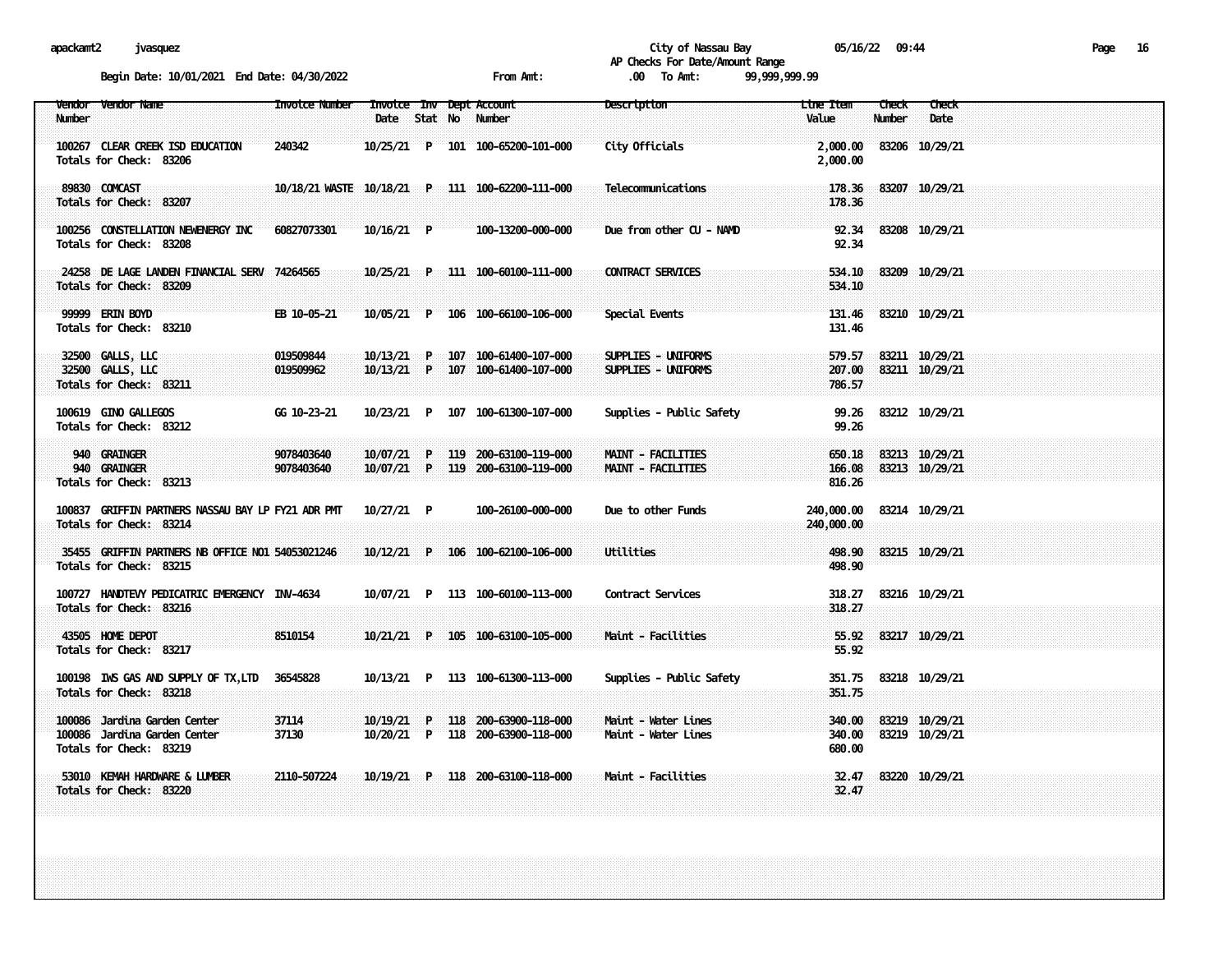Begin Date: 10/01/2021 End Date: 04/30/2022 <br>From Amt:

**apackamt2 jvasquez City of Nassau Bay 05/16/22 09:44 Page 17 AP Checks For Date/Amount Range**

| <del>Vendor Vendor Name</del>                                                                                  | Invoice Number Invoice Inv Dept Account |                                              |  |                                                             | <b>Description</b>                                                            | ttne Item                      | <del>- Check</del> | <b>Check</b>                                       |  |
|----------------------------------------------------------------------------------------------------------------|-----------------------------------------|----------------------------------------------|--|-------------------------------------------------------------|-------------------------------------------------------------------------------|--------------------------------|--------------------|----------------------------------------------------|--|
| <b>Number</b>                                                                                                  |                                         | Date Stat No Number                          |  |                                                             |                                                                               | <b>Value</b>                   | <b>Number</b>      | Date                                               |  |
| 43440 MARK DENMAN<br>Totals for Check: 83221                                                                   | MD 10-15-21                             |                                              |  | 10/15/21 P 101 100-65200-101-000                            | City Officials                                                                | 828.82<br>828.82               |                    | 83221 10/29/21                                     |  |
| .59900 National Association of Fire 07/21-07/22 TR 10/19/21 P 114 100-60200-114-000<br>Totals for Check: 83222 |                                         |                                              |  |                                                             | Dues, Fees, & Subscriptions                                                   | 55.00<br>55.00                 |                    | 83222 10/29/21                                     |  |
| 100814 NEW HORIZON STRATEGIES, LLC<br>Totals for Check: 83223                                                  | 3236                                    |                                              |  | 10/25/21 P 101 100-65100-101-000                            | Training & Travel                                                             | 3,000.00<br>3,000.00           |                    | 83223 10/29/21                                     |  |
| 100124 SIDDONS MARTIN EMERGENCY GROUP 2411138<br>Totals for Check: 83224                                       |                                         |                                              |  | 10/04/21 P 125 900-70100-125-436-21108CAPITAL EXPENDITURES  |                                                                               | 844.00<br>844.00               |                    | 83224 10/29/21                                     |  |
| 82200 STRYKER SALES CORP<br>Totals for Check: 83225                                                            | 3553334                                 |                                              |  | 10/18/21 P 113 700-61520-113-000                            | Supplies - Donations                                                          | 3,403.62<br>3,403.62           |                    | 83225 10/29/21                                     |  |
| 100778 SYSCO HOUSTON INC<br>Totals for Check: 83226                                                            | 567125794                               |                                              |  | 10/06/21 P 104 700-61310-104-000                            | Supplies - Child Safety                                                       | 1,301.79<br>1,301.79           |                    | 83226 10/29/21                                     |  |
| 100820 TEXAS STUMP GRINDING<br>100820 TEXAS STUMP GRINDING<br>100820 TEXAS STUMP GRINDING                      | 1011<br>1011<br>1011                    | $10/08/21$ P<br>$10/08/21$ P<br>$10/08/21$ P |  | 100-13100-000-000<br>100-13100-000-000<br>100-13100-000-000 | Due from other CU - EDC<br>Due from other CU - EDC<br>Due from other CU - EDC | 2,700.00<br>540.00<br>2,700.00 |                    | 83227 10/29/21<br>83227 10/29/21<br>83227 10/29/21 |  |
| Totals for Check: 83227                                                                                        |                                         |                                              |  |                                                             |                                                                               | 5,940.00                       |                    |                                                    |  |
| 99170 TML HEALTH<br>Totals for Check: 83228                                                                    | 23401M2111                              | $10/21/21$ P                                 |  | 100-15100-000-000                                           | Prepaids                                                                      | 53,080.64<br>53,080.64         |                    | 83228 10/29/21                                     |  |
| 87057 Tyler Technologies<br>Totals for Check: 83229                                                            | 025-354669                              |                                              |  | 10/26/21 P 111 100-60100-111-000                            | <b>CONTRACT SERVICES</b>                                                      | 75.00<br>75.00                 |                    | 83229 10/29/21                                     |  |
| 100407 ZW USA INC<br>100407 ZW USA INC<br>Totals for Check: 83230                                              | 443907<br>443907                        | $10/21/21$ P                                 |  | 106 100-61700-106-000<br>10/21/21 P 106 100-61700-106-000   | Supplies - Public Works<br>Supplies - Public Works                            | 976.80<br>86.94<br>1,063.74    |                    | 83230 10/29/21<br>83230 10/29/21                   |  |
| 88888 HOBSON, FLORENCE<br>Totals for Check: 83231                                                              | U0020261110011A 11/01/21 P              |                                              |  | 200-20500-000-000                                           | <b>Refunds</b>                                                                | 69.76<br>69.76                 |                    | 83231 11/02/21                                     |  |
| 88888 PASTOR, KRISTEN<br>Totals for Check: 83232                                                               | U0060370520024A 11/01/21 P              |                                              |  | 200-20500-000-000                                           | <b>Refunds</b>                                                                | 180.90<br>180.90               |                    | 83232 11/02/21                                     |  |
| 88888 ROGERS, JUDITH<br>Totals for Check: 83233                                                                | U0030262415017A 11/01/21 P              |                                              |  | 200-20500-000-000                                           | <b>Refunds</b>                                                                | 75.33<br>75.33                 |                    | 83233 11/02/21                                     |  |
| 88888 ROSS, WILLIAM<br>Totals for Check: 83234                                                                 | U0060370000001A 11/01/21 P              |                                              |  | 200-20500-000-000                                           | <b>Refunds</b>                                                                | 1,017.19<br>1,017.19           |                    | 83234 11/02/21                                     |  |
| 590 AMERIWASTE, INC.<br>Totals for Check: 83235                                                                | 180054                                  |                                              |  | 09/30/21 P 110 100-65300-110-437                            | <b>CONTINGENCY</b>                                                            | 7,350.00<br>7,350.00           |                    | 83235 11/03/21                                     |  |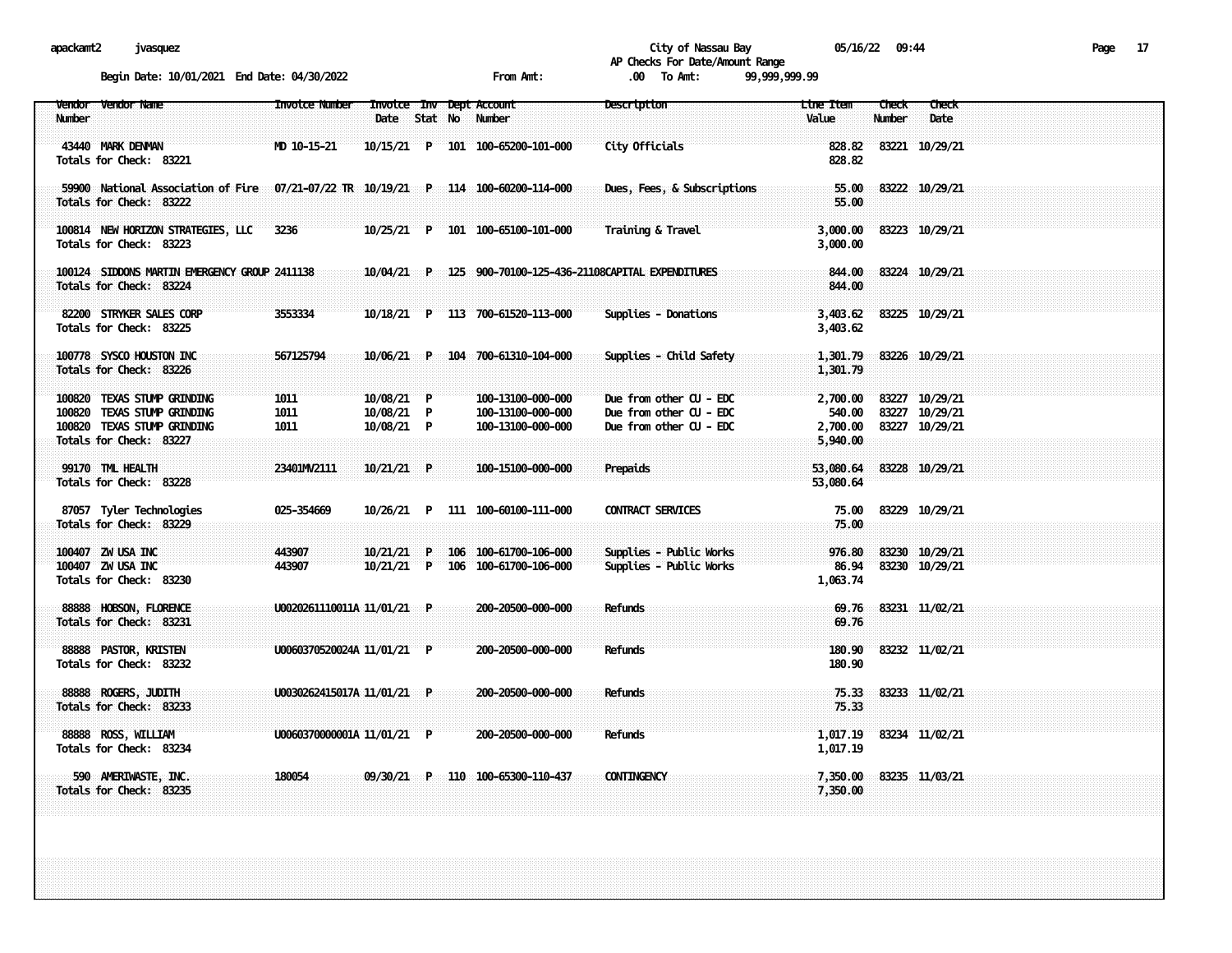**AP Checks For Date/Amount Range**

| apackamt2 | jvasquez                                    |           | City of Nassau Bay                  | 05/16/22 | 09:44 | 18<br>Page |
|-----------|---------------------------------------------|-----------|-------------------------------------|----------|-------|------------|
|           |                                             |           | AP Checks For Date/Amount Range     |          |       |            |
|           | Begin Date: 10/01/2021 End Date: 04/30/2022 | From Amt: | 99,999,999.99<br>$.00\,$<br>To Amt. |          |       |            |

| Vendor Vendor Name                   | Invoice Number Invoice Inv Dept Account |              |          |                                                  | <b>Description</b>                              | istne Titem | <b>Check</b>  | Check          |  |  |
|--------------------------------------|-----------------------------------------|--------------|----------|--------------------------------------------------|-------------------------------------------------|-------------|---------------|----------------|--|--|
| <b>Number</b>                        |                                         |              |          | Date Stat No Number                              |                                                 | Value       | <b>Number</b> | Date           |  |  |
| 100169 ARKK ENGINEERS, LLC           | 21-029-01                               | 09/30/21     | ∾~ P     |                                                  | 105 900-70100-105-326-21103CAPITAL EXPENDITURES | 5,034.00    |               | 83236 11/03/21 |  |  |
| 100169 ARKK ENGINEERS, LLC           | 21-029-01                               | 09/30/21     | - P      | 105 900-70100-105-326-21103CAPITAL EXPENDITURES  |                                                 | 442.50      |               | 83236 11/03/21 |  |  |
| 100169 ARKK ENGINEERS, LLC           | 21-006-09                               | 09/30/21 P   |          | 105 100-60100-105-000                            | Contract Services                               | 140.00      |               | 83236 11/03/21 |  |  |
| 100169 ARKK ENGINEERS, LLC           | $20 - 012 - 12$                         |              |          | 09/30/21 P 119 200-70100-119-000                 | <b>CAPITAL EXPENDITURES</b>                     | 497.50      |               | 83236 11/03/21 |  |  |
| Totals for Check: 83236              |                                         |              |          |                                                  |                                                 | 6,114.00    |               |                |  |  |
|                                      |                                         |              |          |                                                  |                                                 |             |               |                |  |  |
| 16414 CINTAS                         | 4092431977                              | $08/10/21$ P |          | 101 200-61400-101-000                            | Supplies - Uniforms                             | 20.00       |               | 83237 11/03/21 |  |  |
| 16414 CINTAS                         | 4092431977                              | 08/10/21 P   |          | 105 100-61400-105-000                            | Supplies - Uniforms                             | 53.07       |               | 83237 11/03/21 |  |  |
| Totals for Check: 83237              |                                         |              |          |                                                  |                                                 | 73.07       |               |                |  |  |
| 17160 CLEAR LAKE CITY WATER          | SEPTEMBER 2021 09/30/21 P               |              |          | 118 200-60110-118-000                            | Contract Services - Water                       | 16,673.11   |               | 83238 11/03/21 |  |  |
| 17160 CLEAR LAKE CITY WATER          |                                         |              |          | SEPTEMBER 2021 09/30/21 P 118 200-70100-118-000  | Capital Expenditures                            | 6,843.03    |               | 83238 11/03/21 |  |  |
|                                      |                                         |              |          |                                                  |                                                 |             |               |                |  |  |
| Totals for Check: 83238              |                                         |              |          |                                                  |                                                 | 23,516.14   |               |                |  |  |
| 100589 CSA TECHNICAL LLC             | 2886                                    | $07/13/21$ P |          | 105 100-63700-105-000                            | Maint - Storm Sewer                             | 385.00      |               | 83239 11/03/21 |  |  |
| 100589 CSA TECHNICAL LLC             | 2753                                    | 04/26/21     | ∷ P∶     | 105 100-63700-105-000                            | Maint - Storm Sewer                             | 385.00      |               | 83239 11/03/21 |  |  |
| 100589 CSA TECHNICAL LLC             | 2753                                    |              |          | 04/26/21 P 105 100-63700-105-000                 | Maint - Storm Sewer                             | 1,150.00    |               | 83239 11/03/21 |  |  |
| Totals for Check: 83239              |                                         |              |          |                                                  |                                                 | 1,920.00    |               |                |  |  |
| 100498 DANIELS SHARPSMART, INC       | 666078                                  | 09/30/21 P   |          | 113 100-61300-113-000                            | Supplies - Public Safety                        | 153.56      |               | 83240 11/03/21 |  |  |
| Totals for Check: 83240              |                                         |              |          |                                                  |                                                 | 153.56      |               |                |  |  |
|                                      |                                         |              |          |                                                  |                                                 |             |               |                |  |  |
| 24960 DXI INDUSTRIES, INC.           | DE05007612-21                           | 09/30/21     | ∵P       | 118 200-63100-118-000                            | Maint - Facilities                              | 30.00       |               | 83241 11/03/21 |  |  |
| 24960 DXI INDUSTRIES, INC.           | DE05007612-21                           | $09/30/21$ P |          | 119 200-63810-119-000                            | Maint - Chem & Lab Supply                       | 200.00      |               | 83241 11/03/21 |  |  |
| Totals for Check: 83241              |                                         |              |          |                                                  |                                                 | 230.00      |               |                |  |  |
|                                      |                                         |              |          |                                                  |                                                 |             |               |                |  |  |
| 100722 FIRE RECOVERY EMS             | 14155                                   | 09/30/21     | <b>P</b> | 113 100-60100-113-000                            | Contract Services                               | 2,677.17    |               | 83242 11/03/21 |  |  |
| Totals for Check: 83242              |                                         |              |          |                                                  |                                                 | 2,677.17    |               |                |  |  |
| 100198 IWS GAS AND SUPPLY OF TX, LTD | 36516978                                | 09/30/21 P   |          | 113 100-61300-113-000                            | Supplies - Public Safety                        | 350.46      |               | 83243 11/03/21 |  |  |
| Totals for Check: 83243              |                                         |              |          |                                                  |                                                 | 350.46      |               |                |  |  |
|                                      |                                         |              |          |                                                  |                                                 |             |               |                |  |  |
| 30420 NORMAN FREDE CHEVROLET         | CTCS555799                              | 09/17/21 P   |          | 113 100-63400-113-000                            | Maint - Vehicles                                | 979.16      |               | 83244 11/03/21 |  |  |
| Totals for Check: 83244              |                                         |              |          |                                                  |                                                 | 979.16      |               |                |  |  |
|                                      |                                         |              |          |                                                  |                                                 |             |               |                |  |  |
| 70215 POWER FIELD SERVICES, DIV      | 7912                                    | 09/28/21 P   |          | 105 100-63100-105-000                            | Maint - Facilities                              | 1,166.90    |               | 83245 11/03/21 |  |  |
| 70215 POWER FIELD SERVICES, DIV      | 7910                                    | $09/28/21$ P |          | 103 100-63200-103-000                            | Maint - Equip                                   | 2,896.00    |               | 83245 11/03/21 |  |  |
| 70215 POWER FIELD SERVICES, DIV      | 7913                                    | 09/28/21 P   |          | 119 200-63100-119-000                            | <b>MAINT - FACILITIES</b>                       | 175.00      |               | 83245 11/03/21 |  |  |
| Totals for Check: 83245              |                                         |              |          |                                                  |                                                 | 4,237.90    |               |                |  |  |
|                                      |                                         |              |          |                                                  |                                                 |             |               |                |  |  |
| 100151 ERCOT                         |                                         |              |          | MEMBER FEE 2022 11/02/21 P 101 100-60200-101-000 | Dues, Fees, & Subscriptions                     | 2,000.00    |               | 83246 11/03/21 |  |  |
| Totals for Check: 83246              |                                         |              |          |                                                  |                                                 | 2,000.00    |               |                |  |  |
| 100085 PAYCOM PAYROLL                | 103121 PAYROLL 10/31/21 P               |              |          | 101 100-51100-101-000                            | Salaries and Wages                              | 45,838.17   |               | 83247 11/03/21 |  |  |
| 100085 PAYCOM PAYROLL                | 103121 PAYROLL 10/31/21 P               |              |          | 102 100-51100-102-000                            | Salaries and Wages                              | 8,310.86    |               | 83247 11/03/21 |  |  |
| 100085<br><b>PAYCOM PAYROLL</b>      | 103121 PAYROLL 10/31/21 P               |              |          | 103 100-51100-103-000                            | Salaries and Wages                              | 00.00       |               | 83247 11/03/21 |  |  |
| 100085 PAYCOM PAYROLL                |                                         |              |          | 103121 PAYROLL 10/31/21 P 104 100-51100-104-000  | Salaries and Wages                              | 4,936.78    |               | 83247 11/03/21 |  |  |
|                                      |                                         |              |          |                                                  |                                                 |             |               |                |  |  |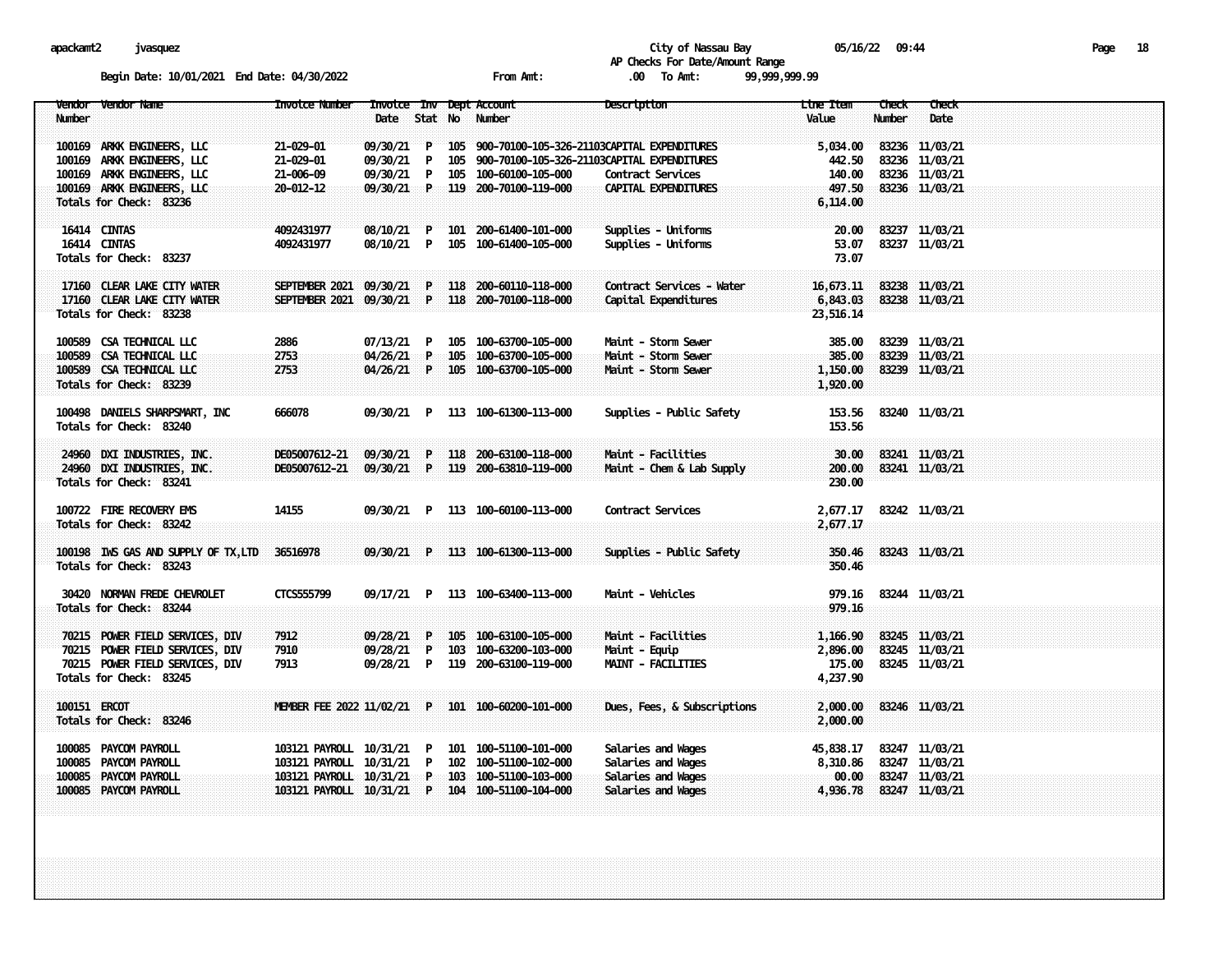**apackamt2 jvasquez City of Nassau Bay 05/16/22 09:44 Page 19 AP Checks For Date/Amount Range**

|               | <del>Vendor Vendor Name</del> | Involce Number          | <b>LINVOLCE LINY DEPT ACCOUNT</b> |                       | Description            | <b>Etne Item</b> | Check         | Check          |  |  |
|---------------|-------------------------------|-------------------------|-----------------------------------|-----------------------|------------------------|------------------|---------------|----------------|--|--|
| <b>Number</b> |                               |                         | Stat No<br>Date                   | <b>Number</b>         |                        | Value            | <b>Number</b> | Date           |  |  |
|               |                               |                         |                                   |                       |                        |                  |               |                |  |  |
| 100085        | PAYCOM PAYROLL                | 103121 PAYROLL 10/31/21 | P<br>105                          | 100-51100-105-000     | Salaries and Wages     | 14,799.22        | 83247         | 11/03/21       |  |  |
| 100085        | PAYCOM PAYROLL                | 103121 PAYROLL          | 10/31/21<br>106<br>P              | 100-51100-106-000     | Salaries and Wages     | 4,260.26         | 83247         | 11/03/21       |  |  |
| 100085        | PAYCOM PAYROLL                | 103121 PAYROLL 10/31/21 | P<br>107                          | 100-51100-107-000     | Salaries and Wages     | 73,144.69        | 83247         | 11/03/21       |  |  |
| 100085        | PAYCOM PAYROLL                | 103121 PAYROLL 10/31/21 | 109<br>P.                         | 100-51100-109-000     | Salaries and Wages     | 1,210.16         | 83247         | 11/03/21       |  |  |
| 100085        | <b>PAYCOM PAYROLL</b>         | 103121 PAYROLL 10/31/21 | 111<br>P                          | 100-51100-111-000     | Salaries and Wages     | 3,618.76         | 83247         | 11/03/21       |  |  |
| 100085        | PAYCOM PAYROLL                | <b>103121 PAYROLL</b>   | 10/31/21<br>112<br>P              | 100-51100-112-000     | Salaries and Wages     | 5,150.00         | 83247         | 11/03/21       |  |  |
| 100085        | PAYCOM PAYROLL                | <b>103121 PAYROLL</b>   | 10/31/21<br>113<br>P              | 100-51100-113-000     | SALARIES AND WAGES     | 28,587.47        | 83247         | 11/03/21       |  |  |
| 100085        | PAYCOM PAYROLL                | 103121 PAYROLL          | 10/31/21<br>P<br>114              | 100-51100-114-000     | Salaries and Wages     | 2,069.38         | 83247         | 11/03/21       |  |  |
| 100085        | PAYCOM PAYROLL                | 103121 PAYROLL 10/31/21 | 101<br>P                          | 200-51100-101-000     | Salaries and Wages     | 80,278.08        | 83247         | 11/03/21       |  |  |
| 100085        | PAYCOM PAYROLL                | 103121 PAYROLL 10/31/21 | -P<br>101                         | 600-51100-101-000     | Salaries and Wages     | 19,013.62        | 83247         | 11/03/21       |  |  |
| 100085        | PAYCOM PAYROLL                | 103121 PAYROLL 10/31/21 | 105<br>P                          | 100-51200-105-000     | Overtime               | 545.74           | 83247         | 11/03/21       |  |  |
| 100085        | PAYCOM PAYROLL                | 103121 PAYROLL 10/31/21 | P<br>106                          | 100-51200-106-000     | Overtime               | 00.00            | 83247         | 11/03/21       |  |  |
| 100085        | PAYCOM PAYROLL                | 103121 PAYROLL 10/31/21 | 107<br>P                          | 100-51200-107-000     | Overtime               | 4,323.74         | 83247         | 11/03/21       |  |  |
| 100085        | Paycom Payroll                | 103121 PAYROLL          | 10/31/21<br>P<br>109              | 100-51200-109-000     | Overtime               | 145.78           | 83247         | 11/03/21       |  |  |
| 100085        | PAYCOM PAYROLL                | 103121 PAYROLL 10/31/21 | P<br>101                          | 200-51200-101-000     | Overtime               | 1,954.21         | 83247         | 11/03/21       |  |  |
| 100085        | PAYCOM PAYROLL                | 103121 PAYROLL 10/31/21 | ۰P                                | 101 600-51200-101-000 | Overtime               | 00.00            | 83247         | 11/03/21       |  |  |
| 100085        | PAYCOM PAYROLL                | 103121 PAYROLL 10/31/21 | P                                 | 100-22100-000-000     | <b>Accrued Payroll</b> | (17, 777, 99)    | 83247         | 11/03/21       |  |  |
| 100085        | PAYCOM PAYROLL                | 103121 PAYROLL 10/31/21 | P                                 | 200-22100-000-000     | <b>Accrued Payroll</b> | (7,094.85)       | 83247         | 11/03/21       |  |  |
| 100085        | PAYCOM PAYROLL                | <b>103121 PAYROLL</b>   | 10/31/21<br>P                     | 600-22100-000-000     | <b>Accrued Payroll</b> | (1,794.86)       | 83247         | 11/03/21       |  |  |
| 100085        | PAYCOM PAYROLL                | 103121 PAYROLL          | 10/31/21<br>P                     | 100-22100-000-000     | <b>Accrued Payroll</b> | 17,777.99        | 83247         | 11/03/21       |  |  |
| 100085        | PAYCOM PAYROLL                | 103121 PAYROLL          | 10/31/21<br>P                     | 200-22100-000-000     | <b>Accrued Payroll</b> | 7,094.85         | 83247         | 11/03/21       |  |  |
| 100085        | PAYCOM PAYROLL                | 103121 PAYROLL 10/31/21 | P                                 | 600-22100-000-000     | <b>Accrued Payroll</b> | 1,794.86         | 83247         | 11/03/21       |  |  |
| 100085        | PAYCOM PAYROLL                | 103121 PAYROLL          | 10/31/21<br>Р<br>101              | 100-52100-101-000     | <b>FICA</b>            | 3,339.24         | 83247         | 11/03/21       |  |  |
| 100085        | PAYCOM PAYROLL                | 103121 PAYROLL 10/31/21 | 102<br>P                          | 100-52100-102-000     | <b>FICA</b>            | 583.58           | 83247         | 11/03/21       |  |  |
| 100085        | PAYCOM PAYROLL                | 103121 PAYROLL          | 10/31/21<br>P<br>103              | 100-52100-103-000     | <b>FICA</b>            | 00.00            | 83247         | 11/03/21       |  |  |
| 100085        | PAYCOM PAYROLL                | 103121 PAYROLL 10/31/21 | 104<br>P                          | 100-52100-104-000     | <b>FICA</b>            | 375.79           | 83247         | 11/03/21       |  |  |
| 100085        | PAYCOM PAYROLL                | 103121 PAYROLL          | 10/31/21<br>P<br>105              | 100-52100-105-000     | <b>FICA</b>            | 1,109.27         | 83247         | 11/03/21       |  |  |
| 100085        | PAYCOM PAYROLL                | 103121 PAYROLL 10/31/21 | 106                               | 100-52100-106-000     | <b>FICA</b>            | 304.68           | 83247         | 11/03/21       |  |  |
| 100085        | PAYCOM PAYROLL                | <b>103121 PAYROLL</b>   | 10/31/21<br>P.<br>107             | 100-52100-107-000     | <b>FICA</b>            | 5,724.59         | 83247         | 11/03/21       |  |  |
| 100085        | PAYCOM PAYROLL                | <b>103121 PAYROLL</b>   | 10/31/21<br>P<br>109              | 100-52100-109-000     | <b>FICA</b>            | 98.86            | 83247         | 11/03/21       |  |  |
| 100085        | PAYCOM PAYROLL                | <b>103121 PAYROLL</b>   | 10/31/21<br>P<br>111              | 100-52100-111-000     | <b>FICA</b>            | 274.96           | 83247         | 11/03/21       |  |  |
| 100085        | PAYCOM PAYROLL                | 103121 PAYROLL          | 10/31/21<br>112<br>P              | 100-52100-112-000     | <b>FICA</b>            | 376.16           | 83247         | 11/03/21       |  |  |
| 100085        | PAYCOM PAYROLL                | 103121 PAYROLL 10/31/21 | 113<br>P                          | 100-52100-113-000     | <b>FICA</b>            | 2,350.48         | 83247         | 11/03/21       |  |  |
| 100085        | PAYCOM PAYROLL                | 103121 PAYROLL          | 10/31/21<br>114                   | 100-52100-114-000     | <b>FICA</b>            | 158.30           | 83247         | 11/03/21       |  |  |
| 100085        | PAYCOM PAYROLL                | <b>103121 PAYROLL</b>   | 10/31/21<br>101<br>P              | 200-52100-101-000     | <b>FICA</b>            | 5,934.32         | 83247         | 11/03/21       |  |  |
| 100085        | PAYCOM PAYROLL                | <b>103121 PAYROLL</b>   | 10/31/21<br>P                     | 101 600-52100-101-000 | <b>FICA</b>            | 1,433.11         | 83247         | 11/03/21       |  |  |
| 100085        | PAYCOM PAYROLL                | <b>103121 PAYROLL</b>   | 10/31/21<br>P                     | 100-22100-000-000     | <b>Accrued Payroll</b> | (14, 695.91)     | 83247         | 11/03/21       |  |  |
| 100085        | PAYCOM PAYROLL                | 103121 PAYROLL          | 10/31/21<br>P                     | 200-22100-000-000     | <b>Accrued Payroll</b> | (5,934.32)       | 83247         | 11/03/21       |  |  |
| 100085        | PAYCOM PAYROLL                | 103121 PAYROLL 10/31/21 |                                   | 600-22100-000-000     | <b>Accrued Payroll</b> | (1,433.11)       | 83247         | 11/03/21       |  |  |
| 100085        | PAYCOM PAYROLL                | 103121 PAYROLL          | 10/31/21<br>P                     | 100-22100-000-000     | <b>Accrued Payroll</b> | 14,695.91        | 83247         | 11/03/21       |  |  |
| 100085        | PAYCOM PAYROLL                | 103121 PAYROLL 10/31/21 |                                   | 200-22100-000-000     | <b>Accrued Payroll</b> | 5,934.32         | 83247         | 11/03/21       |  |  |
| 100085        | <b>PAYCOM PAYROLL</b>         | <b>103121 PAYROLL</b>   | 10/31/21<br>P                     | 600-22100-000-000     | <b>Accrued Payroll</b> | 1,433.11         | 83247         | 11/03/21       |  |  |
| 100085        | PAYCOM PAYROLL                | 103121 PAYROLL 10/31/21 | P                                 | 100-22100-000-000     | <b>Accrued Payroll</b> | (14, 695.91)     | 83247         | 11/03/21       |  |  |
| 100085        | PAYCOM PAYROLL                | 103121 PAYROLL          | 10/31/21<br>P                     | 200-22100-000-000     | <b>Accrued Payroll</b> | (5,934.32)       | 83247         | 11/03/21       |  |  |
| 100085        | PAYCOM PAYROLL                | 103121 PAYROLL          | 10/31/21<br>P                     | 600-22100-000-000     | <b>Accrued Payroll</b> | (1,433.11)       | 83247         | 11/03/21       |  |  |
| 100085        | PAYCOM PAYROLL                | 103121 PAYROLL 10/31/21 | P                                 | 100-22100-000-000     | <b>Accrued Payroll</b> | 14,695.92        | 83247         | 11/03/21       |  |  |
| 100085        | <b>PAYCOM PAYROLL</b>         | 103121 PAYROLL 10/31/21 | P                                 | 200-22100-000-000     | <b>Accrued Payroll</b> | 5,934.32         |               | 83247 11/03/21 |  |  |
|               |                               |                         |                                   |                       |                        |                  |               |                |  |  |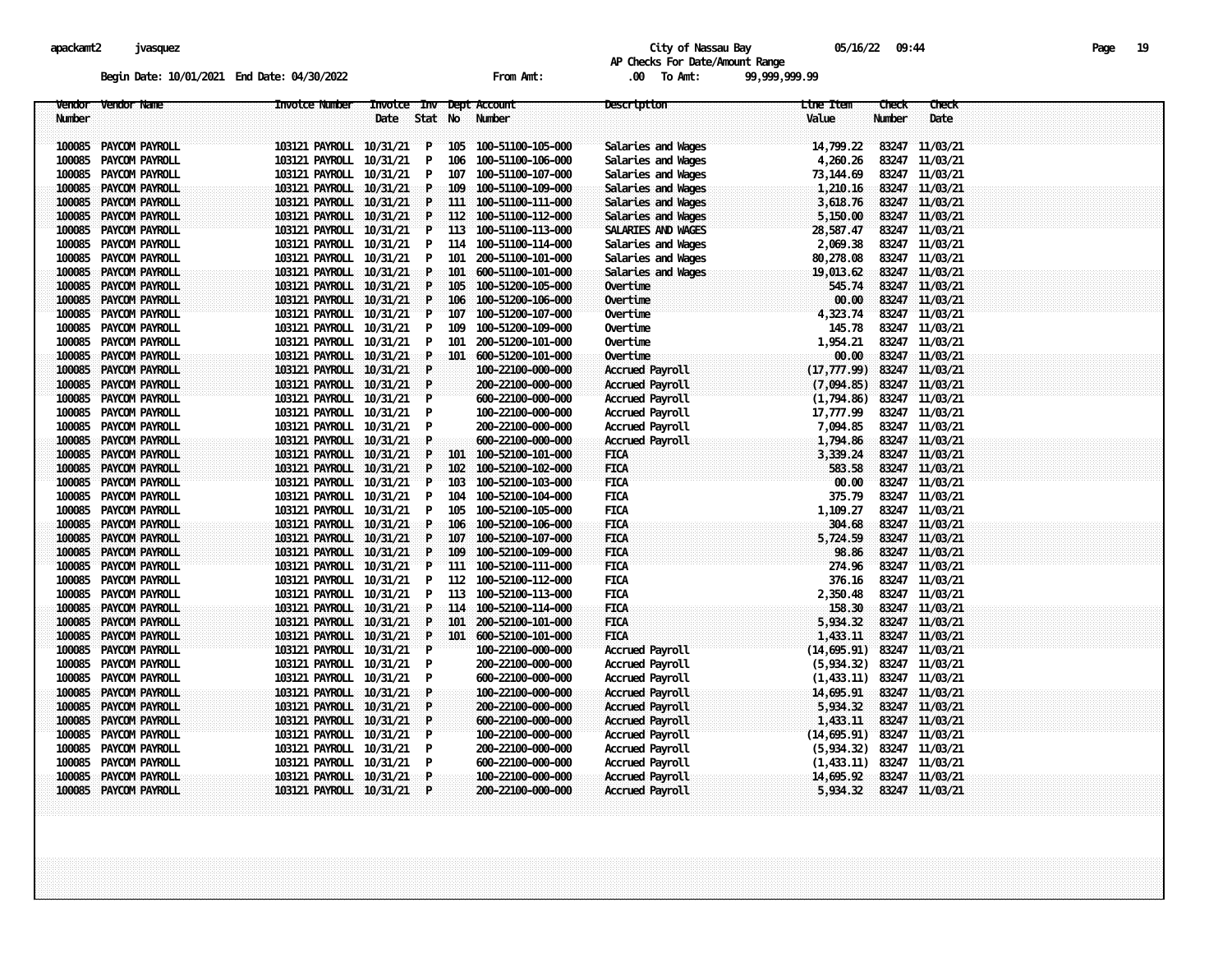## **apackamt2 jvasquez City of Nassau Bay 05/16/22 09:44 Page 20 AP Checks For Date/Amount Range**

|               | <del>Vendor Vendor Name</del> | Linvolce number         | <b>Invotce Inv Dept Account</b> |                       | Description                   | Etne Item                      | <b>UTECK</b>    | Check          |  |
|---------------|-------------------------------|-------------------------|---------------------------------|-----------------------|-------------------------------|--------------------------------|-----------------|----------------|--|
| <b>Number</b> |                               |                         | Stat No<br>Date                 | <b>Number</b>         |                               | Value                          | <b>Number</b>   | Date           |  |
| 100085        | PAYCOM PAYROLL                | <b>103121 PAYROLL</b>   | 10/31/21<br>™P                  | 600-22100-000-000     | <b>Accrued Payroll</b>        | 1,433.11                       | 83247           | 11/03/21       |  |
| 100085        | PAYCOM PAYROLL                | 103121 PAYROLL          | 10/31/21<br>P                   | 100-22100-000-000     | <b>Accrued Payroll</b>        | (1, 472.30)                    | 83247           | 11/03/21       |  |
| 100085        | PAYCOM PAYROLL                | 103121 PAYROLL          | 10/31/21<br>P                   | 100-22100-000-000     | <b>Accrued Payroll</b>        | 1,472.30                       | 83247           | 11/03/21       |  |
| 100085        | PAYCOM PAYROLL                | 103121 PAYROLL 10/31/21 |                                 | 100-22400-000-000     | Insurance Deductions          |                                |                 | 11/03/21       |  |
| 100085        | <b>PAYCOM PAYROLL</b>         | <b>103121 PAYROLL</b>   | 10/31/21<br>-P                  | 100-22400-000-000     | <b>Insurance Deductions</b>   | $(1,347.57)$ 83247<br>(214.17) | 83247           | 11/03/21       |  |
|               |                               |                         | P                               |                       |                               |                                |                 |                |  |
| 100085        | PAYCOM PAYROLL                | 103121 PAYROLL 10/31/21 | P                               | 200-22400-000-000     | <b>Insurance Deductions</b>   | (148.68)                       |                 | 83247 11/03/21 |  |
| 100085        | PAYCOM PAYROLL                | <b>103121 PAYROLL</b>   | 10/31/21<br>P                   | 600-22400-000-000     | <b>Insurance Deductions</b>   | (08.85)                        | 83247           | 11/03/21       |  |
| 100085        | Paycom Payroll                | 103121 PAYROLL          | 10/31/21                        | 100-22400-000-000     | Insurance Deductions          | (1,964.72)                     | 83247           | 11/03/21       |  |
| 100085        | PAYCOM PAYROLL                | 103121 PAYROLL          | 10/31/21<br>P                   | 200-22400-000-000     | <b>Insurance Deductions</b>   | (1,466.07)                     | 83247           | 11/03/21       |  |
| 100085        | PAYCOM PAYROLL                | 103121 PAYROLL 10/31/21 |                                 | 600-22400-000-000     | <b>Insurance Deductions</b>   |                                | $(62.92)$ 83247 | 11/03/21       |  |
| 100085        | PAYCOM PAYROLL                | <b>103121 PAYROLL</b>   | 10/31/21<br>P                   | 100-22400-000-000     | <b>Insurance Deductions</b>   | (4,371,29)                     | 83247           | 11/03/21       |  |
| 100085        | PAYCOM PAYROLL                | 103121 PAYROLL          | 10/31/21<br>P                   | 200-22400-000-000     | <b>Insurance Deductions</b>   | (2,675.22)                     | 83247           | 11/03/21       |  |
| 100085        | <b>PAYCOM PAYROLL</b>         | <b>103121 PAYROLL</b>   | 10/31/21<br>P                   | 600-22400-000-000     | <b>Insurance Deductions</b>   | (261.69)                       | 83247           | 11/03/21       |  |
| 100085        | PAYCOM PAYROLL                | <b>103121 PAYROLL</b>   | 10/31/21<br>P                   | 100-22200-000-000     | Deferred Compensation         | (11, 832.00)                   | 83247           | 11/03/21       |  |
| 100085        | Paycom Payroll                | 103121 PAYROLL 10/31/21 | P                               | 200-22200-000-000     | Deferred Compensation         | (13, 413.00)                   | 83247           | 11/03/21       |  |
| 100085        | PAYCOM PAYROLL                | 103121 PAYROLL 10/31/21 | P                               | 600-22200-000-000     | Deferred Compensation         | $(5,470.00)$ 83247             |                 | 11/03/21       |  |
| 100085        | PAYCOM PAYROLL                | 103121 PAYROLL 10/31/21 | P                               | 100-22400-000-000     | <b>Insurance Deductions</b>   | (593.49) 83247                 |                 | 11/03/21       |  |
| 100085        | PAYCOM PAYROLL                | 103121 PAYROLL          | 10/31/21<br>P                   | 200-22400-000-000     | <b>Insurance Deductions</b>   | (538.53)                       | 83247           | 11/03/21       |  |
| 100085        | <b>PAYCOM PAYROLL</b>         | 103121 PAYROLL 10/31/21 | P                               | 600-22400-000-000     | <b>Insurance Deductions</b>   | (25.00)                        | 83247           | 11/03/21       |  |
| 100085        | PAYCOM PAYROLL                | 103121 PAYROLL          | 10/31/21<br>P                   | 100-22300-000-000     | <b>Pension Contributions</b>  | (12, 148.37)                   | 83247           | 11/03/21       |  |
| 100085        | PAYCOM PAYROLL                | 103121 PAYROLL 10/31/21 | P                               | 200-22300-000-000     | <b>Pension Contributions</b>  | (5,805.94)                     | 83247           | 11/03/21       |  |
| 100085        | PAYCOM PAYROLL                | <b>103121 PAYROLL</b>   | 10/31/21<br>P                   | 600-22300-000-000     | <b>Pension Contributions</b>  | (1,338.51)                     | 83247           | 11/03/21       |  |
| 100085        | PAYCOM PAYROLL                | 103121 PAYROLL 10/31/21 |                                 | 101 100-52200-101-000 | <b>Pension - Contribution</b> | 7,458.54                       | 83247           | 11/03/21       |  |
| 100085        | PAYCOM PAYROLL                | <b>103121 PAYROLL</b>   | 10/31/21<br>P<br>102            | 100-52200-102-000     | <b>Pension - Contribution</b> | 1,357.72                       | 83247           | 11/03/21       |  |
| 100085        | PAYCOM PAYROLL                | <b>103121 PAYROLL</b>   | 10/31/21<br>`P<br>103           | 100-52200-103-000     | Pension - Contribution        | 00.00                          | 83247           | 11/03/21       |  |
| 100085        | PAYCOM PAYROLL                | <b>103121 PAYROLL</b>   | 10/31/21<br>P<br>104            | 100-52200-104-000     | Pension - Contribution        | 805.52                         | 83247           | 11/03/21       |  |
| 100085        | PAYCOM PAYROLL                | <b>103121 PAYROLL</b>   | 10/31/21<br>105<br>P            | 100-52200-105-000     | <b>Pension - Contribution</b> | 2,529.03                       | 83247           | 11/03/21       |  |
| 100085        | PAYCOM PAYROLL                | 103121 PAYROLL          | 10/31/21<br>٠P<br>106           | 100-52200-106-000     | <b>Pension - Contribution</b> | 706.85                         | 83247           | 11/03/21       |  |
| 100085        | PAYCOM PAYROLL                | <b>103121 PAYROLL</b>   | 107<br>10/31/21<br>P            | 100-52200-107-000     | Pension - Contribution        | 12,626.53                      | 83247           | 11/03/21       |  |
| 100085        | PAYCOM PAYROLL                | 103121 PAYROLL          | 10/31/21<br>109<br>P            | 100-52200-109-000     | <b>Pension - Contribution</b> | 222.75                         | 83247           | 11/03/21       |  |
| 100085        | PAYCOM PAYROLL                | 103121 PAYROLL 10/31/21 | P<br>111                        | 100-52200-111-000     | Pension - Contribution        | 591.87                         | 83247           | 11/03/21       |  |
| 100085        | Paycom Payroll                | 103121 PAYROLL          | 10/31/21<br>112<br>P            | 100-52200-112-000     | <b>Pension - Contribution</b> | 678.39                         | 83247           | 11/03/21       |  |
| 100085        | Paycom Payroll                | 103121 PAYROLL          | 10/31/21<br>P<br>113            | 100-52200-113-000     | <b>Pension - Contribution</b> | 809.01                         | 83247           | 11/03/21       |  |
| 100085        | PAYCOM PAYROLL                | 103121 PAYROLL 10/31/21 | 114<br><b>P</b>                 | 100-52200-114-000     | Pension - Contribution        | 345.98                         | 83247           | 11/03/21       |  |
| 100085        | PAYCOM PAYROLL                | <b>103121 PAYROLL</b>   | 10/31/21<br>P<br>101            | 200-52200-101-000     | Pension - Contribution        | 13,444.90                      | 83247           | 11/03/21       |  |
| 100085        | PAYCOM PAYROLL                | 103121 PAYROLL 10/31/21 | P<br>101                        | 600-52200-101-000     | Pension - Contribution        | 3,099.62                       | 83247           | 11/03/21       |  |
| 100085        | PAYCOM PAYROLL                | <b>103121 PAYROLL</b>   | 10/31/21<br>P                   | 100-22300-000-000     | <b>Pension Contributions</b>  | (28, 132, 19)                  | 83247           | 11/03/21       |  |
| 100085        | PAYCOM PAYROLL                | 103121 PAYROLL 10/31/21 | P                               | 200-22300-000-000     | <b>Pension Contributions</b>  | (13, 444.90)                   | 83247           | 11/03/21       |  |
| 100085        | PAYCOM PAYROLL                | <b>103121 PAYROLL</b>   | 10/31/21<br>P                   | 600-22300-000-000     | <b>Pension Contributions</b>  | (3,099.62)                     | 83247           | 11/03/21       |  |
| 100085        | PAYCOM PAYROLL                | 103121 PAYROLL 10/31/21 |                                 | 101 200-51100-101-000 | Salaries and Wages            | 590.45                         | 83247           | 11/03/21       |  |
| 100085        | PAYCOM PAYROLL                | <b>103121 PAYROLL</b>   | 10/31/21<br>P<br>101            | 100-51300-101-000     | <b>Phone Allowance</b>        | 360.00                         | 83247           | 11/03/21       |  |
| 100085        | PAYCOM PAYROLL                | 103121 PAYROLL 10/31/21 | 102<br>ு                        | 100-51300-102-000     | <b>Phone Allowance</b>        | 65.00                          | 83247           | 11/03/21       |  |
| 100085        | PAYCOM PAYROLL                | 103121 PAYROLL 10/31/21 | P<br>103                        | 100-51300-103-000     | <b>Phone Allowance</b>        | 00.00                          | 83247           | 11/03/21       |  |
| 100085        | PAYCOM PAYROLL                | <b>103121 PAYROLL</b>   | 10/31/21<br>104<br>P            | 100-51300-104-000     | <b>Phone Allowance</b>        | 100.00                         | 83247           | 11/03/21       |  |
| 100085        | PAYCOM PAYROLL                | 103121 PAYROLL          | 10/31/21<br>P<br>105            | 100-51300-105-000     | <b>Phone Allowance</b>        | 265.00                         | 83247           | 11/03/21       |  |
| 100085        | PAYCOM PAYROLL                | <b>103121 PAYROLL</b>   | 10/31/21<br>107<br>.P           | 100-51300-107-000     | <b>Phone Allowance</b>        | 425.00                         | 83247           | 11/03/21       |  |
| 100085        | PAYCOM PAYROLL                | 103121 PAYROLL 10/31/21 | 112<br>-P.                      | 100-51300-112-000     | <b>Phone Allowance</b>        | 35.00                          |                 | 83247 11/03/21 |  |
|               |                               |                         |                                 |                       |                               |                                |                 |                |  |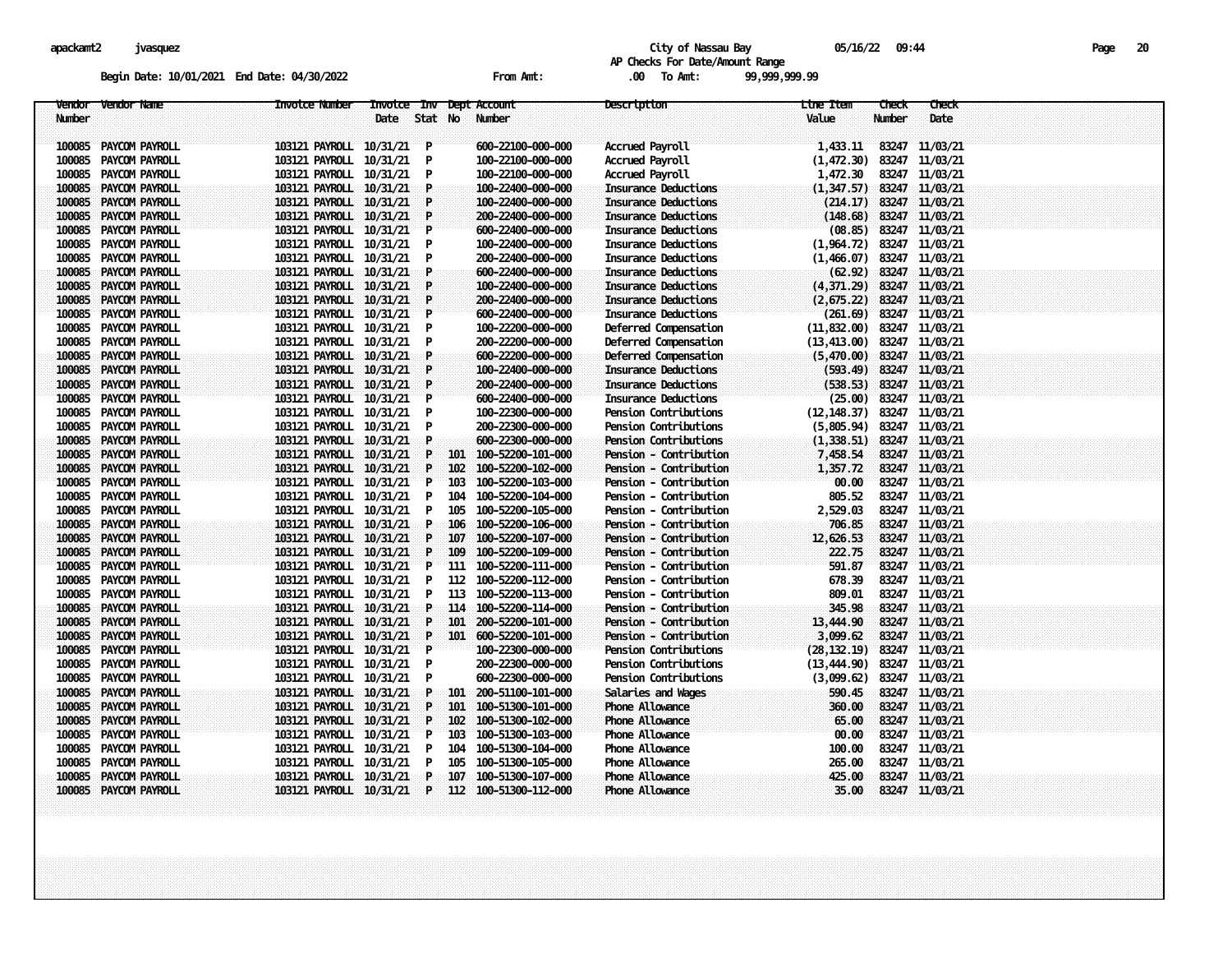**apackamt2 jvasquez City of Nassau Bay 05/16/22 09:44 Page 21 AP Checks For Date/Amount Range** Begin Date: 10/01/2021 End Date: 04/30/2022 From Amt: 99,999,999.99 (999.99)

|               | vendor vendor Name                               |                           |                            | Invoice Number Invoice Inv Dept Account                                                                    | <b>Description</b>                         | ttne Item               | <b>Check</b>  | <b>Check</b>                                |  |  |  |
|---------------|--------------------------------------------------|---------------------------|----------------------------|------------------------------------------------------------------------------------------------------------|--------------------------------------------|-------------------------|---------------|---------------------------------------------|--|--|--|
| <b>Number</b> |                                                  |                           |                            | Date Stat No Number                                                                                        |                                            | Value                   | <b>Number</b> | Date                                        |  |  |  |
|               | 100085 PAYCOM PAYROLL                            |                           |                            | 103121 PAYROLL 10/31/21 P 113 100-51300-113-000                                                            | <b>Phone Allowance</b>                     | 65.00                   |               | 83247 11/03/21                              |  |  |  |
|               |                                                  | 103121 PAYROLL 10/31/21 P |                            | 114 100-51300-114-000                                                                                      | <b>Phone Allowance</b>                     |                         |               | 83247 11/03/21                              |  |  |  |
|               | 100085 PAYCOM PAYROLL                            |                           |                            |                                                                                                            |                                            | 65.00                   |               |                                             |  |  |  |
|               | 100085 PAYCOM PAYROLL<br>100085 PAYCOM PAYROLL   |                           |                            | 103121 PAYROLL 10/31/21 P 101 200-51300-101-000<br>$103121$ PAYROLL $10/31/21$ P $101$ $100-60100-101-000$ | Phone Allowance                            | 135.00                  |               | 83247 11/03/21<br>$1,295.11$ 83247 11/03/21 |  |  |  |
|               |                                                  |                           |                            |                                                                                                            | Contract Services                          |                         |               |                                             |  |  |  |
|               | 100085 PAYCOM PAYROLL                            |                           |                            | 103121 PAYROLL 10/31/21 P 101 100-51200-101-000                                                            | Overtime                                   | 16.32                   |               | 83247 11/03/21                              |  |  |  |
|               | 100085 PAYCOM PAYROLL<br>Totals for Check: 83247 |                           |                            | 103121 PAYROLL 10/31/21 P 113 100-51200-113-000                                                            | Overtime                                   | 2,138.03<br>262, 119.16 |               | 83247 11/03/21                              |  |  |  |
|               |                                                  |                           |                            |                                                                                                            |                                            |                         |               |                                             |  |  |  |
|               | 9290 ACT PIPE & SUPPLY                           |                           |                            | S100723405.001 10/01/21 P 118 200-63900-118-000                                                            | Maint - Water Lines                        | 432.20                  |               | 83248 11/05/21                              |  |  |  |
|               | Totals for Check: 83248                          |                           |                            |                                                                                                            |                                            | 432.20                  |               |                                             |  |  |  |
|               |                                                  |                           |                            |                                                                                                            |                                            |                         |               |                                             |  |  |  |
|               | 100759 AMAZON CAPITAL SERVICES                   |                           |                            | 10KD-747D-JTCQ 10/11/21 P 101 100-61800-101-000                                                            | <b>Supplies - Building</b>                 | 129.24                  |               | 83249 11/05/21                              |  |  |  |
|               | 100759 AMAZON CAPITAL SERVICES                   |                           |                            | 1LQN-YM4R-HN3G 10/13/21 P 101 100-61100-101-000                                                            | Supplies - Office                          | 149.99                  |               | 83249 11/05/21                              |  |  |  |
|               | Totals for Check: 83249                          |                           |                            |                                                                                                            |                                            | 279.23                  |               |                                             |  |  |  |
|               | 100495 AMERICAN JANITORIAL                       | 57606                     | $11/01/21$ P               | $101$ 100-63100-101-000                                                                                    | Maint - Facilities                         | 210.00                  |               | 83250 11/05/21                              |  |  |  |
|               | 100495 AMERICAN JANITORIAL                       | 57606                     | $11/01/21$ P               | 117 100-63100-117-000                                                                                      | Maint - Facilities                         | 165.00                  |               | 83250 11/05/21                              |  |  |  |
|               | 100495 AMERICAN JANITORIAL                       | 57607                     | $11/01/21$ P               | $101$ 100-63100-101-000                                                                                    | Maint - Facilities                         | 946.40                  |               | 83250 11/05/21                              |  |  |  |
|               | 100495 AMERICAN JANITORIAL                       | 57607                     |                            | 11/01/21 P 117 100-63100-117-000                                                                           | Maint - Facilities                         | 743.60                  |               | 83250 11/05/21                              |  |  |  |
|               | 100495 AMERICAN JANITORIAL                       | 57607                     |                            | 11/01/21 P 104 100-60100-104-000                                                                           | Contract Services                          | 250.00                  |               | 83250 11/05/21                              |  |  |  |
|               | 100495 AMERICAN JANITORIAL                       | 57607                     |                            | 11/01/21 P 113 100-60100-113-000                                                                           | Contract Services                          | 250.00                  |               | 83250 11/05/21                              |  |  |  |
|               | Totals for Check: 83250                          |                           |                            |                                                                                                            |                                            | 2,565.00                |               |                                             |  |  |  |
|               |                                                  |                           |                            |                                                                                                            |                                            |                         |               |                                             |  |  |  |
|               | 590 AMERIWASTE, INC.                             | 180862                    |                            | 10/31/21 P 108 100-60100-108-000                                                                           | CONTRACT SERVICES                          | 20,236.76               |               | 83251 11/05/21                              |  |  |  |
|               | Totals for Check: 83251                          |                           |                            |                                                                                                            |                                            | 20,236.76               |               |                                             |  |  |  |
|               | 10140 BAY ELECTRIC SUPPLY                        | 1223055-01                |                            | 106 100-63610-106-000                                                                                      |                                            |                         |               | 83252 11/05/21                              |  |  |  |
|               | 10140 BAY ELECTRIC SUPPLY                        | 1223055-02                | 10/20/21 P<br>$10/21/21$ P | 106 100-63610-106-000                                                                                      | Maint - Park Lights                        | 798.35                  |               | 83252 11/05/21                              |  |  |  |
|               | 10140 BAY ELECTRIC SUPPLY                        | 1223108-00                | $10/21/21$ P               | 106 100-63610-106-000                                                                                      | Maint - Park Lights<br>Maint - Park Lights | 120.42<br>142.84        |               | 83252 11/05/21                              |  |  |  |
|               | 10140 BAY ELECTRIC SUPPLY                        | 1222852-01                |                            |                                                                                                            | <b>Maint - Facilities</b>                  | 162.02                  |               | 83252 11/05/21                              |  |  |  |
|               |                                                  |                           |                            | 10/19/21 P 105 100-63100-105-000                                                                           |                                            |                         |               |                                             |  |  |  |
|               | Totals for Check: 83252                          |                           |                            |                                                                                                            |                                            | 1,223.63                |               |                                             |  |  |  |
|               | 12505 BOUND TREE MEDICAL                         | 84265667                  |                            | 10/27/21 P 113 100-61300-113-000                                                                           | Supplies - Public Safety                   | 1,670.88                |               | 83253 11/05/21                              |  |  |  |
|               | Totals for Check: 83253                          |                           |                            |                                                                                                            |                                            | 1,670.88                |               |                                             |  |  |  |
|               |                                                  |                           |                            |                                                                                                            |                                            |                         |               |                                             |  |  |  |
|               | 16510 CLEAR LAKE AREA CHAMBER                    | 229                       |                            | 10/01/21 P 101 100-65200-101-000                                                                           | City Officials                             | 2,800.00                |               | 83254 11/05/21                              |  |  |  |
|               | Totals for Check: 83254                          |                           |                            |                                                                                                            |                                            | 2,800.00                |               |                                             |  |  |  |
|               | 17160 CLEAR LAKE CITY WATER                      |                           |                            | C.CALL #3 PMT 10/29/21 P 118 200-70100-118-000                                                             | Capital Expenditures                       | 135,718.82              |               | 83255 11/05/21                              |  |  |  |
|               | Totals for Check: 83255                          |                           |                            |                                                                                                            |                                            | 135,718.82              |               |                                             |  |  |  |
|               |                                                  |                           |                            |                                                                                                            |                                            |                         |               |                                             |  |  |  |
|               | 12275 DATAPROSE, LLC                             | DP2103974                 | $10/31/21$ P               | 101 100-60500-101-000                                                                                      | <b>Publications</b>                        | 51.85                   |               | 83256 11/05/21                              |  |  |  |
|               | 12275 DATAPROSE, LLC                             | DP2103974                 | $10/31/21$ P               | 101 200-61200-101-000                                                                                      | Supplies - Postage                         | 889.58                  |               | 83256 11/05/21                              |  |  |  |
|               | 12275 DATAPROSE, LLC                             | 3P56368                   | $10/26/21$ P               | 101 100-60500-101-000                                                                                      | Publications                               | 620.23                  |               | 83256 11/05/21                              |  |  |  |
|               | Totals for Check: 83256                          |                           |                            |                                                                                                            |                                            | 1,561.66                |               |                                             |  |  |  |
|               | 32500 GALLS, LLC                                 | 019509820                 |                            | 10/13/21 P 107 100-61400-107-000                                                                           | SUPPLIES - UNIFORMS                        |                         |               | 295.24 83257 11/05/21                       |  |  |  |
|               |                                                  |                           |                            |                                                                                                            |                                            |                         |               |                                             |  |  |  |
|               |                                                  |                           |                            |                                                                                                            |                                            |                         |               |                                             |  |  |  |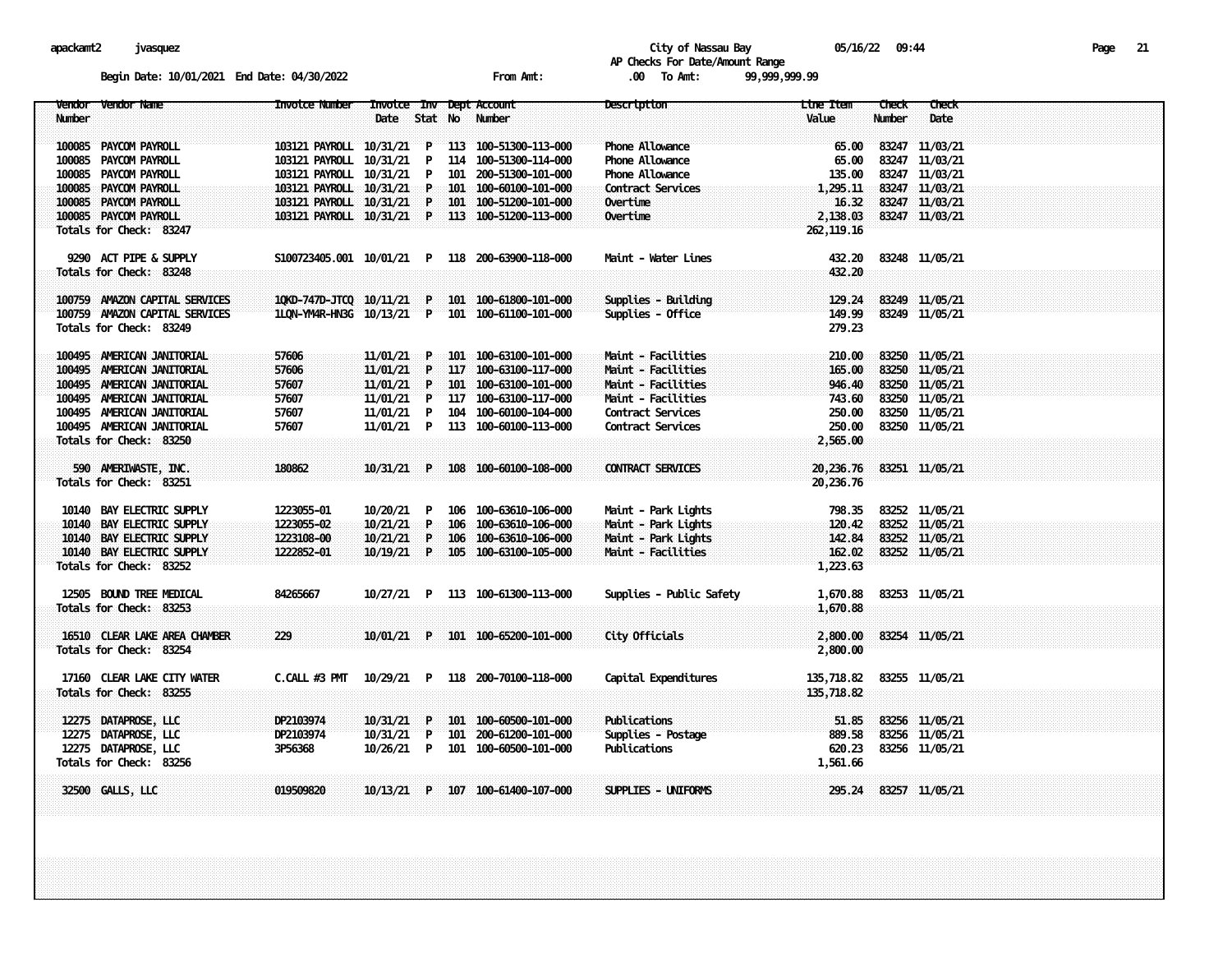**apackamt2 jvasquez City of Nassau Bay 05/16/22 09:44 Page 22 AP Checks For Date/Amount Range**

| <u> Vendor Vendor Name</u>                      | Invotce Number Invotce InvolPept Account |              |  |                                                 | <b>Description</b>          | tine Item | <b>Check</b>  | Check          |  |
|-------------------------------------------------|------------------------------------------|--------------|--|-------------------------------------------------|-----------------------------|-----------|---------------|----------------|--|
| <b>Number</b>                                   |                                          |              |  | Date Stat No Number                             |                             | Value     | <b>Number</b> | Date           |  |
|                                                 |                                          |              |  |                                                 |                             |           |               |                |  |
| Totals for Check: 83257                         |                                          |              |  |                                                 |                             | 295.24    |               |                |  |
|                                                 |                                          |              |  |                                                 |                             |           |               |                |  |
| 43505 HOME DEPOT                                | 7084095                                  |              |  | 11/01/21 P 118 200-63900-118-000                | Maint - Water Lines         | 90.20     |               | 83258 11/05/21 |  |
| Totals for Check: 83258                         |                                          |              |  |                                                 |                             | 90.20     |               |                |  |
|                                                 |                                          |              |  |                                                 |                             |           |               |                |  |
| 43503 HOUSTON CHRONICLE                         | 34155936                                 | $10/20/21$ P |  | 101 100-60300-101-000                           | Advertising                 | 228.06    |               | 83259 11/05/21 |  |
| 43503 HOUSTON CHRONICLE                         | 34151773                                 |              |  | 10/13/21  P  101  100-60300-101-000             | Advertising                 | 906.06    |               | 83259 11/05/21 |  |
|                                                 |                                          |              |  |                                                 |                             |           |               |                |  |
| Totals for Check: 83259                         |                                          |              |  |                                                 |                             | 1,134.12  |               |                |  |
|                                                 |                                          |              |  |                                                 |                             |           |               |                |  |
| 100198 IWS GAS AND SUPPLY OF TX, LTD            | 36576404                                 |              |  | $10/31/21$ P $113$ $100-61300-113-000$          | Supplies - Public Safety    | 400.11    |               | 83260 11/05/21 |  |
| Totals for Check: 83260                         |                                          |              |  |                                                 |                             | 400.11    |               |                |  |
|                                                 |                                          |              |  |                                                 |                             |           |               |                |  |
| 100161 JAMES BRYANT                             | TRAP REF 210406 11/02/21 P               |              |  | 100-23100-000-000                               | <b>Customer Deposits</b>    | 35.00     |               | 83261 11/05/21 |  |
| Totals for Check: 83261                         |                                          |              |  |                                                 |                             | 35.00     |               |                |  |
|                                                 |                                          |              |  |                                                 |                             |           |               |                |  |
| 100338 JEFFREY S. WARD & ASSOCIATES             | 2017 FMA 23                              | $11/01/21$ P |  | 103 700-80100-103-409                           | Intergov. Exp. - Federal    | 6,830.00  |               | 83262 11/05/21 |  |
| 100338 JEFFREY S. WARD & ASSOCIATES             | 2018 FMA 5                               |              |  | 11/01/21 P 103 700-80100-103-434                | INTERGOV. EXP. - FEDERAL    | 800.00    |               | 83262 11/05/21 |  |
| 100338 JEFFREY S. WARD & ASSOCIATES             | 2019 FMA 5                               |              |  | 11/01/21 P 110 100-65500-110-435                | <b>GRANT LOCAL SHARE</b>    | 640.00    |               | 83262 11/05/21 |  |
| Totals for Check: 83262                         |                                          |              |  |                                                 |                             | 8,270.00  |               |                |  |
|                                                 |                                          |              |  |                                                 |                             |           |               |                |  |
| 56970 MARSH DARCY PARTNERS, INC.                | 3466                                     | $11/01/21$ P |  | 100-13300-000-000                               | Due from other CU - RDA     | 1,477.94  |               | 83263 11/05/21 |  |
| Totals for Check: 83263                         |                                          |              |  |                                                 |                             |           |               |                |  |
|                                                 |                                          |              |  |                                                 |                             | 1,477.94  |               |                |  |
|                                                 |                                          |              |  |                                                 |                             |           |               |                |  |
| 100126 MARY CHAMBERS                            | 202101                                   | $11/02/21$ P |  | 115 900-70100-115-326-21107CAPITAL EXPENDITURES |                             | 1,583.33  |               | 83264 11/05/21 |  |
| 100126 MARY CHAMBERS                            | 202101                                   | $11/02/21$ P |  | 121 600-60100-121-000                           | Contract Services           | 1,291.67  |               | 83264 11/05/21 |  |
| 100126 MARY CHAMBERS                            | 202101                                   |              |  | 11/02/21 P 110 100-60100-110-000                | Contract Services           | 1,291.66  |               | 83264 11/05/21 |  |
| Totals for Check: 83264                         |                                          |              |  |                                                 |                             | 4,166.66  |               |                |  |
|                                                 |                                          |              |  |                                                 |                             |           |               |                |  |
| 63406 MINER LTD DBA                             | IN-0467710                               |              |  | 10/25/21 P 105 100-63100-105-000                | Maint - Facilities          | 300.00    |               | 83265 11/05/21 |  |
| Totals for Check: 83265                         |                                          |              |  |                                                 |                             | 300.00    |               |                |  |
|                                                 |                                          |              |  |                                                 |                             |           |               |                |  |
| 41340 OREILLY                                   | 0411-137470                              |              |  | 10/19/21 P 105 100-61500-105-000                | SUPPLIES - EQUIP/TOOLS      | 08.49     |               | 83266 11/05/21 |  |
| Totals for Check: 83266                         |                                          |              |  |                                                 |                             | 08.49     |               |                |  |
|                                                 |                                          |              |  |                                                 |                             |           |               |                |  |
| 100314 ORKIN COMMERCIAL SERVICES                | 218524073                                | $10/21/21$ P |  | 105 100-63100-105-000                           | Maint - Facilities          | 91.20     |               | 83267 11/05/21 |  |
| 100314 ORKIN COMMERCIAL SERVICES                | 223037557                                |              |  | 10/21/21 P 119 200-63100-119-000                | <b>MAINT - FACILITIES</b>   | 394.00    |               | 83267 11/05/21 |  |
| Totals for Check: 83267                         |                                          |              |  |                                                 |                             | 485.20    |               |                |  |
|                                                 |                                          |              |  |                                                 |                             |           |               |                |  |
| 100129 PITNEY BOWES GLOBAL FINANCIAL 3314535424 |                                          |              |  | 10/25/21 P 101 100-67500-101-000                | <b>LEASE</b>                | 562.05    |               | 83268 11/05/21 |  |
|                                                 |                                          |              |  |                                                 |                             |           |               |                |  |
| Totals for Check: 83268                         |                                          |              |  |                                                 |                             | 562.05    |               |                |  |
|                                                 |                                          |              |  |                                                 |                             |           |               |                |  |
| 99110 TML INTERGOVERNMENTAL                     | 11-01-2021                               |              |  | 11/01/21 P 107 100-64200-107-000                | Ins - General               | 4,586.95  |               | 83269 11/05/21 |  |
| Totals for Check: 83269                         |                                          |              |  |                                                 |                             | 4,586.95  |               |                |  |
|                                                 |                                          |              |  |                                                 |                             |           |               |                |  |
| 89528 Tx Commission Law Enforcement MV 11-02-21 |                                          |              |  | 11/02/21 P 107 100-60200-107-000                | Dues, Fees, & Subscriptions | 35.00     |               | 83270 11/05/21 |  |
| Totals for Check: 83270                         |                                          |              |  |                                                 |                             | 35.00     |               |                |  |
|                                                 |                                          |              |  |                                                 |                             |           |               |                |  |
|                                                 |                                          |              |  |                                                 |                             |           |               |                |  |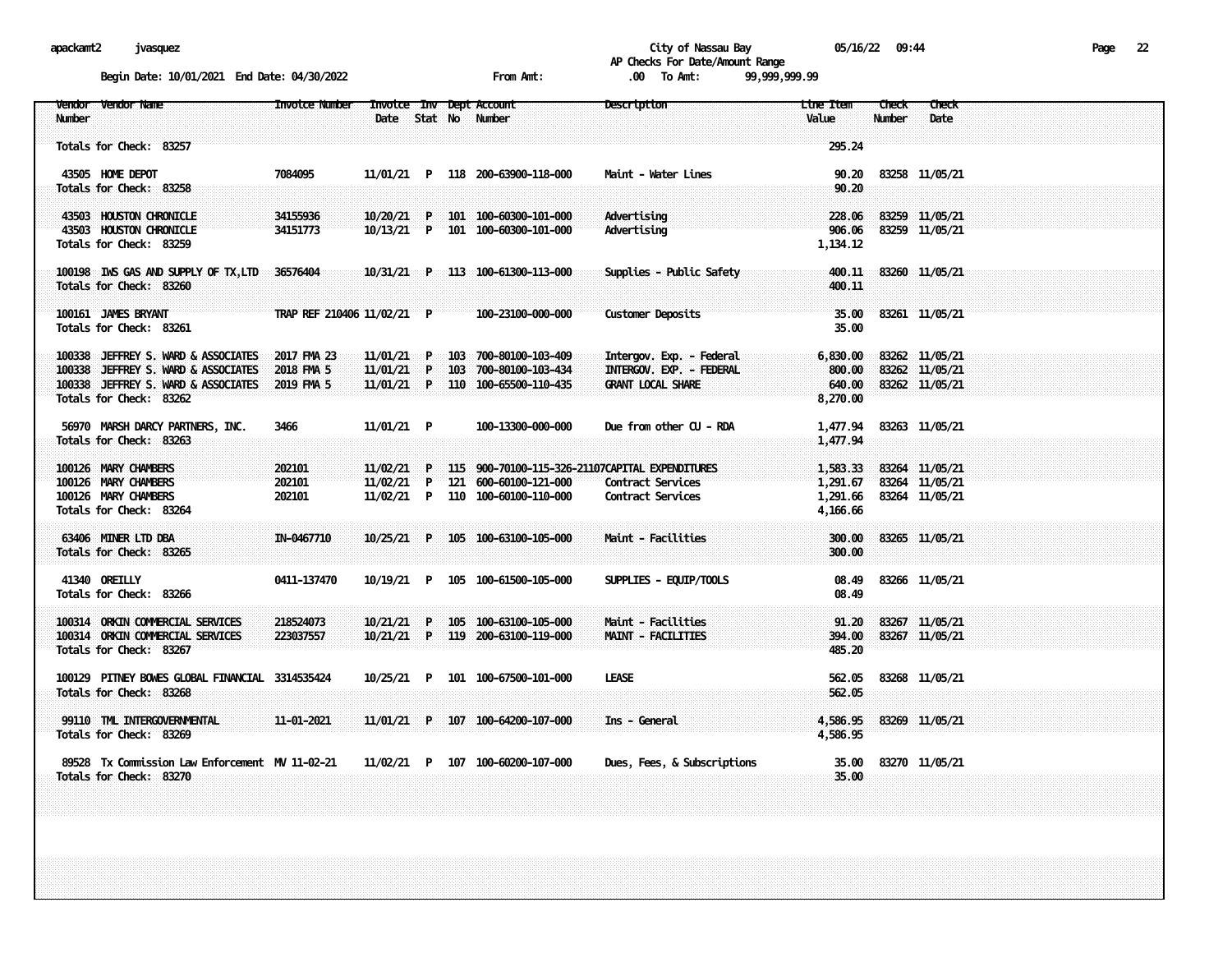Begin Date: 10/01/2021 End Date: 04/30/2022 <br>From Amt:

**apackamt2 jvasquez City of Nassau Bay 05/16/22 09:44 Page 23 AP Checks For Date/Amount Range**

| <del>Vendor Vendor Name</del>                                                | Invoice Number Invoice Inv Dept Account |                     |  |                                                                      | <b>Description</b>       | itine Titem          | <b>Theck</b>  | Check                            |  |  |
|------------------------------------------------------------------------------|-----------------------------------------|---------------------|--|----------------------------------------------------------------------|--------------------------|----------------------|---------------|----------------------------------|--|--|
| <b>Number</b>                                                                |                                         | Date Stat No Number |  |                                                                      |                          | Value                | <b>Number</b> | Date                             |  |  |
| 99999 VIC STUDER<br>Totals for Check: 83271                                  | VS 11-01-21                             |                     |  | 11/01/21 P 104 100-61300-104-000                                     | Supplies - Public Safety | 09.84<br>09.84       |               | 83271 11/05/21                   |  |  |
| 100283 OFFSHORE THUNDER PRODUCT, LLC FY22 CONTRIB<br>Totals for Check: 83272 |                                         |                     |  | $11/08/21$ P $122 - 600 - 66200 - 122 - 619$                         | <b>Tourism Events</b>    | 5,000.00<br>5,000.00 |               | 83272 11/08/21                   |  |  |
| 9290 ACT PIPE & SUPPLY<br>Totals for Check: 83273                            |                                         |                     |  | S100731683.001 10/28/21 P 118 200-63900-118-000                      | Maint - Water Lines      | 3,203.60<br>3,203.60 |               | 83273 11/10/21                   |  |  |
| 100759 AMAZON CAPITAL SERVICES                                               |                                         |                     |  | $1Y7G-PPR1-4WS - 11/02/21$ $P = 111 - 100-63200-111-000$             | MAINT - EQUIP            | 71.03                |               | 83274 11/10/21                   |  |  |
| Totals for Check: 83274                                                      |                                         |                     |  |                                                                      |                          | 71.03                |               |                                  |  |  |
| 100101 ARC<br>Totals for Check: 83275                                        | 31TXI9037132                            |                     |  | 11/02/21  P  101  200-60600-101-000                                  | <b>Printing</b>          | 31.92                |               | 31.92 83275 11/10/21             |  |  |
| 12505 BOUND TREE MEDICAL                                                     | 84273317                                |                     |  | $11/02/21$ P $113$ $100-61300-113-000$                               | Supplies - Public Safety | 454.00               |               | 83276 11/10/21                   |  |  |
| Totals for Check: 83276                                                      |                                         |                     |  |                                                                      |                          | 454.00               |               |                                  |  |  |
| 16414 CINTAS                                                                 | 4100457773                              | $11/02/21$ P        |  | 101 200-61400-101-000                                                | Supplies - Uniforms      | 20.00                |               | 83277 11/10/21                   |  |  |
| 16414 CINTAS<br>Totals for Check: 83277                                      | 4100457773                              |                     |  | 11/02/21 P 105 100-61400-105-000                                     | Supplies - Uniforms      | 52.16<br>72.16       |               | 83277 11/10/21                   |  |  |
| <b>660 CITY OF NASSAU BAY</b>                                                |                                         |                     |  | NOV 21 WTR BLG 11/08/21 P 117 100-62100-117-000                      | <b>Utilities</b>         | 22.88                |               | 83278 11/10/21                   |  |  |
| 660 CITY OF NASSAU BAY                                                       | NOV 21 WTR BLG 11/08/21 P               |                     |  | 200-44100-000-000                                                    | Water Fees               | 15.22                |               | 83278 11/10/21                   |  |  |
| 660 CITY OF NASSAU BAY<br>660 CITY OF NASSAU BAY                             | NOV 21 WTR BLG 11/08/21 P               |                     |  | 200-44200-000-000                                                    | Sewer Fees               | 13.89                |               | 83278 11/10/21<br>83278 11/10/21 |  |  |
| 660 CITY OF NASSAU BAY                                                       | NOV 21 WTR BLG 11/08/21 P               |                     |  | NOV 21 WTR BLG 11/08/21 P 117 100-62100-117-000<br>200-44100-000-000 | Utilities<br>Water Fees  | 06.16<br>07.84       |               | 83278 11/10/21                   |  |  |
| Totals for Check: 83278                                                      |                                         |                     |  |                                                                      |                          | 65.99                |               |                                  |  |  |
| 660 CITY OF NASSAU BAY                                                       |                                         |                     |  | P.CASH 10/2021 10/31/21 P 110 100-52500-110-000                      | Ins - Health             | 30.00                |               | 83279 11/10/21                   |  |  |
| Totals for Check: 83279                                                      |                                         |                     |  |                                                                      |                          | 30.00                |               |                                  |  |  |
| 89830 COMCAST                                                                |                                         |                     |  | 10/23/21 NEWCH 10/23/21 P 111 100-62200-111-000                      | <b>Telecomunications</b> | 331.66               |               | 83280 11/10/21                   |  |  |
| Totals for Check: 83280                                                      |                                         |                     |  |                                                                      |                          | 331.66               |               |                                  |  |  |
| 100256 CONSTELLATION NEWENERGY INC<br>Totals for Check: 83281                | 60826988701                             | $10/28/21$ P        |  | 119 200-62100-119-000                                                | <b>Utilities</b>         | 5,423.68<br>5,423.68 |               | 83281 11/10/21                   |  |  |
| 100256 CONSTELLATION NEWENERGY INC<br>Totals for Check: 83282                | 60826990401                             | 10/28/21 P          |  | 118 200-62100-118-000                                                | Utilities                | 1,884.88<br>1,884.88 |               | 83282 11/10/21                   |  |  |
|                                                                              |                                         |                     |  |                                                                      |                          |                      |               |                                  |  |  |
| 100256 CONSTELLATION NEWENERGY INC<br>Totals for Check: 83283                | 60826990901                             |                     |  | 10/28/21 P 106 100-62100-106-000                                     | <b>Utilities</b>         | 591.50<br>591.50     |               | 83283 11/10/21                   |  |  |
| 100256 CONSTELLATION NEWENERGY INC                                           | 60827059401                             | $10/28/21$ P        |  | 101 100-62100-101-000                                                | Utilities                | 1,387.26             |               | 83284 11/10/21                   |  |  |
| 100256 CONSTELLATION NEWENERGY INC                                           | 60827059401                             | $10/28/21$ P        |  | 117 100-62100-117-000                                                | <b>Utilities</b>         | 1,089.99             |               | 83284 11/10/21                   |  |  |
| 100256 CONSTELLATION NEWENERGY INC                                           | 60827059401                             |                     |  | 10/28/21 P 106 100-62100-106-000                                     | <b>Utilities</b>         |                      |               | 20.94 83284 11/10/21             |  |  |
|                                                                              |                                         |                     |  |                                                                      |                          |                      |               |                                  |  |  |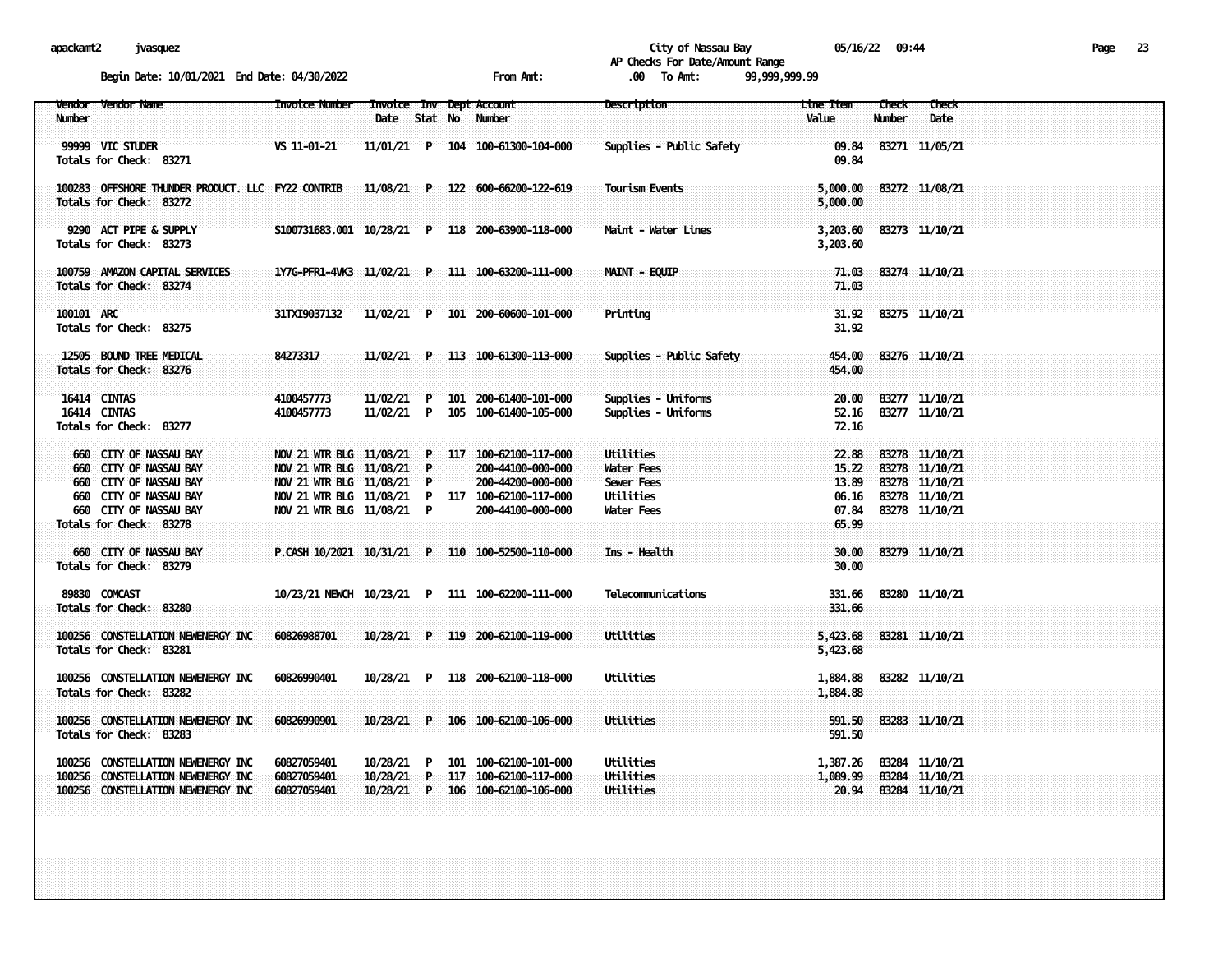**apackamt2 jvasquez City of Nassau Bay 05/16/22 09:44 Page 24 AP Checks For Date/Amount Range** Begin Date: 10/01/2021 End Date: 04/30/2022 From Amt: 00 To Amt: 99,999,999.99

| Vendor Vendor Name                                                    | Invotce Number Invotce Inv Dept Account |                     |              |                                                                          | <b>Description</b>          | ttne Item            | Check         | Check                            |  |  |  |
|-----------------------------------------------------------------------|-----------------------------------------|---------------------|--------------|--------------------------------------------------------------------------|-----------------------------|----------------------|---------------|----------------------------------|--|--|--|
| <b>Number</b>                                                         |                                         | Date Stat No Number |              |                                                                          |                             | Value                | <b>Number</b> | Date                             |  |  |  |
| Totals for Check: 83284                                               |                                         |                     |              |                                                                          |                             | 2,498.19             |               |                                  |  |  |  |
| 100498 DANIELS SHARPSMART, INC<br>Totals for Check: 83285             | 673297                                  | $10/31/21$ P        |              | 113 100-61300-113-000                                                    | Supplies - Public Safety    | 147.64<br>147.64     |               | 83285 11/10/21                   |  |  |  |
|                                                                       |                                         |                     |              |                                                                          |                             |                      |               |                                  |  |  |  |
| 100177 DEER OAKS EAP SERVICES LLC<br>Totals for Check: 83286          | <b>CONB21-10</b>                        |                     |              | 10/24/21 P 101 100-60100-101-000                                         | Contract Services           | 178.10<br>178.10     |               | 83286 11/10/21                   |  |  |  |
| 24960 DXI INDUSTRIES, INC.                                            | 055021011-21                            |                     |              | 11/02/21 P 119 200-63810-119-000                                         | Maint - Chem & Lab Supply   | 1,275.60             |               | 83287 11/10/21                   |  |  |  |
| Totals for Check: 83287                                               |                                         |                     |              |                                                                          |                             | 1,275.60             |               |                                  |  |  |  |
| 100463 ENTERPRISE FM TRUST                                            | <b>FBN4330613</b>                       | 11/04/21 P          |              | 124 900-70100-124-200                                                    | Capital Expenditures        | 6,175.01             |               | 83288 11/10/21                   |  |  |  |
| 100463 ENTERPRISE FM TRUST                                            | <b>FBN4330613</b>                       | $11/04/21$ P        |              | 105 100-63400-105-000                                                    | Maint - Vehicles            | 145.97               |               | 83288 11/10/21                   |  |  |  |
| 100463 ENTERPRISE FM TRUST                                            | FBN4330613                              | 11/04/21 P          |              | 104 100-63400-104-000                                                    | Maint - Vehicles            | 111.41               |               | 83288 11/10/21                   |  |  |  |
| 100463 ENTERPRISE FM TRUST                                            | FBN4330613                              |                     |              | 11/04/21 P 107 100-63400-107-000                                         | Maint - Vehicles            | 27.19                |               | 83288 11/10/21                   |  |  |  |
| 100463 ENTERPRISE FM TRUST<br>100463 ENTERPRISE FM TRUST              | FBN4330613<br><b>FBN4330613</b>         |                     |              | $11/04/21$ P $101$ 200-63400-101-000<br>11/04/21 P 101 100-60200-101-000 | Maint - Vehicles            | 83.32<br>35.25       |               | 83288 11/10/21<br>83288 11/10/21 |  |  |  |
| Totals for Check: 83288                                               |                                         |                     |              |                                                                          | Dues, Fees, & Subscriptions | 6,578.15             |               |                                  |  |  |  |
|                                                                       |                                         |                     |              |                                                                          |                             |                      |               |                                  |  |  |  |
| 29620 FEDEX                                                           | 7-547-96927                             |                     |              | 10/28/21 P 107 100-60100-107-000                                         | <b>CONTRACT SERVICES</b>    | 96.41                |               | 83289 11/10/21                   |  |  |  |
| Totals for Check: 83289                                               |                                         |                     |              |                                                                          |                             | 96.41                |               |                                  |  |  |  |
| 100454 FRONTIER COMMUNICATIONS<br>Totals for Check: 83290             |                                         |                     |              | 3334211 10/2021 10/25/21 P 111 100-62200-111-000                         | <b>Telecomunications</b>    | 2,096.19<br>2,096.19 |               | 83290 11/10/21                   |  |  |  |
| 34320 GREGG & GREGG PC                                                | 33810 P                                 | 10/25/21            | $\mathsf{P}$ | 112 100-60100-112-000                                                    | Contract Services           | 2,123.33             |               | 83291 11/10/21                   |  |  |  |
| 34320 GREGG & GREGG PC                                                | 33809 G                                 |                     |              | 10/25/21 P 101 100-60700-101-000                                         | Legal Fees                  | 8,292.88             |               | 83291 11/10/21                   |  |  |  |
| Totals for Check: 83291                                               |                                         |                     |              |                                                                          |                             | 10,416.21            |               |                                  |  |  |  |
| 100752 HARRIS CO A/R -RADIO                                           | 106559                                  | $11/01/21$ P        |              | 111 100-60200-111-000                                                    | Dues, Fees, & Subscriptions | 1,458.00             |               | 83292 11/10/21                   |  |  |  |
| 100752 HARRIS CO A/R -RADIO                                           | 106558                                  | $11/01/21$ P        |              | 111 100-60200-111-000                                                    | Dues, Fees, & Subscriptions | 156.00               |               | 83292 11/10/21                   |  |  |  |
| 100752 HARRIS CO A/R -RADIO                                           | 106560                                  | 11/01/21 P          |              | 111 100-60200-111-000                                                    | Dues, Fees, & Subscriptions | 1,209.00             |               | 83292 11/10/21                   |  |  |  |
| 100752 HARRIS CO A/R -RADIO                                           | 106561                                  | 11/01/21 P          |              | 111 100-60200-111-000                                                    | Dues, Fees, & Subscriptions | 585.00               |               | 83292 11/10/21                   |  |  |  |
| Totals for Check: 83292                                               |                                         |                     |              |                                                                          |                             | 3,408.00             |               |                                  |  |  |  |
| 93610 Hilton Houston NASA Clear Lake 33793<br>Totals for Check: 83293 |                                         |                     |              | 10/29/21 P 121 600-60400-121-000                                         | <b>Promotions</b>           | 513.14<br>513.14     |               | 83293 11/10/21                   |  |  |  |
|                                                                       |                                         |                     |              |                                                                          |                             |                      |               |                                  |  |  |  |
| 47060 J.D.B. SERVICES, INC                                            | 24203                                   | $10/31/21$ P        |              | 118 200-63200-118-000                                                    | Maint - Equip               | 210.00               |               | 83294 11/10/21                   |  |  |  |
| 47060 J.D.B. SERVICES, INC.                                           | 24204                                   |                     |              | 10/31/21 P 118 200-63200-118-000                                         | Maint - Equip               | 805.00               |               | 83294 11/10/21                   |  |  |  |
| Totals for Check: 83294                                               |                                         |                     |              |                                                                          |                             | 1,015.00             |               |                                  |  |  |  |
| 100053 KENDIG KEAST COLLABORATIVE INC 20140                           |                                         | $10/31/21$ P        |              | 115 900-70100-115-326-21107CAPITAL EXPENDITURES                          |                             | 5,906.36             |               | 83295 11/10/21                   |  |  |  |
| Totals for Check: 83295                                               |                                         |                     |              |                                                                          |                             | 5,906.36             |               |                                  |  |  |  |
| 99845 LexisNexis-Accurint                                             | 20211031                                |                     |              | 10/31/21 P 107 100-60100-107-000                                         | <b>CONTRACT SERVICES</b>    | 39.00                |               | 83296 11/10/21                   |  |  |  |
| Totals for Check: 83296                                               |                                         |                     |              |                                                                          |                             | 39.00                |               |                                  |  |  |  |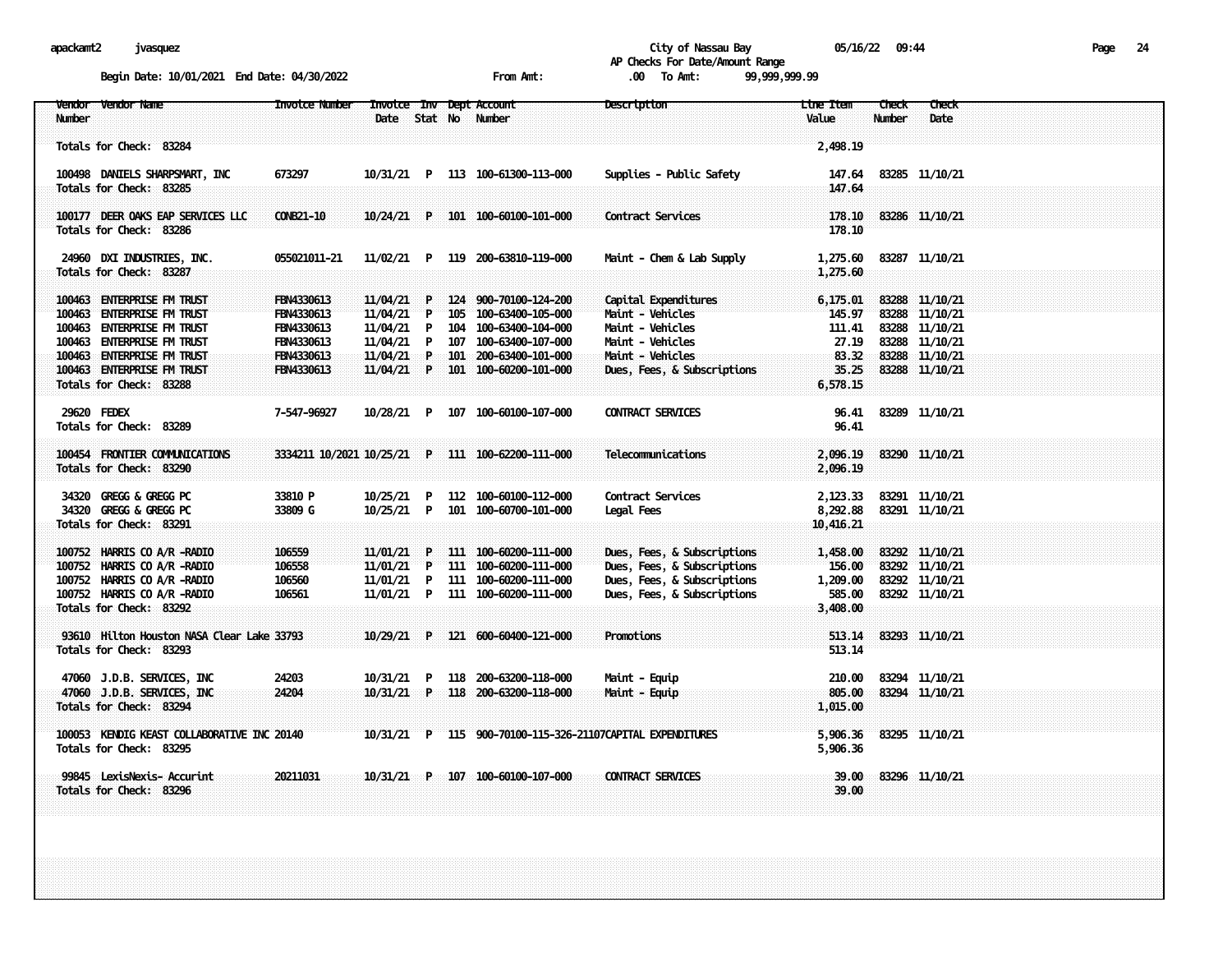**apackamt2 jvasquez City of Nassau Bay 05/16/22 09:44 Page 25 AP Checks For Date/Amount Range**

| <b>Number</b>  | <del>Vendor Vendor Name</del>                                                                   | <b>LINOLCE NUMBER</b>                                                             |                                        |                   | <b>Invotce Inv Dept Account</b><br>Date Stat No Number                  | Description                                                                   | <b>Etne Item</b><br><b>Value</b> | <b>Check</b><br><b>Number</b> | <b>Check</b><br>Date                               |  |  |  |
|----------------|-------------------------------------------------------------------------------------------------|-----------------------------------------------------------------------------------|----------------------------------------|-------------------|-------------------------------------------------------------------------|-------------------------------------------------------------------------------|----------------------------------|-------------------------------|----------------------------------------------------|--|--|--|
|                | 55030 Lowes Business Account<br>Totals for Check: 83297                                         | 11-03-21                                                                          |                                        |                   | 11/03/21 P 106 100-63600-106-000                                        | Maint - Grounds                                                               | 698.00<br>698.00                 |                               | 83297 11/10/21                                     |  |  |  |
|                | 70215 POWER FIELD SERVICES, DIV<br>Totals for Check: 83298                                      | 8064                                                                              | $10/27/21$ P                           |                   | 119 200-63100-119-000                                                   | <b>MAINT - FACILITIES</b>                                                     | 2,638.98<br>2,638.98             |                               | 83298 11/10/21                                     |  |  |  |
|                | 89525 TEXAS COMMISSION ON ENVIRON.<br>Totals for Check: 83299                                   | CN00066614                                                                        |                                        |                   | 10/31/21 P 101 200-60800-101-000                                        | Licenses & Permits                                                            | 8,368.08<br>8,368.08             |                               | 83299 11/10/21                                     |  |  |  |
| 89795<br>89795 | <b>TEXAS MUNICIPAL RETIREMENT</b><br><b>TEXAS MUNICIPAL RETIREMENT</b>                          | TMRS - OCT 2021 10/31/21 P<br>TMRS - OCT 2021 10/31/21 P                          |                                        |                   | 100-22300-000-000<br>200-22300-000-000                                  | <b>Pension Contributions</b><br><b>Pension Contributions</b>                  | 40,280.56<br>19,250.84           |                               | 83300 11/10/21<br>83300 11/10/21                   |  |  |  |
|                | 89795 TEXAS MUNICIPAL RETIREMENT<br>89795 TEXAS MUNICIPAL RETIREMENT<br>Totals for Check: 83300 | TMRS - OCT 2021 10/31/21<br>TMRS - OCT 2021 10/31/21 P                            |                                        | P                 | 600-22300-000-000<br>101 100-60100-101-000                              | <b>Pension Contributions</b><br>Contract Services                             | 4,438.13<br>158.07<br>64,127.60  |                               | 83300 11/10/21<br>83300 11/10/21                   |  |  |  |
| 2020<br>2020   | VANTAGEPOINT TRANS. AGENTS, 457 11-05-2021<br>VANTAGEPOINT TRANS. AGENTS, 457 11-05-2021        |                                                                                   | $11/05/21$ P<br>11/05/21 P             |                   | 100-22200-000-000<br>200-22200-000-000                                  | Deferred Compensation<br>Deferred Compensation                                | 737.50<br>1,597.50               |                               | 83301 11/10/21<br>83301 11/10/21                   |  |  |  |
|                | 2020 VANTAGEPOINT TRANS. AGENTS, 457 11-05-2021<br>Totals for Check: 83301                      |                                                                                   | 11/05/21 P                             |                   | 600-22200-000-000                                                       | Deferred Compensation                                                         | 250.00<br>2,585.00               |                               | 83301 11/10/21                                     |  |  |  |
|                | 35880 Verizon Wireless<br>35880 Verizon Wireless                                                | 9891374781<br>9891374781                                                          | 10/23/21<br>$10/23/21$ P               | <b>P</b>          | 111 100-62200-111-000<br>118 200-60100-118-000                          | Telecommunications<br>Contract Services                                       | 1,476.39<br>333.09               |                               | 83302 11/10/21<br>83302 11/10/21                   |  |  |  |
|                | Totals for Check: 83302<br><b>100496 WEX BANK</b>                                               | 75405748                                                                          | $10/31/21$ P                           |                   | 113 100-61900-113-000                                                   | Supplies - Fuel                                                               | 1,809.48<br>208.26               |                               | 83303 11/10/21                                     |  |  |  |
|                | 100496 WEX BANK<br>100496 WEX BANK                                                              | 75405748<br>75405748                                                              | 10/31/21<br>10/31/21                   | P<br>$\mathsf{P}$ | 113 100-61900-113-000<br>104 100-61900-104-000                          | Supplies - Fuel<br>Supplies - Fuel                                            | 354.54                           |                               | $(01.62)$ 83303 11/10/21<br>83303 11/10/21         |  |  |  |
|                | <b>100496 MEX BANK</b><br><b>100496 WEX BANK</b><br><b>100496 WEX BANK</b>                      | 75405748<br>75405748<br>75405748                                                  | $10/31/21$ P<br>10/31/21 P<br>10/31/21 | $\mathbf{P}$      | 114 100-61900-114-000<br>107 100-61900-107-000<br>105 100-61900-105-000 | Supplies - Fuel<br>Supplies - Fuel<br>Supplies - Fuel                         | 58.75<br>1,981.02<br>1,433.53    |                               | 83303 11/10/21<br>83303 11/10/21<br>83303 11/10/21 |  |  |  |
|                | 100496 WEX BANK<br>Totals for Check: 83303                                                      | 75405748                                                                          | $10/31/21$ P                           |                   | 101 200-61900-101-000                                                   | Supplies - Fuel                                                               | 255.51<br>4,289.99               |                               | 83303 11/10/21                                     |  |  |  |
|                | 100191 CITIBANK<br>100191 CITIBANK<br>100191 CITIBANK                                           | 08/04-09/03/21 08/04/21 P<br>08/04-09/03/21 08/04/21 P<br>08/04-09/03/21 08/04/21 |                                        | P                 | 100-20100-000-000<br>200-20100-000-000<br>600-20100-000-000             | <b>Accounts Payable</b><br><b>Accounts Payable</b><br><b>Accounts Payable</b> | 14,267.76<br>179.97<br>633.97    |                               | 83304 11/10/21<br>83304 11/10/21<br>83304 11/10/21 |  |  |  |
|                | 100191 CITIBANK<br>100191 CITIBANK<br>Totals for Check: 83304                                   | 08/04-09/03/21 08/04/21 P<br>08/04-09/03/21 08/04/21 P                            |                                        |                   | 700-20100-000-000<br>900-20100-000-000                                  | <b>Accounts Payable</b><br><b>Accounts Payable</b>                            | 2,012.09<br>880.87<br>17,974.66  |                               | 83304 11/10/21<br>83304 11/10/21                   |  |  |  |
|                | 100838 CHARLIE CANTU<br>Totals for Check: 83305                                                 | <b>BAL 12-11-21</b>                                                               | $11/10/21$ P                           |                   | 106 100-66100-106-000                                                   | <b>Special Events</b>                                                         | 525.00<br>525.00                 |                               | 83305 11/10/21                                     |  |  |  |
|                | 100838 CHARLIE CANTU<br>Totals for Check: 83306                                                 | DEP 12-11-21                                                                      | $11/10/21$ P                           |                   | 106 100-66100-106-000                                                   | Special Events                                                                | 525.00<br>525.00                 |                               | 83306 11/10/21                                     |  |  |  |
|                | 99999 Erin Boyd                                                                                 | EB 10-15-21                                                                       | $11/10/21$ P                           |                   | 106 100-66100-106-000                                                   | <b>Special Events</b>                                                         | 19.87                            |                               | 83307 11/10/21                                     |  |  |  |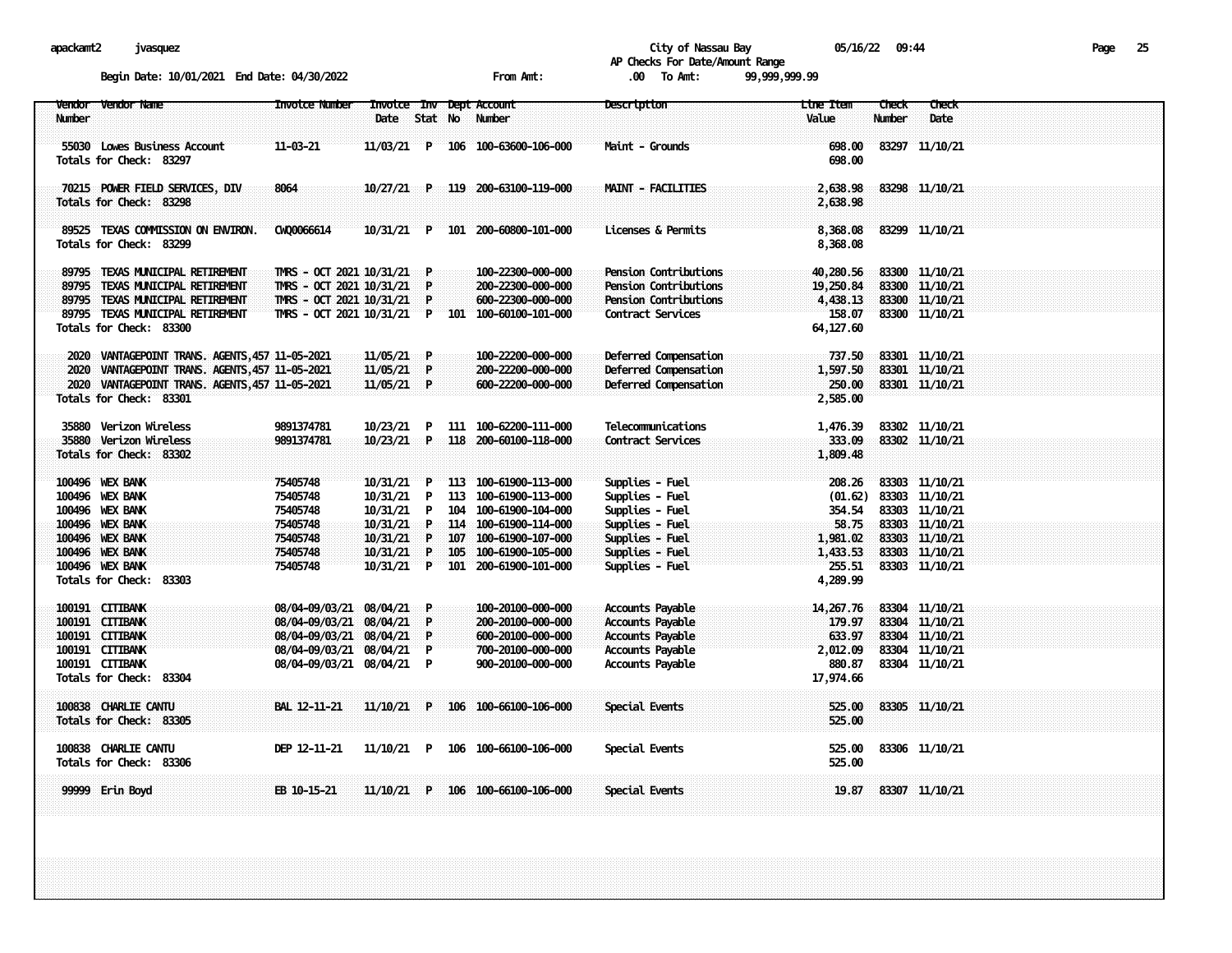**AP Checks For Date/Amount Range**

| apackamt2 | jvasquez                                    |           | City of Nassau Bay                  | 05/16/22 | 09:44 | Page | 40 |
|-----------|---------------------------------------------|-----------|-------------------------------------|----------|-------|------|----|
|           |                                             |           | AP Checks For Date/Amount Range     |          |       |      |    |
|           | Begin Date: 10/01/2021 End Date: 04/30/2022 | From Amt: | 99,999,999.99<br>$.00\,$<br>To Amt: |          |       |      |    |

| <del>Vendor Vendor Name</del>                                 | Invoice Number      | <b>Invotce Inv Dept Account</b> |              |                                                | Description                 | istne Ttem       | Check  | Check          |  |  |
|---------------------------------------------------------------|---------------------|---------------------------------|--------------|------------------------------------------------|-----------------------------|------------------|--------|----------------|--|--|
| <b>Number</b>                                                 |                     | Date                            |              | Stat No Number                                 |                             | Value            | Number | Date           |  |  |
|                                                               |                     |                                 |              |                                                |                             |                  |        |                |  |  |
| Totals for Check: 83307                                       |                     |                                 |              |                                                |                             | 19.87            |        |                |  |  |
| 100242 HOLLY WILLIAMSON                                       | HW 11-15-21         | 11/10/21                        | <b>P</b>     | 112 100-65100-112-000                          | Training & Travel           | 173.10           |        | 83308 11/10/21 |  |  |
| Totals for Check: 83308                                       |                     |                                 |              |                                                |                             | 173.10           |        |                |  |  |
|                                                               |                     |                                 |              |                                                |                             |                  |        |                |  |  |
| 99999 KATHY PRIOR                                             | KP 11-10-21         | 11/10/21                        | $\mathbf{P}$ | 106 100-66100-106-000                          | <b>Special Events</b>       | 105.66           |        | 83309 11/10/21 |  |  |
| Totals for Check: 83309                                       |                     |                                 |              |                                                |                             | 105.66           |        |                |  |  |
| 100839 LACY BELCHER                                           | LB 11-14-21         | 11/10/21                        | P            | 112 100-65100-112-000                          | Training & Travel           | 90.00            |        | 83310 11/10/21 |  |  |
| Totals for Check: 83310                                       |                     |                                 |              |                                                |                             | 90.00            |        |                |  |  |
|                                                               |                     |                                 |              |                                                |                             |                  |        |                |  |  |
| 100717 TEXAS SNOW STORM                                       | <b>BAL 12-11-21</b> | 11/10/21                        | P            | 106 100-66100-106-000                          | Special Events              | 5,220.00         |        | 83311 11/10/21 |  |  |
| Totals for Check: 83311                                       |                     |                                 |              |                                                |                             | 5,220.00         |        |                |  |  |
|                                                               |                     |                                 |              |                                                |                             |                  |        |                |  |  |
| 100717 TEXAS SNOW STORM<br>Totals for Check: 83312            | DEP 12-11-21        | 11/10/21                        | <b>P</b>     | 106 100-66100-106-000                          | Special Events              | 580.00<br>580.00 |        | 83312 11/10/21 |  |  |
|                                                               |                     |                                 |              |                                                |                             |                  |        |                |  |  |
| 100242 HOLLY WILLIAMSON                                       |                     |                                 |              | HW 11-15-21 F 11/12/21 P 112 100-65100-112-000 | Training & Travel           | 108.10           |        | 83313 11/12/21 |  |  |
| Totals for Check: 83313                                       |                     |                                 |              |                                                |                             | 108.10           |        |                |  |  |
|                                                               |                     |                                 |              |                                                |                             |                  |        |                |  |  |
| 100415 JASON REYNOLDS                                         | JR 10-13-21         | 10/13/21                        | P            | 101 100-65200-101-000                          | City Officials              | 99.90            |        | 83314 11/15/21 |  |  |
| Totals for Check: 83314                                       |                     |                                 |              |                                                |                             | 99.90            |        |                |  |  |
|                                                               |                     |                                 |              |                                                |                             |                  |        |                |  |  |
| 100256 CONSTELLATION NEWENERGY INC<br>Totals for Check: 83315 | 60713191301         | 08/31/21                        | $\mathbb{P}$ | 106 100-62100-106-000                          | Utilities                   | 1,700.41         |        | 83315 11/15/21 |  |  |
|                                                               |                     |                                 |              |                                                |                             | 1,700.41         |        |                |  |  |
| 100256 CONSTELLATION NEWENERGY INC                            | 60713191901         | 09/16/21                        | P            | 106 100-62100-106-000                          | Utilities                   | 3,773.38         |        | 83316 11/15/21 |  |  |
| Totals for Check: 83316                                       |                     |                                 |              |                                                |                             | 3,773.38         |        |                |  |  |
|                                                               |                     |                                 |              |                                                |                             |                  |        |                |  |  |
| 100124 SIDDONS MARTIN EMERGENCY GROUP 19406142B               |                     | 09/29/21                        | P.           | 104 100-63400-104-000                          | Maint - Vehicles            | 7,835.22         |        | 83317 11/15/21 |  |  |
| Totals for Check: 83317                                       |                     |                                 |              |                                                |                             | 7,835.22         |        |                |  |  |
|                                                               |                     |                                 |              |                                                |                             |                  |        |                |  |  |
| 57115 The Equitable, Equi-Vest<br>Totals for Check: 83318     | 09/24/2021          | 09/24/21                        | P            | 104 100-52300-104-000                          | Pension - Volunteer         | 2,856.94         |        | 83318 11/15/21 |  |  |
|                                                               |                     |                                 |              |                                                |                             | 2,856.94         |        |                |  |  |
| 100415 JASON REYNOLDS                                         | JR 10-27-21         |                                 |              | 10/27/21 P 101 100-65100-101-000               | Training & Travel           | 841.10           |        | 83319 11/15/21 |  |  |
| Totals for Check: 83319                                       |                     |                                 |              |                                                |                             | 841.10           |        |                |  |  |
|                                                               |                     |                                 |              |                                                |                             |                  |        |                |  |  |
| 100835 TEXAS OUTBOARD SOURCE, INC.                            | 256                 | 09/30/21                        | P            | 125 900-70100-125-436                          | Capital Expenditures        | 39,900.00        |        | 83320 11/16/21 |  |  |
| 100835 TEXAS OUTBOARD SOURCE, INC.                            | 256                 | 09/30/21                        | ାଇ           | 125 900-70100-125-436                          | <b>Capital Expenditures</b> | 4,500.00         |        | 83320 11/16/21 |  |  |
| 100835 TEXAS OUTBOARD SOURCE, INC.                            | 256                 | 09/30/21                        | P            | 125 900-70100-125-436                          | Capital Expenditures        | 7,500.00         |        | 83320 11/16/21 |  |  |
| 100835 TEXAS OUTBOARD SOURCE, INC.                            | 256                 | 09/30/21                        | P            | 125 900-70100-125-436                          | Capital Expenditures        | 4,000.00         |        | 83320 11/16/21 |  |  |
| 100835 TEXAS OUTBOARD SOURCE, INC.<br>Totals for Check: 83320 | 256                 | 09/30/21                        | ™P⊺          | 125 900-70100-125-436                          | Capital Expenditures        | 660.00           |        | 83320 11/16/21 |  |  |
|                                                               |                     |                                 |              |                                                |                             | 56,560.00        |        |                |  |  |
| 100415 JASON REYNOLDS                                         | JR 11-04-21         | 11/04/21                        | . Р.         | 101 100-65100-101-000                          | Training & Travel           | 479.41           |        | 83321 11/16/21 |  |  |
| Totals for Check: 83321                                       |                     |                                 |              |                                                |                             | 479.41           |        |                |  |  |
|                                                               |                     |                                 |              |                                                |                             |                  |        |                |  |  |
|                                                               |                     |                                 |              |                                                |                             |                  |        |                |  |  |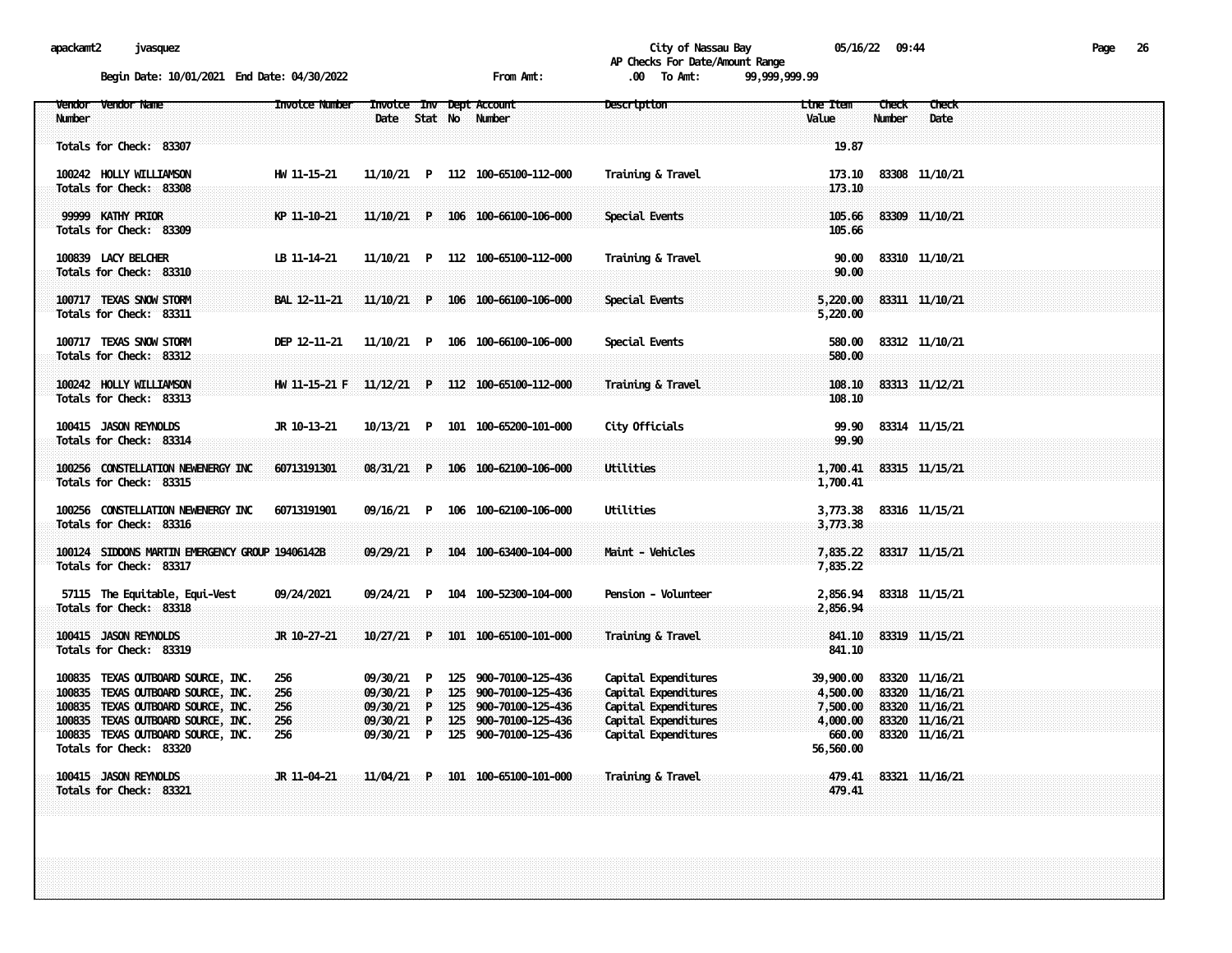**apackamt2 jvasquez City of Nassau Bay 05/16/22 09:44 Page 27 AP Checks For Date/Amount Range**

| Begin Date: 10/01/2021 End Date: 04/30/2022 | From Amt: |
|---------------------------------------------|-----------|

|               | Vendor Vendor Name                                                                   | Invoice Number Invoice Inv Dept Account |                     |  |                                                            | <b>Description</b>                              | tine Item               | तास्टार       | Check          |  |  |  |
|---------------|--------------------------------------------------------------------------------------|-----------------------------------------|---------------------|--|------------------------------------------------------------|-------------------------------------------------|-------------------------|---------------|----------------|--|--|--|
| <b>Number</b> |                                                                                      |                                         | Date Stat No Number |  |                                                            |                                                 | Value                   | <b>Number</b> | Date           |  |  |  |
|               | 845 AFLAC                                                                            | 792938                                  | $10/25/21$ P        |  | 100-22400-000-000                                          | <b>Insurance Deductions</b>                     | 1,371.96 83322 11/18/21 |               |                |  |  |  |
|               | Totals for Check: 83322                                                              |                                         |                     |  |                                                            |                                                 | 1,371.96                |               |                |  |  |  |
|               | 9286 ALLEN BOONE HUMPHRIES                                                           | 124008                                  | $11/16/21$ P        |  | 100-13300-000-000                                          | Due from other CU - RDA                         | 750.00                  |               | 83323 11/18/21 |  |  |  |
|               | Totals for Check: 83323                                                              |                                         |                     |  |                                                            |                                                 | 750.00                  |               |                |  |  |  |
|               | 100759 AMAZON CAPITAL SERVICES                                                       |                                         |                     |  | 13FY-7HNQ-PF7L 11/04/21 P 111 100-63200-111-000            | MAINT - EOUIP                                   | 149.97                  |               | 83324 11/18/21 |  |  |  |
|               | 100759 AMAZON CAPITAL SERVICES                                                       | 1HVH-TGT9-YYC9 11/03/21 P               |                     |  | 104 100-63400-104-000                                      | Maint - Vehicles                                | 52.64                   |               | 83324 11/18/21 |  |  |  |
|               | 100759 AMAZON CAPITAL SERVICES                                                       |                                         |                     |  | 16VQ-Q6FX-HGNT 11/11/21 P 101 100-61100-101-000            | Supplies - Office                               | 135.55                  |               | 83324 11/18/21 |  |  |  |
|               | 100759 AMAZON CAPITAL SERVICES                                                       |                                         |                     |  | 1MYJ-J3WG-7FWH 11/11/21 P 104 100-63410-104-000            | Maint - Marine                                  | 50.72                   |               | 83324 11/18/21 |  |  |  |
|               | 100759 AMAZON CAPITAL SERVICES                                                       |                                         |                     |  | 13CT-WAVN-7TL9 11/16/21 P 101 100-61100-101-000            | Supplies - Office                               | 151.28                  |               | 83324 11/18/21 |  |  |  |
|               | Totals for Check: 83324                                                              |                                         |                     |  |                                                            |                                                 | 540.16                  |               |                |  |  |  |
|               | 100440 ARKITEKTURA DEVELOPMENT, INC 1306 ANTIGUA D3 11/11/21 P 103 700-80100-103-409 |                                         |                     |  |                                                            | Intergov. Exp. - Federal                        | 78,701.69               |               | 83325 11/18/21 |  |  |  |
|               | Totals for Check: 83325                                                              |                                         |                     |  |                                                            |                                                 | 78,701.69               |               |                |  |  |  |
|               | 16520 BAY AREA HOUSTON ECONOMIC                                                      | 33273                                   | $11/15/21$ P        |  | 100-13100-000-000                                          | Due from other CU - EDC                         | 450.00                  |               | 83326 11/18/21 |  |  |  |
|               | Totals for Check: 83326                                                              |                                         |                     |  |                                                            |                                                 | 450.00                  |               |                |  |  |  |
|               | 10140 BAY ELECTRIC SUPPLY                                                            | 1223319-00                              | $11/05/21$ P        |  |                                                            | 125 900-70100-125-195-21107CAPITAL EXPENDITURES | 448.11                  |               | 83327 11/18/21 |  |  |  |
|               | 10140 BAY ELECTRIC SUPPLY                                                            | 1223314-00                              |                     |  | 11/04/21 P 125 900-70100-125-195-21107CAPITAL EXPENDITURES |                                                 | 07.47                   |               | 83327 11/18/21 |  |  |  |
|               | Totals for Check: 83327                                                              |                                         |                     |  |                                                            |                                                 | 455.58                  |               |                |  |  |  |
|               |                                                                                      |                                         |                     |  |                                                            |                                                 |                         |               |                |  |  |  |
|               | 12391 BIO-AQUATIC TESTING, INC.                                                      | 00059528                                |                     |  | 11/15/21 P 119 200-60100-119-000                           | Contract Services                               | 1,795.00                |               | 83328 11/18/21 |  |  |  |
|               | Totals for Check: 83328                                                              |                                         |                     |  |                                                            |                                                 | 1,795.00                |               |                |  |  |  |
|               | 100597 CHICK-FIL-A, INC.                                                             | EDC CFA 112021 11/15/21 P               |                     |  | 100-13100-000-000                                          | Due from other CU - EDC                         | 1,133,38                |               | 83329 11/18/21 |  |  |  |
|               | Totals for Check: 83329                                                              |                                         |                     |  |                                                            |                                                 | 1,133.38                |               |                |  |  |  |
|               | 16414 CINTAS                                                                         | 4100457703                              | $11/02/21$ P        |  | 101 100-63100-101-000                                      | Maint - Facilities                              | 46.00                   |               | 83330 11/18/21 |  |  |  |
|               | 16414 CINTAS                                                                         | 4101106104                              |                     |  | 11/09/21 P 101 200-61400-101-000                           | Supplies - Uniforms                             | 20.00                   |               | 83330 11/18/21 |  |  |  |
|               | 16414 CINTAS                                                                         | 4101106104                              |                     |  | 11/09/21 P 105 100-61400-105-000                           | Supplies - Uniforms                             | 60.54                   |               | 83330 11/18/21 |  |  |  |
|               | 16414 CINTAS                                                                         | 4101953973                              |                     |  | 11/16/21 P 101 200-61400-101-000                           | Supplies - Uniforms                             | 20.00                   |               | 83330 11/18/21 |  |  |  |
|               | 16414 CINTAS                                                                         | 4101953973                              |                     |  | 11/16/21 P 105 100-61400-105-000                           | Supplies - Uniforms                             | 67.56                   |               | 83330 11/18/21 |  |  |  |
|               | Totals for Check: 83330                                                              |                                         |                     |  |                                                            |                                                 | 214.10                  |               |                |  |  |  |
|               | 76440 CITY OF SEABROOK                                                               | 2021-103971                             |                     |  | 10/26/21 P 101 100-65100-101-000                           | Training & Travel                               | 1,209.38                |               | 83331 11/18/21 |  |  |  |
|               | Totals for Check: 83331                                                              |                                         |                     |  |                                                            |                                                 | 1,209.38                |               |                |  |  |  |
|               | <b>16510 CLEAR LAKE AREA CHAMBER</b>                                                 | 779                                     |                     |  | 11/12/21 P 121 600-66200-121-622                           | <b>Tourism Events</b>                           | 4,000.00                |               | 83332 11/18/21 |  |  |  |
|               | Totals for Check: 83332                                                              |                                         |                     |  |                                                            |                                                 | 4,000.00                |               |                |  |  |  |
|               | 89830 COMCAST                                                                        |                                         |                     |  | 10/27/21 NEWCH 10/27/21 P 111 100-62200-111-000            | <b>Telecomunications</b>                        | 465.81                  |               | 83333 11/18/21 |  |  |  |
|               | Totals for Check: 83333                                                              |                                         |                     |  |                                                            |                                                 | 465.81                  |               |                |  |  |  |
|               | 89830 COMCAST                                                                        |                                         |                     |  | $11/01/21$ PMDTA $11/01/21$ P $111$ $100-62200-111-000$    | Telecommunications                              | 17.42                   |               | 83334 11/18/21 |  |  |  |
|               | Totals for Check: 83334                                                              |                                         |                     |  |                                                            |                                                 | 17.42                   |               |                |  |  |  |
|               |                                                                                      |                                         |                     |  |                                                            |                                                 |                         |               |                |  |  |  |
|               |                                                                                      |                                         |                     |  |                                                            |                                                 |                         |               |                |  |  |  |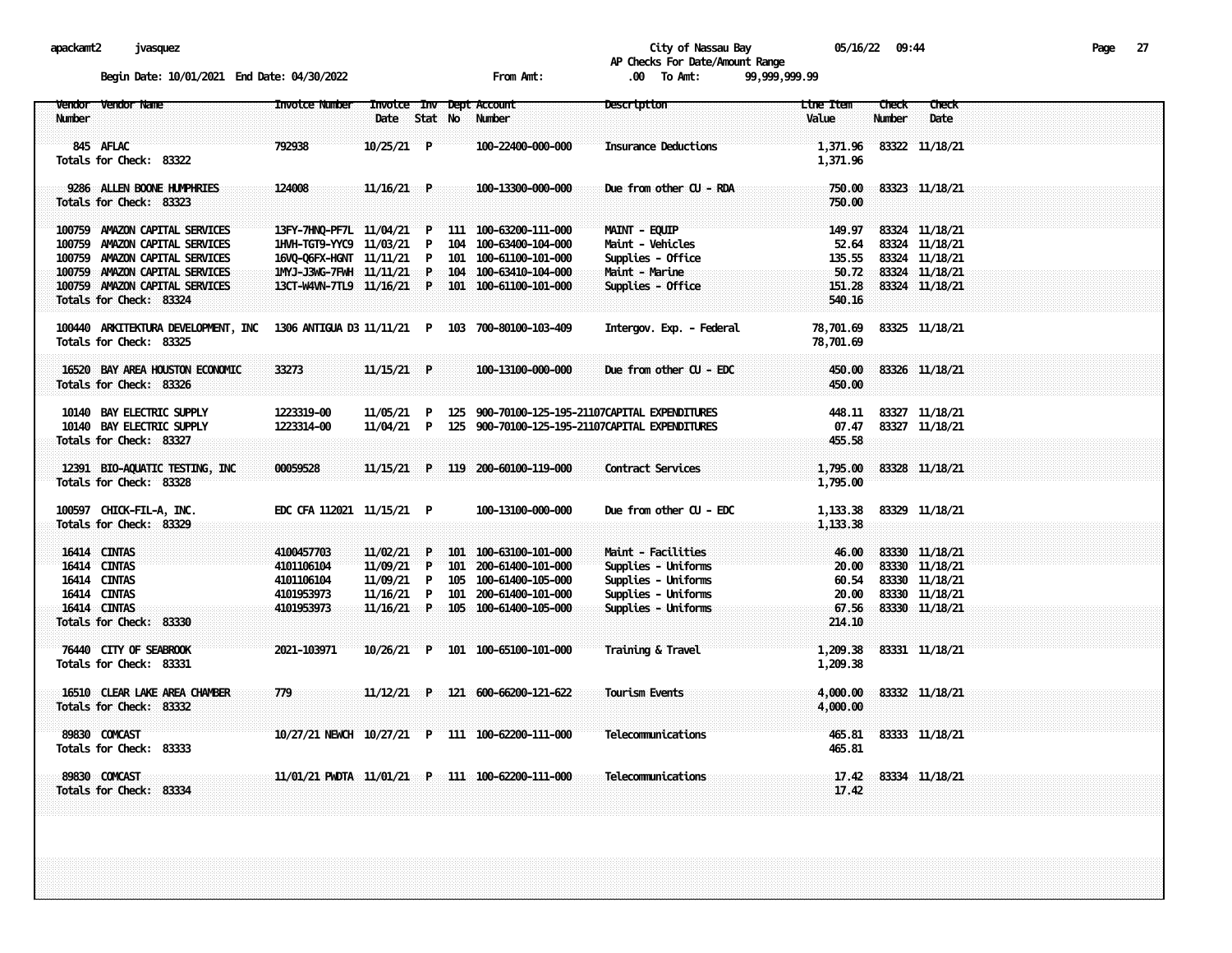**Totals for Check: 83347 438.56**

**Totals for Check: 83348 35.00**

**apackamt2 jvasquez City of Nassau Bay 05/16/22 09:44 Page 28 AP Checks For Date/Amount Range**

Begin Date: 10/01/2021 End Date: 04/30/2022 From Amt:

| vendor vendor Name<br>Number                                                                         |            |              |  | . Involces funbers involces invasibed account and complete beson besond of ton<br>Date Stat No Number |                                                    | ttne Item<br>Value      | <b>Theck</b><br><b>Number</b> | Tcheck<br>Date           |  |
|------------------------------------------------------------------------------------------------------|------------|--------------|--|-------------------------------------------------------------------------------------------------------|----------------------------------------------------|-------------------------|-------------------------------|--------------------------|--|
|                                                                                                      |            |              |  |                                                                                                       |                                                    |                         |                               |                          |  |
| 89830 COMCAST 200 2012 212 212 212 221 221 222 232 232 2330 2341 245 2542 2642 275 276 277 278 279 2 |            |              |  |                                                                                                       | <b>Telecommunications Telecommunications</b>       |                         |                               | 169.26 83335 11/18/21    |  |
| Totals for Check: 83335                                                                              |            |              |  |                                                                                                       |                                                    | 169.26                  |                               |                          |  |
|                                                                                                      |            |              |  |                                                                                                       | Employee & Volunteer Programs 39.95 83336 11/18/21 |                         |                               |                          |  |
| Totals for Check: 83336                                                                              |            |              |  |                                                                                                       |                                                    | 39.95                   |                               |                          |  |
| 24960 DXI INDUSTRIES, INC.                                                                           |            |              |  | 055021654-21 11/10/21 P 119 200-63810-119-000                                                         | Maint - Chem & Lab Supply                          |                         |                               | 879.75 83337 11/18/21    |  |
| 24960 DXI INDUSTRIES, INC.                                                                           |            |              |  | DE05008560-21 10/31/21 P 118 200-63100-118-000                                                        | Maint - Facilities                                 | 30.00                   |                               | 83337 11/18/21           |  |
| 24960 DXI INDUSTRIES, INC.                                                                           |            |              |  | DE05008560-21 10/31/21 P 119 200-63810-119-000                                                        | Maint - Chem & Lab Supply                          | 200.00                  |                               | 83337 11/18/21           |  |
| Totals for Check: 83337                                                                              |            |              |  |                                                                                                       |                                                    | 1,109.75                |                               |                          |  |
| 29602 FACILITY SOLUTIONS GROUP                                                                       | 5181227-00 |              |  | 11/05/21 P 106 100-63610-106-000                                                                      | Maint - Park Lights                                |                         |                               | 270.35 83338 11/18/21    |  |
| Totals for Check: 83338                                                                              |            |              |  |                                                                                                       |                                                    | 270.35                  |                               |                          |  |
| 100722 FIRE RECOVERY EMS                                                                             | 14257      |              |  | 11/16/21 P 113 100-60100-113-000                                                                      | Contract Services                                  | 1,782.69 83339 11/18/21 |                               |                          |  |
| Totals for Check: 83339                                                                              |            |              |  |                                                                                                       |                                                    | 1.782.69                |                               |                          |  |
| 100454 FRONTIER COMMUNICATIONS                                                                       |            |              |  | 3330411 11/2021 11/06/21 P 111 100-62200-111-000                                                      | <b>Telecomunications</b>                           |                         |                               | 227.74 83340 11/18/21    |  |
| Totals for Check: 83340                                                                              |            |              |  |                                                                                                       |                                                    | 227.74                  |                               |                          |  |
| 100454 FRONTIER COMMUNICATIONS                                                                       |            |              |  | 3338409 10/2021 10/25/21 P 111 100-62200-111-000                                                      | Telecommunications                                 |                         |                               | 154.15 83341 11/18/21    |  |
| Totals for Check: 83341                                                                              |            |              |  |                                                                                                       |                                                    | 154.15                  |                               |                          |  |
|                                                                                                      |            |              |  |                                                                                                       |                                                    |                         |                               |                          |  |
| 32515 GFOAT<br>Totals for Check: 83342                                                               |            |              |  | CL 2021-2022 11/16/21 P 101 100-60200-101-000                                                         | Dues, Fees, & Subscriptions                        | 100.00                  |                               | 100.00 83342 11/18/21    |  |
|                                                                                                      |            |              |  |                                                                                                       |                                                    |                         |                               |                          |  |
| 940 GRAINGER                                                                                         | 9103918190 |              |  | 10/29/21 P 104 100-63100-104-000                                                                      | Maint - Facilities                                 | 314.84                  |                               | 83343 11/18/21           |  |
| 940 GRAINGER                                                                                         | 9103918190 |              |  | $10/29/21$ P $113$ $100-63100-113-000$                                                                | Maint - Facilities                                 |                         |                               | 314.84 83343 11/18/21    |  |
| Totals for Check: 83343                                                                              |            |              |  |                                                                                                       |                                                    | 629.68                  |                               |                          |  |
| 100030 HARCO Insurance Services                                                                      | 10/01/2021 | $10/01/21$ P |  | 100-13300-000-000                                                                                     | Due from other CU - RDA                            |                         |                               | 600.00 83344 11/18/21    |  |
| 100030 HARCO Insurance Services                                                                      | 10/01/2021 | 10/01/21 P   |  | 100-13300-000-000                                                                                     | Due from other CU - RDA                            | 169.00                  |                               | 83344 11/18/21           |  |
| Totals for Check: 83344                                                                              |            |              |  |                                                                                                       |                                                    | 769.00                  |                               |                          |  |
| 43576 Houston Area Police Chiefs'                                                                    | 11-05-2021 |              |  | 11/05/21 P 107 100-60200-107-000                                                                      | Dues, Fees, & Subscriptions                        |                         |                               | 52.00 83345 11/18/21     |  |
| Totals for Check: 83345                                                                              |            |              |  |                                                                                                       |                                                    | 52.00                   |                               |                          |  |
| 43505 HOME DEPOT                                                                                     | 4622098    |              |  | 11/04/21 P 106 100-63200-106-000                                                                      | Maint - Equip                                      |                         |                               | 51.94 83346 11/18/21     |  |
| 43505 HOME DEPOT                                                                                     | 4192030    |              |  | 11/04/21 P 106 100-63200-106-000                                                                      | Maint - Equip                                      |                         |                               | $(43.94)$ 83346 11/18/21 |  |
| 43505 HOME DEPOT                                                                                     | 4615100    |              |  | $11/04/21$ P $106$ $100-63200-106-000$                                                                | Maint - Equip                                      |                         |                               | 93.91 83346 11/18/21     |  |
| Totals for Check: 83346                                                                              |            |              |  |                                                                                                       |                                                    | 101.91                  |                               |                          |  |

**99999 Karen Vaugn KV 11-08-21 11/08/21 P 106 100-66100-106-000 Special Events 438.56 83347 11/18/21**

100161 LISA BOOKS 33348 TRAP REF 210410 11/09/21 P 100-23100-000-000 Customer Deposits 35.00 33348 11/18/21 Totals for Check: 83348 11/18/21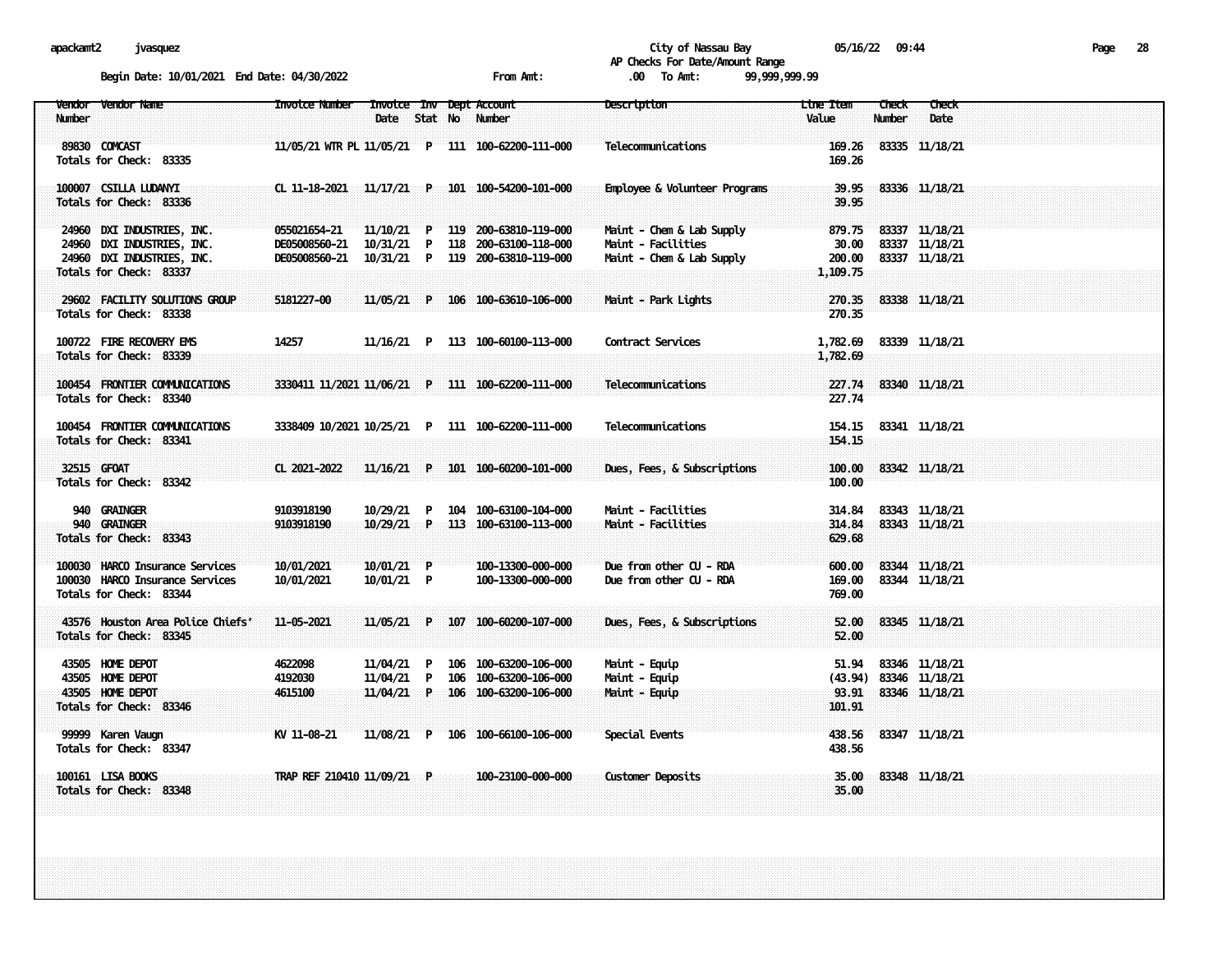**Totals for Check: 83363 306.00**

**apackamt2 jvasquez City of Nassau Bay 05/16/22 09:44 Page 29 AP Checks For Date/Amount Range** Begin Date: 10/01/2021 End Date: 04/30/2022 From Amt: 00 To Amt: 99,999,999.99

**Vendor Vendor Name Invoice Number Invoice Inv Dept Account Description Line Item Check Check Number Date Stat No Number Value Number Date** 100192 MUNICODE 250.00 83349 11/18/21 01004/21 P 101 100-60200-101-000 Dues, Fees, & Subscriptions 250.00 83349 11/18/21<br>Totals for Check: 83349 250.00 **Totals for Check: 83349 250.00** 100800 MUNIREVS INC. (435 6455 11/17/21 P 101 600-60200-101-000 Dues, Fees, & Subscriptions 666.67 83350 11/18/21<br>Totals for Check: 83350 666.67 666.67 **Totals for Check: 83350 666.67** 11102021 11/18/21 P 107 100-60100-107-000 CONTRACT SERVICES 210.00 83351 11/18/21 **Totals for Check: 83351 210.00** 100045 PITNEY BOWES PURCHASE POWER SPLS 10-23-21 11/03/21 P 101 100-61100-101-000 Supplies - Office 196.98 23352 11/18/21<br>Totals for Check: 83352 11/18/21 **Totals for Check: 83352 186.98** 70128 PS LIGHTWAVE, INC. 83353 RC00079016 11/10/21 P 111 100-62200-111-000 Telecommunications 2.362.54 83353 11/18/21 **Totals for Check: 83353 2,362.54**  $11/14/21 = P-100699 = RICHARD = RODUCTIONS$ 100699 RICHARD PRODUCTIONS 4400 400 11/14/21 P 107 100-60100-107-000 CONTRACT SERVICES 225.00 83354 11/18/21 **Totals for Check: 83354 555.00** 99999 Roderick Molyneau 23355 11/18/21 11/17/21 P 125 900-70100-125-195-21107CAPITAL EXPENDITURES 84.39 83355 11/18/21 **Totals for Check: 83355 84.39** 100628 SHARP BUSINESS SYSTEMS 74349614 11/06/21 P 111 100-60100-111-000 CONTRACT SERVICES 378.16 83356 11/18/21 **Totals for Check: 83356 378.16** 100785 SHARP BUSINESS SYSTEMS 9003555992 11/10/21 P 111 100-60100-111-000 CONTRACT SERVICES 121.66 83357 11/18/21 **Totals for Check: 83357 121.66** 100124 SIDDONS MARTIN EMERGENCY GROUP 19406177 10/14/21 P 104 100-63400-104-000 Maint - Vehicles 297.25 83358 11/18/21 **Totals for Check: 83358 297.25 99999 SPENCER CARABAJAL SC 10-28-21 10/28/21 P 106 100-66100-106-000 Special Events 216.99 83359 11/18/21 Totals for Check: 83359 216.99** 100293 SPRINT WASTE SERVICES LP 0000129010 10/31/21 P 119 200-63820-119-000 Maint - Sludge Removal 4,100.00 83360 11/18/21<br>19 Totals for Check: 83360 11/18/21 **Totals for Check: 83360 4,100.00 99999 TARA WHITAKER TW 10-31-21 10/31/21 P 106 100-66100-106-000 Special Events 538.63 83361 11/18/21 Totals for Check: 83361 538.63** 100841 TARGET MARKETING 83362 RS-CLR02621 11/15/21 P 121 600-60400-121-000 Promotions 499.00 83362 11/18/21 **Totals for Check: 83362 499.00** 89635 Texas Police Chiefs Assoc. 1122 12/12/21 P 107 100-60200-107-000 Dues, Fees, & Subscriptions 306.00 83363 11/18/21<br>Totals for Check: 83363 11/18/21

99110 TML IRP 63364 11/18/21 2004 11/01/21 P 100-13300-000-000 Due from other CU - RDA 1.574.00 83364 11/18/21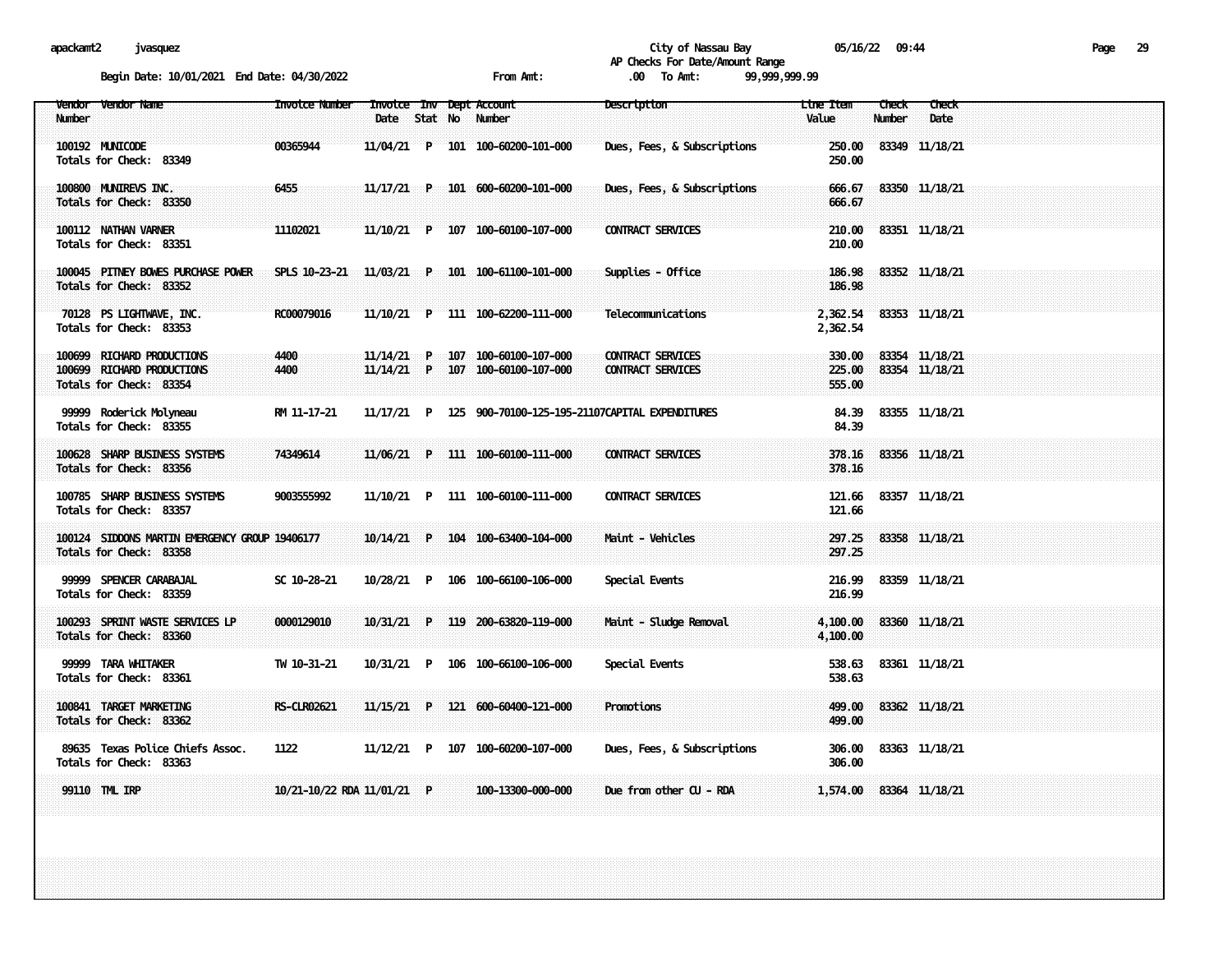**apackamt2 jvasquez City of Nassau Bay 05/16/22 09:44 Page 30 AP Checks For Date/Amount Range Begin Date: 10/01/2021 End Date: 04/30/2022 From Amt: .00 To Amt: 99,999,999.99**

| <del>Vendor Vendor Name</del><br><b>Number</b>                                                        | <b>Invotce Numbers</b>       |              |  | <b>Invotce Inv Dept Account</b><br>Date Stat No Number               | <b>Description</b>                                             | Etne Item<br>Value                  | Check<br><b>Number</b> | Check<br>Date                    |  |
|-------------------------------------------------------------------------------------------------------|------------------------------|--------------|--|----------------------------------------------------------------------|----------------------------------------------------------------|-------------------------------------|------------------------|----------------------------------|--|
| Totals for Check: 83364                                                                               |                              |              |  |                                                                      |                                                                | 1,574.00                            |                        |                                  |  |
| 87057 Tyler Technologies<br>Totals for Check: 83365                                                   | 025-357941                   |              |  | 11/17/21 P 111 100-60100-111-000                                     | <b>CONTRACT SERVICES</b>                                       | 111.32<br>111.32                    |                        | 83365 11/18/21                   |  |
| 93555 USA BlueBook<br>93555 USA BlueBook<br>Totals for Check: 83366                                   | 183736<br>787211             |              |  | 11/09/21 P 119 200-63810-119-000<br>11/09/21 P 119 200-63810-119-000 | Maint - Chem & Lab Supply<br>Maint - Chem & Lab Supply         | 629.27<br>379.95<br>1,009.22        |                        | 83366 11/18/21<br>83366 11/18/21 |  |
| 100827 MENTHUR LAW GROUP LLC<br>Totals for Check: 83367                                               | 3594                         |              |  |                                                                      | $11/08/21$ P $125$ 900–70100–125–436–21108CAPITAL EXPENDITURES | 750.00<br>750.00                    |                        | 83367 11/18/21                   |  |
| 100415 JASON REYNOLDS<br>Totals for Check: 83368                                                      |                              |              |  | SEVERANCE NO. 1 11/26/21 P 101 100-51100-101-000                     | Salaries and Wages                                             | 18, 117.96<br>18, 117.96            |                        | 83368 11/26/21                   |  |
| 9290 ACT PIPE & SUPPLY<br>Totals for Check: 83369                                                     |                              |              |  | S100737818.001 11/08/21 P 118 200-63900-118-000                      | Maint - Water Lines                                            | 2,943.16<br>2,943.16                |                        | 83369 12/02/21                   |  |
| 99999 ALLIED FOUNDATION<br>Totals for Check: 83370                                                    | FDRP-21-0580                 | $11/23/21$ P |  | 100-43100-000-000                                                    | <b>Building Permits</b>                                        | 292.50<br>292.50                    |                        | 83370 12/02/21                   |  |
| 9299 ALVIN COMMUNITY COLLEGE<br>Totals for Check: 83371                                               | 1626872                      |              |  | 11/16/21 P 107 100-60100-107-000                                     | <b>CONTRACT SERVICES</b>                                       | 969.50<br>969.50                    |                        | 83371 12/02/21                   |  |
| 100440 ARKITEKTURA DEVELOPMENT, INC<br>100440 ARKITEKTURA DEVELOPMENT, INC<br>Totals for Check: 83372 | 18619 UB PH 4<br>2406 PH 4   | 11/22/21 P   |  | 11/23/21 P 103 700-80100-103-409<br>103 700-80100-103-409            | Intergov. Exp. - Federal<br>Intergov. Exp. - Federal           | 33,120.01<br>62,733.13<br>95,853.14 |                        | 83372 12/02/21<br>83372 12/02/21 |  |
| 10140 BAY ELECTRIC SUPPLY<br>Totals for Check: 83373                                                  | 1223289-00                   |              |  | 11/04/21 P 105 100-63200-105-000                                     | Maint - Equip                                                  | 14.30<br>14.30                      |                        | 83373 12/02/21                   |  |
| 15745 Centerpoint Energy<br>Totals for Check: 83374                                                   | 11/22/21 EGN                 |              |  | 11/22/21 P 101 200-62100-101-000                                     | Utilities                                                      | 53.62<br>53.62                      |                        | 83374 12/02/21                   |  |
| 15745 Centerpoint Energy<br>15745 Centerpoint Energy<br>Totals for Check: 83375                       | $11/22/21$ FD<br>11/22/21 FD | $11/22/21$ P |  | 104 100-62100-104-000<br>11/22/21 P 113 100-62100-113-000            | Utilities<br><b>Utilities</b>                                  | 22.96<br>22.96<br>45.92             |                        | 83375 12/02/21<br>83375 12/02/21 |  |
| 15745 Centerpoint Energy<br>Totals for Check: 83376                                                   | 11/22/21 PW                  | $11/22/21$ P |  | 105 100-62100-105-000                                                | Utilities                                                      | 26.30<br>26.30                      |                        | 83376 12/02/21                   |  |
| 15745 Centerpoint Energy<br>Totals for Check: 83377                                                   | 11/22/21 WTR                 |              |  | 11/22/21 P 101 200-62100-101-000                                     | <b>Utilities</b>                                               | 22.79<br>22.79                      |                        | 83377 12/02/21                   |  |
| 100256 CONSTELLATION NEWENERGY INC<br>Totals for Check: 83378                                         | 61064530801                  |              |  | 11/16/21 P 106 100-62100-106-000                                     | Utilities                                                      | 304.50<br>304.50                    |                        | 83378 12/02/21                   |  |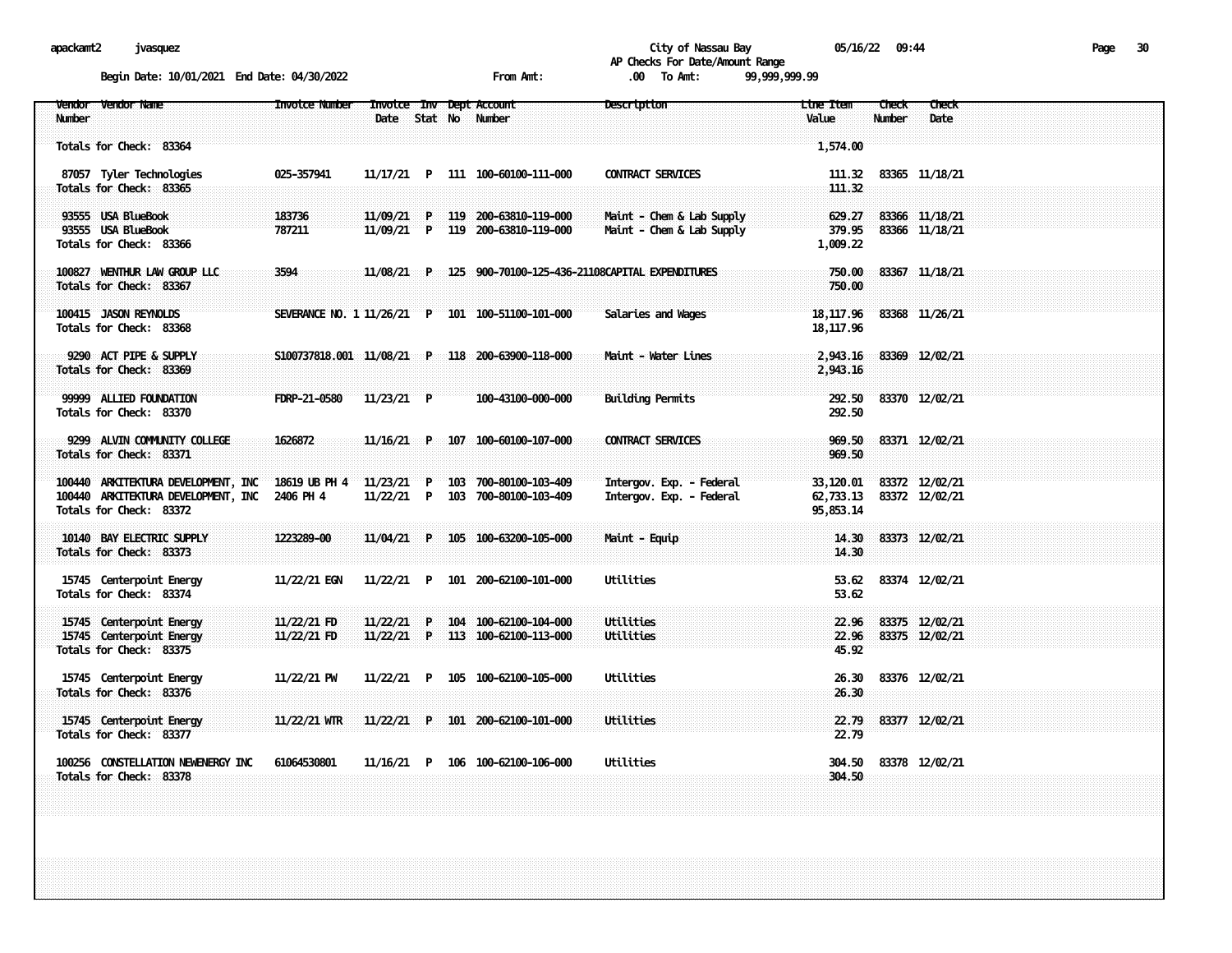**apackamt2 jvasquez City of Nassau Bay 05/16/22 09:44 Page 31 AP Checks For Date/Amount Range**

| <del>Vendor Vendor Name</del>              | <b>Invotce Number</b>      |              |  | <b>Invotce Inv Dept Account</b>                 | <b>Description</b>       | <b>Line Tiem</b>        | <b>Check</b>  | Check                    |  |
|--------------------------------------------|----------------------------|--------------|--|-------------------------------------------------|--------------------------|-------------------------|---------------|--------------------------|--|
| <b>Number</b>                              |                            |              |  | Date Stat No Number                             |                          | Value                   | <b>Number</b> | Date                     |  |
|                                            |                            |              |  |                                                 |                          |                         |               |                          |  |
| 100256 CONSTELLATION NEWENERGY INC         | 61064596201                |              |  | 11/16/21 P 101 600-62100-101-627                | <b>UTILITIES</b>         | 15.92                   |               | 83379 12/02/21           |  |
| Totals for Check: 83379                    |                            |              |  |                                                 |                          | 15.92                   |               |                          |  |
|                                            |                            |              |  |                                                 |                          |                         |               |                          |  |
| 100256 CONSTELLATION NEWENERGY INC         | 61064635301                | 11/16/21     |  | P 104 100-62100-104-000                         | <b>Utilities</b>         | 573.35                  |               | 83380 12/02/21           |  |
| 100256 CONSTELLATION NEWENERGY INC         | 61064635301                |              |  | 11/16/21 P 113 100-62100-113-000                | Utilities                | 573.34                  |               | 83380 12/02/21           |  |
| Totals for Check: 83380                    |                            |              |  |                                                 |                          | 1,146.69                |               |                          |  |
|                                            |                            |              |  |                                                 |                          |                         |               |                          |  |
| 100256 CONSTELLATION NEWENERGY INC         | 61064638801                | 11/16/21 P   |  | 106 100-62100-106-000                           | Utilities                | 05.26                   |               | 83381 12/02/21           |  |
| Totals for Check: 83381                    |                            |              |  |                                                 |                          | 05.26                   |               |                          |  |
|                                            |                            |              |  |                                                 |                          |                         |               |                          |  |
| 100256 CONSTELLATION NEWENERGY INC         | 61064671501                | $11/16/21$ P |  | 100-13200-000-000                               | Due from other CU - NAMD | 97.01                   |               | 83382 12/02/21           |  |
|                                            |                            |              |  |                                                 |                          |                         |               |                          |  |
| Totals for Check: 83382                    |                            |              |  |                                                 |                          | 97.01                   |               |                          |  |
|                                            |                            |              |  |                                                 |                          |                         |               |                          |  |
| 100548 CREEKSIDE PLUMBING                  | 9995                       | $11/22/21$ P |  | 105 100-63100-105-000                           | Maint - Facilities       | 3,472.66                |               | 83383 12/02/21           |  |
| Totals for Check: 83383                    |                            |              |  |                                                 |                          | 3,472.66                |               |                          |  |
|                                            |                            |              |  |                                                 |                          |                         |               |                          |  |
| 88888 DARDEN, KIM K                        | U0060367210006A 12/01/21 P |              |  | 200-20500-000-000                               | <b>Refunds</b>           | 69.02                   |               | 83384 12/02/21           |  |
| Totals for Check: 83384                    |                            |              |  |                                                 |                          | 69.02                   |               |                          |  |
|                                            |                            |              |  |                                                 |                          |                         |               |                          |  |
| 99999 DONALD HANNSZ                        | DH 11-22-21                | $11/22/21$ P |  | 125 900-70100-125-436-21108CAPITAL EXPENDITURES |                          | 97.18                   |               | 83385 12/02/21           |  |
| Totals for Check: 83385                    |                            |              |  |                                                 |                          | 97.18                   |               |                          |  |
|                                            |                            |              |  |                                                 |                          |                         |               |                          |  |
| 28859 EASTEX ENVIRONMENTAL LAB             | <b>C21K255</b>             |              |  | 11/02/21 P 119 200-60100-119-000                | Contract Services        | 1,811.00                |               | 83386 12/02/21           |  |
| Totals for Check: 83386                    |                            |              |  |                                                 |                          | 1,811.00                |               |                          |  |
|                                            |                            |              |  |                                                 |                          |                         |               |                          |  |
| 99755 FORT BEND SERVICES                   | 0231777-IN                 | $10/01/21$ P |  | 200-20200-000-000                               | <b>Accrued Expenses</b>  | 684.00                  |               | 83387 12/02/21           |  |
| Totals for Check: 83387                    |                            |              |  |                                                 |                          | 684.00                  |               |                          |  |
|                                            |                            |              |  |                                                 |                          |                         |               |                          |  |
| 940 GRAINGER                               | 9099099849                 | $10/26/21$ P |  | 118 200-63100-118-000                           | Maint - Facilities       | 529.52                  |               | 83388 12/02/21           |  |
| 940 GRAINGER                               | 9114560031                 |              |  | 11/09/21 P 118 200-63100-118-000                | Maint - Facilities       | 33.90                   |               | 83388 12/02/21           |  |
| Totals for Check: 83388                    |                            |              |  |                                                 |                          | 563.42                  |               |                          |  |
|                                            |                            |              |  |                                                 |                          |                         |               |                          |  |
| 35895 Gulf Coast Paper Co.                 | 2132516                    | $11/01/21$ P |  | 106 100-63600-106-000                           | Maint - Grounds          | 377.80                  |               | 83389 12/02/21           |  |
| 35895 Gulf Coast Paper Co.                 | 2132516                    | $11/01/21$ P |  | 106 100-63600-106-000                           | Maint - Grounds          | 100.12                  |               | 83389 12/02/21           |  |
|                                            |                            |              |  |                                                 |                          |                         |               |                          |  |
| 35895 Gulf Coast Paper Co.                 | 2132516                    |              |  | 11/01/21 P 106 100-63600-106-000                | Maint - Grounds          | 21.12                   |               | 83389 12/02/21           |  |
| 35895 Gulf Coast Paper Co.                 | 2134403                    |              |  | 11/03/21 P 106 100-63600-106-000                | Maint - Grounds          | 00.00                   |               | 83389 12/02/21           |  |
| 35895 Gulf Coast Paper Co.                 | 2134403                    |              |  | 11/03/21 P 106 100-63600-106-000                | Maint - Grounds          | 00.00                   |               | 83389 12/02/21           |  |
| 35895 Gulf Coast Paper Co.                 | 2134403                    |              |  | 11/03/21 P 106 100-63600-106-000                | Maint - Grounds          |                         |               | $(03.52)$ 83389 12/02/21 |  |
| Totals for Check: 83389                    |                            |              |  |                                                 |                          | 495.52                  |               |                          |  |
|                                            |                            |              |  |                                                 |                          |                         |               |                          |  |
| 43505 HOME DEPOT                           | 0521436                    |              |  | 11/18/21 P 105 100-63200-105-000                | Maint - Equip            | 05.58                   |               | 83390 12/02/21           |  |
| Totals for Check: 83390                    |                            |              |  |                                                 |                          | 05.58                   |               |                          |  |
|                                            |                            |              |  |                                                 |                          |                         |               |                          |  |
| 100504 JASON VAIN                          | JV 12-13-21                |              |  | 11/19/21 P 107 100-65100-107-000                | Training & Travel        | 296.16                  |               | 83391 12/02/21           |  |
| Totals for Check: 83391                    |                            |              |  |                                                 |                          | 296.16                  |               |                          |  |
|                                            |                            |              |  |                                                 |                          |                         |               |                          |  |
| 100249 LANDSCAPE PROFESSIONALS OF TX 32979 |                            |              |  | 10/31/21 P 106 100-63600-106-000                | Maint - Grounds          | 7,547.00 83392 12/02/21 |               |                          |  |
|                                            |                            |              |  |                                                 |                          |                         |               |                          |  |
|                                            |                            |              |  |                                                 |                          |                         |               |                          |  |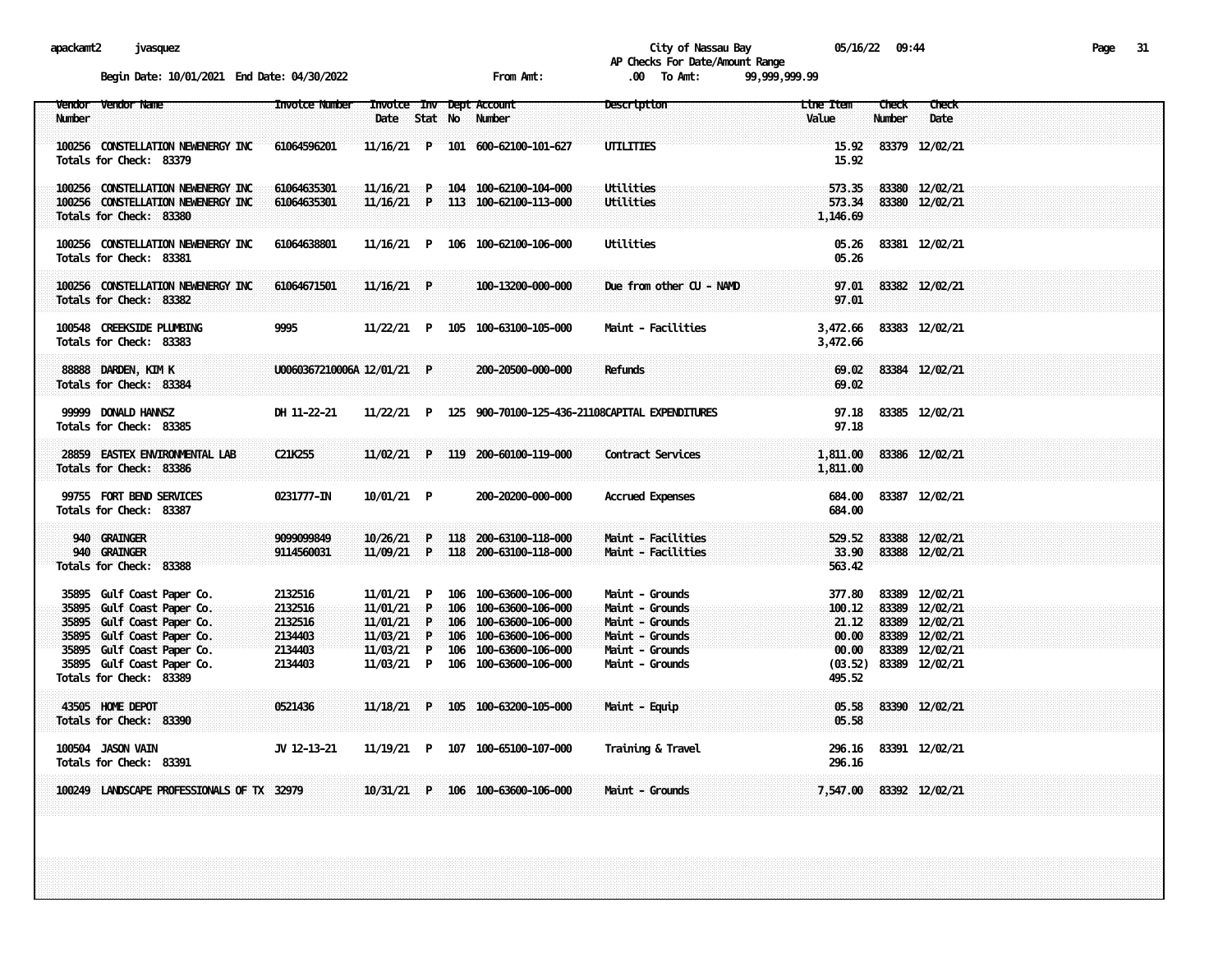**apackamt2 jvasquez City of Nassau Bay 05/16/22 09:44 Page 32 AP Checks For Date/Amount Range**

|               | Vendor Vendor Name                             | <b>Invoice Number</b>                              | <b>Invotce Inv Dept Account</b> |                     |     |                                                 | Description                              | ttne Item             | <b>Theck</b>  | <b>Check</b>                     |  |  |  |
|---------------|------------------------------------------------|----------------------------------------------------|---------------------------------|---------------------|-----|-------------------------------------------------|------------------------------------------|-----------------------|---------------|----------------------------------|--|--|--|
| <b>Number</b> |                                                |                                                    | Date Stat No                    |                     |     | Number                                          |                                          | Value                 | <b>Number</b> | Date                             |  |  |  |
|               |                                                |                                                    |                                 |                     |     |                                                 |                                          |                       |               |                                  |  |  |  |
|               | 100249 LANDSCAPE PROFESSIONALS OF TX 32979     |                                                    | $10/31/21$ P                    |                     |     | 100-13200-000-000                               | Due from other CU - NAMD                 | 1,481.00              |               | 83392 12/02/21                   |  |  |  |
|               | Totals for Check: 83392                        |                                                    |                                 |                     |     |                                                 |                                          | 9,028.00              |               |                                  |  |  |  |
|               | 88888 SBASCHNIG, ROBERT/CYNTHIA                | U0020261865011A 12/01/21 P                         |                                 |                     |     | 200-20500-000-000                               | <b>Refunds</b>                           | 45.98                 |               | 83393 12/02/21                   |  |  |  |
|               | Totals for Check: 83393                        |                                                    |                                 |                     |     |                                                 |                                          | 45.98                 |               |                                  |  |  |  |
|               |                                                |                                                    |                                 |                     |     |                                                 |                                          |                       |               |                                  |  |  |  |
|               | 100785 SHARP BUSINESS SYSTEMS                  | 9003563040                                         |                                 |                     |     |                                                 | <b>CONTRACT SERVICES</b>                 | 256.28                |               | 83394 12/02/21                   |  |  |  |
|               | Totals for Check: 83394                        |                                                    |                                 |                     |     |                                                 |                                          | 256.28                |               |                                  |  |  |  |
|               |                                                |                                                    |                                 |                     |     |                                                 |                                          |                       |               |                                  |  |  |  |
|               | 82200 STRYKER SALES CORP                       | 3583527                                            |                                 |                     |     | 11/15/21 P 113 900-70100-113-000                | <b>CAPITAL EXPENDITURES</b>              | 5,182.46              |               | 83395 12/02/21                   |  |  |  |
|               | Totals for Check: 83395                        |                                                    |                                 |                     |     |                                                 |                                          | 5,182.46              |               |                                  |  |  |  |
|               |                                                |                                                    |                                 |                     |     |                                                 |                                          |                       |               |                                  |  |  |  |
|               | 88888 SWITLIK, JASON & LAUREN                  | U0010260575012A 12/01/21 P                         |                                 |                     |     | 200-20500-000-000                               | <b>Refunds</b>                           | 51.74                 |               | 83396 12/02/21                   |  |  |  |
|               | Totals for Check: 83396                        |                                                    |                                 |                     |     |                                                 |                                          | 51.74                 |               |                                  |  |  |  |
|               |                                                |                                                    |                                 |                     |     |                                                 |                                          |                       |               |                                  |  |  |  |
|               | 100842 TIMOTHY GAFFIGAN                        | <b>TLR PMT 01</b>                                  | 11/22/21                        | ା ମ                 |     | 103 700-80100-103-409                           | Intergov. Exp. - Federal                 | 3,905.50              |               | 83397 12/02/21                   |  |  |  |
|               | Totals for Check: 83397                        |                                                    |                                 |                     |     |                                                 |                                          | 3,905.50              |               |                                  |  |  |  |
|               |                                                |                                                    |                                 |                     |     |                                                 |                                          |                       |               |                                  |  |  |  |
|               | 83800 Vic Studer<br>Totals for Check: 83398    | VS 11-23-21                                        | 11/23/21                        | ‴ P″                |     | 125 900-70100-125-195-21107CAPITAL EXPENDITURES |                                          | 668.75<br>668.75      |               | 83398 12/02/21                   |  |  |  |
|               |                                                |                                                    |                                 |                     |     |                                                 |                                          |                       |               |                                  |  |  |  |
|               | 88888 VICINA VENTURES LLC                      | U0060367050003A 12/01/21 P                         |                                 |                     |     | 200-20500-000-000                               | <b>Refunds</b>                           | 63.26                 |               | 83399 12/02/21                   |  |  |  |
|               | Totals for Check: 83399                        |                                                    |                                 |                     |     |                                                 |                                          | 63.26                 |               |                                  |  |  |  |
|               |                                                |                                                    |                                 |                     |     |                                                 |                                          |                       |               |                                  |  |  |  |
|               | 88888 WRIGHT, MATHEW                           | U0060370650009A 12/01/21 P                         |                                 |                     |     | 200-20500-000-000                               | <b>Refunds</b>                           | 57.50                 |               | 83400 12/02/21                   |  |  |  |
|               | Totals for Check: 83400                        |                                                    |                                 |                     |     |                                                 |                                          | 57.50                 |               |                                  |  |  |  |
|               |                                                |                                                    |                                 |                     |     |                                                 |                                          |                       |               |                                  |  |  |  |
|               | 100475 ANGEL CASTILLO                          | <b>REIMB 23276</b>                                 | $10/01/21$ P                    |                     |     | 100-20200-000-000                               | <b>Accrued Expenses</b>                  | 1,263.96              |               | 83401 12/03/21                   |  |  |  |
|               | Totals for Check: 83401                        |                                                    |                                 |                     |     |                                                 |                                          | 1,263.96              |               |                                  |  |  |  |
|               |                                                |                                                    |                                 |                     |     |                                                 |                                          |                       |               |                                  |  |  |  |
|               | 100085 PAYCOM PAYROLL                          | 113021 PAYROLL 11/30/21                            |                                 | ∵ P                 |     | 101 100-51100-101-000                           | Salaries and Wages                       | 24,689.36             |               | 83402 12/06/21                   |  |  |  |
|               | 100085 PAYCOM PAYROLL                          | 113021 PAYROLL 11/30/21                            |                                 | $\mathsf{P}$        |     | 102 100-51100-102-000                           | Salaries and Wages                       | 9,022.79              |               | 83402 12/06/21                   |  |  |  |
|               | 100085 PAYCOM PAYROLL                          | 113021 PAYROLL 11/30/21 P                          |                                 |                     |     | 103 100-51100-103-000                           | Salaries and Wages                       | 00.00                 |               | 83402 12/06/21                   |  |  |  |
|               | 100085 PAYCOM PAYROLL                          | 113021 PAYROLL 11/30/21                            |                                 | ାନ                  |     | 104 100-51100-104-000                           | Salaries and Wages                       | 5,367.40              |               | 83402 12/06/21                   |  |  |  |
|               | 100085 PAYCOM PAYROLL                          | 113021 PAYROLL 11/30/21                            |                                 | ∵P                  |     | 105 100-51100-105-000                           | Salaries and Wages                       | 17,733.94             |               | 83402 12/06/21                   |  |  |  |
|               | 100085 PAYCOM PAYROLL                          | 113021 PAYROLL 11/30/21<br>113021 PAYROLL 11/30/21 |                                 | $\mathbf{P}$<br>ືP. |     | 106 100-51100-106-000                           | Salaries and Wages                       | 4,977.45              |               | 83402 12/06/21<br>83402 12/06/21 |  |  |  |
|               | 100085 PAYCOM PAYROLL<br>100085 PAYCOM PAYROLL | 113021 PAYROLL 11/30/21                            |                                 | - P                 | 109 | 107 100-51100-107-000<br>100-51100-109-000      | Salaries and Wages<br>Salaries and Wages | 84,349.31<br>1,613.36 |               | 83402 12/06/21                   |  |  |  |
|               | 100085 PAYCOM PAYROLL                          | 113021 PAYROLL 11/30/21                            |                                 | $\mathbf{P}$        |     | 111 100-51100-111-000                           | Salaries and Wages                       | 4,023.76              |               | 83402 12/06/21                   |  |  |  |
|               | 100085 PAYCOM PAYROLL                          | 113021 PAYROLL 11/30/21                            |                                 | ∵.P                 |     | 112 100-51100-112-000                           | Salaries and Wages                       | 5,150.00              |               | 83402 12/06/21                   |  |  |  |
|               | 100085 PAYCOM PAYROLL                          | 113021 PAYROLL 11/30/21                            |                                 | $\mathsf{P}$        |     | 113 100-51100-113-000                           | SALARIES AND WAGES                       | 28,949.21             |               | 83402 12/06/21                   |  |  |  |
|               | 100085 PAYCOM PAYROLL                          | 113021 PAYROLL 11/30/21                            |                                 | ႃၣႜ                 |     | 114 100-51100-114-000                           | Salaries and Wages                       | 2,633.76              |               | 83402 12/06/21                   |  |  |  |
|               | 100085 PAYCOM PAYROLL                          | 113021 PAYROLL 11/30/21                            |                                 | ∵P′                 |     | 101 200-51100-101-000                           | Salaries and Wages                       | 68,837.47             |               | 83402 12/06/21                   |  |  |  |
|               | 100085 PAYCOM PAYROLL                          | 113021 PAYROLL 11/30/21                            |                                 | $\mathsf{P}$        |     | 101 600-51100-101-000                           | Salaries and Wages                       | 9,831.86              |               | 83402 12/06/21                   |  |  |  |
|               | 100085 PAYCOM PAYROLL                          | 113021 PAYROLL 11/30/21                            |                                 | - P                 |     | 105 100-51200-105-000                           | Overtime                                 | 1,583.17              |               | 83402 12/06/21                   |  |  |  |
|               | 100085 PAYCOM PAYROLL                          | 113021 PAYROLL 11/30/21                            |                                 | -P.                 |     | 106 100-51200-106-000                           | Overtime                                 | 1,014.78              |               | 83402 12/06/21                   |  |  |  |
|               | 100085 PAYCOM PAYROLL                          | 113021 PAYROLL 11/30/21                            |                                 | းခု                 |     | 107 100-51200-107-000                           | Overtume                                 | 2,933.22              |               | 83402 12/06/21                   |  |  |  |
|               |                                                |                                                    |                                 |                     |     |                                                 |                                          |                       |               |                                  |  |  |  |
|               |                                                |                                                    |                                 |                     |     |                                                 |                                          |                       |               |                                  |  |  |  |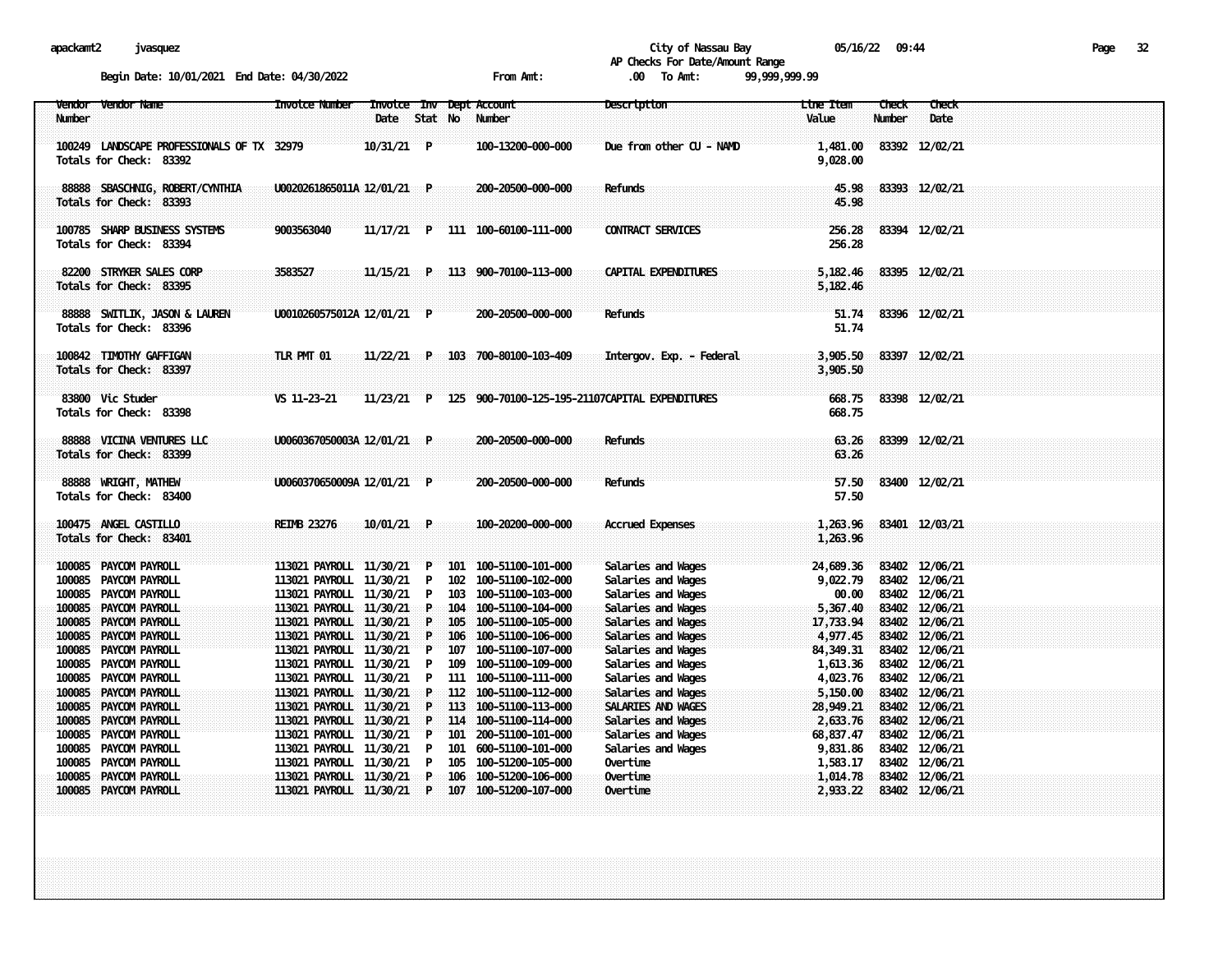## **apackamt2 jvasquez City of Nassau Bay 05/16/22 09:44 Page 33 AP Checks For Date/Amount Range**

| venaor | <b>Vendor Name</b>    | <b>Involce Number</b>     | <b>Invoice Inv Dept Account</b> |      |                   | Description                 | Etne Item                   | <b>URECK</b> | Check                   |  |
|--------|-----------------------|---------------------------|---------------------------------|------|-------------------|-----------------------------|-----------------------------|--------------|-------------------------|--|
| Number |                       |                           | Stat No<br>Date                 |      | <b>Number</b>     |                             | Value                       | Number       | Date                    |  |
|        |                       |                           |                                 |      |                   |                             |                             |              |                         |  |
| 100085 | PAYCOM PAYROLL        | 113021 PAYROLL 11/30/21   | `P                              | 109  | 100-51200-109-000 | Overtime                    | 148.58                      | 83402        | 12/06/21                |  |
| 100085 | PAYCOM PAYROLL        | 113021 PAYROLL 11/30/21   | P                               | 101  | 200-51200-101-000 | Overtime                    | 5,689.70                    | 83402        | 12/06/21                |  |
| 100085 | PAYCOM PAYROLL        | 113021 PAYROLL 11/30/21   | $\mathsf{P}$                    | 101  | 600-51200-101-000 | Overtime                    | 434.91                      | 83402        | 12/06/21                |  |
| 100085 | PAYCOM PAYROLL        | 113021 PAYROLL 11/30/21   | ⊹ P                             |      | 100-22100-000-000 | <b>Accrued Payroll</b>      | (17,050.37)                 | 83402        | 12/06/21                |  |
| 100085 | <b>PAYCOM PAYROLL</b> | 113021 PAYROLL 11/30/21   | ு                               |      | 200-22100-000-000 | <b>Accrued Payroll</b>      | (5,940.28)                  | 83402        | 12/06/21                |  |
| 100085 | PAYCOM PAYROLL        | 113021 PAYROLL 11/30/21   | P                               |      | 600-22100-000-000 | <b>Accrued Payroll</b>      | (900.94)                    |              | 83402 12/06/21          |  |
| 100085 | PAYCOM PAYROLL        | 113021 PAYROLL 11/30/21   | P                               |      | 100-22100-000-000 | <b>Accrued Payroll</b>      | 17,050.37                   | 83402        | 12/06/21                |  |
| 100085 | PAYCOM PAYROLL        | 113021 PAYROLL 11/30/21   | P                               |      | 200-22100-000-000 | <b>Accrued Payroll</b>      | 5,940.28                    | 83402        | 12/06/21                |  |
| 100085 | Paycom Payroll        | 113021 PAYROLL 11/30/21   | P                               |      | 600-22100-000-000 | <b>Accrued Payroll</b>      | 900.94                      | 83402        | 12/06/21                |  |
| 100085 | <b>PAYCOM PAYROLL</b> | 113021 PAYROLL 11/30/21   |                                 | -101 | 100-52100-101-000 | <b>FICA</b>                 | 1,647.96                    |              | 83402 12/06/21          |  |
| 100085 | PAYCOM PAYROLL        | 113021 PAYROLL 11/30/21   | -P                              | 102  | 100-52100-102-000 | <b>FICA</b>                 | 638.02                      | 83402        | 12/06/21                |  |
|        | 100085 PAYCOM PAYROLL | 113021 PAYROLL 11/30/21   | P                               | 103  | 100-52100-103-000 | <b>FICA</b>                 | 00.00                       |              | 83402 12/06/21          |  |
| 100085 | <b>PAYCOM PAYROLL</b> | 113021 PAYROLL 11/30/21   | ႃၣႃ                             | 104  | 100-52100-104-000 | <b>FICA</b>                 | 408.73                      | 83402        | 12/06/21                |  |
| 100085 | PAYCOM PAYROLL        | 113021 PAYROLL 11/30/21   | P                               | 105  | 100-52100-105-000 | <b>FICA</b>                 | 1,411.46                    | 83402        | 12/06/21                |  |
| 100085 | PAYCOM PAYROLL        | 113021 PAYROLL 11/30/21   | P                               | 106  | 100-52100-106-000 | <b>FICA</b>                 | 436.19                      | 83402        | 12/06/21                |  |
| 100085 | <b>PAYCOM PAYROLL</b> | 113021 PAYROLL 11/30/21   | ା ମ                             | 107  | 100-52100-107-000 | <b>FICA</b>                 | 6,475.38                    |              | 83402 12/06/21          |  |
| 100085 | PAYCOM PAYROLL        | 113021 PAYROLL 11/30/21   | ႃၣႜ                             | 109  | 100-52100-109-000 | <b>FICA</b>                 | 129.92                      |              | 83402 12/06/21          |  |
| 100085 | PAYCOM PAYROLL        | 113021 PAYROLL 11/30/21   | P                               | 111  | 100-52100-111-000 | <b>FICA</b>                 | 305.94                      |              | 83402 12/06/21          |  |
| 100085 | <b>PAYCOM PAYROLL</b> | 113021 PAYROLL 11/30/21   | $\mathsf{P}$                    | 112  | 100-52100-112-000 | <b>FICA</b>                 | 376.16                      | 83402        | 12/06/21                |  |
| 100085 | PAYCOM PAYROLL        | 113021 PAYROLL 11/30/21   | P                               | 113  | 100-52100-113-000 | <b>FICA</b>                 |                             | 83402        | 12/06/21                |  |
|        |                       |                           |                                 |      |                   |                             | 2,396.29                    |              |                         |  |
| 100085 | PAYCOM PAYROLL        | 113021 PAYROLL 11/30/21   | P                               | 114  | 100-52100-114-000 | <b>FICA</b>                 | 201.48                      | 83402        | 12/06/21                |  |
| 100085 | PAYCOM PAYROLL        | 113021 PAYROLL 11/30/21   | - P                             | 101  | 200-52100-101-000 | <b>FICA</b>                 | 5,249.40                    | 83402        | 12/06/21                |  |
| 100085 | PAYCOM PAYROLL        | 113021 PAYROLL 11/30/21   | P                               | 101  | 600-52100-101-000 | <b>FICA</b>                 | 711.35                      | 83402        | 12/06/21                |  |
| 100085 | PAYCOM PAYROLL        | 113021 PAYROLL 11/30/21   | P                               |      | 100-22100-000-000 | <b>Accrued Payroll</b>      | (14, 427.52)                | 83402        | 12/06/21                |  |
| 100085 | PAYCOM PAYROLL        | 113021 PAYROLL 11/30/21 P |                                 |      | 200-22100-000-000 | <b>Accrued Payroll</b>      | (5, 249.40)                 | 83402        | 12/06/21                |  |
| 100085 | PAYCOM PAYROLL        | 113021 PAYROLL 11/30/21   | P                               |      | 600-22100-000-000 | <b>Accrued Payroll</b>      | (711.35)                    | 83402        | 12/06/21                |  |
| 100085 | PAYCOM PAYROLL        | 113021 PAYROLL 11/30/21   | P                               |      | 100-22100-000-000 | <b>Accrued Payroll</b>      | 14,427.52                   | 83402        | 12/06/21                |  |
| 100085 | PAYCOM PAYROLL        | 113021 PAYROLL 11/30/21   | P                               |      | 200-22100-000-000 | <b>Accrued Payroll</b>      | 5,249.40                    | 83402        | 12/06/21                |  |
| 100085 | PAYCOM PAYROLL        | 113021 PAYROLL 11/30/21   | P                               |      | 600-22100-000-000 | <b>Accrued Payroll</b>      | 711.35                      | 83402        | 12/06/21                |  |
| 100085 | PAYCOM PAYROLL        | 113021 PAYROLL 11/30/21   | P                               |      | 100-22100-000-000 | <b>Accrued Payroll</b>      | (14, 315.04)                | 83402        | 12/06/21                |  |
| 100085 | PAYCOM PAYROLL        | 113021 PAYROLL 11/30/21   | P                               |      | 200-22100-000-000 | <b>Accrued Payroll</b>      | (5, 136.92)                 | 83402        | 12/06/21                |  |
| 100085 | PAYCOM PAYROLL        | 113021 PAYROLL 11/30/21   | P                               |      | 600-22100-000-000 | <b>Accrued Payroll</b>      | (655.11)                    | 83402        | 12/06/21                |  |
| 100085 | PAYCOM PAYROLL        | 113021 PAYROLL 11/30/21   | P                               |      | 100-22100-000-000 | <b>Accrued Payroll</b>      | 14,315.04                   | 83402        | 12/06/21                |  |
| 100085 | PAYCOM PAYROLL        | 113021 PAYROLL 11/30/21   | P                               |      | 200-22100-000-000 | <b>Accrued Payroll</b>      | 5,136.92                    | 83402        | 12/06/21                |  |
| 100085 | PAYCOM PAYROLL        | 113021 PAYROLL 11/30/21   | P                               |      | 600-22100-000-000 | <b>Accrued Payroll</b>      | 655.11                      |              | 83402 12/06/21          |  |
| 100085 | PAYCOM PAYROLL        | 113021 PAYROLL 11/30/21   | P                               |      | 100-22100-000-000 | <b>Accrued Payroll</b>      | 00.00                       | 83402        | 12/06/21                |  |
| 100085 | <b>PAYCOM PAYROLL</b> | 113021 PAYROLL 11/30/21   | P                               |      | 100-22100-000-000 | <b>Accrued Payroll</b>      | 00.00                       | 83402        | 12/06/21                |  |
| 100085 | PAYCOM PAYROLL        | 113021 PAYROLL 11/30/21   | P                               |      | 100-22400-000-000 | <b>Insurance Deductions</b> | (1,256.58)                  | 83402        | 12/06/21                |  |
| 100085 | Paycom Payroll        | 113021 PAYROLL 11/30/21   | P                               |      | 100-22400-000-000 | <b>Insurance Deductions</b> | (205.32)                    | 83402        | 12/06/21                |  |
| 100085 | PAYCOM PAYROLL        | 113021 PAYROLL 11/30/21   | P                               |      | 200-22400-000-000 | Insurance Deductions        | (139.83)                    | 83402        | 12/06/21                |  |
| 100085 | PAYCOM PAYROLL        | 113021 PAYROLL 11/30/21   | P                               |      | 600-22400-000-000 | Insurance Deductions        | (08.85)                     | 83402        | 12/06/21                |  |
| 100085 | PAYCOM PAYROLL        | 113021 PAYROLL 11/30/21   | P                               |      | 100-22400-000-000 | <b>Insurance Deductions</b> | (1,893.88)                  | 83402        | 12/06/21                |  |
| 100085 | <b>PAYCOM PAYROLL</b> | 113021 PAYROLL 11/30/21   | P                               |      | 200-22400-000-000 | <b>Insurance Deductions</b> | $(1,395.24)$ 83402 12/06/21 |              |                         |  |
| 100085 | PAYCOM PAYROLL        | 113021 PAYROLL 11/30/21   | P                               |      | 600-22400-000-000 | <b>Insurance Deductions</b> | (40.00)                     | 83402        | 12/06/21                |  |
| 100085 | <b>PAYCOM PAYROLL</b> | 113021 PAYROLL 11/30/21   | P                               |      | 100-22400-000-000 | <b>Insurance Deductions</b> | (4,315.38)                  | 83402        | 12/06/21                |  |
| 100085 | <b>PAYCOM PAYROLL</b> | 113021 PAYROLL 11/30/21   | ∷ P                             |      | 200-22400-000-000 | <b>Insurance Deductions</b> | (2,583.22)                  | 83402        | 12/06/21                |  |
| 100085 | PAYCOM PAYROLL        | 113021 PAYROLL 11/30/21 P |                                 |      | 600-22400-000-000 | <b>Insurance Deductions</b> |                             |              | (263.52) 83402 12/06/21 |  |
|        |                       |                           |                                 |      |                   |                             |                             |              |                         |  |
|        |                       |                           |                                 |      |                   |                             |                             |              |                         |  |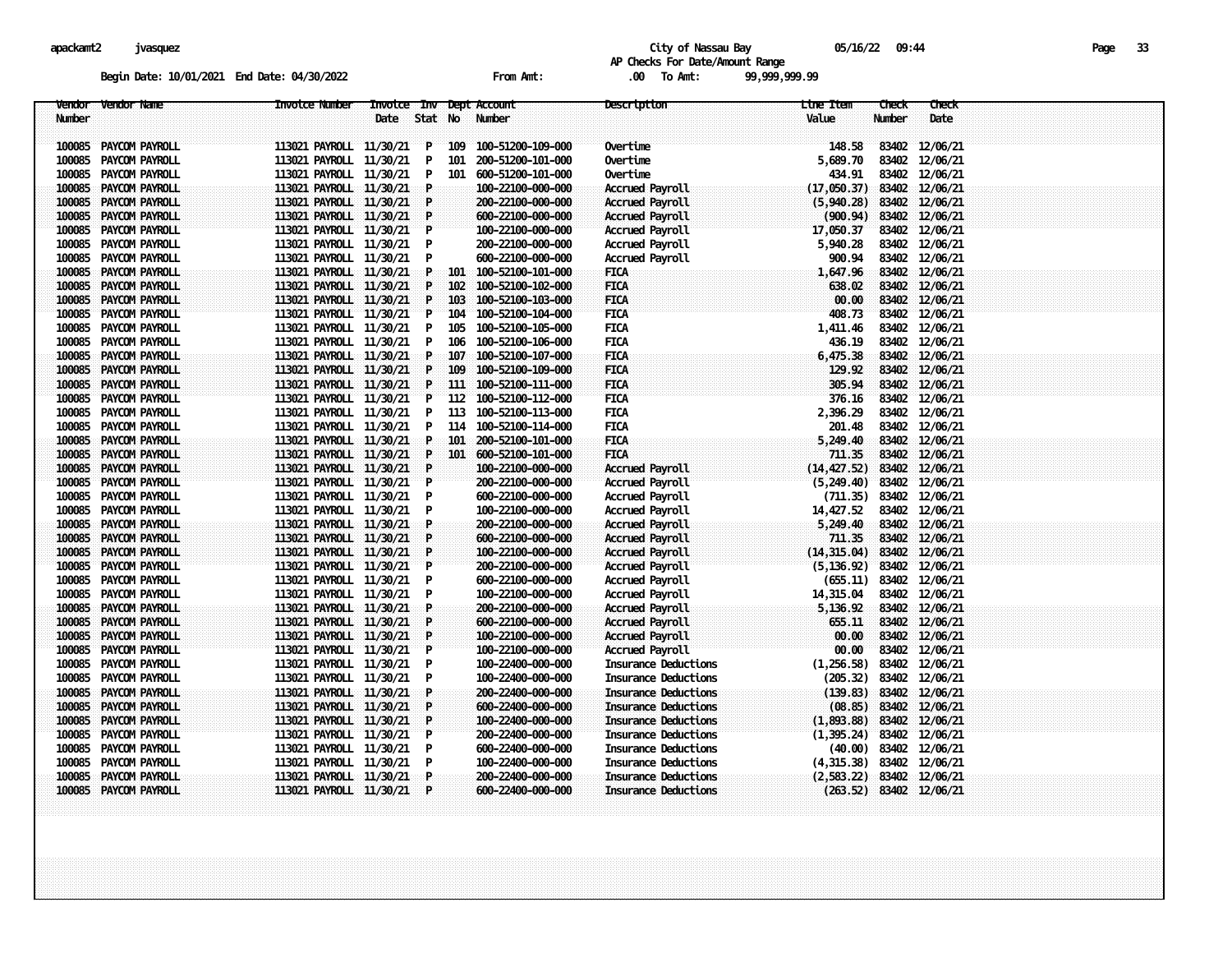**apackamt2 jvasquez City of Nassau Bay 05/16/22 09:44 Page 34 AP Checks For Date/Amount Range**

Begin Date: 10/01/2021 End Date: 04/30/2022

| From Amt: |  |
|-----------|--|
|-----------|--|

|               | <u> Vendor Vendor Name</u>                 | <b>LINQUCE NUMBER</b>     | <b>Invoice Inv Dept Account</b> |         |                       | Description                   | tine Item       | <b>URECK</b>  | <b>URECK</b>   |  |
|---------------|--------------------------------------------|---------------------------|---------------------------------|---------|-----------------------|-------------------------------|-----------------|---------------|----------------|--|
| <b>Number</b> |                                            |                           | Date                            | Stat No | <b>Number</b>         |                               | Value           | <b>Number</b> | Date           |  |
| 100085        | PAYCOM PAYROLL                             | 113021 PAYROLL 11/30/21   | ႃၣ                              |         | 100-22200-000-000     | Deferred Compensation         | (1,691.00)      | 83402         | 12/06/21       |  |
| 100085        | PAYCOM PAYROLL                             | 113021 PAYROLL 11/30/21   | P                               |         | 200-22200-000-000     | Deferred Compensation         | (3,339.00)      | 83402         | 12/06/21       |  |
| 100085        | PAYCOM PAYROLL                             | 113021 PAYROLL 11/30/21   | P                               |         | 600-22200-000-000     | Deferred Compensation         | (500.00)        | 83402         | 12/06/21       |  |
| 100085        | PAYCOM PAYROLL                             | 113021 PAYROLL 11/30/21   | P                               |         | 100-22400-000-000     | Insurance Deductions          | (572.74)        |               | 83402 12/06/21 |  |
| 100085        | PAYCOM PAYROLL                             | 113021 PAYROLL 11/30/21   | P                               |         | 200-22400-000-000     | <b>Insurance Deductions</b>   | (517.78)        |               | 83402 12/06/21 |  |
| 100085        | PAYCOM PAYROLL                             | 113021 PAYROLL 11/30/21   | P                               |         | 600-22400-000-000     | <b>Insurance Deductions</b>   | (25.00)         |               | 83402 12/06/21 |  |
| 100085        | PAYCOM PAYROLL                             | 113021 PAYROLL 11/30/21   | P                               |         | 100-22300-000-000     | <b>Pension Contributions</b>  | (11, 914.50)    |               | 83402 12/06/21 |  |
| 100085        | PAYCOM PAYROLL                             | 113021 PAYROLL 11/30/21   | P                               |         | 200-22300-000-000     | <b>Pension Contributions</b>  | (5,266.41)      |               | 83402 12/06/21 |  |
| 100085        | Paycom Payroll                             | 113021 PAYROLL 11/30/21   | P                               |         | 600-22300-000-000     | <b>Pension Contributions</b>  | (711.53)        |               | 83402 12/06/21 |  |
| 100085        | PAYCOM PAYROLL                             | 113021 PAYROLL 11/30/21   | P                               | 101     | 100-52200-101-000     | <b>Pension - Contribution</b> | 4,080.53        |               | 83402 12/06/21 |  |
| 100085        | PAYCOM PAYROLL                             | 113021 PAYROLL 11/30/21   | P                               | 102     | 100-52200-102-000     | Pension - Contribution        | 1,473.12        |               | 83402 12/06/21 |  |
|               |                                            |                           | P                               | 103     |                       |                               |                 |               |                |  |
| 100085        | 100085 PAYCOM PAYROLL                      | 113021 PAYROLL 11/30/21   | P                               | 104     | 100-52200-103-000     | <b>Pension - Contribution</b> | 00.00<br>875.32 |               | 83402 12/06/21 |  |
|               | PAYCOM PAYROLL                             | 113021 PAYROLL 11/30/21   |                                 | 105     | 100-52200-104-000     | <b>Pension - Contribution</b> |                 |               | 83402 12/06/21 |  |
| 100085        | Paycom Payroll                             | 113021 PAYROLL 11/30/21   | P                               |         | 100-52200-105-000     | Pension - Contribution        | 3,169.38        |               | 83402 12/06/21 |  |
| 100085        | Paycom Payroll                             | 113021 PAYROLL 11/30/21   | P                               | 106     | 100-52200-106-000     | <b>Pension - Contribution</b> | 908.17          |               | 83402 12/06/21 |  |
| 100085        | PAYCOM PAYROLL                             | 113021 PAYROLL 11/30/21   | ୍ୱା                             | 107     | 100-52200-107-000     | <b>Pension - Contribution</b> | 14, 196. 34     |               | 83402 12/06/21 |  |
| 100085        | PAYCOM PAYROLL                             | 113021 PAYROLL 11/30/21   | ाः                              | 109     | 100-52200-109-000     | <b>Pension - Contribution</b> | 288.56          |               | 83402 12/06/21 |  |
| 100085        | PAYCOM PAYROLL                             | 113021 PAYROLL 11/30/21   | P.                              | 111     | 100-52200-111-000     | <b>Pension - Contribution</b> | 657.52          |               | 83402 12/06/21 |  |
| 100085        | PAYCOM PAYROLL                             | 113021 PAYROLL 11/30/21   | $\mathsf{P}$                    | 112     | 100-52200-112-000     | <b>Pension - Contribution</b> | 678.39          |               | 83402 12/06/21 |  |
| 100085        | PAYCOM PAYROLL                             | 113021 PAYROLL 11/30/21   | P                               | 113     | 100-52200-113-000     | <b>Pension - Contribution</b> | 825.77          |               | 83402 12/06/21 |  |
| 100085        | PAYCOM PAYROLL                             | 113021 PAYROLL 11/30/21   | P                               | 114     | 100-52200-114-000     | Pension - Contribution        | 437.47          |               | 83402 12/06/21 |  |
| 100085        | PAYCOM PAYROLL                             | 113021 PAYROLL 11/30/21   | $\cdot$ P $\cdot$               | 101     | 200-52200-101-000     | <b>Pension - Contribution</b> | 12, 195.54      |               | 83402 12/06/21 |  |
| 100085        | PAYCOM PAYROLL                             | 113021 PAYROLL 11/30/21   | P                               | 101     | 600-52200-101-000     | <b>Pension - Contribution</b> | 1,647.71        |               | 83402 12/06/21 |  |
| 100085        | PAYCOM PAYROLL                             | 113021 PAYROLL 11/30/21   | $\mathsf{P}$                    |         | 100-22300-000-000     | <b>Pension Contributions</b>  | (27, 590.58)    |               | 83402 12/06/21 |  |
| 100085        | PAYCOM PAYROLL                             | 113021 PAYROLL 11/30/21   | $\mathsf{P}$                    |         | 200-22300-000-000     | <b>Pension Contributions</b>  | (12, 195.54)    |               | 83402 12/06/21 |  |
| 100085        | Paycom Payroll                             | 113021 PAYROLL 11/30/21   | P                               |         | 600-22300-000-000     | <b>Pension Contributions</b>  | (1,647.71)      |               | 83402 12/06/21 |  |
| 100085        | PAYCOM PAYROLL                             | 113021 PAYROLL 11/30/21   | P                               |         | 101 200-51100-101-000 | Salaries and Wages            | 566.37          | 83402         | 12/06/21       |  |
| 100085        | PAYCOM PAYROLL                             | 113021 PAYROLL 11/30/21   | ା                               | 101     | 100-51300-101-000     | <b>Phone Allowance</b>        | 360.00          | 83402         | 12/06/21       |  |
| 100085        | PAYCOM PAYROLL                             | 113021 PAYROLL 11/30/21   | P.                              | 102     | 100-51300-102-000     | <b>Phone Allowance</b>        | 65.00           |               | 83402 12/06/21 |  |
| 100085        | PAYCOM PAYROLL                             | 113021 PAYROLL 11/30/21   | $\mathsf{P}$                    | 103     | 100-51300-103-000     | <b>Phone Allowance</b>        | 00.00           | 83402         | 12/06/21       |  |
| 100085        | PAYCOM PAYROLL                             | 113021 PAYROLL 11/30/21   | P                               | 104     | 100-51300-104-000     | <b>Phone Allowance</b>        | 100.00          |               | 83402 12/06/21 |  |
| 100085        | PAYCOM PAYROLL                             | 113021 PAYROLL 11/30/21   | P                               | 105     | 100-51300-105-000     | <b>Phone Allowance</b>        | 265.00          |               | 83402 12/06/21 |  |
| 100085        | PAYCOM PAYROLL                             | 113021 PAYROLL 11/30/21   | P                               | 107     | 100-51300-107-000     | <b>Phone Allowance</b>        | 295.00          |               | 83402 12/06/21 |  |
| 100085        | PAYCOM PAYROLL                             | 113021 PAYROLL 11/30/21   | ା                               | 112     | 100-51300-112-000     | <b>Phone Allowance</b>        | 35.00           |               | 83402 12/06/21 |  |
|               | 100085 PAYCOM PAYROLL                      | 113021 PAYROLL 11/30/21   | $\mathsf{P}$                    | 113     | 100-51300-113-000     | <b>Phone Allowance</b>        | 65.00           |               | 83402 12/06/21 |  |
| 100085        | PAYCOM PAYROLL                             | 113021 PAYROLL 11/30/21   | . Р.                            | 114     | 100-51300-114-000     | <b>Phone Allowance</b>        | 65.00           |               | 83402 12/06/21 |  |
|               | 100085 PAYCOM PAYROLL                      | 113021 PAYROLL 11/30/21   | P                               | 101     | 200-51300-101-000     | <b>Phone Allowance</b>        | 135.00          |               | 83402 12/06/21 |  |
| 100085        | Paycom Payroll                             | 113021 PAYROLL 11/30/21   | P                               | 101     | 100-60100-101-000     | Contract Services             | 1,591.87        |               | 83402 12/06/21 |  |
|               | 100085 PAYCOM PAYROLL                      | 113021 PAYROLL 11/30/21   | P                               | 101     | 100-51200-101-000     | Overtime                      | 326.01          |               | 83402 12/06/21 |  |
|               | 100085 PAYCOM PAYROLL                      | 113021 PAYROLL 11/30/21   | ∵ P                             | 113     | 100-51200-113-000     | Overtime                      | 2,374.50        |               | 83402 12/06/21 |  |
|               | Totals for Check: 83402                    |                           |                                 |         |                       |                               | 268,976.27      |               |                |  |
|               | 9290 ACT PIPE & SUPPLY                     | S100737661.001 11/09/21 P |                                 |         | 118 200-63900-118-000 | Maint - Water Lines           | 237.00          |               | 83403 12/07/21 |  |
|               | Totals for Check: 83403                    |                           |                                 |         |                       |                               | 237.00          |               |                |  |
|               |                                            |                           |                                 |         |                       |                               |                 |               |                |  |
|               | 100380 AMERICAN ELEVATOR INSPECTIONS 60800 |                           | $10/01/21$ P                    |         | 101 100-63100-101-000 | Maint - Facilities            | 165.00          |               | 83404 12/07/21 |  |
|               | Totals for Check: 83404                    |                           |                                 |         |                       |                               | 165.00          |               |                |  |
|               |                                            |                           |                                 |         |                       |                               |                 |               |                |  |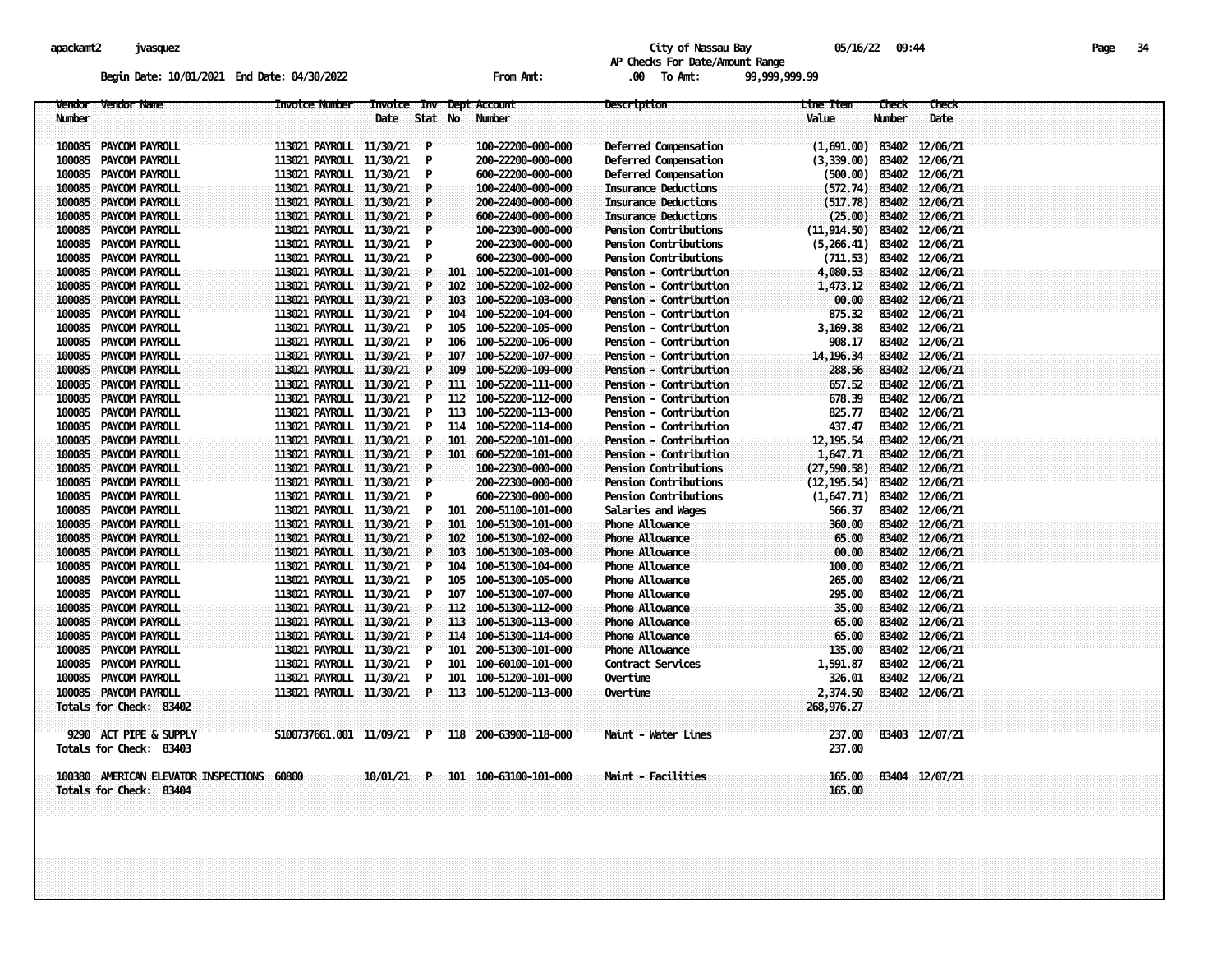Begin Date: 10/01/2021 End Date: 04/30/2022 <br>From Amt:

**AP Checks For Date/Amount Range**

| apackamt2 | jvasquez | City of Nassau Bay | 05/16/22<br>09:44 | Page | $-$<br>- -<br>ر ر |
|-----------|----------|--------------------|-------------------|------|-------------------|
|           |          |                    |                   |      |                   |

|               | <del>Vendor Vendor Name</del>        | Invoice Number Invoice Inv Dept Account |                     |              |                                                           | <b>Description</b>                              | ttne Item       | Check  | Check                            |  |  |
|---------------|--------------------------------------|-----------------------------------------|---------------------|--------------|-----------------------------------------------------------|-------------------------------------------------|-----------------|--------|----------------------------------|--|--|
| <b>Number</b> |                                      |                                         | Date Stat No Number |              |                                                           |                                                 | <b>Value</b>    | Number | Date                             |  |  |
|               | 100711 AXON ENTERPRISES INC.         | <b>INUS028924</b>                       |                     |              | 11/01/21 P 107 900-70100-107-000                          | <b>CAPITAL EXPENDITURES</b>                     | 10,185.00       |        | 83405 12/07/21                   |  |  |
|               | Totals for Check: 83405              |                                         |                     |              |                                                           |                                                 | 10,185.00       |        |                                  |  |  |
|               |                                      |                                         |                     |              |                                                           |                                                 |                 |        |                                  |  |  |
|               | 16520 BAY AREA HOUSTON ECONOMIC      | 33302                                   |                     |              | 11/17/21 P 101 100-65200-101-000                          | City Officials                                  | 2.600.00        |        | 83406 12/07/21                   |  |  |
|               | Totals for Check: 83406              |                                         |                     |              |                                                           |                                                 | 2,600.00        |        |                                  |  |  |
|               |                                      |                                         |                     |              |                                                           |                                                 |                 |        |                                  |  |  |
|               | 10140 BAY ELECTRIC SUPPLY            | 1223415-00                              | $11/12/21$ P        |              |                                                           | 125 900-70100-125-195-21107CAPITAL EXPENDITURES | 1,782.50        |        | 83407 12/07/21                   |  |  |
|               | 10140 BAY ELECTRIC SUPPLY            | 1223493-00                              | $11/18/21$ P        |              | 125 900-70100-125-195-21107CAPITAL EXPENDITURES           |                                                 | 196.88          |        | 83407 12/07/21                   |  |  |
|               | Totals for Check: 83407              |                                         |                     |              |                                                           |                                                 | 1,979.38        |        |                                  |  |  |
|               |                                      |                                         |                     |              |                                                           |                                                 |                 |        |                                  |  |  |
|               | <b>13115 BUREAU VERITAS</b>          | 2021-000064.10 10/31/21 P               |                     |              | 102 100-60100-102-000                                     | Contract Services                               | 230.76          |        | 83408 12/07/21                   |  |  |
|               | <b>13115 BUREAU VERITAS</b>          | 2021-020457.10 10/31/21 P               |                     |              | 102 100-60100-102-000                                     | Contract Services                               | 76.92           |        | 83408 12/07/21                   |  |  |
|               | 13115 BUREAU VERITAS                 | 2021-020791.10 10/31/21 P               |                     |              | 102 100-60100-102-000                                     | Contract Services                               | 76.92           |        | 83408 12/07/21                   |  |  |
|               | 13115 BUREAU VERITAS                 | 2021-020798.10 10/31/21                 |                     | $\mathsf{P}$ | 102 100-60100-102-000                                     | Contract Services                               | 76.92           |        | 83408 12/07/21                   |  |  |
|               | 13115 BUREAU VERITAS                 | 2021-022097-.10 10/31/21 P              |                     |              | 102 100-60100-102-000                                     | Contract Services                               | 276.35          |        | 83408 12/07/21                   |  |  |
|               | 13115 BUREAU VERITAS                 | 2021-022183.10 10/31/21 P               |                     |              | $102 - 100 - 60100 - 102 - 000$                           | Contract Services                               | 76.92           |        | 83408 12/07/21                   |  |  |
|               | <b>13115 BUREAU VERITAS</b>          | 2021-022460.10 10/31/21 P               |                     |              | 102 100-60100-102-000                                     | Contract Services                               | 76.92           |        | 83408 12/07/21                   |  |  |
|               | 13115 BUREAU VERITAS                 |                                         |                     |              | 2021-022499.10 10/31/21 P 102 100-60100-102-000           | Contract Services                               | 76.92           |        | 83408 12/07/21                   |  |  |
|               | Totals for Check: 83408              |                                         |                     |              |                                                           |                                                 | 968.63          |        |                                  |  |  |
|               | 660 CITY OF NASSAU BAY               | DEC 21 WTR BLG 12/01/21 P               |                     |              | 117 100-62100-117-000                                     | Utilities                                       | 25.93           |        | 83409 12/07/21                   |  |  |
|               | 660 CITY OF NASSAU BAY               | DEC 21 WTR BLG 12/01/21 P               |                     |              | 200-44100-000-000                                         | Water Fees                                      | 20.19           |        | 83409 12/07/21                   |  |  |
|               | 660 CITY OF NASSAU BAY               | DEC 21 WTR BLG 12/01/21 P               |                     |              | 200-44200-000-000                                         | Sewer Fees                                      | 12.81           |        | 83409 12/07/21                   |  |  |
|               | 660 CITY OF NASSAU BAY               | DEC 21 WTR BLG 12/01/21 P               |                     |              | 117 100-62100-117-000                                     | <b>Utilities</b>                                | 06.16           |        | 83409 12/07/21                   |  |  |
|               | 660 CITY OF NASSAU BAY               | DEC 21 WTR BLG 12/01/21 P               |                     |              | 200-44100-000-000                                         | Water Fees                                      | 07.84           |        | 83409 12/07/21                   |  |  |
|               | Totals for Check: 83409              |                                         |                     |              |                                                           |                                                 | 72.93           |        |                                  |  |  |
|               | 660 CITY OF NASSAU BAY               |                                         |                     |              | P.CASH 11/2021 11/30/21 P 101 100-60100-101-000           | Contract Services                               | 04.85           |        | 83410 12/07/21                   |  |  |
|               | Totals for Check: 83410              |                                         |                     |              |                                                           |                                                 | 04.85           |        |                                  |  |  |
|               |                                      |                                         |                     |              |                                                           |                                                 |                 |        |                                  |  |  |
|               | 89830 COMCAST                        | 11/11/21 PW                             |                     |              | 11/11/21  P  111  100-62200-111-000                       | <b>Telecommunications</b>                       | 275.94          |        | 83411 12/07/21                   |  |  |
|               | Totals for Check: 83411              |                                         |                     |              |                                                           |                                                 | 275.94          |        |                                  |  |  |
|               |                                      |                                         |                     |              |                                                           |                                                 |                 |        |                                  |  |  |
|               | 32500 GALLS, LLC                     | 019702477                               | 11/05/21 P          |              | 107 100-61400-107-000                                     | SUPPLIES - UNIFORMS                             | 374.99          |        | 83412 12/07/21                   |  |  |
|               | 32500 GALLS, LLC                     | 019738144                               | $11/10/21$ P        |              | 107 100-61400-107-000                                     | SUPPLIES - UNIFORMS                             | 970.00          |        | 83412 12/07/21                   |  |  |
|               | 32500 GALLS, LLC                     | 019541099                               | $10/18/21$ P        |              | 107 100-61400-107-000                                     | <b>SUPPLIES - UNIFORMS</b>                      | 123.55          |        | 83412 12/07/21                   |  |  |
|               | 32500 GALLS, LLC                     | 019563920                               | $10/20/21$ P        |              | 107 100-61400-107-000                                     | SUPPLIES - UNIFORMS                             | 84.54           |        | 83412 12/07/21                   |  |  |
|               | 32500 GALLS, LLC                     | 019638971                               | 10/28/21            | - P          | 107 100-61400-107-000                                     | SUPPLIES - UNIFORMS                             | 662.18          |        | 83412 12/07/21                   |  |  |
|               | 32500 GALLS, LLC<br>32500 GALLS, LLC | 019582423<br>019541110                  | 10/21/21            | $\mathbf{P}$ | 107 100-61400-107-000<br>10/18/21 P 107 100-61400-107-000 | SUPPLIES - UNIFORMS<br>SUPPLIES - UNIFORMS      | 211.35<br>59.00 |        | 83412 12/07/21<br>83412 12/07/21 |  |  |
|               | Totals for Check: 83412              |                                         |                     |              |                                                           |                                                 | 2,485.61        |        |                                  |  |  |
|               |                                      |                                         |                     |              |                                                           |                                                 |                 |        |                                  |  |  |
|               | 35870 Gulf Coast GFOA                | 12-16-2021                              | $12/07/21$ P        |              | 101 100-65100-101-000                                     | Training & Travel                               | 185.00          |        | 83413 12/07/21                   |  |  |
|               | Totals for Check: 83413              |                                         |                     |              |                                                           |                                                 | 185.00          |        |                                  |  |  |
|               |                                      |                                         |                     |              |                                                           |                                                 |                 |        |                                  |  |  |
|               | 100774 HVAC MECHANICAL SERVICES      | <b>SCH034054</b>                        | $11/01/21$ P        |              | $101 - 100 - 63100 - 101 - 000$                           | Maint - Facilities                              | 247.99          |        | 83414 12/07/21                   |  |  |
|               | 100774 HVAC MECHANICAL SERVICES      | <b>SCH034054</b>                        |                     |              | 11/01/21 P 117 100-63100-117-000                          | Maint - Facilities                              | 194.85          |        | 83414 12/07/21                   |  |  |
|               |                                      |                                         |                     |              |                                                           |                                                 |                 |        |                                  |  |  |
|               |                                      |                                         |                     |              |                                                           |                                                 |                 |        |                                  |  |  |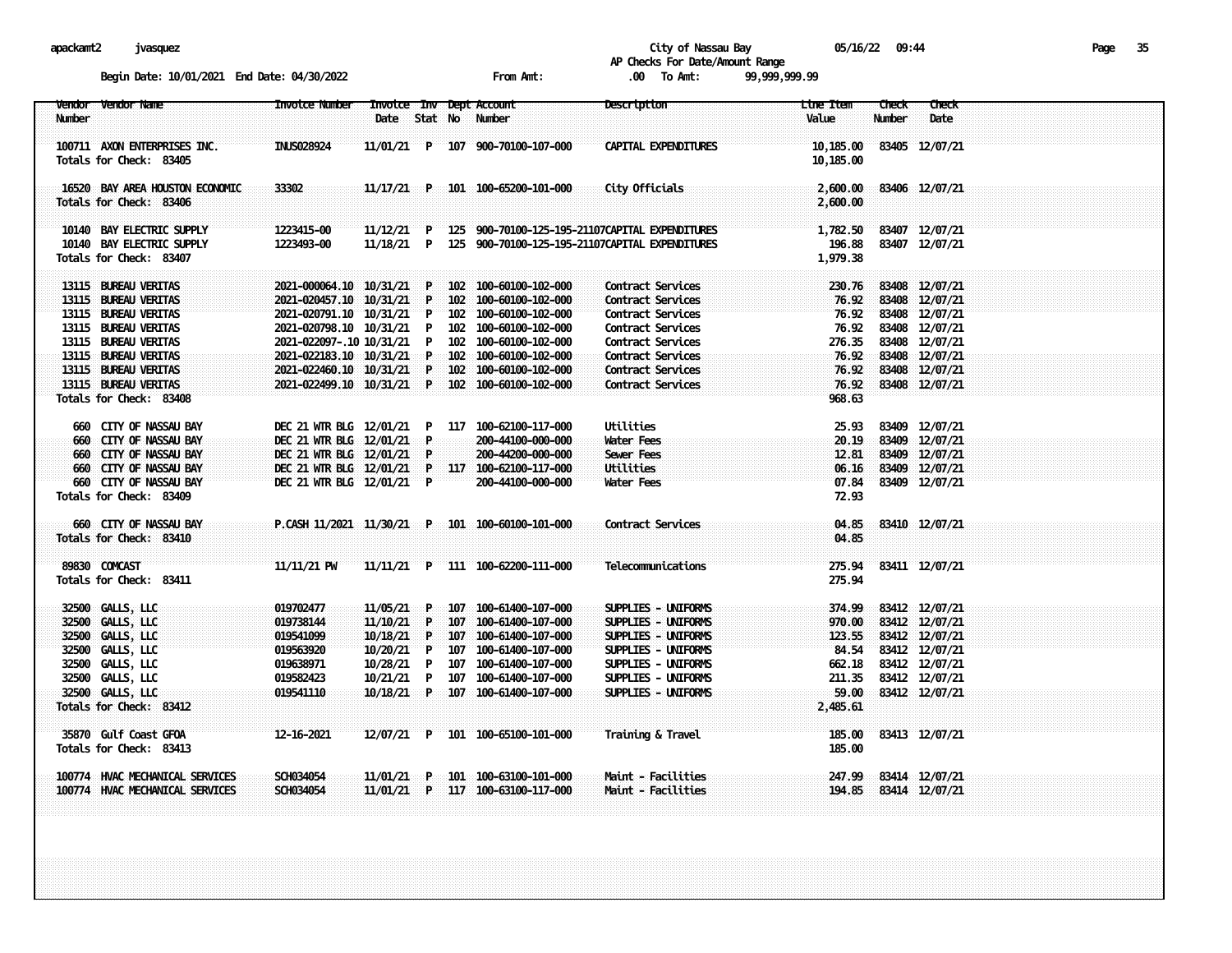**AP Checks For Date/Amount Range Begin Date: 10/01/2021 End Date: 04/30/2022 From Amt: .00 To Amt: 99,999,999.99**

| apackamt2 | jvasquez | 05/16/22<br>City of Nassau Bay<br>09:44 | Page<br>- 10<br>w |
|-----------|----------|-----------------------------------------|-------------------|
|           |          | AD Chocks For Data/Amount Danso         |                   |

|               | Vendor Vendor Name                                                                                 | Invoice Number             |                            |              | <b>Invotce Inv Dept Account</b>        | <b>Description</b>                             | itine Item         | Check         | Check                            |  |  |  |
|---------------|----------------------------------------------------------------------------------------------------|----------------------------|----------------------------|--------------|----------------------------------------|------------------------------------------------|--------------------|---------------|----------------------------------|--|--|--|
| <b>Number</b> |                                                                                                    |                            | Date                       |              | Stat No Number                         |                                                | Value              | <b>Number</b> | Date                             |  |  |  |
|               | Totals for Check: 83414                                                                            |                            |                            |              |                                        |                                                | 442.84             |               |                                  |  |  |  |
|               | 100161 MARGARET RUSHING                                                                            | TRAP REF 210412 12/01/21 P |                            |              | 100-23100-000-000                      | Customer Deposits                              | 35.00              |               | 83415 12/07/21                   |  |  |  |
|               | Totals for Check: 83415                                                                            |                            |                            |              |                                        |                                                | 35.00              |               |                                  |  |  |  |
|               | 100296 NASA FLOWERS                                                                                | 008860                     | 10/31/21                   | $\mathbf{P}$ | 101 100-54200-101-000                  | Employee & Volunteer Programs                  | 74.95              |               | 83416 12/07/21                   |  |  |  |
|               | Totals for Check: 83416                                                                            |                            |                            |              |                                        |                                                | 74.95              |               |                                  |  |  |  |
|               | 100636 NEXTCARE URGENT CARE TX                                                                     | 10-29-2021                 | 10/29/21                   | <b>P</b>     | 101 100-60100-101-105                  | Contract Services                              | 232.00             |               | 83417 12/07/21                   |  |  |  |
|               | Totals for Check: 83417                                                                            |                            |                            |              |                                        |                                                | 232.00             |               |                                  |  |  |  |
|               | 77052 PASADENA PRINTING, INC.                                                                      | 45711                      | 11/04/21                   | -P∶          | 107 100-60600-107-000                  | Printina                                       | 60.00              |               | 83418 12/07/21                   |  |  |  |
|               | Totals for Check: 83418                                                                            |                            |                            |              |                                        |                                                | 60.00              |               |                                  |  |  |  |
|               | 99999 RICHARD GUIDETTI                                                                             | RG 11-30-2021              | 11/30/21                   | <b>P</b>     | 104 100-61900-104-000                  | Supplies - Fuel                                | 150.00             |               | 83419 12/07/21                   |  |  |  |
|               | Totals for Check: 83419                                                                            |                            |                            |              |                                        |                                                | 150.00             |               |                                  |  |  |  |
|               | 99999 SARA PLUNK                                                                                   | SP 11-29-21                | $11/29/21$ P               |              | 106 100-66100-106-000                  | Special Events                                 | 226.79             |               | 83420 12/07/21                   |  |  |  |
|               | Totals for Check: 83420                                                                            |                            |                            |              |                                        |                                                | 226.79             |               |                                  |  |  |  |
|               | 89642 TEXAS DEPT. OF STATE HEALTH                                                                  | LICENSEREN1221 12/02/21    |                            | <b>P</b>     | 113 100-60800-113-000                  | Licenses & Permits                             | 870.00             |               | 83421 12/07/21                   |  |  |  |
|               | Totals for Check: 83421                                                                            |                            |                            |              |                                        |                                                | 870.00             |               |                                  |  |  |  |
|               | 99999 TX DEPT OF MOTOR VEHICLES                                                                    | TITLEPMT9077566 11/30/21   |                            | . Р.         | 101 100-60200-101-000                  | Dues, Fees, & Subscriptions                    | 02.00              |               | 83422 12/07/21                   |  |  |  |
|               | Totals for Check: 83422                                                                            |                            |                            |              |                                        |                                                | 02.00              |               |                                  |  |  |  |
|               | 87057 Tyler Technologies                                                                           | 025-358527                 | 12/01/21                   | <b>P</b>     | 111 100-60100-111-000                  | <b>CONTRACT SERVICES</b>                       | 75.00              |               | 83423 12/07/21                   |  |  |  |
|               | Totals for Check: 83423                                                                            |                            |                            |              |                                        |                                                | 75.00              |               |                                  |  |  |  |
|               |                                                                                                    |                            |                            |              |                                        |                                                |                    |               |                                  |  |  |  |
|               | 2020 VANTAGEPOINT TRANS, AGENTS, 457 11-19-2021                                                    |                            | $11/19/21$ P               |              | 100-22200-000-000                      | Deferred Compensation                          | 953.50             |               | 83424 12/07/21                   |  |  |  |
|               | 2020 VANTAGEPOINT TRANS, AGENTS, 457 11-19-2021<br>2020 VANTAGEPOINT TRANS. AGENTS, 457 11-19-2021 |                            | 11/19/21 P<br>$11/19/21$ P |              | 200-22200-000-000<br>600-22200-000-000 | Deferred Compensation<br>Deferred Compensation | 1,741.50<br>250.00 |               | 83424 12/07/21<br>83424 12/07/21 |  |  |  |
|               | 2020 VANTAGEPOINT TRANS, AGENTS, 457 12-03-2021                                                    |                            | 12/03/21                   | <b>P</b>     | 100-22200-000-000                      | Deferred Compensation                          | 11,253.50          |               | 83424 12/07/21                   |  |  |  |
|               | 2020 VANTAGEPOINT TRANS, AGENTS, 457 12-03-2021                                                    |                            | $12/03/21$ P               |              | 200-22200-000-000                      | Deferred Compensation                          | 12,041.50          |               | 83424 12/07/21                   |  |  |  |
|               | 2020 VANTAGEPOINT TRANS, AGENTS, 457 12-03-2021                                                    |                            | 12/03/21 P                 |              | 600-22200-000-000                      | Deferred Compensation                          | 5,400.00           |               | 83424 12/07/21                   |  |  |  |
|               | Totals for Check: 83424                                                                            |                            |                            |              |                                        |                                                | 31,640.00          |               |                                  |  |  |  |
|               | 100451 A & L AUTOMOTIVE                                                                            | 25702                      | 10/11/21                   | P<br>107     | 100-63400-107-000                      | Maint - Vehicles                               | 07.00              |               | 83425 12/10/21                   |  |  |  |
|               | 100451 A & L AUTOMOTIVE                                                                            | 25672                      | 10/05/21                   | P<br>107     | 100-63400-107-000                      | Maint - Vehicles                               | 50.00              |               | 83425 12/10/21                   |  |  |  |
|               | 100451 A & L AUTOMOTIVE                                                                            | 25257                      | 10/01/21                   | ा            | 107 100-63400-107-000                  | Maint - Vehicles                               | 45.00              |               | 83425 12/10/21                   |  |  |  |
|               | 100451 A & L AUTOMOTIVE                                                                            | 25945                      | 11/18/21                   | P<br>107     | 100-63400-107-000                      | Maint - Vehicles                               | 50.00              |               | 83425 12/10/21                   |  |  |  |
|               | 100451 A & L AUTOMOTIVE                                                                            | 25723                      | 10/13/21                   | ျာ<br>107    | 100-63400-107-000                      | Maint - Vehicles                               | 50.00              |               | 83425 12/10/21                   |  |  |  |
|               | 100451 A & L AUTOMOTIVE<br>Totals for Check: 83425                                                 | 25706                      | $10/11/21$ P               | 107          | 100-63400-107-000                      | Maint - Vehicles                               | 149.00<br>351.00   |               | 83425 12/10/21                   |  |  |  |
|               | 845 AFLAC                                                                                          | 185902                     | $11/25/21$ P               |              | 100-22400-000-000                      | <b>Insurance Deductions</b>                    | 1,501.56           |               | 83426 12/10/21                   |  |  |  |
|               | Totals for Check: 83426                                                                            |                            |                            |              |                                        |                                                | 1,501.56           |               |                                  |  |  |  |
|               |                                                                                                    |                            |                            |              |                                        |                                                |                    |               |                                  |  |  |  |
|               |                                                                                                    |                            |                            |              |                                        |                                                |                    |               |                                  |  |  |  |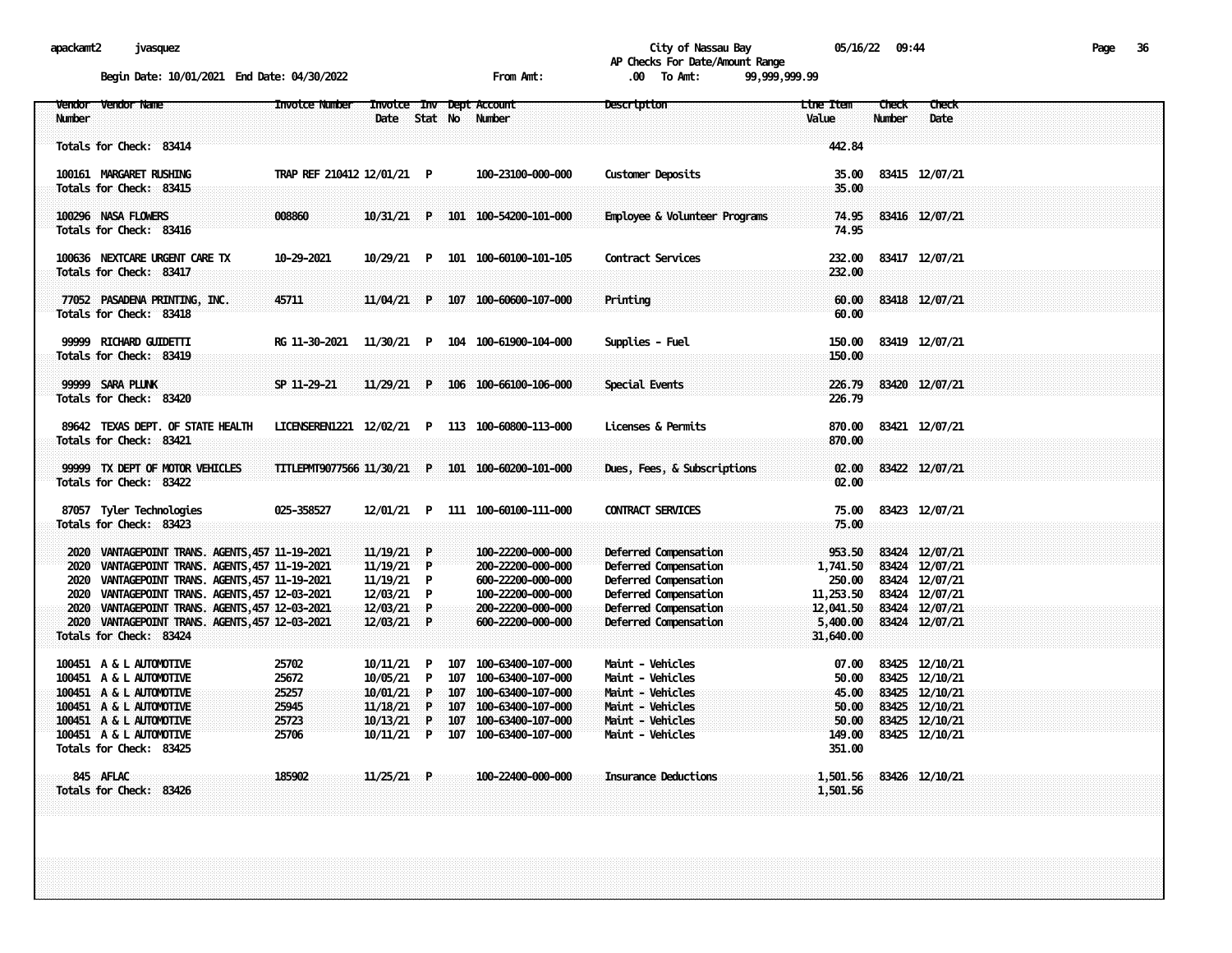| apackamt2        | jvasquez<br>Begin Date: 10/01/2021 End Date: 04/30/2022   |                          |                          |                     |     | From Amt:                                         | City of Nassau Bay<br>AP Checks For Date/Amount Range<br>To Amt:<br>.00 | 99,999,999.99 | 05/16/22              | 09:44                  |                                  |  | Page | -37 |
|------------------|-----------------------------------------------------------|--------------------------|--------------------------|---------------------|-----|---------------------------------------------------|-------------------------------------------------------------------------|---------------|-----------------------|------------------------|----------------------------------|--|------|-----|
| <b>Number</b>    | <del>Vendor Vendor Name</del>                             | Invoice Number           | Date                     |                     |     | <b>Invoice Inv Dept Account</b><br>Stat No Number | <b>Description</b>                                                      |               | ttne Item<br>Value    | Check<br><b>Number</b> | Check<br>Date                    |  |      |     |
|                  | 100759 AMAZON CAPITAL SERVICES<br>Totals for Check: 83427 |                          |                          |                     |     | 1XQ6-3TFT-QK7W 11/03/21 P 105 100-61500-105-000   | SUPPLIES - EQUIP/TOOLS                                                  |               | 10.85<br>10.85        |                        | 83427 12/10/21                   |  |      |     |
| 100495<br>100495 | AMERICAN JANITORIAL<br>AMERICAN JANITORIAL                | 57937<br>57937           | $12/01/21$ P<br>12/01/21 | ႃၣႜ                 |     | 101 100-63100-101-000<br>117 100-63100-117-000    | Maint - Facilities<br>Maint - Facilities                                |               | 210.00<br>165.00      |                        | 83428 12/10/21<br>83428 12/10/21 |  |      |     |
|                  | 100495 AMERICAN JANITORIAL<br>Totals for Check: 83428     | 57782                    | $10/12/21$ P             |                     |     | 101 100-63100-101-000                             | Maint - Facilities                                                      |               | 215.75<br>590.75      |                        | 83428 12/10/21                   |  |      |     |
|                  | 590 AMERIWASTE, INC.                                      | 182668                   | 11/30/21                 | <b>P</b>            |     | 108 100-60100-108-000                             | <b>CONTRACT SERVICES</b>                                                |               | 20,236.76             |                        | 83429 12/10/21                   |  |      |     |
|                  | Totals for Check: 83429                                   |                          |                          |                     |     |                                                   |                                                                         |               | 20,236.76             |                        |                                  |  |      |     |
|                  | 10140 BAY ELECTRIC SUPPLY<br>Totals for Check: 83430      | 1223448-00               | $11/18/21$ P             |                     |     | 105 100-63100-105-000                             | Maint - Facilities                                                      |               | 22.61<br>22.61        |                        | 83430 12/10/21                   |  |      |     |
|                  | 100843 BITTICK TREE SERVICE                               | 12-06-2021               | 12/06/21                 | <b>P</b>            |     | 118 200-60100-118-000                             | Contract Services                                                       |               | 6,100.00              |                        | 83431 12/10/21                   |  |      |     |
|                  | 100843 BITTICK TREE SERVICE<br>Totals for Check: 83431    | 12-06-2021               | $12/06/21$ P             |                     |     | 118 200-60100-118-000                             | Contract Services                                                       |               | 750.00<br>6,850.00    |                        | 83431 12/10/21                   |  |      |     |
| 100744           | <b>BRITNEY CROSSON</b>                                    | 1249                     | 11/30/21                 | ‴ P                 |     | 121 600-60300-121-000                             | Advertising                                                             |               | 250.00                |                        | 83432 12/10/21                   |  |      |     |
|                  | 100744 BRITNEY CROSSON<br>Totals for Check: 83432         | 1250                     | $11/30/21$ P             |                     |     | 121 600-60300-121-000                             | Advertising                                                             |               | 1,880.00<br>2,130.00  |                        | 83432 12/10/21                   |  |      |     |
|                  | 16414 CINTAS                                              | 4102438805               | 11/22/21                 | ∵ P                 |     | 101 100-61400-101-000                             | <b>SUPPLIES - UNIFORMS</b>                                              |               | 20.00                 |                        | 83433 12/10/21                   |  |      |     |
|                  | 16414 CINTAS                                              | 4102438805               | 11/22/21                 | - P                 | 105 | 100-61400-105-000                                 | Supplies - Uniforms                                                     |               | 76.56                 |                        | 83433 12/10/21                   |  |      |     |
|                  | 16414 CINTAS<br>16414 CINTAS                              | 4103120174<br>4103120304 | 11/30/21<br>11/30/21     | ™P<br>$\mathbf{P}$  |     | 101 100-63100-101-000<br>101 200-61400-101-000    | Maint - Facilities<br>Supplies - Uniforms                               |               | 46.00<br>20.00        |                        | 83433 12/10/21<br>83433 12/10/21 |  |      |     |
|                  | 16414 CINTAS                                              | 4103120304               | 11/30/21                 | $\mathbf{P}$        | 105 | 100-61400-105-000                                 | Supplies - Uniforms                                                     |               | 67.56                 |                        | 83433 12/10/21                   |  |      |     |
|                  | 16414 CINTAS                                              | 4101953935               | 11/16/21                 | ୍ରା                 |     | 101 100-63100-101-000                             | Maint - Facilities                                                      |               | 46.00                 |                        | 83433 12/10/21                   |  |      |     |
|                  | 16414 CINTAS                                              | 4103825517               | 12/07/21                 | ႃၣႜ                 |     | 101 200-61400-101-000                             | Supplies - Uniforms                                                     |               | 20.00                 |                        | 83433 12/10/21                   |  |      |     |
|                  | 16414 CINTAS<br>Totals for Check: 83433                   | 4103825517               | 12/07/21                 | $\mathsf{P}$        | 105 | 100-61400-105-000                                 | Supplies - Uniforms                                                     |               | 67.56<br>363.68       |                        | 83433 12/10/21                   |  |      |     |
|                  | 660 CITY OF NASSAU BAY<br>Totals for Check: 83434         | BOATPARADEFY22 12/06/21  |                          | $\mathsf{P}$        |     | 121 600-66200-121-622                             | <b>Tourism Events</b>                                                   |               | 500.00<br>500.00      |                        | 83434 12/10/21                   |  |      |     |
|                  |                                                           |                          |                          |                     |     |                                                   |                                                                         |               |                       |                        |                                  |  |      |     |
|                  | 17160 CLEAR LAKE CITY WATER                               | <b>OCTOBER 2021</b>      | 11/23/21                 | .P                  |     | 118 200-60110-118-000                             | Contract Services - Water                                               |               | 16,532.87             |                        | 83435 12/10/21                   |  |      |     |
|                  | 17160 CLEAR LAKE CITY WATER<br>Totals for Check: 83435    | <b>OCTOBER 2021</b>      | 11/23/21                 | ™P.                 |     | 118 200-70100-118-000                             | Capital Expenditures                                                    |               | 6,843.03<br>23,375.90 |                        | 83435 12/10/21                   |  |      |     |
|                  | 100589 CSA TECHNICAL LLC                                  | 3124<br>3125             | 12/03/21                 | ۰Р.<br>$\mathsf{P}$ | 119 | 200-63220-119-000                                 | Maint - Lift Stations                                                   |               | 385.00                |                        | 83436 12/10/21                   |  |      |     |
|                  | 100589 CSA TECHNICAL LLC<br>Totals for Check: 83436       |                          | 12/03/21                 |                     |     | 119 200-63100-119-000                             | <b>MAINT - FACILITIES</b>                                               |               | 385.00<br>770.00      |                        | 83436 12/10/21                   |  |      |     |
|                  | 12275 DATAPROSE, LLC                                      | DP2104393                | 11/30/21                 | - P                 |     | 101 100-60500-101-000                             | <b>Publications</b>                                                     |               | 51.90                 |                        | 83437 12/10/21                   |  |      |     |
|                  | 12275 DATAPROSE, LLC                                      | DP2104393                | 11/30/21                 | - P                 |     | 101 200-61200-101-000                             | Supplies - Postage                                                      |               | 898.39                |                        | 83437 12/10/21                   |  |      |     |
|                  | 12275 DATAPROSE, LLC<br>Totals for Check: 83437           | 3P57359                  | $11/22/21$ P             |                     |     | 101 100-60500-101-000                             | <b>Publications</b>                                                     |               | 620.49<br>1,570.78    |                        | 83437 12/10/21                   |  |      |     |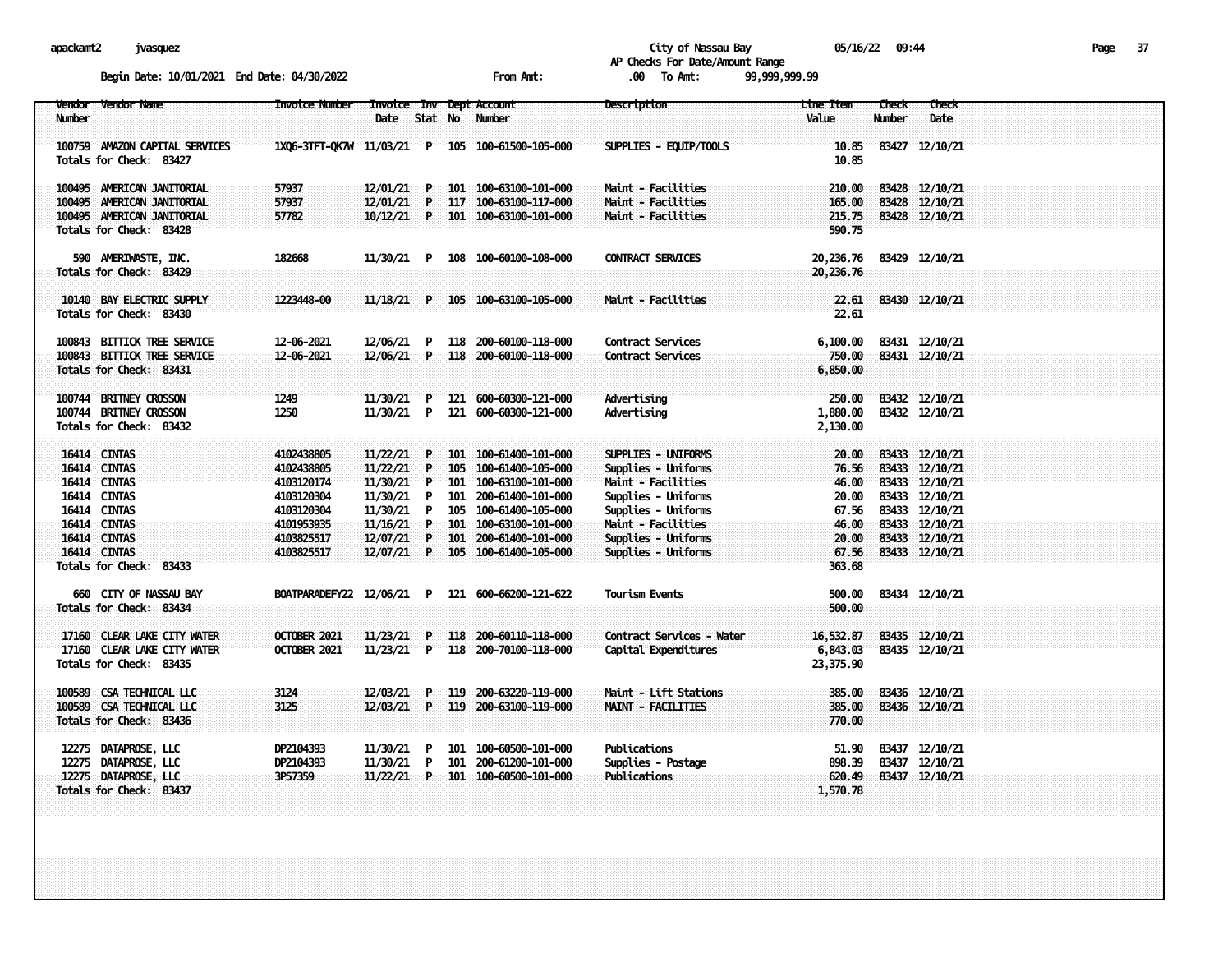**apackamt2 jvasquez City of Nassau Bay 05/16/22 09:44 Page 38 AP Checks For Date/Amount Range**

| Vendor Vendor Name<br><b>Number</b>                                                                                  | Invoice Number - Invoice Invo Dept Account                                 | Date Stat No Number                                                      |  |                                                                                                                                                                                                | <b>Description</b>                                                                                                                                                 | ttne Item<br>Value                                     | <b>Check</b><br><b>Number</b> | <b>Check</b><br>Date                                                                                     |  |  |
|----------------------------------------------------------------------------------------------------------------------|----------------------------------------------------------------------------|--------------------------------------------------------------------------|--|------------------------------------------------------------------------------------------------------------------------------------------------------------------------------------------------|--------------------------------------------------------------------------------------------------------------------------------------------------------------------|--------------------------------------------------------|-------------------------------|----------------------------------------------------------------------------------------------------------|--|--|
| 24258 DE LAGE LANDEN FINANCIAL SERV 74602288<br>Totals for Check: 83438                                              |                                                                            |                                                                          |  | 11/25/21 P 111 100-60100-111-000                                                                                                                                                               | <b>CONTRACT SERVICES</b>                                                                                                                                           | 534.10<br>534.10                                       |                               | 83438 12/10/21                                                                                           |  |  |
| 29602 FACILITY SOLUTIONS GROUP<br>29602 FACILITY SOLUTIONS GROUP<br>Totals for Check: 83439                          | 5181432-00<br>5187572-00                                                   | $11/23/21$ P<br>$12/02/21$ P                                             |  | $105 - 100 - 63500 - 105 - 000$<br>100-13200-000-000                                                                                                                                           | Maint - Street Lights<br>Due from other CU - NAMD                                                                                                                  | 1,571.05<br>2,041.55<br>3,612.60                       |                               | 83439 12/10/21<br>83439 12/10/21                                                                         |  |  |
| 100722 FIRE RECOVERY EMS<br>Totals for Check: 83440                                                                  | 14287                                                                      |                                                                          |  | 12/07/21 P 113 100-60100-113-000                                                                                                                                                               | Contract Services                                                                                                                                                  | 1,208.30<br>1,208.30                                   |                               | 83440 12/10/21                                                                                           |  |  |
| 32500 GALLS, LLC<br>32500 GALLS, LLC<br>32500 GALLS, LLC<br>32500 GALLS, LLC<br>32500 GALLS, LLC<br>32500 GALLS, LLC | 019818845<br>019824809<br>019824809<br>019762491<br>019762540<br>019762478 | $11/22/21$ P<br>$11/22/21$ P                                             |  | 107 100-61400-107-000<br>107 100-61400-107-000<br>11/22/21 P 107 100-61400-107-000<br>11/15/21 P 107 100-61400-107-000<br>11/15/21 P 107 100-61400-107-000<br>11/15/21 P 107 100-61400-107-000 | <b>SUPPLIES - UNIFORMS</b><br><b>SUPPLIES - UNIFORMS</b><br>SUPPLIES - UNIFORMS<br><b>SUPPLIES - UNIFORMS</b><br>SUPPLIES - UNIFORMS<br><b>SUPPLIES - UNIFORMS</b> | 16.67<br>703.00<br>1,264.00<br>52.16<br>56.99<br>07.99 |                               | 83441 12/10/21<br>83441 12/10/21<br>83441 12/10/21<br>83441 12/10/21<br>83441 12/10/21<br>83441 12/10/21 |  |  |
| Totals for Check: 83441<br>100733 GP/SATURN ONE, LLC<br>Totals for Check: 83442                                      | 54902810328                                                                |                                                                          |  | 12/01/21 P 106 100-62100-106-000                                                                                                                                                               | <b>Utilities</b>                                                                                                                                                   | 2,100.81<br>469.57<br>469.57                           |                               | 83442 12/10/21                                                                                           |  |  |
| 34320 GREGG & GREGG PC<br>34320 GREGG & GREGG PC<br>Totals for Check: 83443                                          | 33948 P<br>33947 L                                                         |                                                                          |  | 11/23/21 P 112 100-60100-112-000<br>11/23/21 P 101 100-60700-101-000                                                                                                                           | <b>Contract Services</b><br>Legal Fees                                                                                                                             | 1,260.00<br>2,800.00<br>4,060.00                       |                               | 83443 12/10/21<br>83443 12/10/21                                                                         |  |  |
| 35920 GULF COAST LIMESTONE, INC.<br>Totals for Check: 83444                                                          | PS-INV210099                                                               |                                                                          |  | 11/16/21 P 105 100-63100-105-000                                                                                                                                                               | Maint - Facilities                                                                                                                                                 | 681.71<br>681.71                                       |                               | 83444 12/10/21                                                                                           |  |  |
| <b>1040 HARRIS COUNTY APPRAISAL</b><br>Totals for Check: 83445                                                       | PSI21002843                                                                |                                                                          |  | 11/17/21 P 101 100-60100-101-000                                                                                                                                                               | <b>Contract Services</b>                                                                                                                                           | 8,973.00<br>8,973.00                                   |                               | 83445 12/10/21                                                                                           |  |  |
| 42910 HARRIS GALVESTON COASTAL<br>Totals for Check: 83446                                                            | 317439                                                                     | 11/15/21 P                                                               |  | 101 200-60800-101-000                                                                                                                                                                          | Licenses & Permits                                                                                                                                                 | 720.00<br>720.00                                       |                               | 83446 12/10/21                                                                                           |  |  |
| 43505 HOME DEPOT<br>43505 HOME DEPOT<br>43505 HOME DEPOT<br>43505 HOME DEPOT<br>43505 HOME DEPOT<br>43505 HOME DEPOT | 9522749<br>8100646<br>7523060<br>7523000<br>8100650<br>0523869             | $11/29/21$ P<br>$11/30/21$ P<br>$12/01/21$ P<br>12/09/21 P<br>11/30/21 P |  | 105 100-63100-105-000<br>106 100-63200-106-000<br>105 100-61500-105-000<br>105 100-61900-105-000<br>119 200-63100-119-000<br>12/08/21 P 105 100-63100-105-000                                  | Maint - Facilities<br>Maint - Equip<br>SUPPLIES - EQUIP/TOOLS<br>Supplies - Fuel<br><b>MAINT - FACILITIES</b><br>Maint - Facilities                                | 46.80<br>72.90<br>23.13<br>39.94<br>271.00<br>13.92    |                               | 83447 12/10/21<br>83447 12/10/21<br>83447 12/10/21<br>83447 12/10/21<br>83447 12/10/21<br>83447 12/10/21 |  |  |
| Totals for Check: 83447<br>100198 INS GAS AND SUPPLY OF TX, LTD<br>Totals for Check: 83448                           | 36636215                                                                   |                                                                          |  | 11/30/21 P 113 100-61300-113-000                                                                                                                                                               | Supplies - Public Safety                                                                                                                                           | 467.69<br>400.11<br>400.11                             |                               | 83448 12/10/21                                                                                           |  |  |
| 100207 LINEBARGER GOGGAN BLAIR &<br>Totals for Check: 83449                                                          | <b>OCTOBER 2021</b>                                                        | $11/09/21$ P                                                             |  | 100-21700-000-000                                                                                                                                                                              | Court - Colagy                                                                                                                                                     | 674.42<br>674.42                                       |                               | 83449 12/10/21                                                                                           |  |  |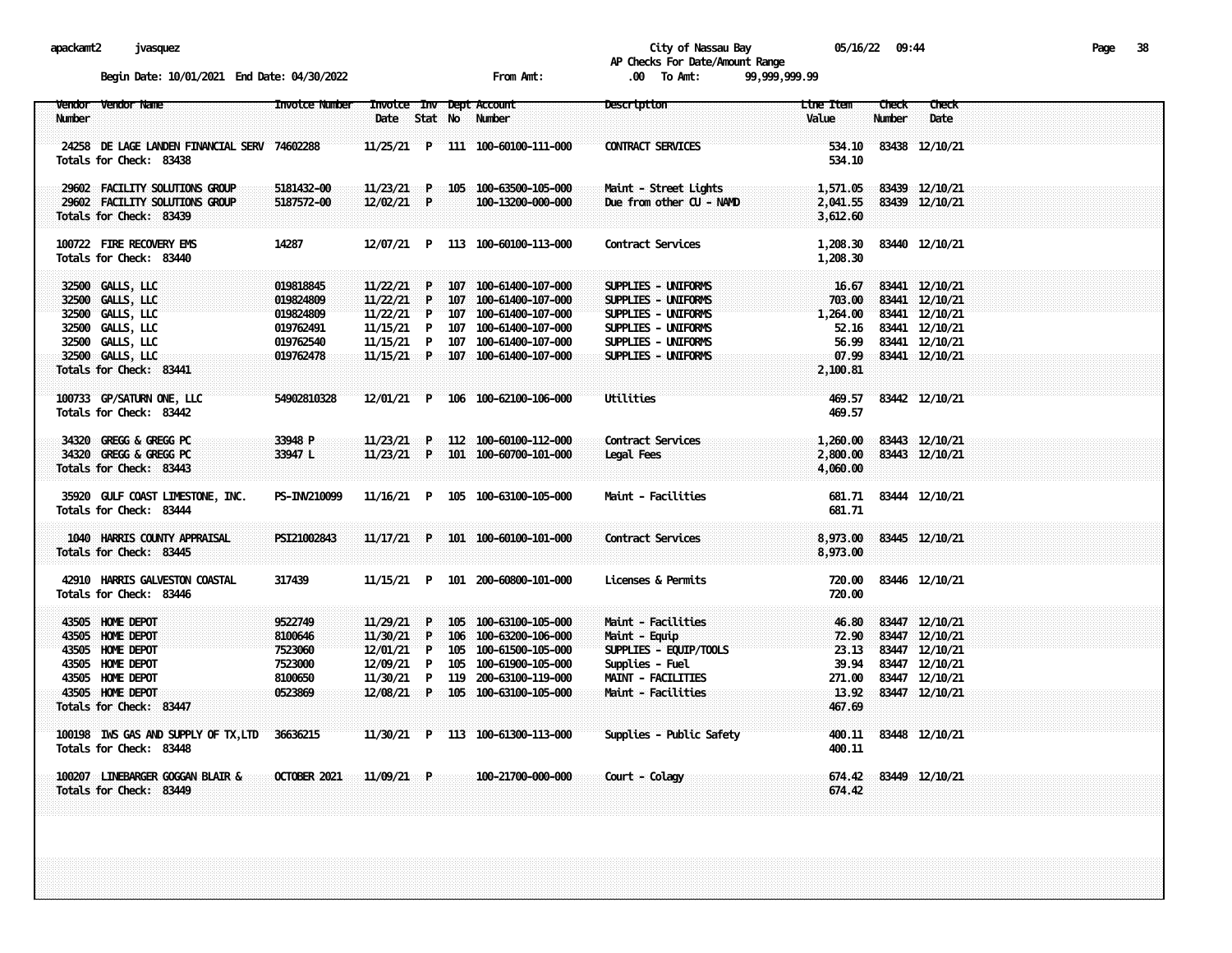**apackamt2 jvasquez City of Nassau Bay 05/16/22 09:44 Page 39 AP Checks For Date/Amount Range**

| <b>Number</b> | <u> Vendor Vendor Name</u>                                     | Invoice Number Invoice Inv Dept Account | Date Stat No Number |              |     |                                  | <b>Description</b>                                  | istne Ttem<br>Value | <b>Check</b><br><b>Number</b> | <b>Check</b><br>Date |  |  |  |
|---------------|----------------------------------------------------------------|-----------------------------------------|---------------------|--------------|-----|----------------------------------|-----------------------------------------------------|---------------------|-------------------------------|----------------------|--|--|--|
|               | 100126 MARY CHAMBERS                                           | 202102                                  | 12/05/21            | ႃၣႜ          |     |                                  | 115 900-70100-115-326-21107CAPITAL EXPENDITURES     | 1,583.33            |                               | 83450 12/10/21       |  |  |  |
|               | 100126 MARY CHAMBERS                                           | 202102                                  | 12/05/21            | P            |     | 121 600-60100-121-000            | Contract Services                                   | 1,291.67            |                               | 83450 12/10/21       |  |  |  |
|               | 100126 MARY CHAMBERS                                           | 202102                                  | 12/05/21            | $\mathbf{P}$ |     | 110 100-60100-110-000            | Contract Services                                   | 1,291.66            |                               | 83450 12/10/21       |  |  |  |
|               | Totals for Check: 83450                                        |                                         |                     |              |     |                                  |                                                     | 4,166.66            |                               |                      |  |  |  |
|               |                                                                |                                         |                     |              |     |                                  |                                                     |                     |                               |                      |  |  |  |
|               | 57790 Minuteman Press Clear Lake                               | 67725                                   | 12/07/21            | ਾ₽           |     | 106 100-66100-106-000            | <b>Special Events</b>                               | 141.00              |                               | 83451 12/10/21       |  |  |  |
|               | Totals for Check: 83451                                        |                                         |                     |              |     |                                  |                                                     | 141.00              |                               |                      |  |  |  |
|               | 100830 N & S CONSTRUCTION CO                                   | 20-012 PMT 3                            | 12/03/21            | P            | 119 |                                  | 200-80100-119-410-21101INTERGOV. EXP. - FEDERAL     | 6,480.00            |                               | 83452 12/10/21       |  |  |  |
|               | 100830 N & S CONSTRUCTION CO                                   | 20-012 PMT 3                            | 12/03/21            | ⊹.P          |     |                                  | 119 200-65500-119-410-21101GRANT LOCAL SHARE        | 720.00              |                               | 83452 12/10/21       |  |  |  |
|               | 100830 N & S CONSTRUCTION CO                                   | 20-012 PMT 3                            | 12/03/21            | $\mathbf{P}$ |     |                                  | 119 200-80100-119-410-21101INTERGOV. EXP. - FEDERAL | 29, 117.88          |                               | 83452 12/10/21       |  |  |  |
|               | 100830 N & S CONSTRUCTION CO                                   | 20-012 PMT 3                            | 12/03/21 P          |              |     |                                  | 119 200-65500-119-410-21101GRANT LOCAL SHARE        | 3,235.32            |                               | 83452 12/10/21       |  |  |  |
|               | Totals for Check: 83452                                        |                                         |                     |              |     |                                  |                                                     | 39,553.20           |                               |                      |  |  |  |
|               | 60088 Nassau Bay Economic Dev. Corp NOV2021 SALESTX 12/08/21 P |                                         |                     |              |     | 100-26100-000-000                | Due to other Funds                                  | 30,157.72           |                               | 83453 12/10/21       |  |  |  |
|               | Totals for Check: 83453                                        |                                         |                     |              |     |                                  |                                                     | 30, 157, 72         |                               |                      |  |  |  |
|               |                                                                |                                         |                     |              |     |                                  |                                                     |                     |                               |                      |  |  |  |
|               | 99999 PAUL KENNEDY                                             | PK 12-11-21                             | $12/09/21$ P        |              |     | 106 100-66100-106-000            | <b>Special Events</b>                               | 400.00              |                               | 83454 12/10/21       |  |  |  |
|               | Totals for Check: 83454                                        |                                         |                     |              |     |                                  |                                                     | 400.00              |                               |                      |  |  |  |
|               | 100222 PYROTECNICO, LLC                                        | S0-C44693                               | 12/08/21            | $\mathsf{P}$ |     | 121 600-66200-121-622            | <b>Tourism Events</b>                               | 9,258.16            |                               | 83455 12/10/21       |  |  |  |
|               | Totals for Check: 83455                                        |                                         |                     |              |     |                                  |                                                     | 9,258.16            |                               |                      |  |  |  |
|               |                                                                |                                         |                     |              |     |                                  |                                                     |                     |                               |                      |  |  |  |
|               | 80488 SETRAC                                                   | <b>EMS2021</b>                          |                     |              |     | 12/06/21 P 113 100-60200-113-000 | Dues, Fees, & Subscriptions                         | 375.00              |                               | 83456 12/10/21       |  |  |  |
|               | Totals for Check: 83456                                        |                                         |                     |              |     |                                  |                                                     | 375.00              |                               |                      |  |  |  |
|               | 100649 SPMR LLC                                                | <b>SPMR3355</b>                         | 11/30/21            | <b>P</b>     |     | 118 200-60100-118-000            | Contract Services                                   | 8,097.80            |                               | 83457 12/10/21       |  |  |  |
|               | Totals for Check: 83457                                        |                                         |                     |              |     |                                  |                                                     | 8,097.80            |                               |                      |  |  |  |
|               |                                                                |                                         |                     |              |     |                                  |                                                     |                     |                               |                      |  |  |  |
|               | 100431 STRIPE AND SWEEP, INC.                                  | 98967                                   | 12/06/21 P          |              |     | 105 100-63520-105-000            | Maint - Street Sweeping                             | 2,062.50            |                               | 83458 12/10/21       |  |  |  |
|               | Totals for Check: 83458                                        |                                         |                     |              |     |                                  |                                                     | 2,062.50            |                               |                      |  |  |  |
|               | 89795 TEXAS MUNICIPAL RETIREMENT                               | TMRS - NOV 2021 11/30/21 P              |                     |              |     | 100-22300-000-000                | Pension Contributions                               | 39,505.08           |                               | 83459 12/10/21       |  |  |  |
|               | 89795 TEXAS MUNICIPAL RETIREMENT                               | TMRS - NOV 2021 11/30/21 P              |                     |              |     | 200-22300-000-000                | <b>Pension Contributions</b>                        | 17,461.95           |                               | 83459 12/10/21       |  |  |  |
|               | 89795 TEXAS MUNICIPAL RETIREMENT                               | TMRS - NOV 2021 11/30/21                |                     | $\mathsf{P}$ |     | 600-22300-000-000                | <b>Pension Contributions</b>                        | 2,359.24            |                               | 83459 12/10/21       |  |  |  |
|               | 89795 TEXAS MUNICIPAL RETIREMENT                               | TMRS - NOV 2021 11/30/21                |                     | P            |     | 101 100-60100-101-000            | Contract Services                                   | (00.01)             |                               | 83459 12/10/21       |  |  |  |
|               | 89795 TEXAS MUNICIPAL RETIREMENT                               | TMRS - NOV 2021 11/30/21                |                     | ™P           |     | 100-22300-000-000                | <b>Pension Contributions</b>                        | 162.47              |                               | 83459 12/10/21       |  |  |  |
|               | Totals for Check: 83459                                        |                                         |                     |              |     |                                  |                                                     | 59,488.73           |                               |                      |  |  |  |
|               | 99110 TML INTERGOVERNMENTAL                                    | 12-01-2021                              | 12/01/21            | ∷ P          |     | 101 100-53200-101-000            | Ins - Workers Comp                                  | 23.00               |                               | 83460 12/10/21       |  |  |  |
|               | 99110 TML INTERGOVERNMENTAL                                    | 12-01-2021                              | 12/01/21            | ႃၣ           |     | 102 100-53200-102-000            | Ins - Workers Comp                                  | (26.00)             |                               | 83460 12/10/21       |  |  |  |
|               | 99110 TML INTERGOVERNMENTAL                                    | 12-01-2021                              | 12/01/21            | ∴ P          |     | 104 100-53200-104-000            | Ins - Workers Comp                                  | 10,697.00           |                               | 83460 12/10/21       |  |  |  |
|               | 99110 TML INTERGOVERNMENTAL                                    | 12-01-2021                              | 12/01/21            | ∵ P          |     | 105 100-53200-105-000            | Ins - Workers Comp                                  | (1,424.00)          |                               | 83460 12/10/21       |  |  |  |
|               | 99110 TML INTERGOVERNMENTAL                                    | 12-01-2021                              | 12/01/21            | $\mathsf{P}$ |     | 106 100-53200-106-000            | Ins - Workers Comp                                  | (11.00)             |                               | 83460 12/10/21       |  |  |  |
|               | 99110 TML INTERGOVERNMENTAL                                    | 12-01-2021                              | 12/01/21            | - P          |     | 107 100-53200-107-000            | Ins - Workers Comp                                  | 647.00              |                               | 83460 12/10/21       |  |  |  |
|               | 99110 TML INTERGOVERNMENTAL                                    | 12-01-2021                              | 12/01/21            | P.           |     | 109 100-53200-109-000            | Ins - Workers Comp                                  | 325.00              |                               | 83460 12/10/21       |  |  |  |
|               | 99110 TML INTERGOVERNMENTAL                                    | 12-01-2021                              | 12/01/21 P          |              |     | 113 100-53200-113-000            | Ins - Workers Comp                                  | 705.00              |                               | 83460 12/10/21       |  |  |  |
|               |                                                                |                                         |                     |              |     |                                  |                                                     |                     |                               |                      |  |  |  |
|               |                                                                |                                         |                     |              |     |                                  |                                                     |                     |                               |                      |  |  |  |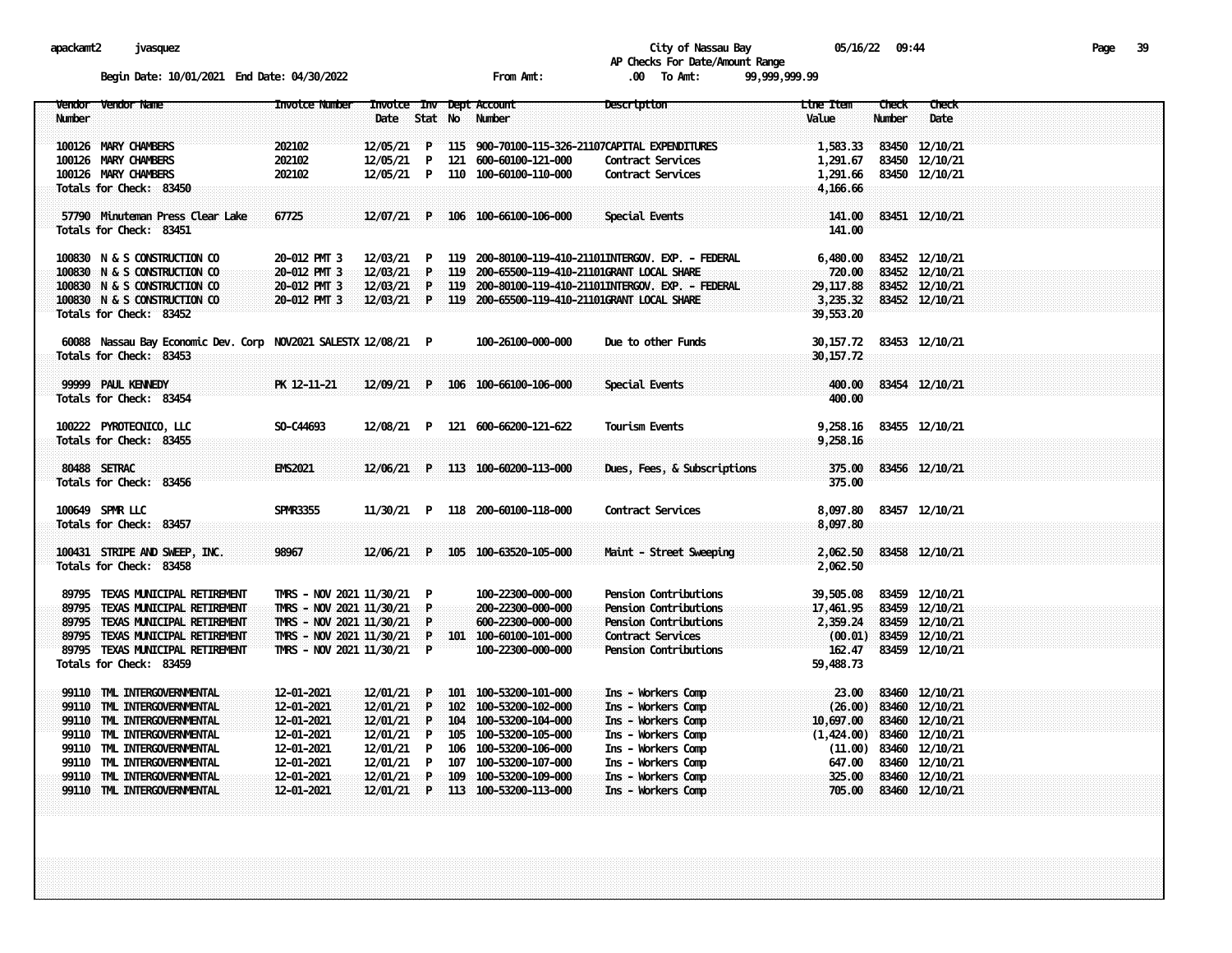**apackamt2 jvasquez City of Nassau Bay 05/16/22 09:44 Page 40 AP Checks For Date/Amount Range**

| Vendor              | <b>Vendor Name</b>                                               | Invoice Number - Invoice Invo Dept Account |                              |   |                                                                         | <b>Description</b>                              | itine Titem     | <b>Check</b>  | Check                                      |  |
|---------------------|------------------------------------------------------------------|--------------------------------------------|------------------------------|---|-------------------------------------------------------------------------|-------------------------------------------------|-----------------|---------------|--------------------------------------------|--|
| Number              |                                                                  |                                            | Date Stat No Number          |   |                                                                         |                                                 | Value           | <b>Number</b> | Date                                       |  |
|                     | 99110 TML INTERGOVERNMENTAL                                      | 12-01-2021                                 |                              |   | 12/01/21 P 114 100-53200-114-000                                        | Ins - Workers Comp                              |                 |               | $(26.00)$ 83460 12/10/21                   |  |
|                     | 99110 TML INTERGOVERNMENTAL                                      | 12-01-2021                                 | $12/01/21$ P                 |   | 101 200-53200-101-000                                                   | Ins - Workers Comp                              | 1,790.00        |               | 83460 12/10/21                             |  |
|                     | Totals for Check: 83460                                          |                                            |                              |   |                                                                         |                                                 | 12,700.00       |               |                                            |  |
| <b>100244 ULINE</b> |                                                                  | 141002031                                  |                              |   | 11/08/21 P 105 100-61700-105-000                                        | Supplies - Public Works                         | 685.84          |               | 83461 12/10/21                             |  |
|                     | Totals for Check: 83461                                          |                                            |                              |   |                                                                         |                                                 | 685.84          |               |                                            |  |
|                     |                                                                  |                                            |                              |   |                                                                         |                                                 |                 |               |                                            |  |
|                     | 94150 United Rentals                                             | 200032171-001                              | $11/21/21$ P                 |   | 105 100-63210-105-000                                                   | Maint - Equip Rental                            | 883.94          |               | 83462 12/10/21                             |  |
|                     | 94150 United Rentals                                             | 200064831-001                              | $11/17/21$ P                 |   | 105 100-63210-105-000                                                   | Maint - Equip Rental                            | 290.78          |               | 83462 12/10/21                             |  |
|                     | 94150 United Rentals                                             | 200936682-002                              | $12/06/21$ P                 |   | $105 - 100 - 63210 - 105 - 000$                                         | Maint - Equip Rental                            | 450.11          |               | 83462 12/10/21                             |  |
|                     | 94150 United Rentals<br>94150 United Rentals                     | 201024381-001<br>201024185-002             | $12/06/21$ P<br>$12/06/21$ P |   | 105 100-63210-105-000<br>105 100-63210-105-000                          | Maint - Equip Rental<br>Maint - Equip Rental    | 148.98          |               | 83462 12/10/21<br>$(51.60)$ 83462 12/10/21 |  |
|                     | 94150 United Rentals                                             | 201024185-001                              | $12/06/21$ P                 |   | 105 100-63210-105-000                                                   | Maint - Equip Rental                            | 70.68           |               | 83462 12/10/21                             |  |
|                     | 94150 United Rentals                                             | 200870981-001 12/06/21 P                   |                              |   | 105 100-63210-105-000                                                   | Maint - Equip Rental                            | 461.58          |               | 83462 12/10/21                             |  |
|                     | Totals for Check: 83462                                          |                                            |                              |   |                                                                         |                                                 | 2,254.47        |               |                                            |  |
|                     | 100759 AMAZON CAPITAL SERVICES                                   | 1KTT-VJH9-36VY 12/06/21 P                  |                              |   | 104 100-63100-104-000                                                   | Maint - Facilities                              | 88.96           |               | 83463 12/14/21                             |  |
|                     | 100759 AMAZON CAPITAL SERVICES                                   | 1WCC-7X6C-XR7P 11/29/21                    |                              | P |                                                                         | 125 900-70100-125-436-21108CAPITAL EXPENDITURES | 430.62          |               | 83463 12/14/21                             |  |
|                     | 100759 AMAZON CAPITAL SERVICES                                   | 1CN4-W4XH-G41G 12/05/21 P                  |                              |   | 104 100-61100-104-000                                                   | SUPPLIES - OFFICE                               | 28.98           |               | 83463 12/14/21                             |  |
|                     | 100759 AMAZON CAPITAL SERVICES                                   | 1K6W-MR4G-W77M 11/28/21 P                  |                              |   | 104 100-63410-104-000                                                   | Maint - Marine                                  | 366.50          |               | 83463 12/14/21                             |  |
|                     | 100759 AMAZON CAPITAL SERVICES                                   | 1DPJ-13RV-P3MV 11/23/21 P                  |                              |   | 104 100-63410-104-000                                                   | Maint - Marine                                  | 746.99          |               | 83463 12/14/21                             |  |
|                     | 100759 AMAZON CAPITAL SERVICES                                   | 1PMN-QF3H-7FDY 11/23/21 P                  |                              |   | 104 100-63400-104-000                                                   | Maint - Vehicles                                | 563.67          |               | 83463 12/14/21                             |  |
|                     | 100759 AMAZON CAPITAL SERVICES                                   | 1JRL-C7PG-3R7W 12/02/21 P                  |                              |   | 104 100-54100-104-000                                                   | Incentive - Volunteer                           | 142.12          |               | 83463 12/14/21                             |  |
|                     | 100759 AMAZON CAPITAL SERVICES                                   | 1YKG-JGKR-7K6J 12/01/21 P                  |                              |   | 104 100-63400-104-000                                                   | Maint - Vehicles                                | 40.01           |               | 83463 12/14/21                             |  |
|                     | 100759 AMAZON CAPITAL SERVICES                                   |                                            |                              |   | 1XJM-CVKF-PGQP 12/07/21 P 101 100-61100-101-000                         | Supplies - Office                               | 146.79          |               | 83463 12/14/21                             |  |
|                     | 100759 AMAZON CAPITAL SERVICES                                   | 1P3D-RGNN-FD17 11/22/21 P                  |                              |   | 101 100-61100-101-000                                                   | Supplies - Office                               | 107.35          |               | 83463 12/14/21                             |  |
|                     | 100759 AMAZON CAPITAL SERVICES<br>100759 AMAZON CAPITAL SERVICES | 11MF-YMCW-RRNY 11/21/21 P                  |                              |   | 101 100-61100-101-000<br>1WP-V1FR-LV4J 11/21/21 P 107 100-63200-107-000 | Supplies - Office<br>Maint - Equip              | 111.29<br>63.98 |               | 83463 12/14/21<br>83463 12/14/21           |  |
|                     | Totals for Check: 83463                                          |                                            |                              |   |                                                                         |                                                 | 2,837.26        |               |                                            |  |
|                     |                                                                  |                                            |                              |   |                                                                         |                                                 |                 |               |                                            |  |
|                     | 100495 AMERICAN JANITORIAL                                       | 57938                                      | $12/01/21$ P                 |   | 101 100-63100-101-000                                                   | Maint - Facilities                              | 946.40          |               | 83464 12/14/21                             |  |
|                     | 100495 AMERICAN JANITORIAL                                       | 57938                                      | $12/01/21$ P                 |   | 117 100-63100-117-000                                                   | Maint - Facilities                              | 743.60          |               | 83464 12/14/21                             |  |
|                     | 100495 AMERICAN JANITORIAL                                       | 57938                                      | $12/01/21$ P                 |   | 104 100-60100-104-000                                                   | Contract Services                               | 250.00          |               | 83464 12/14/21                             |  |
|                     | 100495 AMERICAN JANITORIAL                                       | 57938                                      | 12/01/21 P                   |   | 113 100-60100-113-000                                                   | Contract Services                               | 250.00          |               | 83464 12/14/21                             |  |
|                     | Totals for Check: 83464                                          |                                            |                              |   |                                                                         |                                                 | 2,190.00        |               |                                            |  |
|                     | 100597 CHICK-FIL-A, INC.                                         | EDC CFA 122021 12/09/21 P                  |                              |   | 100-13100-000-000                                                       | Due from other CU - EDC                         | 1,170.11        |               | 83465 12/14/21                             |  |
|                     | Totals for Check: 83465                                          |                                            |                              |   |                                                                         |                                                 | 1,170.11        |               |                                            |  |
|                     | 89830 COMCAST                                                    |                                            |                              |   | 11/18/21 WASTE 11/18/21 P 111 100-62200-111-000                         | Telecommunications                              | 225.27          |               | 83466 12/14/21                             |  |
|                     | Totals for Check: 83466                                          |                                            |                              |   |                                                                         |                                                 | 225.27          |               |                                            |  |
|                     |                                                                  |                                            |                              |   |                                                                         |                                                 |                 |               |                                            |  |
|                     | 89830 COMCAST                                                    |                                            |                              |   | 11/20/21 FD EMS 11/20/21 P 111 100-62200-111-000                        | <b>Telecomunications</b>                        | 706.93          |               | 83467 12/14/21                             |  |
|                     | 89830 COMCAST                                                    |                                            |                              |   | 11/20/21 FD EMS 11/20/21 P 111 100-62200-111-000                        | Telecommunications                              | 716.98          |               | 83467 12/14/21                             |  |
|                     | Totals for Check: 83467                                          |                                            |                              |   |                                                                         |                                                 | 1,423.91        |               |                                            |  |
|                     | 89830 COMCAST                                                    |                                            |                              |   | 11/23/21 NEWCH 11/23/21 P 111 100-62200-111-000                         | <b>Telecommunications</b>                       | 331.66          |               | 83468 12/14/21                             |  |
|                     |                                                                  |                                            |                              |   |                                                                         |                                                 |                 |               |                                            |  |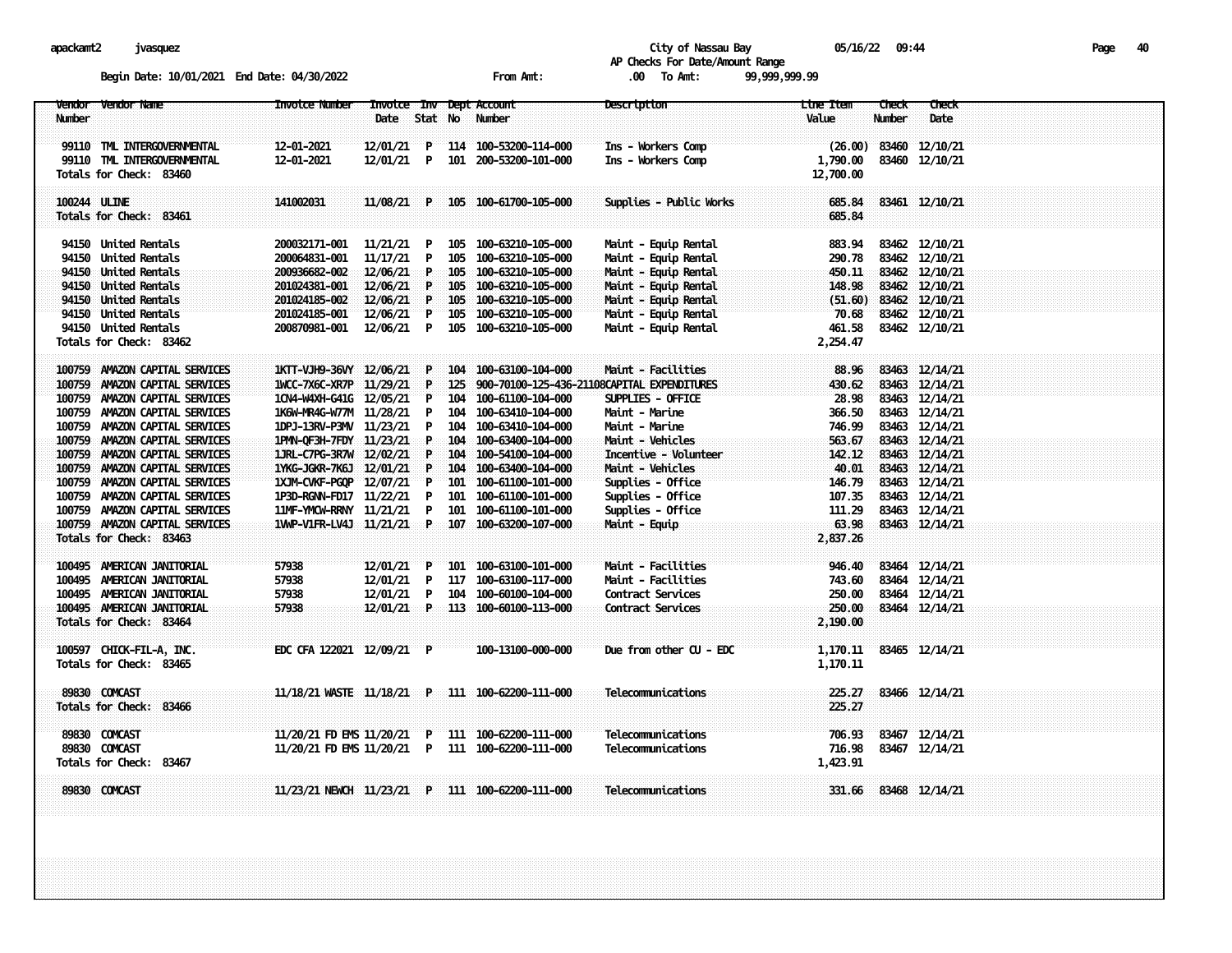**apackamt2 jvasquez City of Nassau Bay 05/16/22 09:44 Page 41 AP Checks For Date/Amount Range** Begin Date: 10/01/2021 End Date: 04/30/2022 From Amt: 99,999,999.99 (999.99)

| <del>Vendor Vendor Name</del>                                                                                                                      |                                                                                                |                                          | Invoice Number Invoice Inv Dept Account                                                                                                         | Description                                                                                          | ttne Item                          | <b>Check</b><br>Check                                                                                  |  |
|----------------------------------------------------------------------------------------------------------------------------------------------------|------------------------------------------------------------------------------------------------|------------------------------------------|-------------------------------------------------------------------------------------------------------------------------------------------------|------------------------------------------------------------------------------------------------------|------------------------------------|--------------------------------------------------------------------------------------------------------|--|
| <b>Number</b>                                                                                                                                      |                                                                                                |                                          | Date Stat No Number                                                                                                                             |                                                                                                      | Value                              | Date<br><b>Number</b>                                                                                  |  |
| Totals for Check: 83468                                                                                                                            |                                                                                                |                                          |                                                                                                                                                 |                                                                                                      | 331.66                             |                                                                                                        |  |
| 89830 COMCAST<br>Totals for Check: 83469                                                                                                           |                                                                                                |                                          | 11/27/21 NEWCH 11/27/21 P 111 100-62200-111-000                                                                                                 | <b>Telecomunications</b>                                                                             | 465.81<br>465.81                   | 83469 12/14/21                                                                                         |  |
| 100256 CONSTELLATION NEWENERGY INC<br>Totals for Check: 83470                                                                                      | 60947950701                                                                                    | $11/28/21$ P                             | $106 - 100 - 62100 - 106 - 000$                                                                                                                 | Utilities                                                                                            | 3,822.83<br>3,822.83               | 83470 12/14/21                                                                                         |  |
| 100256 CONSTELLATION NEWENERGY INC<br>Totals for Check: 83471                                                                                      | 60947951401                                                                                    | $11/28/21$ P                             | 106 100-62100-106-000                                                                                                                           | Utilities                                                                                            | 1,694.94<br>1,694.94               | 83471 12/14/21                                                                                         |  |
| 100256 CONSTELLATION NEWENERGY INC<br>Totals for Check: 83472                                                                                      | 61064516101                                                                                    | 11/28/21 P                               | 119 200-62100-119-000                                                                                                                           | Utilities                                                                                            | 5,757.77<br>5,757.77               | 83472 12/14/21                                                                                         |  |
| 100256 CONSTELLATION NEWENERGY INC<br>Totals for Check: 83473                                                                                      | 61064517301                                                                                    | $11/28/21$ P                             | 118 200-62100-118-000                                                                                                                           | Utilities                                                                                            | 1,876.93<br>1,876.93               | 83473 12/14/21                                                                                         |  |
| 100256 CONSTELLATION NEWENERGY INC<br>Totals for Check: 83474                                                                                      | 61064543401                                                                                    | 11/28/21 P                               | 106 100-62100-106-000                                                                                                                           | <b>Utilities</b>                                                                                     | 768.45<br>768.45                   | 83474 12/14/21                                                                                         |  |
| 100256 CONSTELLATION NEWENERGY INC<br>100256 CONSTELLATION NEWENERGY INC<br>100256 CONSTELLATION NEWENERGY INC                                     | 61064544801<br>61064544801<br>61064544801                                                      | $11/28/21$ P                             | 101 100-62100-101-000<br>11/28/21 P 117 100-62100-117-000<br>11/28/21 P 106 100-62100-106-000                                                   | Utilities<br>Utilities<br><b>Utilities</b>                                                           | 1,443.46<br>1,134.15<br>21.10      | 83475 12/14/21<br>83475 12/14/21<br>83475 12/14/21                                                     |  |
| Totals for Check: 83475                                                                                                                            |                                                                                                |                                          |                                                                                                                                                 |                                                                                                      | 2,598.71                           |                                                                                                        |  |
| 100007 CSILLA LUDANYI<br>Totals for Check: 83476                                                                                                   | CL 10-06-2021                                                                                  | $10/18/21$ P                             | 101 100-65100-101-000                                                                                                                           | Training & Travel                                                                                    | 86.69<br>86.69                     | 83476 12/14/21                                                                                         |  |
| 100463 ENTERPRISE FM TRUST<br>100463 ENTERPRISE FM TRUST<br>100463 ENTERPRISE FM TRUST<br>100463 ENTERPRISE FM TRUST<br>100463 ENTERPRISE FM TRUST | <b>FBN4354173</b><br><b>FBN4354173</b><br><b>FBN4354173</b><br><b>FBN4354173</b><br>FBN4354173 | 12/03/21 P<br>$12/03/21$ P<br>12/03/21 P | 124 900-70100-124-200<br>105 100-63400-105-000<br>12/03/21 P 104 100-63400-104-000<br>107 100-63400-107-000<br>12/03/21 P 101 200-63400-101-000 | Capital Expenditures<br>Maint - Vehicles<br>Maint - Vehicles<br>Maint - Vehicles<br>Maint - Vehicles | 166.80<br>27.19<br>62.49           | 6,175.01 83477 12/14/21<br>83477 12/14/21<br>111.41 83477 12/14/21<br>83477 12/14/21<br>83477 12/14/21 |  |
| 100463 ENTERPRISE FM TRUST<br>Totals for Check: 83477                                                                                              | FBN4354173                                                                                     | $12/03/21$ P                             | $101$ $100 - 60200 - 101 - 000$                                                                                                                 | Dues, Fees, & Subscriptions                                                                          | 6,577.40                           | 34.50 83477 12/14/21                                                                                   |  |
| 100454 FRONTIER COMMUNICATIONS<br>Totals for Check: 83478                                                                                          |                                                                                                |                                          | 3334211 11/2021 11/25/21 P 111 100-62200-111-000                                                                                                | <b>Telecommunications</b>                                                                            | 1,024.50<br>1,024.50               | 83478 12/14/21                                                                                         |  |
| 100454 FRONTIER COMMUNICATIONS<br>Totals for Check: 83479                                                                                          |                                                                                                |                                          | 3338409 11/2021 11/25/21 P 111 100-62200-111-000                                                                                                | <b>Telecomunications</b>                                                                             | 163.42<br>163.42                   | 83479 12/14/21                                                                                         |  |
| 34320 GREGG & GREGG PC<br>34320 GREGG & GREGG PC<br>Totals for Check: 83480                                                                        | 33946 G<br>33946 G                                                                             | $11/23/21$ P                             | 101 100-60700-101-000<br>11/23/21 P 101 100-65200-101-000                                                                                       | Legal Fees<br>City Officials                                                                         | 10,792.16<br>3,800.00<br>14,592.16 | 83480 12/14/21<br>83480 12/14/21                                                                       |  |
| 35870 Gulf Coast GFOA                                                                                                                              | CL GFOA 2022                                                                                   |                                          | 12/01/21 P 101 100-60200-101-000                                                                                                                | Dues, Fees, & Subscriptions                                                                          |                                    | 20.00 83481 12/14/21                                                                                   |  |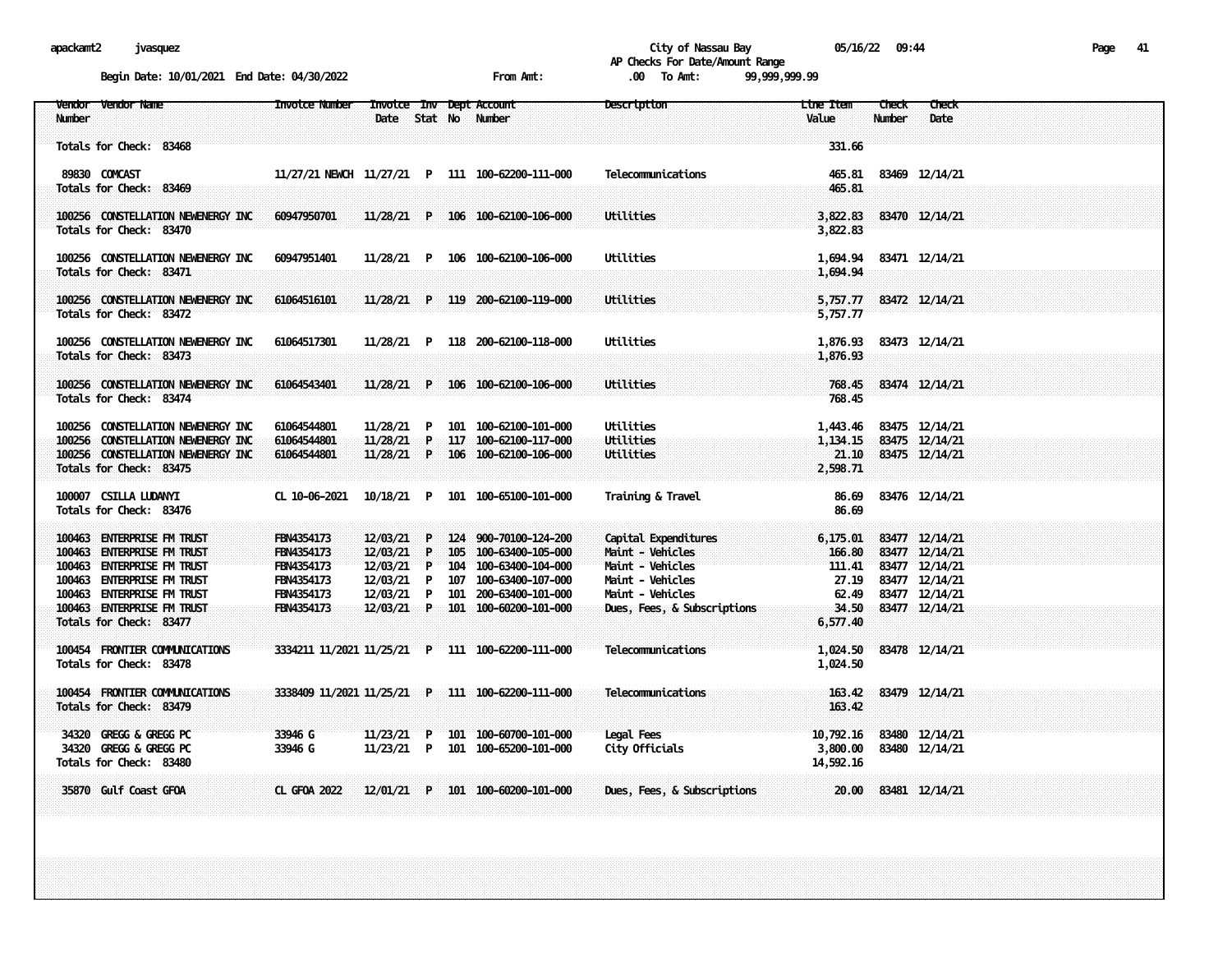**apackamt2 jvasquez City of Nassau Bay 05/16/22 09:44 Page 42 AP Checks For Date/Amount Range**

|  | From Am |  |
|--|---------|--|
|  |         |  |

|               | Vendor Vendor Name                                             | Invoice Number Invoice Inv Dept Account |                     |              |     |                                                  | <b>Description</b>                              | ttne Item | <b>Check</b>  | Check          |  |  |
|---------------|----------------------------------------------------------------|-----------------------------------------|---------------------|--------------|-----|--------------------------------------------------|-------------------------------------------------|-----------|---------------|----------------|--|--|
| <b>Number</b> |                                                                |                                         | Date Stat No Number |              |     |                                                  |                                                 | Value     | <b>Number</b> | Date           |  |  |
|               | 35870 Gulf Coast GFOA                                          | <b>RU GFOA 2022</b>                     | $12/01/21$ P        |              |     | 101 100-60200-101-000                            | Dues, Fees, & Subscriptions                     | 20.00     |               | 83481 12/14/21 |  |  |
|               | 35870 Gulf Coast GFOA                                          | <b>JM GFOA 2022</b>                     | 12/01/21            | <b>P</b>     |     | 101 100-60200-101-000                            | Dues, Fees, & Subscriptions                     | 20.00     |               | 83481 12/14/21 |  |  |
|               | 35870 Gulf Coast GFOA                                          | <b>JV GFOA 2022</b>                     | $12/01/21$ P        |              |     | 101 100-60200-101-000                            | Dues, Fees, & Subscriptions                     | 20.00     |               | 83481 12/14/21 |  |  |
|               | Totals for Check: 83481                                        |                                         |                     |              |     |                                                  |                                                 | 80.00     |               |                |  |  |
|               | 100752 HARRIS CO A/R -RADIO                                    | 106773                                  | 12/01/21            | $\mathbf{P}$ |     | 111 100-60200-111-000                            | Dues, Fees, & Subscriptions                     | 585.00    |               | 83482 12/14/21 |  |  |
|               | 100752 HARRIS CO A/R -RADIO                                    | 106772                                  | 12/01/21            | ™P           |     | 111 100-60200-111-000                            | Dues, Fees, & Subscriptions                     | 1,209.00  |               | 83482 12/14/21 |  |  |
|               | 100752 HARRIS CO A/R -RADIO                                    | 106771                                  | 12/01/21            | - P          |     | 111 100-60200-111-000                            | Dues, Fees, & Subscriptions                     | 1,458.00  |               | 83482 12/14/21 |  |  |
|               | 100752 HARRIS CO A/R -RADIO                                    | 106770                                  | $12/01/21$ P        |              |     | 111 100-60200-111-000                            | Dues, Fees, & Subscriptions                     | 156.00    |               | 83482 12/14/21 |  |  |
|               | Totals for Check: 83482                                        |                                         |                     |              |     |                                                  |                                                 | 3,408.00  |               |                |  |  |
|               | 100774 HVAC MECHANICAL SERVICES                                | <b>SCH034434</b>                        | 12/01/21            | P            |     | 101 100-63100-101-000                            | Maint - Facilities                              | 247.99    |               | 83483 12/14/21 |  |  |
|               | 100774 HVAC MECHANICAL SERVICES                                | <b>SCH034434</b>                        | 12/01/21            | ႃၣႜ          |     | 117 100-63100-117-000                            | Maint - Facilities                              | 194.85    |               | 83483 12/14/21 |  |  |
|               | 100774 HVAC MECHANICAL SERVICES                                | CM008843                                | $11/30/21$ P        |              |     | 101 100-63100-101-000                            | Maint - Facilities                              | (372.00)  |               | 83483 12/14/21 |  |  |
|               | Totals for Check: 83483                                        |                                         |                     |              |     |                                                  |                                                 | 70.84     |               |                |  |  |
|               | 100786 JBB PORTFOLIO, LLC                                      | <b>JAN22 - MAR22</b>                    | 12/14/21            | . Р.         |     | 105 100-67500-105-000                            | Lease                                           | 780.00    |               | 83484 12/14/21 |  |  |
|               | 100786 JBB PORTFOLIO, LLC                                      | LF OCT 2021                             | $12/14/21$ P        |              |     | 105 100-67500-105-000                            | Lease                                           | 44.85     |               | 83484 12/14/21 |  |  |
|               | Totals for Check: 83484                                        |                                         |                     |              |     |                                                  |                                                 | 824.85    |               |                |  |  |
|               | 100338 JEFFREY S. WARD & ASSOCIATES                            | 2017 FMA 24                             | 12/03/21 P          |              | 103 | 700-80100-103-409                                | Intergov. Exp. - Federal                        | 9,920.00  |               | 83485 12/14/21 |  |  |
|               | 100338 JEFFREY S. WARD & ASSOCIATES                            | 2018 FMA 6                              | $11/01/21$ P        |              |     | 103 700-80100-103-434                            | INTERGOV. EXP. - FEDERAL                        | 1,930.00  |               | 83485 12/14/21 |  |  |
|               | 100338 JEFFREY S. WARD & ASSOCIATES                            | 2019 FMA 6                              | 12/03/21 P          |              |     | 110 100-65500-110-435                            | <b>GRANT LOCAL SHARE</b>                        | 1,350.00  |               | 83485 12/14/21 |  |  |
|               | Totals for Check: 83485                                        |                                         |                     |              |     |                                                  |                                                 | 13,200.00 |               |                |  |  |
|               | 100788 JULIE L TRAINA                                          | 000142                                  | 12/08/21 P          |              |     | 107 100-61400-107-000                            | SUPPLIES - UNIFORMS                             | 200.00    |               | 83486 12/14/21 |  |  |
|               | Totals for Check: 83486                                        |                                         |                     |              |     |                                                  |                                                 | 200.00    |               |                |  |  |
|               | 100053 KENDIG KEAST COLLABORATIVE INC 20176                    |                                         | 11/30/21            | ा            |     |                                                  | 115 900-70100-115-326-21107CAPITAL EXPENDITURES | 3,675.00  |               | 83487 12/14/21 |  |  |
|               | 100053 KENDIG KEAST COLLABORATIVE INC 20176                    |                                         | 11/30/21            | ႃၣႜ          |     |                                                  | 115 900-70100-115-326-21107CAPITAL EXPENDITURES | 3,141.25  |               | 83487 12/14/21 |  |  |
|               | 100053 KENDIG KEAST COLLABORATIVE INC 20176                    |                                         | 11/30/21            | ‴P'          |     |                                                  | 115 900-70100-115-326-21107CAPITAL EXPENDITURES | 00.00     |               | 83487 12/14/21 |  |  |
|               | 100053 KENDIG KEAST COLLABORATIVE INC 20176                    |                                         | 11/30/21            | P.           |     |                                                  | 115 900-70100-115-326-21107CAPITAL EXPENDITURES | 00.00     |               | 83487 12/14/21 |  |  |
|               | 100053 KENDIG KEAST COLLABORATIVE INC 20176                    |                                         | $11/30/21$ P        |              |     |                                                  | 115 900-70100-115-326-21107CAPITAL EXPENDITURES | 1,148.08  |               | 83487 12/14/21 |  |  |
|               | Totals for Check: 83487                                        |                                         |                     |              |     |                                                  |                                                 | 7,964.33  |               |                |  |  |
|               |                                                                |                                         |                     |              |     |                                                  |                                                 |           |               |                |  |  |
|               | 100373 KS STATEBANK                                            |                                         |                     |              |     | 3354714PMT32-34 12/14/21 P 124 900-70100-124-200 | Capital Expenditures                            | 2,988.42  |               | 83488 12/14/21 |  |  |
|               | Totals for Check: 83488                                        |                                         |                     |              |     |                                                  |                                                 | 2,988.42  |               |                |  |  |
|               | 100303 LONE STAR LAKE MANAGEMENT                               | 33673                                   | 12/07/21 P          |              |     | 106 100-63630-106-000                            | Maint - Lake                                    | 3,600.00  |               | 83489 12/14/21 |  |  |
|               | Totals for Check: 83489                                        |                                         |                     |              |     |                                                  |                                                 | 3,600.00  |               |                |  |  |
|               | 100800 MINIREVS INC.                                           | 6634                                    |                     |              |     | 12/14/21 P 101 600-60200-101-000                 | Dues, Fees, & Subscriptions                     | 666.67    |               | 83490 12/14/21 |  |  |
|               | Totals for Check: 83490                                        |                                         |                     |              |     |                                                  |                                                 | 666.67    |               |                |  |  |
|               | 60088 Nassau Bay Economic Dev. Corp DEC2021 SALESTX 12/10/21 P |                                         |                     |              |     | 100-26100-000-000                                | Due to other Funds                              | 27,212.25 |               | 83491 12/14/21 |  |  |
|               | Totals for Check: 83491                                        |                                         |                     |              |     |                                                  |                                                 | 27,212.25 |               |                |  |  |
|               |                                                                |                                         |                     |              |     |                                                  |                                                 |           |               |                |  |  |
|               |                                                                |                                         |                     |              |     |                                                  |                                                 |           |               |                |  |  |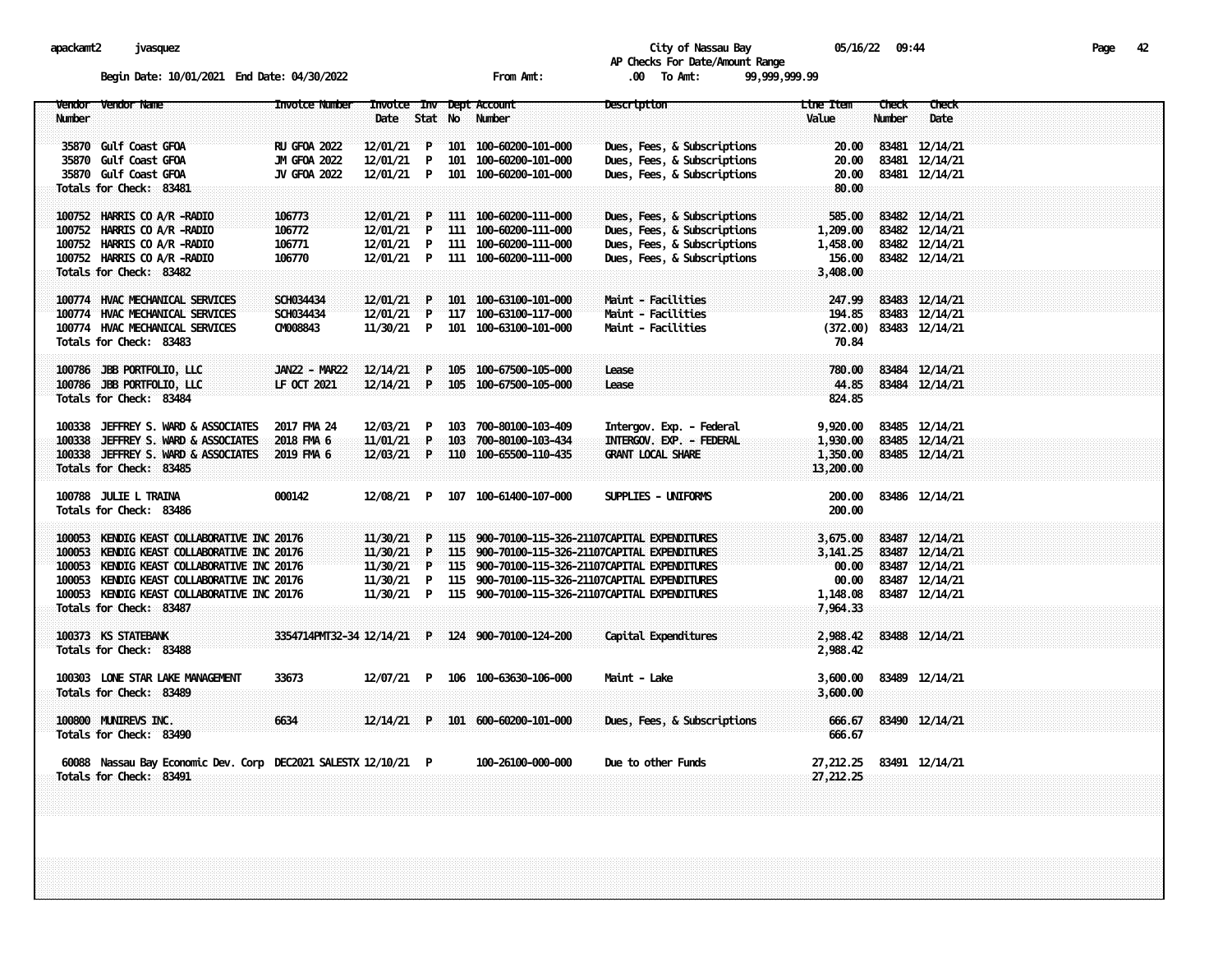**apackamt2 jvasquez City of Nassau Bay 05/16/22 09:44 Page 43**

Begin Date: 10/01/2021 End Date: 04/30/2022 <br>From Amt:

**AP Checks For Date/Amount Range**

|                     | <del>Vendor Vendor Name</del>                    | Invotce Number Invotce Inv Dept Account |                          |     |                                                             | <b>Description</b>                 | istne Ittem        | <b>Check</b>  | <b>Check</b>                     |  |  |
|---------------------|--------------------------------------------------|-----------------------------------------|--------------------------|-----|-------------------------------------------------------------|------------------------------------|--------------------|---------------|----------------------------------|--|--|
| Number              |                                                  |                                         | Date Stat No Number      |     |                                                             |                                    | Value              | <b>Number</b> | Date                             |  |  |
|                     | 41340 O'REILLY AUTOMOTIVE STORE, INC 0512-323391 |                                         |                          |     | 11/10/21 P 114 100-63400-114-000                            | Maint - Vehicles                   | 102.11             |               | 83492 12/14/21                   |  |  |
|                     | Totals for Check: 83492                          |                                         |                          |     |                                                             |                                    | 102.11             |               |                                  |  |  |
|                     | 100699 RICHARD PRODUCTIONS                       | 4399                                    |                          |     | 11/14/21 P 101 100-65200-101-000                            | City Officials                     | 540.00             |               | 83493 12/14/21                   |  |  |
|                     | Totals for Check: 83493                          |                                         |                          |     |                                                             |                                    | 540.00             |               |                                  |  |  |
|                     |                                                  |                                         |                          |     |                                                             |                                    |                    |               |                                  |  |  |
|                     | 100785 SHARP BUSINESS SYSTEMS                    | 9003598531                              |                          |     | 12/10/21 P 111 100-60100-111-000                            | <b>CONTRACT SERVICES</b>           | 92.20              |               | 83494 12/14/21                   |  |  |
|                     | Totals for Check: 83494                          |                                         |                          |     |                                                             |                                    | 92.20              |               |                                  |  |  |
|                     | 89525 Texas Commission on Environ.               | PHS0201446                              | $11/30/21$ P             |     | $101 - 200 - 60800 - 101 - 000$                             | <b>Licenses &amp; Permits</b>      | 6,597.85           |               | 83495 12/14/21                   |  |  |
|                     | Totals for Check: 83495                          |                                         |                          |     |                                                             |                                    | 6,597.85           |               |                                  |  |  |
|                     |                                                  |                                         |                          |     |                                                             |                                    |                    |               |                                  |  |  |
| <b>100244 ULINE</b> |                                                  | 141458048                               | $11/17/21$ P             |     | 118 200-61500-118-000                                       | Supplies - Equip/Tools             | 200.00             |               | 83496 12/14/21                   |  |  |
| 100244 ULINE        |                                                  | 141458048                               | $11/17/21$ P             |     | 105 100-61700-105-000                                       | Supplies - Public Works            | 257.09             |               | 83496 12/14/21                   |  |  |
| 100244 ULINE        |                                                  | 141458048                               | 11/17/21 P               |     | 119 200-61500-119-000                                       | Supplies - Equip/Tools             | 200.00             |               | 83496 12/14/21                   |  |  |
|                     | Totals for Check: 83496                          |                                         |                          |     |                                                             |                                    | 657.09             |               |                                  |  |  |
|                     | 35880 Verizon Wireless                           | 9893589441                              | $11/23/21$ P             |     | 111 100-62200-111-000                                       | <b>Telecomunications</b>           | 1,476.68           |               | 83497 12/14/21                   |  |  |
|                     | 35880 Vertzon Wireless                           | 9893589441                              | $11/23/21$ P             |     | 118 200-60100-118-000                                       | Contract Services                  | 333.11             |               | 83497 12/14/21                   |  |  |
|                     | Totals for Check: 83497                          |                                         |                          |     |                                                             |                                    | 1,809.79           |               |                                  |  |  |
|                     | 99999 VIC STUDER                                 | VS 12-13-21                             |                          |     | 12/13/21 P. 125 900-70100-125-195-21107CAPITAL EXPENDITURES |                                    | 157.12             |               | 83498 12/14/21                   |  |  |
|                     | Totals for Check: 83498                          |                                         |                          |     |                                                             |                                    | 157.12             |               |                                  |  |  |
|                     |                                                  |                                         |                          |     |                                                             |                                    |                    |               |                                  |  |  |
|                     | <b>100496 WEX BANK</b>                           | 76266882                                | $11/30/21$ P             |     | 113 100-61900-113-000                                       | Supplies - Fuel                    | 250.79             |               | 83499 12/14/21                   |  |  |
|                     | 100496 WEX BANK                                  | 76266882                                | $11/30/21$ P             |     | 104 100-61900-104-000                                       | Supplies - Fuel                    | 278.52             |               | 83499 12/14/21                   |  |  |
|                     | 100496 WEX BANK                                  | 76266882                                | 11/30/21 P               |     | 114 100-61900-114-000                                       | Supplies - Fuel                    | 33.93              |               | 83499 12/14/21                   |  |  |
|                     | 100496 MEX BANK                                  | 76266882                                | $11/30/21$ P             |     | 107 100-61900-107-000                                       | Supplies - Fuel                    | 2,178.97           |               | 83499 12/14/21                   |  |  |
|                     | 100496 WEX BANK<br>100496 WEX BANK               | 76266882<br>76266882                    | 11/30/21<br>$11/30/21$ P | ∵ P | 105 100-61900-105-000<br>101 200-61900-101-000              | Supplies - Fuel<br>Supplies - Fuel | 1,089.41<br>703.06 |               | 83499 12/14/21<br>83499 12/14/21 |  |  |
|                     | Totals for Check: 83499                          |                                         |                          |     |                                                             |                                    | 4,534.68           |               |                                  |  |  |
|                     |                                                  |                                         |                          |     |                                                             |                                    |                    |               |                                  |  |  |
|                     | 99999 Estebans Catering                          | 12-17-2021                              | $12/15/21$ P             |     | 101 100-54200-101-000                                       | Employee & Volunteer Programs      | 1,240.00           |               | 83500 12/15/21                   |  |  |
|                     | Totals for Check: 83500                          |                                         |                          |     |                                                             |                                    | 1,240.00           |               |                                  |  |  |
|                     |                                                  |                                         |                          |     |                                                             |                                    |                    |               |                                  |  |  |
|                     | 53040 KILGORES<br>Totals for Check: 83501        | 421283 F                                | 10/04/21 P               |     | 102 100-61500-102-000                                       | Supplies - Equip/Tools             | 04.64<br>04.64     |               | 83501 12/15/21                   |  |  |
|                     |                                                  |                                         |                          |     |                                                             |                                    |                    |               |                                  |  |  |
|                     | 99999 SCRUMPTIOUS HOUSTON                        | 012157                                  | 12/15/21 P               |     | 101 100-54200-101-000                                       | Employee & Volunteer Programs      | 133.00             |               | 83502 12/15/21                   |  |  |
|                     | Totals for Check: 83502                          |                                         |                          |     |                                                             |                                    | 133.00             |               |                                  |  |  |
|                     |                                                  |                                         |                          |     |                                                             |                                    |                    |               |                                  |  |  |
|                     | 100026 The Sandcarved Award                      | 20655                                   |                          |     | 12/15/21 P 101 100-54200-101-000                            | Employee & Volunteer Programs      | 276.00             |               | 83503 12/15/21                   |  |  |
|                     | Totals for Check: 83503                          |                                         |                          |     |                                                             |                                    | 276.00             |               |                                  |  |  |
|                     | 100693 WINIFRED B WEBER                          | 10-05-2021                              |                          |     | 10/05/21 P 112 100-60100-112-000                            | Contract Services                  | 75.00              |               | 83504 12/15/21                   |  |  |
|                     | Totals for Check: 83504                          |                                         |                          |     |                                                             |                                    | 75.00              |               |                                  |  |  |
|                     |                                                  |                                         |                          |     |                                                             |                                    |                    |               |                                  |  |  |
|                     |                                                  |                                         |                          |     |                                                             |                                    |                    |               |                                  |  |  |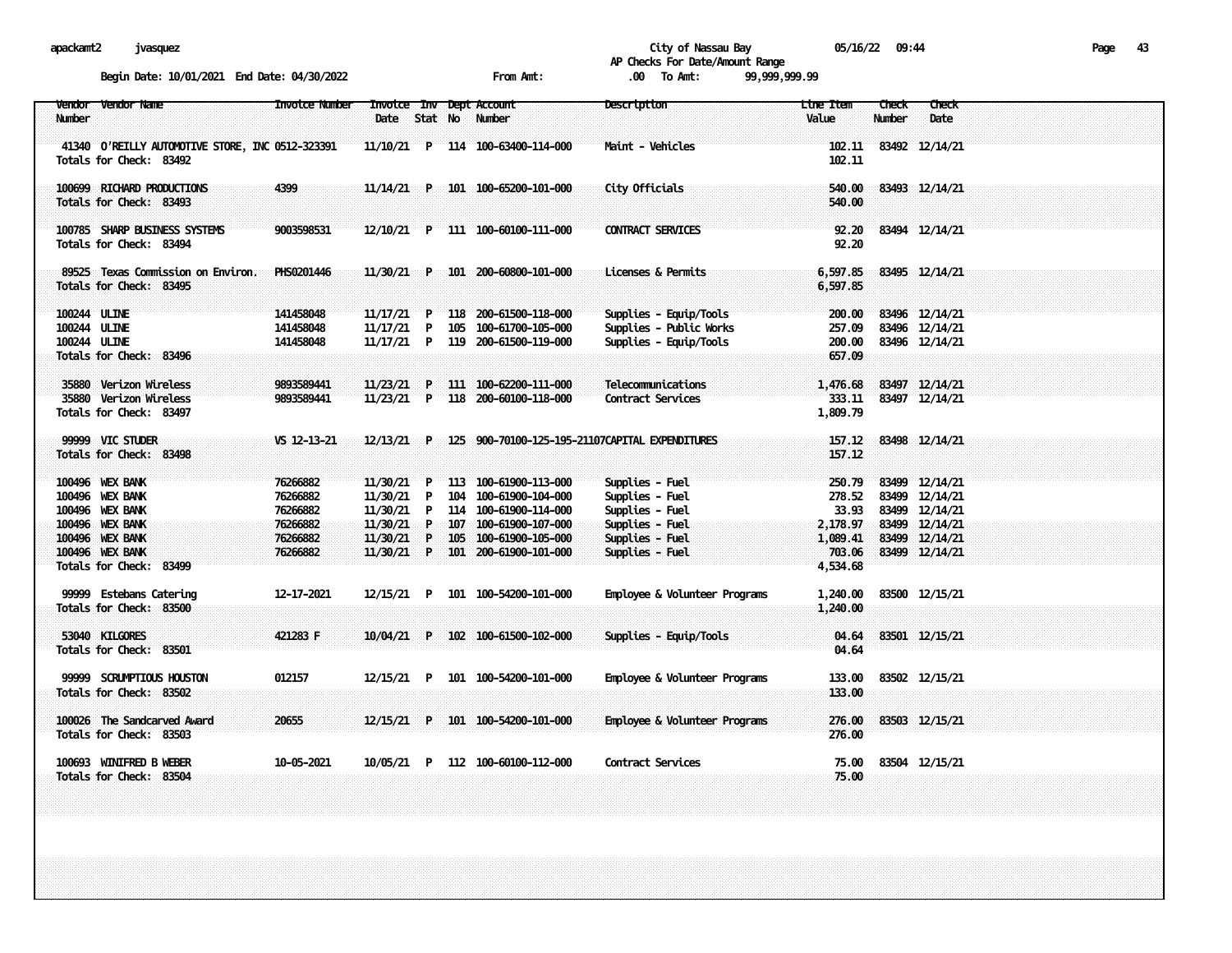**apackamt2 jvasquez City of Nassau Bay 05/16/22 09:44 Page 44 AP Checks For Date/Amount Range**

Begin Date: 10/01/2021 End Date: 04/30/2022 From Amt:

| Number | Vendor Vendor Name                                                 | <b>Involce Number</b> | Date         |     |            | Invoice Inv Dept Account<br>Stat No Number | <b>Description</b>                              | ttne Item<br>Value     | -Check:<br><b>Number</b> | <b>Check</b><br>Date |
|--------|--------------------------------------------------------------------|-----------------------|--------------|-----|------------|--------------------------------------------|-------------------------------------------------|------------------------|--------------------------|----------------------|
|        | 10185 Bay Area Houston Convention & 975<br>Totals for Check: 83505 |                       | $09/30/21$ V |     |            | 121 600-60100-121-000                      | Contract Services                               | 29,308.43<br>29,308.43 |                          | 83505 12/15/21       |
|        | 53040 KILGORES                                                     | 420355 F              | $09/02/21$ P |     | 119        | 200-63800-119-000                          | <b>MAINT - SEWER LINES</b>                      | 22.01                  |                          | 83506 12/15/21       |
| 53040  | <b>KILGORES</b>                                                    | 420541 F              | 09/09/21 P   |     | 105        | 100-63710-105-000                          | Maint - Storm Sewer Lines                       | 127.32                 | 83506                    | 12/15/21             |
| 53040  | <b>KILGORES</b>                                                    | 420549 F              | 09/09/21     | ਾ₽  | 105        | 100-63710-105-000                          | Maint - Stom Sever Lines                        | (19.11)                |                          | 83506 12/15/21       |
| 53040  | <b>KILGORES</b>                                                    | 420552 F              | 09/09/21     | ™P  | 105        | 100-63710-105-000                          | Maint - Storm Sewer Lines                       | (10.34)                |                          | 83506 12/15/21       |
|        | 53040 KILGORES                                                     | 420719 F              | 09/16/21     |     | 105        | 100-61500-105-000                          | SUPPLIES - EQUIP/TOOLS                          | 48.47                  |                          | 83506 12/15/21       |
|        | Totals for Check: 83506                                            |                       |              |     |            |                                            |                                                 | 168.35                 |                          |                      |
|        | 100844 MASTER MEDICAL EOUIPMENT                                    | 3012438               | 09/01/21     | ႃၣႜ | 113        | 100-61300-113-000                          | Supplies - Public Safety                        | 467.59                 |                          | 83507 12/15/21       |
|        | 100844 MASTER MEDICAL EQUIPMENT                                    | 3012367               | 08/10/21     | ு உ | 113        | 100-61300-113-000                          | Supplies - Public Safety                        | 1,950.00               |                          | 83507 12/15/21       |
|        | Totals for Check: 83507                                            |                       |              |     |            |                                            |                                                 | 2,417.59               |                          |                      |
|        | 100830 N & S CONSTRUCTION CO                                       | 20-012 PMT 2          | 09/25/21     | - P | 119        |                                            | 200-70100-119-438-21101CAPITAL EXPENDITURES     | 4,941.00               |                          | 83508 12/15/21       |
|        | 100830 N & S CONSTRUCTION CO                                       | 20-012 PMT 2          | 09/25/21     | ∵ P | 119        |                                            | 200-80100-119-410-21101INTERGOV. EXP. - FEDERAL | 6,156.00               | 83508                    | 12/15/21             |
|        | 100830 N & S CONSTRUCTION CO                                       | 20-012 PMT 2          | 09/25/21     |     | 119        |                                            | 200-80100-119-410-21101INTERGOV. EXP. - FEDERAL | 12,312.00              |                          | 83508 12/15/21       |
|        | 100830 N & S CONSTRUCTION CO                                       | 20-012 PMT 2          | 09/25/21     | ு P | 119        | 200-65500-119-410-21101GRANT LOCAL SHARE   |                                                 | 1,368.00               |                          | 83508 12/15/21       |
|        | 100830 N & S CONSTRUCTION CO                                       | 20-012 PMT 2          | 09/25/21     |     | <b>119</b> |                                            | 200-70100-119-438-21101CAPITAL EXPENDITURES     | 4,410.00               | 83508                    | 12/15/21             |
|        | 100830 N & S CONSTRUCTION CO                                       | 20-012 PMT 2          | 09/25/21     |     | 119        | 200-65500-119-410-21101GRANT LOCAL SHARE   |                                                 | 684.00                 |                          | 83508 12/15/21       |
|        | Totals for Check: 83508                                            |                       |              |     |            |                                            |                                                 | 29,871.00              |                          |                      |
|        | 100806 POLYDYNE, INC.                                              | 1551191               | 06/10/21 P   |     | 119        | 200-63810-119-000                          | Maint - Chem & Lab Supply                       | 684.00                 |                          | 83509 12/15/21       |
|        | Totals for Check: 83509                                            |                       |              |     |            |                                            |                                                 | 684.00                 |                          |                      |

| 100806 POLYDYNE, INC.<br>Totals for Check: 83510       | 1574169                   | 09/07/21 P   |     | 119 200-63810-119-000 | Maint - Chem & Lab Supply     | 684.00<br>684.00     | 83510 12/15/21 |
|--------------------------------------------------------|---------------------------|--------------|-----|-----------------------|-------------------------------|----------------------|----------------|
| 100091 ADRIAN V. CORDOVA JR<br>Totals for Check: 83511 | 20211217                  | $12/17/21$ V |     | 101 100-54200-101-000 | Employee & Volunteer Programs | 835.00<br>835.00     | 83511 12/17/21 |
| 100091 ADRIAN V. CORDOVA JR<br>Totals for Check: 83512 | 20211217 F                | 12/17/21 P   |     | 101 100-54200-101-000 | Employee & Volunteer Programs | 1,670.00<br>1,670.00 | 83512 12/17/21 |
| 100759 AMAZON CAPITAL SERVICES                         | 1HCO-VGCN-9K1C 12/03/21 P |              |     | 113 100-63100-113-000 | Maint - Facilities            | 101.16               | 83513 12/22/21 |
| 100759 AMAZON CAPITAL SERVICES                         | IRVQ-DWH-TP6P 12/04/21 P  |              |     | 113 100-63100-113-000 | Maint - Facilities            | 24.99                | 83513 12/22/21 |
| AMAZON CAPITAL SERVICES<br>100759                      | 1PMN-0F3H-RPTG 11/23/21 P |              |     | 111 100-63200-111-000 | MAINT - EOUIP                 | (07.03)              | 83513 12/22/21 |
| AMAZON CAPITAL SERVICES<br>100759                      | 13VQ-XJFJ-Y3K3 11/23/21 P |              |     | 111 100-63200-111-000 | MAINT - EQUIP                 | (01.23)              | 83513 12/22/21 |
| AMAZON CAPITAL SERVICES<br>100759                      | 1K3V-1MV3-44DH 12/08/21   |              | - P | 104 100-61500-104-000 | SUPPLIES - EOUIP/TOOLS        | 91.35                | 83513 12/22/21 |
| 100759 AMAZON CAPITAL SERVICES                         | 1DJG-4RFC-7DW7 12/08/21 P |              |     | 104 100-61500-104-000 | SUPPLIES - EQUIP/TOOLS        | 57.29                | 83513 12/22/21 |
| 100759 AMAZON CAPITAL SERVICES                         | 1TLT-WILJ-JDLP 12/14/21 P |              |     | 104 100-61500-104-000 | SUPPLIES - EQUIP/TOOLS        | 33.02                | 83513 12/22/21 |
| 100759 AMAZON CAPITAL SERVICES                         | 146K-14DP-6K31 12/14/21 P |              |     | 104 100-54100-104-000 | Incentive - Volunteer         | 90.35                | 83513 12/22/21 |
| Totals for Check: 83513                                |                           |              |     |                       |                               | 389.90               |                |
| 10145 BAY OIL COMPANY                                  | 944647                    | 12/02/21     | - P | 104 100-61900-104-000 | Supplies - Fuel               | 1,067.91             | 83514 12/22/21 |
| Totals for Check: 83514                                |                           |              |     |                       |                               | 1,067.91             |                |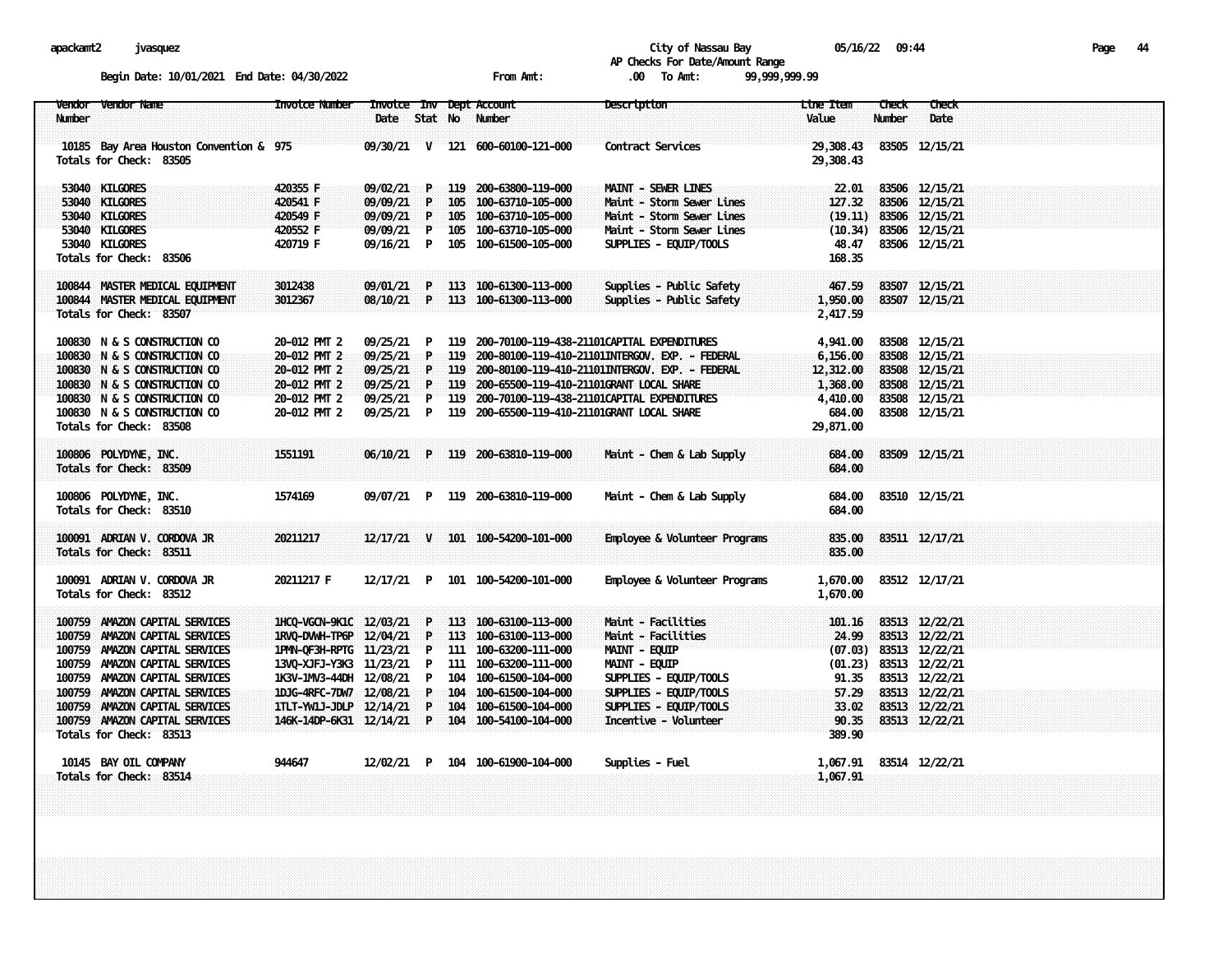**apackamt2 jvasquez City of Nassau Bay 05/16/22 09:44 Page 45 AP Checks For Date/Amount Range**

| Vendor Vendor Name                                                              | <b>THYORGE NUMBER</b>        | <b>Invoice Inv Dept Account</b> |  |                                                                      | <b>Description</b>                                   | tine Item                     | <b>Check</b>  | <b>Check</b>                     |  |  |
|---------------------------------------------------------------------------------|------------------------------|---------------------------------|--|----------------------------------------------------------------------|------------------------------------------------------|-------------------------------|---------------|----------------------------------|--|--|
| <b>Number</b>                                                                   |                              | Date Stat No Number             |  |                                                                      |                                                      | <b>Value</b>                  | <b>Number</b> | Date                             |  |  |
| 12505 BOUND TREE MEDICAL<br>12505 BOUND TREE MEDICAL<br>Totals for Check: 83515 | 84316840<br>84305501         |                                 |  | 12/08/21 P 113 100-61300-113-000<br>11/30/21 P 113 100-61300-113-000 | Supplies - Public Safety<br>Supplies - Public Safety | 84.60<br>2,561.85<br>2,646.45 |               | 83515 12/22/21<br>83515 12/22/21 |  |  |
| 820 CASCO INDUSTRIES INC<br>Totals for Check: 83516                             | 235115                       |                                 |  | 12/15/21 P 104 100-61500-104-000                                     | SUPPLIES - EOUIP/TOOLS                               | 576.00<br>576.00              |               | 83516 12/22/21                   |  |  |
| 100563 CHASE<br>100563 CHASE                                                    | 0000002205<br>0000002205     |                                 |  | 12/04/21 P 120 400-67100-120-310<br>12/04/21 P 120 400-67200-120-310 | Debt Service - Prin.<br>Debt Service - Int.          | 330,000.00<br>34,248.50       |               | 83517 12/22/21<br>83517 12/22/21 |  |  |
| Totals for Check: 83517                                                         |                              |                                 |  |                                                                      |                                                      | 364,248.50                    |               |                                  |  |  |
| <b>16414 CINTAS</b><br>Totals for Check: 83518                                  | 4104518522                   |                                 |  | 12/14/21 P 101 100-63100-101-000                                     | Maint - Facilities                                   | 46.00<br>46.00                |               | 83518 12/22/21                   |  |  |
| 89830 COMCAST<br>Totals for Check: 83519                                        |                              |                                 |  | 12/01/21 ANCTRL 12/01/21 P 111 100-62200-111-000                     | Telecommunications                                   | 567.11<br>567.11              |               | 83519 12/22/21                   |  |  |
| 89830 COMCAST<br>Totals for Check: 83520                                        |                              |                                 |  | 12/01/21 PWDTA 12/01/21 P 111 100-62200-111-000                      | <b>Telecomunications</b>                             | 17.42<br>17.42                |               | 83520 12/22/21                   |  |  |
| 89830 COMCAST<br>Totals for Check: 83521                                        |                              |                                 |  | 12/05/21 WTR PL 12/05/21 P 111 100-62200-111-000                     | <b>Telecomunications</b>                             | 169.26<br>169.26              |               | 83521 12/22/21                   |  |  |
| 89830 COMCAST<br>Totals for Check: 83522                                        | 12/11/21 PW                  |                                 |  | 12/11/21 P 111 100-62200-111-000                                     | <b>Telecommunications</b>                            | 285.99<br>285.99              |               | 83522 12/22/21                   |  |  |
| 100715 COMPUCYCLE, INC.<br>Totals for Check: 83523                              | 50189                        |                                 |  | 10/01/21 P 111 100-60100-111-000                                     | <b>CONTRACT SERVICES</b>                             | 526.75<br>526.75              |               | 83523 12/22/21                   |  |  |
| 100498 DANIELS SHARPSMART, INC.<br>Totals for Check: 83524                      | 681601                       |                                 |  | 11/30/21 P 113 100-61300-113-000                                     | Supplies - Public Safety                             | 147.64<br>147.64              |               | 83524 12/22/21                   |  |  |
| 100177 DEER OAKS EAP SERVICES LLC<br>Totals for Check: 83525                    | CONB21-11                    |                                 |  | 11/26/21 P 101 100-60100-101-000                                     | Contract Services                                    | 178.10<br>178.10              |               | 83525 12/22/21                   |  |  |
| 100604 EMS TECHNOLOGY SOLUTIONS<br>Totals for Check: 83526                      | 41840                        |                                 |  | 12/06/21 P 111 100-60100-111-000                                     | CONTRACT SERVICES                                    | 3,000.00<br>3,000.00          |               | 83526 12/22/21                   |  |  |
| 29602 FACILITY SOLUTIONS GROUP<br>Totals for Check: 83527                       | 5189840-00                   |                                 |  | 12/01/21 P 105 100-63500-105-000                                     | Maint - Street Lights                                | 188.50<br>188.50              |               | 83527 12/22/21                   |  |  |
| 100454 FRONTIER COMMUNICATIONS<br>Totals for Check: 83528                       |                              |                                 |  | 3330411 12/2021 12/06/21 P 111 100-62200-111-000                     | <b>Telecommunications</b>                            | 227.74<br>227.74              |               | 83528 12/22/21                   |  |  |
| 100301 FUN EXPRESS, LLC<br>100301 FUN EXPRESS, LLC.<br>Totals for Check: 83529  | 713617977-02<br>713617977-01 | 11/30/21 P                      |  | 106 100-66100-106-000<br>$11/29/21$ P $106$ $100-66100-106-000$      | Special Events<br>Special Events                     | 55.19<br>420.80<br>475.99     |               | 83529 12/22/21<br>83529 12/22/21 |  |  |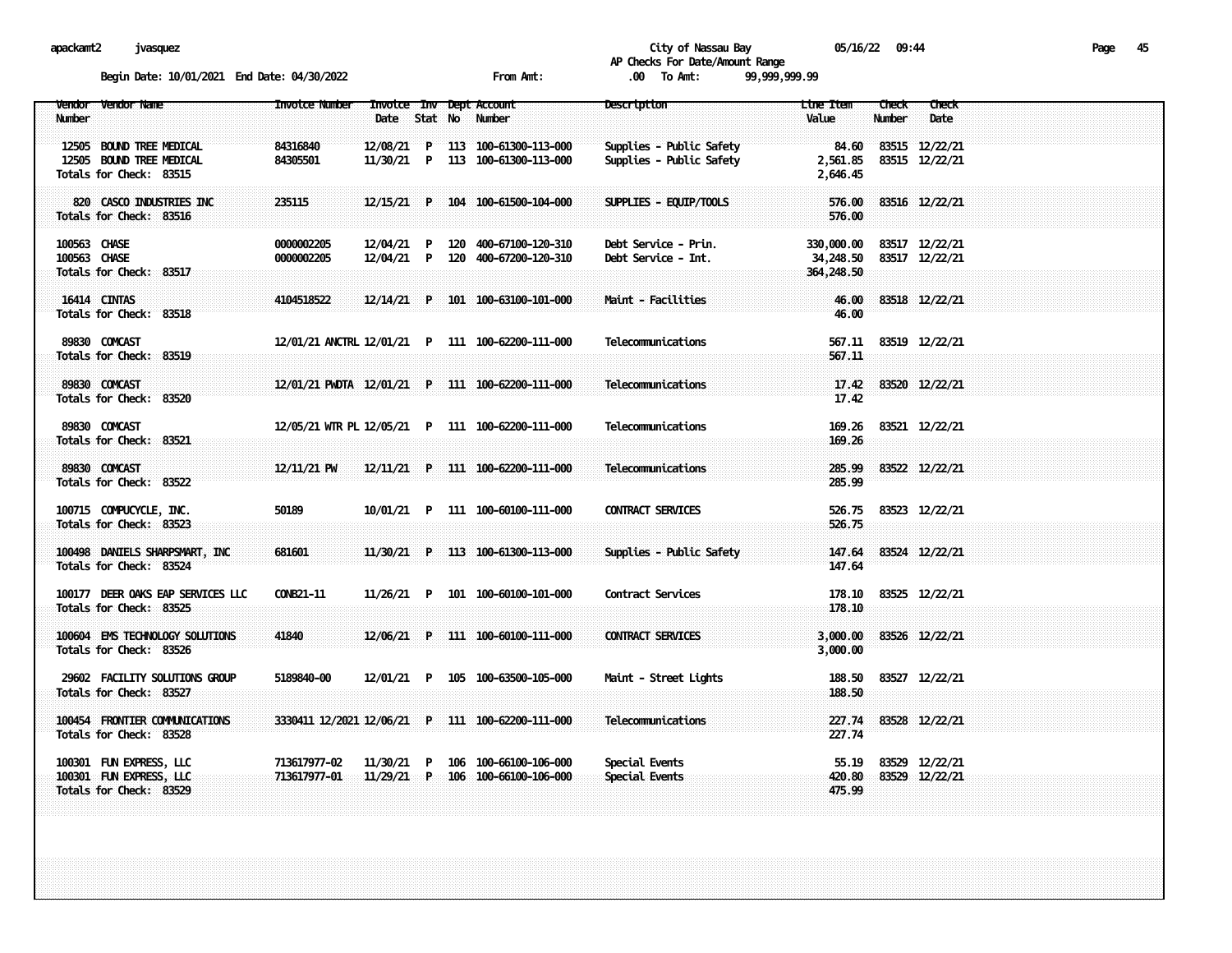**apackamt2 jvasquez City of Nassau Bay 05/16/22 09:44 Page 46 AP Checks For Date/Amount Range**

|        | <b>Vendor Vendor Name</b>                      | Invoice Number Invoice Inv Dept Account |                     |  |                                        | <b>Description</b>        | ttne Item | <b>Theck</b>  | <del>— Check</del>          |  |
|--------|------------------------------------------------|-----------------------------------------|---------------------|--|----------------------------------------|---------------------------|-----------|---------------|-----------------------------|--|
| Number |                                                |                                         | Date Stat No Number |  |                                        |                           | Value     | <b>Number</b> | Date                        |  |
|        |                                                |                                         |                     |  |                                        |                           |           |               |                             |  |
|        | 53040 KILGORE'S                                | 421353                                  |                     |  | 10/05/21 P 119 200-63100-119-000       | MAINT - FACILITIES        | 33.91     |               | 83530 12/22/21              |  |
|        | 53040 KILGORE'S                                | 421396                                  | 10/06/21 P          |  | 119 200-63100-119-000                  | <b>MAINT - FACILITIES</b> | 19.54     |               | 83530 12/22/21              |  |
|        | 53040 KILGORE'S                                | 422096                                  | $10/27/21$ P        |  | 105 100-63100-105-000                  | Maint - Facilities        | 14.52     |               | 83530 12/22/21              |  |
|        | 53040 KILGORE'S                                | 421834                                  |                     |  | 10/19/21 P 119 200-63100-119-000       | <b>MAINT - FACILITIES</b> | 16.83     |               | 83530 12/22/21              |  |
|        | 53040 KILGORE'S                                | 421856                                  |                     |  | 10/20/21 P 118 200-63900-118-000       | Maint - Water Lines       | 41.01     |               | 83530 12/22/21              |  |
|        | 53040 KILGORE'S                                | 421442                                  |                     |  | 10/07/21 P 105 100-63500-105-000       | Maint - Street Lights     | 77.23     |               | 83530 12/22/21              |  |
|        | 53040 KILGORE'S                                | 421599                                  |                     |  | 10/13/21 P 105 100-61500-105-000       | SUPPLIES - EQUIP/TOOLS    | 27.74     |               | 83530 12/22/21              |  |
|        | 53040 KILGORE'S                                | 421634                                  |                     |  | 10/13/21 P 105 100-61500-105-000       | SUPPLIES - EQUIP/TOOLS    | 47.57     |               | 83530 12/22/21              |  |
|        | Totals for Check: 83530                        |                                         |                     |  |                                        |                           | 278.35    |               |                             |  |
|        | 53040 KILGORES                                 | 421772                                  |                     |  | 10/18/21 P 119 200-63100-119-000       | <b>MAINT - FACILITIES</b> | 139.19    |               | 83531 12/22/21              |  |
|        | Totals for Check: 83531                        |                                         |                     |  |                                        |                           | 139.19    |               |                             |  |
|        |                                                |                                         |                     |  |                                        |                           |           |               |                             |  |
|        | 100207 LINEBARGER GOGGAN BLAIR &               | NOVEMBER 2021                           | 12/16/21 P          |  | 100-21700-000-000                      | Court - Colagy            | 827.10    |               | 83532 12/22/21              |  |
|        | 100207 LINEBARGER GOGGAN BLAIR &               | NOVEMBER 2021                           | $12/16/21$ P        |  | 100-41100-000-000                      | Court - Fines             |           |               | $(311.58)$ 83532 $12/22/21$ |  |
|        | Totals for Check: 83532                        |                                         |                     |  |                                        |                           | 515.52    |               |                             |  |
|        |                                                |                                         |                     |  |                                        |                           |           |               |                             |  |
|        | 100636 NEXTCARE URGENT CARE TX                 | 11-30-2021                              |                     |  |                                        | Contract Services         | 630.00    |               | 83533 12/22/21              |  |
|        | Totals for Check: 83533                        |                                         |                     |  |                                        |                           | 630.00    |               |                             |  |
|        |                                                |                                         |                     |  |                                        |                           |           |               |                             |  |
|        | 30420 NORMAN FREDE CHEVROLET                   | CTCS560191                              |                     |  | 12/17/21 P 107 100-63400-107-000       | Maint - Vehicles          | 2,923.91  |               | 83534 12/22/21              |  |
|        | Totals for Check: 83534                        |                                         |                     |  |                                        |                           | 2,923.91  |               |                             |  |
|        |                                                |                                         |                     |  |                                        |                           |           |               |                             |  |
|        | 100694 OTIS ELEVATOR COMPANY                   | TH22679001                              |                     |  | 11/30/21 P 104 100-63100-104-000       | Maint - Facilities        | 678.75    |               | 83535 12/22/21              |  |
|        | 100694 OTIS ELEVATOR COMPANY                   | TH22679001                              |                     |  | 11/30/21 P 113 100-63100-113-000       | Maint - Facilities        | 678.75    |               | 83535 12/22/21              |  |
|        | Totals for Check: 83535                        |                                         |                     |  |                                        |                           | 1,357.50  |               |                             |  |
|        |                                                |                                         |                     |  |                                        |                           |           |               |                             |  |
|        | 100045 PITNEY BOWES PURCHASE POWER             | <b>PMR 12-03-21</b>                     |                     |  | $12/03/21$ P 101 100-61200-101-000     | Supplies - Postage        | 803.00    |               | 83536 12/22/21              |  |
|        | Totals for Check: 83536                        |                                         |                     |  |                                        |                           | 803.00    |               |                             |  |
|        | 70128 PS LIGHTWAVE, INC.                       | RC00079463                              |                     |  | 12/10/21 P 111 100-62200-111-000       | <b>Telecommunications</b> | 2,362.54  |               | 83537 12/22/21              |  |
|        | Totals for Check: 83537                        |                                         |                     |  |                                        |                           | 2,362.54  |               |                             |  |
|        |                                                |                                         |                     |  |                                        |                           |           |               |                             |  |
|        | 100751 SAFE FLEET                              | 44513                                   |                     |  | $12/15/21$ P $111$ $100-63200-111-000$ | MAINT - EQUIP             | 166.62    |               | 83538 12/22/21              |  |
|        | Totals for Check: 83538                        |                                         |                     |  |                                        |                           | 166.62    |               |                             |  |
|        |                                                |                                         |                     |  |                                        |                           |           |               |                             |  |
|        | 100628 SHARP BUSINESS SYSTEMS                  | 74754146                                |                     |  | 12/11/21 P 111 100-60100-111-000       | <b>CONTRACT SERVICES</b>  | 360.15    |               | 83539 12/22/21              |  |
|        | Totals for Check: 83539                        |                                         |                     |  |                                        |                           | 360.15    |               |                             |  |
|        |                                                |                                         |                     |  |                                        |                           |           |               |                             |  |
|        | 100785 SHARP BUSINESS SYSTEMS                  | 9003605226                              |                     |  | $12/17/21$ P $111$ $100-60100-111-000$ | <b>CONTRACT SERVICES</b>  | 231.39    |               | 83540 12/22/21              |  |
|        | Totals for Check: 83540                        |                                         |                     |  |                                        |                           | 231.39    |               |                             |  |
|        |                                                |                                         |                     |  |                                        |                           |           |               |                             |  |
|        | 100124 SIDDONS MARTIN EMERGENCY GROUP 19406239 |                                         |                     |  | 11/12/21 P 113 100-63400-113-000       | Maint - Vehicles          |           |               | 595.95 83541 12/22/21       |  |

**Totals for Check: 83541 595.95**

82200 STRYKER SALES CORP 33540 3590664M 11/23/21 P 113 900-70100-113-000 CAPTTAL EXPENDITURES 310.00 33542 12/22/21 82200 STRYKER SALES CORP . 3590662M 11/23/21 P 113 900-70100-113-000 CAPITAL EXPENDITURES 310.00 83542 12/22/21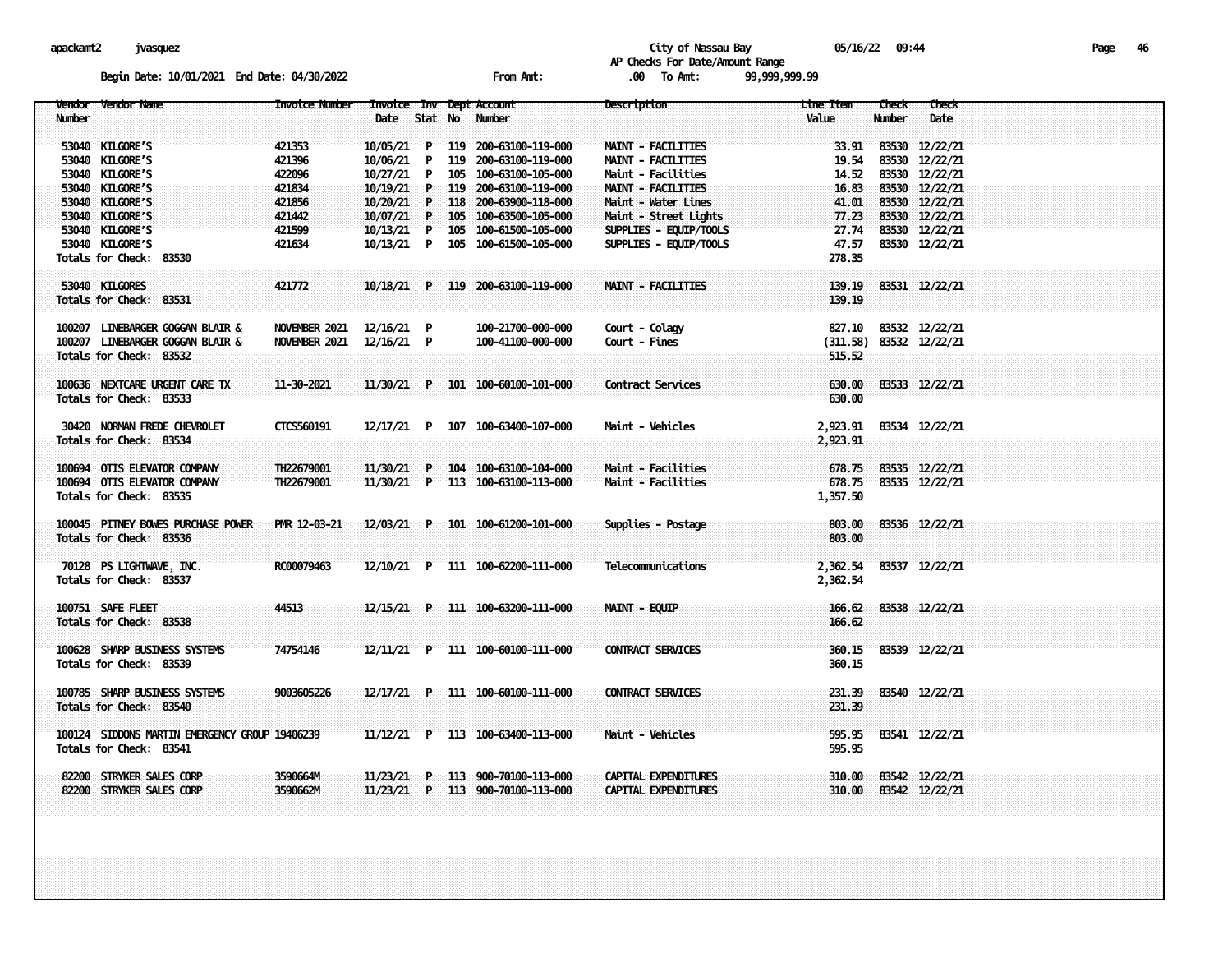**apackamt2 jvasquez City of Nassau Bay 05/16/22 09:44 Page 47 AP Checks For Date/Amount Range Begin Date: 10/01/2021 End Date: 04/30/2022 From Amt: .00 To Amt: 99,999,999.99**

| <b>Number</b> | vendor vendor Name                              | Invotce Number                                     |              |           | <b>Invoice Inv Dept Account</b><br><b>Number</b> | Description                              | istne Ttem                   | Check         | Check                      |  |  |
|---------------|-------------------------------------------------|----------------------------------------------------|--------------|-----------|--------------------------------------------------|------------------------------------------|------------------------------|---------------|----------------------------|--|--|
|               |                                                 |                                                    | Date Stat No |           |                                                  |                                          | Value                        | <b>Number</b> | Date                       |  |  |
|               | Totals for Check: 83542                         |                                                    |              |           |                                                  |                                          | 620.00                       |               |                            |  |  |
|               | 100820 TEXAS STUMP GRINDING                     | 1019                                               | 12/10/21     | P         | 118 200-63900-118-000                            | Maint - Water Lines                      | 1,000.00                     |               | 83543 12/22/21             |  |  |
|               | Totals for Check: 83543                         |                                                    |              |           |                                                  |                                          | 1,000.00                     |               |                            |  |  |
|               |                                                 |                                                    |              |           |                                                  |                                          |                              |               |                            |  |  |
|               | 100625 THE RESPONSE GROUP                       | 19973                                              | 12/03/21     | -Р.       | 111 100-60100-111-000                            | <b>CONTRACT SERVICES</b>                 | 1,500.00                     |               | 83544 12/22/21             |  |  |
|               | Totals for Check: 83544                         |                                                    |              |           |                                                  |                                          | 1,500.00                     |               |                            |  |  |
|               |                                                 |                                                    |              |           |                                                  |                                          |                              |               |                            |  |  |
|               | 87057 Tyler Technologies                        | 025-361643                                         | 12/21/21     | P         | 111 100-60100-111-000                            | <b>CONTRACT SERVICES</b>                 | 75.00                        |               | 83545 12/22/21             |  |  |
|               | Totals for Check: 83545                         |                                                    |              |           |                                                  |                                          | 75.00                        |               |                            |  |  |
|               | 70180 WEST MARINE PRODUCTS, INC.                | 0006564                                            |              |           | 104 100-63410-104-000                            | Maint - Marine                           | 354.98                       |               | 83546 12/22/21             |  |  |
|               | Totals for Check: 83546                         |                                                    | 11/20/21     | P         |                                                  |                                          | 354.98                       |               |                            |  |  |
|               |                                                 |                                                    |              |           |                                                  |                                          |                              |               |                            |  |  |
|               | 2020 VANTAGEPOINT TRANS, AGENTS, 457 12-31-2021 |                                                    | $12/30/21$ P |           | 100-22200-000-000                                | Deferred Compensation                    | 2,195.00                     |               | 83547 12/30/21             |  |  |
|               | 2020 VANTAGEPOINT TRANS. AGENTS, 457 12-17-2021 |                                                    | $12/17/21$ P |           | 100-22200-000-000                                | Deferred Compensation                    | 2,195.00                     |               | 83547 12/30/21             |  |  |
|               | Totals for Check: 83547                         |                                                    |              |           |                                                  |                                          | 4,390.00                     |               |                            |  |  |
|               |                                                 |                                                    |              |           |                                                  |                                          |                              |               |                            |  |  |
|               | 100085 PAYCOM PAYROLL                           | 123121 PAYROLL 12/31/21                            |              | P         | 101 100-51100-101-000                            | Salaries and Wages                       | 68,979.25                    |               | 83548 01/03/22             |  |  |
|               | 100085 PAYCOM PAYROLL                           | 123121 PAYROLL 12/31/21                            |              | P         | 102<br>100-51100-102-000                         | Salaries and Wages                       | 13,401.58                    |               | 83548 01/03/22             |  |  |
|               | 100085 PAYCOM PAYROLL                           | 123121 PAYROLL 12/31/21                            |              | P<br>104  | 100-51100-104-000                                | Salaries and Wages                       | 7,210.18                     |               | 83548 01/03/22             |  |  |
|               | 100085 PAYCOM PAYROLL                           | 123121 PAYROLL 12/31/21                            |              | -P        | 105 100-51100-105-000                            | Salaries and Wages                       | 21,378.27                    |               | 83548 01/03/22             |  |  |
|               | 100085 PAYCOM PAYROLL                           | 123121 PAYROLL 12/31/21                            |              | 106<br>P  | 100-51100-106-000                                | Salaries and Wages                       | 9,331.39                     | 83548         | 01/03/22                   |  |  |
|               | 100085 PAYCOM PAYROLL                           | 123121 PAYROLL 12/31/21                            |              | P.<br>107 | 100-51100-107-000                                | Salaries and Wages                       | 113,917.02                   | 83548         | 01/03/22                   |  |  |
|               | 100085 PAYCOM PAYROLL                           | 123121 PAYROLL 12/31/21                            |              | P         | 109 100-51100-109-000                            | Salaries and Wages                       | 1,808.24                     |               | 83548 01/03/22             |  |  |
|               | 100085 PAYCOM PAYROLL                           | 123121 PAYROLL 12/31/21                            |              | P<br>111  | 100-51100-111-000                                | Salaries and Wages                       | 5,428.14                     |               | 83548 01/03/22             |  |  |
|               | 100085 PAYCOM PAYROLL                           | 123121 PAYROLL 12/31/21                            |              | P         | 112 100-51100-112-000                            | Salaries and Wages                       | 7.150.00                     |               | 83548 01/03/22             |  |  |
|               | 100085 PAYCOM PAYROLL                           | 123121 PAYROLL 12/31/21                            |              | P         | 113 100-51100-113-000                            | SALARIES AND WAGES                       | 42,587.59                    |               | 83548 01/03/22             |  |  |
|               | 100085 PAYCOM PAYROLL                           | 123121 PAYROLL 12/31/21                            |              | P         | 114<br>100-51100-114-000                         | Salaries and Wages                       | 3,595.64                     | 83548         | 01/03/22                   |  |  |
|               | 100085 PAYCOM PAYROLL<br>100085 PAYCOM PAYROLL  | 123121 PAYROLL 12/31/21<br>123121 PAYROLL 12/31/21 |              | P<br>P    | 101 200-51100-101-000<br>101 600-51100-101-000   | Salaries and Wages<br>Salaries and Wages | 119,286.88                   | 83548         | 01/03/22<br>83548 01/03/22 |  |  |
|               | 100085 PAYCOM PAYROLL                           | 123121 PAYROLL 12/31/21                            |              | P         | 101 100-51200-101-000                            | Overtime                                 | 31,884.68<br>634.86          |               | 83548 01/03/22             |  |  |
|               | 100085 PAYCOM PAYROLL                           | 123121 PAYROLL 12/31/21                            |              | P         | 105 100-51200-105-000                            | Overtime                                 | 2,286.61                     |               | 83548 01/03/22             |  |  |
|               | 100085 PAYCOM PAYROLL                           | 123121 PAYROLL 12/31/21                            |              | P         | 106 100-51200-106-000                            | Overtime                                 | 718.58                       |               | 83548 01/03/22             |  |  |
|               | 100085 PAYCOM PAYROLL                           | 123121 PAYROLL 12/31/21                            |              | P.<br>107 | 100-51200-107-000                                | <b>Overtime</b>                          | 2,933.71                     | 83548         | 01/03/22                   |  |  |
|               | 100085 PAYCOM PAYROLL                           | 123121 PAYROLL 12/31/21                            |              | P<br>109  | 100-51200-109-000                                | Overtime                                 | 406.51                       | 83548         | 01/03/22                   |  |  |
|               | 100085 PAYCOM PAYROLL                           | 123121 PAYROLL 12/31/21                            |              | p         | 113 100-51200-113-000                            | <b>Overtume</b>                          | 4,693.02                     |               | 83548 01/03/22             |  |  |
|               | 100085 PAYCOM PAYROLL                           | 123121 PAYROLL 12/31/21                            |              | P         | 101 200-51200-101-000                            | Overtime                                 | 7,326.08                     |               | 83548 01/03/22             |  |  |
|               | 100085 PAYCOM PAYROLL                           | 123121 PAYROLL 12/31/21                            |              | P         | 101 600-51200-101-000                            | Overtime                                 | 307.96                       |               | 83548 01/03/22             |  |  |
|               | 100085 PAYCOM PAYROLL                           | 123121 PAYROLL 12/31/21                            |              | P         | 100-22100-000-000                                | <b>Accrued Payroll</b>                   | $(30, 134.49)$ 83548         |               | 01/03/22                   |  |  |
|               | 100085 PAYCOM PAYROLL                           | 123121 PAYROLL 12/31/21                            |              | P         | 200-22100-000-000                                | <b>Accrued Payroll</b>                   | (13, 907.21)                 | 83548         | 01/03/22                   |  |  |
|               | 100085 PAYCOM PAYROLL                           | 123121 PAYROLL 12/31/21                            |              | P         | 600-22100-000-000                                | <b>Accrued Payroll</b>                   | $(4,397.49)$ 83548           |               | 01/03/22                   |  |  |
|               | 100085 PAYCOM PAYROLL                           | 123121 PAYROLL 12/31/21                            |              | P         | 100-22100-000-000                                | <b>Accrued Payroll</b>                   | 30,134.49                    |               | 83548 01/03/22             |  |  |
|               | 100085 PAYCOM PAYROLL                           | 123121 PAYROLL 12/31/21                            |              | P         | 200-22100-000-000                                | <b>Accrued Payroll</b>                   | 13,907.21                    |               | 83548 01/03/22             |  |  |
|               | 100085 PAYCOM PAYROLL                           | 123121 PAYROLL 12/31/21                            |              | P         | 600-22100-000-000                                | <b>Accrued Payroll</b>                   | 4,397.49                     |               | 83548 01/03/22             |  |  |
|               | 100085 PAYCOM PAYROLL                           | 123121 PAYROLL 12/31/21                            |              | P.        | 100-22100-000-000                                | <b>Accrued Payroll</b>                   | (20, 378.07)                 |               | 83548 01/03/22             |  |  |
|               | 100085 PAYCOM PAYROLL                           | 123121 PAYROLL 12/31/21                            |              | P         | 200-22100-000-000                                | <b>Accrued Payroll</b>                   | $(6, 815.36)$ 83548 01/03/22 |               |                            |  |  |
|               |                                                 |                                                    |              |           |                                                  |                                          |                              |               |                            |  |  |
|               |                                                 |                                                    |              |           |                                                  |                                          |                              |               |                            |  |  |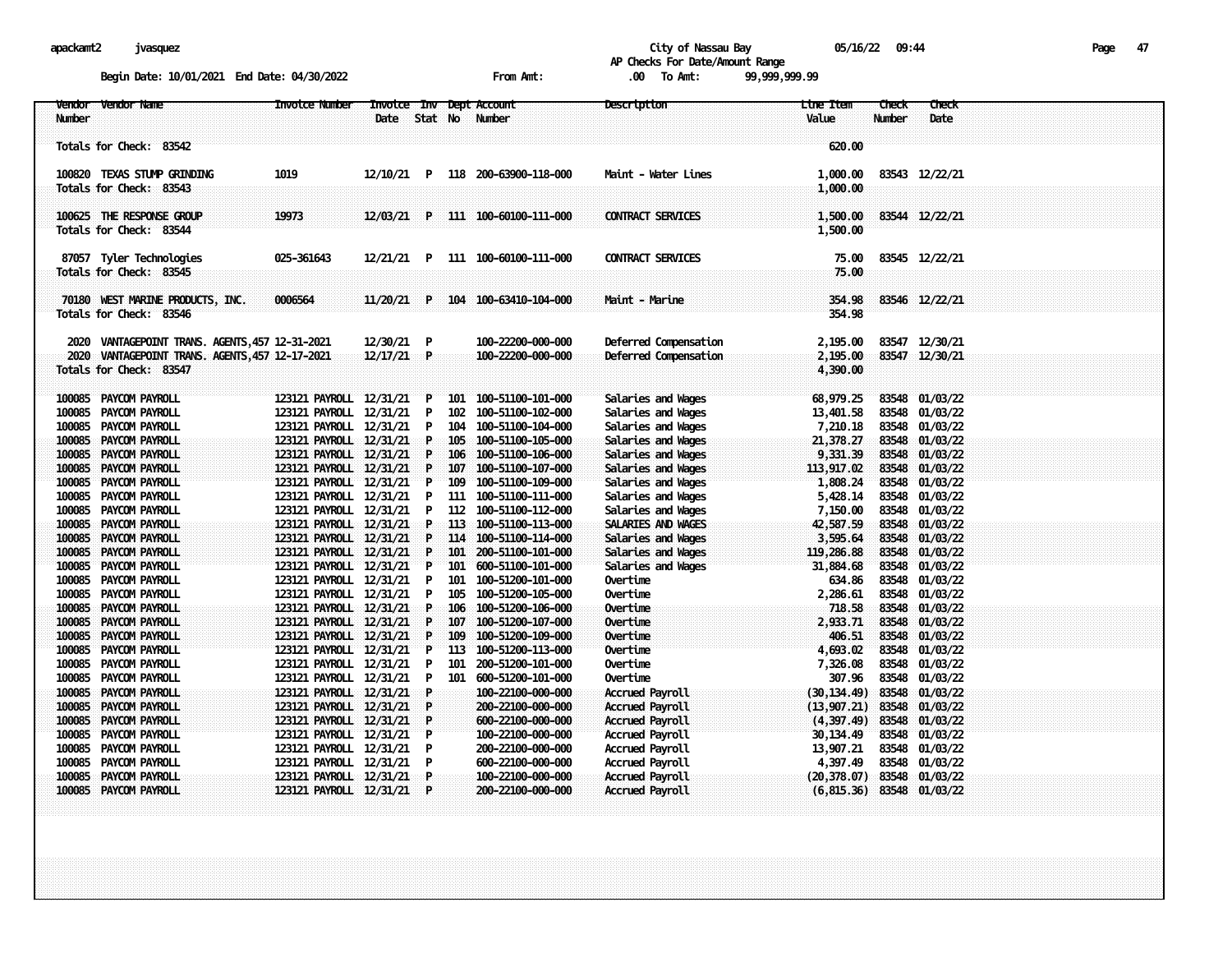## **apackamt2 jvasquez City of Nassau Bay 05/16/22 09:44 Page 48 AP Checks For Date/Amount Range**

|               | <del>Vendor Vendor Name</del> | <b>LINOLCE NUMBER</b>     | <b>Invotce Inv Dept Account</b> |                   |     |                       | Description                   | ttne Item           | <b>URECK</b>  | Check          |  |
|---------------|-------------------------------|---------------------------|---------------------------------|-------------------|-----|-----------------------|-------------------------------|---------------------|---------------|----------------|--|
| <b>Number</b> |                               |                           | Date                            | Stat No           |     | <b>Number</b>         |                               | Value               | <b>Number</b> | Date           |  |
|               |                               |                           |                                 |                   |     |                       |                               |                     |               |                |  |
| 100085        | PAYCOM PAYROLL                | 123121 PAYROLL 12/31/21 P |                                 |                   |     | 600-22100-000-000     | <b>Accrued Payroll</b>        | (1, 177, 40)        | 83548         | 01/03/22       |  |
| 100085        | PAYCOM PAYROLL                | 123121 PAYROLL 12/31/21   |                                 | P                 |     | 100-22100-000-000     | <b>Accrued Payroll</b>        | 20,378.07           | 83548         | 01/03/22       |  |
| 100085        | PAYCOM PAYROLL                | 123121 PAYROLL 12/31/21   |                                 | P                 |     | 200-22100-000-000     | <b>Accrued Payroll</b>        | 6,815.36            | 83548         | 01/03/22       |  |
| 100085        | PAYCOM PAYROLL                | 123121 PAYROLL 12/31/21   |                                 | -P.               |     | 600-22100-000-000     | <b>Accrued Payroll</b>        | 1,177.40            | 83548         | 01/03/22       |  |
| 100085        | <b>PAYCOM PAYROLL</b>         | 123121 PAYROLL 12/31/21   |                                 | -P                |     | 100-22100-000-000     | <b>Accrued Payroll</b>        | (20, 571, 26)       | 83548         | 01/03/22       |  |
|               | 100085 PAYCOM PAYROLL         | 123121 PAYROLL 12/31/21   |                                 | P                 |     | 200-22100-000-000     | <b>Accrued Payroll</b>        | (7,008.56)          | 83548         | 01/03/22       |  |
| 100085        | PAYCOM PAYROLL                | 123121 PAYROLL 12/31/21   |                                 | P                 |     | 600-22100-000-000     | <b>Accrued Payroll</b>        | (1,274.00)          | 83548         | 01/03/22       |  |
| 100085        | Paycom Payroll                | 123121 PAYROLL 12/31/21   |                                 | P                 |     | 100-22100-000-000     | <b>Accrued Payroll</b>        | 20,571.26           | 83548         | 01/03/22       |  |
| 100085        | PAYCOM PAYROLL                | 123121 PAYROLL 12/31/21   |                                 | P                 |     | 200-22100-000-000     | <b>Accrued Payroll</b>        | 7,008.56            | 83548         | 01/03/22       |  |
| 100085        | PAYCOM PAYROLL                | 123121 PAYROLL 12/31/21   |                                 |                   |     | 600-22100-000-000     | <b>Accrued Payroll</b>        | 1,274.00            | 83548         | 01/03/22       |  |
| 100085        | PAYCOM PAYROLL                | 123121 PAYROLL 12/31/21   |                                 | -P                | 101 | 100-52100-101-000     | <b>FICA</b>                   | 2,636.21            | 83548         | 01/03/22       |  |
| 100085        | PAYCOM PAYROLL                | 123121 PAYROLL 12/31/21   |                                 | P                 | 102 | 100-52100-102-000     | <b>FICA</b>                   | 973.02              | 83548         | 01/03/22       |  |
| 100085        | <b>PAYCOM PAYROLL</b>         | 123121 PAYROLL 12/31/21   |                                 | P                 | 104 | 100-52100-104-000     | <b>FICA</b>                   | 549.71              | 83548         | 01/03/22       |  |
| 100085        | PAYCOM PAYROLL                | 123121 PAYROLL 12/31/21   |                                 | P                 | 105 | 100-52100-105-000     | <b>FICA</b>                   | 1,751.64            | 83548         | 01/03/22       |  |
| 100085        | <b>PAYCOM PAYROLL</b>         | 123121 PAYROLL 12/31/21   |                                 | P                 | 106 | 100-52100-106-000     | <b>FICA</b>                   | 737.65              | 83548         | 01/03/22       |  |
| 100085        | PAYCOM PAYROLL                | 123121 PAYROLL 12/31/21   |                                 | -P                | 107 | 100-52100-107-000     | <b>FICA</b>                   | 8,732.02            | 83548         | 01/03/22       |  |
| 100085        | PAYCOM PAYROLL                | 123121 PAYROLL 12/31/21   |                                 | P                 | 109 | 100-52100-109-000     | <b>FICA</b>                   | 163.27              | 83548         | 01/03/22       |  |
| 100085        | PAYCOM PAYROLL                | 123121 PAYROLL 12/31/21   |                                 | P                 | 111 | 100-52100-111-000     | <b>FICA</b>                   | 413.37              | 83548         | 01/03/22       |  |
| 100085        | <b>PAYCOM PAYROLL</b>         | 123121 PAYROLL 12/31/21   |                                 | P                 | 112 | 100-52100-112-000     | <b>FICA</b>                   | 529.17              | 83548         | 01/03/22       |  |
| 100085        | PAYCOM PAYROLL                | 123121 PAYROLL 12/31/21   |                                 | P                 | 113 | 100-52100-113-000     | <b>FICA</b>                   | 3,616.94            | 83548         | 01/03/22       |  |
| 100085        | Paycom Payroll                | 123121 PAYROLL 12/31/21   |                                 | P                 | 114 | 100-52100-114-000     | <b>FICA</b>                   | 275.07              | 83548         | 01/03/22       |  |
| 100085        | PAYCOM PAYROLL                | 123121 PAYROLL 12/31/21   |                                 | ٠P                | 101 | 200-52100-101-000     | <b>FICA</b>                   | 6,815.35            | 83548         | 01/03/22       |  |
| 100085        | PAYCOM PAYROLL                | 123121 PAYROLL 12/31/21   |                                 | . P               | 101 | 600-52100-101-000     | <b>FICA</b>                   | 1,177.40            | 83548         | 01/03/22       |  |
| 100085        | PAYCOM PAYROLL                | 123121 PAYROLL 12/31/21   |                                 | ு                 |     | 100-22400-000-000     | <b>Insurance Deductions</b>   | (1,884.87)          | 83548         | 01/03/22       |  |
| 100085        | PAYCOM PAYROLL                | 123121 PAYROLL 12/31/21   |                                 | P                 |     | 100-22400-000-000     | <b>Insurance Deductions</b>   | (7,083.08)          | 83548         | 01/03/22       |  |
| 100085        | PAYCOM PAYROLL                | 123121 PAYROLL 12/31/21   |                                 | P                 |     | 200-22400-000-000     | <b>Insurance Deductions</b>   | (4,691.68)          | 83548         | 01/03/22       |  |
| 100085        | PAYCOM PAYROLL                | 123121 PAYROLL 12/31/21   |                                 | P                 |     | 600-22400-000-000     | <b>Insurance Deductions</b>   | (344.59)            | 83548         | 01/03/22       |  |
| 100085        | PAYCOM PAYROLL                | 123121 PAYROLL 12/31/21   |                                 | P                 |     | 100-22300-000-000     | <b>Pension Contributions</b>  | (62, 057, 30)       | 83548         | 01/03/22       |  |
| 100085        | PAYCOM PAYROLL                | 123121 PAYROLL 12/31/21   |                                 | P                 |     | 200-22300-000-000     | <b>Pension Contributions</b>  | $(29,601.02)$ 83548 |               | 01/03/22       |  |
| 100085        | PAYCOM PAYROLL                | 123121 PAYROLL 12/31/21   |                                 | P                 |     | 600-22300-000-000     | <b>Pension Contributions</b>  | (7,501.69)          | 83548         | 01/03/22       |  |
|               | 100085 PAYCOM PAYROLL         | 123121 PAYROLL 12/31/21   |                                 | P                 | 101 | 100-52200-101-000     | <b>Pension - Contribution</b> | 11,309.98           | 83548         | 01/03/22       |  |
| 100085        | Paycom Payroll                | 123121 PAYROLL 12/31/21   |                                 | P                 | 102 | 100-52200-102-000     | <b>Pension - Contribution</b> | 2,182.92            | 83548         | 01/03/22       |  |
| 100085        | Paycom Payroll                | 123121 PAYROLL 12/31/21   |                                 | P                 | 104 | 100-52200-104-000     | <b>Pension - Contribution</b> | 1,174.04            | 83548         | 01/03/22       |  |
| 100085        | PAYCOM PAYROLL                | 123121 PAYROLL 12/31/21   |                                 | P.                | 105 | 100-52200-105-000     | Pension - Contribution        | 3,893.93            | 83548         | 01/03/22       |  |
| 100085        | PAYCOM PAYROLL                | 123121 PAYROLL 12/31/21   |                                 | P                 | 106 | 100-52200-106-000     | <b>Pension - Contribution</b> | 1,629.10            | 83548         | 01/03/22       |  |
| 100085        | PAYCOM PAYROLL                | 123121 PAYROLL 12/31/21   |                                 | P                 | 107 | 100-52200-107-000     | <b>Pension - Contribution</b> | 18,989.32           | 83548         | 01/03/22       |  |
| 100085        | PAYCOM PAYROLL                | 123121 PAYROLL 12/31/21   |                                 | P                 | 109 | 100-52200-109-000     | <b>Pension - Contribution</b> | 361.97              | 83548         | 01/03/22       |  |
| 100085        | PAYCOM PAYROLL                | 123121 PAYROLL 12/31/21   |                                 | P                 | 111 | 100-52200-111-000     | <b>Pension - Contribution</b> | 885.17              | 83548         | 01/03/22       |  |
| 100085        | PAYCOM PAYROLL                | 123121 PAYROLL 12/31/21   |                                 | P                 | 112 | 100-52200-112-000     | <b>Pension - Contribution</b> | 1,002.59            | 83548         | 01/03/22       |  |
| 100085        | PAYCOM PAYROLL                | 123121 PAYROLL 12/31/21   |                                 | P                 | 113 | 100-52200-113-000     | Pension - Contribution        | 1,294.87            | 83548         | 01/03/22       |  |
|               |                               |                           |                                 | P                 | 114 | 100-52200-114-000     |                               | 593.39              | 83548         | 01/03/22       |  |
| 100085        | PAYCOM PAYROLL                | 123121 PAYROLL 12/31/21   |                                 |                   |     |                       | Pension - Contribution        |                     |               |                |  |
| 100085        | PAYCOM PAYROLL                | 123121 PAYROLL 12/31/21   |                                 | P<br>$\mathsf{P}$ | 101 | 200-52200-101-000     | Pension - Contribution        | 20,673.52           | 83548         | 01/03/22       |  |
| 100085        | PAYCOM PAYROLL                | 123121 PAYROLL 12/31/21   |                                 |                   |     | 101 600-52200-101-000 | <b>Pension - Contribution</b> | 5,228.96            | 83548         | 01/03/22       |  |
| 100085        | PAYCOM PAYROLL                | 123121 PAYROLL 12/31/21   |                                 | <b>P</b>          |     | 100-22200-000-000     | Deferred Compensation         | (15, 643.50)        | 83548         | 01/03/22       |  |
| 100085        | PAYCOM PAYROLL                | 123121 PAYROLL            | 12/31/21                        | P                 |     | 200-22200-000-000     | Deferred Compensation         | (12,041.50)         | 83548         | 01/03/22       |  |
| 100085        | PAYCOM PAYROLL                | 123121 PAYROLL 12/31/21   |                                 | P.                |     | 600-22200-000-000     | Deferred Compensation         | $(5,400.00)$ 83548  |               | 01/03/22       |  |
| 100085        | PAYCOM PAYROLL                | 123121 PAYROLL 12/31/21   |                                 | ∵P.               |     | 101 100-51300-101-000 | <b>Phone Allowance</b>        | 360.00              |               | 83548 01/03/22 |  |
|               |                               |                           |                                 |                   |     |                       |                               |                     |               |                |  |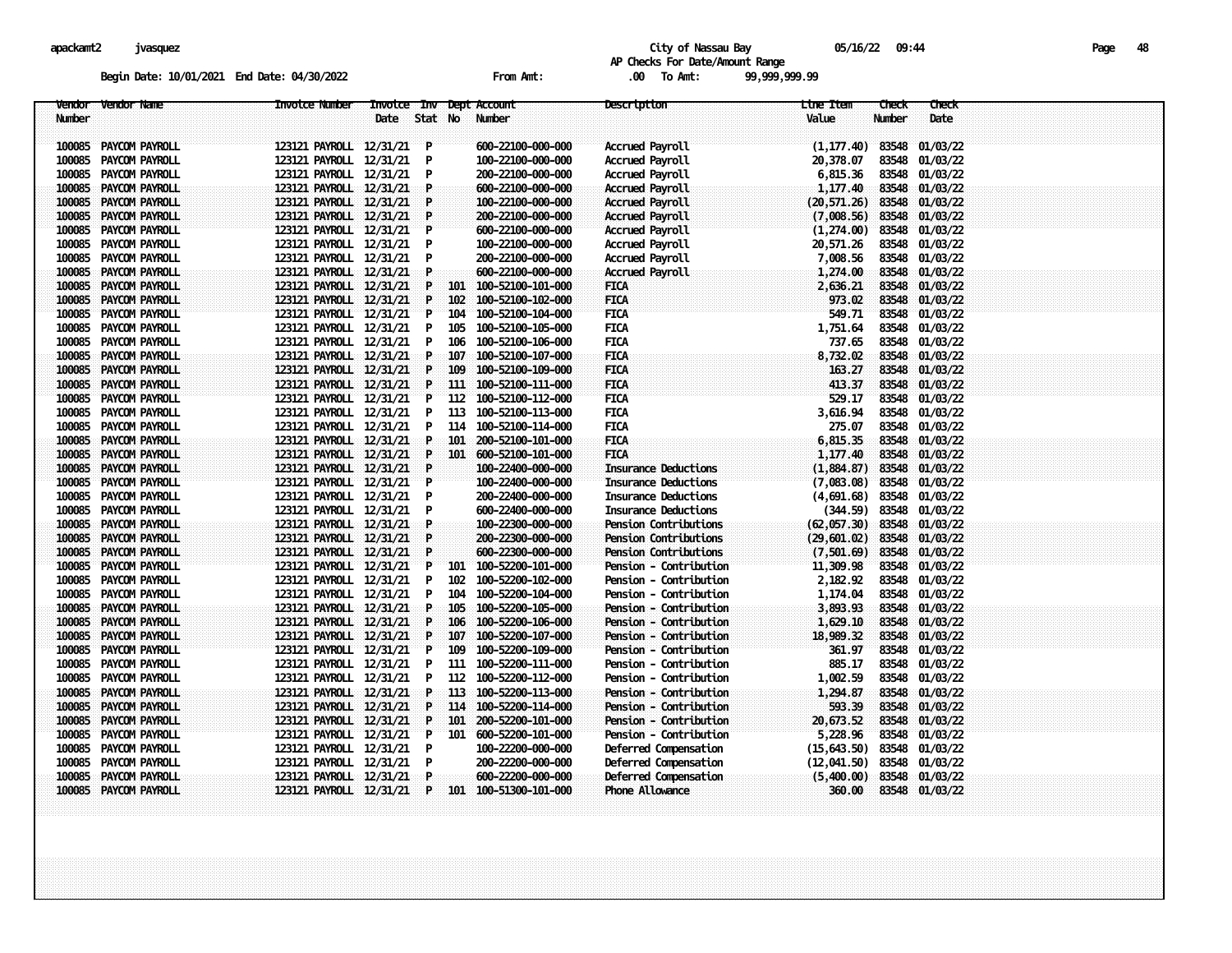**apackamt2 jvasquez City of Nassau Bay 05/16/22 09:44 Page 49 AP Checks For Date/Amount Range**

|  |  | 05/16/22 |  | 09: |
|--|--|----------|--|-----|
|--|--|----------|--|-----|

|               | <del>Vendor Vendor Name</del>                                   | Invoice Number Invoice Inv Dept Account |          |              |     |                                 | <b>Description</b>        | istne Ittem                   | Check         | Check          |  |
|---------------|-----------------------------------------------------------------|-----------------------------------------|----------|--------------|-----|---------------------------------|---------------------------|-------------------------------|---------------|----------------|--|
| <b>Number</b> |                                                                 |                                         |          |              |     | Date Stat No Number             |                           | Value                         | <b>Number</b> | Date           |  |
|               |                                                                 |                                         |          |              |     |                                 |                           |                               |               |                |  |
|               | 100085 PAYCOM PAYROLL                                           | 123121 PAYROLL 12/31/21 P               |          |              |     | 102 100-51300-102-000           | <b>Phone Allowance</b>    | 65.00                         |               | 83548 01/03/22 |  |
|               | 100085 PAYCOM PAYROLL                                           | 123121 PAYROLL 12/31/21                 |          | -P           |     | 104 100-51300-104-000           | <b>Phone Allowance</b>    | 100.00                        | 83548         | 01/03/22       |  |
|               | 100085 PAYCOM PAYROLL                                           | 123121 PAYROLL 12/31/21                 |          | $\mathsf{P}$ |     | 105 100-51300-105-000           | <b>Phone Allowance</b>    | 265.00                        | 83548         | 01/03/22       |  |
|               | 100085 PAYCOM PAYROLL                                           | 123121 PAYROLL 12/31/21                 |          | ∷P.          | 107 | 100-51300-107-000               | <b>Phone Allowance</b>    | 295.00                        |               | 83548 01/03/22 |  |
|               | 100085 PAYCOM PAYROLL                                           | 123121 PAYROLL 12/31/21                 |          | $\mathbf{P}$ |     | 112 100-51300-112-000           | <b>Phone Allowance</b>    | 35.00                         |               | 83548 01/03/22 |  |
|               | 100085 PAYCOM PAYROLL                                           | 123121 PAYROLL 12/31/21                 |          | ႃၣႜ          |     | 113 100-51300-113-000           | <b>Phone Allowance</b>    | 65.00                         |               | 83548 01/03/22 |  |
|               | 100085 PAYCOM PAYROLL                                           | 123121 PAYROLL 12/31/21                 |          | ™P.          |     | 114 100-51300-114-000           | <b>Phone Allowance</b>    | 65.00                         |               | 83548 01/03/22 |  |
|               | 100085 PAYCOM PAYROLL                                           | 123121 PAYROLL 12/31/21                 |          | <b>P</b>     |     | 101 200-51300-101-000           | <b>Phone Allowance</b>    | 135.00                        |               | 83548 01/03/22 |  |
|               | 100085 PAYCOM PAYROLL                                           | 123121 PAYROLL 12/31/21                 |          | $\mathbf{P}$ |     | 101 200-51100-101-000           | Salaries and Wages        | 760.48                        |               | 83548 01/03/22 |  |
|               | 100085 PAYCOM PAYROLL                                           | 123121 PAYROLL 12/31/21                 |          | ∷. P.        |     | $101 - 100 - 60100 - 101 - 000$ | Contract Services         | 1,967.73                      |               | 83548 01/03/22 |  |
|               | 100085 PAYCOM PAYROLL                                           | 123121 PAYROLL 12/31/21                 |          | $\mathbf{P}$ |     | 101 100-51100-101-000           | Salaries and Wages        | $(18, 117.96)$ 83548 01/03/22 |               |                |  |
|               | 100085 PAYCOM PAYROLL                                           | 123121 PAYROLL 12/31/21 P               |          |              |     | 106 100-51100-106-000           | Salaries and Wages        | 68.28                         |               | 83548 01/03/22 |  |
|               | Totals for Check: 83548                                         |                                         |          |              |     |                                 |                           | 402,671.07                    |               |                |  |
|               |                                                                 |                                         |          |              |     |                                 |                           |                               |               |                |  |
|               | 88888 BURKE, CHELSEA & JEREMY                                   | U0060367340034A 01/01/22 P              |          |              |     | 200-20500-000-000               | <b>Refunds</b>            | 63.26                         |               | 83549 01/05/22 |  |
|               | Totals for Check: 83549                                         |                                         |          |              |     |                                 |                           | 63.26                         |               |                |  |
|               |                                                                 |                                         |          |              |     |                                 |                           |                               |               |                |  |
|               | 88888 GUTIERREZ, EDUARDO                                        | U0060365870002A 01/01/22 P              |          |              |     | 200-20500-000-000               | <b>Refunds</b>            | 51.74                         |               | 83550 01/05/22 |  |
|               | Totals for Check: 83550                                         |                                         |          |              |     |                                 |                           | 51.74                         |               |                |  |
|               | 88888 LILYPOP BOUTIQUE                                          | U0010260265007A 01/01/22 P              |          |              |     | 200-20500-000-000               | <b>Refunds</b>            | 99.62                         |               | 83551 01/05/22 |  |
|               | Totals for Check: 83551                                         |                                         |          |              |     |                                 |                           | 99.62                         |               |                |  |
|               |                                                                 |                                         |          |              |     |                                 |                           |                               |               |                |  |
|               | 88888 SOUTHSHORE PROPERTY MANAGEMENT U0020262095008A 01/01/22 P |                                         |          |              |     | 200-20500-000-000               | <b>Refunds</b>            | 38.04                         |               | 83552 01/05/22 |  |
|               | Totals for Check: 83552                                         |                                         |          |              |     |                                 |                           | 38.04                         |               |                |  |
|               |                                                                 |                                         |          |              |     |                                 |                           |                               |               |                |  |
|               | 88888 WATTS, EDWIN                                              | U0060365770006A 01/01/22 P              |          |              |     | 200-20500-000-000               | <b>Refunds</b>            | 169.02                        |               | 83553 01/05/22 |  |
|               | Totals for Check: 83553                                         |                                         |          |              |     |                                 |                           | 169.02                        |               |                |  |
|               |                                                                 |                                         |          |              |     |                                 |                           |                               |               |                |  |
|               | 9290 ACT PIPE & SUPPLY                                          | S100748595.001 12/07/21                 |          | P.           |     | 118 200-63900-118-000           | Maint - Water Lines       | 371.06                        |               | 83554 01/10/22 |  |
|               | 9290 ACT PIPE & SUPPLY                                          | S100746975.001 12/02/21                 |          | $\mathsf{P}$ | 118 | 200-63900-118-000               | Maint - Water Lines       | 862.40                        |               | 83554 01/10/22 |  |
|               | 9290 ACT PIPE & SUPPLY                                          | S100748576.001 12/07/21                 |          | $\mathsf{P}$ | 118 | 200-63900-118-000               | Maint - Water Lines       | 757.45                        |               | 83554 01/10/22 |  |
|               | 9290 ACT PIPE & SUPPLY                                          | S100748610.001 12/14/21                 |          | $\mathsf{P}$ | 118 | 200-63900-118-000               | Maint - Water Lines       | 2,157.12                      |               | 83554 01/10/22 |  |
|               | 9290 ACT PIPE & SUPPLY                                          | S100742630.001 11/23/21 P               |          |              |     | 119 200-63100-119-000           | <b>MAINT - FACILITIES</b> | 55.60                         |               | 83554 01/10/22 |  |
|               | Totals for Check: 83554                                         |                                         |          |              |     |                                 |                           | 4,203.63                      |               |                |  |
|               |                                                                 |                                         |          |              |     |                                 |                           |                               |               |                |  |
|               | 100759 AMAZON CAPITAL SERVICES                                  | 1DR7-FDYV-FLH9 11/13/21                 |          | ∵P           |     | 111 100-63200-111-000           | MAINT - EQUIP             | 151.81                        |               | 83555 01/10/22 |  |
|               | 100759 AMAZON CAPITAL SERVICES                                  | 11X4-GWHR-HYH9 12/27/21                 |          | <b>P</b>     |     | 104 100-63100-104-000           | Maint - Facilities        | 120.59                        |               | 83555 01/10/22 |  |
|               | 100759 AMAZON CAPITAL SERVICES                                  | 19PD-DCGD-GJ3Y 01/04/22                 |          | $\mathsf{P}$ | 107 | 100-61400-107-000               | SUPPLIES - UNIFORMS       | 74.95                         |               | 83555 01/10/22 |  |
|               | 100759 AMAZON CAPITAL SERVICES                                  | 1YNM-N96V-P9MT 12/15/21                 |          | ∵.P.         | 107 | 100-63400-107-000               | Maint - Vehicles          | 23.94                         |               | 83555 01/10/22 |  |
|               | 100759 AMAZON CAPITAL SERVICES                                  | 16YN-WGD-0NW 12/21/21 P                 |          |              |     | 101 100-61100-101-000           | Supplies - Office         | 28.98                         |               | 83555 01/10/22 |  |
|               | Totals for Check: 83555                                         |                                         |          |              |     |                                 |                           | 400.27                        |               |                |  |
|               |                                                                 |                                         |          |              |     |                                 |                           |                               |               |                |  |
|               | 100495 AMERICAN JANITORIAL                                      | 58258                                   | 01/01/22 | - P          |     | 101 100-63100-101-000           | Maint - Facilities        | 946.40                        |               | 83556 01/10/22 |  |
| 100495        | AMERICAN JANITORIAL                                             | 58258                                   | 01/01/22 | $\mathsf{P}$ |     | 117 100-63100-117-000           | Maint - Facilities        | 743.60                        | 83556         | 01/10/22       |  |
| 100495        | AMERICAN JANITORIAL                                             | 58258                                   | 01/01/22 | -Р.          |     | 104 100-60100-104-000           | Contract Services         | 250.00                        |               | 83556 01/10/22 |  |
|               | 100495 AMERICAN JANITORIAL                                      | 58258                                   | 01/01/22 | ∷ P∶         |     | 113 100-60100-113-000           | Contract Services         | 250.00                        |               | 83556 01/10/22 |  |
|               |                                                                 |                                         |          |              |     |                                 |                           |                               |               |                |  |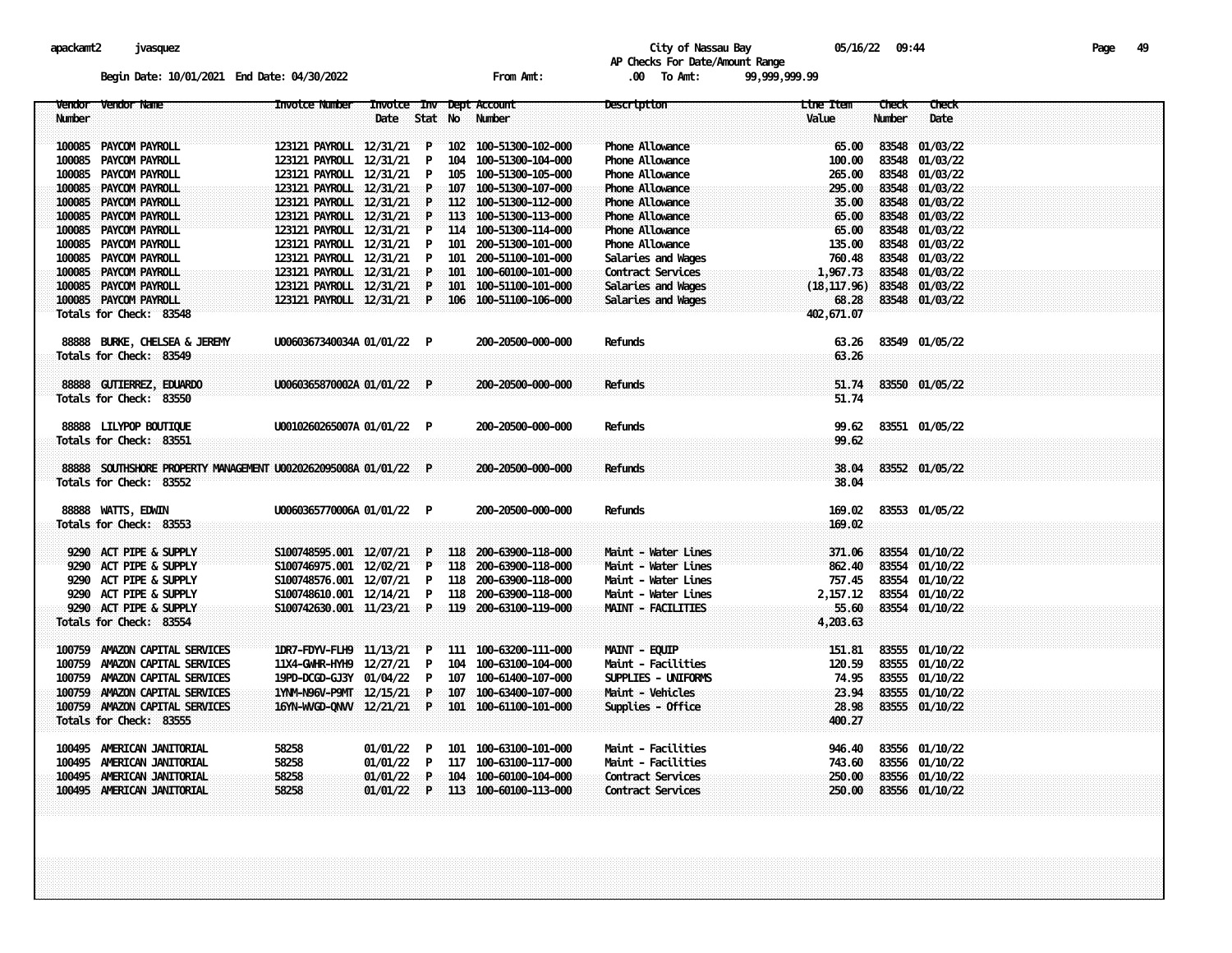**apackamt2 jvasquez City of Nassau Bay 05/16/22 09:44 Page 50 AP Checks For Date/Amount Range**

Begin Date: 10/01/2021 End Date: 04/30/2022 From Amt:

**Vendor Vendor Name Invoice Number Invoice Inv Dept Account Description Line Item Check Check Number Date Stat No Number Value Number Date**

| 100714 ANDROID CONSTRUCTION SERVICES 21-0242<br>01/03/22 P 118 200-60100-118-000<br>Contract Services<br>83557 01/10/22<br>4,120.00<br>Totals for Check: 83557<br>4,120.00<br>100711 AXON ENTERPRISES INC.<br><b>INUS036081</b><br>107 100-61300-107-000<br>Supplies - Public Safety<br>83558 01/10/22<br>12/06/21<br>$\mathsf{P}$<br>249.24<br>Totals for Check: 83558<br>249.24<br>10140 BAY ELECTRIC SUPPLY<br>172.94<br>1223870-00<br>12/16/21 P 105 100-63200-105-000<br>Maint - Equip<br>83559 01/10/22<br>172.94<br>Totals for Check: 83559<br>100823 BRIGHT LIGHTS OF HOUSTON<br>8949<br>12/17/21 P 101 600-70100-101-000<br>CAPITAL EXPENDITURES<br>27,450.00<br>83560 01/10/22<br>Totals for Check: 83560<br>27,450.00<br><b>Utilities</b><br>12/22/21 P 101 200-62100-101-000<br>48.72 83561 01/10/22<br>15745 Centerpoint Energy<br>12/22/21 EGN<br>Totals for Check: 83561<br>48.72<br>Utilities<br>83562 01/10/22<br>15745 Centerpoint Energy<br>12/22/21 FD<br>$12/22/21$ P<br>104 100-62100-104-000<br>24.36<br>12/22/21 FD<br>113 100-62100-113-000<br>Utilities<br>83562 01/10/22<br>15745 Centerpoint Energy<br>12/22/21 P<br>24.36<br>Totals for Check: 83562<br>48.72<br>15745 Centerpoint Energy<br><b>Utilities</b><br>83563 01/10/22<br>12/22/21 PW<br>12/22/21 P 105 100-62100-105-000<br>33.31<br>Totals for Check: 83563<br>33.31<br>15745 Centerpoint Energy<br>12/22/21 WTR<br>12/22/21 P<br>101 200-62100-101-000<br>Utilities<br>22.79<br>83564 01/10/22<br>Totals for Check: 83564<br>22.79<br>100845 CHRISTINE RYLANT<br>12-17-2021<br>12/11/21 P 101 100-54200-101-000<br>Employee & Volunteer Programs<br>400.00<br>83565 01/10/22<br>Totals for Check: 83565<br>400.00<br>Maint - Facilities<br>83566 01/10/22<br>16414 CINTAS<br>4105920108<br>12/28/21 P<br>101 100-63100-101-000<br>46.00<br>4104518589<br>$101 - 200 - 61400 - 101 - 000$<br>Supplies - Uniforms<br>20.00 83566 01/10/22<br>16414 CINTAS<br>$12/14/21$ P<br>12/14/21 P 105 100-61400-105-000<br>Supplies - Uniforms<br>83566 01/10/22<br><b>16414 CINTAS</b><br>4104518589<br>67.56<br>Supplies - Uniforms<br>16414 CINTAS<br>4105236216<br>$12/21/21$ P<br>101 200-61400-101-000<br>83566 01/10/22<br>20.00 |  |
|----------------------------------------------------------------------------------------------------------------------------------------------------------------------------------------------------------------------------------------------------------------------------------------------------------------------------------------------------------------------------------------------------------------------------------------------------------------------------------------------------------------------------------------------------------------------------------------------------------------------------------------------------------------------------------------------------------------------------------------------------------------------------------------------------------------------------------------------------------------------------------------------------------------------------------------------------------------------------------------------------------------------------------------------------------------------------------------------------------------------------------------------------------------------------------------------------------------------------------------------------------------------------------------------------------------------------------------------------------------------------------------------------------------------------------------------------------------------------------------------------------------------------------------------------------------------------------------------------------------------------------------------------------------------------------------------------------------------------------------------------------------------------------------------------------------------------------------------------------------------------------------------------------------------------------------------------------------------------------------------------------------------------------------------------------------------------------------------------------------------------------------------------------------------------------------------------------------------|--|
|                                                                                                                                                                                                                                                                                                                                                                                                                                                                                                                                                                                                                                                                                                                                                                                                                                                                                                                                                                                                                                                                                                                                                                                                                                                                                                                                                                                                                                                                                                                                                                                                                                                                                                                                                                                                                                                                                                                                                                                                                                                                                                                                                                                                                      |  |
|                                                                                                                                                                                                                                                                                                                                                                                                                                                                                                                                                                                                                                                                                                                                                                                                                                                                                                                                                                                                                                                                                                                                                                                                                                                                                                                                                                                                                                                                                                                                                                                                                                                                                                                                                                                                                                                                                                                                                                                                                                                                                                                                                                                                                      |  |
|                                                                                                                                                                                                                                                                                                                                                                                                                                                                                                                                                                                                                                                                                                                                                                                                                                                                                                                                                                                                                                                                                                                                                                                                                                                                                                                                                                                                                                                                                                                                                                                                                                                                                                                                                                                                                                                                                                                                                                                                                                                                                                                                                                                                                      |  |
|                                                                                                                                                                                                                                                                                                                                                                                                                                                                                                                                                                                                                                                                                                                                                                                                                                                                                                                                                                                                                                                                                                                                                                                                                                                                                                                                                                                                                                                                                                                                                                                                                                                                                                                                                                                                                                                                                                                                                                                                                                                                                                                                                                                                                      |  |
|                                                                                                                                                                                                                                                                                                                                                                                                                                                                                                                                                                                                                                                                                                                                                                                                                                                                                                                                                                                                                                                                                                                                                                                                                                                                                                                                                                                                                                                                                                                                                                                                                                                                                                                                                                                                                                                                                                                                                                                                                                                                                                                                                                                                                      |  |
|                                                                                                                                                                                                                                                                                                                                                                                                                                                                                                                                                                                                                                                                                                                                                                                                                                                                                                                                                                                                                                                                                                                                                                                                                                                                                                                                                                                                                                                                                                                                                                                                                                                                                                                                                                                                                                                                                                                                                                                                                                                                                                                                                                                                                      |  |
|                                                                                                                                                                                                                                                                                                                                                                                                                                                                                                                                                                                                                                                                                                                                                                                                                                                                                                                                                                                                                                                                                                                                                                                                                                                                                                                                                                                                                                                                                                                                                                                                                                                                                                                                                                                                                                                                                                                                                                                                                                                                                                                                                                                                                      |  |
|                                                                                                                                                                                                                                                                                                                                                                                                                                                                                                                                                                                                                                                                                                                                                                                                                                                                                                                                                                                                                                                                                                                                                                                                                                                                                                                                                                                                                                                                                                                                                                                                                                                                                                                                                                                                                                                                                                                                                                                                                                                                                                                                                                                                                      |  |
|                                                                                                                                                                                                                                                                                                                                                                                                                                                                                                                                                                                                                                                                                                                                                                                                                                                                                                                                                                                                                                                                                                                                                                                                                                                                                                                                                                                                                                                                                                                                                                                                                                                                                                                                                                                                                                                                                                                                                                                                                                                                                                                                                                                                                      |  |
| 12/21/21 P 105 100-61400-105-000<br><b>16414 CINTAS</b><br>Supplies - Uniforms<br>67.56<br>83566 01/10/22<br>4105236216<br>Totals for Check: 83566<br>221.12                                                                                                                                                                                                                                                                                                                                                                                                                                                                                                                                                                                                                                                                                                                                                                                                                                                                                                                                                                                                                                                                                                                                                                                                                                                                                                                                                                                                                                                                                                                                                                                                                                                                                                                                                                                                                                                                                                                                                                                                                                                         |  |
| <b>660 CITY OF NASSAU BAY</b><br>P.CASH 12/2021 12/31/21 P 101 100-61100-101-000<br>Supplies - Office<br>83567 01/10/22<br>31.22<br>31.22<br>Totals for Check: 83567                                                                                                                                                                                                                                                                                                                                                                                                                                                                                                                                                                                                                                                                                                                                                                                                                                                                                                                                                                                                                                                                                                                                                                                                                                                                                                                                                                                                                                                                                                                                                                                                                                                                                                                                                                                                                                                                                                                                                                                                                                                 |  |
| <b>Utilities</b><br>660 CITY OF NASSAU BAY<br>JAN 22 WTR BLG 01/01/22 P 117 100-62100-117-000<br>83568 01/10/22<br>29.04<br>660 CITY OF NASSAU BAY<br>JAN 22 WTR BLG 01/01/22 P<br>200-44100-000-000<br>Water Fees<br>22.50 83568 01/10/22<br>83568 01/10/22<br>660 CITY OF NASSAU BAY<br>JAN 22 WTR BLG 01/01/22 P<br>200-44200-000-000<br>Sewer Fees<br>14.47                                                                                                                                                                                                                                                                                                                                                                                                                                                                                                                                                                                                                                                                                                                                                                                                                                                                                                                                                                                                                                                                                                                                                                                                                                                                                                                                                                                                                                                                                                                                                                                                                                                                                                                                                                                                                                                      |  |
| <b>660 CITY OF NASSAU BAY</b><br>JAN 22 WTR BLG 01/01/22 P 117 100-62100-117-000<br>Utilities<br>83568 01/10/22<br>06.16<br><b>660 CITY OF NASSAU BAY</b><br>200-44100-000-000<br>Water Fees<br>83568 01/10/22<br>JAN 22 WTR BLG 01/01/22 P<br>07.84                                                                                                                                                                                                                                                                                                                                                                                                                                                                                                                                                                                                                                                                                                                                                                                                                                                                                                                                                                                                                                                                                                                                                                                                                                                                                                                                                                                                                                                                                                                                                                                                                                                                                                                                                                                                                                                                                                                                                                 |  |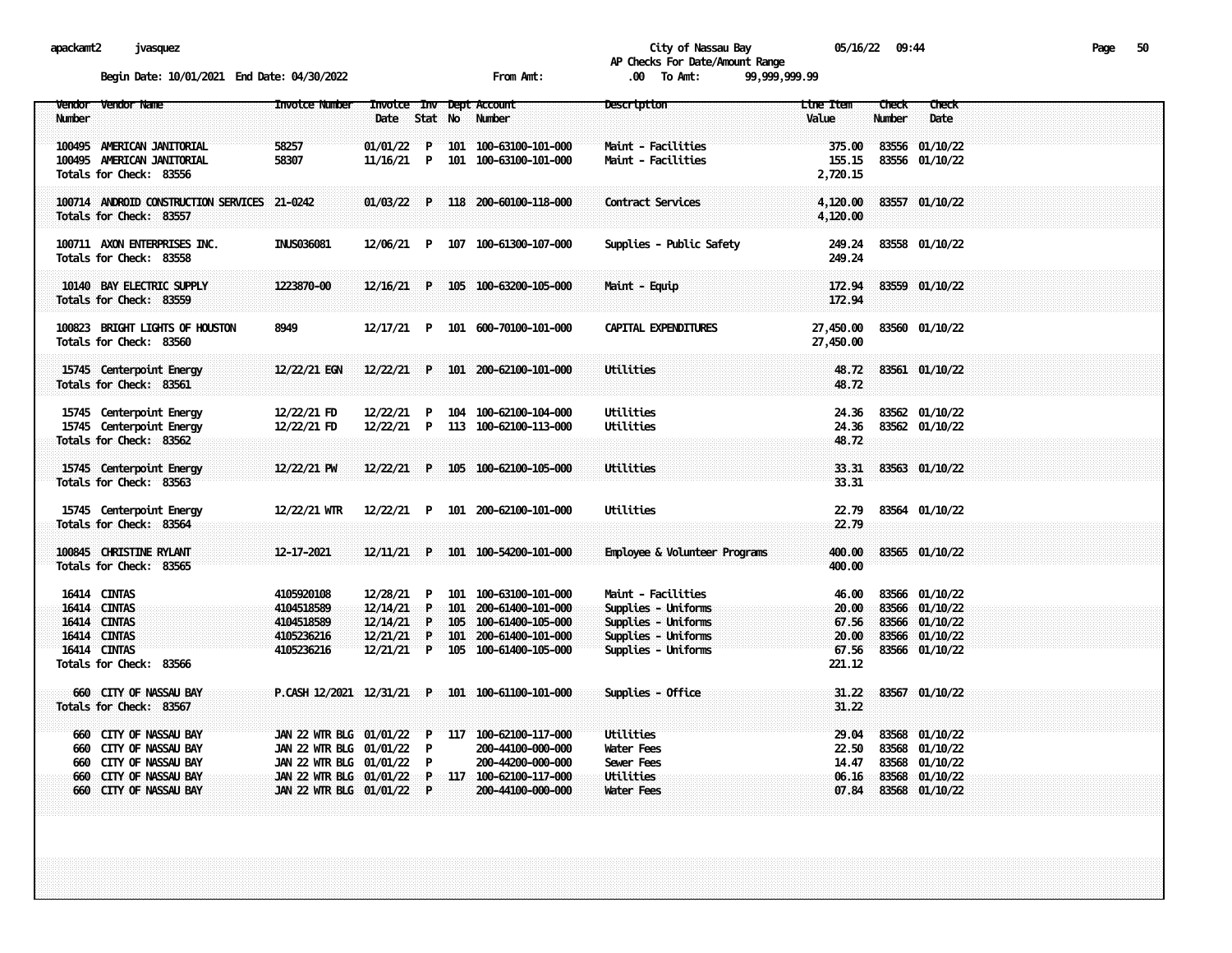**Totals for Check: 83580 200.00**

**Totals for Check: 83581 2,187.50**

**apackamt2 jvasquez City of Nassau Bay 05/16/22 09:44 Page 51 AP Checks For Date/Amount Range**

| Begin Date: 10/01/2021 End Date: 04/30/2022                                                                       |                                         |                     |              | From Amt:                                                            | .00 To Amt:                | 99, 999, 999. 99      |                               |                                  |
|-------------------------------------------------------------------------------------------------------------------|-----------------------------------------|---------------------|--------------|----------------------------------------------------------------------|----------------------------|-----------------------|-------------------------------|----------------------------------|
| <del>Vendor Vendor Name</del><br><b>Number</b>                                                                    | Invoice Number Invoice Inv Dept Account | Date Stat No Number |              |                                                                      | <b>Description</b>         | itine Titen<br>Value  | <b>Check</b><br><b>Number</b> | <b>Check</b><br>Date             |
| Totals for Check: 83568                                                                                           |                                         |                     |              |                                                                      |                            | 80.01                 |                               |                                  |
| 16485 Clear Creek Environ. Foundation FY22 CONTRIBUTI 01/05/22 P 106 100-63650-106-000<br>Totals for Check: 83569 |                                         |                     |              |                                                                      | Maint - Environmental      | 2,000.00<br>2,000.00  |                               | 83569 01/10/22                   |
| 17160 CLEAR LAKE CITY WATER                                                                                       | NOVEMBER 2021                           |                     |              | $12/28/21$ P $118$ 200-60110-118-000                                 | Contract Services - Water  | 14,517.94             |                               | 83570 01/10/22                   |
| 17160 CLEAR LAKE CITY WATER<br>Totals for Check: 83570                                                            | NOVEMBER 2021                           |                     |              | 12/28/21 P 118 200-70100-118-000                                     | Capital Expenditures       | 6,843.03<br>21,360.97 |                               | 83570 01/10/22                   |
| 100256 CONSTELLATION NEWENERGY INC<br>Totals for Check: 83571                                                     | 61308142001                             |                     |              | 12/17/21 P 106 100-62100-106-000                                     | Utilities                  | 273.28<br>273.28      |                               | 83571 01/10/22                   |
|                                                                                                                   |                                         |                     |              |                                                                      | <b>Utilities</b>           |                       |                               |                                  |
| 100256 CONSTELLATION NEWENERGY INC<br>Totals for Check: 83572                                                     | 61308253701                             |                     |              | 12/17/21 P 106 100-62100-106-000                                     |                            | 06.32<br>06.32        |                               | 83572 01/10/22                   |
| 100256 CONSTELLATION NEWENERGY INC<br>Totals for Check: 83573                                                     | 61308275301                             |                     |              | $12/17/21$ P $101$ 600-62100-101-627                                 | <b>UTILITIES</b>           | 15.69<br>15.69        |                               | 83573 01/10/22                   |
| 100256 CONSTELLATION NEWENERGY INC                                                                                | 61308300101                             |                     |              | 12/17/21 P 104 100-62100-104-000                                     | <b>Utilities</b>           | 508.30                |                               | 83574 01/10/22                   |
| 100256 CONSTELLATION NEWENERGY INC<br>Totals for Check: 83574                                                     | 61308300101                             |                     |              | 12/17/21 P 113 100-62100-113-000                                     | Utilities                  | 508.30<br>1,016.60    |                               | 83574 01/10/22                   |
| 100256 CONSTELLATION NEWENERGY INC<br>Totals for Check: 83575                                                     | 61308307001                             | $12/17/21$ P        |              | 100-13200-000-000                                                    | Due from other CU - NAMD   | 93.40<br>93.40        |                               | 83575 01/10/22                   |
| 12275 DATAPROSE, LLC                                                                                              | DP2104811                               | $12/31/21$ P        |              | 101 100-60500-101-000                                                | <b>Publications</b>        | 51.90                 |                               | 83576 01/10/22                   |
| 12275 DATAPROSE, LLC                                                                                              | DP2104811                               | 12/31/21            | $\mathsf{P}$ | 101 200-61200-101-000                                                | Supplies - Postage         | 892.70                |                               | 83576 01/10/22                   |
| 12275 DATAPROSE, LLC<br>Totals for Check: 83576                                                                   | 3P57982                                 |                     |              | $12/22/21$ P $101$ $100-60500-101-000$                               | <b>Publications</b>        | 620.46<br>1,565.06    |                               | 83576 01/10/22                   |
| 24258 DE LAGE LANDEN FINANCIAL SERV 74928533<br>Totals for Check: 83577                                           |                                         |                     |              | 12/27/21 P 111 100-60100-111-000                                     | <b>CONTRACT SERVICES</b>   | 534.10<br>534.10      |                               | 83577 01/10/22                   |
| 29602 FACILITY SOLUTIONS GROUP<br>Totals for Check: 83578                                                         | 5193051-00                              |                     |              | 12/22/21 P 105 100-63500-105-000                                     | Maint - Street Lights      | 49.60<br>49.60        |                               | 83578 01/10/22                   |
| 100744 FUN LOVE MEDIA<br>100744 FUN LOVE MEDIA                                                                    | 1261<br>1262                            |                     |              | 12/27/21 P 121 600-60300-121-000<br>12/27/21 P 121 600-60300-121-000 | Advertising<br>Advertising | 250.00<br>1,880.00    |                               | 83579 01/10/22<br>83579 01/10/22 |
| Totals for Check: 83579                                                                                           |                                         |                     |              |                                                                      |                            | 2.130.00              |                               |                                  |

12/16/21 P 101 100-60700-101-000 Legal Fees 1,100.00 1,100.00 1,100.00

**99999 GLENN BLOME GB 01-03-22 01/03/22 P 104 100-65100-104-000 Training & Travel 200.00 83580 01/10/22**

34320 GREGG & GREGG PC 34085 EDC 12/16/21 P 100-13100-000-000 Due from other CU - EDC 37.50 83581 01/10/22 34088 P 12/16/21 P 112 100-60100-112-000 Contract Services 1,050.00 83581 01/10/22<br>34320 GREGG & GREGG PC 34087 L 12/16/21 P 100 100-60700-101-000 Legal Fees 11 Contract Services 1,100.00 83581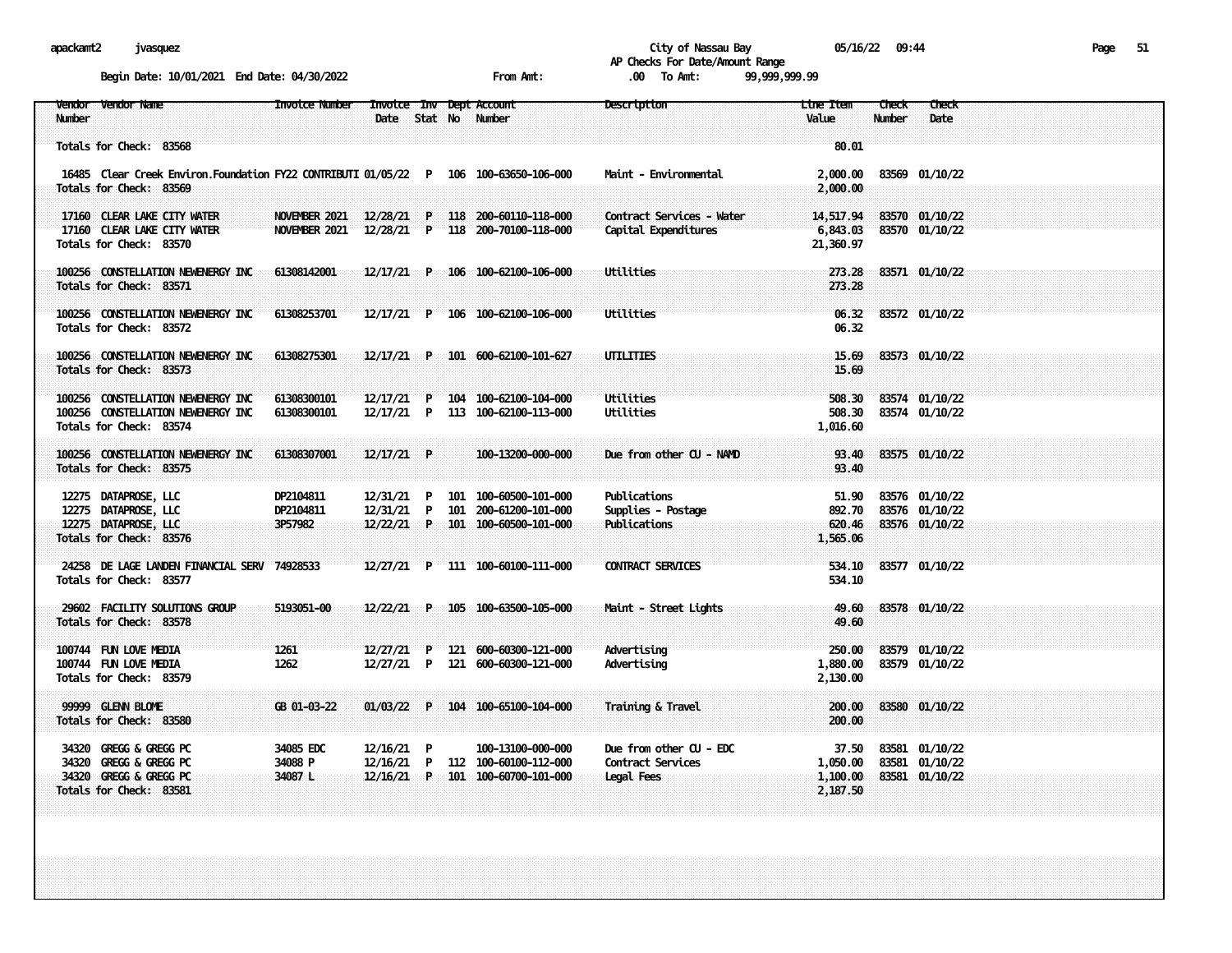## **apackamt2 jvasquez City of Nassau Bay 05/16/22 09:44 Page 52 AP Checks For Date/Amount Range**

|               | <u> Vendor Vendor Name</u>                      | <b>LINOLCE NUMBER</b>     |                              |              | <b>Invotce Inv Dept Account</b>                 | <b>Description</b>          | tine Item          | <b>uneck</b>  | <b>URECK</b>   |  |
|---------------|-------------------------------------------------|---------------------------|------------------------------|--------------|-------------------------------------------------|-----------------------------|--------------------|---------------|----------------|--|
| <b>Number</b> |                                                 |                           | Date                         |              | Stat No Number                                  |                             | Value              | <b>Number</b> | Date           |  |
|               | 37440 HARRIS COUNTY MAYORS' &                   | 2021-12-009               |                              |              | 12/26/21 P 101 100-65200-101-000                | City Officials              | 120.00             |               | 83582 01/10/22 |  |
|               | Totals for Check: 83582                         |                           |                              |              |                                                 |                             | 120.00             |               |                |  |
|               | 43505 HOME DEPOT                                | 4511419                   | $12/14/21$ P                 |              | 105 100-63200-105-000                           | Maint - Equip               | 212.12             |               | 83583 01/10/22 |  |
|               | 43505 HOME DEPOT                                | 1654169                   | $11/17/21$ P                 |              | 118 200-61500-118-000                           | Supplies - Equip/Tools      | 299.99             |               | 83583 01/10/22 |  |
|               | 43505 HOME DEPOT                                | 9081261                   | 12/09/21 P                   |              | 105 100-63200-105-000                           | Maint - Equip               | 116.54             | 83583         | 01/10/22       |  |
|               | 43505 HOME DEPOT                                | 8622045                   | $12/10/21$ P                 |              | 106 100-63100-106-000                           | Maint - Facilities          | 145.57             |               | 83583 01/10/22 |  |
|               | 43505 HOME DEPOT                                | 2123179                   | $12/16/21$ P                 |              | 106 100-63600-106-000                           | Maint - Grounds             | 111.52             | 83583         | 01/10/22       |  |
|               | 43505 HOME DEPOT                                | 2524789                   | $12/16/21$ P                 |              | 105 100-63100-105-000                           | Maint - Facilities          | 09.55              |               | 83583 01/10/22 |  |
|               | 43505 HOME DEPOT                                | 3524723                   | $12/15/21$ P                 |              | $-106 - 100 - 63200 - 106 - 000$                | Maint - Equip               | 14.94              | 83583         | 01/10/22       |  |
|               | 43505 HOME DEPOT                                | 3035328                   | 12/15/21                     | $\mathbf{P}$ | 106 100-63600-106-000                           | Maint - Grounds             | 129.78             |               | 83583 01/10/22 |  |
|               | 43505 HOME DEPOT                                | 9122752                   | 12/09/21                     | ∷ P          | 106 100-63600-106-000                           | Maint - Grounds             | 104.55             | 83583         | 01/10/22       |  |
|               | 43505 HOME DEPOT                                | 0122697                   | 12/08/21                     | ™P.          | 106 100-63600-106-000                           | Maint - Grounds             | 188.19             |               | 83583 01/10/22 |  |
|               | 43505 HOME DEPOT                                | 0122683                   | 12/08/21                     | $\mathsf{P}$ | 106 100-63600-106-000                           | Maint - Grounds             | 188.19             | 83583         | 01/10/22       |  |
|               | 43505 HOME DEPOT                                | 3422684                   | 12/15/21                     | $\mathsf{P}$ | 106 100-63100-106-000                           | Maint - Facilities          | 45.42              |               | 83583 01/10/22 |  |
|               | 43505 HOME DEPOT                                | 0510185                   |                              |              | 12/28/21 P 105 100-63500-105-000                |                             | 14.80              |               | 83583 01/10/22 |  |
|               | Totals for Check: 83583                         |                           |                              |              |                                                 | Maint - Street Lights       |                    |               |                |  |
|               |                                                 |                           |                              |              |                                                 |                             | 1,581.16           |               |                |  |
|               | 43503 HOUSTON CHRONICLE                         | 34162766                  | $11/17/21$ P                 |              | 101 100-60300-101-000                           | Advertising                 | 380.61             |               | 83584 01/10/22 |  |
|               | 43503 HOUSTON CHRONICLE                         | 34162775                  | $11/17/21$ P                 |              | 101 100-60300-101-000                           | Advertisina                 | 265.35             |               | 83584 01/10/22 |  |
|               | Totals for Check: 83584                         |                           |                              |              |                                                 |                             | 645.96             |               |                |  |
|               |                                                 |                           |                              |              |                                                 |                             |                    |               |                |  |
| 29660 IACP    |                                                 | 0205830                   |                              |              | 12/01/21 P 107 100-60200-107-000                | Dues, Fees, & Subscriptions | 190.00             |               | 83585 01/10/22 |  |
|               | Totals for Check: 83585                         |                           |                              |              |                                                 |                             | 190.00             |               |                |  |
|               | 100198 IWS GAS AND SUPPLY OF TX, LTD            | 36693733                  | $12/31/21$ P                 |              | 113 100-61300-113-000                           | Supplies - Public Safety    | 400.11             |               | 83586 01/10/22 |  |
|               | Totals for Check: 83586                         |                           |                              |              |                                                 |                             | 400.11             |               |                |  |
|               |                                                 |                           |                              |              |                                                 |                             |                    |               |                |  |
|               | 100338 JEFFREY S. WARD & ASSOCIATES 2017 FMA 25 |                           |                              |              | 01/03/22 P 103 700-80100-103-409                | Intergov. Exp. - Federal    | 3,790.00           |               | 83587 01/10/22 |  |
|               | Totals for Check: 83587                         |                           |                              |              |                                                 |                             | 3,790.00           |               |                |  |
|               | 100053 KENDIG KEAST COLLABORATIVE INC 20202     |                           |                              |              | 115 900-70100-115-326-21107CAPITAL EXPENDITURES |                             |                    |               | 83588 01/10/22 |  |
|               | 100053 KENDIG KEAST COLLABORATIVE INC 20202     |                           | $12/31/21$ P<br>$12/31/21$ P |              | 115 900-70100-115-326-21107CAPITAL EXPENDITURES |                             | 4,038.75<br>654.80 |               | 83588 01/10/22 |  |
|               | Totals for Check: 83588                         |                           |                              |              |                                                 |                             |                    |               |                |  |
|               |                                                 |                           |                              |              |                                                 |                             | 4,693.55           |               |                |  |
|               | 100807 KRESS-BARR LLC                           | 233                       |                              |              | 12/09/21 P 107 100-60600-107-000                | Printing                    | 257.25             |               | 83589 01/10/22 |  |
|               | Totals for Check: 83589                         |                           |                              |              |                                                 |                             | 257.25             |               |                |  |
|               |                                                 |                           |                              |              |                                                 |                             |                    |               |                |  |
|               | 100373 KS STATEBANK                             | 3359846 DOCFEE 12/09/21 P |                              |              | 124 900-70100-124-200                           | Capital Expenditures        | 175.00             | 83590         | 01/10/22       |  |
|               | 100373 KS STATEBANK                             | 3359846 PMT 1             | 12/09/21                     | ः P          | 124 900-70100-124-200                           | Capital Expenditures        | 3,629.05           | 83590         | 01/10/22       |  |
|               | 100373 KS STATEBANK                             | 3359846 PMT 2             | $12/09/21$ P                 |              | 124 900-70100-124-200                           | Capital Expenditures        | 3,629.05           |               | 83590 01/10/22 |  |
|               | Totals for Check: 83590                         |                           |                              |              |                                                 |                             | 7,433.10           |               |                |  |
|               | 99845 LexisNexis- Accurint                      | 20211130                  | $11/30/21$ P                 |              | 107 100-60100-107-000                           | <b>CONTRACT SERVICES</b>    | 33.00              |               | 83591 01/10/22 |  |
|               | Totals for Check: 83591                         |                           |                              |              |                                                 |                             | 33.00              |               |                |  |
|               |                                                 |                           |                              |              |                                                 |                             |                    |               |                |  |
|               | 54150 Liggio's Tire & Service Center 243245     |                           |                              |              | 11/17/21 P 107 100-63400-107-000                | Maint - Vehicles            | 599.84             |               | 83592 01/10/22 |  |
|               |                                                 |                           |                              |              |                                                 |                             |                    |               |                |  |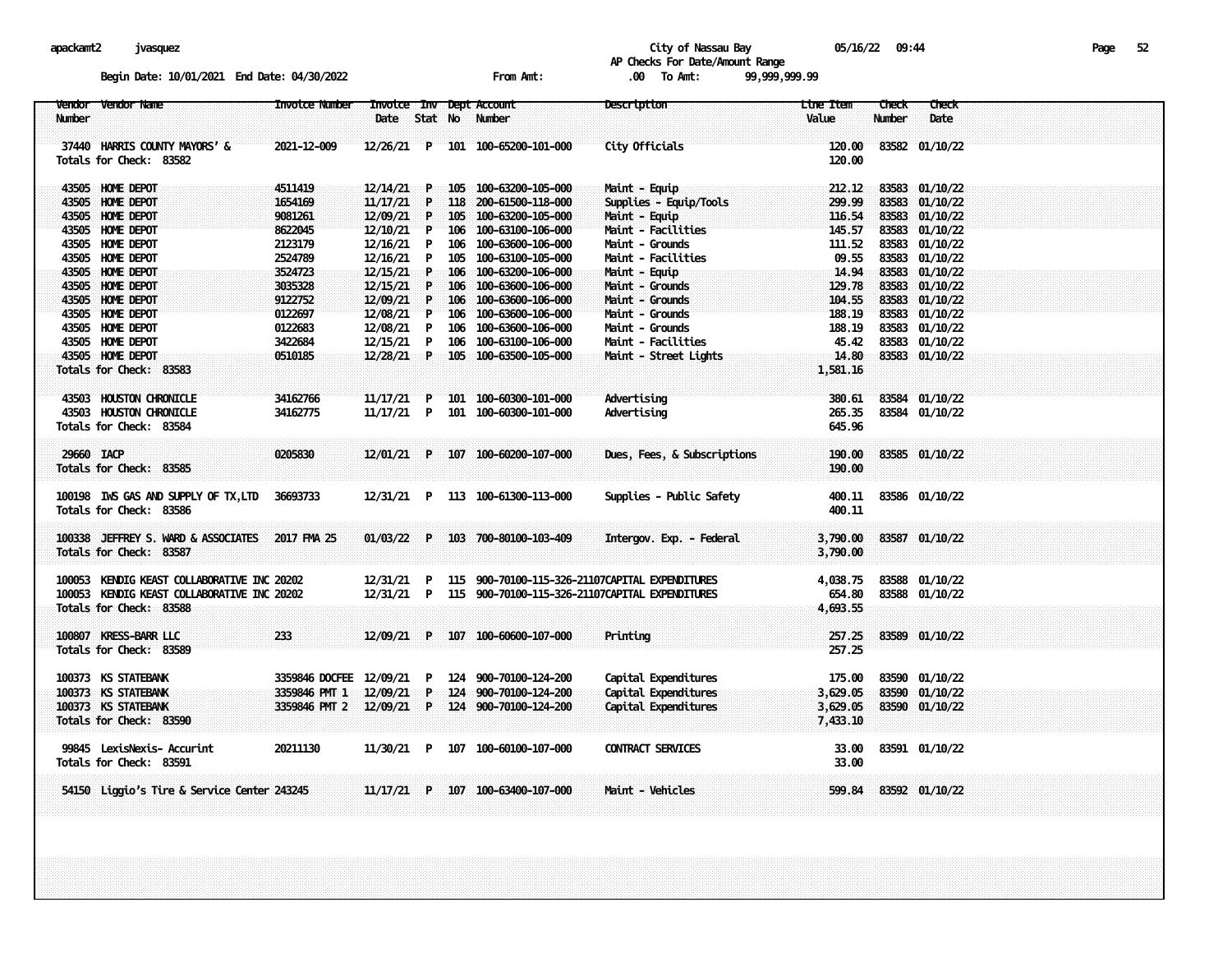**apackamt2 jvasquez City of Nassau Bay 05/16/22 09:44 Page 53 AP Checks For Date/Amount Range**

Begin Date: 10/01/2021 End Date: 04/30/2022 From Amt:

|               | <del>Vendor Vendor Name</del>                    | <b>Involce Number</b>      |              |     | <b>Invotce Inv Dept Account</b>        | <b>Description</b>                              | ttne Item    | <b>Check</b>  | Check          |  |
|---------------|--------------------------------------------------|----------------------------|--------------|-----|----------------------------------------|-------------------------------------------------|--------------|---------------|----------------|--|
| <b>Number</b> |                                                  |                            |              |     | Date Stat No Number                    |                                                 | Value        | <b>Number</b> | Date           |  |
|               |                                                  |                            |              |     |                                        |                                                 |              |               |                |  |
|               | 54150 Liggio's Tire & Service Center 243114      |                            |              |     | $11/08/21$ P $107$ $100-63400-107-000$ | Maint - Vehicles                                | 155.97       |               | 83592 01/10/22 |  |
|               | Totals for Check: 83592                          |                            |              |     |                                        |                                                 | 755.81       |               |                |  |
|               |                                                  |                            |              |     |                                        |                                                 |              |               |                |  |
|               | 57500 MCREE FORD                                 | 255048                     |              |     | 12/15/21 P 107 100-63400-107-000       | Maint - Vehicles                                | 128.00       |               | 83593 01/10/22 |  |
|               | Totals for Check: 83593                          |                            |              |     |                                        |                                                 | 128.00       |               |                |  |
|               |                                                  |                            |              |     |                                        |                                                 |              |               |                |  |
|               | 41340 O'REILLY AUTOMOTIVE STORE, INC 0512-328810 |                            | $12/02/21$ P |     | 105 100-63200-105-000                  | Maint - Equip                                   | 155.25       |               | 83594 01/10/22 |  |
|               | Totals for Check: 83594                          |                            |              |     |                                        |                                                 | 155.25       |               |                |  |
|               | 99999 Quality Lapel Pins, Inc.                   | LPP-3145                   | $11/02/21$ P |     | 107 700-61520-107-000                  | Supplies - Donations                            | 389.00       |               | 83595 01/10/22 |  |
|               | 99999 Quality Lapel Pins, Inc.                   | LPP-3145                   |              |     | 11/02/21 P 107 700-61520-107-000       | Supplies - Donations                            | 60.99        |               | 83595 01/10/22 |  |
|               | Totals for Check: 83595                          |                            |              |     |                                        |                                                 | 449.99       |               |                |  |
|               |                                                  |                            |              |     |                                        |                                                 |              |               |                |  |
|               | 100282 REGIONS BANK                              | 987249                     | $12/18/21$ P |     | 120 400-67100-120-307                  | Debt Service - Prin.                            | 134,999.97   |               | 83596 01/10/22 |  |
|               | 100282 REGIONS BANK                              | 987249                     | 12/18/21 P   |     | 120 400-67200-120-307                  | Debt Service - Int.                             | 13,648.58    |               | 83596 01/10/22 |  |
|               | Totals for Check: 83596                          |                            |              |     |                                        |                                                 | 148,648.55   |               |                |  |
|               |                                                  |                            |              |     |                                        |                                                 |              |               |                |  |
|               | 99999 RICHARD GUIDETTI                           | RG 01-03-22                | $01/03/22$ P |     | 104 100-63410-104-000                  | Maint - Marine                                  | 26.29        |               | 83597 01/10/22 |  |
|               | Totals for Check: 83597                          |                            |              |     |                                        |                                                 | 26.29        |               |                |  |
|               |                                                  |                            |              |     |                                        |                                                 |              |               |                |  |
|               | 99999 RODERICK MOLYNEAU                          | RM 01-03-22                | $01/03/22$ P |     |                                        | 125 900-70100-125-195-21107CAPITAL EXPENDITURES | 391.26       |               | 83598 01/10/22 |  |
|               | Totals for Check: 83598                          |                            |              |     |                                        |                                                 | 391.26       |               |                |  |
|               |                                                  |                            |              |     |                                        |                                                 |              |               |                |  |
|               | 100577 ROGELIO TOVAR                             | 125                        | 01/03/22     | ႃၣႜ | 118 200-63900-118-000                  | Maint - Water Lines                             | 3,060.00     |               | 83599 01/10/22 |  |
|               | 100577 ROGELIO TOVAR                             | 125                        |              |     | 01/03/22 P 118 200-63900-118-000       | Maint - Water Lines                             | 640.00       |               | 83599 01/10/22 |  |
|               | Totals for Check: 83599                          |                            |              |     |                                        |                                                 | 3,700.00     |               |                |  |
|               |                                                  |                            |              |     |                                        |                                                 |              |               |                |  |
|               | 100146 SOUTHERN COMPUTER WAREHOUSE               | <b>IN-000720619</b>        | $12/22/21$ P |     | 112 700-63240-112-000                  | Maint - Court Technology                        | 80.72        |               | 83600 01/10/22 |  |
|               | 100146 SOUTHERN COMPUTER WAREHOUSE               | IN-000720463               | 12/20/21 P   |     | 112 700-63240-112-000                  | Maint - Court Technology                        | 20.18        |               | 83600 01/10/22 |  |
|               | 100146 SOUTHERN COMPUTER WAREHOUSE               | IN-000720471               | $12/20/21$ P |     | 112 700-63240-112-000                  | Maint - Court Technology                        | 889.70       |               | 83600 01/10/22 |  |
|               | 100146 SOUTHERN COMPUTER WAREHOUSE               | IN-000720471               |              |     | 12/20/21 P 112 700-63240-112-000       | Maint - Court Technology                        | 568.90       |               | 83600 01/10/22 |  |
|               | Totals for Check: 83600                          |                            |              |     |                                        |                                                 | 1,559.50     |               |                |  |
|               |                                                  |                            |              |     |                                        |                                                 |              |               |                |  |
|               | 100293 SPRINT WASTE SERVICES LP                  | 0000131335                 |              |     | 11/30/21 P 119 200-63820-119-000       | Maint - Sludge Removal                          | 2,600.00     |               | 83601 01/10/22 |  |
|               | Totals for Check: 83601                          |                            |              |     |                                        |                                                 | 2,600.00     |               |                |  |
|               | 89795 TEXAS MUNICIPAL RETIREMENT                 | TMRS - DEC 2021 12/31/21 P |              |     | 100-22300-000-000                      | <b>Pension Contributions</b>                    | 61,974.26    |               | 83602 01/10/22 |  |
|               | 89795 TEXAS MUNICIPAL RETIREMENT                 | TMRS - DEC 2021 12/31/21 P |              |     | 200-22300-000-000                      | <b>Pension Contributions</b>                    | 29,601.02    |               | 83602 01/10/22 |  |
|               | 89795 TEXAS MUNICIPAL RETIREMENT                 | TMRS - DEC 2021 12/31/21 P |              |     | 600-22300-000-000                      | <b>Pension Contributions</b>                    | 7,535.74     |               | 83602 01/10/22 |  |
|               | Totals for Check: 83602                          |                            |              |     |                                        |                                                 | 99,111.02    |               |                |  |
|               |                                                  |                            |              |     |                                        |                                                 |              |               |                |  |
|               | 99170 TML HEALTH                                 | 23401M2112                 | $11/19/21$ P |     | 100-20200-000-000                      | <b>Accrued Expenses</b>                         | 56,098.74    |               | 83603 01/10/22 |  |
|               | 99170 TML HEALTH                                 | 23401MV2201                | $12/21/21$ P |     | 100-15100-000-000                      | Prepaids                                        | 29,850.00    |               | 83603 01/10/22 |  |
|               | 99170 TML HEALTH                                 | 23401MV2201                | $12/21/21$ P |     | 100-15100-000-000                      | Prepaids                                        | 59,562.43    |               | 83603 01/10/22 |  |
|               | Totals for Check: 83603                          |                            |              |     |                                        |                                                 | 145, 511, 17 |               |                |  |

94150 United Rentals 200032171-002 12/19/21 P 105 100-63210-105-000 Maint - Equip Rental 633.94 83604 01/10/22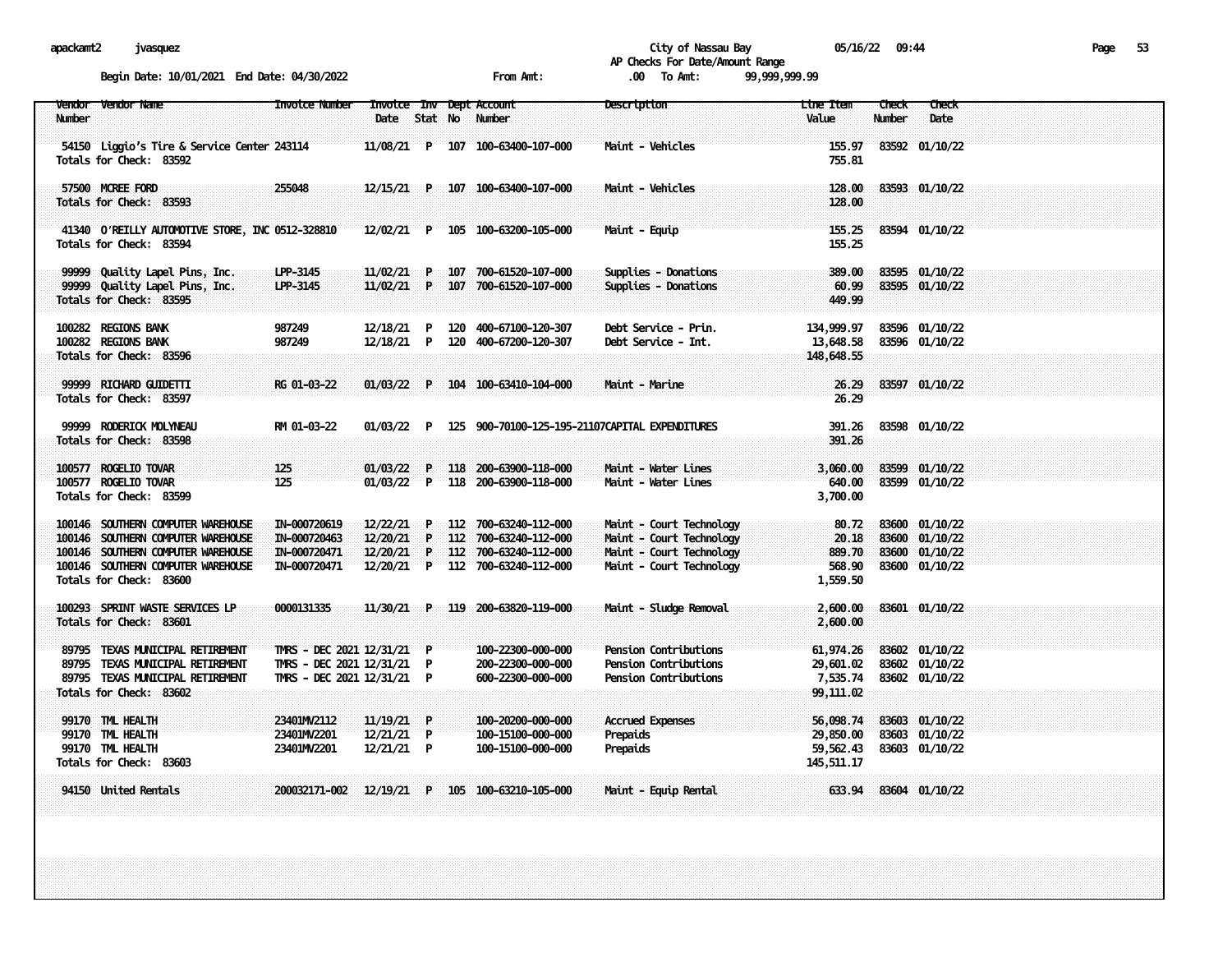**apackamt2 jvasquez City of Nassau Bay 05/16/22 09:44 Page 54 AP Checks For Date/Amount Range**

|  |  | Fro |
|--|--|-----|
|  |  |     |

|               | Vendor Vendor Name                | <b>Involce Number</b>     |              |              |     | <b>Invotce Inv Dept Account</b>                 | <b>Description</b>          | ttne Item   | Check         | <b>Check</b>   |  |
|---------------|-----------------------------------|---------------------------|--------------|--------------|-----|-------------------------------------------------|-----------------------------|-------------|---------------|----------------|--|
| <b>Number</b> |                                   |                           | Date Stat No |              |     | <b>Number</b>                                   |                             | Value       | <b>Number</b> | Date           |  |
|               |                                   |                           |              |              |     |                                                 |                             |             |               |                |  |
|               | 94150 United Rentals              | 201506749-001 12/20/21 P  |              |              |     | 105 100-61500-105-000                           | SUPPLIES - EQUIP/TOOLS      | 175.64      |               | 83604 01/10/22 |  |
|               | Totals for Check: 83604           |                           |              |              |     |                                                 |                             | 809.58      |               |                |  |
|               | 100191 CITIBANK                   | 09/04-10/03/21 09/04/21 P |              |              |     | 100-20100-000-000                               | <b>Accounts Payable</b>     | 12,077.52   |               | 83605 01/10/22 |  |
|               | 100191 CITIBANK                   | 09/04-10/03/21 09/04/21 P |              |              |     | 200-20100-000-000                               | <b>Accounts Payable</b>     | 10.81       |               | 83605 01/10/22 |  |
|               | 100191 CITIBANK                   | 09/04-10/03/21 09/04/21 P |              |              |     | 600-20100-000-000                               | <b>Accounts Payable</b>     | 251.38      |               | 83605 01/10/22 |  |
|               | 100191 CITIBANK                   | 09/04-10/03/21 09/04/21 P |              |              |     | 700-20100-000-000                               | <b>Accounts Payable</b>     | 1,199.57    |               | 83605 01/10/22 |  |
|               | Totals for Check: 83605           |                           |              |              |     |                                                 |                             | 13,539.28   |               |                |  |
|               |                                   |                           |              |              |     |                                                 |                             |             |               |                |  |
|               | 32600 GAMETIME                    | PJI-0169765               | 09/28/21     | -P           | 106 | 900-70100-106-000                               | <b>CAPITAL EXPENDITURES</b> | 37,082.01   |               | 83606 01/10/22 |  |
|               | 32600 GAMETIME                    | PJI-0169765               | 09/28/21     | P            | 106 | 900-70100-106-000                               | <b>CAPITAL EXPENDITURES</b> | 52,669.00   |               | 83606 01/10/22 |  |
|               | 32600 GAMETIME                    | PJI-0169765               | 09/28/21     | $\mathbf{P}$ | 106 | 900-70100-106-000                               | <b>CAPITAL EXPENDITURES</b> | 60.00       |               | 83606 01/10/22 |  |
|               | 32600 GAMETIME                    | PJI-0169765               | 09/28/21     | `P.          |     | 106 900-70100-106-000                           | <b>CAPITAL EXPENDITURES</b> | 11,789.00   |               | 83606 01/10/22 |  |
|               | 32600 GAMETIME                    | PJI-0169765               | 09/28/21     | P            |     | 106 900-70100-106-000                           | <b>CAPITAL EXPENDITURES</b> | 1,060.00    |               | 83606 01/10/22 |  |
|               | 32600 GAMETIME                    | PJI-0169765               | 09/28/21     | P            |     | 106 900-70100-106-000                           | CAPITAL EXPENDITURES        | 658.00      |               | 83606 01/10/22 |  |
|               | 32600 GAMETIME                    | PJI-0169765               | 09/28/21     | ႃၣႜ          |     | $106 - 900 - 70100 - 106 - 000$                 | CAPITAL EXPENDITURES        | 1,398.00    |               | 83606 01/10/22 |  |
|               | 32600 GAMETIME                    | PJI-0169765               | 09/28/21     | ∵₽           |     | 106 900-70100-106-000                           | <b>CAPITAL EXPENDITURES</b> | 4,631.52    |               | 83606 01/10/22 |  |
|               | 32600 GAMETIME                    | PJI-0169765               | 09/28/21     | $\mathbf{P}$ |     | 106 900-70100-106-000                           | <b>CAPITAL EXPENDITURES</b> | 21, 263, 46 |               | 83606 01/10/22 |  |
|               | 32600 GAMETIME                    | PJI-0169765               | 09/28/21     | P            |     | 106 700-61520-106-000                           | Supplies - Donations        | 10,000.00   |               | 83606 01/10/22 |  |
|               | 32600 GAMETIME                    | PJI-0169765               | 09/28/21     | P            |     | 106 900-70100-106-000                           | CAPITAL EXPENDITURES        | 1,920.00    |               | 83606 01/10/22 |  |
|               | 32600 GAMETIME                    | PJI-0169765               | 09/28/21     | P            |     | 106 900-70100-106-000                           | CAPITAL EXPENDITURES        | (34,065.96) |               | 83606 01/10/22 |  |
|               | 32600 GAMETIME                    | PJI-0169765               | 09/28/21     | ∵.P.         |     | $106 - 900 - 70100 - 106 - 000$                 | <b>CAPITAL EXPENDITURES</b> | 8.223.86    |               | 83606 01/10/22 |  |
|               | 32600 GAMETIME                    | PJI-0169765               | 09/28/21 P   |              |     | 106 900-70100-106-000                           | <b>CAPITAL EXPENDITURES</b> | 8,508.36    |               | 83606 01/10/22 |  |
|               | Totals for Check: 83606           |                           |              |              |     |                                                 |                             | 125, 197.25 |               |                |  |
|               |                                   |                           |              |              |     |                                                 |                             |             |               |                |  |
|               | 100126 MARY CHAMBERS              | 202203                    | 01/03/22     | P            |     | 115 900-70100-115-326-21107CAPITAL EXPENDITURES |                             | 1,583.33    |               | 83607 01/10/22 |  |
|               | 100126 MARY CHAMBERS              | 202203                    | 01/03/22     | P            |     | 121 600-60100-121-000                           | Contract Services           | 1,291.67    |               | 83607 01/10/22 |  |
|               | 100126 MARY CHAMBERS              | 202203                    | $01/03/22$ P |              |     | 110 100-60100-110-000                           | Contract Services           | 1,291.66    |               | 83607 01/10/22 |  |
|               | Totals for Check: 83607           |                           |              |              |     |                                                 |                             | 4,166.66    |               |                |  |
|               | 9290 ACT PIPE & SUPPLY            | S100751671.001 12/14/21 P |              |              |     | 118 200-63900-118-000                           | Maint - Water Lines         | 189.00      |               | 83608 01/14/22 |  |
|               |                                   |                           |              |              |     |                                                 |                             |             |               |                |  |
|               | Totals for Check: 83608           |                           |              |              |     |                                                 |                             | 189.00      |               |                |  |
| 100759        | AMAZON CAPITAL SERVICES           | 1M7X-PT91-DJTX 10/14/21 P |              |              |     | 126 700-66100-126-628                           | <b>Special Events</b>       | 30.92       | 83609         | 01/14/22       |  |
| 100759        | AMAZON CAPITAL SERVICES           | 1RDQ-6LY6-QKXC 01/06/22   |              | <b>P</b>     |     | 101 100-61100-101-000                           | Supplies - Office           | 25.32       |               | 83609 01/14/22 |  |
| 100759        | AMAZON CAPITAL SERVICES           | 1F9C-QPK7-T7X1 01/07/22 P |              |              |     | 101 100-61800-101-000                           | Supplies - Building         | 22.99       |               | 83609 01/14/22 |  |
| 100759        | AMAZON CAPITAL SERVICES           | 1POY-WILX-OKTK 12/16/21   |              | P            |     | 106 100-63600-106-000                           | Maint - Grounds             | 39.48       |               | 83609 01/14/22 |  |
| 100759        | AMAZON CAPITAL SERVICES           | 1JL9-7MTN-XNXP 12/12/21   |              | P            |     | 105 100-63100-105-000                           | Maint - Facilities          | 117.04      | 83609         | 01/14/22       |  |
| 100759        | AMAZON CAPITAL SERVICES           | 1HPK-WHWD-XMNP 10/05/21   |              | P            |     | 111 100-63200-111-000                           | MAINT - EQUIP               | 406.00      |               | 83609 01/14/22 |  |
| 100759        | AMAZON CAPITAL SERVICES           | 1C79-YV4P-X4HT 01/02/22   |              | P            |     | 111 100-63200-111-000                           | MAINT - EQUIP               | 1,299.97    |               | 83609 01/14/22 |  |
| 100759        | AMAZON CAPITAL SERVICES           | 13FW-FH11-N73T 12/22/21   |              | P            | 104 | 100-63100-104-000                               | Maint - Facilities          | 244.84      | 83609         | 01/14/22       |  |
|               | 100759 AMAZON CAPITAL SERVICES    | 1MQF-XJVM-RVYG 01/09/22 P |              |              |     | 101 100-61100-101-000                           | Supplies - Office           | 92.07       |               | 83609 01/14/22 |  |
|               | Totals for Check: 83609           |                           |              |              |     |                                                 |                             | 2,278.63    |               |                |  |
|               |                                   |                           |              |              |     |                                                 |                             |             |               |                |  |
|               | 100107 AMERICAN WATER WORKS ASSOC | 7001982466                | 11/28/21 P   |              |     | 101 200-65100-101-000                           | Training & Travel           | 85.00       |               | 83610 01/14/22 |  |
|               | Totals for Check: 83610           |                           |              |              |     |                                                 |                             | 85.00       |               |                |  |
|               |                                   |                           |              |              |     |                                                 |                             |             |               |                |  |
|               |                                   |                           |              |              |     |                                                 |                             |             |               |                |  |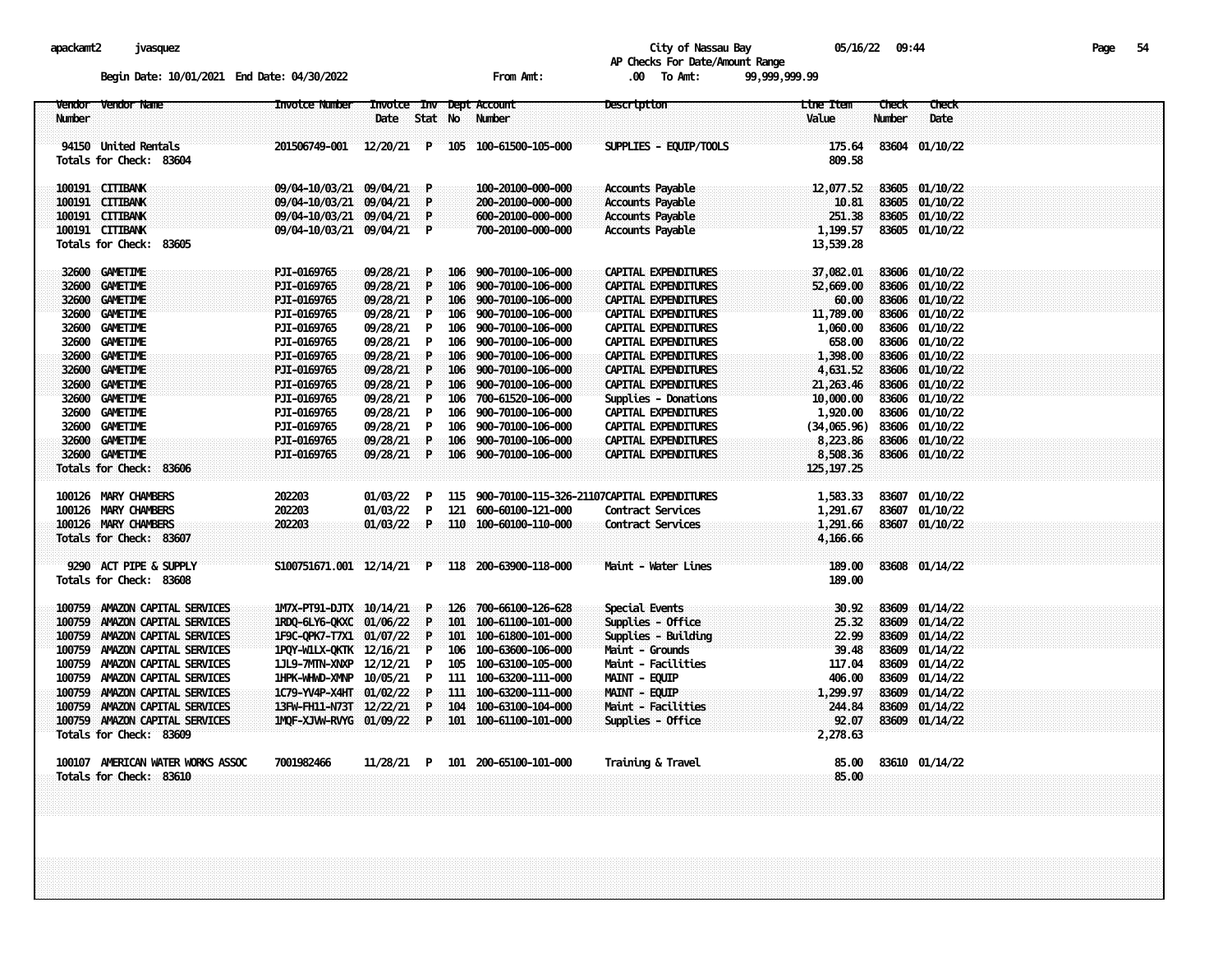**apackamt2 jvasquez City of Nassau Bay 05/16/22 09:44 Page 55 AP Checks For Date/Amount Range**

|               | Begin Date: 10/01/2021 End Date: 04/30/2022 |                       |          |                         |                  | From Amt:                                          | .00                | To Amt:                     | 99, 999, 999. 99          |                        |                      |
|---------------|---------------------------------------------|-----------------------|----------|-------------------------|------------------|----------------------------------------------------|--------------------|-----------------------------|---------------------------|------------------------|----------------------|
| Number        | vendor vendor Name                          | <b>Invotce Number</b> | Date     |                         |                  | <b>LINOLCE LINE LEDE RECOURS</b><br>Stat No Number | <b>Description</b> |                             | <b>ENGERICHE</b><br>Value | tuean<br><b>Number</b> | <b>Check</b><br>Date |
| 100169        | ARKK ENGINEERS, LLC                         | 20-034-12             | 11/20/21 | ∵P                      | <b>118</b>       | 200-70100-118-000                                  |                    | Capital Expenditures        | 381.26                    |                        | 83611 01/14/22       |
| 100169        | ARKK ENGINEERS, LLC                         | 20-034-12             | 11/20/21 | -P                      | 118              | 200-70100-118-000                                  |                    | Capital Expenditures        | 1,250.00                  |                        | 83611 01/14/22       |
| 100169        | ARKK ENGINEERS, LLC                         | 20-034-12             | 11/20/21 | P                       | 119              | 200-70100-119-000                                  |                    | CAPITAL EXPENDITURES        | 348.60                    |                        | 83611 01/14/22       |
| 100169        | ARKK ENGINEERS, LLC                         | $20 - 034 - 12$       | 11/20/21 | . р.                    | 119              | 200-70100-119-000                                  |                    | CAPITAL EXPENDITURES        | 1.250.00                  |                        | 83611 01/14/22       |
| 100169        | ARKK ENGINEERS, LLC                         | 21-029-02             | 11/20/21 | ⊹. P                    | 105              | 900-70100-105-326-21103CAPITAL EXPENDITURES        |                    |                             | 6.712.00                  |                        | 83611 01/14/22       |
|               | 100169 ARKK ENGINEERS, LLC                  | 21-029-02             | 11/20/21 | ႃၣ                      |                  | 105 900-70100-105-326-21103CAPITAL EXPENDITURES    |                    |                             | 590.00                    |                        | 83611 01/14/22       |
|               | 100169 ARKK ENGINEERS. LLC                  | 21-029-02             | 11/20/21 | $^{\circ}$ P $^{\circ}$ | 105 <sup>2</sup> | 900-70100-105-326-21103CAPITAL EXPENDITURES        |                    |                             | 175.00                    |                        | 83611 01/14/22       |
| <b>100169</b> | ARKK ENGINEERS, LLC                         | 20-012-13             | 11/20/21 | P                       | 119              | 200-70100-119-000                                  |                    | <b>CAPITAL EXPENDITURES</b> | 1,492.50                  |                        | 83611 01/14/22       |
| <b>100169</b> | ARKK ENGINEERS, LLC                         | 21-006-10             | 11/20/21 |                         | 105              | 100-60100-105-000                                  |                    | Contract Services           | 700.00                    |                        | 83611 01/14/22       |
| 100169        | ARKK ENGINEERS, LLC                         | 21-006-11             | 12/28/21 | ∵ P                     | 105              | $100 - 60100 - 105 - 000$                          |                    | <b>Contract Services</b>    | 280.00                    |                        | 83611 01/14/22       |
| 100169        | ARKK ENGINEERS, LLC                         | 21-029-03             | 12/28/21 | . р.                    | 105              | 900-70100-105-326-21103CAPITAL EXPENDITURES        |                    |                             | 5.034.00                  |                        | 83611 01/14/22       |
| 100169        | ARKK ENGINEERS, LLC                         | 21-029-03             | 12/28/21 | ∵P                      | 105              | 900-70100-105-326-21103CAPITAL EXPENDITURES        |                    |                             | 442.50                    |                        | 83611 01/14/22       |
|               | 100169 ARKK ENGINEERS. LLC                  | 21-029-03             | 12/28/21 | ∵P                      | 105              | 900-70100-105-326-21103CAPITAL EXPENDITURES        |                    |                             | 75.00                     |                        | 83611 01/14/22       |
|               | Totals for Check:  83611                    |                       |          |                         |                  |                                                    |                    |                             | 18,730.86                 |                        |                      |

|       | 99999 BENJAMIN HOBSON       | BH 01-12-22                | 01/12/22 | ∴ P |                  | 105 100-65100-105-000 | Training & Travel           | 115.00     |       | 83612 01/14/22 |  |
|-------|-----------------------------|----------------------------|----------|-----|------------------|-----------------------|-----------------------------|------------|-------|----------------|--|
|       | Totals for Check: 83612     |                            |          |     |                  |                       |                             | 115.00     |       |                |  |
|       |                             |                            |          |     |                  |                       |                             |            |       |                |  |
|       | 100114 BOKF, NA             | 020122 REFSER21 01/11/22 P |          |     | 120 <sub>1</sub> | 200-67100-120-325     | Debt Service - Prin.        | 115,000.00 |       | 83613 01/14/22 |  |
|       | 100114 BOKF, NA             | 020122 REFSER21 01/11/22   |          | - P | 120              | 200-67200-120-325     | Debt Service - Int.         | 25,493.19  |       | 83613 01/14/22 |  |
|       | 100114 BOKF, NA             | 020122 SRB 2020 01/11/22   |          | - P | 120              | 200-67200-120-324     | DEBT SERVICE - INT.         | 26,638.50  |       | 83613 01/14/22 |  |
|       | 100114 BOKF, NA             | 020122 REVSER21 01/13/22 P |          |     | 120              | 400-67100-120-326     | <b>DEBT SERVICE - PRIN.</b> | 190,000.00 |       | 83613 01/14/22 |  |
|       | 100114 BOKF, NA             | 020122 REVSER21 01/13/22 P |          |     | 120              | 400-67200-120-326     | DEBT SERVICE - INT.         | 41,436.39  |       | 83613 01/14/22 |  |
|       | Totals for Check: 83613     |                            |          |     |                  |                       |                             | 398,568.08 |       |                |  |
|       |                             |                            |          |     |                  |                       |                             |            |       |                |  |
| 13115 | <b>BUREAU VERITAS</b>       | 2021-000064.11 11/30/21    |          | - P | 102              | 100-60100-102-000     | Contract Services           | 1,701.88   |       | 83614 01/14/22 |  |
| 13115 | <b>BUREAU VERITAS</b>       | 2021-000064.12 12/31/21    |          | - P | 102              | 100-60100-102-000     | Contract Services           | 682.68     | 83614 | 01/14/22       |  |
| 13115 | <b>BUREAU VERITAS</b>       | 2021-022577.11 11/30/21    |          | ∴∵P | 102              | 100-60100-102-000     | Contract Services           | 76.92      |       | 83614 01/14/22 |  |
| 13115 | <b>BUREAU VERITAS</b>       | 2021-024350.11 11/30/21    |          | ∵ P | 102              | 100-60100-102-000     | Contract Services           | 76.92      |       | 83614 01/14/22 |  |
|       | <b>13115 BUREAU VERITAS</b> | 2021-024849.12 12/31/21    |          | ∷ P | 102              | 100-60100-102-000     | Contract Services           | 731.49     |       | 83614 01/14/22 |  |
| 13115 | <b>BUREAU VERITAS</b>       | 2021-023127.11 11/30/21    |          | ∵ P | <b>102</b>       | 100-60100-102-000     | Contract Services           | 76.92      |       | 83614 01/14/22 |  |
| 13115 | <b>BUREAU VERITAS</b>       | 2021-023207.11 11/30/21    |          | - P | 102              | 100-60100-102-000     | Contract Services           | 76.92      |       | 83614 01/14/22 |  |
| 13115 | <b>BUREAU VERITAS</b>       | 2021-024852.12 12/31/21    |          | - P | 102              | 100-60100-102-000     | Contract Services           | 76.92      |       | 83614 01/14/22 |  |
| 13115 | <b>BUREAU VERITAS</b>       | 2021-022723.11 11/30/21    |          | ∵ P |                  | 102 100-60100-102-000 | Contract Services           | 76.92      |       | 83614 01/14/22 |  |
| 13115 | <b>BUREAU VERITAS</b>       | 2021-023126.11 11/30/21    |          | ∷ P | 102              | 100-60100-102-000     | Contract Services           | 76.92      |       | 83614 01/14/22 |  |
| 13115 | <b>BUREAU VERITAS</b>       | 2021-023229.11 11/30/21    |          |     | 102              | 100-60100-102-000     | Contract Services           | 76.92      |       | 83614 01/14/22 |  |
| 13115 | <b>BUREAU VERITAS</b>       | 2021-023468.11 11/30/21    |          | ∵P  | <b>102</b>       | 100-60100-102-000     | Contract Services           | 76.92      |       | 83614 01/14/22 |  |
| 13115 | <b>BUREAU VERITAS</b>       | 2021-023544.11 11/30/21    |          | - P | 102              | 100-60100-102-000     | Contract Services           | 76.92      |       | 83614 01/14/22 |  |
| 13115 | <b>BUREAU VERITAS</b>       | 2021-023721.11 11/30/21    |          | - P | 102              | 100-60100-102-000     | Contract Services           | 76.92      |       | 83614 01/14/22 |  |
| 13115 | <b>BUREAU VERITAS</b>       | 2021-024004.11 11/30/21 P  |          |     | 102              | 100-60100-102-000     | Contract Services           | 76.92      |       | 83614 01/14/22 |  |
| 13115 | <b>BUREAU VERITAS</b>       | 2021-024354.11 11/30/21    |          |     | 102              | 100-60100-102-000     | Contract Services           | 76.92      |       | 83614 01/14/22 |  |
| 13115 | <b>BUREAU VERITAS</b>       | 2021-024424.11 11/30/21    |          |     | 102              | 100-60100-102-000     | <b>Contract Services</b>    | 76.92      |       | 83614 01/14/22 |  |
| 13115 | <b>BUREAU VERITAS</b>       | 2021-024453.11 11/30/21    |          | ΠP  | 102              | 100-60100-102-000     | Contract Services           | 76.92      |       | 83614 01/14/22 |  |
| 13115 | <b>BUREAU VERITAS</b>       | 2021-024471.11 11/30/21    |          | - P | 102              | 100-60100-102-000     | Contract Services           | 76.92      |       | 83614 01/14/22 |  |
| 13115 | <b>BUREAU VERITAS</b>       | 2021-024506.11 11/30/21    |          | - P | 102              | 100-60100-102-000     | Contract Services           | 76.92      |       | 83614 01/14/22 |  |
| 13115 | <b>BUREAU VERITAS</b>       | 2021-024855.12 12/31/21    |          |     |                  | 102 100-60100-102-000 | Contract Services           | 161.29     |       | 83614 01/14/22 |  |

**Totals for Check: 83614 4,584.98**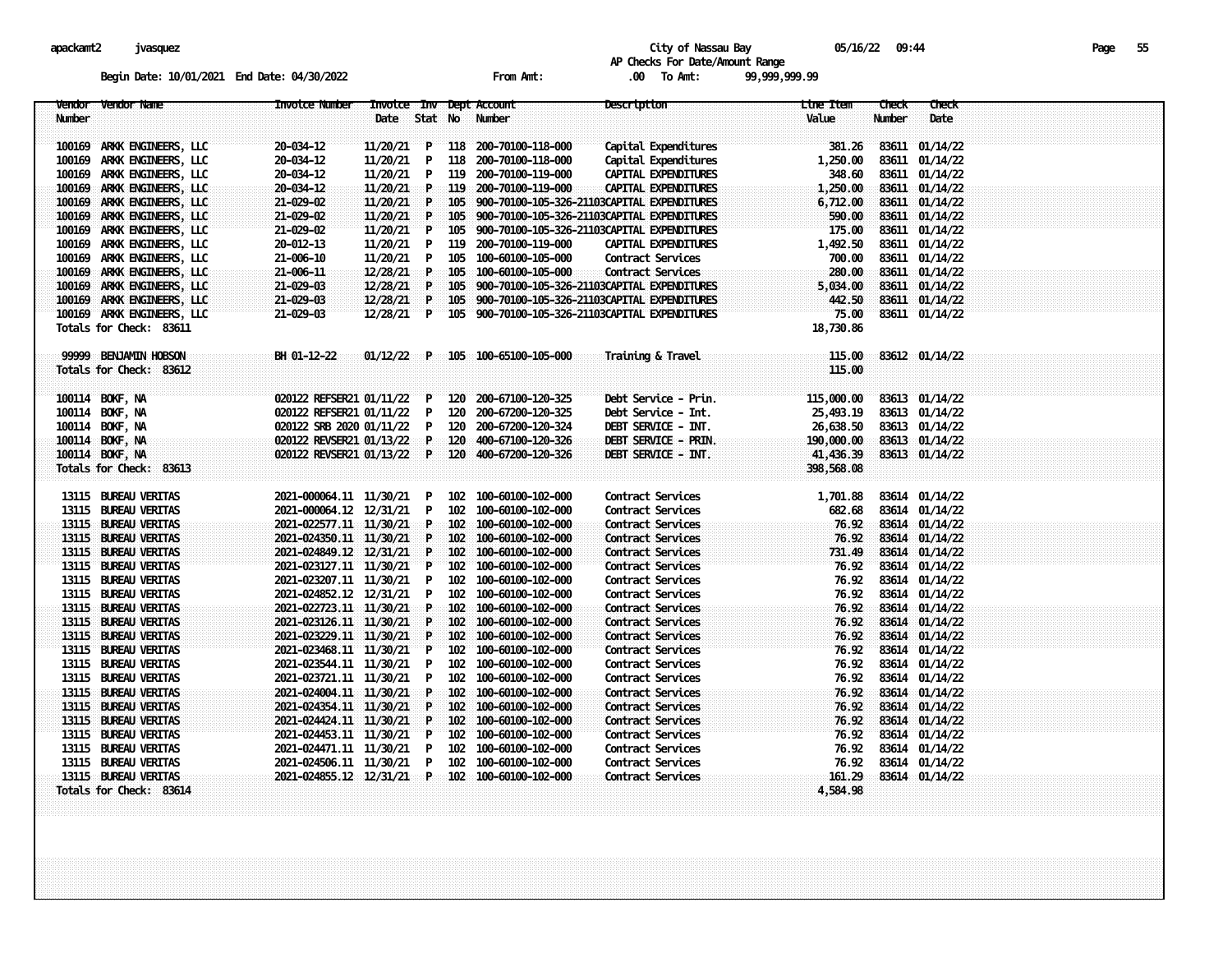**apackamt2 jvasquez City of Nassau Bay 05/16/22 09:44 Page 56 AP Checks For Date/Amount Range**

| Begin Date: 10/01/2021    End Date: 04/30/2022 | From Amt. | To Amt:<br>$.00\,$ | 99,999,999.99 |
|------------------------------------------------|-----------|--------------------|---------------|
|------------------------------------------------|-----------|--------------------|---------------|

|  |  | г |
|--|--|---|
|  |  |   |

| <del>Vendor Vendor Name</del>                              | <b>Invoice Number</b>    | <b>Invotce Inv Dept Account</b> |      |                                                  | <b>Description</b>         | ttne Item            | <b>Check</b>  | <b>Check</b>   |  |  |
|------------------------------------------------------------|--------------------------|---------------------------------|------|--------------------------------------------------|----------------------------|----------------------|---------------|----------------|--|--|
| Number                                                     |                          | Date Stat No Number             |      |                                                  |                            | Value                | <b>Number</b> | Date           |  |  |
| 99999 Casey's General Stores<br>Totals for Check: 83615    | <b>UBREF 011222</b>      | $01/11/22$ P                    |      | 200-20500-000-000                                | <b>Refunds</b>             | 4,345.59<br>4,345.59 |               | 83615 01/14/22 |  |  |
| <b>16414 CINTAS</b>                                        | 4107223993               | 01/11/22                        | ∷ P  | 101 200-61400-101-000                            | <b>Supplies - Uniforms</b> | 20.00                |               | 83616 01/14/22 |  |  |
| <b>16414 CINTAS</b>                                        | 4107223993               | 01/11/22                        | ∴ P∶ | 105 100-61400-105-000                            | Supplies - Uniforms        | 67.56                |               | 83616 01/14/22 |  |  |
| 16414 CINTAS                                               | 1902580585               |                                 |      | 11/30/21 P 101 200-61400-101-000                 | Supplies - Uniforms        | 65.15                |               | 83616 01/14/22 |  |  |
| Totals for Check: 83616                                    |                          |                                 |      |                                                  |                            | 152.71               |               |                |  |  |
| 16510 CLEAR LAKE AREA CHAMBER                              | 925                      | $01/06/22$ P                    |      | 100-13100-000-000                                | Due from other CU - EDC    | 1,500.00             |               | 83617 01/14/22 |  |  |
| Totals for Check: 83617                                    |                          |                                 |      |                                                  |                            | 1,500.00             |               |                |  |  |
| 89830 COMCAST                                              |                          |                                 |      | 12/23/21 NEWCH 12/23/21 P 111 100-62200-111-000  | <b>Telecomunications</b>   | 331.66               |               | 83618 01/14/22 |  |  |
| Totals for Check: 83618                                    |                          |                                 |      |                                                  |                            | 331.66               |               |                |  |  |
| 89830 COMCAST                                              |                          |                                 |      | 12/27/21 CH 2FL 12/27/21 P 111 100-62200-111-000 | <b>Telecomunications</b>   | 471.50               |               | 83619 01/14/22 |  |  |
| Totals for Check: 83619                                    |                          |                                 |      |                                                  |                            | 471.50               |               |                |  |  |
|                                                            |                          |                                 |      |                                                  |                            |                      |               |                |  |  |
| 100498 DANIELS SHARPSMART, INC.<br>Totals for Check: 83620 | 688633                   |                                 |      | 12/31/21 P 113 100-61300-113-000                 | Supplies - Public Safety   | 153.56<br>153.56     |               | 83620 01/14/22 |  |  |
|                                                            |                          |                                 |      |                                                  |                            |                      |               |                |  |  |
| 12275 DATAPROSE, LLC                                       | 3P58145                  | $12/30/21$ P                    |      | 101 100-60500-101-000                            | <b>Publications</b>        | 14.94                |               | 83621 01/14/22 |  |  |
| Totals for Check: 83621                                    |                          |                                 |      |                                                  |                            | 14.94                |               |                |  |  |
| 24264 DELL MARKETING, LP                                   | 10549599830              |                                 |      | 01/04/22 P 111 100-63200-111-000                 | MAINT - EQUIP              | 3,351.94             |               | 83622 01/14/22 |  |  |
| Totals for Check: 83622                                    |                          |                                 |      |                                                  |                            | 3,351.94             |               |                |  |  |
| 100659 DOBIE SUPPLIES, INC                                 | 36175                    | $12/15/21$ P                    |      | 106 100-63600-106-000                            | Maint - Grounds            | 82.00                |               | 83623 01/14/22 |  |  |
| Totals for Check: 83623                                    |                          |                                 |      |                                                  |                            | 82.00                |               |                |  |  |
|                                                            |                          |                                 |      |                                                  |                            |                      |               |                |  |  |
| 24960 DXI INDUSTRIES, INC.                                 | 055023150-21             | 12/02/21                        | ा    | 119 200-63810-119-000                            | Maint - Chem & Lab Supply  | 1,275.60             |               | 83624 01/14/22 |  |  |
| 24960 DXI INDUSTRIES, INC.                                 | DE05009508-21            | 11/30/21                        | ∵P   | 118 200-63100-118-000                            | Maint - Facilities         | 30.00                |               | 83624 01/14/22 |  |  |
| 24960 DXI INDUSTRIES, INC.                                 | DE05009508-21 11/30/21 P |                                 |      | 119 200-63810-119-000                            | Maint - Chem & Lab Supply  | 200.00               |               | 83624 01/14/22 |  |  |
| Totals for Check: 83624                                    |                          |                                 |      |                                                  |                            | 1,505.60             |               |                |  |  |
| 28859 EASTEX ENVIRONMENTAL LAB                             | <b>C21L261</b>           |                                 |      | 12/06/21 P 119 200-60100-119-000                 | Contract Services          | 1,756.00             |               | 83625 01/14/22 |  |  |
| Totals for Check: 83625                                    |                          |                                 |      |                                                  |                            | 1,756.00             |               |                |  |  |
| 100463 ENTERPRISE FM TRUST                                 | FBN4369643               | $01/05/22$ P                    |      | 124 900-70100-124-200                            | Capital Expenditures       | 6,175.01             |               | 83626 01/14/22 |  |  |
| 100463 ENTERPRISE FM TRUST                                 | FBN4369643               | $01/05/22$ P                    |      | 105 100-63400-105-000                            | Maint - Vehicles           | 1,217.64             |               | 83626 01/14/22 |  |  |
| 100463 ENTERPRISE FM TRUST                                 | FBN4369643               | $01/05/22$ P                    |      | 104 100-63400-104-000                            | Maint - Vehicles           | 111.41               |               | 83626 01/14/22 |  |  |
| 100463 ENTERPRISE FM TRUST                                 | FBN4369643               | $01/05/22$ P                    |      | 107 100-63400-107-000                            | Maint - Vehicles           | 27.19                |               | 83626 01/14/22 |  |  |
| 100463 ENTERPRISE FM TRUST                                 | FBN4369643               |                                 |      | 01/05/22 P 101 200-63400-101-000                 | Maint - Vehicles           | 62.49                |               | 83626 01/14/22 |  |  |
| Totals for Check: 83626                                    |                          |                                 |      |                                                  |                            | 7,593.74             |               |                |  |  |
| 34320 GREGG & GREGG PC                                     | 34089 G                  | $12/16/21$ P                    |      | 101 100-65200-101-000                            | City Officials             | 1,062.50             |               | 83627 01/14/22 |  |  |
| 34320 GREGG & GREGG PC                                     | 34089 G                  | $12/16/21$ P                    |      | 101 100-60700-101-000                            | Legal Fees                 | 11,363.03            |               | 83627 01/14/22 |  |  |
| Totals for Check: 83627                                    |                          |                                 |      |                                                  |                            | 12,425.53            |               |                |  |  |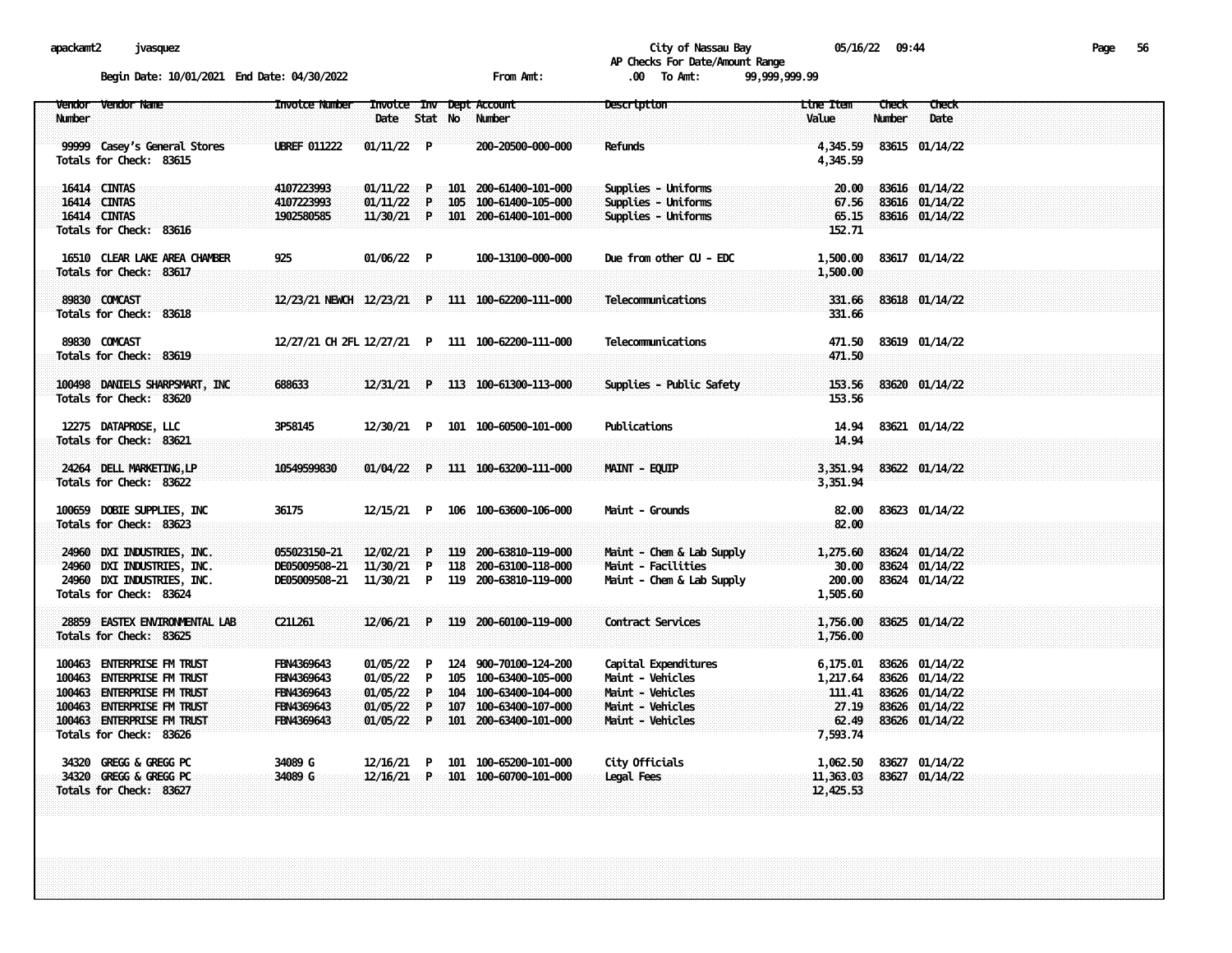**apackamt2 jvasquez City of Nassau Bay 05/16/22 09:44 Page 57 AP Checks For Date/Amount Range**

Begin Date: 10/01/2021 End Date: 04/30/2022 <br>From Amt:

100249 LANDSCAPE PROFESSIONALS OF TX 33070

| <del>Vendor Vendor Name</del>              | <b>Involce Number</b> |              |  | <b>Invotce Inv Dept Account</b>        | <b>Description</b>                                                    | ttne Item | <b>Check</b>  | Check          |  |
|--------------------------------------------|-----------------------|--------------|--|----------------------------------------|-----------------------------------------------------------------------|-----------|---------------|----------------|--|
| <b>Number</b>                              |                       | Date         |  | Stat No Number                         |                                                                       | Value     | <b>Number</b> | Date           |  |
|                                            |                       |              |  |                                        |                                                                       |           |               |                |  |
| 35895 Gulf Coast Paper Co.                 | 2160650               |              |  | 12/23/21 P 106 100-63100-106-000       | Maint - Facilities                                                    | 869.37    |               | 83628 01/14/22 |  |
| Totals for Check: 83628                    |                       |              |  |                                        |                                                                       | 869.37    |               |                |  |
| 100752 HARRIS CO A/R -RADIO                | 106979                |              |  | $01/03/22$ P $111$ $100-60200-111-000$ | Dues, Fees, & Subscriptions<br>Dues, Fees, & Subscriptions (1,458.00) |           |               | 83629 01/14/22 |  |
| 100752 HARRIS CO A/R -RADIO                | 106980                |              |  | 01/03/22 P 111 100-60200-111-000       | Dues, Fees, & Subscriptions                                           | 1,458.00  |               | 83629 01/14/22 |  |
| 100752 HARRIS CO A/R -RADIO                | 106981                |              |  | 01/03/22 P 111 100-60200-111-000       | Dues, Fees, & Subscriptions                                           | 1,209.00  |               | 83629 01/14/22 |  |
| 100752 HARRIS CO A/R -RADIO                | 106982                |              |  | 01/03/22 P 111 100-60200-111-000       | Dues, Fees, & Subscriptions                                           | 585.00    |               | 83629 01/14/22 |  |
| Totals for Check: 83629                    |                       |              |  |                                        |                                                                       | 3,408.00  |               |                |  |
| 100774 HVAC MECHANICAL SERVICES            | <b>SVC177615</b>      | $12/21/21$ P |  | 101 100-63100-101-000                  | Maint - Facilities                                                    | 650.00    |               | 83630 01/14/22 |  |
| 100774 HVAC MECHANICAL SERVICES            | <b>SCH034814</b>      | $01/01/22$ P |  | 101 100-63100-101-000                  | Maint - Facilities                                                    | 247.99    |               | 83630 01/14/22 |  |
| 100774 HVAC MECHANICAL SERVICES            | <b>SCH034814</b>      | $01/01/22$ P |  | 117 100-63100-117-000                  | Maint - Facilities                                                    | 194.85    |               | 83630 01/14/22 |  |
| 100774 HVAC MECHANICAL SERVICES            | <b>SVC177622</b>      |              |  | 01/14/22 P 101 100-63100-101-000       | Maint - Facilities                                                    | 1,842.00  |               | 83630 01/14/22 |  |
| 100774 HVAC MECHANICAL SERVICES            | <b>SVC177622</b>      | $01/14/22$ P |  | 101 100-63100-101-000                  | Maint - Facilities                                                    | 194.88    |               | 83630 01/14/22 |  |
| 100774 HVAC MECHANICAL SERVICES            | <b>SVC177622</b>      |              |  | 01/14/22 P 117 100-63100-117-000       | Maint - Facilities                                                    | 153.12    |               | 83630 01/14/22 |  |
| Totals for Check: 83630                    |                       |              |  |                                        |                                                                       | 3,282.84  |               |                |  |
| 100338 JEFFREY S. WARD & ASSOCIATES        | 2018 FMA 7            |              |  | 01/03/22 P 103 700-80100-103-434       | INTERGOV. EXP. - FEDERAL                                              | 1,160.00  |               | 83631 01/14/22 |  |
| Totals for Check: 83631                    |                       |              |  |                                        |                                                                       | 1,160.00  |               |                |  |
|                                            |                       |              |  |                                        |                                                                       |           |               |                |  |
| 99999 Joel Clawson                         | JC 01-12-22           | $01/12/22$ P |  | 106 100-63200-106-000                  | Maint - Equip                                                         | 20.00     |               | 83632 01/14/22 |  |
| Totals for Check: 83632                    |                       |              |  |                                        |                                                                       | 20.00     |               |                |  |
| 53040 KILGORES                             | 423179                | 11/29/21 P   |  | 118 200-63100-118-000                  | Maint - Facilities                                                    | 48.04     |               | 83633 01/14/22 |  |
| 53040 KILGORES                             | 423231                |              |  | 11/30/21 P 118 200-63200-118-000       | Maint - Equip                                                         | 137.42    |               | 83633 01/14/22 |  |
| 53040 KILGORES                             | 422907                | $11/18/21$ P |  | 105 100-63200-105-000                  | Maint - Equip                                                         | 27.11     |               | 83633 01/14/22 |  |
| 53040 KILGORES                             | 423055                | 11/23/21 P   |  | 105 100-61500-105-000                  | SUPPLIES - EQUIP/TOOLS                                                | 73.68     |               | 83633 01/14/22 |  |
| 53040 KILGORES                             | 422580                |              |  | 11/10/21 P 105 100-63200-105-000       | Maint - Equip                                                         | 09.68     |               | 83633 01/14/22 |  |
| 53040 KILGORES                             | 422587                | $11/10/21$ P |  | 105 100-63200-105-000                  | Maint - Equip                                                         | 58.26     |               | 83633 01/14/22 |  |
| 53040 KILGORES                             | 422336                | $11/03/21$ P |  | 105 100-61500-105-000                  | SUPPLIES - EQUIP/TOOLS                                                | 36.24     |               | 83633 01/14/22 |  |
| 53040 KILGORES                             | 422477                | 11/08/21 P   |  | 105 100-63100-105-000                  | Maint - Facilities                                                    | 244.13    |               | 83633 01/14/22 |  |
| 53040 KILGORES                             | 422479                | 11/08/21 P   |  | 105 100-63200-105-000                  | Maint - Equip                                                         | 08.80     |               | 83633 01/14/22 |  |
| 53040 KILGORES                             | 422568                | $11/10/21$ P |  | 105 100-61500-105-000                  | SUPPLIES - EQUIP/TOOLS                                                | 21.86     |               | 83633 01/14/22 |  |
| 53040 KILGORES                             | 422272                | $11/02/21$ P |  | 105 100-61500-105-000                  | SUPPLIES - EQUIP/TOOLS                                                | 130.88    |               | 83633 01/14/22 |  |
| 53040 KILGORES                             | 423398                | $12/06/21$ P |  | 119 200-63100-119-000                  | <b>MAINT - FACILITIES</b>                                             | 20.35     |               | 83633 01/14/22 |  |
| 53040 KILGORES                             | 423432                | $12/07/21$ P |  | 118 200-61500-118-000                  | Supplies - Equip/Tools                                                | 133.00    |               | 83633 01/14/22 |  |
| 53040 KILGORES                             | 424177                |              |  | 12/29/21 P 118 200-63100-118-000       | Maint - Facilities                                                    | 218.28    |               | 83633 01/14/22 |  |
| Totals for Check: 83633                    |                       |              |  |                                        |                                                                       | 1,167.73  |               |                |  |
| 99999 KRISTOPHER GAFFEY                    | KG 01-06-22           |              |  | 01/06/22 P 104 100-65100-104-000       | Training & Travel                                                     | 1,199.34  |               | 83634 01/14/22 |  |
| Totals for Check: 83634                    |                       |              |  |                                        |                                                                       | 1,199.34  |               |                |  |
|                                            |                       |              |  |                                        |                                                                       |           |               |                |  |
| 100249 LANDSCAPE PROFESSIONALS OF TX 33040 |                       | $11/30/21$ P |  | 101 100-63600-101-000                  | <b>MAINT - GROUNDS</b>                                                | 7,547.00  |               | 83635 01/14/22 |  |
| 100249 LANDSCAPE PROFESSIONALS OF TX 33040 |                       | $11/30/21$ P |  | 100-13200-000-000                      | Due from other CU - NAMD                                              | 1,481.00  |               | 83635 01/14/22 |  |

100249 LANDSCAPE PROFESSIONALS OF TX 33070 12/31/21 P 101 100-63600-101-000 MAINT - GROUNDS 7,547.00 83635 01/14/22<br>100249 LANDSCAPE PROFESSIONALS OF TX 33070 12/31/21 P 101 100-13200-000-000 Due from other CU - NAMD 11,48

**Totals for Check: 83635 18,056.00**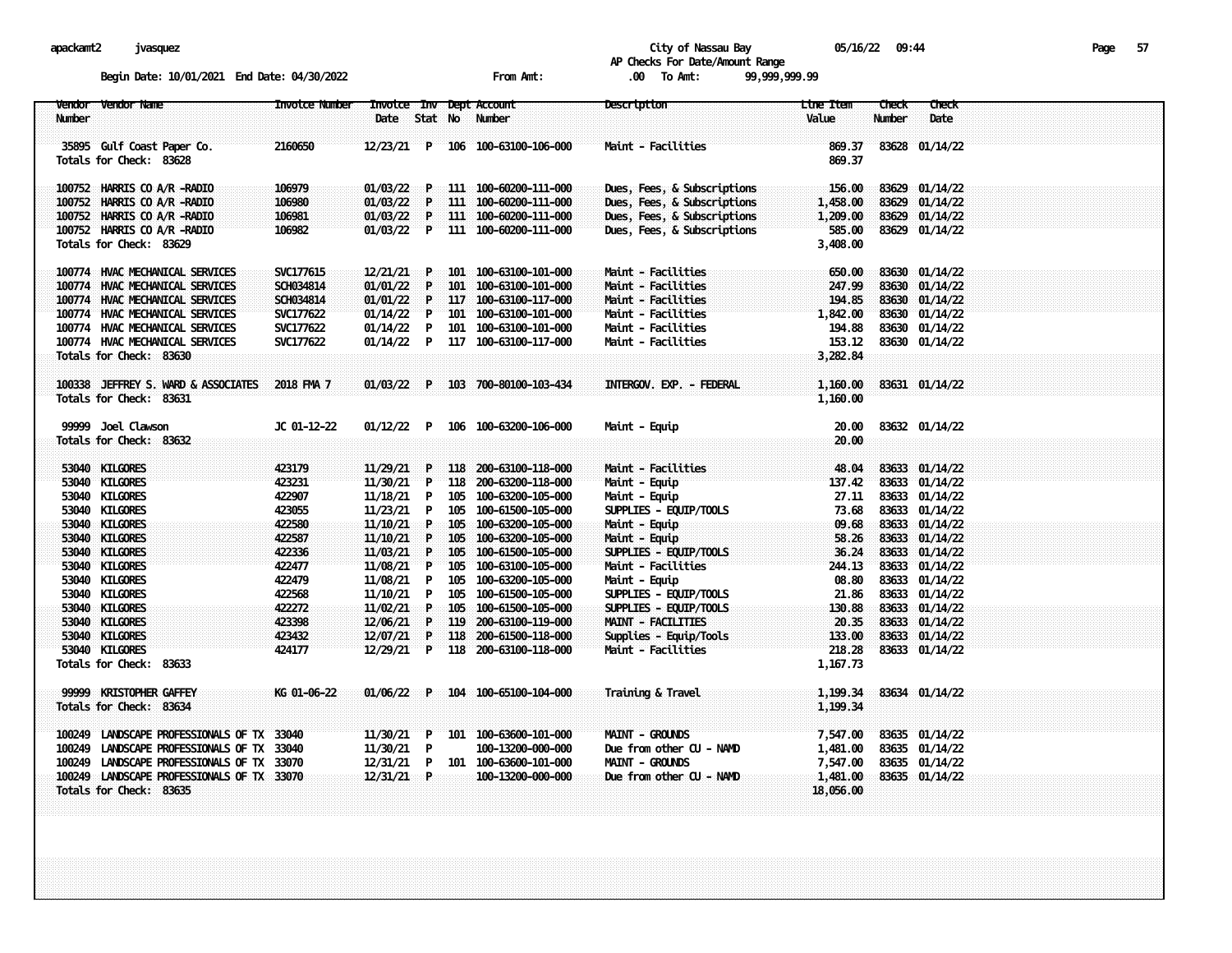**apackamt2 jvasquez City of Nassau Bay 05/16/22 09:44 Page 58 AP Checks For Date/Amount Range**

Begin Date: 10/01/2021 End Date: 04/30/2022 From Amt:

**Vendor Vendor Name Invoice Number Invoice Inv Dept Account Description Line Item Check Check Number Date Stat No Number Value Number Date**

| 99845 LexisNexis- Accurint<br>Totals for Check: 83636                                                                                                   | 20211231                                                 |                              |  | 12/31/21 P 107 100-60100-107-000                                                                                             | <b>CONTRACT SERVICES</b>                                                             | 36.00<br>36.00                                   | 83636 01/14/22                                                       |  |  |
|---------------------------------------------------------------------------------------------------------------------------------------------------------|----------------------------------------------------------|------------------------------|--|------------------------------------------------------------------------------------------------------------------------------|--------------------------------------------------------------------------------------|--------------------------------------------------|----------------------------------------------------------------------|--|--|
| 99764 MUNICIPAL EMERGENCY SERVICE<br>99764 MUNICIPAL EMERGENCY SERVICE<br>Totals for Check: 83637                                                       | IN1633095<br>IN1633081                                   | $10/18/21$ P                 |  | $-104$ 100-63200-104-000<br>10/18/21 P 104 100-63200-104-000                                                                 | Maint - Equip<br>Maint - Equip                                                       | 245.21<br>773.41<br>1,018.62                     | 83637 01/14/22<br>83637 01/14/22                                     |  |  |
| 100354 OPENGOV<br>Totals for Check: 83638                                                                                                               | <b>INV00006399</b>                                       | $12/31/21$ P                 |  | 101 100-60100-101-000                                                                                                        | Contract Services                                                                    | 108.75<br>108.75                                 | 83638 01/14/22                                                       |  |  |
| <b>100314 ORKIN COMMERCIAL SERVICES</b><br>Totals for Check: 83639                                                                                      | 223037560                                                |                              |  | 12/22/21 P 119 200-63100-119-000                                                                                             | <b>MAINT - FACILITIES</b>                                                            | 120.94<br>120.94                                 | 83639 01/14/22                                                       |  |  |
| 100694 OTIS ELEVATOR COMPANY<br>100694 OTIS ELEVATOR COMPANY<br>100694 OTIS ELEVATOR COMPANY<br>100694 OTIS ELEVATOR COMPANY<br>Totals for Check: 83640 | 100400624470<br>100400624470<br>TH22658001<br>TH22658001 | $12/16/21$ P<br>$12/16/21$ P |  | 104 100-63100-104-000<br>113 100-63100-113-000<br>$11/23/21$ P $104$ $100-63100-104-000$<br>11/23/21 P 113 100-63100-113-000 | Maint - Facilities<br>Maint - Facilities<br>Maint - Facilities<br>Maint - Facilities | 621.89<br>621.88<br>865.88<br>865.87<br>2,975.52 | 83640 01/14/22<br>83640 01/14/22<br>83640 01/14/22<br>83640 01/14/22 |  |  |
| 70050 PEARLEX MACHINE & PUMP<br>Totals for Check: 83641                                                                                                 | 42818                                                    |                              |  | 11/20/21 P 119 200-63100-119-000                                                                                             | <b>MAINT - FACILITIES</b>                                                            | 8,030.00<br>8,030.00                             | 83641 01/14/22                                                       |  |  |
| 70215 POWER FIELD SERVICES, DIV<br>70215 POWER FIELD SERVICES, DIV<br>Totals for Check: 83642                                                           | 8274<br>8274                                             | $12/13/21$ P                 |  | 119 200-63800-119-000<br>12/13/21 P 105 100-61700-105-000                                                                    | <b>MAINT - SEWER LINES</b><br>Supplies - Public Works                                | 3,453.00<br>1,151.80<br>4,604.80                 | 83642 01/14/22<br>83642 01/14/22                                     |  |  |
| 100840 RADIO HOLLAND USA INC<br>Totals for Check: 83643                                                                                                 | 57899004038                                              |                              |  |                                                                                                                              | 01/05/22 P 125 900-70100-125-436-21108CAPITAL EXPENDITURES                           | 1,080.00<br>1,080.00                             | 83643 01/14/22                                                       |  |  |
| 100124 SIDDONS MARTIN EMERGENCY GROUP 19406142A<br>Totals for Check: 83644                                                                              |                                                          |                              |  | 12/15/21 P 104 100-63400-104-000                                                                                             | Maint - Vehicles                                                                     | 5,703.94<br>5,703.94                             | 83644 01/14/22                                                       |  |  |
| 100293 SPRINT WASTE SERVICES LP<br>Totals for Check: 83645                                                                                              | 0000135024                                               | $12/31/21$ P                 |  | 119 200-63820-119-000                                                                                                        | Maint - Sludge Removal                                                               | 3,200.00<br>3,200.00                             | 83645 01/14/22                                                       |  |  |
| 100662 STATION AUTOMATION, INC.<br>Totals for Check: 83646                                                                                              | 3322                                                     |                              |  | 01/05/22 P 104 100-63400-104-000                                                                                             | Maint - Vehicles                                                                     | 2,205.00<br>2.205.00                             | 83646 01/14/22                                                       |  |  |
| Totals for Check: 83647                                                                                                                                 |                                                          |                              |  |                                                                                                                              | Contract Services                                                                    | 213.92<br>213.92                                 | 83647 01/14/22                                                       |  |  |
| 94150 United Rentals<br>Totals for Check: 83648                                                                                                         |                                                          |                              |  | 201219876-001 12/10/21 P 105 100-61500-105-000                                                                               | SUPPLIES - EQUIP/TOOLS                                                               | 118.47<br>118.47                                 | 83648 01/14/22                                                       |  |  |
| 35880 Verizon Wireless<br>35880 Verizon Wireless<br>Totals for Check: 83649                                                                             | 9895829570<br>9895829570                                 | $12/23/21$ P                 |  | 111 100-62200-111-000<br>12/23/21 P 118 200-60100-118-000                                                                    | <b>Telecomunications</b><br>Contract Services                                        | 1,476.11<br>332.99<br>1,809.10                   | 83649 01/14/22<br>83649 01/14/22                                     |  |  |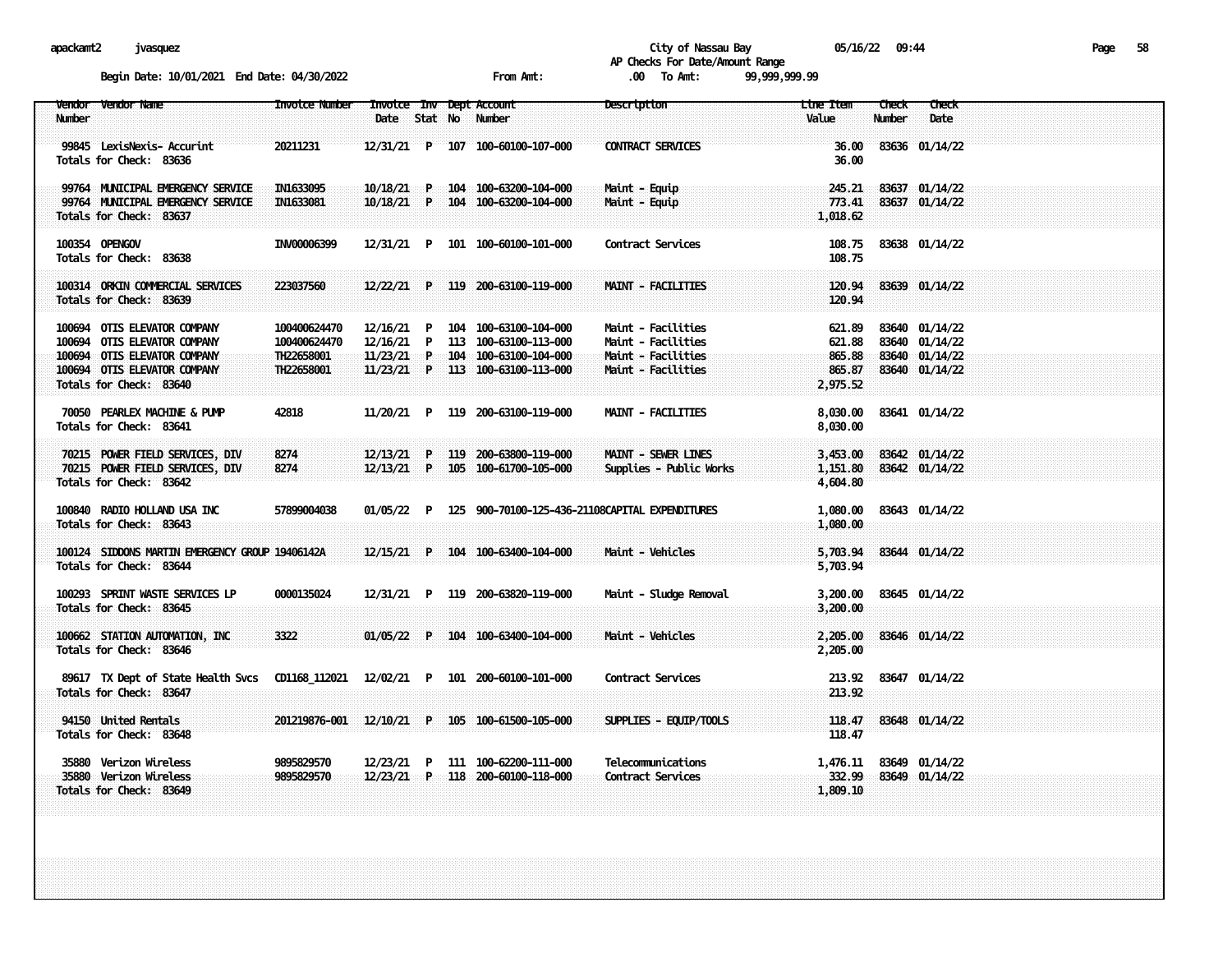**apackamt2 jvasquez City of Nassau Bay 05/16/22 09:44 Page 59 AP Checks For Date/Amount Range**

|               | Vendor Vendor Name                                | Invoice Number Invoice Inv Dept Account |                     |  |                                                 | <b>Description</b>          | tine Item        | <b>Check</b>  | Check          |  |  |  |
|---------------|---------------------------------------------------|-----------------------------------------|---------------------|--|-------------------------------------------------|-----------------------------|------------------|---------------|----------------|--|--|--|
| <b>Number</b> |                                                   |                                         | Date Stat No Number |  |                                                 |                             | Value            | <b>Number</b> | Date           |  |  |  |
|               | 99999 VICTOR STUDER                               | VS 01-07-22                             |                     |  | 01/07/22 P 104 100-63400-104-000                | Maint - Vehicles            | 60.00            |               | 83650 01/14/22 |  |  |  |
|               | Totals for Check: 83650                           |                                         |                     |  |                                                 |                             | 60.00            |               |                |  |  |  |
|               | <b>100496 WEX BANK</b>                            | 77164746                                | $12/31/21$ P        |  | $102 - 100 - 61900 - 102 - 000$                 | Supplies - Fuel             | 148.42           |               | 83651 01/14/22 |  |  |  |
|               | <b>100496 WEX BANK</b>                            | 77164746                                | $12/31/21$ P        |  | 113 100-61900-113-000                           | Supplies - Fuel             |                  |               | 83651 01/14/22 |  |  |  |
|               | <b>100496 MEX BANK</b>                            | 77164746                                |                     |  | 12/31/21 P 104 100-61900-104-000                | Supplies - Fuel             | 358.57<br>221.83 |               | 83651 01/14/22 |  |  |  |
|               | <b>100496 WEX BANK</b>                            | 77164746                                | $12/31/21$ P        |  | 114 100-61900-114-000                           | Supplies - Fuel             | 179.00           |               | 83651 01/14/22 |  |  |  |
|               |                                                   | 77164746                                | $12/31/21$ P        |  | 107 100-61900-107-000                           |                             |                  |               | 83651 01/14/22 |  |  |  |
|               | <b>100496 WEX BANK</b>                            |                                         |                     |  |                                                 | Supplies - Fuel             | 2,152.38         |               | 83651 01/14/22 |  |  |  |
|               | <b>100496 WEX BANK</b>                            | 77164746                                | 12/31/21 P          |  | 105 100-61900-105-000                           | Supplies - Fuel             | 1,491.95         |               |                |  |  |  |
|               | <b>100496 WEX BANK</b><br>Totals for Check: 83651 | 77164746                                |                     |  | 12/31/21 P 101 200-61900-101-000                | Supplies - Fuel             | 597.54           |               | 83651 01/14/22 |  |  |  |
|               |                                                   |                                         |                     |  |                                                 |                             | 5,149.69         |               |                |  |  |  |
|               | 9290 ACT PIPE & SUPPLY                            |                                         |                     |  |                                                 |                             |                  |               |                |  |  |  |
|               |                                                   |                                         |                     |  | S100748744.001 12/08/21 P 118 200-63900-118-000 | Maint - Water Lines         | 310.00           |               | 83652 01/20/22 |  |  |  |
|               | Totals for Check: 83652                           |                                         |                     |  |                                                 |                             | 310.00           |               |                |  |  |  |
|               | 845 AFLAC                                         | 613430                                  | $12/28/21$ P        |  | 100-22400-000-000                               | <b>Insurance Deductions</b> | 2,057.94         |               | 83653 01/20/22 |  |  |  |
|               | Totals for Check: 83653                           |                                         |                     |  |                                                 |                             | 2,057.94         |               |                |  |  |  |
|               |                                                   |                                         |                     |  |                                                 |                             |                  |               |                |  |  |  |
|               | 100759 AMAZON CAPITAL SERVICES                    |                                         |                     |  | 1GXR-WX9R-T3HN 01/11/22 P 113 100-61300-113-000 | Supplies - Public Safety    | 206.00           |               | 83654 01/20/22 |  |  |  |
|               | 100759 AMAZON CAPITAL SERVICES                    | 1XQ3-X9CC-3M6V 01/13/22 P               |                     |  | 111 100-63200-111-000                           | MAINT - EQUIP               | 35.10            |               | 83654 01/20/22 |  |  |  |
|               | 100759 AMAZON CAPITAL SERVICES                    | 1G1C-XJXP-WT9K 01/07/22 P               |                     |  | 105 100-63510-105-000                           | Maint - Streets/Curbs       | 625.96           |               | 83654 01/20/22 |  |  |  |
|               | 100759 AMAZON CAPITAL SERVICES                    |                                         |                     |  | 13N1-1DRN-CK7W 01/16/22 P 101 100-61800-101-000 | Supplies - Building         | (22.99)          |               | 83654 01/20/22 |  |  |  |
|               | 100759 AMAZON CAPITAL SERVICES                    |                                         |                     |  | 1D1N-QG7M-MNRY 01/17/22 P 104 100-54100-104-000 | Incentive - Volunteer       | 124.99           |               | 83654 01/20/22 |  |  |  |
|               | Totals for Check: 83654                           |                                         |                     |  |                                                 |                             | 969.06           |               |                |  |  |  |
|               |                                                   |                                         |                     |  |                                                 |                             |                  |               |                |  |  |  |
|               | 590 AMERIWASTE, INC.                              | 184436                                  |                     |  | 12/31/21 P 108 100-60100-108-000                | <b>CONTRACT SERVICES</b>    | 20,236.76        |               | 83655 01/20/22 |  |  |  |
|               | Totals for Check: 83655                           |                                         |                     |  |                                                 |                             | 20,236.76        |               |                |  |  |  |
|               | 100161 ANIMAL TRAP / PARK REFUND                  | TRAPREF 5143                            | $01/12/22$ V        |  | 100-23100-000-000                               | <b>Customer Deposits</b>    | 35.00            |               | 83656 01/20/22 |  |  |  |
|               | Totals for Check: 83656                           |                                         |                     |  |                                                 |                             | 35.00            |               |                |  |  |  |
|               |                                                   |                                         |                     |  |                                                 |                             |                  |               |                |  |  |  |
|               | 12505 BOUND TREE MEDICAL                          | 84360150                                | $01/12/22$ P        |  | 113 100-61300-113-000                           | Supplies - Public Safety    | 3,398.98         |               | 83657 01/20/22 |  |  |  |
|               | Totals for Check: 83657                           |                                         |                     |  |                                                 |                             | 3,398.98         |               |                |  |  |  |
|               | 16515 Chlorinator Maint, Const. Inc. 41622        |                                         |                     |  | 01/05/22 P 119 200-63200-119-000                | Maint - Equip               | 387.68           |               | 83658 01/20/22 |  |  |  |
|               | Totals for Check: 83658                           |                                         |                     |  |                                                 |                             | 387.68           |               |                |  |  |  |
|               |                                                   |                                         |                     |  |                                                 |                             |                  |               |                |  |  |  |
|               | 100597 CHICK-FIL-A, INC.                          | EDC CFA 012022 01/14/22 P               |                     |  | 100-13100-000-000                               | Due from other CU - EDC     | 1,177.77         |               | 83659 01/20/22 |  |  |  |
|               | Totals for Check: 83659                           |                                         |                     |  |                                                 |                             | 1,177.77         |               |                |  |  |  |
|               |                                                   |                                         |                     |  |                                                 |                             |                  |               |                |  |  |  |
|               | 16355 City of Webster                             | 211230                                  |                     |  | 01/06/22 P 103 100-60100-103-406                | <b>CONTRACT SERVICES</b>    | 3,125.00         |               | 83660 01/20/22 |  |  |  |
|               | Totals for Check: 83660                           |                                         |                     |  |                                                 |                             | 3,125.00         |               |                |  |  |  |
|               | 16414 CINTAS                                      | 4107223806                              | $01/11/22$ V        |  | 101 100-63100-101-000                           | Maint - Facilities          | 46.00            |               | 83661 01/20/22 |  |  |  |
|               | 16414 CINTAS                                      | 4106532975                              | $01/04/22$ V        |  | 105 100-61400-105-000                           | Supplies - Uniforms         | 67.56            |               | 83661 01/20/22 |  |  |  |
|               | 16414 CINTAS                                      | 4106532975                              |                     |  | $01/04/22$ V $101$ 200-61400-101-000            | Supplies - Uniforms         | 20.00            |               | 83661 01/20/22 |  |  |  |
|               | <b>16414 CINTAS</b>                               | 4107905702                              |                     |  | 01/19/22 V 101 200-61400-101-000                | Supplies - Uniforms         | 20.00            |               | 83661 01/20/22 |  |  |  |
|               |                                                   |                                         |                     |  |                                                 |                             |                  |               |                |  |  |  |
|               |                                                   |                                         |                     |  |                                                 |                             |                  |               |                |  |  |  |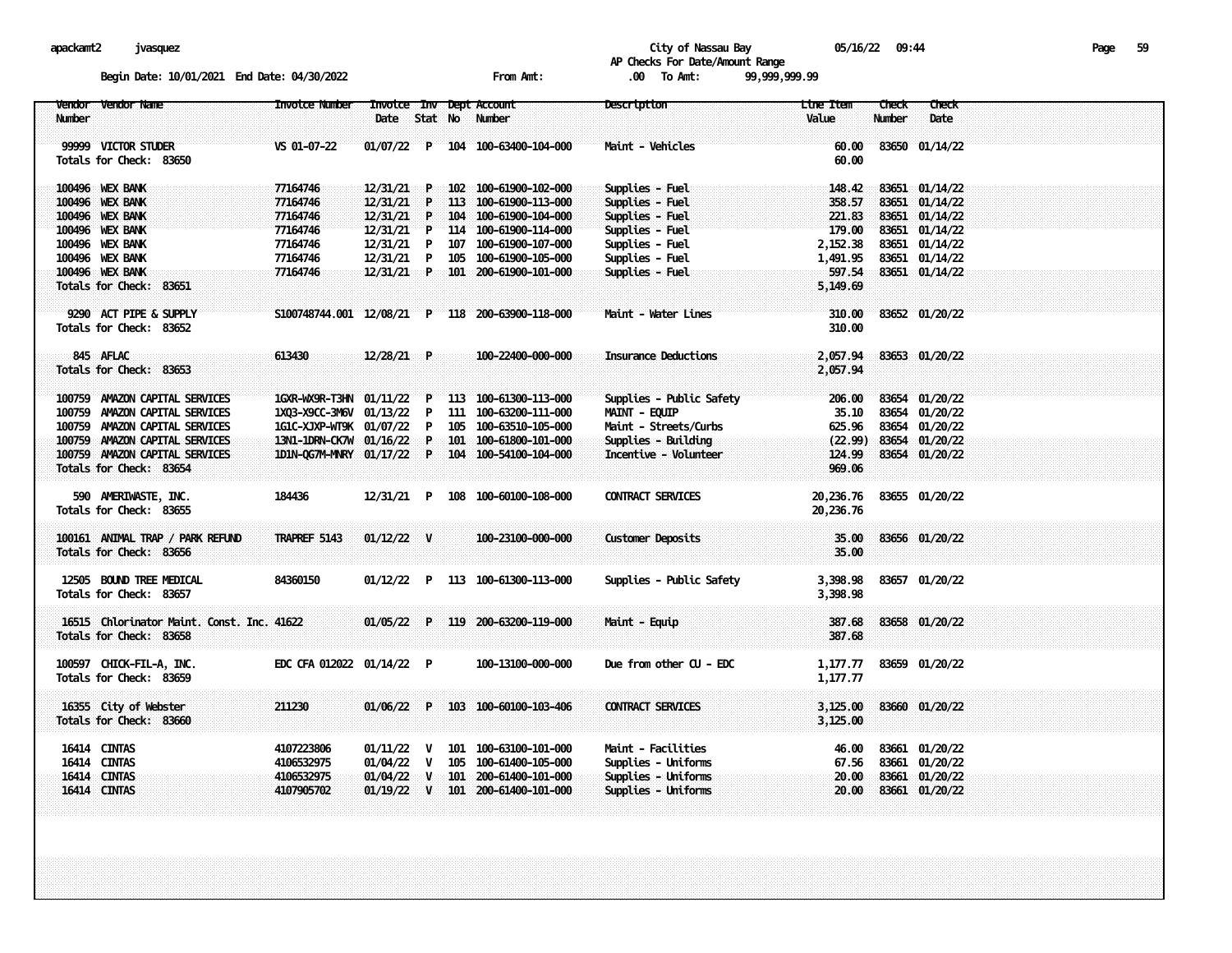**apackamt2 jvasquez City of Nassau Bay 05/16/22 09:44 Page 60 AP Checks For Date/Amount Range**

| <u> Vendor Vendor Name</u>         | <b>Involce Number</b>     | <b>Envotce Inv Dept Account</b> |    |                                                  | <b>Description</b>        | <b>Line Tiem</b>        | <b>Check</b>  | <b>Check</b>         |  |  |  |
|------------------------------------|---------------------------|---------------------------------|----|--------------------------------------------------|---------------------------|-------------------------|---------------|----------------------|--|--|--|
| Number                             |                           | Date Stat No Number             |    |                                                  |                           | Value                   | <b>Number</b> | Date                 |  |  |  |
|                                    |                           |                                 |    |                                                  |                           |                         |               |                      |  |  |  |
| <b>16414 CINTAS</b>                | 4107905702                |                                 |    | $01/19/22$ V 105 100-61400-105-000               | Supplies - Uniforms       |                         |               | 67.56 83661 01/20/22 |  |  |  |
| Totals for Check: 83661            |                           |                                 |    |                                                  |                           | 221.12                  |               |                      |  |  |  |
| 89830 COMCAST                      |                           |                                 |    | 01/01/22 ANCTRL 01/01/22 P 111 100-62200-111-000 | Telecommunications        | 291.16                  |               | 83662 01/20/22       |  |  |  |
| Totals for Check: 83662            |                           |                                 |    |                                                  |                           | 291.16                  |               |                      |  |  |  |
|                                    |                           |                                 |    |                                                  |                           |                         |               |                      |  |  |  |
| 89830 COMCAST                      |                           |                                 |    | 01/01/22 PWDTA 01/01/22 P 111 100-62200-111-000  | <b>Telecommunications</b> | 17.48                   |               | 83663 01/20/22       |  |  |  |
| Totals for Check: 83663            |                           |                                 |    |                                                  |                           | 17.48                   |               |                      |  |  |  |
|                                    |                           |                                 |    |                                                  |                           |                         |               |                      |  |  |  |
| 89830 COMCAST                      |                           |                                 |    | 12/18/21 WASTE 12/18/21 P 111 100-62200-111-000  | Telecommunications        | 213.49                  |               | 83664 01/20/22       |  |  |  |
| Totals for Check: 83664            |                           |                                 |    |                                                  |                           | 213.49                  |               |                      |  |  |  |
|                                    |                           |                                 |    |                                                  |                           |                         |               |                      |  |  |  |
| 89830 COMCAST                      |                           |                                 |    | 12/20/21 FD EMS 12/20/21 P 111 100-62200-111-000 | <b>Telecommunications</b> | 716.98                  |               | 83665 01/20/22       |  |  |  |
| Totals for Check: 83665            |                           |                                 |    |                                                  |                           | 716.98                  |               |                      |  |  |  |
|                                    |                           |                                 |    |                                                  |                           |                         |               |                      |  |  |  |
| 100256 CONSTELLATION NEWENERGY INC | 61186565701               | $12/28/21$ P                    |    | 106 100-62100-106-000                            | <b>Utilities</b>          | 1,717.93                |               | 83666 01/20/22       |  |  |  |
| Totals for Check: 83666            |                           |                                 |    |                                                  |                           | 1,717.93                |               |                      |  |  |  |
|                                    |                           |                                 |    |                                                  |                           |                         |               |                      |  |  |  |
| 100256 CONSTELLATION NEWENERGY INC | 61186570201               |                                 |    | 12/28/21 P 106 100-62100-106-000                 | <b>Utilities</b>          | 3,706.60                |               | 83667 01/20/22       |  |  |  |
| Totals for Check: 83667            |                           |                                 |    |                                                  |                           | 3,706.60                |               |                      |  |  |  |
|                                    |                           |                                 |    |                                                  |                           |                         |               |                      |  |  |  |
| 100256 CONSTELLATION NEWENERGY INC | 61308104301               |                                 |    | 12/28/21 P 118 200-62100-118-000                 | <b>Utilities</b>          | 1,152.77                |               | 83668 01/20/22       |  |  |  |
| Totals for Check: 83668            |                           |                                 |    |                                                  |                           | 1,152.77                |               |                      |  |  |  |
|                                    |                           |                                 |    |                                                  |                           |                         |               |                      |  |  |  |
| 100256 CONSTELLATION NEWENERGY INC | 61308163101               | $12/28/21$ P                    |    | 101 100-62100-101-000                            | <b>Utilities</b>          | 1,502.27                |               | 83669 01/20/22       |  |  |  |
| 100256 CONSTELLATION NEWENERGY INC | 61308163101               |                                 |    | 12/28/21 P 117 100-62100-117-000                 | Utilities                 | 1,180.36                |               | 83669 01/20/22       |  |  |  |
| 100256 CONSTELLATION NEWENERGY INC | 61308163101               |                                 |    | 12/28/21 P 106 100-62100-106-000                 | Utilities                 | 21.19                   |               | 83669 01/20/22       |  |  |  |
| Totals for Check: 83669            |                           |                                 |    |                                                  |                           | 2,703.82                |               |                      |  |  |  |
|                                    |                           |                                 |    |                                                  |                           |                         |               |                      |  |  |  |
| 100256 CONSTELLATION NEWENERGY INC | 61308186701               |                                 |    | 12/28/21 P 106 100-62100-106-000                 | <b>Utilities</b>          | 813.86                  |               | 83670 01/20/22       |  |  |  |
| Totals for Check: 83670            |                           |                                 |    |                                                  |                           | 813.86                  |               |                      |  |  |  |
|                                    |                           |                                 |    |                                                  |                           |                         |               |                      |  |  |  |
| 100256 CONSTELLATION NEWENERGY INC | 61308203301               |                                 |    | 12/28/21 P 119 200-62100-119-000                 | Utilities                 | 5,053.55                |               | 83671 01/20/22       |  |  |  |
| Totals for Check: 83671            |                           |                                 |    |                                                  |                           | 5,053.55                |               |                      |  |  |  |
|                                    |                           |                                 |    |                                                  |                           |                         |               |                      |  |  |  |
| 100161 Dan Costello                | PARKREF 210414 01/12/22 P |                                 |    | 100-23100-000-000                                | <b>Customer Deposits</b>  | 100.00                  |               | 83672 01/20/22       |  |  |  |
| Totals for Check: 83672            |                           |                                 |    |                                                  |                           | 100.00                  |               |                      |  |  |  |
|                                    |                           |                                 |    |                                                  |                           |                         |               |                      |  |  |  |
| 24261 DELL FINANCIAL SERVICES      | 81125876                  |                                 |    | 12/17/21 P 111 100-63200-111-000                 | MAINT - EQUIP             | 5,034.43                |               | 83673 01/20/22       |  |  |  |
| Totals for Check: 83673            |                           |                                 |    |                                                  |                           | 5,034.43                |               |                      |  |  |  |
|                                    |                           |                                 |    |                                                  |                           |                         |               |                      |  |  |  |
| 24960 DXI INDUSTRIES, INC.         | DE05010455-21             | 12/31/21                        | -P | 118 200-63100-118-000                            | Maint - Facilities        | 30.00                   |               | 83674 01/20/22       |  |  |  |
| 24960 DXI INDUSTRIES, INC.         | DE05010455-21 12/31/21 P  |                                 |    | 119 200-63810-119-000                            | Maint - Chem & Lab Supply | 200.00                  |               | 83674 01/20/22       |  |  |  |
| 24960 DXI INDUSTRIES, INC.         | 055000105-22              | $01/03/22$ P                    |    | 119 200-63810-119-000                            | Maint - Chem & Lab Supply | 1,426.80                |               | 83674 01/20/22       |  |  |  |
| Totals for Check: 83674            |                           |                                 |    |                                                  |                           | 1,656.80                |               |                      |  |  |  |
|                                    |                           |                                 |    |                                                  |                           |                         |               |                      |  |  |  |
| 100722 FIRE RECOVERY EMS           | 14421                     |                                 |    | 01/13/22 P 113 100-60100-113-000                 | Contract Services         | 1,418.75 83675 01/20/22 |               |                      |  |  |  |
|                                    |                           |                                 |    |                                                  |                           |                         |               |                      |  |  |  |
|                                    |                           |                                 |    |                                                  |                           |                         |               |                      |  |  |  |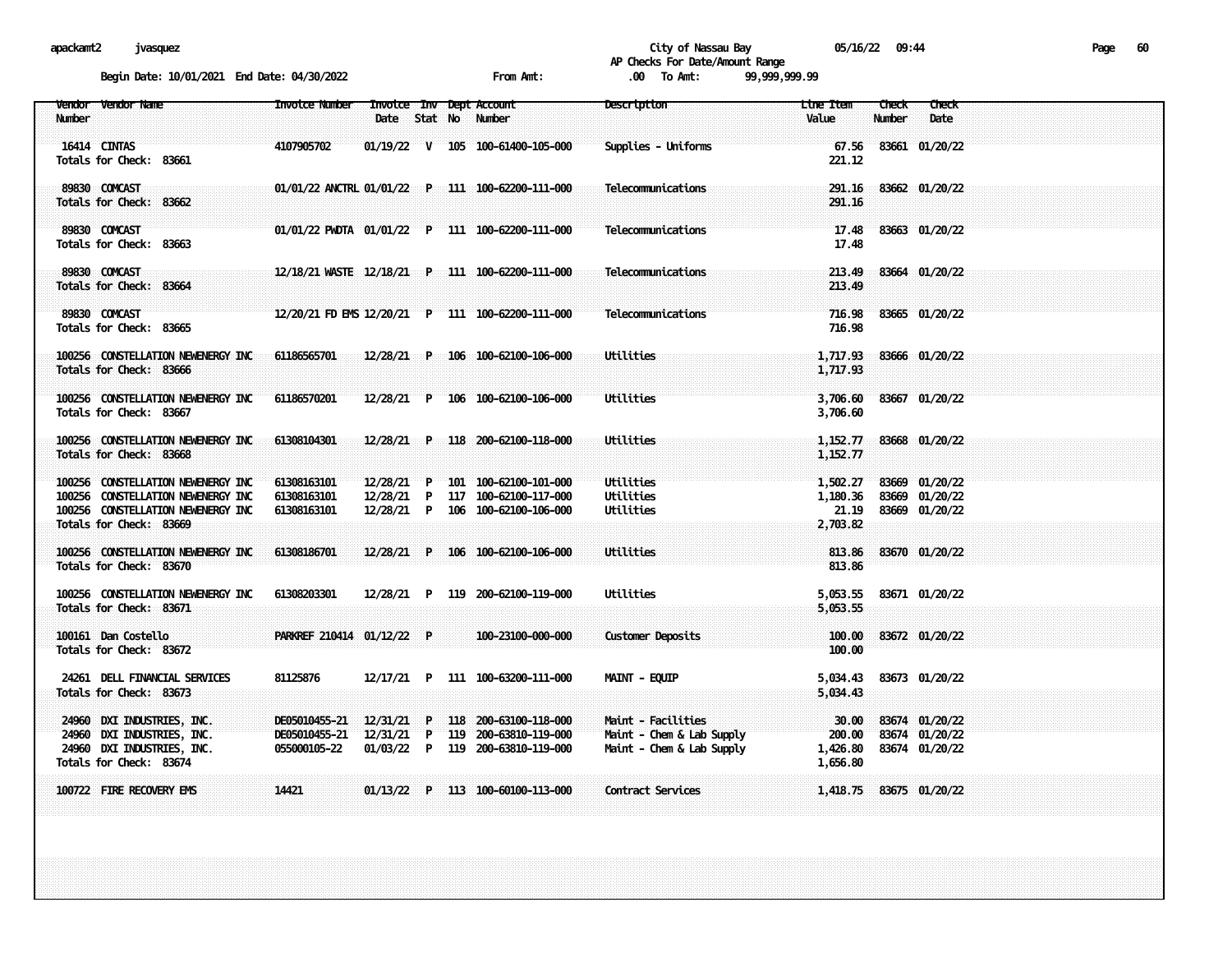**apackamt2 jvasquez City of Nassau Bay 05/16/22 09:44 Page 61 AP Checks For Date/Amount Range**

| <del>Vendor Vendor Name</del><br><b>Number</b>                                    | Invoice Number — Invoice Inv Dept Account |                              |  | Date Stat No Number                                                                                      | <b>Description</b>                                                       | itine Item<br>Value        | <b>Check</b><br><b>Number</b> | <b>Check</b><br>Date                               |  |  |  |
|-----------------------------------------------------------------------------------|-------------------------------------------|------------------------------|--|----------------------------------------------------------------------------------------------------------|--------------------------------------------------------------------------|----------------------------|-------------------------------|----------------------------------------------------|--|--|--|
| Totals for Check: 83675                                                           |                                           |                              |  |                                                                                                          |                                                                          | 1,418.75                   |                               |                                                    |  |  |  |
| 100312 FIRESAFE<br>100312 FIRESAFE<br>Totals for Check: 83676                     | SM173536<br>SM173536                      |                              |  | 01/17/22 P 104 100-63100-104-000<br>$01/17/22$ P 113 100-63100-113-000                                   | Maint - Facilities<br>Maint - Facilities                                 | 150.00<br>150.00<br>300.00 |                               | 83676 01/20/22<br>83676 01/20/22                   |  |  |  |
| 100454 FRONTIER COMMUNICATIONS<br>Totals for Check: 83677                         |                                           |                              |  | 3330411 01/2022 01/06/22 P 111 100-62200-111-000                                                         | <b>Telecomunications</b>                                                 | 225.28<br>225.28           |                               | 83677 01/20/22                                     |  |  |  |
| 100454 FRONTIER COMMUNICATIONS<br>Totals for Check: 83678                         |                                           |                              |  | 3334211 12/2021 12/25/21 P 111 100-62200-111-000                                                         | <b>Telecomunications</b>                                                 | 1,018.70<br>1,018.70       |                               | 83678 01/20/22                                     |  |  |  |
| 100454 FRONTIER COMMUNICATIONS<br>Totals for Check: 83679                         |                                           |                              |  |                                                                                                          | <b>Telecommunications</b>                                                | 154.20<br>154.20           |                               | 83679 01/20/22                                     |  |  |  |
| 32500 GALLS, LLC<br>Totals for Check: 83680                                       | 020072461                                 |                              |  | 12/23/21 P 107 100-61400-107-000                                                                         | <b>SUPPLIES - UNIFORMS</b>                                               | 68.95<br>68.95             |                               | 83680 01/20/22                                     |  |  |  |
| 1050 HAHN EQUIPMENT<br>1050 HAHN EQUIPMENT<br>1050 HAHN EQUIPMENT                 | 111231<br>111229<br>111230                |                              |  | 12/30/21 P 118 200-63100-118-000<br>12/30/21 P 119 200-63100-119-000<br>12/30/21 P 119 200-63220-119-000 | Maint - Facilities<br><b>MAINT - FACILITIES</b><br>Maint - Lift Stations | 650.00<br>650.00<br>650.00 |                               | 83681 01/20/22<br>83681 01/20/22<br>83681 01/20/22 |  |  |  |
| 1050 HAHN EQUIPMENT<br>Totals for Check: 83681                                    | 111228                                    |                              |  | 12/30/21 P 119 200-63220-119-000                                                                         | Maint - Lift Stations                                                    | 650.00<br>2,600.00         |                               | 83681 01/20/22                                     |  |  |  |
| 100161 Holly Ridings<br>Totals for Check: 83682                                   | PARKREF 210413 01/12/22 V                 |                              |  | 100-23100-000-000                                                                                        | <b>Customer Deposits</b>                                                 | 100.00<br>100.00           |                               | 83682 01/20/22                                     |  |  |  |
| 43505 HOME DEPOT<br>Totals for Check: 83683                                       | 1512510                                   |                              |  | 12/27/21 P 106 100-63200-106-000                                                                         | Maint - Equip                                                            | 18.32<br>18.32             |                               | 83683 01/20/22                                     |  |  |  |
| 100398 JEREL CROWDER<br>Totals for Check: 83684                                   | JC 01-18-22                               |                              |  | 01/18/22 P 107 100-65100-107-000                                                                         | Training & Travel                                                        | 127.01<br>127.01           |                               | 83684 01/20/22                                     |  |  |  |
| 99999 JOSEPH KASTETTER<br>Totals for Check: 83685                                 | JK 11/05/2021                             | $11/05/21$ P                 |  | 100-44700-000-000                                                                                        | <b>EMS Fees</b>                                                          | 1,390.25<br>1,390.25       |                               | 83685 01/20/22                                     |  |  |  |
| 63402 LEAGUE CITY OUTDOOR<br>63402 LEAGUE CITY OUTDOOR<br>Totals for Check: 83686 | 111613<br>111612                          | $01/10/22$ P<br>$01/10/22$ P |  | 106 100-63200-106-000<br>106 100-63200-106-000                                                           | Maint - Equip<br>Maint - Equip                                           | 46.80<br>43.93<br>90.73    |                               | 83686 01/20/22<br>83686 01/20/22                   |  |  |  |
| 100292 LIGHTHOUSE VIDEO SURVEILLANCE CW5600<br>Totals for Check: 83687            |                                           |                              |  | 01/13/22 P 111 100-63200-111-000                                                                         | MAINT - EQUIP                                                            | 156.25<br>156.25           |                               | 83687 01/20/22                                     |  |  |  |
| 100207 LINEBARGER GOGGAN BLAIR &<br>Totals for Check: 83688                       | DECEMBER 2021                             | $01/18/22$ P                 |  | 100-21700-000-000                                                                                        | Court - Colagy                                                           | 123.71<br>123.71           |                               | 83688 01/20/22                                     |  |  |  |
| 9255 MARSHALL I KUS                                                               | 22002                                     |                              |  | 01/19/22 P 106 100-60100-106-000                                                                         | <b>Contract Services</b>                                                 |                            |                               | 5,800.00 83689 01/20/22                            |  |  |  |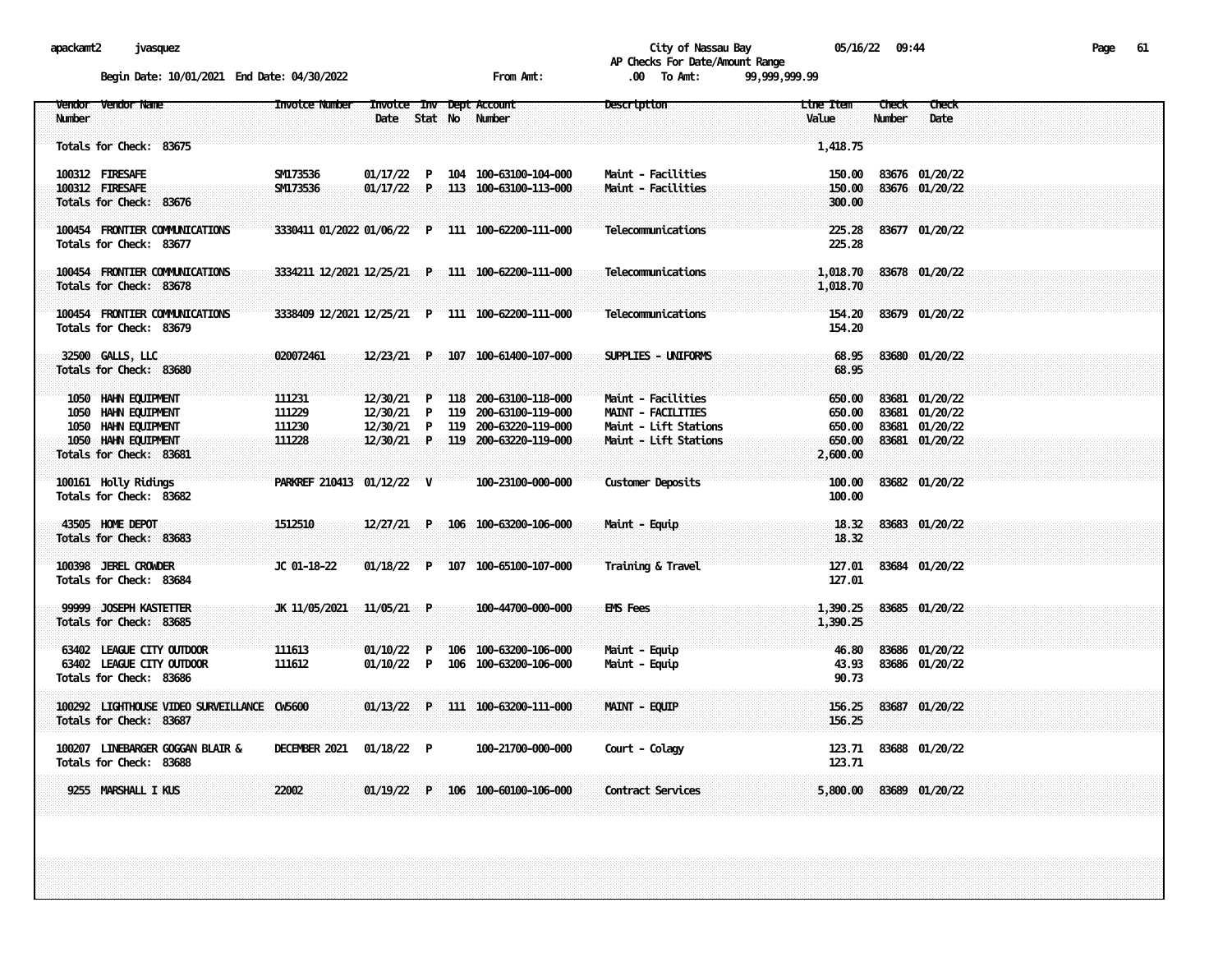**apackamt2 jvasquez City of Nassau Bay 05/16/22 09:44 Page 62 AP Checks For Date/Amount Range**

| <del>Vendor Vendor Name</del>                                               | Invoice Number Invoice Inv Dept Account |              |  |                                                  | <b>Description</b>       | ithe Item            | Check         | Check                     |  |  |  |
|-----------------------------------------------------------------------------|-----------------------------------------|--------------|--|--------------------------------------------------|--------------------------|----------------------|---------------|---------------------------|--|--|--|
| <b>Number</b>                                                               |                                         |              |  | Date Stat No Number                              |                          | Value                | <b>Number</b> | Date                      |  |  |  |
| Totals for Check: 83689                                                     |                                         |              |  |                                                  |                          | 5,800.00             |               |                           |  |  |  |
| 60088 Nassau Bay Economic Dev. Corp JAN2022 SALESTX 01/19/22 P              |                                         |              |  | 100-26100-000-000                                | Due to other Funds       | 30,034.09            |               | 83690 01/20/22            |  |  |  |
| Totals for Check: 83690                                                     |                                         |              |  |                                                  |                          | 30,034.09            |               |                           |  |  |  |
| 41340 O'REILLY AUTOMOTIVE STORE, INC 0411-146412<br>Totals for Check: 83691 |                                         |              |  | 01/12/22 P 105 100-63200-105-000                 | Maint - Equip            | 26.04<br>26.04       |               | 83691 01/20/22            |  |  |  |
| 1126 Office Depot - Revolving Card 15351693                                 |                                         | $12/21/21$ P |  | 101 100-61100-101-000                            | Supplies - Office        | 131.93               |               | 83692 01/20/22            |  |  |  |
| 1126 Office Depot - Revolving Card 15357463<br>Totals for Check: 83692      |                                         | $12/22/21$ P |  | $101 - 100 - 61100 - 101 - 000$                  | Supplies - Office        | 223.98<br>355.91     |               | 83692 01/20/22            |  |  |  |
| 100314 ORKIN COMMERCIAL SERVICES                                            | 221320251                               |              |  | 12/16/21 P 104 100-63100-104-000                 | Maint - Facilities       | 46.00                |               | 83693 01/20/22            |  |  |  |
| 100314 ORKIN COMMERCIAL SERVICES<br>Totals for Check: 83693                 | 221320251                               |              |  | 12/16/21 P 113 100-63100-113-000                 | Maint - Facilities       | 46.00<br>92.00       |               | 83693 01/20/22            |  |  |  |
| 100045 PITNEY BOWES PURCHASE POWER                                          | PMR 01-03-22                            |              |  | 01/03/22 P 101 100-61200-101-000                 | Supplies - Postage       | 863.32               |               | 83694 01/20/22            |  |  |  |
| Totals for Check: 83694                                                     |                                         |              |  |                                                  |                          | 863.32               |               |                           |  |  |  |
| 70128 PS LIGHTWAVE, INC.<br>Totals for Check: 83695                         | RC00080184                              |              |  | 01/10/22 P 111 100-62200-111-000                 | <b>Telecomunications</b> | 2.362.54<br>2,362.54 |               | 83695 01/20/22            |  |  |  |
| 71002 Ray-Wright Pumps Inc.                                                 | 13450CM                                 | $01/12/22$ P |  | 105 100-63210-105-000                            | Maint - Equip Rental     |                      |               | $(200.00)$ 83696 01/20/22 |  |  |  |
| 71002 Ray-Wright Pumps Inc.<br>Totals for Check: 83696                      | 13430                                   |              |  | 12/22/21 P 105 100-63210-105-000                 | Maint - Equip Rental     | 700.00<br>500.00     |               | 83696 01/20/22            |  |  |  |
| 100577 ROGELIO TOVAR<br>Totals for Check: 83697                             | 142                                     |              |  | 01/18/22 P 118 200-63900-118-000                 | Maint - Water Lines      | 3,990.00<br>3,990.00 |               | 83697 01/20/22            |  |  |  |
|                                                                             |                                         |              |  |                                                  |                          |                      |               |                           |  |  |  |
| <b>100751 SAFE FLEET</b><br>Totals for Check: 83698                         | 44891                                   |              |  | 01/12/22 P 111 100-63200-111-000                 | MAINT - EQUIP            | 250.00<br>250.00     |               | 83698 01/20/22            |  |  |  |
| 100617 SANDEEP DUGGAL                                                       |                                         |              |  | AUG2021-DEC2021 01/17/22 P 113 100-60100-113-000 | Contract Services        | 3,750.00             |               | 83699 01/20/22            |  |  |  |
| Totals for Check: 83699                                                     |                                         |              |  |                                                  |                          | 3,750.00             |               |                           |  |  |  |
| 100628 SHARP BUSINESS SYSTEMS<br>Totals for Check: 83700                    | 75048675                                |              |  | 01/08/22 P 111 100-60100-111-000                 | <b>CONTRACT SERVICES</b> | 360.15<br>360.15     |               | 83700 01/20/22            |  |  |  |
| 100785 SHARP BUSINESS SYSTEMS                                               | 9003638545                              |              |  | 01/10/22 P 111 100-60100-111-000                 | <b>CONTRACT SERVICES</b> | 82.70                |               | 83701 01/20/22            |  |  |  |
| 100785 SHARP BUSINESS SYSTEMS                                               | 9003645145                              |              |  | $01/17/22$ P 111 100-60100-111-000               | <b>CONTRACT SERVICES</b> | 291.22               |               | 83701 01/20/22            |  |  |  |
| Totals for Check: 83701                                                     |                                         |              |  |                                                  |                          | 373.92               |               |                           |  |  |  |
| 100124 SIDDONS MARTIN EMERGENCY GROUP 19406350                              |                                         |              |  | 12/31/21 P 113 100-63400-113-000                 | Maint - Vehicles         | 1,320.95             |               | 83702 01/20/22            |  |  |  |
| 100124 SIDDONS MARTIN EMERGENCY GROUP 19406349<br>Totals for Check: 83702   |                                         |              |  | 12/31/21 P 113 100-63400-113-000                 | Maint - Vehicles         | 596.25<br>1,917.20   |               | 83702 01/20/22            |  |  |  |
| 100146 SOUTHERN COMPUTER WAREHOUSE                                          | IN-000721556                            |              |  | 01/04/22 P 112 700-63240-112-000                 | Maint - Court Technology | 378.65               |               | 83703 01/20/22            |  |  |  |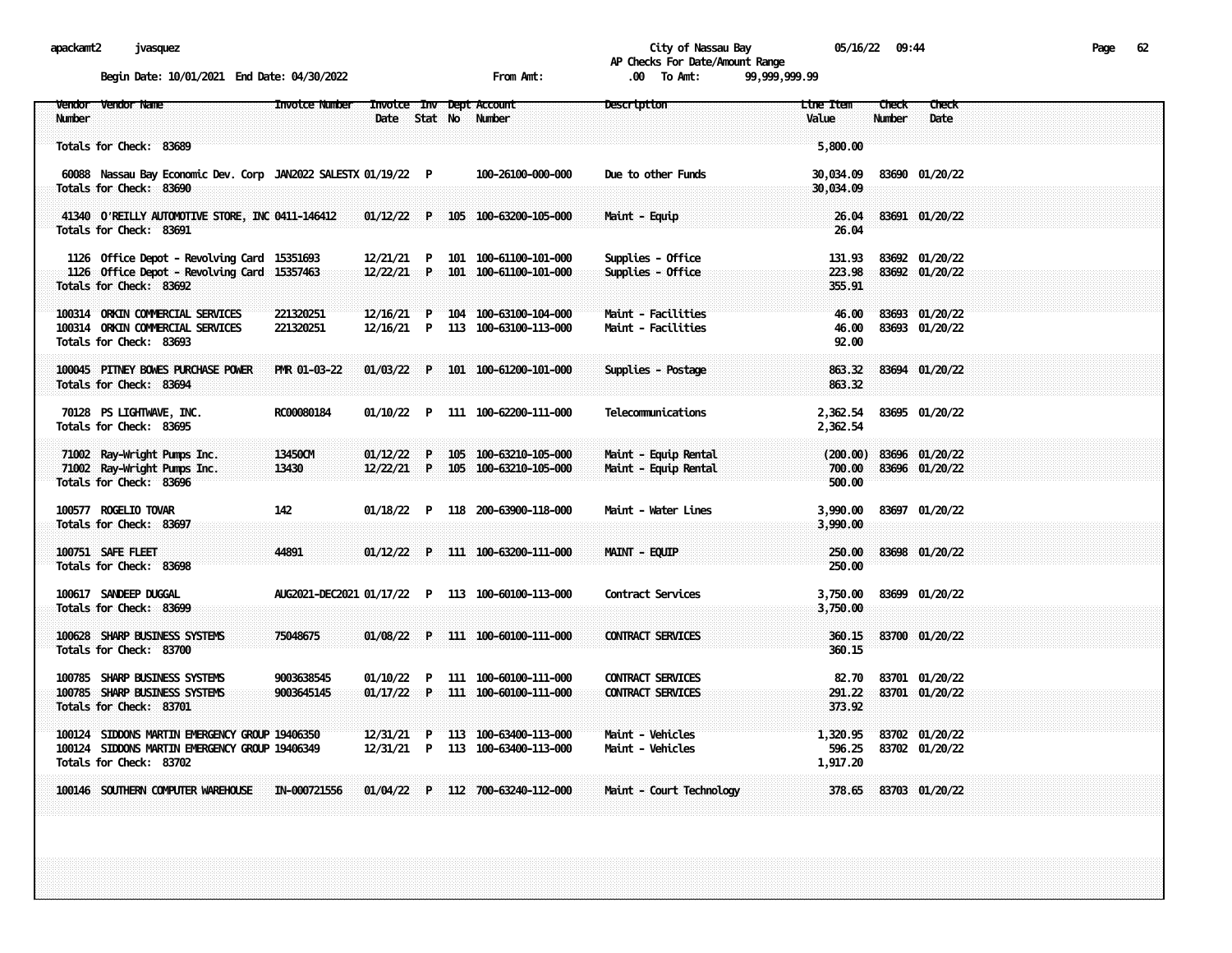**apackamt2 jvasquez City of Nassau Bay 05/16/22 09:44 Page 63 AP Checks For Date/Amount Range**

| Vendor Vendor Name                                                                                               | Invoice Number Invoice Inv Dept Account |              |    |                                                                          | <b>Description</b>        | istne Titen             | सावतर         | <b>Check</b>   |
|------------------------------------------------------------------------------------------------------------------|-----------------------------------------|--------------|----|--------------------------------------------------------------------------|---------------------------|-------------------------|---------------|----------------|
| <b>Number</b>                                                                                                    |                                         |              |    | Date Stat No Number                                                      |                           | Value                   | <b>Number</b> | Date           |
| Totals for Check: 83703                                                                                          |                                         |              |    |                                                                          |                           | 378.65                  |               |                |
| 100812 TRUIST GOVERNMENTAL FINANCE                                                                               | SER15 01-07-22 01/07/22                 |              | P. | 120 400-67100-120-309                                                    | Debt Service - Prin.      | 150,000.00              |               | 83704 01/20/22 |
| 100812 TRUIST GOVERNMENTAL FINANCE<br>Totals for Check: 83704                                                    |                                         |              |    | SER15 01-07-22 01/07/22 P 120 400-67200-120-309                          | Debt Service - Int.       | 10,980.00<br>160,980.00 |               | 83704 01/20/22 |
| 87057 Tyler Technologies                                                                                         | 025-365143                              |              |    | 01/20/22 P 111 100-60100-111-000                                         | <b>CONTRACT SERVICES</b>  | 75.00                   |               | 83705 01/20/22 |
| Totals for Check: 83705                                                                                          |                                         |              |    |                                                                          |                           | 75.00                   |               |                |
| 94150 United Rentals                                                                                             | 200032171-003                           | $01/16/22$ P |    | 105 100-63210-105-000                                                    | Maint - Equip Rental      | 82.12                   |               | 83706 01/20/22 |
| 94150 United Rentals<br>Totals for Check: 83706                                                                  | 200032171-003                           |              |    | 01/16/22 P 105 100-63210-105-000                                         | Maint - Equip Rental      | 551.82<br>633.94        |               | 83706 01/20/22 |
| 2020 VANTAGEPOINT TRANS. AGENTS, 457 01-14-2022                                                                  |                                         | $01/14/22$ P |    | 100-22200-000-000                                                        | Deferred Compensation     | 5,160.60                |               | 83707 01/20/22 |
| 2020 VANTAGEPOINT TRANS. AGENTS, 457 01-14-2022                                                                  |                                         | $01/14/22$ P |    | 200-22200-000-000                                                        | Deferred Compensation     | 5,948.60                |               | 83707 01/20/22 |
| 2020 VANTAGEPOINT TRANS. AGENTS, 457 01-14-2022<br>Totals for Check: 83707                                       |                                         | $01/14/22$ P |    | 600-22200-000-000                                                        | Deferred Compensation     | 2,353.55<br>13,462.75   |               | 83707 01/20/22 |
| 98276 Win Weber                                                                                                  | $12 - 23 - 21$                          |              |    | 12/23/21 P 112 100-60100-112-000                                         | <b>Contract Services</b>  | 75.00                   |               | 83708 01/20/22 |
| Totals for Check: 83708                                                                                          |                                         |              |    |                                                                          |                           | 75.00                   |               |                |
| 100672 MILMINGTON TRUST                                                                                          |                                         |              |    | 2021123186803A 12/31/21 P 101 100-60100-101-000                          | Contract Services         | 1,229.14                |               | 83709 01/20/22 |
| Totals for Check: 83709                                                                                          |                                         |              |    |                                                                          |                           | 1,229.14                |               |                |
| 100161 RON JONES<br>Totals for Check: 83710                                                                      | <b>TRAPREF 5143F</b>                    | $01/12/22$ P |    | 100-23100-000-000                                                        | <b>Customer Deposits</b>  | 35.00<br>35.00          |               | 83710 01/20/22 |
|                                                                                                                  |                                         |              |    |                                                                          |                           |                         |               |                |
| 100846 MANNED SPACE FLIGHT EDUCATION SPONSORPMT 2022 01/20/22 P 121 600-60400-121-000<br>Totals for Check: 83711 |                                         |              |    |                                                                          | <b>Promotions</b>         | 75,000.00<br>75,000.00  |               | 83711 01/20/22 |
|                                                                                                                  |                                         |              |    |                                                                          |                           |                         |               |                |
| 9290 ACT PIPE & SUPPLY<br>Totals for Check: 83712                                                                |                                         |              |    | S100756013.001 12/30/21 P 118 200-63900-118-000                          | Maint - Water Lines       | 570.00<br>570.00        |               | 83712 01/28/22 |
| 100759 AMAZON CAPITAL SERVICES                                                                                   |                                         |              |    | 1H1H-F6V7-P9DF 01/19/22 P 101 100-61100-101-000                          | Supplies - Office         | 36.99                   |               | 83713 01/28/22 |
| Totals for Check: 83713                                                                                          |                                         |              |    |                                                                          |                           | 36.99                   |               |                |
| 100440 ARKITEKTURA DEVELOPMENT, INC                                                                              |                                         |              |    | 1306 ANTIGUA D4 01/24/22 P 103 700-80100-103-409                         | Intergov. Exp. - Federal  | 26,233.90               |               | 83714 01/28/22 |
| Totals for Check: 83714                                                                                          |                                         |              |    |                                                                          |                           | 26,233.90               |               |                |
| 16514 Bay Area Transportation<br>Totals for Check: 83715                                                         | 6386                                    | $01/12/22$ P |    | 100-13100-000-000                                                        | Due from other $CU - EDC$ | 2,500.00<br>2,500.00    |               | 83715 01/28/22 |
|                                                                                                                  |                                         |              |    |                                                                          |                           |                         |               |                |
| 10140 BAY ELECTRIC SUPPLY                                                                                        | 1223415-02                              | $12/17/21$ P |    | 125 900-70100-125-195-21107CAPITAL EXPENDITURES<br>118 200-63100-118-000 |                           | 49.68                   |               | 83716 01/28/22 |
| 10140 BAY ELECTRIC SUPPLY<br>Totals for Check: 83716                                                             | 1224072-00                              | $01/10/22$ P |    |                                                                          | Maint - Facilities        | 37.73<br>87.41          |               | 83716 01/28/22 |
| 100530 Blue Cross Blue Shield Texas                                                                              | NBTX20-0551 1                           | $01/25/22$ P |    | 100-44700-000-000                                                        | <b>EMS Fees</b>           | 900.34                  |               | 83717 01/28/22 |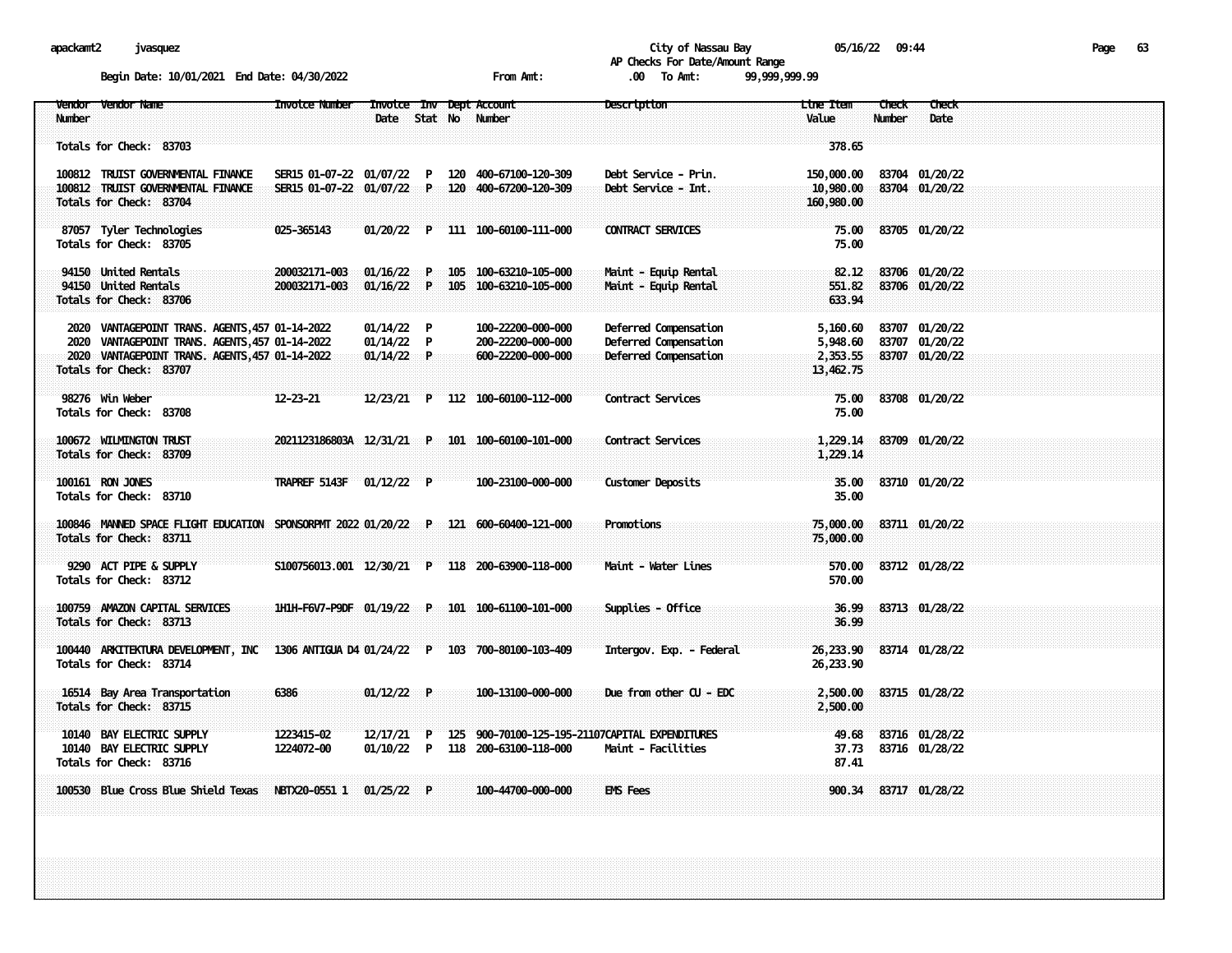**Totals for Check: 83729 2,070.00**

| 05/16/22 |  | 09:44 |
|----------|--|-------|
|----------|--|-------|

| apackamt2                                              | jvasquez                            | Begin Date: 10/01/2021 End Date: 04/30/2022 |              |         | From Amt:                       | City of Nassau Bay<br>AP Checks For Date/Amount Range<br>.00 To Amt: | 99,999,999.99         | 05/16/22 09:44 |                | 64<br>Page |
|--------------------------------------------------------|-------------------------------------|---------------------------------------------|--------------|---------|---------------------------------|----------------------------------------------------------------------|-----------------------|----------------|----------------|------------|
|                                                        |                                     |                                             |              |         |                                 |                                                                      |                       |                |                |            |
| <del>Vendor Vendor Name</del>                          |                                     | <b>Invoice Number</b>                       |              |         | <b>Invotce Inv Dept Account</b> | <b>Description</b>                                                   | istne Ttem            | <b>Check</b>   | <b>Check</b>   |            |
| <b>Number</b>                                          |                                     |                                             |              |         | Date Stat No Number             |                                                                      | Value                 | <b>Number</b>  | Date           |            |
| Totals for Check: 83717                                |                                     |                                             |              |         |                                 |                                                                      | 900.34                |                |                |            |
| 100744 BRITNEY CROSSON                                 |                                     | 1272                                        | 01/24/22     | - P     | 121 600-60300-121-000           | Advertising                                                          | 250.00                |                | 83718 01/28/22 |            |
| 100744 BRITNEY CROSSON<br>Totals for Check: 83718      |                                     | 1273                                        | $01/24/22$ P |         | 121 600-60300-121-000           | Advertising                                                          | 1,880.00<br>2,130.00  |                | 83718 01/28/22 |            |
|                                                        |                                     |                                             |              |         |                                 |                                                                      |                       |                |                |            |
| 16414 CINTAS                                           |                                     | 4105920232                                  | $12/28/21$ P |         | 101 200-61400-101-000           | Supplies - Uniforms                                                  | 20.00                 |                | 83719 01/28/22 |            |
| 16414 CINTAS                                           |                                     | 4105920232                                  | 12/28/21 P   |         | 105 100-61400-105-000           | Supplies - Uniforms                                                  | 67.56                 |                | 83719 01/28/22 |            |
| 16414 CINTAS                                           |                                     | 4108589325                                  | $01/25/22$ P |         | 101 100-63100-101-000           | Maint - Facilities                                                   | 46.00                 |                | 83719 01/28/22 |            |
| 16414 CINTAS                                           |                                     | 4108589451                                  | $01/25/22$ P |         | 105 100-61400-105-000           | Supplies - Uniforms                                                  | 67.56                 |                | 83719 01/28/22 |            |
| <b>16414 CINTAS</b>                                    |                                     | 4108589451                                  | $01/25/22$ P |         | 101 200-61400-101-000           | Supplies - Uniforms                                                  | 20.00                 |                | 83719 01/28/22 |            |
| Totals for Check: 83719                                |                                     |                                             |              |         |                                 |                                                                      | 221.12                |                |                |            |
| 100420 CLARK D NORTHUP                                 |                                     | 1205-08 2022                                | 01/19/22     | P       | 118 200-63100-118-000           | Maint - Facilities                                                   | 375.00                |                | 83720 01/28/22 |            |
| 100420 CLARK D NORTHUP                                 |                                     | 1205-08 2022                                | 01/19/22     | - P     | 118 200-63100-118-000           | Maint - Facilities                                                   | 550.00                |                | 83720 01/28/22 |            |
| Totals for Check: 83720                                |                                     |                                             |              |         |                                 |                                                                      | 925.00                |                |                |            |
|                                                        |                                     |                                             |              |         |                                 |                                                                      |                       |                |                |            |
| 17160 CLEAR LAKE CITY WATER                            |                                     | DECEMBER 2021                               | 01/24/22     | ा?      | 118 200-60110-118-000           | Contract Services - Water                                            | 14,510.00             |                | 83721 01/28/22 |            |
| 17160 CLEAR LAKE CITY WATER<br>Totals for Check: 83721 |                                     | DECEMBER 2021                               | $01/24/22$ P |         | 118 200-70100-118-000           | Capital Expenditures                                                 | 6,843.03<br>21,353.03 |                | 83721 01/28/22 |            |
|                                                        |                                     |                                             |              |         |                                 |                                                                      |                       |                |                |            |
| 100675 CLINTON BROWN                                   |                                     | CB 01-25-22                                 | $01/25/22$ P |         | 107 100-61400-107-000           | SUPPLIES - UNIFORMS                                                  | 62.61                 |                | 83722 01/28/22 |            |
| Totals for Check: 83722                                |                                     |                                             |              |         |                                 |                                                                      | 62.61                 |                |                |            |
|                                                        |                                     |                                             |              |         |                                 |                                                                      |                       |                |                |            |
|                                                        | 100256 CONSTELLATION NEWENERGY INC  | 61560822401                                 | 01/21/22     | ႃႃႜႜႜႜႜ | 106 100-62100-106-000           | Utilities                                                            | 269.83                |                | 83723 01/28/22 |            |
| Totals for Check: 83723                                |                                     |                                             |              |         |                                 |                                                                      | 269.83                |                |                |            |
|                                                        | 100256 CONSTELLATION NEWENERGY INC  | 61560883201                                 | 01/21/22     | ு       | 101 600-62100-101-627           | UTLLTTES                                                             | 16.42                 |                | 83724 01/28/22 |            |
| Totals for Check: 83724                                |                                     |                                             |              |         |                                 |                                                                      | 16.42                 |                |                |            |
|                                                        |                                     |                                             |              |         |                                 |                                                                      |                       |                |                |            |
|                                                        | 100256 CONSTELLATION NEWENERGY INC  | 61560884701                                 | $01/21/22$ P |         | 106 100-62100-106-000           | Utilities                                                            | 07.51                 |                | 83725 01/28/22 |            |
| Totals for Check: 83725                                |                                     |                                             |              |         |                                 |                                                                      | 07.51                 |                |                |            |
|                                                        | 100256 CONSTELLATION NEWENERGY INC. | 61560896601                                 | $01/21/22$ P |         | 100-13200-000-000               | Due from other CU - NAMD                                             | 111.12                |                | 83726 01/28/22 |            |
| Totals for Check: 83726                                |                                     |                                             |              |         |                                 |                                                                      | 111.12                |                |                |            |
|                                                        |                                     |                                             |              |         |                                 |                                                                      |                       |                |                |            |
|                                                        | 100256 CONSTELLATION NEWENERGY INC  | 61560898701                                 | $01/21/22$ P |         | 104 100-62100-104-000           | Utilities                                                            | 498.82                |                | 83727 01/28/22 |            |
|                                                        | 100256 CONSTELLATION NEWENERGY INC  | 61560898701                                 | $01/21/22$ P |         | 113 100-62100-113-000           | Utilities                                                            | 498.82                |                | 83727 01/28/22 |            |
| Totals for Check: 83727                                |                                     |                                             |              |         |                                 |                                                                      | 997.64                |                |                |            |
| 24960 DXI INDUSTRIES, INC.                             |                                     | 055000932-22                                | 01/13/22     | ∵ P     | 119 200-63810-119-000           | Maint - Chem & Lab Supply                                            | 879.75                |                | 83728 01/28/22 |            |
| Totals for Check: 83728                                |                                     |                                             |              |         |                                 |                                                                      | 879.75                |                |                |            |

**28859 EASTEX ENVIRONMENTAL LAB C22A262 01/05/22 P 119 200-60100-119-000 Contract Services 2,070.00 83729 01/28/22**

100847 GOVOS INC. 666.67 83730 01/28/22 P 101 600-60200-101-000 Dues, Fees, & Subscriptions 666.67 83730 01/28/22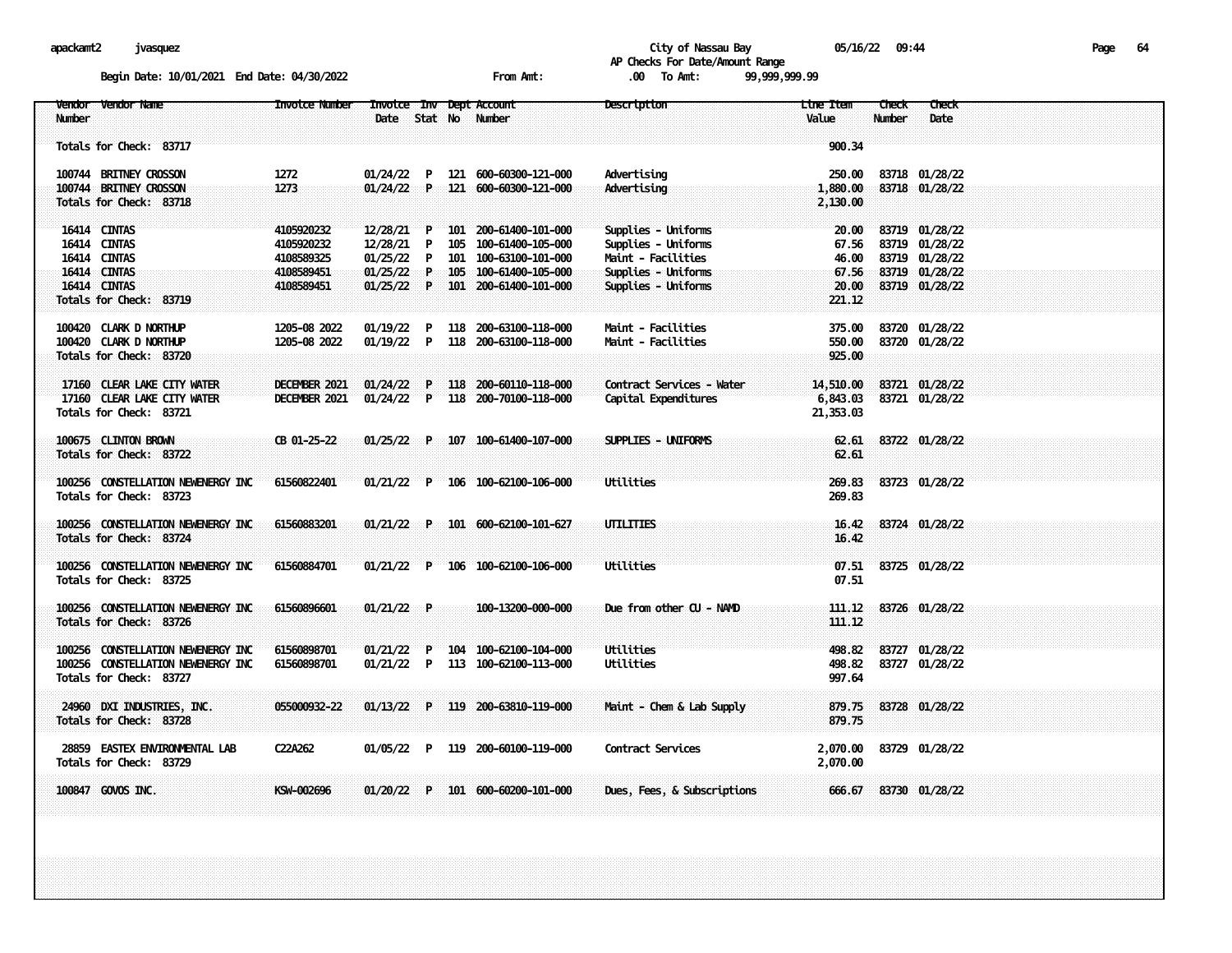**apackamt2 jvasquez City of Nassau Bay 05/16/22 09:44 Page 65**

|               | Begin Date: 10/01/2021 End Date: 04/30/2022      |                           |              |     |  |                                                 | AP Checks For Date/Amount Range |                  |               |                |  |
|---------------|--------------------------------------------------|---------------------------|--------------|-----|--|-------------------------------------------------|---------------------------------|------------------|---------------|----------------|--|
|               |                                                  |                           |              |     |  | From Amt:                                       | To Amt:<br>.00                  | 99, 999, 999. 99 |               |                |  |
|               | <del>Vendor Vendor Name</del>                    | <b>Involce Number</b>     |              |     |  | <b>Invoice Inv Dept Account</b>                 | <b>Description</b>              | istne Ttem       | Check         | Check          |  |
| <b>Number</b> |                                                  |                           |              |     |  | Date Stat No Number                             |                                 | Value            | <b>Number</b> | Date           |  |
|               | Totals for Check: 83730                          |                           |              |     |  |                                                 |                                 | 666.67           |               |                |  |
|               | 100733 GP/SATURN ONE, LLC                        | 55727701110               | $01/11/22$ P |     |  | 106 100-62100-106-000                           | Utilities                       | 398.83           |               | 83731 01/28/22 |  |
|               | Totals for Check: 83731                          |                           |              |     |  |                                                 |                                 | 398.83           |               |                |  |
|               | 43505 HOME DEPOT                                 | 8083520                   | $01/19/22$ P |     |  | 105 100-63200-105-000                           | Maint - Equip                   | 49.28            |               | 83732 01/28/22 |  |
|               | 43505 HOME DEPOT                                 | 3011882                   | $01/24/22$ P |     |  | 106 100-63600-106-000                           | Maint - Grounds                 | 53.40            |               | 83732 01/28/22 |  |
|               | 43505 HOME DEPOT                                 | 8032137                   | 01/19/22     | - P |  | 106 100-63600-106-000                           | Maint - Grounds                 | 10.50            |               | 83732 01/28/22 |  |
|               | 43505 HOME DEPOT                                 | 2011924                   | 01/25/22     | - P |  | 106 100-63200-106-000                           | Maint - Equip                   | 78.34            |               | 83732 01/28/22 |  |
|               | 43505 HOME DEPOT                                 | 1212099                   | $01/26/22$ P |     |  | 106 100-63600-106-000                           | Maint - Grounds                 | (11.98)          |               | 83732 01/28/22 |  |
|               | 43505 HOME DEPOT                                 | 1101589                   | $01/26/22$ P |     |  | 106 100-63600-106-000                           | Maint - Grounds                 | 49.29            |               | 83732 01/28/22 |  |
|               | Totals for Check: 83732                          |                           |              |     |  |                                                 |                                 | 228.83           |               |                |  |
|               | 47060 J.D.B. SERVICES, INC                       | 24273                     | $12/31/21$ P |     |  | 118 200-63200-118-000                           | Maint - Equip                   | 420.00           |               | 83733 01/28/22 |  |
|               | Totals for Check: 83733                          |                           |              |     |  |                                                 |                                 | 420.00           |               |                |  |
|               | 53046 Kevin Bruce Brown                          | 0106227                   |              |     |  | 01/06/22 P 104 100-61400-104-000                | Supplies - Uniforms             | 3,042.50         |               | 83734 01/28/22 |  |
|               | Totals for Check: 83734                          |                           |              |     |  |                                                 |                                 | 3,042.50         |               |                |  |
|               | 53010 KEMAH HARDWARE & LUMBER                    | 2201-515058               | $01/19/22$ P |     |  | 105 100-63200-105-000                           | Maint - Equip                   | 08.00            |               | 83735 01/28/22 |  |
|               | Totals for Check: 83735                          |                           |              |     |  |                                                 |                                 | 08.00            |               |                |  |
|               | 55030 Lowes Business Account                     | $01 - 24 - 22$            | $01/24/22$ P |     |  | 105 100-63200-105-000                           | Maint - Equip                   | 16.26            |               | 83736 01/28/22 |  |
|               | Totals for Check: 83736                          |                           |              |     |  |                                                 |                                 | 16.26            |               |                |  |
|               | 61620 MOORE SUPPLY COMPANY                       | S163727327.001 01/05/22 P |              |     |  | 118 200-63900-118-000                           | Maint - Water Lines             | 139.26           |               | 83737 01/28/22 |  |
|               | Totals for Check: 83737                          |                           |              |     |  |                                                 |                                 | 139.26           |               |                |  |
|               | 41340 O'REILLY AUTOMOTIVE STORE, INC 0411-147664 |                           | $01/24/22$ P |     |  | 105 100-61500-105-000                           | SUPPLIES - EQUIP/TOOLS          | 12.99            |               | 83738 01/28/22 |  |
|               | 41340 O'REILLY AUTOMOTIVE STORE, INC 0411-147240 |                           | $01/20/22$ P |     |  | 105 100-63210-105-000                           | Maint - Equip Rental            | 35.97            |               | 83738 01/28/22 |  |
|               | Totals for Check: 83738                          |                           |              |     |  |                                                 |                                 | 48.96            |               |                |  |
|               | 100530 OLD SURETY LIFE INS. COMPANY              | NBTX20-0986 1             | $01/25/22$ P |     |  | 100-44700-000-000                               | <b>EMS Fees</b>                 | 86.23            |               | 83739 01/28/22 |  |
|               | Totals for Check: 83739                          |                           |              |     |  |                                                 |                                 | 86.23            |               |                |  |
|               | 100071 OmniBase Services of TX, LP               | OBS 12-31-21              | $01/26/22$ P |     |  | 100-21600-000-000                               | Court - TLFTA 2                 | 130.97           |               | 83740 01/28/22 |  |
|               | Totals for Check: 83740                          |                           |              |     |  |                                                 |                                 | 130.97           |               |                |  |
|               | 75230 Roscoe Lee                                 |                           |              |     |  | KTB 1/22-12/22 01/20/22 P 106 100-60200-106-000 | Dues, Fees, & Subscriptions     | 175.00           |               | 83741 01/28/22 |  |
|               | Totals for Check: 83741                          |                           |              |     |  |                                                 |                                 | 175.00           |               |                |  |
|               | 100584 SHERRARIUMS                               | 0122-NBX1                 | 01/10/22     | ∷ P |  | 100-13100-000-000                               | Due from other $CU - EDC$       | 7,274.00         |               | 83742 01/28/22 |  |

**Totals for Check: 83742 7,274.00**

SALESTXREIMB 1 01/25/22 P

81110 State Comptroller 5ALESTXREIMB 1 01/25/22 P 110 100-65300-110-000 Contingency 18,953.63 83743 01/28/22<br>81110 State Comptroller 5ALESTXREIMB 1 01/25/22 P 105 110-65300-105-000 CONTINGENCY 68:00 0.476.81 83743 01/28/22 81110 State Comptroller 5ALESTXREIMB 1 01/25/22 P 105 110-65300-105-000 CONTINGENCY 39 = 9,476.81 83743 01/28/22<br>81110 State Comptroller 5ALESTXREIMB 1 01/25/22 P 100-13100-000-000 Due from other CU - EDC 4,738.40 83743 01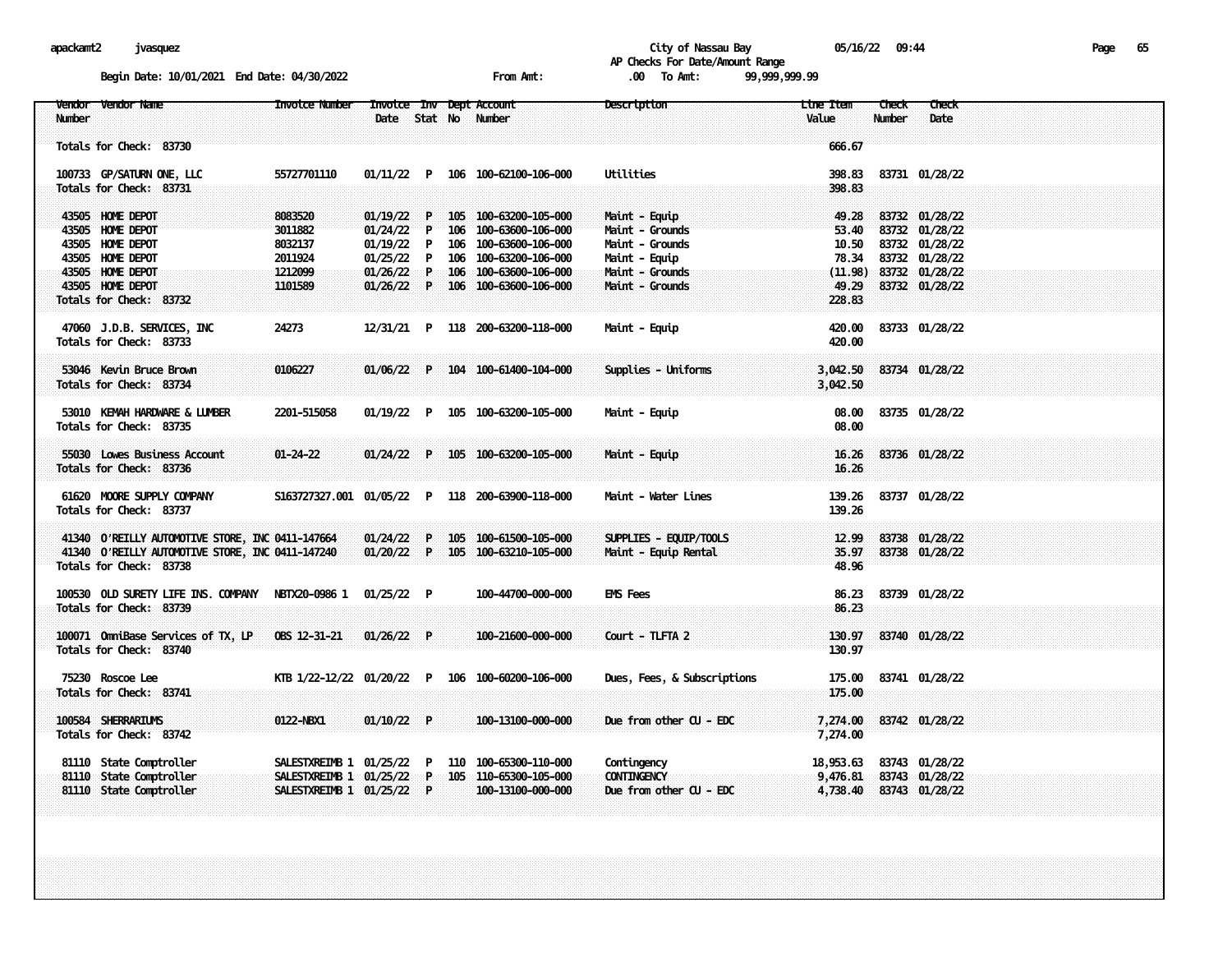## **apackamt2 jvasquez City of Nassau Bay 05/16/22 09:44 Page 66 AP Checks For Date/Amount Range**

| Vendor Vendor Name                                          | Involce Number            |              |              | <b>Invotce Inv Dept Account</b>                  | <b>Description</b>                                         | Etne Item            | <b>Check</b>  | Check                     |  |  |
|-------------------------------------------------------------|---------------------------|--------------|--------------|--------------------------------------------------|------------------------------------------------------------|----------------------|---------------|---------------------------|--|--|
| <b>Number</b>                                               |                           |              |              | Date Stat No Number                              |                                                            | Value                | <b>Number</b> | Date                      |  |  |
|                                                             |                           |              |              |                                                  |                                                            |                      |               |                           |  |  |
| Totals for Check: 83743                                     |                           |              |              |                                                  |                                                            | 33,168.84            |               |                           |  |  |
| 57115 The Equitable, Equi-Vest                              | 10/29/2021                | 10/29/21     | -P           | 104 100-52300-104-000                            | Pension - Volunteer                                        | 2,791.42             |               | 83744 01/28/22            |  |  |
| 57115 The Equitable, Equi-Vest                              | 11/26/21                  | 11/26/21     | $\sim$ Pe    | 104 100-52300-104-000                            | <b>Pension - Volunteer</b>                                 | 2,791.42             |               | 83744 01/28/22            |  |  |
| 57115 The Equitable, Equi-Vest                              | 12/31/21                  | $12/31/21$ P |              | 104 100-52300-104-000                            | <b>Pension - Volunteer</b>                                 | 2,640.16             |               | 83744 01/28/22            |  |  |
| Totals for Check: 83744                                     |                           |              |              |                                                  |                                                            | 8,223.00             |               |                           |  |  |
| 100530 THE RAWLINGS COMPANY                                 | NBTX20-921 1              | 01/25/22 P   |              | 100-44700-000-000                                | <b>EMS Fees</b>                                            | 841.05               |               | 83745 01/28/22            |  |  |
| Totals for Check: 83745                                     |                           |              |              |                                                  |                                                            | 841.05               |               |                           |  |  |
| 88180 THREAD-BEARER                                         | 425                       |              |              | 01/05/22 P 113 100-61400-113-000                 | Supplies - Uniforms                                        | 382.88               |               | 83746 01/28/22            |  |  |
| Totals for Check: 83746                                     |                           |              |              |                                                  |                                                            | 382.88               |               |                           |  |  |
| 89617 TX Dept of State Health Svcs                          | CD1168 122021             |              |              | $01/03/22$ V 101 200-60800-101-000               | Licenses & Permits                                         | 213.92               |               | 83747 01/28/22            |  |  |
| Totals for Check: 83747                                     |                           |              |              |                                                  |                                                            | 213.92               |               |                           |  |  |
|                                                             |                           |              |              |                                                  |                                                            |                      |               |                           |  |  |
| 100530 USFHP TEXAS AND LOUISIANA<br>Totals for Check: 83748 | NBTX20-0813 1             | $01/25/22$ P |              | 100-44700-000-000                                | <b>EMS Fees</b>                                            | 302.47<br>302.47     |               | 83748 01/28/22            |  |  |
|                                                             |                           |              |              |                                                  |                                                            |                      |               |                           |  |  |
| 100415 JASON REYNOLDS                                       |                           |              |              | PR 01-14-2022 F 01/14/22 P 101 100-51100-101-000 | Salaries and Wages                                         | 610.35               |               | 83749 01/28/22            |  |  |
| Totals for Check: 83749                                     |                           |              |              |                                                  |                                                            | 610.35               |               |                           |  |  |
| 9290 ACT PIPE & SUPPLY                                      |                           |              |              | S100767464.001 01/31/22 P 118 200-63900-118-000  | Maint - Water Lines                                        | 48.00                |               | 83750 02/03/22            |  |  |
| Totals for Check: 83750                                     |                           |              |              |                                                  |                                                            | 48.00                |               |                           |  |  |
| 845 AFLAC                                                   | 959925                    |              |              | 100-22400-000-000                                |                                                            |                      |               |                           |  |  |
| Totals for Check: 83751                                     |                           | $01/25/22$ P |              |                                                  | <b>Insurance Deductions</b>                                | 1,252.44<br>1,252.44 |               | 83751 02/03/22            |  |  |
|                                                             |                           |              |              |                                                  |                                                            |                      |               |                           |  |  |
| 100759 AMAZON CAPITAL SERVICES                              | 1CRT-3WKM-CL9G 01/29/22 P |              |              | 104 100-54100-104-000                            | Incentive - Volunteer                                      | 88.46                |               | 83752 02/03/22            |  |  |
| 100759 AMAZON CAPITAL SERVICES                              | 1M69-9MJX-NWD 01/25/22    |              | P            | 111 100-63200-111-000                            | MAINT - EOUIP                                              | 209.97               |               | 83752 02/03/22            |  |  |
| 100759 AMAZON CAPITAL SERVICES                              | 17HK-WN6G-FCKK 01/23/22   |              | ႃၣႃ          | 111 100-63200-111-000                            | MAINT - EOUIP                                              | 339.98               |               | 83752 02/03/22            |  |  |
| 100759 AMAZON CAPITAL SERVICES                              | 1N7J-GGR3-GY7V 01/19/22 P |              |              | 114 100-61600-114-000                            | Supplies - Public Service                                  |                      |               | (97.98) 83752 02/03/22    |  |  |
| 100759 AMAZON CAPITAL SERVICES                              | 167H-CX31-7LLN 01/27/22 P |              |              | 104 100-54100-104-000                            | Incentive - Volunteer                                      | 88.46                |               | 83752 02/03/22            |  |  |
| 100759 AMAZON CAPITAL SERVICES                              | 1FPR-W30K-FWFL 01/27/22   |              | ା P          | 101 100-61100-101-000                            | Supplies - Office                                          | 335.00               |               | 83752 02/03/22            |  |  |
| 100759 AMAZON CAPITAL SERVICES                              | 1GTY-30TR-30X9 01/26/22   |              | $\mathsf{P}$ | 114 100-61600-114-000                            | Supplies - Public Service                                  |                      |               | $(160.62)$ 83752 02/03/22 |  |  |
| 100759 AMAZON CAPITAL SERVICES                              |                           |              |              | 1V6X-7DT9-GK39 01/21/22 P 114 100-61600-114-000  | Supplies - Public Service                                  | 160.62               |               | 83752 02/03/22            |  |  |
| Totals for Check: 83752                                     |                           |              |              |                                                  |                                                            | 963.89               |               |                           |  |  |
| 100495 AMERICAN JANITORIAL                                  | 58575                     | 02/01/22     | - P          | 101 100-63100-101-000                            | Maint - Facilities                                         | 946.40               |               | 83753 02/03/22            |  |  |
| 100495 AMERICAN JANITORIAL                                  | 58575                     | 02/01/22     | ∵P.          | 117 100-63100-117-000                            | Maint - Facilities                                         | 743.60               |               | 83753 02/03/22            |  |  |
| 100495 AMERICAN JANITORIAL                                  | 58575                     | 02/01/22     | $\mathsf{P}$ | 104 100-60100-104-000                            | <b>Contract Services</b>                                   | 250.00               |               | 83753 02/03/22            |  |  |
| 100495 AMERICAN JANITORIAL                                  | 58575                     | 02/01/22     |              | P 113 100-60100-113-000                          | <b>Contract Services</b>                                   | 250.00               |               | 83753 02/03/22            |  |  |
| 100495 AMERICAN JANITORIAL                                  | 58576                     | $02/01/22$ P |              | 101 100-63100-101-000                            | Maint - Facilities                                         | 375.00               |               | 83753 02/03/22            |  |  |
| 100495 AMERICAN JANITORIAL                                  | 58714                     | 01/17/22 P   |              | 101 100-63100-101-000                            | Maint - Facilities                                         | 183.23               |               | 83753 02/03/22            |  |  |
| Totals for Check: 83753                                     |                           |              |              |                                                  |                                                            | 2,748.23             |               |                           |  |  |
| 10140 BAY ELECTRIC SUPPLY                                   | 1223415-01                |              |              |                                                  | 12/17/21 P 125 900-70100-125-195-21107CAPITAL EXPENDITURES |                      |               | 09.71 83754 02/03/22      |  |  |
|                                                             |                           |              |              |                                                  |                                                            |                      |               |                           |  |  |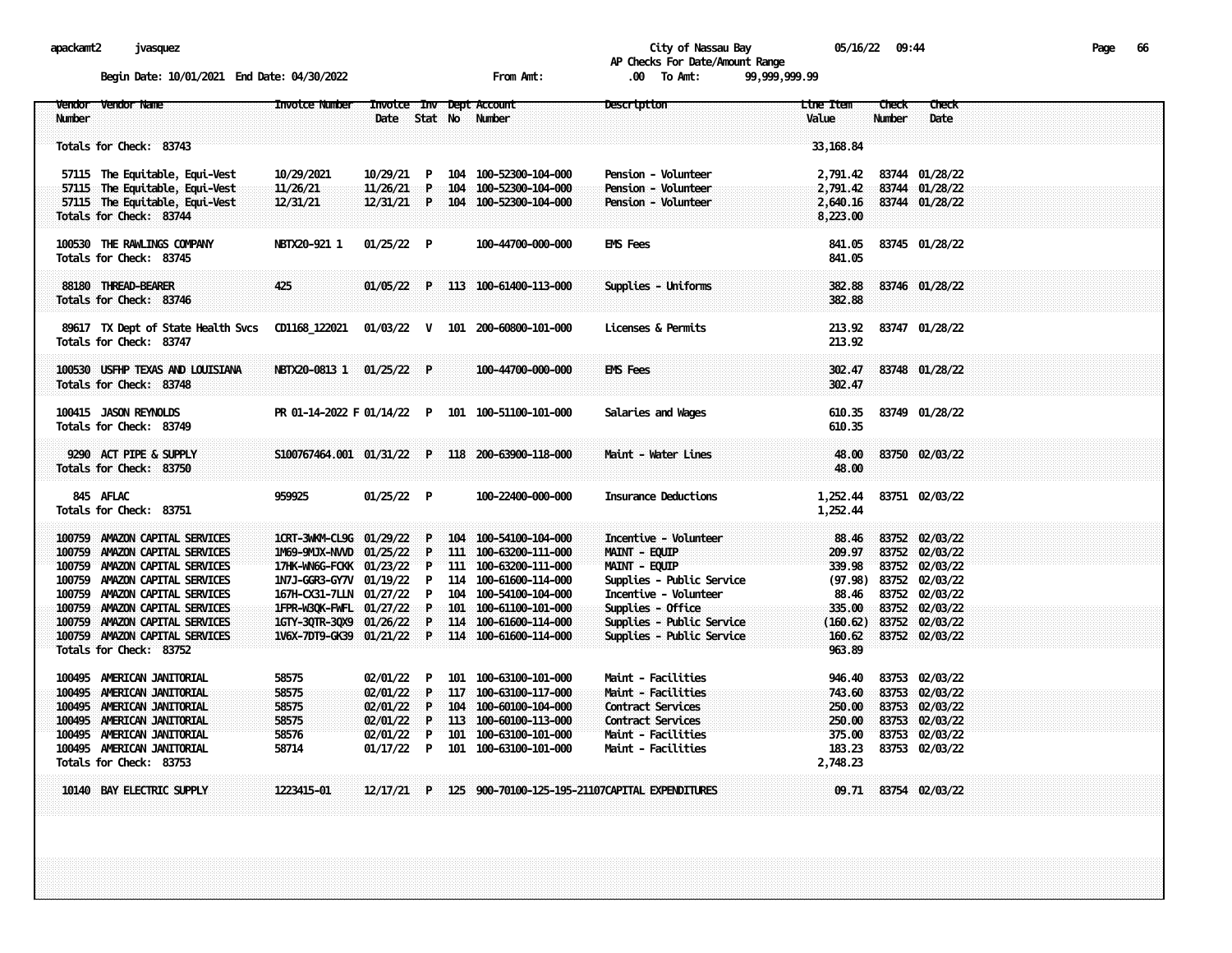**apackamt2 jvasquez City of Nassau Bay 05/16/22 09:44 Page 67 AP Checks For Date/Amount Range**

| 05/16/22 | 09:44 |
|----------|-------|
|----------|-------|

| Vendor Vendor Name<br>Number                                                                                                        | Invoice Number Invoice Inv Dept Account | Date Stat No Number          |  |                                                                            | <b>Description</b>                                                                                     | ttne Item<br>Value                             | <b>Check</b><br><b>Number</b> | <b>Check</b><br>Date                               |
|-------------------------------------------------------------------------------------------------------------------------------------|-----------------------------------------|------------------------------|--|----------------------------------------------------------------------------|--------------------------------------------------------------------------------------------------------|------------------------------------------------|-------------------------------|----------------------------------------------------|
| 10140 BAY ELECTRIC SUPPLY<br>10140 BAY ELECTRIC SUPPLY<br>10140 BAY ELECTRIC SUPPLY<br>Totals for Check: 83754                      | 1223886-00<br>1224115-00<br>1224115-00  |                              |  | 01/12/22 P 101 100-63100-101-000<br>01/12/22 P 117 100-63100-117-000       | 12/17/21 P 125 900-70100-125-195-21107CAPITAL EXPENDITURES<br>Maint - Facilities<br>Maint - Facilities | 28.56<br>126.12<br>99.10<br>263.49             |                               | 83754 02/03/22<br>83754 02/03/22<br>83754 02/03/22 |
| 28022 BELT HARRIS PECHACEK, LLLP<br>28022 BELT HARRIS PECHACEK, LLLP<br>28022 BELT HARRIS PECHACEK, LLLP<br>Totals for Check: 83755 | 14990<br>14990<br>14990                 | $01/28/22$ P<br>$01/28/22$ P |  | 100-13100-000-000<br>01/28/22 P 101 100-60100-101-000<br>100-13300-000-000 | Due from other CU - EDC<br><b>Contract Services</b><br>Due from other CU - RDA                         | 7,730.00<br>11,005.60<br>1,500.00<br>20,235.60 |                               | 83755 02/03/22<br>83755 02/03/22<br>83755 02/03/22 |
| 15745 Centerpoint Energy<br><b>Totals for Check: 83756</b>                                                                          | 01/26/22 EGN                            |                              |  | 01/26/22 P 101 200-62100-101-000                                           | Utilities                                                                                              | 60.13<br>60.13                                 |                               | 83756 02/03/22                                     |
| 15745 Centerpoint Energy<br>15745 Centerpoint Energy<br>Totals for Check: 83757                                                     | $01/26/22$ FD<br>$01/26/22$ FD          | $01/26/22$ P<br>$01/26/22$ P |  | 104 100-62100-104-000<br>113 100-62100-113-000                             | Utilities<br>Utilities                                                                                 | 25.86<br>25.86<br>51.72                        |                               | 83757 02/03/22<br>83757 02/03/22                   |
| 15745 Centerpoint Energy<br>Totals for Check: 83758                                                                                 | 01/26/22 PW                             |                              |  | 01/26/22 P 105 100-62100-105-000                                           | Utilities                                                                                              | 72.05<br>72.05                                 |                               | 83758 02/03/22                                     |
| 15745 Centerpoint Energy<br>Totals for Check: 83759                                                                                 | $01/26/22$ WTR                          |                              |  | 01/26/22 P 101 200-62100-101-000                                           | Utilities                                                                                              | 22.99<br>22.99                                 |                               | 83759 02/03/22                                     |
| 100661 CHANI HONEYCUTT<br>Totals for Check: 83760                                                                                   | CH 02-01-22                             | $02/01/22$ P                 |  | 101 100-65100-101-000                                                      | Training & Travel                                                                                      | 120.16<br>120.16                               |                               | 83760 02/03/22                                     |
| 660 CITY OF NASSAU BAY<br>Totals for Check: 83761                                                                                   |                                         |                              |  | P.CASH 01/2022 01/31/22 P 101 100-61800-101-000                            | Supplies - Building                                                                                    | 06.41<br>06.41                                 |                               | 83761 02/03/22                                     |
| 89830 COMCAST<br>Totals for Check: 83762                                                                                            |                                         |                              |  | 01/05/22 WTR PL 01/05/22 P 111 100-62200-111-000                           | <b>Telecommunications</b>                                                                              | 168.46<br>168.46                               |                               | 83762 02/03/22                                     |
| 89830 COMCAST<br>Totals for Check: 83763                                                                                            | 01/11/22 PW                             |                              |  | $01/11/22$ P 111 100-62200-111-000                                         | <b>Telecommunications</b>                                                                              | 275.61<br>275.61                               |                               | 83763 02/03/22                                     |
| 89830 COMCAST<br>Totals for Check: 83764                                                                                            |                                         |                              |  | 01/18/22 WASTE 01/18/22 P 111 100-62200-111-000                            | <b>Telecommunications</b>                                                                              | 211.81<br>211.81                               |                               | 83764 02/03/22                                     |
| 89830 COMCAST<br>Totals for Check: 83765                                                                                            |                                         |                              |  | 01/23/22 NEWCH 01/23/22 P 111 100-62200-111-000                            | <b>Telecomunications</b>                                                                               | 333.28<br>333.28                               |                               | 83765 02/03/22                                     |
| 12275 DATAPROSE, LLC<br>Totals for Check: 83766                                                                                     | 3P58499                                 | $01/20/22$ P                 |  | 101 100-60500-101-000                                                      | <b>Publications</b>                                                                                    | 657.62<br>657.62                               |                               | 83766 02/03/22                                     |
| 24960 DXI INDUSTRIES, INC.<br>Totals for Check: 83767                                                                               | 055001152-22                            |                              |  | 01/24/22 P 119 200-63810-119-000                                           | Maint - Chem & Lab Supply                                                                              | 1,426.80<br>1,426.80                           |                               | 83767 02/03/22                                     |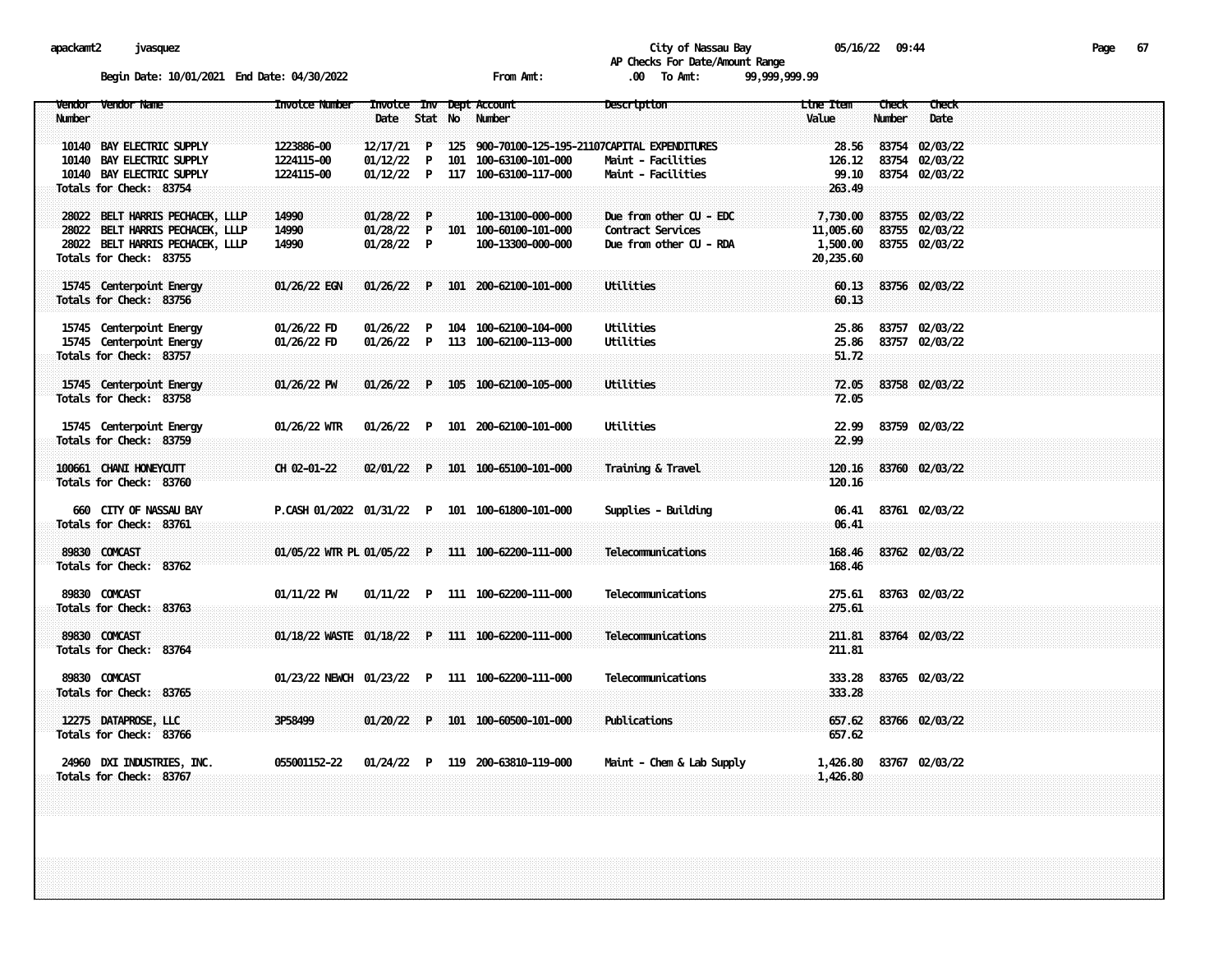**apackamt2 jvasquez City of Nassau Bay 05/16/22 09:44 Page 68 AP Checks For Date/Amount Range**

**Begin Date: 10/01/2021 End Date: 04/30/2022 From Amt: .00 To Amt: 99,999,999.99**

| Vendor Vendor Name                                                          | Invotce Number Invotce Inv Dept Account |              |  |                                                                      | <b>Description</b>                                   | ttne Item            | <b>Theck</b>  | Check                            |  |  |
|-----------------------------------------------------------------------------|-----------------------------------------|--------------|--|----------------------------------------------------------------------|------------------------------------------------------|----------------------|---------------|----------------------------------|--|--|
| <b>Number</b>                                                               |                                         |              |  | Date Stat No Number                                                  |                                                      | Value                | <b>Number</b> | Date                             |  |  |
| 29620 FEDEX                                                                 | 7-621-07819                             |              |  | $01/06/22$ P 101 100-61200-101-000                                   | Supplies - Postage                                   | 166.37               |               | 83768 02/03/22                   |  |  |
| Totals for Check: 83768                                                     |                                         |              |  |                                                                      |                                                      | 166.37               |               |                                  |  |  |
|                                                                             |                                         |              |  |                                                                      |                                                      |                      |               |                                  |  |  |
| 100454 FRONTIER COMMUNICATIONS                                              |                                         |              |  | 3338409 01/2022 01/25/22 P 111 100-62200-111-000                     | Telecommunications                                   | 315.75               |               | 83769 02/03/22                   |  |  |
| Totals for Check: 83769                                                     |                                         |              |  |                                                                      |                                                      | 315.75               |               |                                  |  |  |
| 43505 HOME DEPOT                                                            | 3032439                                 |              |  | 01/24/22 P 106 100-63200-106-000                                     | Maint - Equip                                        | 268.76               |               | 83770 02/03/22                   |  |  |
| 43505 HOME DEPOT                                                            | 0424049                                 |              |  | 01/27/22 P 106 100-63200-106-000                                     | Maint - Equip                                        | 18.82                |               | 83770 02/03/22                   |  |  |
| Totals for Check: 83770                                                     |                                         |              |  |                                                                      |                                                      | 287.58               |               |                                  |  |  |
|                                                                             |                                         |              |  |                                                                      |                                                      |                      |               |                                  |  |  |
| 100834 JOSEPH HENDERSON                                                     | <b>TCPA 2022</b>                        |              |  | 01/31/22 P 107 100-60200-107-000                                     | Dues, Fees, & Subscriptions                          | 30.00                |               | 83771 02/03/22                   |  |  |
| Totals for Check: 83771                                                     |                                         |              |  |                                                                      |                                                      | 30.00                |               |                                  |  |  |
| 100053 KENDIG KEAST COLLABORATIVE INC 20226                                 |                                         | $01/31/22$ P |  | 115 900-70100-115-326-21107CAPITAL EXPENDITURES                      |                                                      | 13,317.50            |               | 83772 02/03/22                   |  |  |
| 100053 KENDIG KEAST COLLABORATIVE INC 20226                                 |                                         | $01/31/22$ P |  | 115 900-70100-115-326-21107CAPITAL EXPENDITURES                      |                                                      | 420.55               |               | 83772 02/03/22                   |  |  |
| Totals for Check: 83772                                                     |                                         |              |  |                                                                      |                                                      | 13,738.05            |               |                                  |  |  |
|                                                                             |                                         |              |  |                                                                      |                                                      |                      |               |                                  |  |  |
| 100292 LIGHTHOUSE VIDEO SURVEILLANCE CV5605                                 |                                         |              |  | 01/26/22 P 111 100-63200-111-000                                     | MAINT - EOUIP                                        | 230.00               |               | 83773 02/03/22                   |  |  |
| Totals for Check: 83773                                                     |                                         |              |  |                                                                      |                                                      | 230.00               |               |                                  |  |  |
|                                                                             |                                         |              |  |                                                                      |                                                      |                      |               |                                  |  |  |
| 55030 Lowes Business Account                                                | $01 - 27 - 22$                          |              |  | 01/27/22 P 105 100-63400-105-000                                     | Maint - Vehicles                                     | 10.11                |               | 83774 02/03/22                   |  |  |
| Totals for Check: 83774                                                     |                                         |              |  |                                                                      |                                                      | 10.11                |               |                                  |  |  |
| 100126 MARY CHAMBERS                                                        | 202204                                  | $02/01/22$ P |  | 115 900-70100-115-326-21107CAPITAL EXPENDITURES                      |                                                      | 1,583.33             |               | 83775 02/03/22                   |  |  |
| 100126 MARY CHAMBERS                                                        | 202204                                  |              |  | 02/01/22 P 121 600-60100-121-000                                     | Contract Services                                    | 1,291.67             |               | 83775 02/03/22                   |  |  |
| 100126 MARY CHAMBERS                                                        | 202204                                  |              |  | 02/01/22 P 110 100-60100-110-000                                     | Contract Services                                    | 1,291.66             |               | 83775 02/03/22                   |  |  |
| Totals for Check: 83775                                                     |                                         |              |  |                                                                      |                                                      | 4,166.66             |               |                                  |  |  |
| 57500 MCREE FORD                                                            | 999522                                  |              |  | 01/27/22 P 107 100-63400-107-000                                     | Maint - Vehicles                                     |                      |               |                                  |  |  |
| Totals for Check: 83776                                                     |                                         |              |  |                                                                      |                                                      | 1,056.69<br>1,056.69 |               | 83776 02/03/22                   |  |  |
|                                                                             |                                         |              |  |                                                                      |                                                      |                      |               |                                  |  |  |
| 100175 MYGOV, LLC                                                           | 7081                                    |              |  | 02/01/22 P 111 100-60100-111-000                                     | <b>CONTRACT SERVICES</b>                             | 20,400.00            |               | 83777 02/03/22                   |  |  |
| Totals for Check: 83777                                                     |                                         |              |  |                                                                      |                                                      | 20,400.00            |               |                                  |  |  |
|                                                                             |                                         |              |  |                                                                      |                                                      |                      |               |                                  |  |  |
| 100314 ORKIN COMMERCIAL SERVICES                                            | 222450615                               | $01/26/22$ P |  | 104 100-63100-104-000                                                | Maint - Facilities                                   | 46.00                |               | 83778 02/03/22                   |  |  |
| 100314 ORKIN COMMERCIAL SERVICES<br><b>100314 ORKIN COMMERCIAL SERVICES</b> | 222450615<br>223037561                  |              |  | 01/26/22 P 113 100-63100-113-000<br>01/26/22 P 118 200-63100-118-000 | Maint - Facilities<br>Maint - Facilities             | 46.00<br>294.35      |               | 83778 02/03/22<br>83778 02/03/22 |  |  |
| Totals for Check: 83778                                                     |                                         |              |  |                                                                      |                                                      | 386.35               |               |                                  |  |  |
|                                                                             |                                         |              |  |                                                                      |                                                      |                      |               |                                  |  |  |
| 77052 PASADENA PRINTING, INC.                                               | 45848                                   | $01/24/22$ P |  | 107 100-60600-107-000                                                | Printing                                             | 90.00                |               | 83779 02/03/22                   |  |  |
| 77052 PASADENA PRINTING, INC.                                               | 45847                                   |              |  | 01/24/22 P 101 100-60600-101-000                                     | Printing                                             | 60.00                |               | 83779 02/03/22                   |  |  |
| Totals for Check: 83779                                                     |                                         |              |  |                                                                      |                                                      | 150.00               |               |                                  |  |  |
|                                                                             |                                         |              |  |                                                                      |                                                      |                      |               |                                  |  |  |
| 70040 PC CABLE<br>70040 PC CABLE                                            | 180834<br>180816                        |              |  | 01/18/22 P 111 100-60100-111-000<br>01/14/22 P 111 100-60100-111-000 | <b>CONTRACT SERVICES</b><br><b>CONTRACT SERVICES</b> | 1,389.99<br>1,520.65 |               | 83780 02/03/22<br>83780 02/03/22 |  |  |
| Totals for Check: 83780                                                     |                                         |              |  |                                                                      |                                                      | 2,910.64             |               |                                  |  |  |
|                                                                             |                                         |              |  |                                                                      |                                                      |                      |               |                                  |  |  |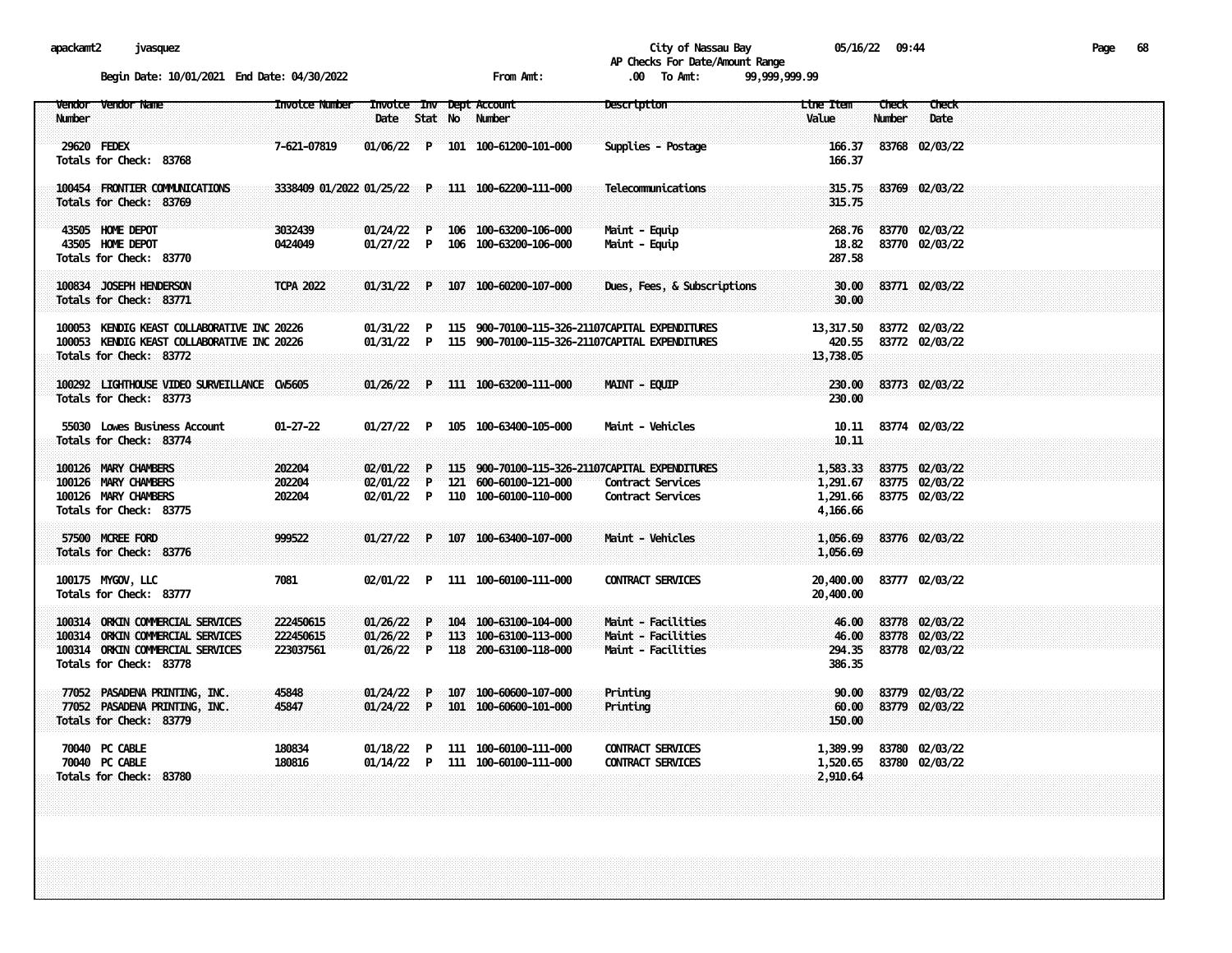**apackamt2 jvasquez City of Nassau Bay 05/16/22 09:44 Page 69 AP Checks For Date/Amount Range**

| Number                     | <del>Vendor Vendor Name</del>                                                                                                               | <b>Invotce Number</b>                                                                                    | Date                                       |                                   |                   | <b>Invotce Inv Dept Account</b><br>Stat No Number                                        | <b>Description</b>                                                                   | ttne Item<br>Value                               | <b>Check</b><br><b>Number</b>    | Check<br>Date                                                        |  |
|----------------------------|---------------------------------------------------------------------------------------------------------------------------------------------|----------------------------------------------------------------------------------------------------------|--------------------------------------------|-----------------------------------|-------------------|------------------------------------------------------------------------------------------|--------------------------------------------------------------------------------------|--------------------------------------------------|----------------------------------|----------------------------------------------------------------------|--|
|                            | 70050 PEARLEX MACHINE & PUMP<br>Totals for Check: 83781                                                                                     | 42865                                                                                                    |                                            |                                   |                   | $01/06/22$ P 118 200-63100-118-000                                                       | Maint - Facilities                                                                   | 3,525.00<br>3,525.00                             |                                  | 83781 02/03/22                                                       |  |
|                            | 100577 ROGELIO TOVAR<br>100577 ROGELIO TOVAR<br>Totals for Check: 83782                                                                     | 000849<br>145                                                                                            | 01/31/22<br>01/25/22                       | ୍ୱ<br>∴ P                         |                   | 118 200-63900-118-000<br>118 200-63900-118-000                                           | Maint - Water Lines<br>Maint - Water Lines                                           | 4,340.00<br>1,980.00<br>6,320.00                 |                                  | 83782 02/03/22<br>83782 02/03/22                                     |  |
|                            | 74120 SALT GRASS CHAPTER, TMCA<br>Totals for Check: 83783                                                                                   | SH 01-31-22                                                                                              | 01/31/22                                   | - P                               |                   | 101 100-60200-101-000                                                                    | Dues, Fees, & Subscriptions                                                          | 75.00<br>75.00                                   |                                  | 83783 02/03/22                                                       |  |
|                            | 100848 TYF CONSTRUCTION LLC<br>Totals for Check: 83784                                                                                      | 2813334211                                                                                               | $01/27/22$ P                               |                                   |                   | 100-13300-000-000                                                                        | Due from other CU - RDA                                                              | 7.000.00<br>7,000.00                             |                                  | 83784 02/03/22                                                       |  |
| 2020<br>2020               | VANTAGEPOINT TRANS. AGENTS, 457 01-28-2022<br>VANTAGEPOINT TRANS. AGENTS, 457 01-28-2022<br>2020 VANTAGEPOINT TRANS. AGENTS, 457 01-28-2022 |                                                                                                          | $01/28/22$ P<br>01/28/22 P<br>$01/28/22$ P |                                   |                   | 100-22200-000-000<br>200-22200-000-000<br>600-22200-000-000                              | Deferred Compensation<br>Deferred Compensation<br>Deferred Compensation              | 653.50<br>1,441.50<br>100.00                     |                                  | 83785 02/03/22<br>83785 02/03/22<br>83785 02/03/22                   |  |
| 35880                      | Totals for Check: 83785<br><b>Verizon Wireless</b><br>35880 Verizon Wireless                                                                | 9898067619<br>9898067619                                                                                 | 01/23/22<br>01/23/22                       | ∵P<br>$\mathbf{P}$                |                   | 111 100-62200-111-000<br>118 200-60100-118-000                                           | Telecommunications<br>Contract Services                                              | 2,195.00<br>1,473.64<br>332.20                   |                                  | 83786 02/03/22<br>83786 02/03/22                                     |  |
| 100085                     | Totals for Check: 83786<br>100085 PAYCOM PAYROLL<br>PAYCOM PAYROLL                                                                          | 013122 PAYROLL 01/31/22<br>013122 PAYROLL 01/31/22                                                       |                                            | P<br>∵P                           | 102               | 101 100-51100-101-000<br>100-51100-102-000                                               | Salaries and Wages<br>Salaries and Wages                                             | 1,805.84<br>27,372.94<br>9,000.57                | 83787                            | 83787 02/07/22<br>02/07/22                                           |  |
| 100085                     | 100085 PAYCOM PAYROLL<br>PAYCOM PAYROLL<br>100085 PAYCOM PAYROLL                                                                            | 013122 PAYROLL 01/31/22<br>013122 PAYROLL 01/31/22<br>013122 PAYROLL 01/31/22                            |                                            | ႃၣ<br>$\mathsf{P}$<br>- P         | 105               | 104 100-51100-104-000<br>100-51100-105-000<br>106 100-51100-106-000                      | Salaries and Wages<br>Salaries and Wages<br>Salaries and Wages                       | 5,042.91<br>14,245.67<br>6,213.76                | 83787<br>83787                   | 02/07/22<br>02/07/22<br>83787 02/07/22                               |  |
| 100085<br>100085           | 100085 PAYCOM PAYROLL<br>100085 PAYCOM PAYROLL<br>PAYCOM PAYROLL<br>PAYCOM PAYROLL                                                          | 013122 PAYROLL 01/31/22<br>013122 PAYROLL 01/31/22<br>013122 PAYROLL 01/31/22<br>013122 PAYROLL 01/31/22 |                                            | ାନ<br>ျာ<br>P<br>∵ P              | 107<br>111        | 100-51100-107-000<br>109 100-51100-109-000<br>100-51100-111-000<br>112 100-51100-112-000 | Salaries and Wages<br>Salaries and Wages<br>Salaries and Wages<br>Salaries and Wages | 75,586.61<br>1,195.21<br>3,618.76<br>5,150.00    |                                  | 83787 02/07/22<br>83787 02/07/22<br>83787 02/07/22<br>83787 02/07/22 |  |
| 100085<br>100085           | PAYCOM PAYROLL<br>100085 PAYCOM PAYROLL<br><b>PAYCOM PAYROLL</b>                                                                            | 013122 PAYROLL 01/31/22<br>013122 PAYROLL 01/31/22<br>013122 PAYROLL 01/31/22                            |                                            | P<br><b>P</b><br>ႃၣႜ              |                   | 113 100-51100-113-000<br>114 100-51100-114-000<br>101 200-51100-101-000                  | SALARIES AND WAGES<br>Salaries and Wages<br>Salaries and Wages                       | 25,822.77<br>2,543.76<br>60,961.55               | 83787<br>83787<br>83787          | 02/07/22<br>02/07/22<br>02/07/22                                     |  |
| 100085<br>100085<br>100085 | PAYCOM PAYROLL<br>100085 PAYCOM PAYROLL<br><b>PAYCOM PAYROLL</b><br>PAYCOM PAYROLL                                                          | 013122 PAYROLL 01/31/22<br>013122 PAYROLL 01/31/22<br>013122 PAYROLL 01/31/22<br>013122 PAYROLL 01/31/22 |                                            | ∷ P.<br>∷ P<br>∵P<br>$\mathsf{P}$ | 101<br>101<br>105 | 600-51100-101-000<br>100-51200-101-000<br>100-51200-105-000<br>106 100-51200-106-000     | Salaries and Wages<br>Overtime<br>Overtime<br>Overtime                               | 11,864.33<br>102.95<br>491.52<br>495.36          | 83787<br>83787<br>83787<br>83787 | 02/07/22<br>02/07/22<br>02/07/22<br>02/07/22                         |  |
| 100085<br>100085           | PAYCOM PAYROLL<br>100085 PAYCOM PAYROLL<br>PAYCOM PAYROLL                                                                                   | 013122 PAYROLL 01/31/22<br>013122 PAYROLL 01/31/22<br>013122 PAYROLL 01/31/22                            |                                            | - P<br>P<br>ႃၣ                    | 107<br>109<br>113 | 100-51200-107-000<br>100-51200-109-000<br>100-51200-113-000                              | Overtime<br>Overtime<br>Overtime                                                     | 507.82<br>159.80<br>4,625.25                     | 83787<br>83787<br>83787          | 02/07/22<br>02/07/22<br>02/07/22                                     |  |
| 100085                     | 100085 PAYCOM PAYROLL<br>100085 PAYCOM PAYROLL<br>Paycom Payroll                                                                            | 013122 PAYROLL 01/31/22<br>013122 PAYROLL 01/31/22<br>013122 PAYROLL 01/31/22                            |                                            | .P<br>™P<br>P                     | 101<br>101        | 200-51200-101-000<br>600-51200-101-000<br>100-22100-000-000                              | Overtime<br>Overtime<br><b>Accrued Payroll</b>                                       | 2,381.65<br>212.30<br>(15,453.92) 83787 02/07/22 |                                  | 83787 02/07/22<br>83787 02/07/22                                     |  |
| 100085<br>100085           | PAYCOM PAYROLL<br><b>PAYCOM PAYROLL</b><br>100085 PAYCOM PAYROLL                                                                            | 013122 PAYROLL 01/31/22<br>013122 PAYROLL 01/31/22<br>013122 PAYROLL 01/31/22 P                          |                                            | <b>P</b><br>.P                    |                   | 200-22100-000-000<br>600-22100-000-000<br>100-22100-000-000                              | <b>Accrued Payroll</b><br><b>Accrued Payroll</b><br><b>Accrued Payroll</b>           | $(4,453.93)$ 83787<br>(824.78)<br>15,453.92      | 83787                            | 02/07/22<br>02/07/22<br>83787 02/07/22                               |  |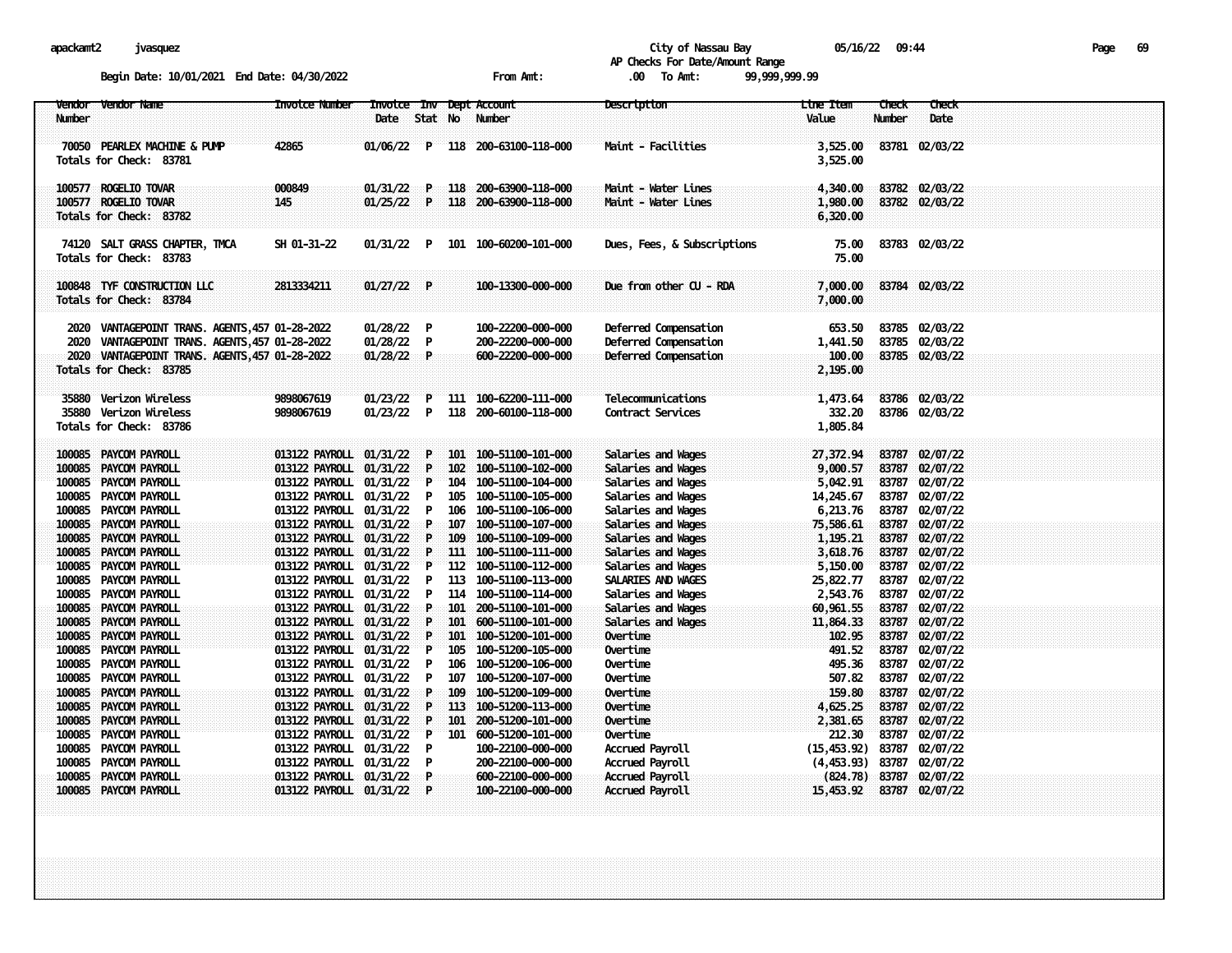## **apackamt2 jvasquez City of Nassau Bay 05/16/22 09:44 Page 70 AP Checks For Date/Amount Range**

|               | <del>Vendor Vendor Name</del> | <b>Involce Number</b>   | <b>Invotce Inv Dept Account</b> |     |                       | Description                   | ttne Item    | <b>UTECK</b>  | Check          |  |  |
|---------------|-------------------------------|-------------------------|---------------------------------|-----|-----------------------|-------------------------------|--------------|---------------|----------------|--|--|
| <b>Number</b> |                               |                         | Stat No<br>Date                 |     | <b>Number</b>         |                               | Value        | <b>Number</b> | Date           |  |  |
|               |                               |                         |                                 |     |                       |                               |              |               |                |  |  |
| 100085        | PAYCOM PAYROLL                | 013122 PAYROLL          | 01/31/22<br>°P                  |     | 200-22100-000-000     | <b>Accrued Payroll</b>        | 4,453.93     | 83787         | 02/07/22       |  |  |
| 100085        | PAYCOM PAYROLL                | 013122 PAYROLL          | 01/31/22<br>P                   |     | 600-22100-000-000     | <b>Accrued Payroll</b>        | 824.78       | 83787         | 02/07/22       |  |  |
| 100085        | PAYCOM PAYROLL                | 013122 PAYROLL          | 01/31/22<br>P                   |     | 100-22100-000-000     | <b>Accrued Payroll</b>        | (13, 438.24) | 83787         | 02/07/22       |  |  |
| 100085        | PAYCOM PAYROLL                | 013122 PAYROLL 01/31/22 | P                               |     | 200-22100-000-000     | <b>Accrued Payroll</b>        | (4,530.00)   | 83787         | 02/07/22       |  |  |
| 100085        | PAYCOM PAYROLL                | 013122 PAYROLL 01/31/22 | P                               |     | 600-22100-000-000     | <b>Accrued Payroll</b>        | (909.55)     | 83787         | 02/07/22       |  |  |
| 100085        | PAYCOM PAYROLL                | 013122 PAYROLL 01/31/22 | p                               |     | 100-22100-000-000     | <b>Accrued Payroll</b>        | 13,438.24    | 83787         | 02/07/22       |  |  |
| 100085        | PAYCOM PAYROLL                | 013122 PAYROLL 01/31/22 | p                               |     | 200-22100-000-000     | <b>Accrued Payroll</b>        | 4,530.00     | 83787         | 02/07/22       |  |  |
| 100085        | PAYCOM PAYROLL                | 013122 PAYROLL 01/31/22 | Р                               |     | 600-22100-000-000     | <b>Accrued Payroll</b>        | 909.55       | 83787         | 02/07/22       |  |  |
| 100085        | PAYCOM PAYROLL                | 013122 PAYROLL 01/31/22 | Р                               |     | 100-22100-000-000     | <b>Accrued Payroll</b>        | (13,588.96)  | 83787         | 02/07/22       |  |  |
| 100085        | PAYCOM PAYROLL                | 013122 PAYROLL 01/31/22 | P                               |     | 200-22100-000-000     | <b>Accrued Payroll</b>        | (4, 429.52)  | 83787         | 02/07/22       |  |  |
| 100085        | PAYCOM PAYROLL                | 013122 PAYROLL 01/31/22 | P                               |     | 600-22100-000-000     | <b>Accrued Payroll</b>        | (859.31)     | 83787         | 02/07/22       |  |  |
| 100085        | <b>PAYCOM PAYROLL</b>         | 013122 PAYROLL 01/31/22 | P                               |     | 100-22100-000-000     | <b>Accrued Payroll</b>        | 13,588.96    | 83787         | 02/07/22       |  |  |
| 100085        | <b>PAYCOM PAYROLL</b>         | 013122 PAYROLL 01/31/22 | P                               |     | 200-22100-000-000     | <b>Accrued Payroll</b>        | 4,429.52     | 83787         | 02/07/22       |  |  |
| 100085        | Paycom Payroll                | 013122 PAYROLL          | 01/31/22<br>P                   |     | 600-22100-000-000     | <b>Accrued Payroll</b>        | 859.31       | 83787         | 02/07/22       |  |  |
| 100085        | PAYCOM PAYROLL                | 013122 PAYROLL 01/31/22 | P                               |     | 101 100-52100-101-000 | <b>FICA</b>                   | 1,948.23     | 83787         | 02/07/22       |  |  |
| 100085        | <b>PAYCOM PAYROLL</b>         | 013122 PAYROLL 01/31/22 | -P.                             | 102 | 100-52100-102-000     | <b>FICA</b>                   | 634.10       | 83787         | 02/07/22       |  |  |
|               |                               |                         |                                 |     |                       |                               |              |               |                |  |  |
| 100085        | PAYCOM PAYROLL                | 013122 PAYROLL 01/31/22 | P                               | 104 | 100-52100-104-000     | <b>FICA</b>                   | 384.40       | 83787         | 02/07/22       |  |  |
| 100085        | PAYCOM PAYROLL                | 013122 PAYROLL 01/31/22 | P                               | 105 | 100-52100-105-000     | <b>FICA</b>                   | 1,066.38     | 83787         | 02/07/22       |  |  |
| 100085        | PAYCOM PAYROLL                | 013122 PAYROLL 01/31/22 | P                               | 106 | 100-52100-106-000     | <b>FICA</b>                   | 505.92       | 83787         | 02/07/22       |  |  |
| 100085        | PAYCOM PAYROLL                | 013122 PAYROLL          | 01/31/22<br>P                   | 107 | 100-52100-107-000     | <b>FICA</b>                   | 5,623.74     | 83787         | 02/07/22       |  |  |
| 100085        | PAYCOM PAYROLL                | 013122 PAYROLL          | 01/31/22<br>P                   | 109 | 100-52100-109-000     | <b>FICA</b>                   | 99.25        | 83787         | 02/07/22       |  |  |
| 100085        | PAYCOM PAYROLL                | 013122 PAYROLL          | 01/31/22<br>P                   | 111 | 100-52100-111-000     | <b>FICA</b>                   | 275.45       | 83787         | 02/07/22       |  |  |
| 100085        | PAYCOM PAYROLL                | 013122 PAYROLL 01/31/22 | P                               | 112 | 100-52100-112-000     | <b>FICA</b>                   | 376.89       | 83787         | 02/07/22       |  |  |
| 100085        | PAYCOM PAYROLL                | 013122 PAYROLL          | 01/31/22<br>P                   | 113 | 100-52100-113-000     | <b>FICA</b>                   | 2,329.28     | 83787         | 02/07/22       |  |  |
| 100085        | PAYCOM PAYROLL                | 013122 PAYROLL 01/31/22 | $\mathsf{P}$                    | 114 | 100-52100-114-000     | <b>FICA</b>                   | 194.59       | 83787         | 02/07/22       |  |  |
| 100085        | PAYCOM PAYROLL                | 013122 PAYROLL          | 01/31/22<br>P                   | 101 | 200-52100-101-000     | <b>FICA</b>                   | 4,530.00     | 83787         | 02/07/22       |  |  |
| 100085        | PAYCOM PAYROLL                | 013122 PAYROLL 01/31/22 | P                               | 101 | 600-52100-101-000     | <b>FICA</b>                   | 909.55       | 83787         | 02/07/22       |  |  |
| 100085        | PAYCOM PAYROLL                | 013122 PAYROLL 01/31/22 | <b>P</b>                        |     | 100-22400-000-000     | <b>Insurance Deductions</b>   | (1,065.52)   | 83787         | 02/07/22       |  |  |
| 100085        | PAYCOM PAYROLL                | 013122 PAYROLL 01/31/22 | P                               |     | 100-22400-000-000     | <b>Insurance Deductions</b>   | (6,803.02)   | 83787         | 02/07/22       |  |  |
| 100085        | PAYCOM PAYROLL                | 013122 PAYROLL 01/31/22 | P                               |     | 200-22400-000-000     | <b>Insurance Deductions</b>   | (4, 110.39)  | 83787         | 02/07/22       |  |  |
| 100085        | PAYCOM PAYROLL                | 013122 PAYROLL 01/31/22 | p                               |     | 600-22400-000-000     | <b>Insurance Deductions</b>   | (298.21)     | 83787         | 02/07/22       |  |  |
| 100085        | PAYCOM PAYROLL                | 013122 PAYROLL 01/31/22 | P                               |     | 100-22300-000-000     | <b>Pension Contributions</b>  | (28, 283.50) | 83787         | 02/07/22       |  |  |
| 100085        | PAYCOM PAYROLL                | 013122 PAYROLL 01/31/22 | Р                               |     | 200-22300-000-000     | <b>Pension Contributions</b>  | (11, 494.64) | 83787         | 02/07/22       |  |  |
| 100085        | PAYCOM PAYROLL                | 013122 PAYROLL 01/31/22 | P                               |     | 600-22300-000-000     | <b>Pension Contributions</b>  | (2, 238, 33) | 83787         | 02/07/22       |  |  |
| 100085        | PAYCOM PAYROLL                | 013122 PAYROLL 01/31/22 | p                               |     | 101 100-52200-101-000 | <b>Pension - Contribution</b> | 3,036.81     | 83787         | 02/07/22       |  |  |
| 100085        | PAYCOM PAYROLL                | 013122 PAYROLL 01/31/22 | P                               | 102 | 100-52200-102-000     | Pension - Contribution        | 997.21       | 83787         | 02/07/22       |  |  |
| 100085        | <b>PAYCOM PAYROLL</b>         | 013122 PAYROLL 01/31/22 | P                               | 104 | 100-52200-104-000     | Pension - Contribution        | 558.29       | 83787         | 02/07/22       |  |  |
| 100085        | PAYCOM PAYROLL                | 013122 PAYROLL 01/31/22 | P                               | 105 | 100-52200-105-000     | <b>Pension - Contribution</b> | 1,637.02     | 83787         | 02/07/22       |  |  |
| 100085        | PAYCOM PAYROLL                | 013122 PAYROLL          | 01/31/22<br>P                   | 106 | 100-52200-106-000     | <b>Pension - Contribution</b> | 847.57       | 83787         | 02/07/22       |  |  |
| 100085        | PAYCOM PAYROLL                | 013122 PAYROLL 01/31/22 | P                               | 107 | 100-52200-107-000     | <b>Pension - Contribution</b> | 8,402.85     | 83787         | 02/07/22       |  |  |
| 100085        | PAYCOM PAYROLL                | 013122 PAYROLL          | 01/31/22<br>Þ                   | 109 | 100-52200-109-000     | <b>Pension - Contribution</b> | 151.05       | 83787         | 02/07/22       |  |  |
| 100085        | PAYCOM PAYROLL                | 013122 PAYROLL 01/31/22 | P                               | 111 | 100-52200-111-000     | <b>Pension - Contribution</b> | 401.64       | 83787         | 02/07/22       |  |  |
| 100085        | PAYCOM PAYROLL                | 013122 PAYROLL 01/31/22 | P                               | 112 | 100-52200-112-000     | <b>Pension - Contribution</b> | 460.35       | 83787         | 02/07/22       |  |  |
| 100085        | PAYCOM PAYROLL                | 013122 PAYROLL 01/31/22 | P                               | 113 | 100-52200-113-000     | <b>Pension - Contribution</b> | 535.51       | 83787         | 02/07/22       |  |  |
| 100085        | PAYCOM PAYROLL                | 013122 PAYROLL          | 01/31/22<br>P                   | 114 | 100-52200-114-000     | Pension - Contribution        | 286.96       | 83787         | 02/07/22       |  |  |
| 100085        | PAYCOM PAYROLL                | 013122 PAYROLL 01/31/22 | .P.                             | 101 | 200-52200-101-000     | <b>Pension - Contribution</b> | 7,024.50     | 83787         | 02/07/22       |  |  |
| 100085        | <b>PAYCOM PAYROLL</b>         | 013122 PAYROLL 01/31/22 | ∵ P                             |     | 101 600-52200-101-000 | Pension - Contribution        | 1,381.11     |               | 83787 02/07/22 |  |  |
|               |                               |                         |                                 |     |                       |                               |              |               |                |  |  |
|               |                               |                         |                                 |     |                       |                               |              |               |                |  |  |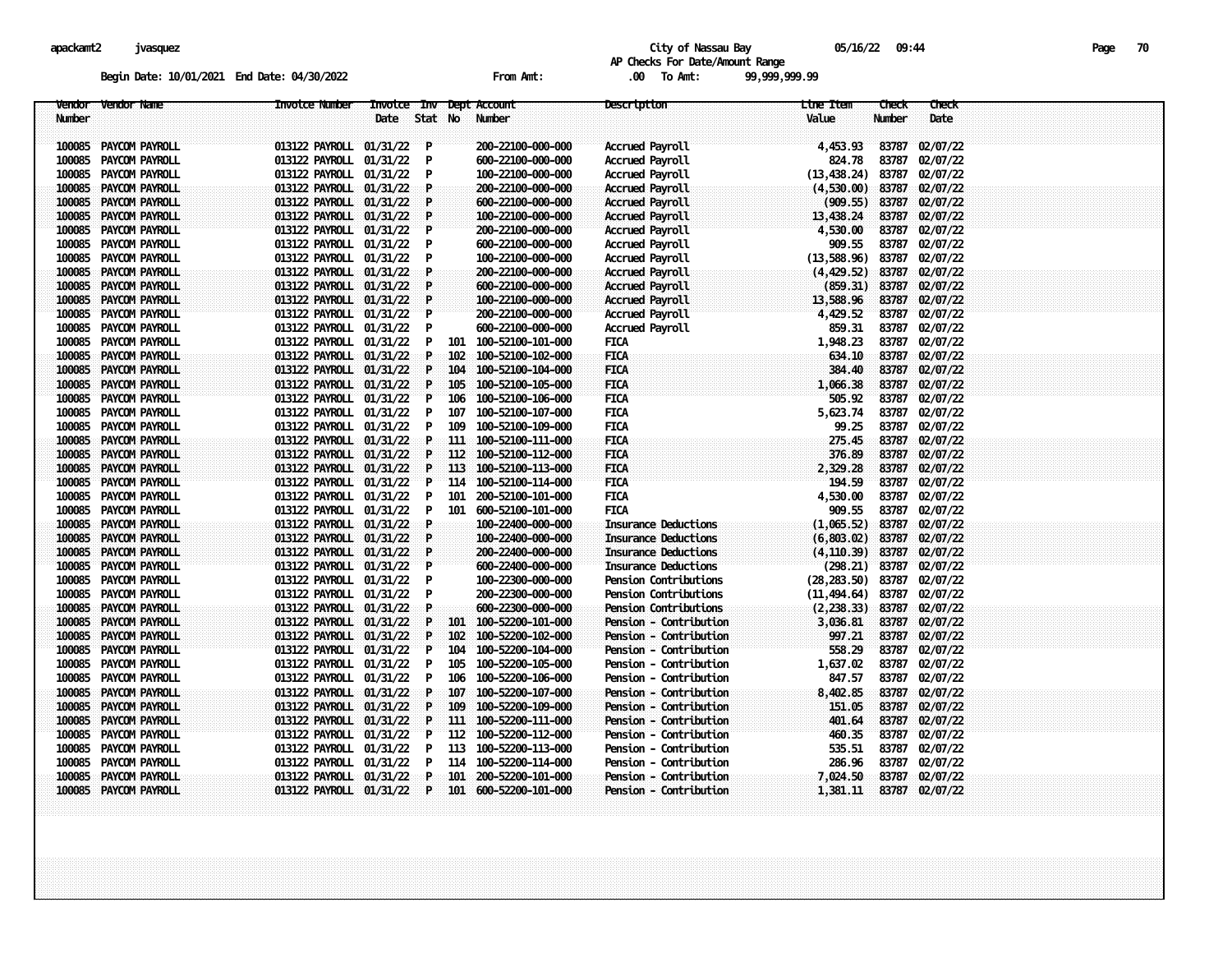**apackamt2 jvasquez City of Nassau Bay 05/16/22 09:44 Page 71 AP Checks For Date/Amount Range**

Begin Date: 10/01/2021 End Date: 04/30/2022

| From Amt: |
|-----------|
|-----------|

| <del>Vendor Vendor Name</del>                | <b>Involce Number</b>     | <b>Invoice Inv Dept Account</b> |                     |                       | Description                 | ttne Item    | <b>Check</b>  | Check          |  |
|----------------------------------------------|---------------------------|---------------------------------|---------------------|-----------------------|-----------------------------|--------------|---------------|----------------|--|
| <b>Number</b>                                |                           | Date Stat No Number             |                     |                       |                             | <b>Value</b> | <b>Number</b> | Date           |  |
|                                              |                           |                                 |                     |                       |                             |              |               |                |  |
| <b>PAYCOM PAYROLL</b><br>100085              | 013122 PAYROLL 01/31/22 P |                                 |                     | 100-22200-000-000     | Deferred Compensation       | (5,814.11)   | 83787         | 02/07/22       |  |
| PAYCOM PAYROLL<br>100085                     | 013122 PAYROLL 01/31/22   |                                 | $\mathsf{P}$        | 200-22200-000-000     | Deferred Compensation       | (7,390.10)   | 83787         | 02/07/22       |  |
| 100085<br>PAYCOM PAYROLL                     | 013122 PAYROLL 01/31/22   |                                 | $\mathsf{P}$        | 600-22200-000-000     | Deferred Compensation       | (2,453.55)   | 83787         | 02/07/22       |  |
| 100085 PAYCOM PAYROLL                        | 013122 PAYROLL 01/31/22   |                                 | P                   | 101 100-51300-101-000 | <b>Phone Allowance</b>      | 295.00       | 83787         | 02/07/22       |  |
| 100085 PAYCOM PAYROLL                        | 013122 PAYROLL 01/31/22   |                                 | $\mathsf{P}$<br>102 | 100-51300-102-000     | <b>Phone Allowance</b>      | 65.00        | 83787         | 02/07/22       |  |
| 100085 PAYCOM PAYROLL                        | 013122 PAYROLL 01/31/22   |                                 | ∵P<br>104           | 100-51300-104-000     | <b>Phone Allowance</b>      | 100.00       | 83787         | 02/07/22       |  |
| 100085 PAYCOM PAYROLL                        | 013122 PAYROLL 01/31/22   |                                 | ႃၣႜ<br>105          | 100-51300-105-000     | <b>Phone Allowance</b>      | 265.00       | 83787         | 02/07/22       |  |
| 100085 PAYCOM PAYROLL                        | 013122 PAYROLL 01/31/22   |                                 | P<br>107            | 100-51300-107-000     | <b>Phone Allowance</b>      | 295.00       | 83787         | 02/07/22       |  |
| PAYCOM PAYROLL<br>100085                     | 013122 PAYROLL 01/31/22   |                                 | P<br>112            | 100-51300-112-000     | <b>Phone Allowance</b>      | 35.00        | 83787         | 02/07/22       |  |
| 100085 PAYCOM PAYROLL                        | 013122 PAYROLL 01/31/22   |                                 | .P<br>113           | 100-51300-113-000     | <b>Phone Allowance</b>      | 65.00        | 83787         | 02/07/22       |  |
| PAYCOM PAYROLL<br>100085                     | 013122 PAYROLL 01/31/22   |                                 | $\mathbf{P}$<br>114 | 100-51300-114-000     | <b>Phone Allowance</b>      | 65.00        | 83787         | 02/07/22       |  |
| 100085 PAYCOM PAYROLL                        | 013122 PAYROLL 01/31/22   |                                 | ∵P<br>101           | 200-51300-101-000     | <b>Phone Allowance</b>      | 135.00       | 83787         | 02/07/22       |  |
| 100085 PAYCOM PAYROLL                        | 013122 PAYROLL 01/31/22   |                                 | ႃၣႜ<br>101          | 200-51100-101-000     | Salaries and Wages          | 558.64       | 83787         | 02/07/22       |  |
| 100085 PAYCOM PAYROLL                        | 013122 PAYROLL 01/31/22   |                                 | $\mathsf{P}$        | 101 100-60100-101-000 | Contract Services           | 1,919.98     | 83787         | 02/07/22       |  |
| 100085 PAYCOM PAYROLL                        | 013122 PAYROLL 01/31/22 P |                                 |                     | 100-46300-000-000     | Capital Asset Sales         | (1,874.25)   | 83787         | 02/07/22       |  |
| Totals for Check: 83787                      |                           |                                 |                     |                       |                             | 234, 167, 14 |               |                |  |
|                                              |                           |                                 |                     |                       |                             |              |               |                |  |
| 100451 A & L AUTOMOTIVE                      | 26301                     | 01/24/22                        | ျာ                  | 107 100-63400-107-000 | Maint - Vehicles            | 50.00        |               | 83788 02/11/22 |  |
| 100451 A & L AUTOMOTIVE                      | 26199                     | 01/05/22                        | ႃၣႜ                 | 107 100-63400-107-000 | Maint - Vehicles            | 75.50        |               | 83788 02/11/22 |  |
| Totals for Check: 83788                      |                           |                                 |                     |                       |                             | 125.50       |               |                |  |
|                                              |                           |                                 |                     |                       |                             |              |               |                |  |
| 9290 ACT PIPE & SUPPLY                       | S100766263.001 01/27/22   |                                 | … P                 | 118 200-63900-118-000 | Maint - Water Lines         | 265.00       |               | 83789 02/11/22 |  |
| 9290 ACT PIPE & SUPPLY                       | S100754424.001 01/27/22 P |                                 |                     | 118 200-63900-118-000 | Maint - Water Lines         | 3,557.88     |               | 83789 02/11/22 |  |
| Totals for Check: 83789                      |                           |                                 |                     |                       |                             | 3,822.88     |               |                |  |
|                                              |                           |                                 |                     |                       |                             |              |               |                |  |
| AMAZON CAPITAL SERVICES<br>100759            | 130H-1PXL-DFHC 01/25/22   |                                 | - P                 | 111 100-63200-111-000 | MAINT - EQUIP               | 34.99        |               | 83790 02/11/22 |  |
| AMAZON CAPITAL SERVICES<br>100759            | 16VF-JVXQ-3DCN 02/01/22   |                                 | $\mathsf{P}$        | 111 100-63200-111-000 | MAINT - EQUIP               | 193.99       |               | 83790 02/11/22 |  |
| 100759<br>AMAZON CAPITAL SERVICES            | 191D-3JY7-4MCM 01/31/22   |                                 | ∵P<br>104           | 100-61100-104-000     | SUPPLIES - OFFICE           | 294.36       | 83790         | 02/11/22       |  |
| 100759 AMAZON CAPITAL SERVICES               | 1L3F-RVPD-T7JD 02/02/22   |                                 | ျာ<br>111           | 100-63200-111-000     | MAINT - EQUIP               | 434.28       |               | 83790 02/11/22 |  |
| 100759<br>AMAZON CAPITAL SERVICES            | 14P4-XM0J-6GXM 02/03/22   |                                 | 101<br>∵P.          | 100-60200-101-000     | Dues, Fees, & Subscriptions | 1,299.00     |               | 83790 02/11/22 |  |
| 100759 AMAZON CAPITAL SERVICES               | 1L3F-RVPD-YGLL 02/03/22   |                                 | ႃႜၣႃ<br>104         | 100-63100-104-000     | Maint - Facilities          | 79.90        |               | 83790 02/11/22 |  |
| 100759 AMAZON CAPITAL SERVICES               |                           |                                 | $\mathbf{P}$<br>101 | 100-61100-101-000     | Supplies - Office           |              |               | 83790 02/11/22 |  |
|                                              | 146G-XC1V-0Y3V 01/30/22   |                                 |                     |                       |                             | 166.50       |               |                |  |
| Totals for Check: 83790                      |                           |                                 |                     |                       |                             | 2,503.02     |               |                |  |
|                                              |                           |                                 |                     |                       |                             |              |               |                |  |
| 590 AMERIWASTE, INC.                         | 186304                    | $01/31/22$ P                    |                     | 108 100-60100-108-000 | <b>CONTRACT SERVICES</b>    | 20,236.76    |               | 83791 02/11/22 |  |
| Totals for Check: 83791                      |                           |                                 |                     |                       |                             | 20,236.76    |               |                |  |
|                                              |                           |                                 |                     |                       |                             |              |               |                |  |
| 100714 ANDROID CONSTRUCTION SERVICES 22-0257 |                           | 02/01/22                        | P                   | 118 200-63900-118-000 | Maint - Water Lines         | 3,000.00     |               | 83792 02/11/22 |  |
| Totals for Check: 83792                      |                           |                                 |                     |                       |                             | 3,000.00     |               |                |  |
|                                              |                           |                                 |                     |                       |                             |              |               |                |  |
| 10140 BAY ELECTRIC SUPPLY                    | 1224080-000               | $01/12/22$ P                    |                     | 119 200-63100-119-000 | <b>MAINT - FACILITIES</b>   | 34.00        |               | 83793 02/11/22 |  |
| Totals for Check: 83793                      |                           |                                 |                     |                       |                             | 34.00        |               |                |  |
|                                              |                           |                                 |                     |                       |                             |              |               |                |  |
| 16414 CINTAS                                 | 4109266299                | 02/01/22                        | <b>V</b>            | 101 200-61400-101-000 | Supplies - Uniforms         | 20.00        |               | 83794 02/11/22 |  |
| 16414 CINTAS                                 | 4109266299                | 02/01/22                        | <b>V</b>            | 105 100-61400-105-000 | Supplies - Uniforms         | 67.56        |               | 83794 02/11/22 |  |
| 16414<br><b>CINTAS</b>                       | 4109956061                | 02/08/22 V                      |                     | 101 100-63100-101-000 | Maint - Facilities          | 46.00        |               | 83794 02/11/22 |  |
| Totals for Check: 83794                      |                           |                                 |                     |                       |                             | 133.56       |               |                |  |
|                                              |                           |                                 |                     |                       |                             |              |               |                |  |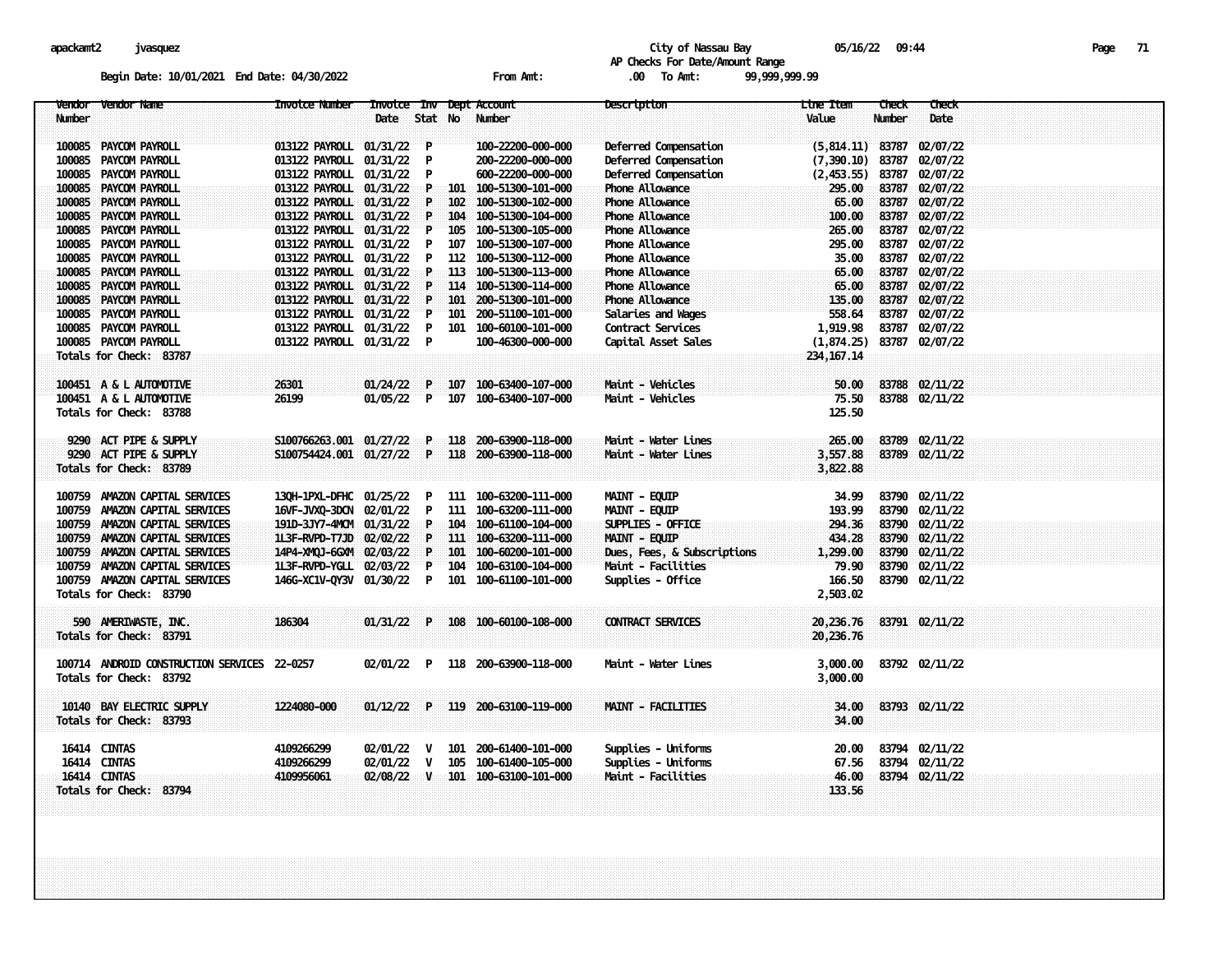**apackamt2 jvasquez City of Nassau Bay 05/16/22 09:44 Page 72 AP Checks For Date/Amount Range** Begin Date: 10/01/2021 End Date: 04/30/2022 From Amt: 00 To Amt: 99,999,999.99

| 05/16/22 | 09:44 |
|----------|-------|
|----------|-------|

| <b>Number</b> | <del>Vendor Vendor Name</del>                                 | Invoice Number Invoice Inv Dept Account | Date Stat No Number |              |                                                  | <b>Description</b>        | Etne Item<br>Value | <b>Check</b><br><b>Number</b> | Check<br>Date  |  |  |  |
|---------------|---------------------------------------------------------------|-----------------------------------------|---------------------|--------------|--------------------------------------------------|---------------------------|--------------------|-------------------------------|----------------|--|--|--|
|               |                                                               |                                         |                     |              |                                                  |                           |                    |                               |                |  |  |  |
|               | 660 CITY OF NASSAU BAY                                        |                                         |                     |              | FEB 22 WTR BLG 02/01/22 P 117 100-62100-117-000  | Utilities                 | 25.93              |                               | 83795 02/11/22 |  |  |  |
|               | 660 CITY OF NASSAU BAY                                        | FEB 22 WTR BLG 02/01/22 P               |                     |              | 200-44100-000-000                                | Water Fees                | 20.19              |                               | 83795 02/11/22 |  |  |  |
|               | 660 CITY OF NASSAU BAY                                        | FEB 22 WTR BLG 02/01/22 P               |                     |              | 200-44200-000-000                                | Sewer Fees                | 12.81              |                               | 83795 02/11/22 |  |  |  |
|               | 660 CITY OF NASSAU BAY                                        |                                         |                     |              | FEB 22 WTR BLG 02/01/22 P 117 100-62100-117-000  | Utilities                 | 06.16              |                               | 83795 02/11/22 |  |  |  |
|               | <b>660 CITY OF NASSAU BAY</b>                                 | FEB 22 WTR BLG 02/01/22 P               |                     |              | 200-44100-000-000                                | Water Fees                | 07.84              |                               | 83795 02/11/22 |  |  |  |
|               | Totals for Check: 83795                                       |                                         |                     |              |                                                  |                           | 72.93              |                               |                |  |  |  |
|               |                                                               |                                         |                     |              |                                                  |                           |                    |                               |                |  |  |  |
|               | 3390 COLLEGE OF THE MAINLAND                                  | 5338                                    | $01/31/22$ P        |              | 104 100-65100-104-000                            | Training & Travel         | 1,800.00           |                               | 83796 02/11/22 |  |  |  |
|               | Totals for Check: 83796                                       |                                         |                     |              |                                                  |                           | 1,800.00           |                               |                |  |  |  |
|               |                                                               |                                         |                     |              |                                                  |                           |                    |                               |                |  |  |  |
|               | 89830 COMCAST                                                 |                                         |                     |              | 01/20/22 FD EMS 01/20/22 P 111 100-62200-111-000 | <b>Telecomunications</b>  | 928.57             |                               | 83797 02/11/22 |  |  |  |
|               | Totals for Check: 83797                                       |                                         |                     |              |                                                  |                           | 928.57             |                               |                |  |  |  |
|               |                                                               |                                         |                     |              |                                                  |                           |                    |                               |                |  |  |  |
|               | 89830 COMCAST                                                 |                                         |                     |              | 01/27/22 CH 2FL 01/27/22 P 111 100-62200-111-000 | <b>Telecommunications</b> | 464.06             |                               | 83798 02/11/22 |  |  |  |
|               | Totals for Check: 83798                                       |                                         |                     |              |                                                  |                           | 464.06             |                               |                |  |  |  |
|               |                                                               |                                         |                     |              |                                                  |                           |                    |                               |                |  |  |  |
|               | 89830 COMCAST                                                 |                                         |                     |              | 02/01/22 PWDTA 02/01/22 P 111 100-62200-111-000  | <b>Telecommunications</b> | 17.48              |                               | 83799 02/11/22 |  |  |  |
|               | Totals for Check: 83799                                       |                                         |                     |              |                                                  |                           | 17.48              |                               |                |  |  |  |
|               |                                                               |                                         |                     |              |                                                  | Utilities                 |                    |                               |                |  |  |  |
|               | 100256 CONSTELLATION NEWENERGY INC<br>Totals for Check: 83800 | 61434466201                             | $01/28/22$ P        |              | 106 100-62100-106-000                            |                           | 1,719.06           |                               | 83800 02/11/22 |  |  |  |
|               |                                                               |                                         |                     |              |                                                  |                           | 1,719.06           |                               |                |  |  |  |
|               | 100256 CONSTELLATION NEWENERGY INC                            | 61434469601                             |                     |              | 01/28/22 P 106 100-62100-106-000                 | <b>Utilities</b>          | 3,957.03           |                               | 83801 02/11/22 |  |  |  |
|               | Totals for Check: 83801                                       |                                         |                     |              |                                                  |                           | 3,957.03           |                               |                |  |  |  |
|               |                                                               |                                         |                     |              |                                                  |                           |                    |                               |                |  |  |  |
|               | 100256 CONSTELLATION NEWENERGY INC                            | 61560782201                             |                     |              | 01/28/22 P 119 200-62100-119-000                 | Utilities                 | 6,245.57           |                               | 83802 02/11/22 |  |  |  |
|               | Totals for Check: 83802                                       |                                         |                     |              |                                                  |                           | 6,245.57           |                               |                |  |  |  |
|               |                                                               |                                         |                     |              |                                                  |                           |                    |                               |                |  |  |  |
|               | 100256 CONSTELLATION NEWENERGY INC                            | 61560787201                             | 01/28/22 P          |              | 106 100-62100-106-000                            | <b>Utilities</b>          | 866.02             |                               | 83803 02/11/22 |  |  |  |
|               | Totals for Check: 83803                                       |                                         |                     |              |                                                  |                           | 866.02             |                               |                |  |  |  |
|               |                                                               |                                         |                     |              |                                                  |                           |                    |                               |                |  |  |  |
|               | 100256 CONSTELLATION NEWENERGY INC                            | 61560809601                             | $01/28/22$ P        |              | 118 200-62100-118-000                            | Utilities                 | 1,331,42           |                               | 83804 02/11/22 |  |  |  |
|               | Totals for Check: 83804                                       |                                         |                     |              |                                                  |                           | 1,331.42           |                               |                |  |  |  |
|               |                                                               |                                         |                     |              |                                                  |                           |                    |                               |                |  |  |  |
|               | 100256 CONSTELLATION NEWENERGY INC                            | 61560843601                             | $01/28/22$ P        |              | 101 100-62100-101-000                            | <b>Utilities</b>          | 1.762.31           |                               | 83805 02/11/22 |  |  |  |
|               | 100256 CONSTELLATION NEWENERGY INC                            | 61560843601                             | 01/28/22            | $\mathbf{P}$ | 117 100-62100-117-000                            | <b>Utilities</b>          | 1,384.68           |                               | 83805 02/11/22 |  |  |  |
|               | 100256 CONSTELLATION NEWENERGY INC                            | 61560843601                             |                     |              | 01/28/22 P 106 100-62100-106-000                 | Utilities                 | 21.62              |                               | 83805 02/11/22 |  |  |  |
|               | Totals for Check: 83805                                       |                                         |                     |              |                                                  |                           | 3,168.61           |                               |                |  |  |  |
|               |                                                               |                                         |                     |              |                                                  |                           |                    |                               |                |  |  |  |
|               | 12275 DATAPROSE, LLC                                          | DP2200263                               | $01/31/22$ P        |              | $101 - 100 - 60500 - 101 - 000$                  | <b>Publications</b>       | 59.95              |                               | 83806 02/11/22 |  |  |  |
|               | 12275 DATAPROSE, LLC                                          | DP2200263                               | $01/31/22$ P        |              | 101 200-61200-101-000                            | Supplies - Postage        | 1,008.95           |                               | 83806 02/11/22 |  |  |  |
|               | Totals for Check: 83806                                       |                                         |                     |              |                                                  |                           | 1.068.90           |                               |                |  |  |  |
|               |                                                               |                                         |                     |              |                                                  |                           |                    |                               |                |  |  |  |
|               | 100463 ENTERPRISE FM TRUST                                    | FBN4391444                              | $02/03/22$ P        |              | 124 900-70100-124-200                            | Capital Expenditures      | 6,856.99           |                               | 83807 02/11/22 |  |  |  |
|               | 100463 ENTERPRISE FM TRUST                                    | FBN4391444                              | $02/03/22$ P        |              | 105 100-63400-105-000                            | Maint - Vehicles          | 212.60             |                               | 83807 02/11/22 |  |  |  |
|               | 100463 ENTERPRISE FM TRUST                                    | FBN4391444                              | 02/03/22 P          |              | $104 - 100 - 63400 - 104 - 000$                  | Maint - Vehicles          | 65.61              |                               | 83807 02/11/22 |  |  |  |
|               | 100463 ENTERPRISE FM TRUST                                    | <b>FBN4391444</b>                       | 02/03/22 P          |              | 107 100-63400-107-000                            | Maint - Vehicles          | 70.08              |                               | 83807 02/11/22 |  |  |  |
|               |                                                               |                                         |                     |              |                                                  |                           |                    |                               |                |  |  |  |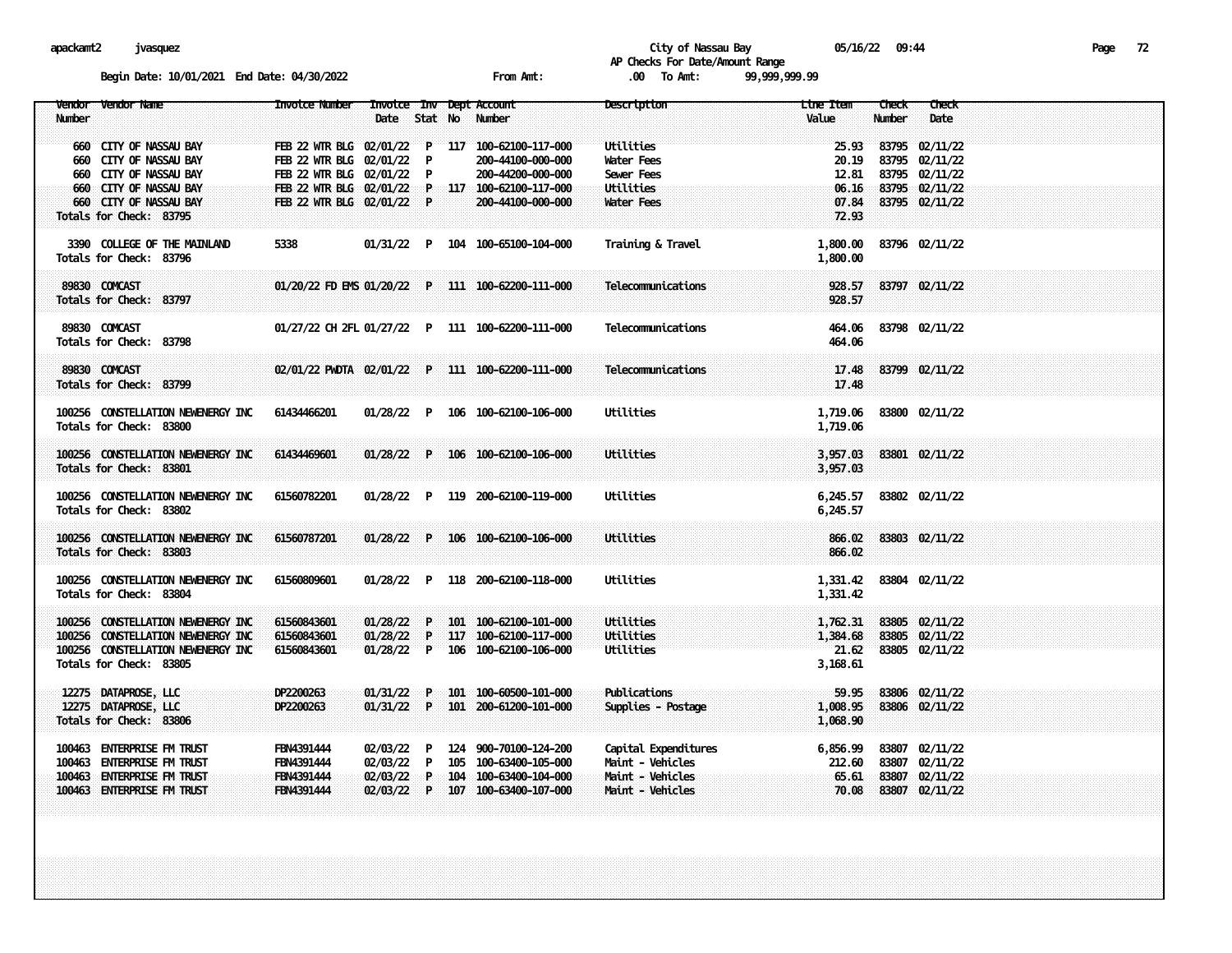**apackamt2 jvasquez City of Nassau Bay 05/16/22 09:44 Page 73 AP Checks For Date/Amount Range**

Begin Date: 10/01/2021 End Date: 04/30/2022 <br>From Amt:

| 100463 ENTERPRISE FM TRUST                               | <b>FBN4391444</b>                     | $02/03/22$ P |              |     | 101 200-63400-101-000                            | Maint - Vehicles                     | 62.49                   | 83807 02/11/22            |
|----------------------------------------------------------|---------------------------------------|--------------|--------------|-----|--------------------------------------------------|--------------------------------------|-------------------------|---------------------------|
| 100463 ENTERPRISE FM TRUST                               | <b>FBN4391444</b>                     | $02/03/22$ P |              |     | 101 100-60200-101-000                            | Dues, Fees, & Subscriptions          | 23.75                   | 83807 02/11/22            |
| 100463 ENTERPRISE FM TRUST                               | FBN4391444                            | 02/03/22 P   |              |     | 107 100-61900-107-000                            | Supplies - Fuel                      | 47.00                   | 83807 02/11/22            |
| 100463 ENTERPRISE FM TRUST                               | <b>FBN4391444</b>                     |              |              |     | 02/03/22 P 101 100-60200-101-000                 | Dues, Fees, & Subscriptions          | 171.50                  | 83807 02/11/22            |
| Totals for Check: 83807                                  |                                       |              |              |     |                                                  |                                      | 7,510.02                |                           |
| 100312 FIRESAFE                                          | SM173859                              | $02/01/22$ P |              |     | 104 100-63100-104-000                            | Maint - Facilities                   | 270.00                  | 83808 02/11/22            |
| 100312 FIRESAFE                                          | SM173859                              | $02/01/22$ P |              |     | 113 100-63100-113-000                            | Maint - Facilities                   | 270.00                  | 83808 02/11/22            |
| Totals for Check: 83808                                  |                                       |              |              |     |                                                  |                                      | 540.00                  |                           |
| 32500 GALLS, LLC                                         | 020119502                             | 01/03/22     | ∵ P          |     | 107 100-61400-107-000                            | SUPPLIES - UNIFORMS                  | 109.46                  | 83809 02/11/22            |
| 32500 GALLS, LLC                                         | 020177086                             |              |              |     | 01/11/22 P 107 100-61400-107-000                 | <b>SUPPLIES - UNIFORMS</b>           | 242.99                  | 83809 02/11/22            |
| Totals for Check: 83809                                  |                                       |              |              |     |                                                  |                                      | 352.45                  |                           |
| 100752 HARRIS CO A/R -RADIO                              | 107206                                | 02/01/22 P   |              |     | 111 100-60200-111-000                            | Dues, Fees, & Subscriptions          | 156.00                  | 83810 02/11/22            |
| 100752 HARRIS CO A/R -RADIO                              | 107209                                | $02/01/22$ P |              |     | 111 100-60200-111-000                            | Dues, Fees, & Subscriptions          | 585.00                  | 83810 02/11/22            |
| 100752 HARRIS CO A/R -RADIO                              | 107208                                | $02/01/22$ P |              |     | 111 100-60200-111-000                            | Dues, Fees, & Subscriptions          | 1,209.00                | 83810 02/11/22            |
| 100752 HARRIS CO A/R -RADIO                              | 107207                                |              |              |     | 02/01/22 P 111 100-60200-111-000                 | Dues, Fees, & Subscriptions          | 1,458.00 83810 02/11/22 |                           |
| Totals for Check: 83810                                  |                                       |              |              |     |                                                  |                                      | 3,408.00                |                           |
| 43505 HOME DEPOT                                         | 6012216                               | $01/31/22$ P |              |     | 106 100-63200-106-000                            | Maint - Equip                        | 12.94                   | 83811 02/11/22            |
| 43505 HOME DEPOT                                         | 5628705                               | $02/01/22$ P |              |     | 119 200-63100-119-000                            | MAINT - FACILITIES                   | 127.56                  | 83811 02/11/22            |
| Totals for Check: 83811                                  |                                       |              |              |     |                                                  |                                      | 140.50                  |                           |
|                                                          |                                       |              |              |     |                                                  |                                      |                         | 00.70 83812 02/11/22      |
| 100441 IEH AUTO PARTS, LLC<br>100441 IEH AUTO PARTS, LLC | 696058683<br>CREDITBAL 01-21 02/10/22 | $02/07/22$ P | $\mathsf{P}$ |     | 107 100-63400-107-000<br>107 100-63400-107-000   | Maint - Vehicles<br>Maint - Vehicles |                         | $(34.28)$ 83812 02/11/22  |
| 100441 IEH AUTO PARTS, LLC                               | 696023688                             | $02/10/22$ P |              |     | 107 100-63400-107-000                            | Maint - Vehicles                     |                         | $(105.90)$ 83812 02/11/22 |
| 100441 IEH AUTO PARTS, LLC                               | 696046395                             | $02/10/22$ P |              |     | 107 100-63400-107-000                            | Maint - Vehicles                     | 138.86                  | 83812 02/11/22            |
| 100441 IEH AUTO PARTS, LLC                               | 696046512                             | $02/10/22$ P |              |     | 107 100-63400-107-000                            | Maint - Vehicles                     |                         | $(10.02)$ 83812 02/11/22  |
| 100441 IEH AUTO PARTS, LLC                               | 696047878                             | $10/12/21$ P |              |     | 107 100-63400-107-000                            | Maint - Vehicles                     | 33.35                   | 83812 02/11/22            |
| 100441 TEH AUTO PARTS, LLC                               | 696057304                             | $01/24/22$ P |              |     | 107 100-63400-107-000                            | Maint - Vehicles                     | 06.54                   | 83812 02/11/22            |
| 100441 IEH AUTO PARTS, LLC                               | 696051282                             | $11/16/21$ P |              | 107 | 100-63400-107-000                                | Maint - Vehicles                     | 08.74                   | 83812 02/11/22            |
| Totals for Check: 83812                                  |                                       |              |              |     |                                                  |                                      | 37.99                   |                           |
| 100786 JBB PORTFOLIO, LLC                                |                                       |              |              |     | APR 22 - JUN 22 02/09/22 P 105 100-67500-105-000 | Lease                                | 780.00                  | 83813 02/11/22            |
| Totals for Check: 83813                                  |                                       |              |              |     |                                                  |                                      | 780.00                  |                           |
| 100338 JEFFREY S. WARD & ASSOCIATES                      | 2018 FMA 8                            | $02/01/22$ P |              |     | 103 700-80100-103-434                            | INTERGOV. EXP. - FEDERAL             | 3,660.00                | 83814 02/11/22            |
| 100338 JEFFREY S. WARD & ASSOCIATES                      | 2019 FMA 7                            | 02/01/22 P   |              |     | 110 100-65500-110-435                            | <b>GRANT LOCAL SHARE</b>             | 2,720.00                | 83814 02/11/22            |
| Totals for Check: 83814                                  |                                       |              |              |     |                                                  |                                      | 6,380.00                |                           |
| 100821 KRISTIN EDWARDS                                   | KE 02-03-22                           |              |              |     | 02/03/22 V 101 100-54200-101-000                 | Employee & Volunteer Programs        | 29.99                   | 83815 02/11/22            |
| Totals for Check: 83815                                  |                                       |              |              |     |                                                  |                                      | 29.99                   |                           |
| 100373 KS STATEBANK                                      | 3359846 PMT 3                         | 12/09/21 P   |              |     | 124 900-70100-124-200                            | Capital Expenditures                 | 3,629.05                | 83816 02/11/22            |
| 100373 KS STATEBANK                                      | 3359846 PMT 4                         | 02/08/22     | ு            |     | 124 900-70100-124-200                            | Capital Expenditures                 | 3,629.05                | 83816 02/11/22            |
| 100373 KS STATEBANK                                      | 3359846 PMT 5                         | 02/09/22     | ∵ P∶         |     | 124 900-70100-124-200                            | Capital Expenditures                 | 3,629.05                | 83816 02/11/22            |

**Vendor Vendor Name Invoice Number Invoice Inv Dept Account Description Line Item Check Check**

**Date Stat No Number**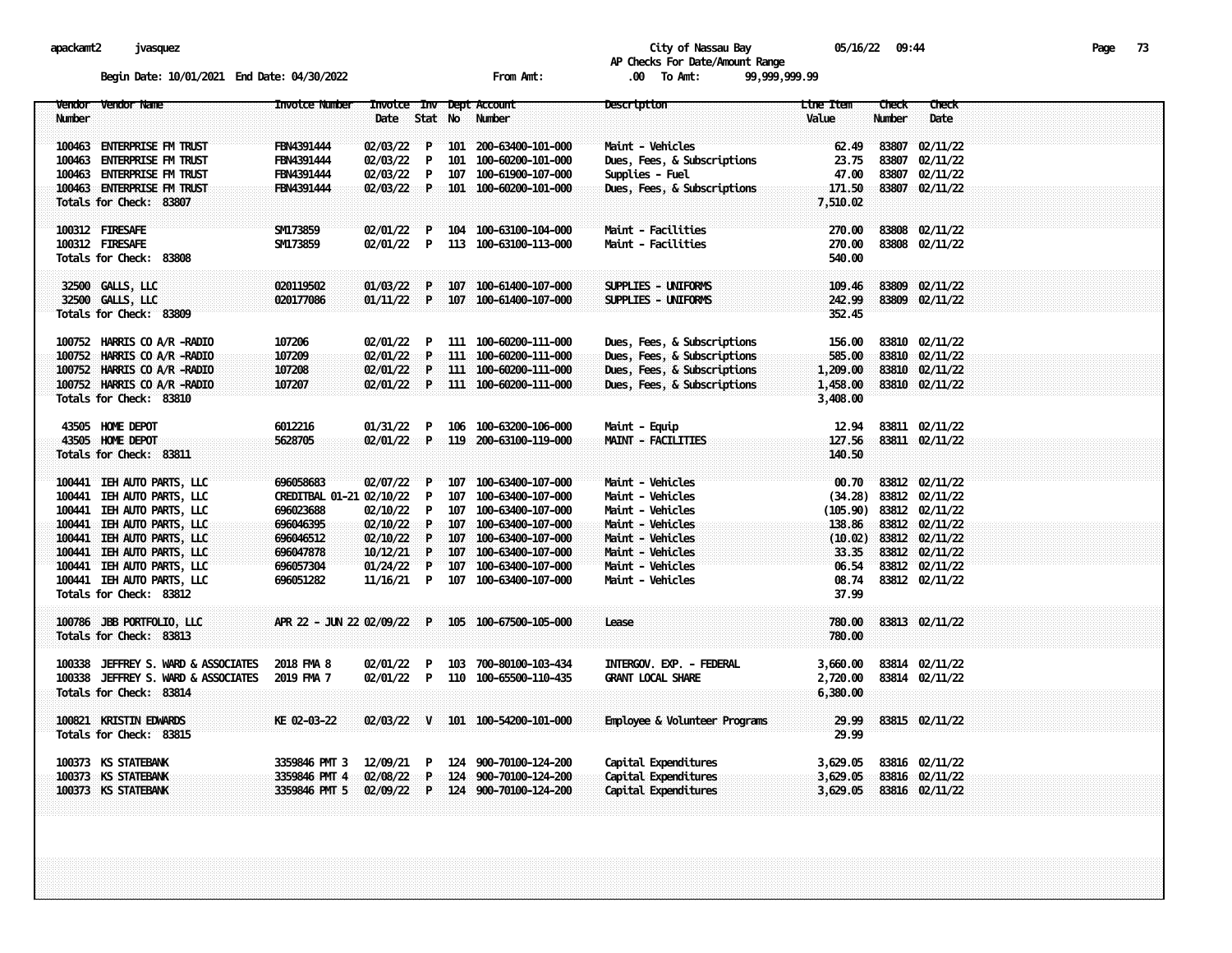**apackamt2 jvasquez City of Nassau Bay 05/16/22 09:44 Page 74 AP Checks For Date/Amount Range**

Begin Date: 10/01/2021 End Date: 04/30/2022 <br>From Amt:

| vendor vendor Name                                                                   | <b>Involce Number</b>      |              |  | <b>Invotce Inv Dept Account</b>                                       | <b>Description</b>           | <b>Line Item</b>       | Check         | Check          |  |  |
|--------------------------------------------------------------------------------------|----------------------------|--------------|--|-----------------------------------------------------------------------|------------------------------|------------------------|---------------|----------------|--|--|
| <b>Number</b>                                                                        |                            |              |  | Date Stat No Number                                                   |                              | Value                  | <b>Number</b> | Date           |  |  |
|                                                                                      |                            |              |  |                                                                       |                              |                        |               |                |  |  |
| Totals for Check: 83816                                                              |                            |              |  |                                                                       |                              | 10.887.15              |               |                |  |  |
| 100249 LANDSCAPE PROFESSIONALS OF TX 33130                                           |                            |              |  | 01/31/22 P 106 100-63600-106-000                                      | Maint - Grounds              | 7,547.00               |               | 83817 02/11/22 |  |  |
| 100249 LANDSCAPE PROFESSIONALS OF TX 33130                                           |                            | $01/31/22$ P |  | 100-13200-000-000                                                     | Due from other CU - NAMD     | 1,481.00               |               | 83817 02/11/22 |  |  |
| Totals for Check: 83817                                                              |                            |              |  |                                                                       |                              | 9,028.00               |               |                |  |  |
|                                                                                      |                            |              |  |                                                                       |                              |                        |               |                |  |  |
| 100824 LEXTPOL                                                                       | <b>INVPRA8256</b>          |              |  | 01/19/22 P 107 100-65100-107-000                                      | Training & Travel            | 1,462.00               |               | 83818 02/11/22 |  |  |
| Totals for Check: 83818                                                              |                            |              |  |                                                                       |                              | 1,462.00               |               |                |  |  |
|                                                                                      |                            |              |  |                                                                       |                              |                        |               |                |  |  |
| 54150 Liggio's Tire & Service Center 244326                                          |                            |              |  | $02/08/22$ P $107$ $100-63400-107-000$                                | Maint - Vehicles             | 167.36                 |               | 83819 02/11/22 |  |  |
| Totals for Check: 83819                                                              |                            |              |  |                                                                       |                              | 167.36                 |               |                |  |  |
|                                                                                      |                            |              |  |                                                                       |                              |                        |               |                |  |  |
| 55030 Lowes Business Account<br>Totals for Check: 83820                              | $02 - 03 - 22$             |              |  | 02/03/22 P 105 100-63100-105-000                                      | Maint - Facilities           | 112.10<br>112.10       |               | 83820 02/11/22 |  |  |
|                                                                                      |                            |              |  |                                                                       |                              |                        |               |                |  |  |
| 100650 LOUISE B MARTINEZ                                                             |                            |              |  | $0.012622 - 0.0337 - 0.014262$ P $1.05 - 1.00 - 63500 - 1.05 - 0.006$ | Maint - Street Lights        | 4,200.00               |               | 83821 02/11/22 |  |  |
| Totals for Check: 83821                                                              |                            |              |  |                                                                       |                              | 4,200.00               |               |                |  |  |
|                                                                                      |                            |              |  |                                                                       |                              |                        |               |                |  |  |
| 100296 NASA FLOWERS                                                                  | 008888                     | $12/31/21$ P |  | 107 100-60100-107-000                                                 | <b>CONTRACT SERVICES</b>     | 95.00                  |               | 83822 02/11/22 |  |  |
| 100296 NASA FLOWERS                                                                  | 008900                     |              |  | 12/31/21 P 101 100-65200-101-000                                      | City Officials               | 109.95                 |               | 83822 02/11/22 |  |  |
| Totals for Check: 83822                                                              |                            |              |  |                                                                       |                              | 204.95                 |               |                |  |  |
|                                                                                      |                            |              |  |                                                                       |                              |                        |               |                |  |  |
| 60085 NASSAU BAY NAUTICAT SMIM TEAM SILVER SPN 2022 02/07/22 P 121 600-60300-121-000 |                            |              |  |                                                                       | Advertising                  | 500.00                 |               | 83823 02/11/22 |  |  |
| Totals for Check: 83823                                                              |                            |              |  |                                                                       |                              | 500.00                 |               |                |  |  |
| 41340 O'REILLY AUTOMOTIVE STORE, INC 0509-129311                                     |                            |              |  | 02/02/22 P 106 100-63200-106-000                                      | Maint - Equip                | 191.56                 |               | 83824 02/11/22 |  |  |
| Totals for Check: 83824                                                              |                            |              |  |                                                                       |                              | 191.56                 |               |                |  |  |
|                                                                                      |                            |              |  |                                                                       |                              |                        |               |                |  |  |
| 77052 PASADENA PRINTING, INC.                                                        | 45496                      |              |  | 02/07/22 P 107 100-60600-107-000                                      | Printing                     | 495.00                 |               | 83825 02/11/22 |  |  |
| Totals for Check: 83825                                                              |                            |              |  |                                                                       |                              | 495.00                 |               |                |  |  |
|                                                                                      |                            |              |  |                                                                       |                              |                        |               |                |  |  |
| 100129 PITNEY BOWES GLOBAL FINANCIAL 3315101204                                      |                            | $01/26/22$ P |  | 101 100-67500-101-000                                                 | <b>LEASE</b>                 | 562.05                 |               | 83826 02/11/22 |  |  |
| Totals for Check: 83826                                                              |                            |              |  |                                                                       |                              | 562.05                 |               |                |  |  |
|                                                                                      |                            |              |  |                                                                       |                              |                        |               |                |  |  |
| 100849 PNC BANK, N.A.<br>Totals for Check: 83827                                     | BONDSER13 0222 01/31/22 P  |              |  | 100-13300-000-000                                                     | Due from other CU - RDA      | 11,507.96<br>11,507.96 |               | 83827 02/11/22 |  |  |
|                                                                                      |                            |              |  |                                                                       |                              |                        |               |                |  |  |
| 100124 SIDDONS MARTIN EMERGENCY GROUP 19406142C                                      |                            | $10/01/21$ P |  | 104 100-63400-104-000                                                 | Maint - Vehicles             | 1,625.09               |               | 83828 02/11/22 |  |  |
| Totals for Check: 83828                                                              |                            |              |  |                                                                       |                              | 1,625.09               |               |                |  |  |
|                                                                                      |                            |              |  |                                                                       |                              |                        |               |                |  |  |
| 81990 STRATEGIC GOVERNMENT RESOURCES 2022-104335                                     |                            |              |  | 01/29/22 P 110 100-65300-110-000                                      | Contingency                  | 7.666.67               |               | 83829 02/11/22 |  |  |
| Totals for Check: 83829                                                              |                            |              |  |                                                                       |                              | 7,666.67               |               |                |  |  |
|                                                                                      |                            |              |  |                                                                       |                              |                        |               |                |  |  |
| 89795 TEXAS MUNICIPAL RETIREMENT                                                     | TMRS - JAN 2022 01/31/22 P |              |  | 100-22300-000-000                                                     | <b>Pension Contributions</b> | 28,204.07              |               | 83830 02/11/22 |  |  |
| 89795 TEXAS MUNICIPAL RETIREMENT                                                     | TMRS - JAN 2022 01/31/22 P |              |  | 200-22300-000-000                                                     | <b>Pension Contributions</b> | 11,494.64              |               | 83830 02/11/22 |  |  |
| 89795 TEXAS MUNICIPAL RETIREMENT                                                     | TMRS - JAN 2022 01/31/22 P |              |  | 600-22300-000-000                                                     | <b>Pension Contributions</b> | 2,204.28               |               | 83830 02/11/22 |  |  |
| 89795 TEXAS MUNICIPAL RETIREMENT                                                     |                            |              |  | TMRS - JAN 2022 01/31/22 P 101 100-60100-101-000                      | Contract Services            | 00.01                  |               | 83830 02/11/22 |  |  |
|                                                                                      |                            |              |  |                                                                       |                              |                        |               |                |  |  |
|                                                                                      |                            |              |  |                                                                       |                              |                        |               |                |  |  |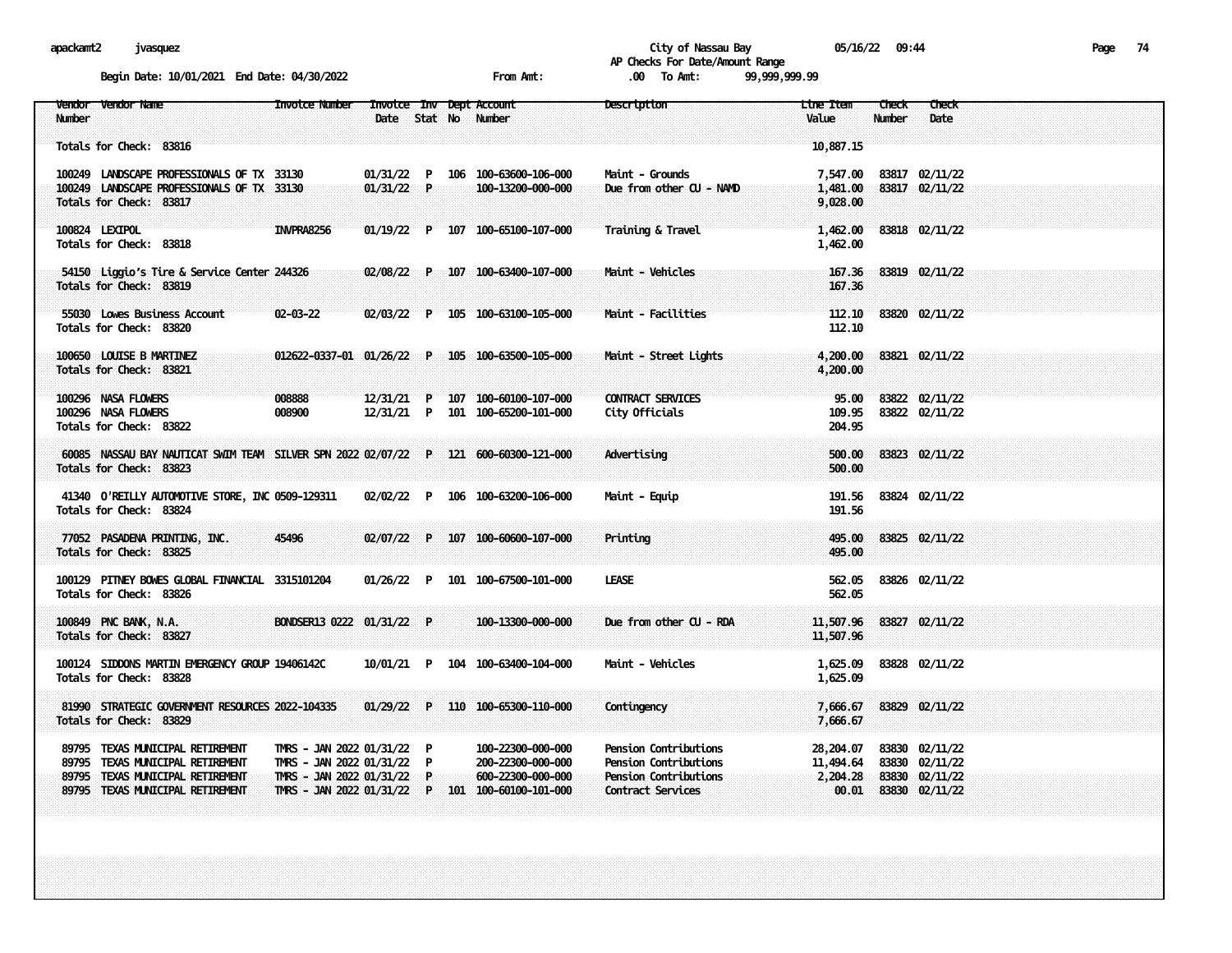**apackamt2 jvasquez City of Nassau Bay 05/16/22 09:44 Page 75 AP Checks For Date/Amount Range** Begin Date: 10/01/2021 End Date: 04/30/2022 From Amt: 99,999,999.99 (999.99)

|               | vendor vendor Name                                                         | Invotce Number               |              |     | <b>Involce Inv Dept Account</b>                           | <b>Description</b>                              | <b>Etne Item</b>   | <b>Check</b>  | Check                            |  |  |
|---------------|----------------------------------------------------------------------------|------------------------------|--------------|-----|-----------------------------------------------------------|-------------------------------------------------|--------------------|---------------|----------------------------------|--|--|
| <b>Number</b> |                                                                            |                              |              |     | Date Stat No Number                                       |                                                 | Value              | <b>Number</b> | Date                             |  |  |
|               | Totals for Check: 83830                                                    |                              |              |     |                                                           |                                                 | 41,903.00          |               |                                  |  |  |
|               | 88180 THREAD-BEARER                                                        | 489                          | $01/26/22$ P |     | 113 100-61400-113-000                                     | Supplies - Uniforms                             | 53.97              |               | 83831 02/11/22                   |  |  |
|               | 88180 THREAD-BEARER                                                        | 488                          | $01/25/22$ P |     | $-113 - 100 - 61400 - 113 - 000$                          | Supplies - Uniforms                             | 167.76             |               | 83831 02/11/22                   |  |  |
|               | Totals for Check: 83831                                                    |                              |              |     |                                                           |                                                 | 221.73             |               |                                  |  |  |
|               | 99170 TML HEALTH                                                           | 23401MV2202                  | $01/24/22$ P |     | 100-15100-000-000                                         | <b>Prepaids</b>                                 | 55,398.54          |               | 83832 02/11/22                   |  |  |
|               | Totals for Check: 83832                                                    |                              |              |     |                                                           |                                                 | 55,398.54          |               |                                  |  |  |
|               | 94150 United Rentals                                                       | 200032171-004                | $01/31/22$ P |     | $105 - 100 - 63210 - 105 - 000$                           | Maint - Equip Rental                            | 460.22             |               | 83833 02/11/22                   |  |  |
|               | 94150 United Rentals                                                       | 202169132-002                | 01/30/22     | ႃၣႜ | 105 100-63210-105-000                                     | Maint - Equip Rental                            | 1,030.94           |               | 83833 02/11/22                   |  |  |
|               | 94150 United Rentals                                                       | 200032171-005                |              |     | 02/01/22 P 105 100-63210-105-000                          | Maint - Equip Rental                            | 17.00              |               | 83833 02/11/22                   |  |  |
|               | Totals for Check: 83833                                                    |                              |              |     |                                                           |                                                 | 1,508.16           |               |                                  |  |  |
|               | 93555 USA BlueBook                                                         | 860969                       | 01/28/22     | - P | 118 200-63100-118-000                                     | Maint - Facilities                              | 146.45             |               | 83834 02/11/22                   |  |  |
|               | 93555 USA BlueBook                                                         | 860969                       | 01/28/22 P   |     | 119 200-63810-119-000                                     | Maint - Chem & Lab Supply                       | 639.25             |               | 83834 02/11/22                   |  |  |
|               | 93555 USA BlueBook                                                         | 860969                       | 01/28/22 P   |     | 119 200-63810-119-000                                     | Maint - Chem & Lab Supply                       | 64.15              |               | 83834 02/11/22                   |  |  |
|               | Totals for Check: 83834                                                    |                              |              |     |                                                           |                                                 | 849.85             |               |                                  |  |  |
|               | 2020 VANTAGEPOINT TRANS. AGENTS, 457 02-11-2022                            |                              | $02/11/22$ P |     | 100-22200-000-000                                         | Deferred Compensation                           | 653.50             |               | 83835 02/11/22                   |  |  |
|               | 2020 VANTAGEPOINT TRANS. AGENTS, 457 02-11-2022                            |                              | $02/11/22$ P |     | 200-22200-000-000                                         | Deferred Compensation                           | 1,441.50           |               | 83835 02/11/22                   |  |  |
|               | 2020 VANTAGEPOINT TRANS. AGENTS, 457 02-11-2022<br>Totals for Check: 83835 |                              | $02/11/22$ P |     | 600-22200-000-000                                         | Deferred Compensation                           | 100.00             |               | 83835 02/11/22                   |  |  |
|               |                                                                            |                              |              |     |                                                           |                                                 | 2,195.00           |               |                                  |  |  |
|               | <b>100496 WEX BANK</b>                                                     | 77938157                     | $01/31/22$ P |     | 113 100-61900-113-000                                     | Supplies - Fuel                                 | 293.14             |               | 83836 02/11/22                   |  |  |
|               | 100496 WEX BANK                                                            | 77938157                     | $01/31/22$ P |     | 104 100-61900-104-000                                     | Supplies - Fuel                                 | 77.02              |               | 83836 02/11/22                   |  |  |
|               | <b>100496 WEX BANK</b>                                                     | 77938157                     |              |     | 01/31/22 P 114 100-61900-114-000                          | Supplies - Fuel                                 | 40.15              |               | 83836 02/11/22                   |  |  |
|               | <b>100496 MEX BANK</b>                                                     | 77938157                     | $01/31/22$ P |     | $107 - 100 - 61900 - 107 - 000$                           | Supplies - Fuel                                 | 2,198.71           |               | 83836 02/11/22                   |  |  |
|               | <b>100496 WEX BANK</b><br><b>100496 WEX BANK</b>                           | 77938157<br>77938157         | $01/31/22$ P |     | 105 100-61900-105-000<br>01/31/22 P 101 200-61900-101-000 | Supplies - Fuel<br>Supplies - Fuel              | 1,491.03<br>179.35 |               | 83836 02/11/22<br>83836 02/11/22 |  |  |
|               | Totals for Check: 83836                                                    |                              |              |     |                                                           |                                                 | 4,279.40           |               |                                  |  |  |
|               | 100191 CITIBANK                                                            | 10/4 - 11/03/21 10/04/21 P   |              |     | 100-20100-000-000                                         | <b>Accounts Payable</b>                         | 13,608.49          |               | 83837 02/14/22                   |  |  |
|               | 100191 CITIBANK                                                            | 10/4 - 11/03/21 10/04/21 P   |              |     | 200-20100-000-000                                         | <b>Accounts Payable</b>                         | 209.19             |               | 83837 02/14/22                   |  |  |
|               | 100191 CITIBANK                                                            | 10/4 - 11/03/21 10/04/21 P   |              |     | 600-20100-000-000                                         | <b>Accounts Payable</b>                         | 248.32             |               | 83837 02/14/22                   |  |  |
|               | 100191 CITIBANK                                                            | $10/4 - 11/03/21$ 10/04/21 P |              |     | 700-20100-000-000                                         | <b>Accounts Payable</b>                         | 631.42             |               | 83837 02/14/22                   |  |  |
|               | 100191 CITIBANK                                                            | 10/4 - 11/03/21 10/04/21 P   |              |     | 900-20100-000-000                                         | <b>Accounts Payable</b>                         | 1,802.72           |               | 83837 02/14/22                   |  |  |
|               | Totals for Check: 83837                                                    |                              |              |     |                                                           |                                                 | 16,500.14          |               |                                  |  |  |
|               | 100759 AMAZON CAPITAL SERVICES                                             |                              |              |     | 1CMF-WGDH-G617 02/09/22 P 105 100-63100-105-000           | Maint - Facilities                              | 32.44              |               | 83838 02/15/22                   |  |  |
|               | Totals for Check: 83838                                                    |                              |              |     |                                                           |                                                 | 32.44              |               |                                  |  |  |
| 100101 ARC    |                                                                            | 31TXI9048721                 | $02/08/22$ P |     | 105 100-61700-105-000                                     | Supplies - Public Works                         | 36.18              |               | 83839 02/15/22                   |  |  |
|               | Totals for Check: 83839                                                    |                              |              |     |                                                           |                                                 | 36.18              |               |                                  |  |  |
|               | 100169 ARKK ENGINEERS, LLC                                                 | 21-029-04                    | $01/20/22$ P |     |                                                           | 105 900-70100-105-326-21103CAPITAL EXPENDITURES | 13,424.00          |               | 83840 02/15/22                   |  |  |
|               | 100169 ARKK ENGINEERS, LLC                                                 | 21-029-04                    | $01/20/22$ P |     |                                                           | 105 900-70100-105-326-21103CAPITAL EXPENDITURES | 1,180.00           |               | 83840 02/15/22                   |  |  |
|               |                                                                            |                              |              |     |                                                           |                                                 |                    |               |                                  |  |  |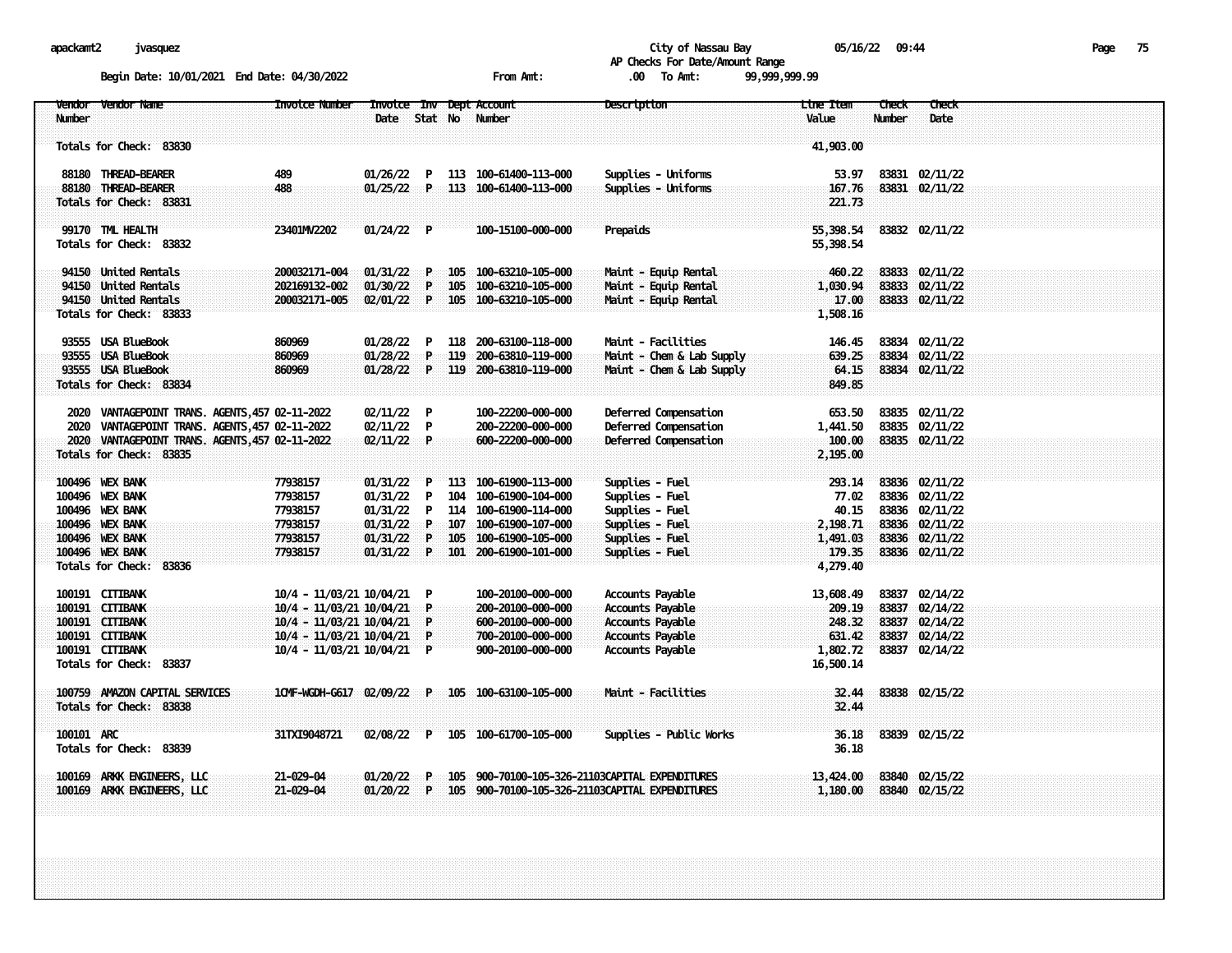**apackamt2 jvasquez City of Nassau Bay 05/16/22 09:44 Page 76 AP Checks For Date/Amount Range**

| vendor vendor Name                | <b>LINOLOGY UNICE</b>      | <b>Invoice Inv Dept Account</b> |              |     |                                                 | <b>Description</b>          | itine Item<br>Value | <b>Check</b>  | <b>Check</b>   |  |  |
|-----------------------------------|----------------------------|---------------------------------|--------------|-----|-------------------------------------------------|-----------------------------|---------------------|---------------|----------------|--|--|
| <b>Number</b>                     |                            | Date Stat No Number             |              |     |                                                 |                             |                     | <b>Number</b> | Date           |  |  |
| 100169 ARKK ENGINEERS, LLC        | 21-029-04                  | 01/20/22                        | ႃၣႃ          |     | 105 900-70100-105-326-21103CAPITAL EXPENDITURES |                             | 200.00              | 83840         | 02/15/22       |  |  |
| 100169 ARKK ENGINEERS, LLC        | 21-006-12                  | 01/20/22                        | P            | 105 | 100-60100-105-000                               | Contract Services           | 560.00              | 83840         | 02/15/22       |  |  |
| 100169 ARKK ENGINEERS, LLC        | 20-012-14                  | 01/20/22                        | P.           |     | 119 200-70100-119-000                           | <b>CAPITAL EXPENDITURES</b> | 2,487.50            |               | 83840 02/15/22 |  |  |
| Totals for Check: 83840           |                            |                                 |              |     |                                                 |                             | 17,851.50           |               |                |  |  |
|                                   |                            |                                 |              |     |                                                 |                             |                     |               |                |  |  |
| 10140 BAY ELECTRIC SUPPLY         | 1224337-00                 | 01/31/22                        | ∷∶P          |     | 118 200-63100-118-000                           | Maint - Facilities          | 40.18               |               | 83841 02/15/22 |  |  |
| Totals for Check: 83841           |                            |                                 |              |     |                                                 |                             | 40.18               |               |                |  |  |
|                                   |                            |                                 |              |     |                                                 |                             |                     |               |                |  |  |
| 12505 BOUND TREE MEDICAL          | 84361761                   | 01/13/22                        | <b>P</b>     |     | 113 100-61300-113-000                           | Supplies - Public Safety    | 05.46               |               | 83842 02/15/22 |  |  |
| 12505 BOUND TREE MEDICAL          | 84363444                   | 01/14/22                        | . Р          |     | 113 100-61300-113-000                           | Supplies - Public Safety    | 14.23               |               | 83842 02/15/22 |  |  |
| 12505 BOUND TREE MEDICAL          | 84354055                   | 01/07/22                        | ∷ P          |     | 113 100-61300-113-000                           | Supplies - Public Safety    | 791.98              |               | 83842 02/15/22 |  |  |
| Totals for Check: 83842           |                            |                                 |              |     |                                                 |                             | 811.67              |               |                |  |  |
|                                   |                            |                                 |              |     |                                                 |                             |                     |               |                |  |  |
| 13115 BUREAU VERITAS              | 22012378                   | 01/31/22                        | P            |     | 102 100-60100-102-000                           | Contract Services           | 76.92               |               | 83843 02/15/22 |  |  |
| 13115 BUREAU VERITAS              | 22012379                   | 01/31/22                        | P            |     | 102 100-60100-102-000                           | Contract Services           | 76.92               |               | 83843 02/15/22 |  |  |
| <b>13115 BUREAU VERITAS</b>       | 22012380                   | 01/31/22                        | ႃၣႜ          |     | 102 100-60100-102-000                           | Contract Services           | 76.92               |               | 83843 02/15/22 |  |  |
| 13115 BUREAU VERITAS              | 22012381                   | 01/31/22                        | ान           |     | 102 100-60100-102-000                           | Contract Services           | 153.84              |               | 83843 02/15/22 |  |  |
| <b>13115 BUREAU VERITAS</b>       | 22012385                   | 01/31/22                        | ு            |     | 102 100-60100-102-000                           | <b>Contract Services</b>    | 76.92               |               | 83843 02/15/22 |  |  |
| <b>13115 BUREAU VERITAS</b>       | 22012383                   | 01/31/22                        | $\mathsf{P}$ |     | 102 100-60100-102-000                           | <b>Contract Services</b>    | 76.92               |               | 83843 02/15/22 |  |  |
| 13115 BUREAU VERITAS              | 22013912                   | $01/31/22$ P                    |              |     | 102 100-60100-102-000                           | Contract Services           | 76.92               |               | 83843 02/15/22 |  |  |
| Totals for Check: 83843           |                            |                                 |              |     |                                                 |                             | 615.36              |               |                |  |  |
|                                   |                            |                                 |              |     |                                                 |                             |                     |               |                |  |  |
| 16414 CINTAS                      | 4109956158                 | 02/08/22                        | P.           |     | 101 200-61400-101-000                           | Supplies - Uniforms         | 20.00               |               | 83844 02/15/22 |  |  |
| 16414 CINTAS                      | 4109956158                 | $02/08/22$ P                    |              |     | 105 100-61400-105-000                           | Supplies - Uniforms         | 67.56               |               | 83844 02/15/22 |  |  |
| Totals for Check: 83844           |                            |                                 |              |     |                                                 |                             | 87.56               |               |                |  |  |
|                                   |                            |                                 |              |     |                                                 |                             |                     |               |                |  |  |
| 24960 DXI INDUSTRIES, INC.        | DE05000097-22              | 01/31/22                        | <b>P</b>     |     | 119 200-63810-119-000                           | Maint - Chem & Lab Supply   | 200.00              |               | 83845 02/15/22 |  |  |
| 24960 DXI INDUSTRIES, INC.        | DE05000097-22              | 01/31/22                        | ∵₽           |     | 118 200-63100-118-000                           | Maint - Facilities          | 30.00               |               | 83845 02/15/22 |  |  |
| Totals for Check: 83845           |                            |                                 |              |     |                                                 |                             | 230.00              |               |                |  |  |
|                                   |                            |                                 |              |     |                                                 |                             |                     |               |                |  |  |
| 28859 EASTEX ENVIRONMENTAL LAB    | C22B265                    | $02/03/22$ P                    |              |     | 119 200-60100-119-000                           | <b>Contract Services</b>    | 1,706.00            |               | 83846 02/15/22 |  |  |
| Totals for Check: 83846           |                            |                                 |              |     |                                                 |                             | 1,706.00            |               |                |  |  |
|                                   |                            |                                 |              |     |                                                 |                             |                     |               |                |  |  |
| 100161 Ed Van Cise                | PARKREF 210413F 02/09/22 P |                                 |              |     | 100-23100-000-000                               | Customer Deposits           | 100.00              |               | 83847 02/15/22 |  |  |
| Totals for Check: 83847           |                            |                                 |              |     |                                                 |                             | 100.00              |               |                |  |  |
|                                   |                            |                                 |              |     |                                                 |                             |                     |               |                |  |  |
| 99999 Engine Company Leather, LLC | 20220298                   | $02/08/22$ P                    |              |     | 104 100-54100-104-000                           | Incentive - Volunteer       | 292.00              |               | 83848 02/15/22 |  |  |
| Totals for Check: 83848           |                            |                                 |              |     |                                                 |                             | 292.00              |               |                |  |  |
|                                   |                            |                                 |              |     |                                                 |                             |                     |               |                |  |  |
| 100722 FIRE RECOVERY EMS          | 14480                      | 02/08/22                        | ₽.           |     | 113 100-60100-113-000                           | <b>Contract Services</b>    | 1,423.80            |               | 83849 02/15/22 |  |  |
| Totals for Check: 83849           |                            |                                 |              |     |                                                 |                             | 1,423.80            |               |                |  |  |
|                                   |                            |                                 |              |     |                                                 |                             |                     |               |                |  |  |
| 43505 HOME DEPOT                  | 6120162                    | 02/10/22                        | ∵P⊺          |     | 118 200-63900-118-000                           | Maint - Water Lines         | 60.75               |               | 83850 02/15/22 |  |  |
| Totals for Check: 83850           |                            |                                 |              |     |                                                 |                             | 60.75               |               |                |  |  |
|                                   |                            |                                 |              |     |                                                 |                             |                     |               |                |  |  |
| 100774 HVAC MECHANICAL SERVICES   | <b>SCH035202</b>           | 02/01/22                        | ₽.           |     | 101 100-63100-101-000                           | Maint - Facilities          | 247.99              |               | 83851 02/15/22 |  |  |
| 100774 HVAC MECHANICAL SERVICES   | <b>SCH035202</b>           |                                 |              |     | 02/01/22 P 117 100-63100-117-000                | Maint - Facilities          | 194.85              |               | 83851 02/15/22 |  |  |
|                                   |                            |                                 |              |     |                                                 |                             |                     |               |                |  |  |
|                                   |                            |                                 |              |     |                                                 |                             |                     |               |                |  |  |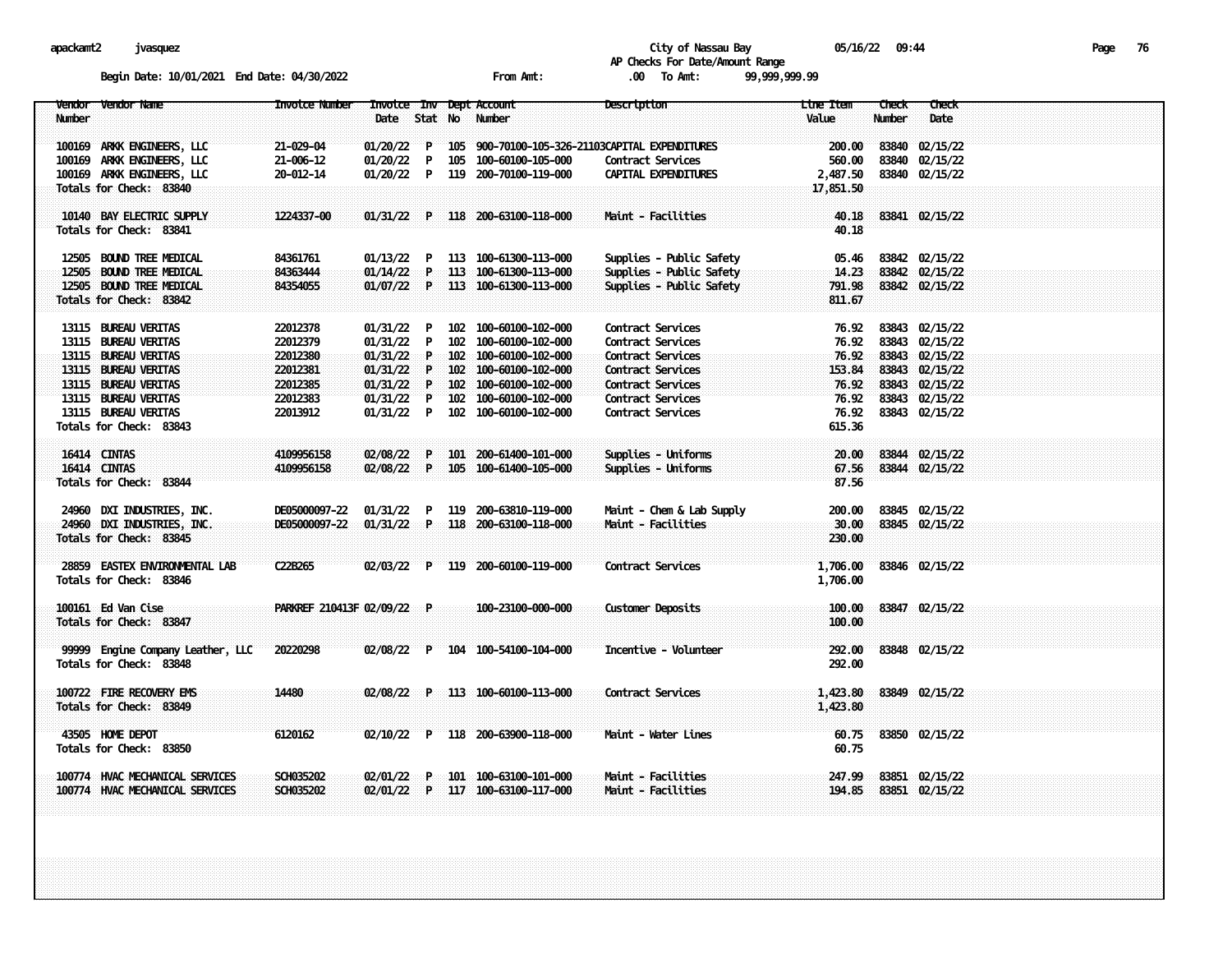**apackamt2 jvasquez City of Nassau Bay 05/16/22 09:44 Page 77 AP Checks For Date/Amount Range**

| 05/16/22 | 09:4 |  |  |
|----------|------|--|--|
|----------|------|--|--|

**Begin Date: 10/01/2021 End Date: 04/30/2022 From Amt: .00 To Amt: 99,999,999.99**

| <del>Vendor Vendor Name</del>               | Invotce Number |              |  | <b>Invotce Inv Dept Account</b>                 | <b>Description</b>                                         | ttne Item    | Check         | Check          |  |  |  |
|---------------------------------------------|----------------|--------------|--|-------------------------------------------------|------------------------------------------------------------|--------------|---------------|----------------|--|--|--|
| <b>Number</b>                               |                |              |  | Date Stat No Number                             |                                                            | <b>Value</b> | <b>Number</b> | Date           |  |  |  |
| Totals for Check: 83851                     |                |              |  |                                                 |                                                            | 442.84       |               |                |  |  |  |
| 100198 INS GAS AND SUPPLY OF TX, LTD        | 36756464       | $01/31/22$ P |  | 113 100-61300-113-000                           | Supplies - Public Safety                                   | 400.11       |               | 83852 02/15/22 |  |  |  |
| Totals for Check: 83852                     |                |              |  |                                                 |                                                            | 400.11       |               |                |  |  |  |
| 53040 KILGORES                              | 424454         | $01/06/22$ P |  | $105$ $100 - 63100 - 105 - 000$                 | Maint - Facilities                                         | 132.71       |               | 83853 02/15/22 |  |  |  |
| 53040 KILGORES                              | 424460         | $01/06/22$ P |  | 105 100-63100-105-000                           | Maint - Facilities                                         | 01.86        |               | 83853 02/15/22 |  |  |  |
| 53040 KILGORES                              | 424461         |              |  | 01/06/22 P 106 100-63200-106-000                | Maint - Equip                                              | 125.73       |               | 83853 02/15/22 |  |  |  |
| 53040 KILGORES                              | 424492         | 01/06/22 P   |  | 106 100-63200-106-000                           | Maint - Equip                                              | 03.46        |               | 83853 02/15/22 |  |  |  |
| 53040 KILGORES                              | 424502         |              |  | 01/07/22 P 118 200-63900-118-000                | Maint - Water Lines                                        | 01.61        |               | 83853 02/15/22 |  |  |  |
| 53040 KILGORES                              | 424592         |              |  | 01/10/22 P 119 200-63100-119-000                | <b>MAINT - FACILITIES</b>                                  | 94.54        |               | 83853 02/15/22 |  |  |  |
| 53040 KILGORES                              | 424680         |              |  | 01/12/22 P 105 100-63200-105-000                | Maint - Equip                                              | 11.36        |               | 83853 02/15/22 |  |  |  |
| Totals for Check: 83853                     |                |              |  |                                                 |                                                            | 371.27       |               |                |  |  |  |
| 99845 LexisNexis-Accurint                   | 20220131       |              |  | 01/31/22 P 107 100-60100-107-000                | <b>CONTRACT SERVICES</b>                                   | 38.00        |               | 83854 02/15/22 |  |  |  |
| Totals for Check: 83854                     |                |              |  |                                                 |                                                            | 38.00        |               |                |  |  |  |
| 54150 Liggio's Tire & Service Center 244259 |                | $02/02/22$ P |  | 107 100-63400-107-000                           | Maint - Vehicles                                           | 270.04       |               | 83855 02/15/22 |  |  |  |
| 54150 Liggio's Tire & Service Center 244259 |                | $02/02/22$ P |  | 107 100-63400-107-000                           | Maint - Vehicles                                           | 09.50        |               | 83855 02/15/22 |  |  |  |
| 54150 Liggio's Tire & Service Center 244259 |                |              |  | 02/02/22 P 107 100-63400-107-000                | Maint - Vehicles                                           | 06.50        |               | 83855 02/15/22 |  |  |  |
| 54150 Liggio's Tire & Service Center 244259 |                |              |  | 02/02/22 P 107 100-63400-107-000                | Maint - Vehicles                                           | 07.90        |               | 83855 02/15/22 |  |  |  |
| 54150 Liggio's Tire & Service Center 244259 |                |              |  | 02/02/22 P 107 100-63400-107-000                | Maint - Vehicles                                           | 18.00        |               | 83855 02/15/22 |  |  |  |
| 54150 Liggio's Tire & Service Center 244259 |                |              |  | 02/02/22 P 107 100-63400-107-000                | Maint - Vehicles                                           | 01.80        |               | 83855 02/15/22 |  |  |  |
| Totals for Check: 83855                     |                |              |  |                                                 |                                                            | 313.74       |               |                |  |  |  |
| 100207 LINEBARGER GOGGAN BLAIR &            | JANUARY 2022   | $02/10/22$ P |  | 100-21700-000-000                               | Court - Colagy                                             | 921.57       |               | 83856 02/15/22 |  |  |  |
| Totals for Check: 83856                     |                |              |  |                                                 |                                                            | 921.57       |               |                |  |  |  |
|                                             |                |              |  |                                                 |                                                            |              |               |                |  |  |  |
| 100830 N & S CONSTRUCTION CO                | 20-012 PMT 4   | 02/09/22 P   |  |                                                 | 119  200-80100-119-410-21101INTERGOV, EXP. - FEDERAL       | 36,014.22    |               | 83857 02/15/22 |  |  |  |
| 100830 N & S CONSTRUCTION CO                | 20-012 PMT 4   | 02/09/22 P   |  | 119 200-65500-119-410-21101GRANT LOCAL SHARE    |                                                            | 4,001.58     |               | 83857 02/15/22 |  |  |  |
| Totals for Check: 83857                     |                |              |  |                                                 |                                                            | 40,015.80    |               |                |  |  |  |
| 100293 SPRINT WASTE SERVICES LP             | 0000138242     | 01/31/22 P   |  | 119 200-63820-119-000                           | Maint - Sludge Removal                                     | 2,400.00     |               | 83858 02/15/22 |  |  |  |
| Totals for Check: 83858                     |                |              |  |                                                 |                                                            | 2,400.00     |               |                |  |  |  |
| 100032 STEPHEN RODGERS                      | 5852           | $02/10/22$ P |  |                                                 | 106 900-70100-106-326-21107CAPITAL EXPENDITURES            | 4,685.00     |               | 83859 02/15/22 |  |  |  |
| 100032 STEPHEN RODGERS                      | 5852           | $02/10/22$ P |  |                                                 | 106 900-70100-106-326-21107CAPITAL EXPENDITURES            | 2,450.00     |               | 83859 02/15/22 |  |  |  |
| 100032 STEPHEN RODGERS                      | 5852           |              |  |                                                 | 02/10/22 P 106 900-70100-106-326-21107CAPITAL EXPENDITURES | 2,040.00     |               | 83859 02/15/22 |  |  |  |
| Totals for Check: 83859                     |                |              |  |                                                 |                                                            | 9,175.00     |               |                |  |  |  |
| 57115 The Equitable, Equi-Vest              | 01/28/2022     |              |  | 01/28/22 P 104 100-52300-104-000                | Pension - Volunteer                                        | 2,774.88     |               | 83860 02/15/22 |  |  |  |
| Totals for Check: 83860                     |                |              |  |                                                 |                                                            | 2,774.88     |               |                |  |  |  |
|                                             |                |              |  |                                                 |                                                            |              |               |                |  |  |  |
| 57115 The Equitable, Equi-Vest              |                |              |  | FEE JAN-JUN 21 10/01/21 P 104 100-52300-104-000 | Pension - Volunteer                                        | 396.95       |               | 83861 02/15/22 |  |  |  |
| Totals for Check: 83861                     |                |              |  |                                                 |                                                            | 396.95       |               |                |  |  |  |
| 57115 The Equitable, Equi-Vest              |                |              |  | FEE JUL-DEC 21 01/03/22 P 104 100-52300-104-000 | <b>Pension - Volunteer</b>                                 | 120.00       |               | 83862 02/15/22 |  |  |  |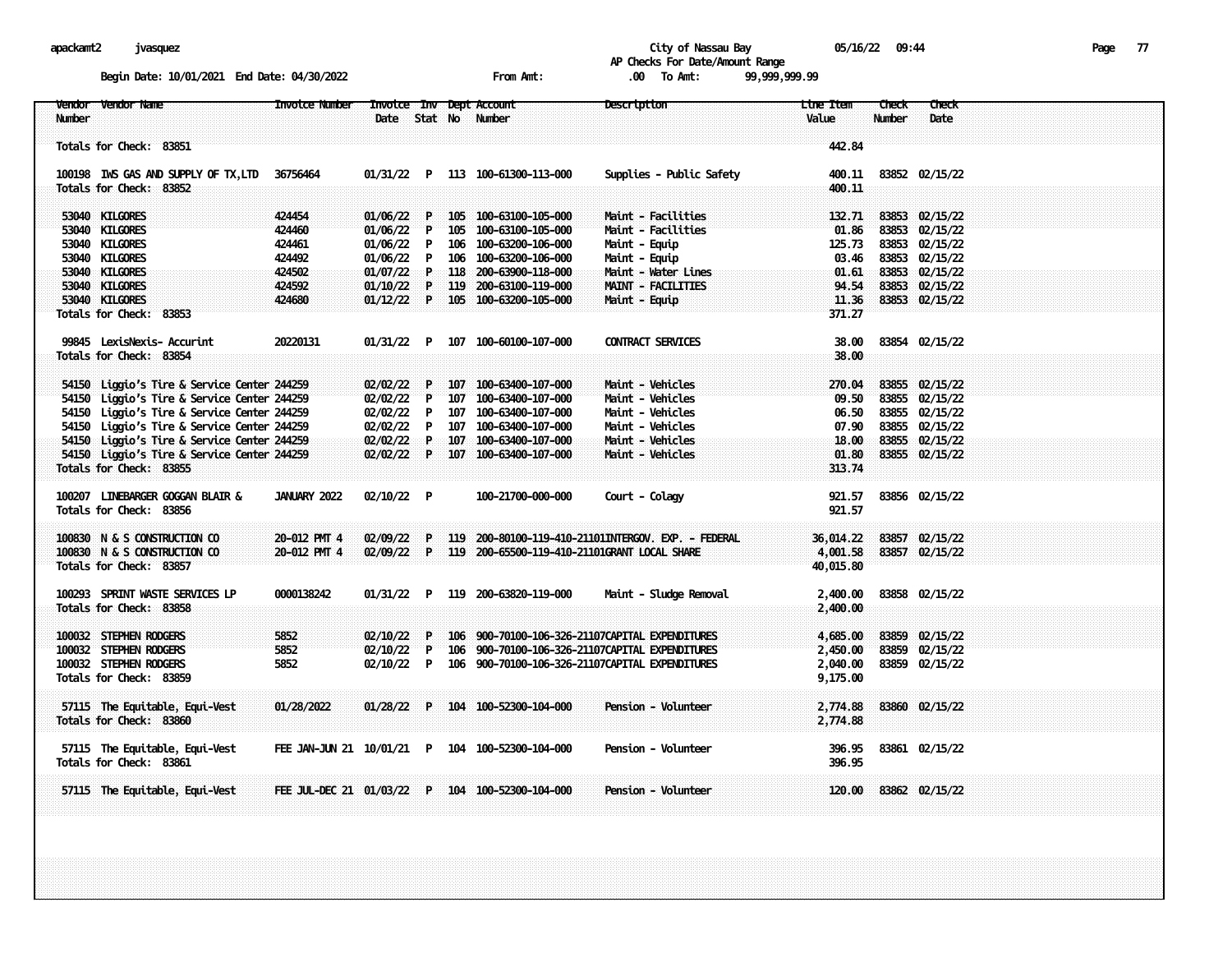**apackamt2 jvasquez City of Nassau Bay 05/16/22 09:44 Page 78 AP Checks For Date/Amount Range**

Begin Date: 10/01/2021 End Date: 04/30/2022 <br>From Amt:

|               | <u> Vendor Vendor Name</u>                                  | <b>Invoice Number</b>     |              |              |      | <b>Invoice Inv Dept Account</b> | <b>Description</b>          | itine Titem      | Check         | Check          |  |  |
|---------------|-------------------------------------------------------------|---------------------------|--------------|--------------|------|---------------------------------|-----------------------------|------------------|---------------|----------------|--|--|
| <b>Number</b> |                                                             |                           |              |              |      | Date Stat No Number             |                             | Value            | <b>Number</b> | Date           |  |  |
|               | Totals for Check: 83862                                     |                           |              |              |      |                                 |                             | 120.00           |               |                |  |  |
|               | 100760 THE POLICE AND SHERIFFS PRESS 158676                 |                           | 02/08/22     | <b>P</b>     |      | 107 100-60600-107-000           | Printing                    | 17.58            |               | 83863 02/15/22 |  |  |
|               | Totals for Check: 83863                                     |                           |              |              |      |                                 |                             | 17.58            |               |                |  |  |
|               | 94150 United Rentals                                        | 202345454-002             | 01/19/22     | .P           | 105  | 100-63200-105-000               | Maint - Equip               | 846.09           |               | 83864 02/15/22 |  |  |
|               | <b>94150 United Rentals</b>                                 | 202137271-001             | 01/13/22     | ႃၣႜ          | 105  | 100-63210-105-000               | Maint - Equip Rental        | 201.14           |               | 83864 02/15/22 |  |  |
|               | 94150 United Rentals                                        | 186401766-002             | 02/11/22     | - P          | 105  | 100-63200-105-000               | Maint - Equip               | (192.36)         |               | 83864 02/15/22 |  |  |
|               | 94150 United Rentals                                        | 199402604-001             | 10/21/21     | $\mathsf{P}$ | 105  | 100-63210-105-000               | Maint - Equip Rental        | 189.62           |               | 83864 02/15/22 |  |  |
|               | 94150 United Rentals                                        | 199402604-001             | 10/21/21     | ⊙.P          | -105 | 100-63210-105-000               | Maint - Equip Rental        | 271.60           |               | 83864 02/15/22 |  |  |
|               | 94150 United Rentals                                        | 199402604-001             | 10/21/21     | ∴ P          | 105  | 100-63210-105-000               | Maint - Equip Rental        | 00.36            |               | 83864 02/15/22 |  |  |
|               | 94150 United Rentals                                        | 199956938-001             | 11/05/21     | ∵P           | 105  | 100-63210-105-000               | Maint - Equip Rental        | 558.38           |               | 83864 02/15/22 |  |  |
|               | 94150 United Rentals                                        | 199956938-002             | 11/05/21     | ႃၣႜ          | 105  | 100-63210-105-000               | Maint - Equip Rental        | 212.56           |               | 83864 02/15/22 |  |  |
|               | 94150 United Rentals                                        | 199984032-001 11/09/21    |              | $\mathsf{P}$ | 105  | 100-63210-105-000               | Maint - Equip Rental        | 409.52           |               | 83864 02/15/22 |  |  |
|               | 94150 United Rentals                                        | 199622025-001 11/11/21    |              | $\mathsf{P}$ | 105  | 100-63210-105-000               | Maint - Equip Rental        | 794.25           |               | 83864 02/15/22 |  |  |
|               | 94150 United Rentals                                        | 199582306-001             | 10/28/21     | ∵ਾ₽          | 105  | 100-63210-105-000               | Maint - Equip Rental        | 912.25           |               | 83864 02/15/22 |  |  |
|               | 94150 United Rentals                                        | 199566534-001             | 10/27/21     | ႃၣ           | 105  | 100-63210-105-000               | Maint - Equip Rental        | 800.50           |               | 83864 02/15/22 |  |  |
|               | 94150 United Rentals                                        | 199602392-001             | $10/27/21$ P |              | 105  | 100-63210-105-000               | Maint - Equip Rental        | 547.82           |               | 83864 02/15/22 |  |  |
|               | Totals for Check: 83864                                     |                           |              |              |      |                                 |                             | 5,551.73         |               |                |  |  |
|               | 100759 AMAZON CAPITAL SERVICES                              | 1FXL-CGL9-3F4J 02/15/22   |              | $\mathbf{P}$ |      | 101 100-61800-101-000           | Supplies - Building         | 16.61            |               | 83865 02/17/22 |  |  |
|               | Totals for Check: 83865                                     |                           |              |              |      |                                 |                             | 16.61            |               |                |  |  |
|               | 16414 CINTAS                                                | 4110632798                | 02/15/22     | ₽            |      | 101 200-61400-101-000           | Supplies - Uniforms         | 20.00            |               | 83866 02/17/22 |  |  |
|               | 16414 CINTAS                                                | 4110632798                | 02/15/22     | ႃၣႃ          |      | 105 100-61400-105-000           | Supplies - Uniforms         | 67.32            |               | 83866 02/17/22 |  |  |
|               | Totals for Check: 83866                                     |                           |              |              |      |                                 |                             | 87.32            |               |                |  |  |
|               | 17160 CLEAR LAKE CITY WATER                                 | JANUARY 2022              | 02/16/22     | .P           |      | 118 200-60110-118-000           | Contract Services - Water   | 13,544.21        | 83867         | 02/17/22       |  |  |
|               | 17160 CLEAR LAKE CITY WATER                                 | JANUARY 2022              | 02/16/22     | $\mathbf{P}$ |      | 118 200-70100-118-000           | Capital Expenditures        | 4,222.16         |               | 83867 02/17/22 |  |  |
|               | 17160 CLEAR LAKE CITY WATER                                 | <b>JANUARY 2022</b>       | 02/16/22     | $\mathbf{P}$ |      | 118 200-70100-118-000           | Capital Expenditures        | 2,620.87         |               | 83867 02/17/22 |  |  |
|               | Totals for Check: 83867                                     |                           |              |              |      |                                 |                             | 20,387.24        |               |                |  |  |
|               | 100659 DOBIE SUPPLIES, INC                                  | 36750                     | 02/10/22     | P            |      | 102 100-63400-102-000           | Maint - Vehicles            | 405.00           |               | 83868 02/17/22 |  |  |
|               | Totals for Check: 83868                                     |                           |              |              |      |                                 |                             | 405.00           |               |                |  |  |
|               | 29658 Firehouse Magazine                                    | 12-14-2021                |              |              |      | 114 100-60200-114-000           | Dues, Fees, & Subscriptions | 31.00            |               | 83869 02/17/22 |  |  |
|               | Totals for Check: 83869                                     |                           | $12/14/21$ P |              |      |                                 |                             | 31.00            |               |                |  |  |
|               | 100774 HVAC MECHANICAL SERVICES                             | JC82603                   | 01/15/22     | - P          |      | 101 100-63100-101-000           | Maint - Facilities          | 1,022.42         |               | 83870 02/17/22 |  |  |
|               | 100774 HVAC MECHANICAL SERVICES                             | JC82603                   | $01/15/22$ P |              |      | 117 100-63100-117-000           | Maint - Facilities          | 803.33           |               | 83870 02/17/22 |  |  |
|               | Totals for Check: 83870                                     |                           |              |              |      |                                 |                             | 1,825.75         |               |                |  |  |
|               | 100774 HVAC MECHANICAL SERVICES                             | <b>SVC179088</b>          | 01/20/22     | ™P.          |      | 101 100-63100-101-000           | Maint - Facilities          | 3,695.00         |               | 83871 02/17/22 |  |  |
|               | Totals for Check: 83871                                     |                           |              |              |      |                                 |                             | 3,695.00         |               |                |  |  |
|               | 100207 LINEBARGER GOGGAN BLAIR &<br>Totals for Check: 83872 | SEPTEMBER 2021 02/16/22 P |              |              |      | 100-21700-000-000               | Court - Colagy              | 246.16<br>246.16 |               | 83872 02/17/22 |  |  |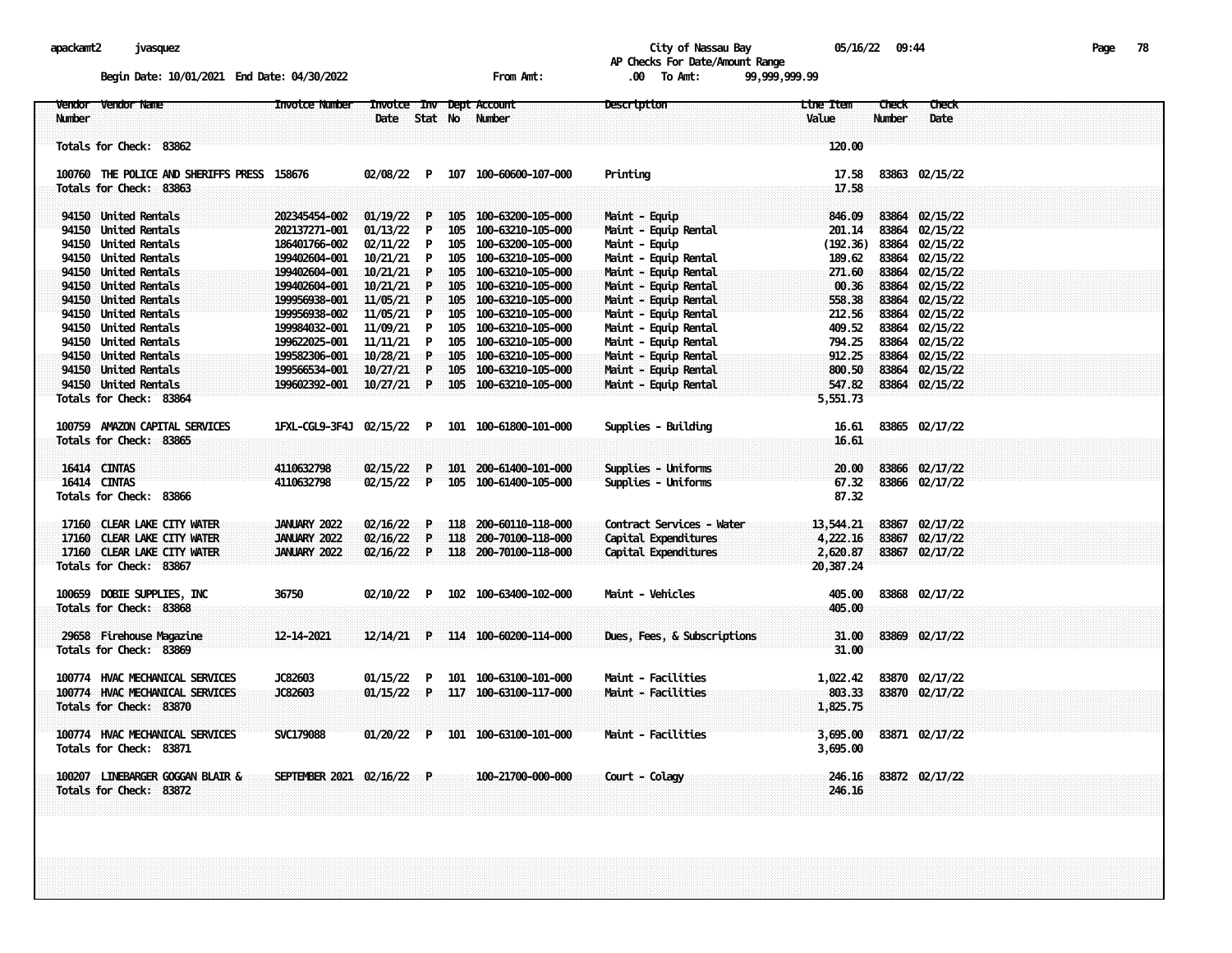**apackamt2 jvasquez City of Nassau Bay 05/16/22 09:44 Page 79 AP Checks For Date/Amount Range**

| <del>Vendor Vendor Name</del>                             | Invoice Number Invoice Inv Dept Account |                     |              |                                                  | <b>Description</b>        | tine Item        | <b>Check</b>  | <b>Check</b>   |  |  |
|-----------------------------------------------------------|-----------------------------------------|---------------------|--------------|--------------------------------------------------|---------------------------|------------------|---------------|----------------|--|--|
| Number                                                    |                                         | Date Stat No Number |              |                                                  |                           | Value            | <b>Number</b> | Date           |  |  |
| <b>100628 SHARP BUSINESS SYSTEMS</b>                      | 75320925                                |                     |              | 02/06/22 P 111 100-60100-111-000                 | <b>CONTRACT SERVICES</b>  | 378.16           |               | 83873 02/17/22 |  |  |
| Totals for Check: 83873                                   |                                         |                     |              |                                                  |                           | 378.16           |               |                |  |  |
| 100785 SHARP BUSINESS SYSTEMS                             | 9003681200                              |                     |              | 02/10/22 P 111 100-60100-111-000                 | <b>CONTRACT SERVICES</b>  | 92.57            |               | 83874 02/17/22 |  |  |
| Totals for Check: 83874                                   |                                         |                     |              |                                                  |                           | 92.57            |               |                |  |  |
| 10185 Bay Area Houston Convention & 975 F                 |                                         |                     |              | 02/23/22 P 121 600-60100-121-000                 | Contract Services         | 29,308.43        |               | 83875 02/23/22 |  |  |
| Totals for Check: 83875                                   |                                         |                     |              |                                                  |                           | 29,308.43        |               |                |  |  |
| 100852 ADS SIGNS/ARTWIN<br>Totals for Check: 83876        | 63637                                   | $02/21/22$ P        |              | 121 600-60400-121-000                            | <b>Promotions</b>         | 975.00<br>975.00 |               | 83876 02/25/22 |  |  |
|                                                           |                                         |                     |              |                                                  |                           |                  |               |                |  |  |
| 100759 AMAZON CAPITAL SERVICES                            | 1JT-46X6-MOYV                           |                     |              | 02/20/22 P 111 100-63200-111-000                 | MAINT - EOUIP             | 340.99           |               | 83877 02/25/22 |  |  |
| 100759 AMAZON CAPITAL SERVICES                            | 1KQX-KHNH-PNCJ 02/20/22 P               |                     |              | 111 100-63200-111-000                            | MAINT - EQUIP             | 339.98           |               | 83877 02/25/22 |  |  |
| 100759 AMAZON CAPITAL SERVICES                            |                                         |                     |              | 1TMG-W74D-G9TN 01/19/22 P 106 100-63200-106-000  | Maint - Equip             | 17.79            |               | 83877 02/25/22 |  |  |
| 100759 AMAZON CAPITAL SERVICES<br>Totals for Check: 83877 |                                         |                     |              | 1XWY-XJCV-1R1X 02/16/22 P 111 100-63200-111-000  | MAINT - EQUIP             | 113.60<br>812.36 |               | 83877 02/25/22 |  |  |
|                                                           |                                         |                     |              |                                                  |                           |                  |               |                |  |  |
| 100101 ARC                                                | 31TXI9050427                            |                     |              | 02/17/22 P 105 100-60100-105-000                 | <b>Contract Services</b>  | 35.27            |               | 83878 02/25/22 |  |  |
| Totals for Check: 83878                                   |                                         |                     |              |                                                  |                           | 35.27            |               |                |  |  |
| 10185 Bay Area Houston Convention & 979                   | mmmmm                                   |                     |              | 02/22/22 P 121 600-60100-121-000                 | Contract Services         | 45,000.00        |               | 83879 02/25/22 |  |  |
| Totals for Check: 83879                                   |                                         |                     |              |                                                  |                           | 45,000.00        |               |                |  |  |
| 12391 BIO-AQUATIC TESTING, INC                            | 00059958                                |                     |              | 02/21/22 P 119 200-60100-119-000                 | Contract Services         | 2,045.00         |               | 83880 02/25/22 |  |  |
| Totals for Check: 83880                                   |                                         |                     |              |                                                  |                           | 2,045.00         |               |                |  |  |
| 100530 BLUE CROSS BLUE SHIELD TX                          | NBTX21-0663                             | $02/04/22$ P        |              | 100-44700-000-000                                | <b>EMS Fees</b>           | 414.69           |               | 83881 02/25/22 |  |  |
| Totals for Check: 83881                                   |                                         |                     |              |                                                  |                           | 414.69           |               |                |  |  |
| 100744 BRITNEY CROSSON                                    | 1286                                    |                     |              | 02/23/22 P 121 600-60300-121-000                 | Advertising               | 250.00           |               | 83882 02/25/22 |  |  |
| 100744 BRITNEY CROSSON                                    | 1287                                    |                     |              | 02/23/22 P 121 600-60300-121-000                 | Advertising               | 1,880.00         |               | 83882 02/25/22 |  |  |
| Totals for Check: 83882                                   |                                         |                     |              |                                                  |                           | 2,130.00         |               |                |  |  |
| 100597 CHICK-FIL-A, INC.                                  | EDC CFA 022022 02/20/22 P               |                     |              | 100-13100-000-000                                | Due from other CU - EDC   | 1,301.70         |               | 83883 02/25/22 |  |  |
| Totals for Check: 83883                                   |                                         |                     |              |                                                  |                           | 1,301.70         |               |                |  |  |
| 16414 CINTAS                                              | 4111332692                              | 02/22/22            | $\mathsf{P}$ | 101 100-63100-101-000                            | Maint - Facilities        | 46.00            |               | 83884 02/25/22 |  |  |
| 16414 CINTAS                                              | 4111332804                              | $02/22/22$ P        |              | 101 200-61400-101-000                            | Supplies - Uniforms       | 20.00            |               | 83884 02/25/22 |  |  |
| 16414 CINTAS                                              | 4111332804                              |                     |              | 02/22/22 P 105 100-61400-105-000                 | Supplies - Uniforms       | 67.10            |               | 83884 02/25/22 |  |  |
| Totals for Check: 83884                                   |                                         |                     |              |                                                  |                           | 133.10           |               |                |  |  |
| 89830 COMCAST                                             |                                         |                     |              | 02/01/22 ANCTRL 02/01/22 P 111 100-62200-111-000 | <b>Telecommunications</b> | 292.06           |               | 83885 02/25/22 |  |  |
| Totals for Check: 83885                                   |                                         |                     |              |                                                  |                           | 292.06           |               |                |  |  |
| 89830 COMCAST                                             |                                         |                     |              | 02/05/22 WTR PL 02/05/22 P 111 100-62200-111-000 | Telecommunications        | 178.81           |               | 83886 02/25/22 |  |  |
| Totals for Check: 83886                                   |                                         |                     |              |                                                  |                           | 178.81           |               |                |  |  |
|                                                           |                                         |                     |              |                                                  |                           |                  |               |                |  |  |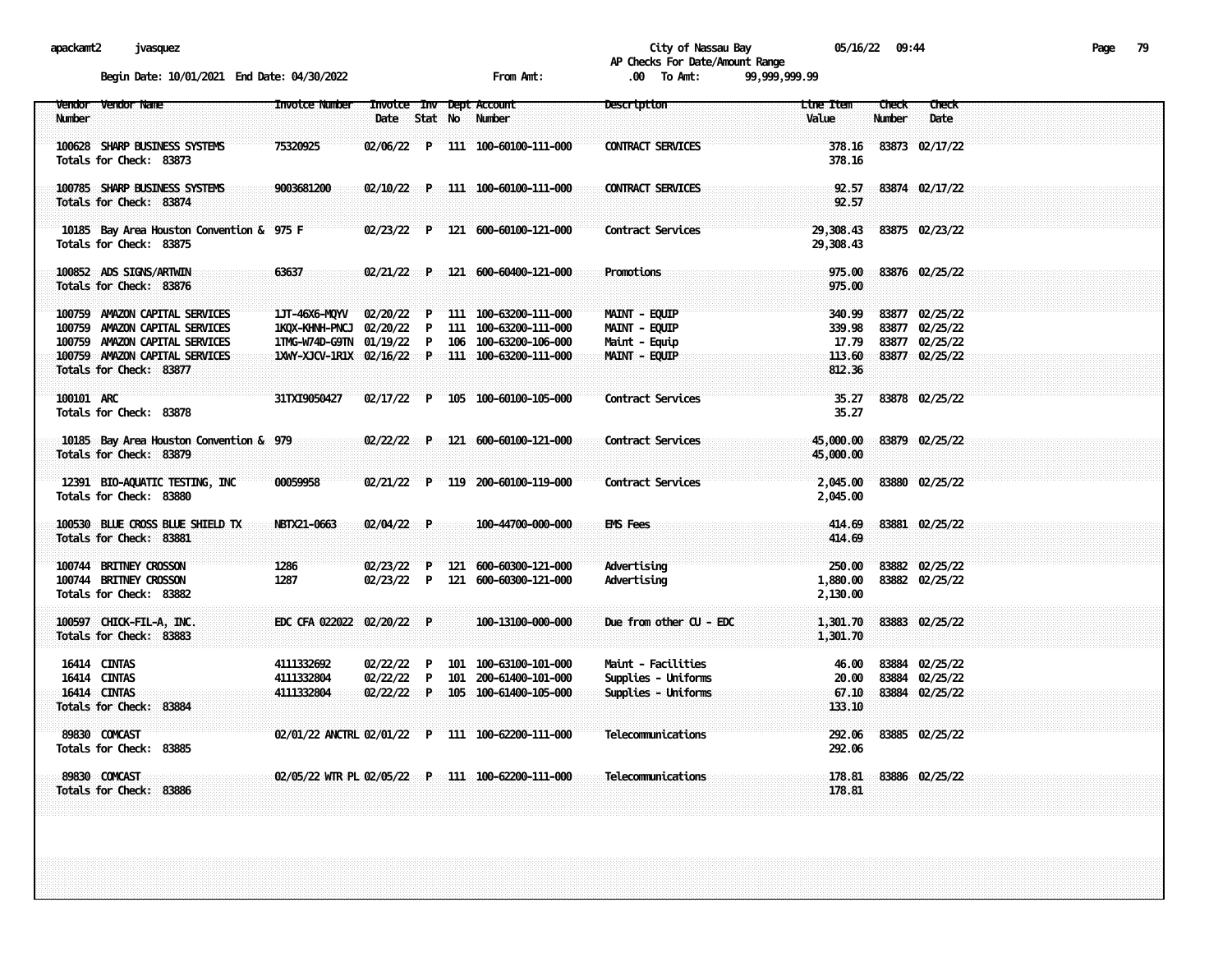**apackamt2 jvasquez City of Nassau Bay 05/16/22 09:44 Page 80 AP Checks For Date/Amount Range**

| Begin Date: 10/01/2021 End Date: 04/30/2022 | From Amt: |
|---------------------------------------------|-----------|

| <del>Vendor Vendor Name</del><br><b>Number</b>                                                                                   | Invoice Number Invoice Inv Dept Account |                          | Date Stat No Number |                                                                                    | <b>Description</b>                                             | ithe Item<br>Value                        | <b>Check</b><br>Number | TCheck<br>Date                                     |  |  |  |
|----------------------------------------------------------------------------------------------------------------------------------|-----------------------------------------|--------------------------|---------------------|------------------------------------------------------------------------------------|----------------------------------------------------------------|-------------------------------------------|------------------------|----------------------------------------------------|--|--|--|
| 89830 COMCAST<br>Totals for Check: 83887                                                                                         | 02/11/22 PW                             |                          |                     | 02/11/22 P 111 100-62200-111-000                                                   | <b>Telecomunications</b>                                       | 285.66<br>285.66                          |                        | 83887 02/25/22                                     |  |  |  |
| 24258 DE LAGE LANDEN FINANCIAL SERV 75238287<br>Totals for Check: 83888                                                          |                                         |                          |                     | 01/24/22 P 111 100-60100-111-000                                                   | <b>CONTRACT SERVICES</b>                                       | 534.10<br>534.10                          |                        | 83888 02/25/22                                     |  |  |  |
| 100659 DOBIE SUPPLIES, INC<br>Totals for Check: 83889                                                                            | 36820                                   |                          |                     | 02/16/22 P 102 100-63400-102-000                                                   | Maint - Vehicles                                               | 34.00<br>34.00                            |                        | 83889 02/25/22                                     |  |  |  |
| 24960 DXI INDUSTRIES, INC.<br>Totals for Check: 83890                                                                            | 055002551-22                            |                          |                     | 02/15/22 P 119 200-63810-119-000                                                   | Maint - Chem & Lab Supply                                      | 1,426.80<br>1,426.80                      |                        | 83890 02/25/22                                     |  |  |  |
| 100454 FRONTIER COMMUNICATIONS<br>Totals for Check: 83891                                                                        |                                         |                          |                     | 3330411 02/2022 02/06/22 P 111 100-62200-111-000                                   | <b>Telecommunications</b>                                      | 225.28<br>225.28                          |                        | 83891 02/25/22                                     |  |  |  |
| 100847 GOVOS INC.<br>Totals for Check: 83892                                                                                     | KSW-003088                              |                          |                     | 02/17/22 P 101 600-60200-101-000                                                   | Dues, Fees, & Subscriptions                                    | 666.67<br>666.67                          |                        | 83892 02/25/22                                     |  |  |  |
| 100733 GP/SATURN ONE, LLC<br>Totals for Check: 83893                                                                             | 55727718284                             |                          |                     | 02/11/22 P 106 100-62100-106-000                                                   | <b>Utilities</b>                                               | 321.46<br>321.46                          |                        | 83893 02/25/22                                     |  |  |  |
| 43503 HEARST NEWSPAPERS, LLC<br>Totals for Check: 83894                                                                          | 34177246                                |                          |                     | 02/09/22 P 101 100-60300-101-000                                                   | Advertising                                                    | 800.80<br>800.80                          |                        | 83894 02/25/22                                     |  |  |  |
| 100774 HVAC MECHANICAL SERVICES<br>Totals for Check: 83895                                                                       | <b>SVC180829</b>                        |                          |                     | 02/19/22 P 101 100-63100-101-000                                                   | Maint - Facilities                                             | 3,680.00<br>3,680.00                      |                        | 83895 02/25/22                                     |  |  |  |
| 100850 JMA BUSINESS PRODUCTS<br>Totals for Check: 83896                                                                          | 26525                                   |                          |                     | 02/22/22 P 102 100-60600-102-000                                                   | Printina                                                       | 258.00<br>258.00                          |                        | 83896 02/25/22                                     |  |  |  |
| 54150 Liggio's Tire & Service Center 243880<br>Totals for Check: 83897                                                           |                                         |                          |                     | 01/05/22 P 107 100-63400-107-000                                                   | Maint - Vehicles                                               | 496.11<br>496.11                          |                        | 83897 02/25/22                                     |  |  |  |
| 55030 Lowes Business Account<br>Totals for Check: 83898                                                                          | $02 - 22 - 22$                          |                          |                     | 02/22/22 P 106 100-63200-106-000                                                   | Maint - Equip                                                  | 12.29<br>12.29                            |                        | 83898 02/25/22                                     |  |  |  |
| 57790 Minuteman Press Clear Lake<br>Totals for Check: 83899                                                                      | 68198                                   |                          |                     | 02/22/22 P 121 600-60400-121-000                                                   | <b>Promotions</b>                                              | 2,791.86<br>2,791.86                      |                        | 83899 02/25/22                                     |  |  |  |
| 100851 MITCHELL CHUOKE PLUMBING<br>100851 MITCHELL CHUOKE PLUMBING<br>100851 MITCHELL CHUOKE PLUMBING<br>Totals for Check: 83900 | 10173<br>10183<br>10183                 | $02/02/22$ P<br>02/21/22 | ्थ                  | 106 100-63100-106-000<br>106 100-63100-106-000<br>02/21/22 P 106 100-63100-106-000 | Maint - Facilities<br>Maint - Facilities<br>Maint - Facilities | 2,080.00<br>1,893.46<br>00.00<br>3,973.46 |                        | 83900 02/25/22<br>83900 02/25/22<br>83900 02/25/22 |  |  |  |
| 99764 MUNICIPAL EMERGENCY SERVICE<br>Totals for Check: 83901                                                                     | <b>IN1676393</b>                        |                          |                     | 02/14/22 P 104 100-63200-104-000                                                   | Maint - Equip                                                  | 177.50<br>177.50                          |                        | 83901 02/25/22                                     |  |  |  |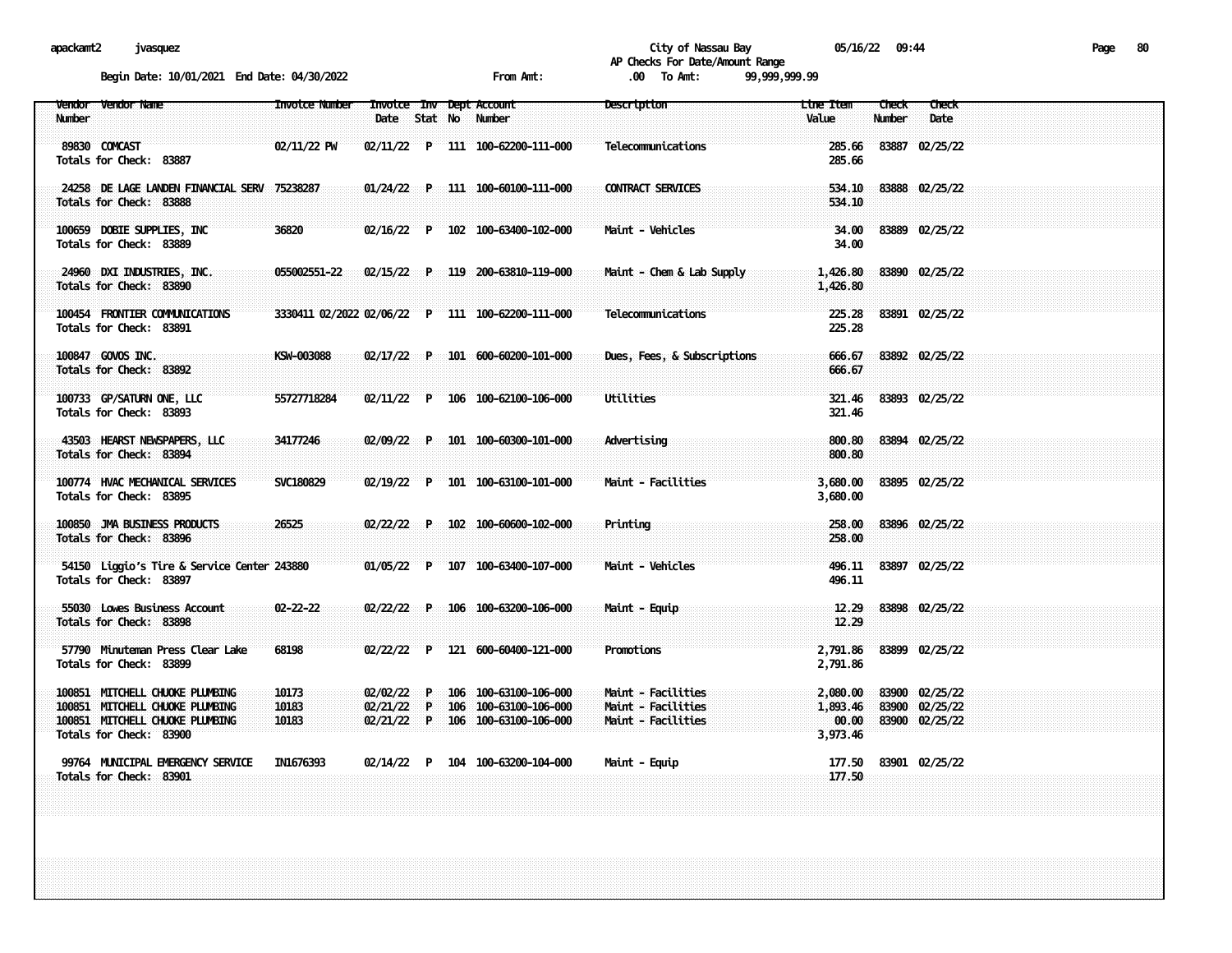| apackamt2 | jvasquez<br>Begin Date: 10/01/2021 End Date: 04/30/2022                                                                                                                                                                                 |                    |                                                              |        | From Amt:                                                                                        | City of Nassau Bay<br>AP Checks For Date/Amount Range<br>.00 To Amt:<br>99, 999, 999, 99 |                                             | $05/16/22$ $09:44$     |                                                                      |  | Page 81 |  |
|-----------|-----------------------------------------------------------------------------------------------------------------------------------------------------------------------------------------------------------------------------------------|--------------------|--------------------------------------------------------------|--------|--------------------------------------------------------------------------------------------------|------------------------------------------------------------------------------------------|---------------------------------------------|------------------------|----------------------------------------------------------------------|--|---------|--|
| Number    | <b>Vendor Vendor Name</b>                                                                                                                                                                                                               | Involce Number     |                                                              |        | <b>Invoice Inv Dept Account</b><br>Date Stat No Number                                           | <b>Description</b>                                                                       | itine Item<br>Value                         | Check<br><b>Number</b> | Check<br>Date                                                        |  |         |  |
|           | 2050 NASA ONE TROPHIES<br>Totals for Check: 83902                                                                                                                                                                                       | 32544              |                                                              |        | 02/04/22 P 101 100-54200-101-000                                                                 | Employee & Volunteer Programs                                                            | 53.20<br>53.20                              |                        | 83902 02/25/22                                                       |  |         |  |
|           | 41340 O'REILLY AUTOMOTIVE STORE, INC 0411-150833<br>41340 O'REILLY AUTOMOTIVE STORE, INC 0411-150850<br>41340 O'REILLY AUTOMOTIVE STORE, INC 0512-282685<br>41340 O'REILLY AUTOMOTIVE STORE, INC 0512-284146<br>Totals for Check: 83903 |                    | $02/23/22$ P<br>$02/23/22$ P<br>$02/24/22$ P<br>$02/24/22$ P |        | 105 100-63400-105-000<br>105 100-63400-105-000<br>104 100-63400-104-000<br>104 100-63400-104-000 | Maint - Vehicles<br>Maint - Vehicles<br>Maint - Vehicles<br>Maint - Vehicles             | 79.96<br>25.64<br>15.98<br>102.31<br>223.89 |                        | 83903 02/25/22<br>83903 02/25/22<br>83903 02/25/22<br>83903 02/25/22 |  |         |  |
|           | 100314 ORKIN COMMERCIAL SERVICES<br>Totals for Check: 83904                                                                                                                                                                             | 223804074          | 02/22/22                                                     | ∷⊱P∴   | 101 100-63100-101-000                                                                            | Maint - Facilities                                                                       | 01.54<br>01.54                              |                        | 83904 02/25/22                                                       |  |         |  |
|           | 77052 PASADENA PRINTING, INC.<br>Totals for Check: 83905                                                                                                                                                                                | 45884              |                                                              |        | 02/10/22 P 101 100-60500-101-000                                                                 | <b>Publications</b>                                                                      | 55.00<br>55.00                              |                        | 83905 02/25/22                                                       |  |         |  |
|           | 70128 PS LIGHTWAVE, INC.<br>Totals for Check: 83906                                                                                                                                                                                     | RC00080889         |                                                              |        | 02/10/22 P 111 100-62200-111-000                                                                 | Telecommunications                                                                       | 2,362.54<br>2,362.54                        |                        | 83906 02/25/22                                                       |  |         |  |
|           | 100840 RADIO HOLLAND USA INC<br>Totals for Check: 83907                                                                                                                                                                                 | 57899004568        | 02/09/22                                                     |        | P 125 900-70100-125-436-21108CAPITAL EXPENDITURES                                                |                                                                                          | 17,300.00<br>17,300.00                      |                        | 83907 02/25/22                                                       |  |         |  |
|           | 100577 ROGELIO TOVAR<br>Totals for Check: 83908                                                                                                                                                                                         | 163                | $02/23/22$ P                                                 |        | 106 900-70100-106-326-21107CAPITAL EXPENDITURES                                                  |                                                                                          | 9,675.00<br>9,675.00                        |                        | 83908 02/25/22                                                       |  |         |  |
|           | 100785 SHARP BUSINESS SYSTEMS<br>Totals for Check: 83909                                                                                                                                                                                | 9003688125         |                                                              |        | 02/17/22 P 111 100-60100-111-000                                                                 | <b>CONTRACT SERVICES</b>                                                                 | 172.74<br>172.74                            |                        | 83909 02/25/22                                                       |  |         |  |
|           | 100531 SWIFTREACH NETWORKS LLC<br>Totals for Check: 83910                                                                                                                                                                               | <b>IM-41345</b>    |                                                              |        | 02/08/22 P 111 100-60100-111-000                                                                 | <b>CONTRACT SERVICES</b>                                                                 | 2,800.00<br>2,800.00                        |                        | 83910 02/25/22                                                       |  |         |  |
|           | 88710 TEXAS COMM ON LAW ENFORCE<br>Totals for Check: 83911                                                                                                                                                                              | $TR$ 02-22-22      | $02/22/22$ P                                                 |        | 114 100-60200-114-000                                                                            | Dues, Fees, & Subscriptions                                                              | 35.00<br>35.00                              |                        | 83911 02/25/22                                                       |  |         |  |
|           | 99170 TML HEALTH<br>Totals for Check: 83912                                                                                                                                                                                             | 23401MV2203        | $02/21/22$ P                                                 |        | 100-15100-000-000                                                                                | <b>Prepaids</b>                                                                          | 61, 627.52<br>61, 627.52                    |                        | 83912 02/25/22                                                       |  |         |  |
|           | 100848 TYF CONSTRUCTION LLC<br>Totals for Check: 83913                                                                                                                                                                                  | 2813334211B        | $02/23/22$ P                                                 |        | 100-13300-000-000                                                                                | Due from other CU - RDA                                                                  | 7,350.00<br>7,350.00                        |                        | 83913 02/25/22                                                       |  |         |  |
|           | 93555 USA BlueBook<br>Totals for Check: 83914                                                                                                                                                                                           | 875453             | 02/10/22                                                     | ා Part | 118 200-61500-118-000                                                                            | Supplies - Equip/Tools                                                                   | 2,826.76<br>2,826.76                        |                        | 83914 02/25/22                                                       |  |         |  |
|           | 100530 WELLS, KENNETH R<br>Totals for Check: 83915                                                                                                                                                                                      | <b>NBTX21-0424</b> | $02/04/22$ P                                                 |        | 100-44700-000-000                                                                                | <b>EMS Fees</b>                                                                          | 80.96<br>80.96                              |                        | 83915 02/25/22                                                       |  |         |  |

.<br>11/29/21 P 104 100-63410-104-000 Maint Marine 10 100 354.98 83916 02/25/22 70180 MeST MARINE PRODUCTS, INC. 07<br>22/03/21 P 104 100-63410-104-000 Maint - Marine 100 199.98 83916 02/25/22 70180 179.98 83916 02/25/22 701.98

12/03/21 P 104 100-63410-104-000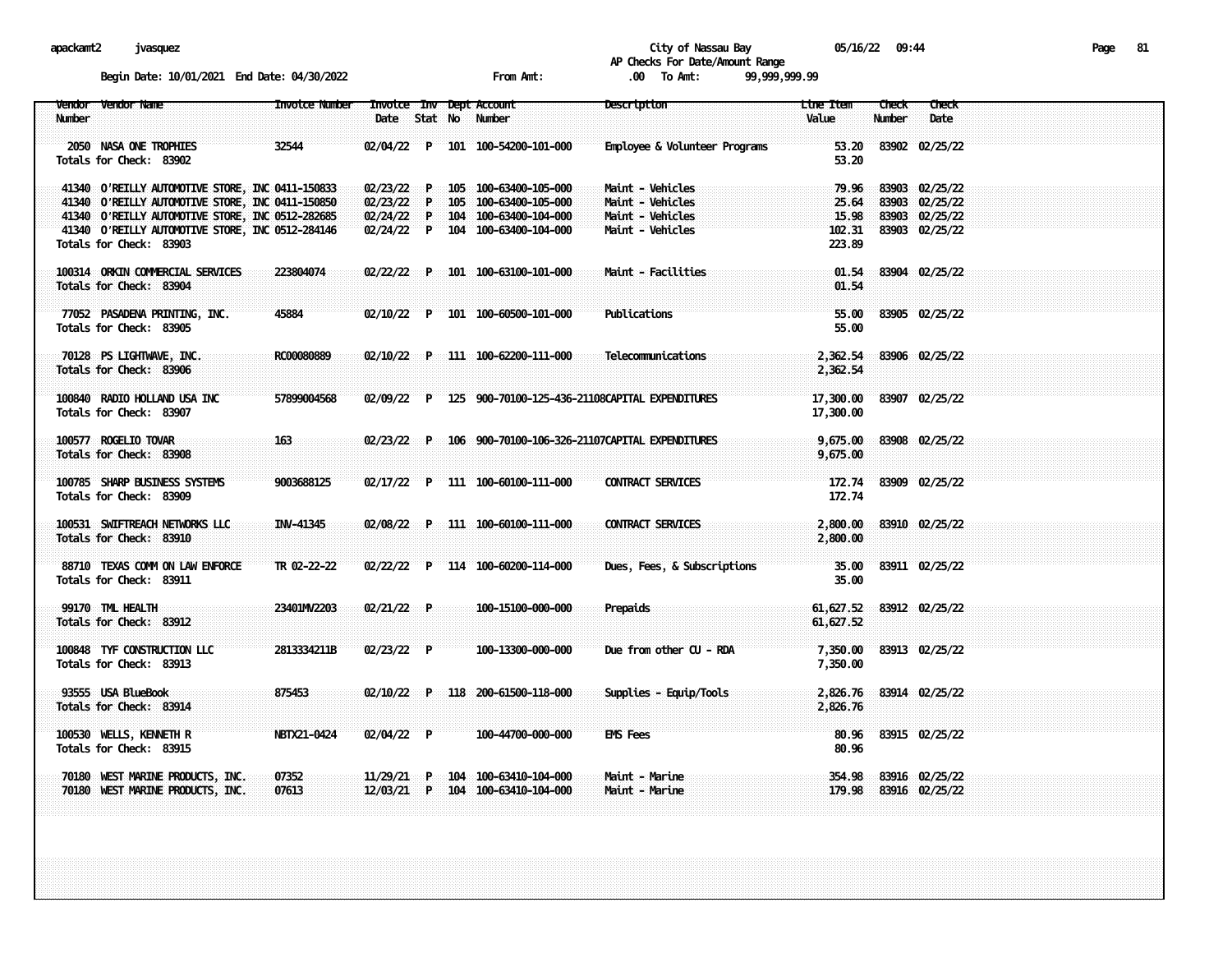|               | <del>Vendor Vendor Name</del>                                                                         | Invoice Number Invoice Inv Dept Account |                     |    |                                                                                                  | <b>Description</b>                            | ttne Item                                       | - Check —     | <del>- Check</del>                                 |  |
|---------------|-------------------------------------------------------------------------------------------------------|-----------------------------------------|---------------------|----|--------------------------------------------------------------------------------------------------|-----------------------------------------------|-------------------------------------------------|---------------|----------------------------------------------------|--|
| <b>Number</b> |                                                                                                       |                                         | Date Stat No Number |    |                                                                                                  |                                               | Value                                           | <b>Number</b> | Date                                               |  |
|               | 70180 WEST MARINE PRODUCTS, INC.<br>70180 WEST MARINE PRODUCTS, INC.<br>Totals for Check: 83916       | 04728<br>08024                          |                     |    | 12/07/21 P  125  900-70100-125-436-21108CAPITAL EXPENDITURES<br>12/07/21 P 104 100-63410-104-000 | Maint - Marine                                | 2,298.00<br>177.96<br>3,010.92                  |               | 83916 02/25/22<br>83916 02/25/22                   |  |
|               | 100407 ZW USA INC<br>Totals for Check: 83917                                                          | 466017                                  |                     |    | 02/16/22 P 106 100-61700-106-000                                                                 | Supplies - Public Works                       | 1,437.26<br>1,437.26                            |               | 83917 02/25/22                                     |  |
|               | 12655 Brookside Equipment Sales, Inc. IL72415<br>Totals for Check: 83918                              |                                         | 02/23/22 P          |    | 106 100-63200-106-000                                                                            | Maint - Equip                                 | 196.38<br>196.38                                |               | 83918 03/01/22                                     |  |
|               | <b>16414 CINTAS</b><br>Totals for Check: 83919                                                        | 1902780517                              |                     |    | 02/03/22 P 105 100-61400-105-000                                                                 | Supplies - Uniforms                           | 130.30<br>130.30                                |               | 83919 03/01/22                                     |  |
|               | 100423 CRISTEN D. FELDMAN, PC<br>Totals for Check: 83920                                              | 10218                                   |                     |    | 02/23/22 P 101 100-60700-101-000                                                                 | Legal Fees                                    | 400.00<br>400.00                                |               | 83920 03/01/22                                     |  |
|               | 100659 DOBIE SUPPLIES, INC<br>Totals for Check: 83921                                                 | 36926                                   |                     |    | 02/24/22 P 105 100-63400-105-000                                                                 | Maint - Vehicles                              | 405.00<br>405.00                                |               | 83921 03/01/22                                     |  |
|               | 32500 GALLS, LLC<br>Totals for Check: 83922                                                           | 020324352                               | 01/28/22            | P. | 107 100-61400-107-000                                                                            | <b>SUPPLIES - UNIFORMS</b>                    | 53.83<br>53.83                                  |               | 83922 03/01/22                                     |  |
|               | 34320 GREGG & GREGG PC<br>34320 GREGG & GREGG PC<br>34320 GREGG & GREGG PC<br>Totals for Check: 83923 | 34247 G<br>34249 P<br>34248 L           | 01/28/22            |    | 01/28/22 P 101 100-60700-101-000<br>P 112 100-60100-112-000<br>01/28/22 P 101 100-60700-101-000  | Legal Fees<br>Contract Services<br>Legal Fees | 16,245.00<br>2,030.00<br>2,891.69<br>21, 166.69 |               | 83923 03/01/22<br>83923 03/01/22<br>83923 03/01/22 |  |
|               | 43505 HOME DEPOT<br>Totals for Check: 83924                                                           | 2013201                                 |                     |    | 02/24/22 P 105 100-63200-105-000                                                                 | Maint - Equip                                 | 62.17<br>62.17                                  |               | 83924 03/01/22                                     |  |
|               | 63402 LEAGUE CITY OUTDOOR<br>Totals for Check: 83925                                                  | 112320                                  |                     |    | 02/23/22 P 106 100-63200-106-000                                                                 | Maint - Equip                                 | 70.45<br>70.45                                  |               | 83925 03/01/22                                     |  |
|               | 55030 Lowes Business Account<br>Totals for Check: 83926                                               | 96708                                   |                     |    | 02/01/22 P 106 100-63200-106-000                                                                 | Maint - Equip                                 | 2,944.05<br>2,944.05                            |               | 83926 03/01/22                                     |  |
|               | 57790 Minuteman Press Clear Lake<br>Totals for Check: 83927                                           | 68267                                   |                     |    | 02/28/22 P 119 200-63800-119-000                                                                 | MAINT - SEWER LINES                           | 158.75<br>158.75                                |               | 83927 03/01/22                                     |  |
|               | 41340 O'REILLY AUTOMOTIVE STORE, INC 0411-150949<br>Totals for Check: 83928                           |                                         |                     |    | 02/24/22 P 105 100-63400-105-000                                                                 | Maint - Vehicles                              | 65.17<br>65.17                                  |               | 83928 03/01/22                                     |  |
|               | 70040 PC CABLE<br>Totals for Check: 83929                                                             | 180955                                  |                     |    | 02/08/22 P 111 100-60100-111-000                                                                 | <b>CONTRACT SERVICES</b>                      | 1,328.00<br>1,328.00                            |               | 83929 03/01/22                                     |  |
|               | 70215 POWER FIELD SERVICES, DIV<br>Totals for Check: 83930                                            | 8494                                    |                     |    | 02/07/22 P 101 100-63100-101-000                                                                 | Maint - Facilities                            | 1,659.19<br>1,659.19                            |               | 83930 03/01/22                                     |  |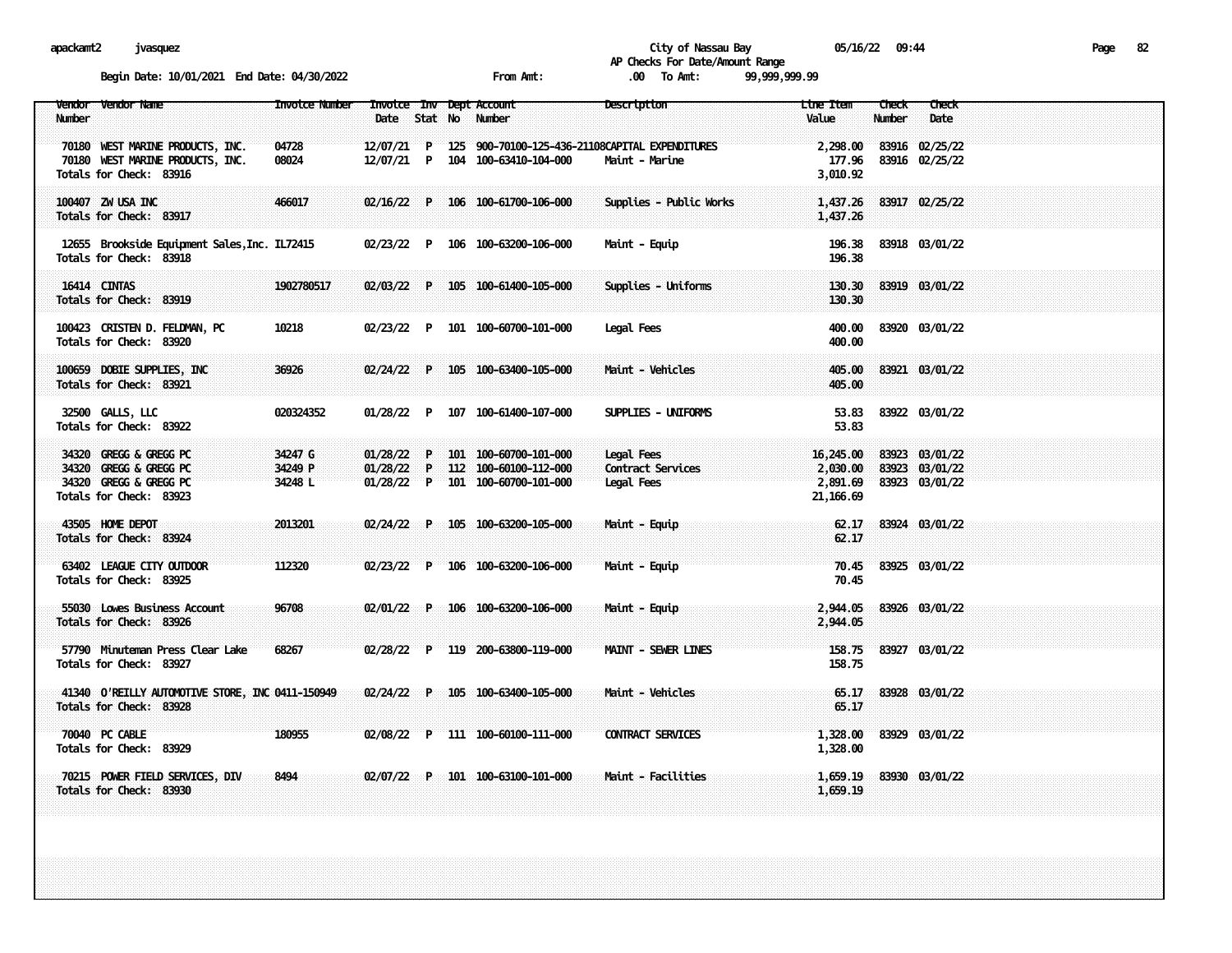**apackamt2 jvasquez City of Nassau Bay 05/16/22 09:44 Page 83 AP Checks For Date/Amount Range**

| Begin Date: 10/01/2021 End Date: 04/30/2022 | From Amt: |
|---------------------------------------------|-----------|

| Vendor Vendor Name<br><b>Number</b>                   | Invoice Number Invoice Inv Dept Account |              |              | Date Stat No Number                             | <b>Description</b>          | ttne Item<br>Value | <b>uneck</b><br><b>Number</b> | <b>Check</b><br>Date |  |  |  |
|-------------------------------------------------------|-----------------------------------------|--------------|--------------|-------------------------------------------------|-----------------------------|--------------------|-------------------------------|----------------------|--|--|--|
| 87057 Tyler Technologies                              | 025-368273                              |              |              | 03/01/22 P 111 100-60100-111-000                | <b>CONTRACT SERVICES</b>    | 75.00              |                               | 83931 03/01/22       |  |  |  |
| Totals for Check: 83931                               |                                         |              |              |                                                 |                             | 75.00              |                               |                      |  |  |  |
| 88888 MAGYAR, NORBERT                                 | U0060370260007A 03/01/22 P              |              |              | 200-20500-000-000                               | <b>Refunds</b>              | 69.02              |                               | 83932 03/01/22       |  |  |  |
| Totals for Check: 83932                               |                                         |              |              |                                                 |                             | 69.02              |                               |                      |  |  |  |
| 88888 MOORE, PAM & JOHN                               | U0060371640015A 03/01/22 P              |              |              | 200-20500-000-000                               | <b>Refunds</b>              | 138.04             |                               | 83933 03/01/22       |  |  |  |
| Totals for Check: 83933                               |                                         |              |              |                                                 |                             | 138.04             |                               |                      |  |  |  |
| 88888 OPENDOOR LABS INC.<br>Totals for Check: 83934   | U0060370010019A 03/01/22 P              |              |              | 200-20500-000-000                               | <b>Refunds</b>              | 75.71<br>75.71     |                               | 83934 03/01/22       |  |  |  |
|                                                       |                                         |              |              |                                                 |                             |                    |                               |                      |  |  |  |
| 88888 REAL ESTATE, LP, CLW<br>Totals for Check: 83935 | U0060365900001A 03/01/22 P              |              |              | 200-20500-000-000                               | <b>Refunds</b>              | 99.30<br>99.30     |                               | 83935 03/01/22       |  |  |  |
| 845 AFLAC                                             |                                         |              |              |                                                 |                             |                    |                               |                      |  |  |  |
| Totals for Check: 83936                               | 345185                                  | 03/02/22 P   |              | 100-22400-000-000                               | <b>Insurance Deductions</b> | 993.98<br>993.98   |                               | 83936 03/04/22       |  |  |  |
| 100759 AMAZON CAPITAL SERVICES                        |                                         |              |              | 1X49-0HWL-0RTP 02/27/22 P 111 100-63200-111-000 | MAINT - EOUIP               | 149.98             |                               | 83937 03/04/22       |  |  |  |
| 100759 AMAZON CAPITAL SERVICES                        | 1X49-0HML-04J3 02/27/22 P               |              |              | 111 100-63200-111-000                           | MAINT - EQUIP               | 288.55             |                               | 83937 03/04/22       |  |  |  |
| 100759 AMAZON CAPITAL SERVICES                        |                                         |              |              | 1PXJ-RVPM-CNTX 02/27/22 P 104 100-54100-104-000 | Incentive - Volunteer       | 43.36              |                               | 83937 03/04/22       |  |  |  |
| 100759 AMAZON CAPITAL SERVICES                        |                                         |              |              | 1D40-YWMX-RD3G 02/26/22 P 104 100-54100-104-000 | Incentive - Volunteer       | 231.99             |                               | 83937 03/04/22       |  |  |  |
| Totals for Check: 83937                               |                                         |              |              |                                                 |                             | 713.88             |                               |                      |  |  |  |
| 100495 AMERICAN JANITORIAL                            | 58822                                   | 03/01/22 P   |              | 101 100-63100-101-000                           | Maint - Facilities          | 946.40             |                               | 83938 03/04/22       |  |  |  |
| 100495 AMERICAN JANITORIAL                            | 58822                                   | $03/01/22$ P |              | 117 100-63100-117-000                           | Maint - Facilities          | 743.60             |                               | 83938 03/04/22       |  |  |  |
| 100495 AMERICAN JANITORIAL                            | 58822                                   | $03/01/22$ P |              | 104 100-60100-104-000                           | Contract Services           | 250.00             |                               | 83938 03/04/22       |  |  |  |
| 100495 AMERICAN JANITORIAL                            | 58822                                   |              |              | 03/01/22 P 113 100-60100-113-000                | <b>Contract Services</b>    | 250.00             |                               | 83938 03/04/22       |  |  |  |
| 100495 AMERICAN JANITORIAL                            | 58821                                   |              |              | 03/01/22 P 101 100-63100-101-000                | Maint - Facilities          | 375.00             |                               | 83938 03/04/22       |  |  |  |
| Totals for Check: 83938                               |                                         |              |              |                                                 |                             | 2,565.00           |                               |                      |  |  |  |
| 100101 ARC<br>Totals for Check: 83939                 | 31TXI9051788                            | $02/28/22$ P |              | 105 100-63510-105-000                           | Maint - Streets/Curbs       | 19.02<br>19.02     |                               | 83939 03/04/22       |  |  |  |
|                                                       |                                         |              |              |                                                 |                             |                    |                               |                      |  |  |  |
| 10145 BAY OIL COMPANY                                 | 965257                                  | 02/26/22     | $\mathsf{P}$ | 103 100-61900-103-000                           | Supplies - Fuel             | 1,369.97           |                               | 83940 03/04/22       |  |  |  |
| 10145 BAY OIL COMPANY                                 | 966392                                  | 02/25/22 P   |              | 104 100-61900-104-000                           | Supplies - Fuel             | 217.54             |                               | 83940 03/04/22       |  |  |  |
| Totals for Check: 83940                               |                                         |              |              |                                                 |                             | 1,587.51           |                               |                      |  |  |  |
| 15745 Centerpoint Energy                              | 02/24/22 EGN                            | $02/24/22$ P |              | 101 200-62100-101-000                           | Utilities                   | 53.96              |                               | 83941 03/04/22       |  |  |  |
| Totals for Check: 83941                               |                                         |              |              |                                                 |                             | 53.96              |                               |                      |  |  |  |
| 15745 Centerpoint Energy                              | 02/24/22 FD                             | 02/24/22 P   |              | 104 100-62100-104-000                           | <b>Utilities</b>            | 25.31              |                               | 83942 03/04/22       |  |  |  |
| 15745 Centerpoint Energy                              | 02/24/22 FD                             |              |              | 02/24/22 P 113 100-62100-113-000                | <b>Utilities</b>            | 25.30              |                               | 83942 03/04/22       |  |  |  |
| Totals for Check: 83942                               |                                         |              |              |                                                 |                             | 50.61              |                               |                      |  |  |  |
| 15745 Centerpoint Energy                              | 02/24/22 PW                             | $02/24/22$ P |              | 105 100-62100-105-000                           | <b>Utilities</b>            | 171.14             |                               | 83943 03/04/22       |  |  |  |
| Totals for Check: 83943                               |                                         |              |              |                                                 |                             | 171.14             |                               |                      |  |  |  |
|                                                       |                                         |              |              |                                                 |                             |                    |                               |                      |  |  |  |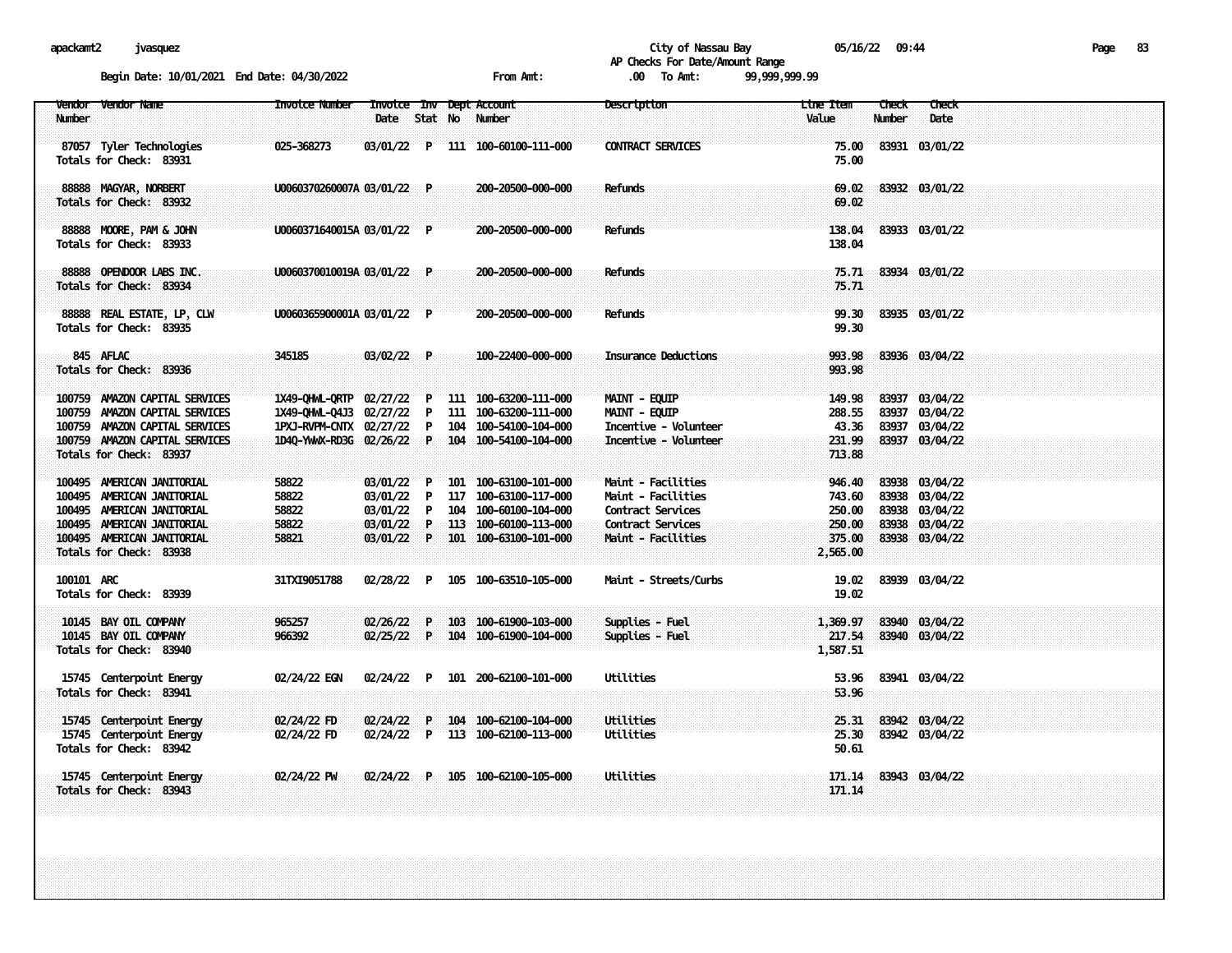| apackamt2               | jvasquez<br>Begin Date: 10/01/2021 End Date: 04/30/2022                                                                                               |                                                                                                                                               |                                                         |                | From Amt:                                                                                             | City of Nassau Bay<br>AP Checks For Date/Amount Range<br>$.00$ To Amt:         | 99,999,999.99 | 05/16/22 09:44                                     |                           |                                                                                        |  | Page | 84 |
|-------------------------|-------------------------------------------------------------------------------------------------------------------------------------------------------|-----------------------------------------------------------------------------------------------------------------------------------------------|---------------------------------------------------------|----------------|-------------------------------------------------------------------------------------------------------|--------------------------------------------------------------------------------|---------------|----------------------------------------------------|---------------------------|----------------------------------------------------------------------------------------|--|------|----|
| Vendor<br><b>Number</b> | -Vendor Name<br>15745 Centerpoint Energy<br>Totals for Check: 83944                                                                                   | <b>Invoice Number</b><br>02/24/22 WTR                                                                                                         | <b>Invoice Inv Dept Account</b><br>Date<br>$02/24/22$ P | Stat No Number | 101 200-62100-101-000                                                                                 | <b>Description</b><br><b>Utilities</b>                                         | Value         | iaines tour<br>22.99<br>22.99                      | t Check.<br><b>Number</b> | -Check<br>Date<br>83944 03/04/22                                                       |  |      |    |
| 660                     | 660 CITY OF NASSAU BAY<br>660 CITY OF NASSAU BAY<br>660 CITY OF NASSAU BAY<br>660 CITY OF NASSAU BAY<br>CITY OF NASSAU BAY<br>Totals for Check: 83945 | MAR 22 WTR BLG 03/01/22 P<br>MAR 22 WTR BLG 03/01/22 P<br>MAR 22 WTR BLG 03/01/22 P<br>MAR 22 WTR BLG 03/01/22 P<br>MAR 22 WTR BLG 03/01/22 P |                                                         | - 117<br>- 117 | 100-62100-117-000<br>200-44100-000-000<br>200-44200-000-000<br>100-62100-117-000<br>200-44100-000-000 | Utilities<br>Water Fees<br><b>Sever Fees</b><br><b>Utilities</b><br>Water Fees |               | 29.04<br>22.50<br>14.47<br>06.16<br>07.84<br>80.01 |                           | 83945 03/04/22<br>83945 03/04/22<br>83945 03/04/22<br>83945 03/04/22<br>83945 03/04/22 |  |      |    |
|                         | 89830 COMCAST<br>Totals for Check: 83946                                                                                                              |                                                                                                                                               |                                                         |                | 02/18/22 WASTE 02/18/22 P 111 100-62200-111-000                                                       | <b>Telecomunications</b>                                                       |               | 201.76<br>201.76                                   |                           | 83946 03/04/22                                                                         |  |      |    |
|                         | 89830 COMCAST<br>Totals for Check: 83947                                                                                                              |                                                                                                                                               |                                                         |                | 02/20/22 FD EMS 02/20/22 P 111 100-62200-111-000                                                      | Telecommunications                                                             |               | 1,011.24<br>1,011.24                               |                           | 83947 03/04/22                                                                         |  |      |    |
|                         | 89830 COMCAST<br>Totals for Check: 83948                                                                                                              |                                                                                                                                               |                                                         |                | 02/23/22 NEWCH 02/23/22 P 111 100-62200-111-000                                                       | <b>Telecommunications</b>                                                      |               | 333.28<br>333.28                                   |                           | 83948 03/04/22                                                                         |  |      |    |
|                         | 100256 CONSTELLATION NEWENERGY INC<br>Totals for Check: 83949                                                                                         | 61798883501                                                                                                                                   | $02/19/22$ P                                            |                | 106 100-62100-106-000                                                                                 | Utilities                                                                      |               | 237.12<br>237.12                                   |                           | 83949 03/04/22                                                                         |  |      |    |
|                         | 100256 CONSTELLATION NEWENERGY INC<br>Totals for Check: 83950                                                                                         | 61798907601                                                                                                                                   | $02/19/22$ P                                            |                | 101 600-62100-101-627                                                                                 | <b>UTILITIES</b>                                                               |               | 07.66<br>07.66                                     |                           | 83950 03/04/22                                                                         |  |      |    |

100256 CONSTELLATION NEWENERGY INC 61798911201 02/19/22 P 104 100-62100-104-000 Utilities 6 100256 CONSTELLATION NEWENERGY INC 61798911201 02/19/22 100256 CONSTELLATION NEWENERGY INC 61798911201 02/19/22 P 113 100-62100-113-000 Utilities 6 100256 CONSTELLATION NEWENERGY INC 61798911201 02/19/22

100256 CONSTELLATION NEWENERGY INC 61798916101 02/21/22 P 100-13200-000-000 Due from other CU - NAMD 91.46 83952 03/04/22

**100256 CONSTELLATION NEWENERGY INC 61798919801 02/19/22 P 106 100-62100-106-000 Utilities 07.28 83953 03/04/22**

24258 DE LAGE LANDEN FINANCIAL SERV 75558632 02/23/22 P 111 100-60100-111-000 CONTRACT SERVICES 534.10 83954 03/04/22

100454 FRONTIER COMMUNICATIONS 3334211 02/2022 02/25/22 P 111 100-62200-111-000 Telecommunications 2,129.62 83955 03/04/22

100752 HARRIS CO A/R -RADIO 107426 107/01/22 P 111 100-60200-111-000 Dues, Fees, & Subscriptions 1,209.00 83956 03/04/22<br>100752 HARRIS CO A/R -RADIO 107427 103/01/22 P 111 100-60200-111-000 Dues, Fees, & Subscriptions 585. 100752 HARRIS CO A/R -RADIO 107427 03/01/22 P 111 100-60200-111-000 Dues, Fees, & Subscriptions 585.00 83956 03/04/22<br>100752 HARRIS CO A/R -RADIO 107424 03/01/22 P 111 100-60200-111-000 Dues, Fees, & Subscriptions 156.00 8 100752 HARRIS CO A/R -RADIO 107424 03/01/22 P 111 100-60200-111-000 Dues, Fees, & Subscriptions 156.00 83956 03/04/22<br>100752 HARRIS CO A/R -RADIO 107425 03/01/22 P 111 100-60200-111-000 Dues, Fees, & Subscriptions 1,458.00

03/01/22 P 111 100-60200-111-000 Dues, Fees, & Subscriptions 1,458.00<br>3,408.00

**Totals for Check: 83951 1,070.84**

**Totals for Check: 83952 91.46**

**Totals for Check: 83953 07.28**

**Totals for Check: 83954 534.10**

**Totals for Check: 83955 2,129.62**

**Totals for Check: 83956 3,408.00**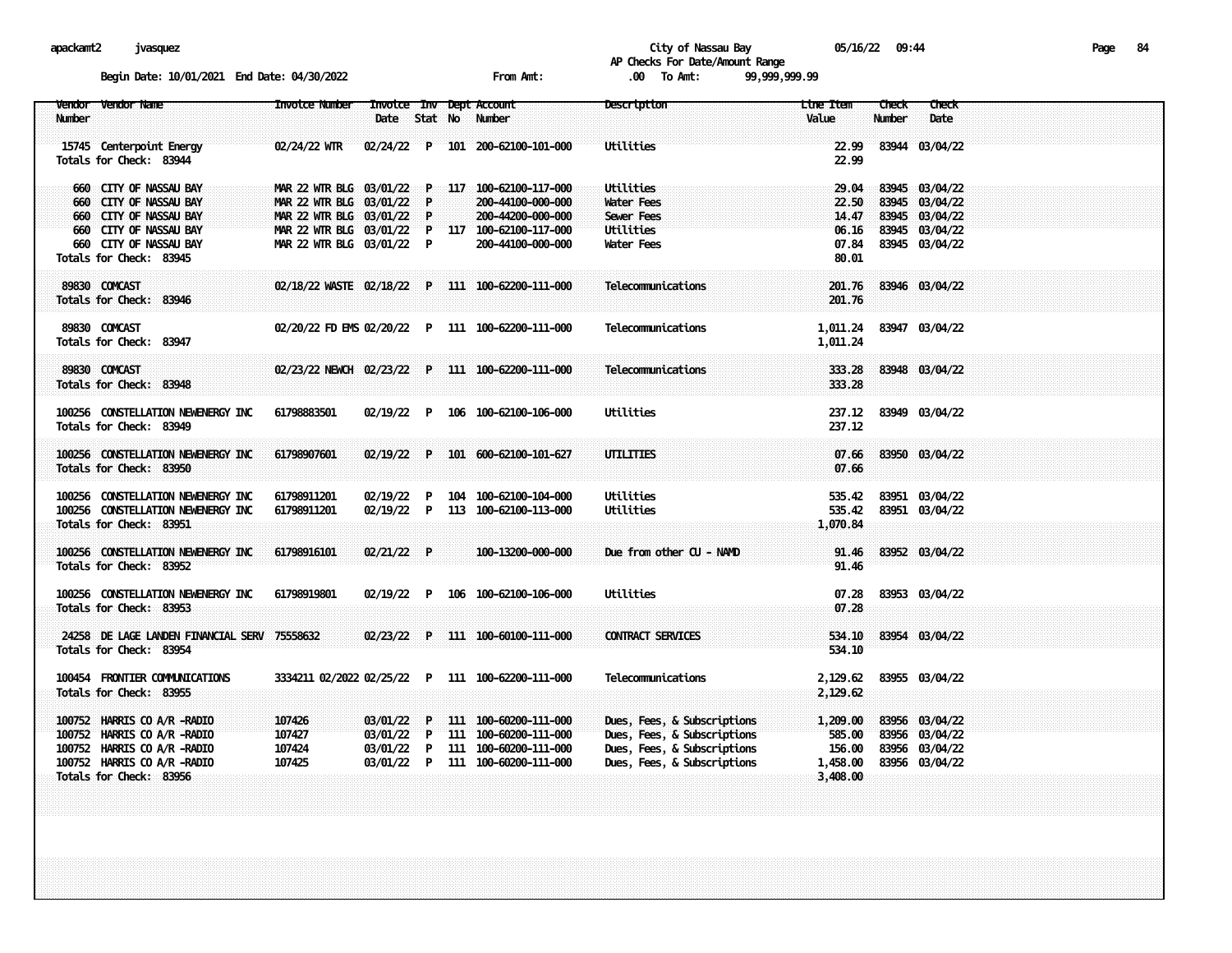**apackamt2 jvasquez City of Nassau Bay 05/16/22 09:44 Page 85 AP Checks For Date/Amount Range**

|               | <del>Vendor Vendor Name</del>                                                                            | Invotce Number                                         |                                          |              | <b>Invotce Inv Dept Account</b>                                          | <b>Description</b>                                             | ithe Item                    | Check         | Check                                              |  |  |  |
|---------------|----------------------------------------------------------------------------------------------------------|--------------------------------------------------------|------------------------------------------|--------------|--------------------------------------------------------------------------|----------------------------------------------------------------|------------------------------|---------------|----------------------------------------------------|--|--|--|
| <b>Number</b> |                                                                                                          |                                                        | Date Stat No Number                      |              |                                                                          |                                                                | Value                        | <b>Number</b> | Date                                               |  |  |  |
|               | 37440 HARRIS COUNTY MAYORS' &<br>Totals for Check: 83957                                                 | 2022-02-004                                            |                                          |              | 02/22/22 P 101 100-65200-101-000                                         | City Officials                                                 | 160.00<br>160.00             |               | 83957 03/04/22                                     |  |  |  |
|               | 99650 HENRY M HUGHES, III<br>Totals for Check: 83958                                                     | HH 04-03-22                                            | 02/01/22                                 | - Р          | 107 100-65100-107-000                                                    | Training & Travel                                              | 353.33<br>353.33             |               | 83958 03/04/22                                     |  |  |  |
|               | 100053 KENDIG KEAST COLLABORATIVE INC 20260<br>Totals for Check: 83959                                   |                                                        |                                          |              | 02/28/22 P 115 900-70100-115-326-21107CAPITAL EXPENDITURES               |                                                                | 8,408.71<br>8,408.71         |               | 83959 03/04/22                                     |  |  |  |
|               | 63402 LEAGUE CITY OUTDOOR<br><b>63402 LEAGUE CITY OUTDOOR</b><br>Totals for Check: 83960                 | 111139<br>111226                                       | $12/06/21$ P<br>$12/10/21$ P             |              | $106$ $100 - 63200 - 106 - 000$<br>105 100-63200-105-000                 | Maint - Equip<br>Maint - Equip                                 | 153.44<br>16.09<br>169.53    |               | 83960 03/04/22<br>83960 03/04/22                   |  |  |  |
|               | 100126 MARY CHAMBERS<br>100126 MARY CHAMBERS                                                             | 202205<br>202205                                       | $03/01/22$ P<br>03/01/22                 | - P          | 115 900-70100-115-326-21107CAPITAL EXPENDITURES<br>121 600-60100-121-000 | Contract Services                                              | 1,583.33<br>1,291.67         |               | 83961 03/04/22<br>83961 03/04/22                   |  |  |  |
|               | 100126 MARY CHAMBERS<br>Totals for Check: 83961                                                          | 202205                                                 |                                          |              | 03/01/22 P 110 100-60100-110-000                                         | Contract Services                                              | 1,291.66<br>4,166.66         |               | 83961 03/04/22                                     |  |  |  |
|               | 99764 MUNICIPAL EMERGENCY SERVICE<br>Totals for Check: 83962                                             | IN1678602                                              |                                          |              | 02/17/22 P 104 100-63200-104-000                                         | Maint - Equip                                                  | 487.54<br>487.54             |               | 83962 03/04/22                                     |  |  |  |
|               | 60088 Nassau Bay Economic Dev. Corp FEB2022 SALESTX 03/01/22 P<br>Totals for Check: 83963                |                                                        |                                          |              | 100-26100-000-000                                                        | Due to other Funds                                             | 31,734.23<br>31,734.23       |               | 83963 03/04/22                                     |  |  |  |
|               | 41340 O'REILLY AUTOMOTIVE STORE, INC 0411-151388<br>Totals for Check: 83964                              |                                                        | $02/28/22$ P                             |              | 105 100-63400-105-000                                                    | Maint - Vehicles                                               | 34.09<br>34.09               |               | 83964 03/04/22                                     |  |  |  |
|               | 100314 ORKIN COMMERCIAL SERVICES<br>100314 ORKIN COMMERCIAL SERVICES<br>100314 ORKIN COMMERCIAL SERVICES | 223037559<br>223804846<br>223804846                    | $11/22/21$ P<br>$02/22/22$ P<br>02/22/22 | $\mathbf{P}$ | 105 100-63100-105-000<br>104 100-63100-104-000<br>113 100-63100-113-000  | Maint - Facilities<br>Maint - Facilities<br>Maint - Facilities | 32.51<br>46.00<br>46.00      |               | 83965 03/04/22<br>83965 03/04/22<br>83965 03/04/22 |  |  |  |
|               | 100314 ORKIN COMMERCIAL SERVICES<br>100314 ORKIN COMMERCIAL SERVICES<br>Totals for Check: 83965          | 18295 UB 0322<br>18295 UB 0322                         | $02/28/22$ P                             |              | 104 100-63100-104-000<br>02/28/22 P 113 100-63100-113-000                | Maint - Facilities<br>Maint - Facilities                       | 529.92<br>529.92<br>1,184.35 |               | 83965 03/04/22<br>83965 03/04/22                   |  |  |  |
|               | 100828 PRIMARY ARMS, LLC<br>Totals for Check: 83966                                                      | INV-326466                                             | $03/02/22$ P                             |              | 107 100-61300-107-000                                                    | Supplies - Public Safety                                       | 357.00<br>357.00             |               | 83966 03/04/22                                     |  |  |  |
|               | 100124 SIDDONS MARTIN EMERGENCY GROUP 19406434<br>Totals for Check: 83967                                |                                                        | 02/10/22                                 | <b>P</b>     | 113 100-63400-113-000                                                    | Maint - Vehicles                                               | 2,863.62<br>2,863.62         |               | 83967 03/04/22                                     |  |  |  |
|               | 83800 Vic Studer<br>Totals for Check: 83968                                                              | VS 03-01-22                                            | 03/01/22 P                               |              | 104 100-63100-104-000                                                    | Maint - Facilities                                             | 45.96<br>45.96               |               | 83968 03/04/22                                     |  |  |  |
|               | 100085 PAYCOM PAYROLL<br>100085 PAYCOM PAYROLL                                                           | 022822 PAYROLL 02/28/22 P<br>022822 PAYROLL 02/28/22 P |                                          |              | 101 100-51100-101-000<br>102 100-51100-102-000                           | Salaries and Wages<br>Salaries and Wages                       | 21,182.44<br>14,738.40       |               | 83969 03/08/22<br>83969 03/08/22                   |  |  |  |
|               | 100085 PAYCOM PAYROLL<br>100085 PAYCOM PAYROLL                                                           | 022822 PAYROLL 02/28/22<br>022822 PAYROLL 02/28/22 P   |                                          | ः । P        | 104 100-51100-104-000<br>105 100-51100-105-000                           | Salaries and Wages<br>Salaries and Wages                       | 5,611.83<br>17,440.16        |               | 83969 03/08/22<br>83969 03/08/22                   |  |  |  |
|               |                                                                                                          |                                                        |                                          |              |                                                                          |                                                                |                              |               |                                                    |  |  |  |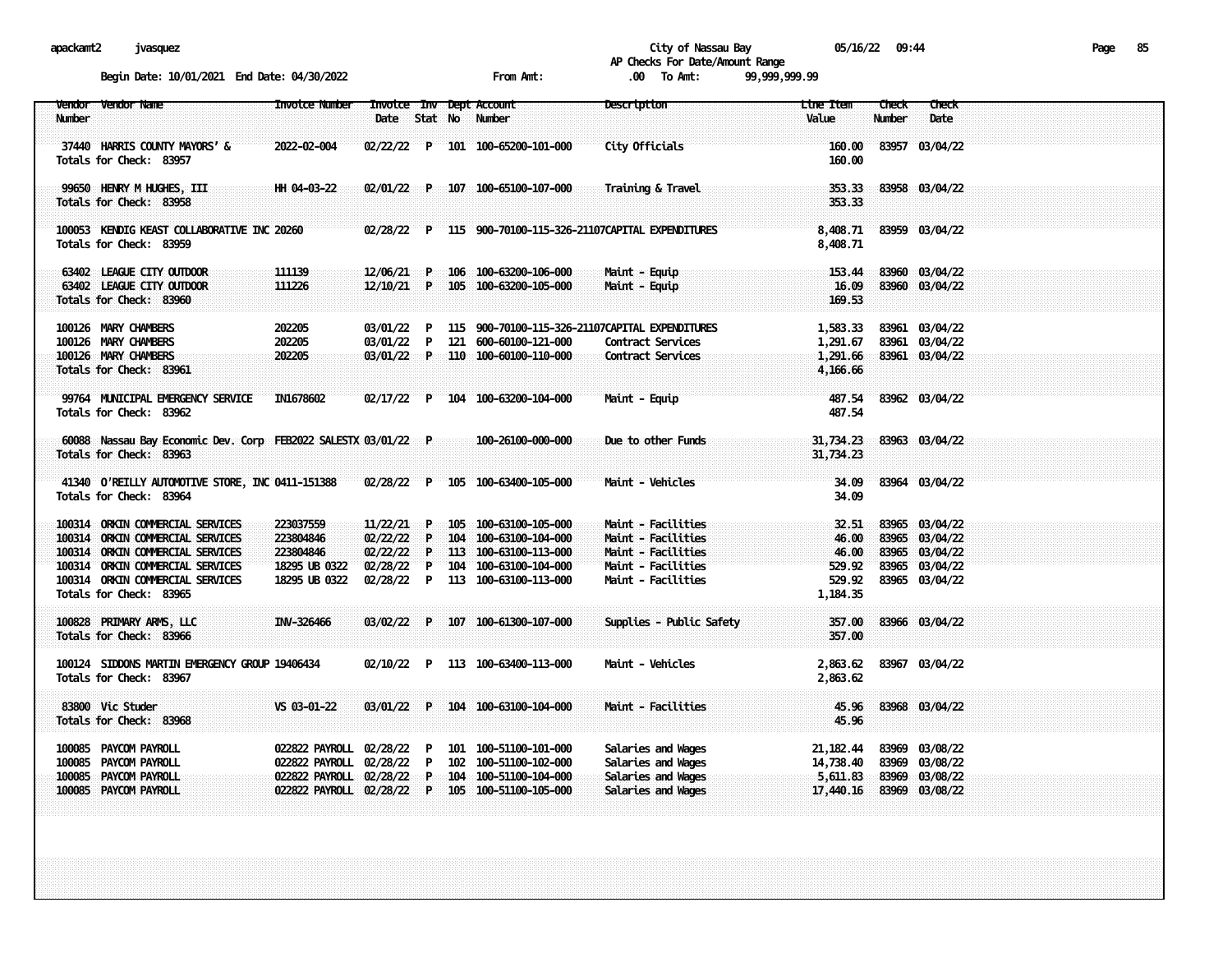**apackamt2 jvasquez City of Nassau Bay 05/16/22 09:44 Page 86 AP Checks For Date/Amount Range**

**Begin Date: 10/01/2021 End Date: 04/30/2022 From Amt: .00 To Amt: 99,999,999.99**

|               | <del>Vendor Vendor Name</del> | <b>Involce Number</b>   | <b>Invotce Inv Dept Account</b> |         |                       | Description            | ttne Item    | <b>UTECK</b> | Check    |  |  |
|---------------|-------------------------------|-------------------------|---------------------------------|---------|-----------------------|------------------------|--------------|--------------|----------|--|--|
| <b>Number</b> |                               |                         | Date                            | Stat No | <b>Number</b>         |                        | Value        | Number       | Date     |  |  |
| 100085        | PAYCOM PAYROLL                | 022822 PAYROLL 02/28/22 | -P                              | 106     | 100-51100-106-000     | Salaries and Wages     | 6,213.77     | 83969        | 03/08/22 |  |  |
| 100085        | <b>PAYCOM PAYROLL</b>         | 022822 PAYROLL          | 02/28/22<br>P                   | 107     | 100-51100-107-000     | Salaries and Wages     | 75,761.90    | 83969        | 03/08/22 |  |  |
| 100085        | PAYCOM PAYROLL                | 022822 PAYROLL 02/28/22 | P                               | 109     | 100-51100-109-000     | Salaries and Wages     | 1,210.16     | 83969        | 03/08/22 |  |  |
| 100085        | <b>PAYCOM PAYROLL</b>         | 022822 PAYROLL 02/28/22 |                                 | 111     | 100-51100-111-000     | Salaries and Wages     | 4,251.85     | 83969        | 03/08/22 |  |  |
| 100085        | PAYCOM PAYROLL                | 022822 PAYROLL 02/28/22 | P                               | 112     | 100-51100-112-000     | Salaries and Wages     | 5,150.00     | 83969        | 03/08/22 |  |  |
|               | 100085 PAYCOM PAYROLL         | 022822 PAYROLL 02/28/22 | P                               | 113     | 100-51100-113-000     | SALARIES AND WAGES     | 29,169.32    | 83969        | 03/08/22 |  |  |
| 100085        | PAYCOM PAYROLL                | 022822 PAYROLL 02/28/22 | P                               | 114     | 100-51100-114-000     | Salaries and Wages     | 1,629.38     | 83969        | 03/08/22 |  |  |
| 100085        | Paycom Payroll                | 022822 PAYROLL 02/28/22 | P                               | 101     | 200-51100-101-000     | Salaries and Wages     | 59,557.00    | 83969        | 03/08/22 |  |  |
| 100085        | PAYCOM PAYROLL                | 022822 PAYROLL 02/28/22 | P                               | 101     | 600-51100-101-000     | Salaries and Wages     | 8,769.07     | 83969        | 03/08/22 |  |  |
| 100085        | <b>PAYCOM PAYROLL</b>         | 022822 PAYROLL 02/28/22 | -P.                             | 105     | 100-51200-105-000     | Overtime               | 153.06       | 83969        | 03/08/22 |  |  |
| 100085        | PAYCOM PAYROLL                | 022822 PAYROLL 02/28/22 | P                               | 106     | 100-51200-106-000     | Overtime               | 357.25       | 83969        | 03/08/22 |  |  |
| 100085        | PAYCOM PAYROLL                | 022822 PAYROLL 02/28/22 | P                               | 107     | 100-51200-107-000     | Overtime               | 328.24       | 83969        | 03/08/22 |  |  |
| 100085        | PAYCOM PAYROLL                | 022822 PAYROLL 02/28/22 | P                               | 109     | 100-51200-109-000     | Overtime               | 00.00        | 83969        | 03/08/22 |  |  |
| 100085        | PAYCOM PAYROLL                | 022822 PAYROLL 02/28/22 | P                               | 113     | 100-51200-113-000     | Overtime               | 1,447.50     | 83969        | 03/08/22 |  |  |
| 100085        | PAYCOM PAYROLL                | 022822 PAYROLL 02/28/22 | P                               | 101     | 200-51200-101-000     | Overtime               | 570.51       | 83969        | 03/08/22 |  |  |
| 100085        | PAYCOM PAYROLL                | 022822 PAYROLL 02/28/22 | -P.                             |         | 101 600-51200-101-000 | Overtime               | 153.11       | 83969        | 03/08/22 |  |  |
| 100085        | PAYCOM PAYROLL                | 022822 PAYROLL 02/28/22 | P                               |         | 100-22100-000-000     | <b>Accrued Payroll</b> | (16, 670.66) | 83969        | 03/08/22 |  |  |
| 100085        | PAYCOM PAYROLL                | 022822 PAYROLL 02/28/22 | P                               |         | 200-22100-000-000     | <b>Accrued Payroll</b> | (5,363.25)   | 83969        | 03/08/22 |  |  |
| 100085        | <b>PAYCOM PAYROLL</b>         | 022822 PAYROLL 02/28/22 | P                               |         | 600-22100-000-000     | <b>Accrued Payroll</b> | (761.36)     | 83969        | 03/08/22 |  |  |
| 100085        | PAYCOM PAYROLL                | 022822 PAYROLL 02/28/22 | P                               |         | 100-22100-000-000     | <b>Accrued Payroll</b> | 16,670.66    | 83969        | 03/08/22 |  |  |
| 100085        | PAYCOM PAYROLL                | 022822 PAYROLL 02/28/22 | P                               |         | 200-22100-000-000     | <b>Accrued Payroll</b> | 5,363.25     | 83969        | 03/08/22 |  |  |
| 100085        | PAYCOM PAYROLL                | 022822 PAYROLL 02/28/22 | P                               |         | 600-22100-000-000     | <b>Accrued Payroll</b> | 761.36       | 83969        | 03/08/22 |  |  |
| 100085        | PAYCOM PAYROLL                | 022822 PAYROLL 02/28/22 | P                               |         | 100-22100-000-000     | <b>Accrued Payroll</b> | (13, 619.46) | 83969        | 03/08/22 |  |  |
| 100085        | PAYCOM PAYROLL                | 022822 PAYROLL 02/28/22 | Þ                               |         | 200-22100-000-000     | <b>Accrued Payroll</b> | (4,302.17)   | 83969        | 03/08/22 |  |  |
| 100085        | PAYCOM PAYROLL                | 022822 PAYROLL 02/28/22 |                                 |         | 600-22100-000-000     | <b>Accrued Payroll</b> | (669.98)     | 83969        | 03/08/22 |  |  |
| 100085        | PAYCOM PAYROLL                | 022822 PAYROLL 02/28/22 | P                               |         | 100-22100-000-000     | <b>Accrued Payroll</b> | 13,619.46    | 83969        | 03/08/22 |  |  |
|               | 100085 PAYCOM PAYROLL         | 022822 PAYROLL 02/28/22 |                                 |         | 200-22100-000-000     | <b>Accrued Payroll</b> | 4,302.17     | 83969        | 03/08/22 |  |  |
| 100085        | PAYCOM PAYROLL                | 022822 PAYROLL 02/28/22 | P                               |         | 600-22100-000-000     | <b>Accrued Payroll</b> | 669.98       | 83969        | 03/08/22 |  |  |
| 100085        | PAYCOM PAYROLL                | 022822 PAYROLL 02/28/22 | P                               |         | 100-22100-000-000     | <b>Accrued Payroll</b> | (13, 770.18) | 83969        | 03/08/22 |  |  |
| 100085        | PAYCOM PAYROLL                | 022822 PAYROLL 02/28/22 | P                               |         | 200-22100-000-000     | <b>Accrued Payroll</b> | (4, 201.69)  | 83969        | 03/08/22 |  |  |
| 100085        | <b>PAYCOM PAYROLL</b>         | 022822 PAYROLL 02/28/22 |                                 |         | 600-22100-000-000     | <b>Accrued Payroll</b> | (619.74)     | 83969        | 03/08/22 |  |  |
| 100085        | PAYCOM PAYROLL                | 022822 PAYROLL 02/28/22 | P                               |         | 100-22100-000-000     | <b>Accrued Payroll</b> | 13,770.18    | 83969        | 03/08/22 |  |  |
| 100085        | PAYCOM PAYROLL                | 022822 PAYROLL 02/28/22 | P                               |         | 200-22100-000-000     | <b>Accrued Payroll</b> | 4,201.69     | 83969        | 03/08/22 |  |  |
| 100085        | PAYCOM PAYROLL                | 022822 PAYROLL 02/28/22 |                                 |         | 600-22100-000-000     | <b>Accrued Payroll</b> | 619.74       | 83969        | 03/08/22 |  |  |
| 100085        | PAYCOM PAYROLL                | 022822 PAYROLL 02/28/22 |                                 | 101     | 100-52100-101-000     | <b>FICA</b>            | 1,476.96     | 83969        | 03/08/22 |  |  |
| 100085        | PAYCOM PAYROLL                | 022822 PAYROLL 02/28/22 | P                               | 102     | 100-52100-102-000     | <b>FICA</b>            | 1,055.94     | 83969        | 03/08/22 |  |  |
| 100085        | PAYCOM PAYROLL                | 022822 PAYROLL 02/28/22 | P                               | 104     | 100-52100-104-000     | <b>FICA</b>            | 427.93       | 83969        | 03/08/22 |  |  |
| 100085        | PAYCOM PAYROLL                | 022822 PAYROLL 02/28/22 | P                               | 105     | 100-52100-105-000     | <b>FICA</b>            | 1,291.88     | 83969        | 03/08/22 |  |  |
| 100085        |                               | 022822 PAYROLL 02/28/22 | P                               | 106     | 100-52100-106-000     |                        | 487.55       |              | 03/08/22 |  |  |
|               | PAYCOM PAYROLL                |                         |                                 | 107     |                       | <b>FICA</b>            |              | 83969        |          |  |  |
| 100085        | PAYCOM PAYROLL                | 022822 PAYROLL 02/28/22 |                                 |         | 100-52100-107-000     | <b>FICA</b>            | 5,623.39     | 83969        | 03/08/22 |  |  |
| 100085        | PAYCOM PAYROLL                | 022822 PAYROLL          | 02/28/22<br>P                   | 109     | 100-52100-109-000     | <b>FICA</b>            | 88.16        | 83969        | 03/08/22 |  |  |
| 100085        | PAYCOM PAYROLL                | 022822 PAYROLL 02/28/22 |                                 | 111     | 100-52100-111-000     | <b>FICA</b>            | 323.89       | 83969        | 03/08/22 |  |  |
| 100085        | PAYCOM PAYROLL                | 022822 PAYROLL 02/28/22 | P                               | 112     | 100-52100-112-000     | <b>FICA</b>            | 376.88       | 83969        | 03/08/22 |  |  |
| 100085        | PAYCOM PAYROLL                | 022822 PAYROLL 02/28/22 | P                               | 113     | 100-52100-113-000     | <b>FICA</b>            | 2,342.23     | 83969        | 03/08/22 |  |  |
| 100085        | Paycom Payroll                | 022822 PAYROLL 02/28/22 | P                               | 114     | 100-52100-114-000     | <b>FICA</b>            | 124.65       | 83969        | 03/08/22 |  |  |
| 100085        | PAYCOM PAYROLL                | 022822 PAYROLL 02/28/22 |                                 | 101     | 200-52100-101-000     | <b>FICA</b>            | 4,302.17     | 83969        | 03/08/22 |  |  |
|               | 100085 PAYCOM PAYROLL         | 022822 PAYROLL 02/28/22 | .Р.                             | 101     | 600-52100-101-000     | <b>FICA</b>            | 669.98       | 83969        | 03/08/22 |  |  |
|               |                               |                         |                                 |         |                       |                        |              |              |          |  |  |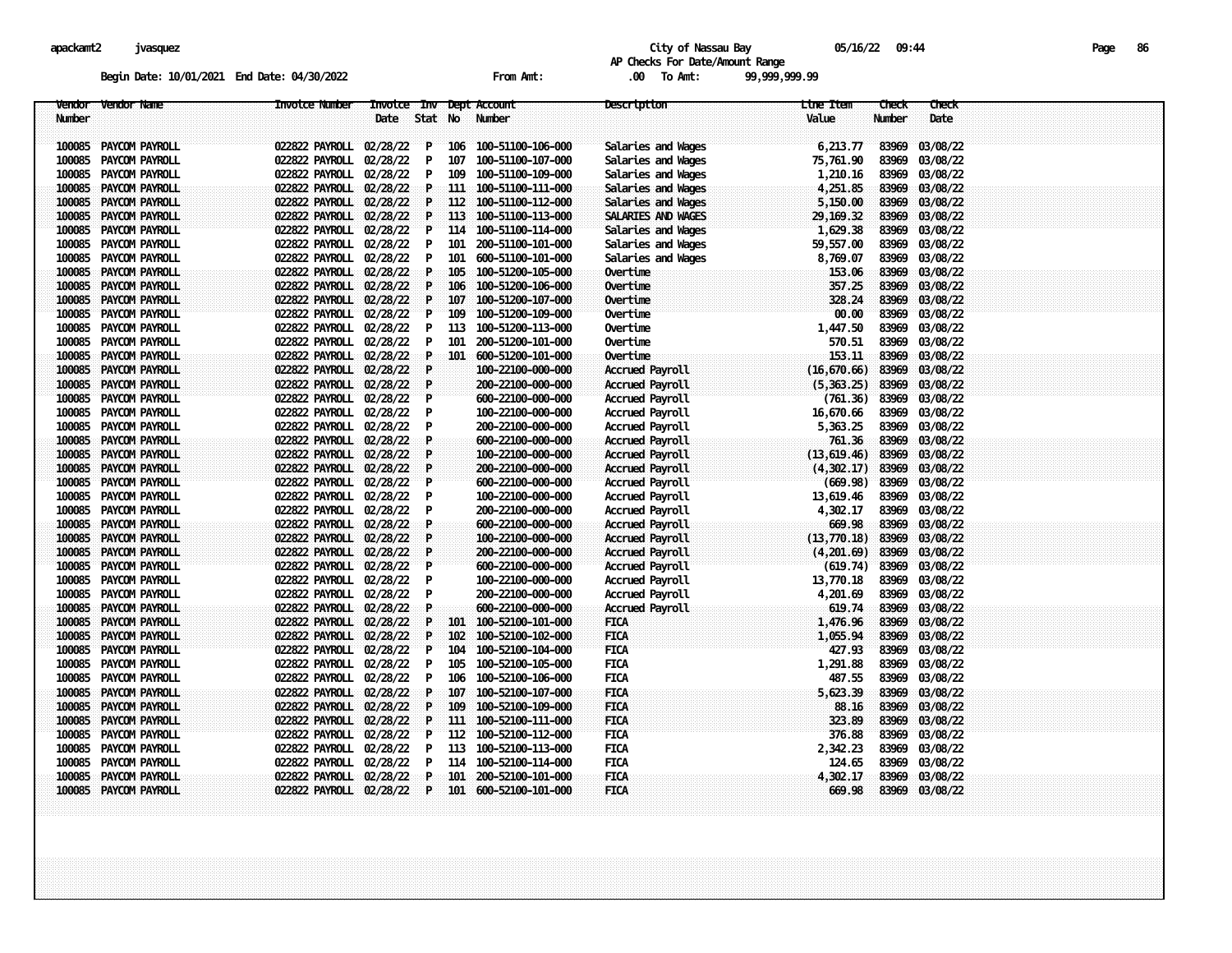**apackamt2 jvasquez City of Nassau Bay 05/16/22 09:44 Page 87 AP Checks For Date/Amount Range**

Begin Date: 10/01/2021 End Date: 04/30/2022

| rom Amt: |
|----------|
|----------|

|               | <u> Vendor Vendor Name</u>        | <b>Involce Number</b>    | <b>Invoice Inv Dept Account</b> |         |     |                       | <b>Description</b>            | ttne Item            | <b>Check</b>  | Check          |  |  |
|---------------|-----------------------------------|--------------------------|---------------------------------|---------|-----|-----------------------|-------------------------------|----------------------|---------------|----------------|--|--|
| <b>Number</b> |                                   |                          | Date                            | Stat No |     | <b>Number</b>         |                               | Value                | <b>Number</b> | Date           |  |  |
|               |                                   |                          |                                 |         |     |                       |                               |                      |               |                |  |  |
| 100085        | <b>PAYCOM PAYROLL</b>             | 022822 PAYROLL 02/28/22  |                                 | ∵P      |     | 100-22400-000-000     | <b>Insurance Deductions</b>   | (993.98)             | 83969         | 03/08/22       |  |  |
| 100085        | PAYCOM PAYROLL                    | 022822 PAYROLL 02/28/22  |                                 | P       |     | 100-22400-000-000     | <b>Insurance Deductions</b>   | (6,834.36)           | 83969         | 03/08/22       |  |  |
| 100085        | PAYCOM PAYROLL                    | 022822 PAYROLL 02/28/22  |                                 | P       |     | 200-22400-000-000     | <b>Insurance Deductions</b>   | $(3,898.00)$ 83969   |               | 03/08/22       |  |  |
| 100085        | PAYCOM PAYROLL                    | 022822 PAYROLL 02/28/22  |                                 | ٠P      |     | 600-22400-000-000     | Insurance Deductions          | $(223.90)$ 83969     |               | 03/08/22       |  |  |
| 100085        | PAYCOM PAYROLL                    | 022822 PAYROLL 02/28/22  |                                 | P       |     | 100-22300-000-000     | <b>Pension Contributions</b>  | (28, 930.58)         | 83969         | 03/08/22       |  |  |
|               | 100085 PAYCOM PAYROLL             | 022822 PAYROLL 02/28/22  |                                 | P       |     | 200-22300-000-000     | <b>Pension Contributions</b>  | $(10, 937.94)$ 83969 |               | 03/08/22       |  |  |
| 100085        | PAYCOM PAYROLL                    | 022822 PAYROLL 02/28/22  |                                 | P       |     | 600-22300-000-000     | <b>Pension Contributions</b>  | (1,636.05)           | 83969         | 03/08/22       |  |  |
|               | 100085 PAYCOM PAYROLL             | 022822 PAYROLL 02/28/22  |                                 |         | 101 | 100-52200-101-000     | Pension - Contribution        | 2,359.43             | 83969         | 03/08/22       |  |  |
| 100085        | PAYCOM PAYROLL                    | 022822 PAYROLL 02/28/22  |                                 | P       | 102 | 100-52200-102-000     | <b>Pension - Contribution</b> | 1,933.47             | 83969         | 03/08/22       |  |  |
| 100085        | <b>PAYCOM PAYROLL</b>             | 022822 PAYROLL 02/28/22  |                                 | -P.     | 104 | 100-52200-104-000     | <b>Pension - Contribution</b> | 620.87               | 83969         | 03/08/22       |  |  |
| 100085        | PAYCOM PAYROLL                    | 022822 PAYROLL 02/28/22  |                                 | P       | 105 | 100-52200-105-000     | Pension - Contribution        | 1,956.49             | 83969         | 03/08/22       |  |  |
| 100085        | PAYCOM PAYROLL                    | 022822 PAYROLL 02/28/22  |                                 | P       | 106 | 100-52200-106-000     | Pension - Contribution        | 741.71               | 83969         | 03/08/22       |  |  |
| 100085        | PAYCOM PAYROLL                    | 022822 PAYROLL 02/28/22  |                                 | P       | 107 | 100-52200-107-000     | <b>Pension - Contribution</b> | 8,402.38             | 83969         | 03/08/22       |  |  |
| 100085        | PAYCOM PAYROLL                    | 022822 PAYROLL 02/28/22  |                                 | P       | 109 | 100-52200-109-000     | Pension - Contribution        | 135.12               | 83969         | 03/08/22       |  |  |
| 100085        | PAYCOM PAYROLL                    | 022822 PAYROLL 02/28/22  |                                 | P       | 111 | 100-52200-111-000     | Pension - Contribution        | 471.28               | 83969         | 03/08/22       |  |  |
| 100085        | <b>PAYCOM PAYROLL</b>             | 022822 PAYROLL 02/28/22  |                                 | -P      | 112 | 100-52200-112-000     | <b>Pension - Contribution</b> | 460.35               | 83969         | 03/08/22       |  |  |
| 100085        | PAYCOM PAYROLL                    | 022822 PAYROLL 02/28/22  |                                 | P       | 113 | 100-52200-113-000     | Pension - Contribution        | 534.00               | 83969         | 03/08/22       |  |  |
| 100085        | PAYCOM PAYROLL                    | 022822 PAYROLL 02/28/22  |                                 | P       | 114 | 100-52200-114-000     | Pension - Contribution        | 186.38               | 83969         | 03/08/22       |  |  |
|               | 100085 PAYCOM PAYROLL             | 022822 PAYROLL 02/28/22  |                                 | P       |     | 101 200-52200-101-000 | <b>Pension - Contribution</b> | 6,690.10             | 83969         | 03/08/22       |  |  |
|               | 100085 PAYCOM PAYROLL             | 022822 PAYROLL 02/28/22  |                                 | P       | 101 | 600-52200-101-000     | <b>Pension - Contribution</b> | 1,002.70             | 83969         | 03/08/22       |  |  |
| 100085        | PAYCOM PAYROLL                    | 022822 PAYROLL 02/28/22  |                                 | P       |     | 100-22200-000-000     | Deferred Compensation         | (1,307.00)           | 83969         | 03/08/22       |  |  |
| 100085        | PAYCOM PAYROLL                    | 022822 PAYROLL 02/28/22  |                                 | ⊹P      |     | 200-22200-000-000     | Deferred Compensation         | $(2,883.00)$ 83969   |               | 03/08/22       |  |  |
|               | 100085 PAYCOM PAYROLL             | 022822 PAYROLL 02/28/22  |                                 | P       |     | 600-22200-000-000     | Deferred Compensation         | $(200.00)$ 83969     |               | 03/08/22       |  |  |
| 100085        | PAYCOM PAYROLL                    | 022822 PAYROLL 02/28/22  |                                 |         |     | 101 100-51300-101-000 | <b>Phone Allowance</b>        | 295.00               | 83969         | 03/08/22       |  |  |
|               | 100085 PAYCOM PAYROLL             | 022822 PAYROLL 02/28/22  |                                 | P       | 102 | 100-51300-102-000     | <b>Phone Allowance</b>        | 130.00               | 83969         | 03/08/22       |  |  |
| 100085        | PAYCOM PAYROLL                    | 022822 PAYROLL 02/28/22  |                                 | P       | 104 | 100-51300-104-000     | <b>Phone Allowance</b>        | 100.00               | 83969         | 03/08/22       |  |  |
| 100085        | PAYCOM PAYROLL                    | 022822 PAYROLL 02/28/22  |                                 | P       | 105 | 100-51300-105-000     | <b>Phone Allowance</b>        | 265.00               | 83969         | 03/08/22       |  |  |
| 100085        | PAYCOM PAYROLL                    | 022822 PAYROLL 02/28/22  |                                 | P       | 107 | 100-51300-107-000     | <b>Phone Allowance</b>        | 295.00               | 83969         | 03/08/22       |  |  |
| 100085        | PAYCOM PAYROLL                    | 022822 PAYROLL 02/28/22  |                                 | -P      | 112 | 100-51300-112-000     | <b>Phone Allowance</b>        | 35.00                | 83969         | 03/08/22       |  |  |
|               | 100085 PAYCOM PAYROLL             | 022822 PAYROLL 02/28/22  |                                 | P       | 113 | 100-51300-113-000     | <b>Phone Allowance</b>        | 65.00                | 83969         | 03/08/22       |  |  |
|               | 100085 PAYCOM PAYROLL             | 022822 PAYROLL 02/28/22  |                                 | -P      | 114 | 100-51300-114-000     | <b>Phone Allowance</b>        | 65.00                | 83969         | 03/08/22       |  |  |
|               | 100085 PAYCOM PAYROLL             | 022822 PAYROLL 02/28/22  |                                 | P       | 101 | 200-51300-101-000     | <b>Phone Allowance</b>        | 135.00               | 83969         | 03/08/22       |  |  |
| 100085        | PAYCOM PAYROLL                    | 022822 PAYROLL 02/28/22  |                                 | P       | 101 | 200-51100-101-000     | Salaries and Wages            | 501.09               | 83969         | 03/08/22       |  |  |
|               | 100085 PAYCOM PAYROLL             | 022822 PAYROLL 02/28/22  |                                 | P       | 101 | 100-60100-101-000     | <b>Contract Services</b>      | 1,265.59             | 83969         | 03/08/22       |  |  |
|               | 100085 PAYCOM PAYROLL             | 022822 PAYROLL 02/28/22  |                                 | P.      | 101 | 100-51100-101-000     | Salaries and Wages            | (610.35)             |               | 83969 03/08/22 |  |  |
|               | Totals for Check: 83969           |                          |                                 |         |     |                       |                               | 242, 477, 36         |               |                |  |  |
|               |                                   |                          |                                 |         |     |                       |                               |                      |               |                |  |  |
| 99999         | CHRIS SPOERLE                     | CS 03-11-2022            | 03/11/22                        | P       |     | 113 100-51100-113-000 | SALARIES AND WAGES            | 465.44               |               | 83970 03/11/22 |  |  |
|               | Totals for Check: 83970           |                          |                                 |         |     |                       |                               | 465.44               |               |                |  |  |
|               |                                   |                          |                                 |         |     |                       |                               |                      |               |                |  |  |
| 89795         | <b>TEXAS MUNICIPAL RETIREMENT</b> | TMRS - FEB 2022 03/11/22 |                                 | P       |     | 100-22300-000-000     | <b>Pension Contributions</b>  | 28,595.36            |               | 83971 03/11/22 |  |  |
|               |                                   |                          |                                 | P       |     |                       |                               |                      |               |                |  |  |
| 89795         | <b>TEXAS MUNICIPAL RETIREMENT</b> | TMRS - FEB 2022 03/11/22 |                                 | P       |     | 200-22300-000-000     | <b>Pension Contributions</b>  | 10,937.94            |               | 83971 03/11/22 |  |  |
| 89795         | <b>TEXAS MUNICIPAL RETIREMENT</b> | TMRS - FEB 2022 03/11/22 |                                 | P       |     | 600-22300-000-000     | <b>Pension Contributions</b>  | 1,636.05             |               | 83971 03/11/22 |  |  |
| 89795         | TEXAS MUNICIPAL RETIREMENT        | TMRS - FEB 2022 03/11/22 |                                 |         |     | 101 100-60100-101-000 | Contract Services             | 00.01                |               | 83971 03/11/22 |  |  |
|               | Totals for Check: 83971           |                          |                                 |         |     |                       |                               | 41,169.36            |               |                |  |  |
|               |                                   |                          |                                 |         |     |                       |                               |                      |               |                |  |  |
|               | 590 AMERIMASTE, INC.              | 188083                   | 02/28/22                        | .Р.     |     | 108 100-60100-108-000 | <b>CONTRACT SERVICES</b>      | 20,236.76            |               | 83972 03/16/22 |  |  |
|               |                                   |                          |                                 |         |     |                       |                               |                      |               |                |  |  |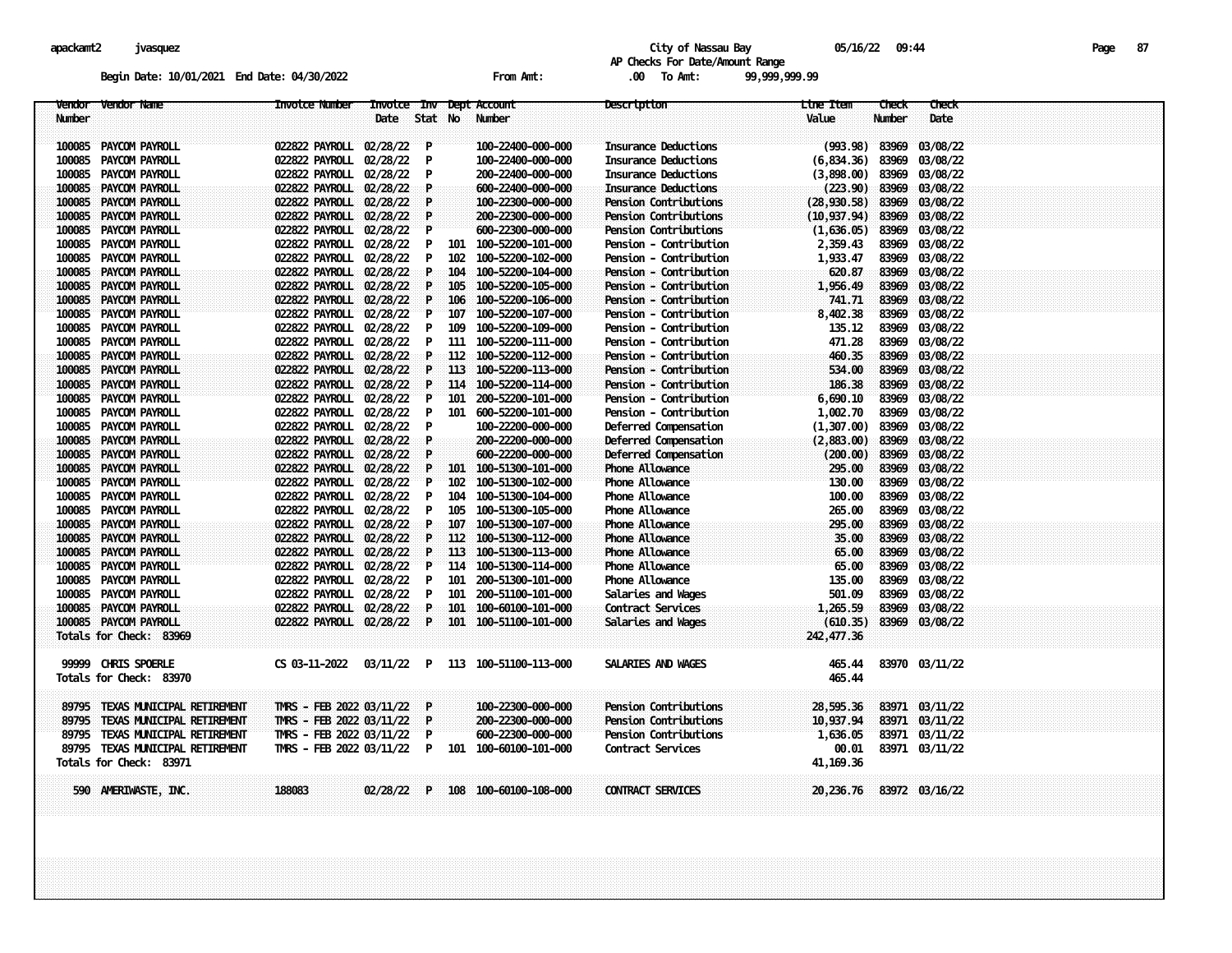**apackamt2 jvasquez City of Nassau Bay 05/16/22 09:44 Page 88 AP Checks For Date/Amount Range**

| 05/16/22 | 09:4 |
|----------|------|
|----------|------|

| Begin Date: 10/01/2021 End Date: 04/30/2022 |  | From Amt: |  | $.00$ To Amt: | 99,999,999.99 |
|---------------------------------------------|--|-----------|--|---------------|---------------|
|---------------------------------------------|--|-----------|--|---------------|---------------|

| From Amt: |  |
|-----------|--|
|           |  |

| <del>Vendor Vendor Name</del>       | <b>Involce Number</b> | <b>Invotce Inv Dept Account</b> |              |     |                                 | <b>Description</b>         | Etne Item | <b>UTECK</b>  | Check          |  |  |  |
|-------------------------------------|-----------------------|---------------------------------|--------------|-----|---------------------------------|----------------------------|-----------|---------------|----------------|--|--|--|
| <b>Number</b>                       |                       | Date Stat No Number             |              |     |                                 |                            | Value     | <b>Number</b> | Date           |  |  |  |
|                                     |                       |                                 |              |     |                                 |                            |           |               |                |  |  |  |
| Totals for Check: 83972             |                       |                                 |              |     |                                 |                            | 20,236.76 |               |                |  |  |  |
| 100101 ARC                          | 31TXI9051985          | $03/01/22$ P                    |              |     | 118 200-63900-118-000           | Maint - Water Lines        | 44.93     |               | 83973 03/16/22 |  |  |  |
| Totals for Check: 83973             |                       |                                 |              |     |                                 |                            | 44.93     |               |                |  |  |  |
|                                     |                       |                                 |              |     |                                 |                            |           |               |                |  |  |  |
| <b>16414 CINTAS</b>                 | 4112692215            | 03/08/22 P                      |              |     | 101 100-63100-101-000           | Maint - Facilities         | 46.00     |               | 83974 03/16/22 |  |  |  |
| 16414 CINTAS                        | 4112692079            | 03/08/22                        | ™P           |     | 101 200-61400-101-000           | Supplies - Uniforms        | 50.00     |               | 83974 03/16/22 |  |  |  |
| 16414 CINTAS                        | 4112692079            | 03/08/22 P                      |              |     | 105 100-61400-105-000           | Supplies - Uniforms        | 186.38    |               | 83974 03/16/22 |  |  |  |
| 16414 CINTAS                        | 4112006177            | 03/01/22                        | $\mathsf{P}$ |     | 101 200-61400-101-000           | Supplies - Uniforms        | 20.00     |               | 83974 03/16/22 |  |  |  |
| 16414 CINTAS                        | 4112006177            | 03/01/22 P                      |              |     | $105 - 100 - 61400 - 105 - 000$ | Supplies - Uniforms        | 67.10     |               | 83974 03/16/22 |  |  |  |
| Totals for Check: 83974             |                       |                                 |              |     |                                 |                            | 369.48    |               |                |  |  |  |
|                                     |                       |                                 |              |     |                                 |                            |           |               |                |  |  |  |
| 100256 CONSTELLATION NEWENERGY INC  | 61798884501           | $02/28/22$ P                    |              |     | 118 200-62100-118-000           | <b>Utilities</b>           | 1,597.98  |               | 83975 03/16/22 |  |  |  |
| 100256 CONSTELLATION NEWENERGY INC  | 61676311101           | 02/28/22                        | $\mathsf{P}$ | 106 | 100-62100-106-000               | Utilities                  | 1,719.75  |               | 83975 03/16/22 |  |  |  |
| 100256 CONSTELLATION NEWENERGY INC  | 61798890901           | 02/28/22 P                      |              |     | 101 100-62100-101-000           | Utilities                  | 1,789.78  |               | 83975 03/16/22 |  |  |  |
| 100256 CONSTELLATION NEWENERGY INC  | 61798890901           | 02/28/22 P                      |              |     | $117 - 100 - 62100 - 117 - 000$ | <b>Utilities</b>           | 1,406.27  |               | 83975 03/16/22 |  |  |  |
| 100256 CONSTELLATION NEWENERGY INC  | 61798890901           | $02/28/22$ P                    |              |     | 106 100-62100-106-000           | Utilities                  | 21.03     |               | 83975 03/16/22 |  |  |  |
| 100256 CONSTELLATION NEWENERGY INC  | 61676310401           | 02/28/22                        | $\mathbf{P}$ |     | 106 100-62100-106-000           | <b>Utilities</b>           | 3,731.24  |               | 83975 03/16/22 |  |  |  |
| 100256 CONSTELLATION NEWENERGY INC  | 61798892001           | $02/28/22$ P                    |              |     | 119 200-62100-119-000           | <b>Utilities</b>           | 5,570.87  |               | 83975 03/16/22 |  |  |  |
| 100256 CONSTELLATION NEWENERGY INC  | 61798892201           | $02/28/22$ P                    |              |     | 119 200-62100-119-000           | Utilities                  | 740.14    |               | 83975 03/16/22 |  |  |  |
| Totals for Check: 83975             |                       |                                 |              |     |                                 |                            | 16,577.06 |               |                |  |  |  |
| 100659 DOBIE SUPPLIES, INC.         | 37066                 | 03/08/22                        | ा            |     | 106 100-63100-106-000           | Maint - Facilities         | 368.00    |               | 83976 03/16/22 |  |  |  |
| 100659 DOBIE SUPPLIES, INC          | 37067                 | $03/08/22$ P                    |              |     | 105 100-63510-105-000           | Maint - Streets/Curbs      | 412.00    |               | 83976 03/16/22 |  |  |  |
| Totals for Check: 83976             |                       |                                 |              |     |                                 |                            | 780.00    |               |                |  |  |  |
| 24960 DXI INDUSTRIES, INC.          | DE05001047-22         | 02/28/22                        | P            |     | 118 200-63100-118-000           | Maint - Facilities         | 30.00     |               | 83977 03/16/22 |  |  |  |
| 24960 DXI INDUSTRIES, INC.          | DE05001047-22         | 02/28/22 P                      |              |     | 119 200-63810-119-000           | Maint - Chem & Lab Supply  | 200.00    |               | 83977 03/16/22 |  |  |  |
| Totals for Check: 83977             |                       |                                 |              |     |                                 |                            | 230.00    |               |                |  |  |  |
|                                     |                       |                                 |              |     |                                 |                            |           |               |                |  |  |  |
| 29620 FEDEX                         | 7-679-30241           | 03/03/22                        | ™P.          |     | 101 100-61200-101-000           | Supplies - Postage         | 144.85    |               | 83978 03/16/22 |  |  |  |
| Totals for Check: 83978             |                       |                                 |              |     |                                 |                            | 144.85    |               |                |  |  |  |
| 43505 HOME DEPOT                    | 1623899               | 03/07/22                        | ႃၣႜ          |     | 119 200-63800-119-000           | <b>MAINT - SEWER LINES</b> | 27.81     |               | 83979 03/16/22 |  |  |  |
| 43505 HOME DEPOT                    | 1102596               | 03/07/22                        | $\mathbf{P}$ | 105 | 100-63100-105-000               | Maint - Facilities         | 183.98    |               | 83979 03/16/22 |  |  |  |
| 43505 HOME DEPOT                    | 1080743               | 03/07/22                        | ႃၣႜ          | 105 | 100-63100-105-000               | Maint - Facilities         | 35.67     |               | 83979 03/16/22 |  |  |  |
| 43505 HOME DEPOT                    | 5080422               | 03/03/22                        | ™P.          |     | 106 100-63200-106-000           | Maint - Equip              | 29.54     |               | 83979 03/16/22 |  |  |  |
| 43505 HOME DEPOT                    | 7080327               | 03/01/22 P                      |              |     | 106 100-63200-106-000           | Maint - Equip              | 31.94     |               | 83979 03/16/22 |  |  |  |
| Totals for Check: 83979             |                       |                                 |              |     |                                 |                            | 308.94    |               |                |  |  |  |
|                                     |                       |                                 |              |     |                                 |                            |           |               |                |  |  |  |
| 100338 JEFFREY S. WARD & ASSOCIATES | 2019 FMA 8            | 03/03/22 P                      |              |     | 110 100-65500-110-435           | <b>GRANT LOCAL SHARE</b>   | 1,600.00  |               | 83980 03/16/22 |  |  |  |
| Totals for Check: 83980             |                       |                                 |              |     |                                 |                            | 1,600.00  |               |                |  |  |  |
|                                     |                       |                                 |              |     |                                 |                            |           |               |                |  |  |  |
| 100359 MUSTANG CAT                  | <b>HK05961</b>        | 03/08/22                        | P            |     | 105 100-63200-105-000           | Maint - Equip              | 141.25    |               | 83981 03/16/22 |  |  |  |
| 100359 MUSTANG CAT                  | <b>HK05961</b>        | 03/08/22                        | - P          |     | 105 100-63200-105-000           | Maint - Equip              | 510.00    |               | 83981 03/16/22 |  |  |  |
| 100359 MUSTANG CAT                  | <b>HK05961</b>        | 03/08/22                        | . Р.         |     | 105 100-63200-105-000           | Maint - Equip              | 930.87    |               | 83981 03/16/22 |  |  |  |
| 100359 MUSTANG CAT                  | <b>HK05961</b>        | 03/08/22 P                      |              |     | 105 100-63200-105-000           | Maint - Equip              | 79.10     |               | 83981 03/16/22 |  |  |  |
|                                     |                       |                                 |              |     |                                 |                            |           |               |                |  |  |  |
|                                     |                       |                                 |              |     |                                 |                            |           |               |                |  |  |  |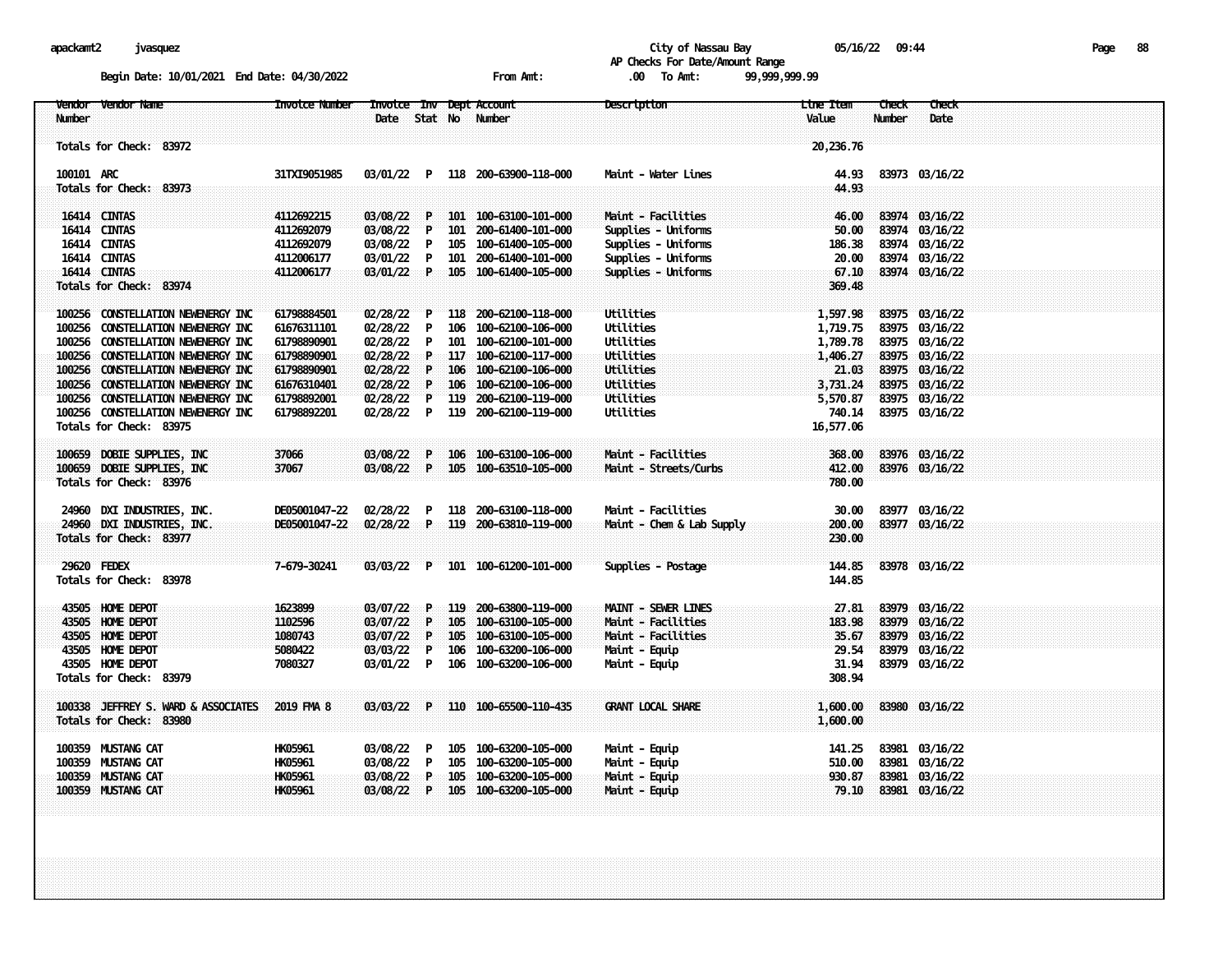**apackamt2 jvasquez City of Nassau Bay 05/16/22 09:44 Page 89 AP Checks For Date/Amount Range**

| Begin Date: 10/01/2021 End Date: 04/30/2022                                                        |                                   |              |  | From Amt:                                                                                                | .00 To Amt:                                                 | 99,999,999.99                                |                        |                                                    |  |  |  |
|----------------------------------------------------------------------------------------------------|-----------------------------------|--------------|--|----------------------------------------------------------------------------------------------------------|-------------------------------------------------------------|----------------------------------------------|------------------------|----------------------------------------------------|--|--|--|
| <del>Vendor Vendor Name</del><br><b>Number</b>                                                     | <b>Involce Number</b>             |              |  | Invotce Inv Dept Account<br>Date Stat No Number                                                          | <b>Description</b>                                          | istne Ittem<br><b>Value</b>                  | Check<br><b>Number</b> | -Check<br>Date                                     |  |  |  |
| Totals for Check: 83981                                                                            |                                   |              |  |                                                                                                          |                                                             | 1,661.22                                     |                        |                                                    |  |  |  |
| 100853 PRECISION PLUMBING SERVICES<br>Totals for Check: 83982                                      | 4844                              | 03/08/22 P   |  | 106 100-63100-106-000                                                                                    | Maint - Facilities                                          | 2,200.00<br>2,200.00                         |                        | 83982 03/16/22                                     |  |  |  |
| 89528 Tx Commission Law Enforcement JC 03-10-22<br>Totals for Check: 83983                         |                                   | $03/10/22$ P |  | 107 100-60600-107-000                                                                                    | Printing                                                    | 70.00<br>70.00                               |                        | 83983 03/16/22                                     |  |  |  |
| 100759 AMAZON CAPITAL SERVICES<br>100759 AMAZON CAPITAL SERVICES<br>Totals for Check: 83984        | 1PYR-NRLY-L9RN 03/06/22 P         |              |  | 104 100-63410-104-000<br>1PYR-NRLY-RWW 03/06/22 P 111 100-63200-111-000                                  | Maint - Marine<br>MAINT - EOUIP                             | 85.64<br>72.87<br>158.51                     |                        | 83984 03/16/22<br>83984 03/16/22                   |  |  |  |
| 550 AMERICAN FENCE & SUPPLY<br>Totals for Check: 83985                                             | 0001-20590                        |              |  | 02/23/22 P 106 100-63600-106-000                                                                         | Maint - Grounds                                             | 203.16<br>203.16                             |                        | 83985 03/16/22                                     |  |  |  |
| 10145 BAY OIL COMPANY<br>Totals for Check: 83986                                                   | 966514                            |              |  | 03/03/22 P 103 100-61900-103-000                                                                         | Supplies - Fuel                                             | 1,691.59<br>1,691.59                         |                        | 83986 03/16/22                                     |  |  |  |
| 28022 BELT HARRIS PECHACEK, LLLP<br>Totals for Check: 83987                                        | 15031                             |              |  | 03/09/22 P 101 100-60100-101-000                                                                         | Contract Services                                           | 16,555.90<br>16,555.90                       |                        | 83987 03/16/22                                     |  |  |  |
| 16355 City of Webster<br>16355 City of Webster<br>16355 City of Webster<br>Totals for Check: 83988 | 211230A<br>211230A<br>211230F     |              |  | 01/13/22 P 107 100-60100-107-145<br>01/13/22 P 107 100-60100-107-140<br>01/14/22 P 107 100-60100-107-145 | Contract Services<br>Contract Services<br>Contract Services | 24,106.68<br>2,880.00<br>826.17<br>27,812.85 |                        | 83988 03/16/22<br>83988 03/16/22<br>83988 03/16/22 |  |  |  |
| 89830 COMCAST<br>Totals for Check: 83989                                                           |                                   |              |  | 02/27/22 CH 2FL 02/27/22 P 111 100-62200-111-000                                                         | Telecommunications                                          | 464.06<br>464.06                             |                        | 83989 03/16/22                                     |  |  |  |
| 89830 COMCAST<br>Totals for Check: 83990                                                           |                                   |              |  | 03/01/22 ANCTRL 03/01/22 P 111 100-62200-111-000                                                         | Telecommunications                                          | 302.11<br>302.11                             |                        | 83990 03/16/22                                     |  |  |  |
| 89830 COMCAST<br>Totals for Check: 83991                                                           |                                   |              |  | 03/01/22 PWDTA 03/01/22 P 111 100-62200-111-000                                                          | <b>Telecomunications</b>                                    | 17.48<br>17.48                               |                        | 83991 03/16/22                                     |  |  |  |
| 100498 DANIELS SHARPSMART, INC<br>Totals for Check: 83992                                          | 704152                            |              |  | 02/28/22 P 113 100-61300-113-000                                                                         | Supplies - Public Safety                                    | 147.64<br>147.64                             |                        | 83992 03/16/22                                     |  |  |  |
| 12275 DATAPROSE, LLC<br>12275 DATAPROSE, LLC<br>12275 DATAPROSE, LLC<br>Totals for Check: 83993    | 3P59067<br>DP2200681<br>DP2200681 | $02/23/22$ P |  | 101 100-60500-101-000<br>02/28/22 P 101 100-60500-101-000<br>02/28/22 P 101 200-61200-101-000            | Publications<br><b>Publications</b><br>Supplies - Postage   | 657.76<br>59.75<br>1,006.30<br>1,723.81      |                        | 83993 03/16/22<br>83993 03/16/22<br>83993 03/16/22 |  |  |  |
| 100755 DEPENDABLE COMFORT AIR & HEAT 0000081397<br>Totals for Check: 83994                         |                                   | 03/08/22 P   |  | 104 100-63100-104-000                                                                                    | Maint - Facilities                                          | 160.00<br>160.00                             |                        | 83994 03/16/22                                     |  |  |  |
| 100722 FIRE RECOVERY EMS                                                                           | 14546                             |              |  | 03/03/22 P 113 100-60100-113-000                                                                         | Contract Services                                           | 1.325.08                                     |                        | 83995 03/16/22                                     |  |  |  |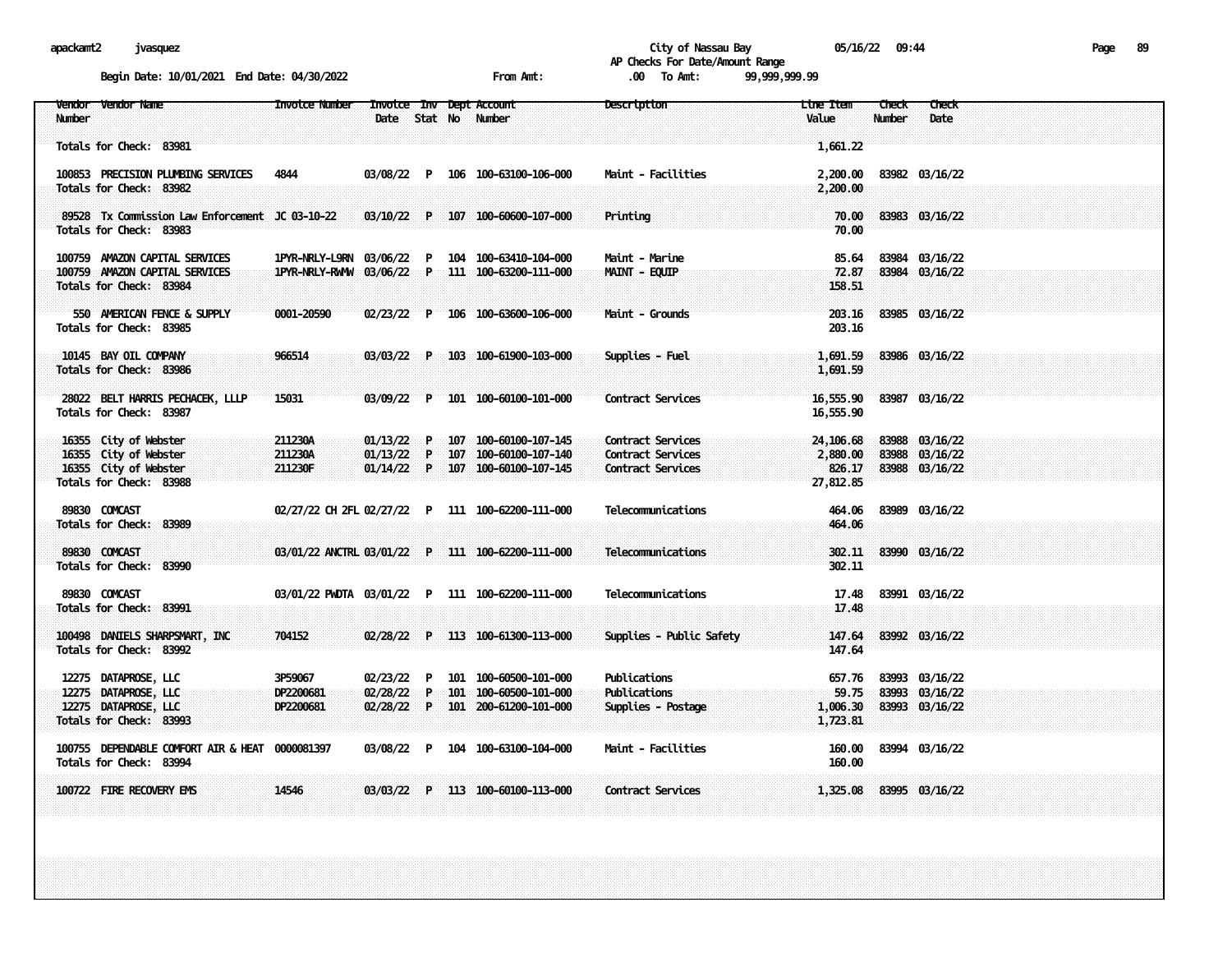**apackamt2 jvasquez City of Nassau Bay 05/16/22 09:44 Page 90 AP Checks For Date/Amount Range**

| <del>Vendor Vendor Name</del>                                 |             | Invoice Number Invoice Inv Dept Account |                                      | <b>Description</b>          | istnes titens    | -Check.       | Check          |  |  |  |
|---------------------------------------------------------------|-------------|-----------------------------------------|--------------------------------------|-----------------------------|------------------|---------------|----------------|--|--|--|
| <b>Number</b>                                                 |             |                                         | Date Stat No Number                  |                             | Value            | <b>Number</b> | Date           |  |  |  |
|                                                               |             |                                         |                                      |                             |                  |               |                |  |  |  |
| Totals for Check: 83995                                       |             |                                         |                                      |                             | 1,325.08         |               |                |  |  |  |
| 100288 FITCH SERVICES, INC.                                   | 23660       | $02/23/22$ P                            | 119 200-63200-119-000                | Maint - Equip               | 328.00           |               | 83996 03/16/22 |  |  |  |
| Totals for Check: 83996                                       |             |                                         |                                      |                             | 328.00           |               |                |  |  |  |
|                                                               |             |                                         |                                      |                             |                  |               |                |  |  |  |
| 100847 GOVOS INC.                                             | KSW-003452  |                                         | 03/10/22 P 101 600-60200-101-000     | Dues, Fees, & Subscriptions | 666.67           |               | 83997 03/16/22 |  |  |  |
| Totals for Check: 83997                                       |             |                                         |                                      |                             | 666.67           |               |                |  |  |  |
| 34320 GREGG & GREGG PC                                        | 34413P      | $02/28/22$ P                            | 112 100-60100-112-000                | Contract Services           | 595.00           |               | 83998 03/16/22 |  |  |  |
| 34320 GREGG & GREGG PC                                        | 34412 L     | 02/28/22<br>∵ P                         | $101 - 100 - 60700 - 101 - 000$      | Legal Fees                  | 1,350.00         |               | 83998 03/16/22 |  |  |  |
| 34320 GREGG & GREGG PC                                        | 34411 G     |                                         | 02/28/22 P 101 100-60700-101-000     | Legal Fees                  | 16,025.23        |               | 83998 03/16/22 |  |  |  |
| Totals for Check: 83998                                       |             |                                         |                                      |                             | 17,970.23        |               |                |  |  |  |
| 43505 HOME DEPOT                                              | 8030185     | $03/10/22$ P                            | 106 100-63600-106-000                | Maint - Grounds             | 07.88            |               | 83999 03/16/22 |  |  |  |
| 43505 HOME DEPOT                                              | 8523298     | $03/10/22$ P                            | 106 100-63200-106-000                | Maint - Equip               | 07.98            |               | 83999 03/16/22 |  |  |  |
| 43505 HOME DEPOT                                              | 9612111     |                                         | 03/09/22 P 106 100-63200-106-000     | Maint - Equip               | 165.94           |               | 83999 03/16/22 |  |  |  |
| 43505 HOME DEPOT                                              | 9513258     |                                         | 03/09/22 P 118 200-63900-118-000     | Maint - Water Lines         | 39.90            |               | 83999 03/16/22 |  |  |  |
| 43505 HOME DEPOT                                              | 8030184     |                                         | 03/10/22 P 106 100-63100-106-000     | Maint - Facilities          | 251.36           |               | 83999 03/16/22 |  |  |  |
| Totals for Check: 83999                                       |             |                                         |                                      |                             | 473.06           |               |                |  |  |  |
| 100198 INS GAS AND SUPPLY OF TX, LTD                          | 36820096    | 02/28/22 P                              | 113 100-61300-113-000                | Supplies - Public Safety    | 422.91           |               | 84000 03/16/22 |  |  |  |
| Totals for Check: 84000                                       |             |                                         |                                      |                             | 422.91           |               |                |  |  |  |
| 100504 JASON VAIN                                             | JV 04-04-22 |                                         | 02/23/22 P 107 100-65100-107-000     |                             | 286.74           |               | 84001 03/16/22 |  |  |  |
| Totals for Check: 84001                                       |             |                                         |                                      | Training & Travel           | 286.74           |               |                |  |  |  |
|                                                               |             |                                         |                                      |                             |                  |               |                |  |  |  |
| 100249 LANDSCAPE PROFESSIONALS OF TX 33188                    |             | $02/28/22$ P                            | 106 100-63600-106-000                | Maint - Grounds             | 7,547.00         |               | 84002 03/16/22 |  |  |  |
| 100249 LANDSCAPE PROFESSIONALS OF TX 33188                    |             | 02/28/22 P                              | 100-13200-000-000                    | Due from other CU - NAMD    | 1,481.00         |               | 84002 03/16/22 |  |  |  |
| Totals for Check: 84002                                       |             |                                         |                                      |                             | 9,028.00         |               |                |  |  |  |
| 70128 PS LIGHTWAVE, INC.                                      | RC00081603  |                                         | 03/10/22 P 111 100-62200-111-000     | <b>Telecommunications</b>   | 2,362.54         |               | 84003 03/16/22 |  |  |  |
| Totals for Check: 84003                                       |             |                                         |                                      |                             | 2,362.54         |               |                |  |  |  |
|                                                               |             |                                         |                                      |                             |                  |               |                |  |  |  |
| 71150 RCI Technologies, Inc.                                  | 45821       |                                         | 03/15/22 P 101 100-60100-101-000     | Contract Services           | 2,800.00         |               | 84004 03/16/22 |  |  |  |
| Totals for Check: 84004                                       |             |                                         |                                      |                             | 2,800.00         |               |                |  |  |  |
|                                                               |             |                                         |                                      |                             |                  |               |                |  |  |  |
| 100485 RED WING BUSINESS ADVANTAGE<br>Totals for Check: 84005 | 976220331   |                                         | 03/10/22 P 101 200-61400-101-000     | Supplies - Uniforms         | 100.00<br>100.00 |               | 84005 03/16/22 |  |  |  |
|                                                               |             |                                         |                                      |                             |                  |               |                |  |  |  |
| 100785 SHARP BUSINESS SYSTEMS                                 | 9003723225  |                                         | 03/10/22 P 111 100-60100-111-000     | <b>CONTRACT SERVICES</b>    | 98.19            |               | 84006 03/16/22 |  |  |  |
| Totals for Check: 84006                                       |             |                                         |                                      |                             | 98.19            |               |                |  |  |  |
|                                                               |             |                                         |                                      |                             |                  |               |                |  |  |  |
| 82200 STRYKER SALES CORP                                      | 3687306 M   |                                         | 03/01/22 P 113 100-63200-113-000     | Maint - Equip               | 3,043.80         |               | 84007 03/16/22 |  |  |  |
| Totals for Check: 84007                                       |             |                                         |                                      |                             | 3,043.80         |               |                |  |  |  |
| 89617 TX Dept of State Health Svcs CD1168 022022              |             |                                         | $03/01/22$ P $101$ 200-60800-101-000 | Licenses & Permits          | 288.17           |               | 84008 03/16/22 |  |  |  |
| Totals for Check: 84008                                       |             |                                         |                                      |                             | 288.17           |               |                |  |  |  |
|                                                               |             |                                         |                                      |                             |                  |               |                |  |  |  |
|                                                               |             |                                         |                                      |                             |                  |               |                |  |  |  |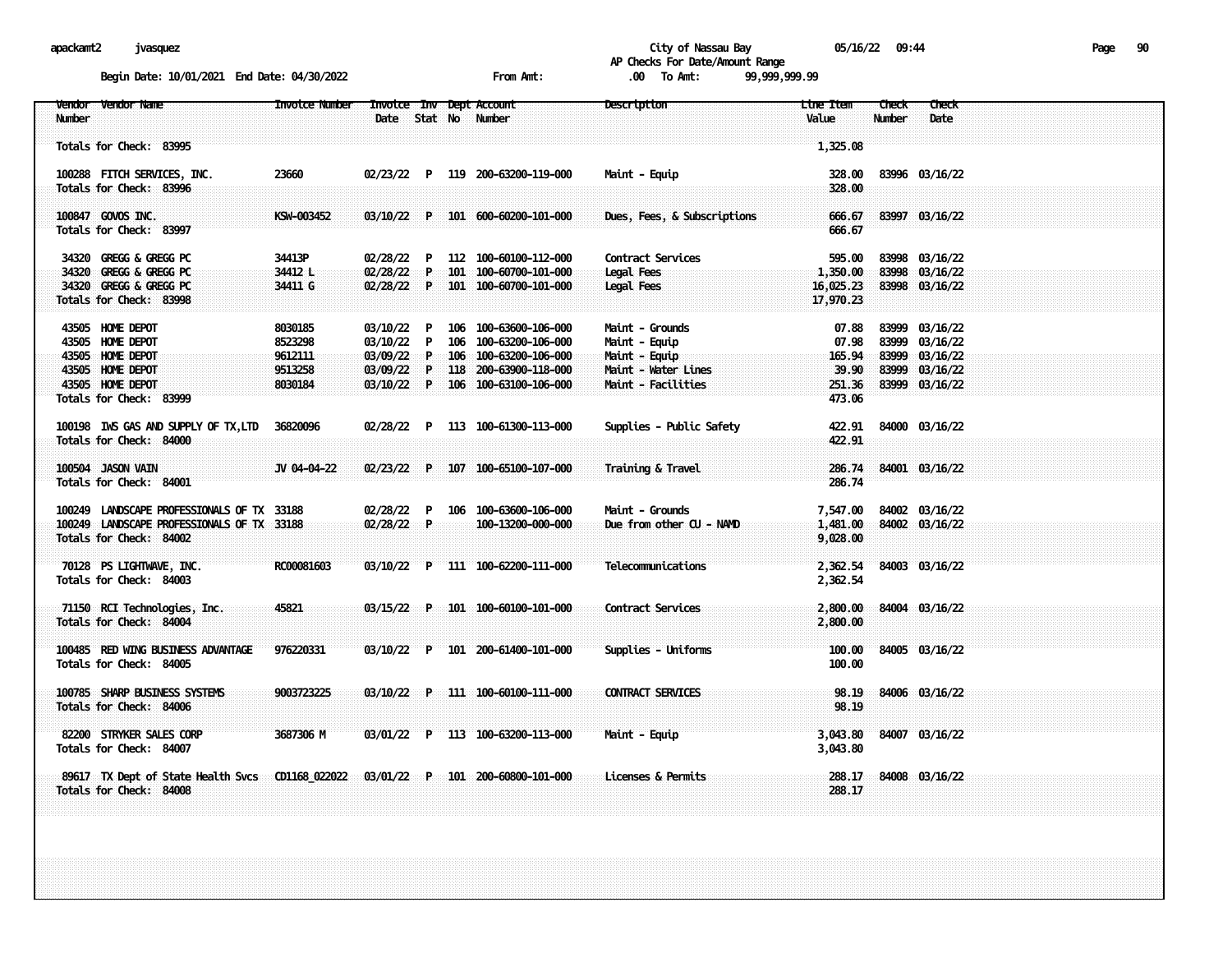**apackamt2 jvasquez City of Nassau Bay 05/16/22 09:44 Page 91 AP Checks For Date/Amount Range**

| Vendor Vendor Name                              | Invoice Number            |              |              | <b>Invotce Inv Dept Account</b> | <b>Description</b>          | Etne Item      | -Check        | Check          |  |  |
|-------------------------------------------------|---------------------------|--------------|--------------|---------------------------------|-----------------------------|----------------|---------------|----------------|--|--|
| Number                                          |                           |              |              | Date Stat No Number             |                             | <b>Value</b>   | <b>Number</b> | Date           |  |  |
|                                                 |                           |              |              |                                 |                             |                |               |                |  |  |
| 35880 Vertzon Wireless                          | 9900318423                | 02/23/22     | °P.          | 111 100-62200-111-000           | <b>Telecomunications</b>    | 1,473.98       |               | 84009 03/16/22 |  |  |
| 35880 Verizon Wireless                          | 9900318423                | 02/23/22     | P            | 118 200-60100-118-000           | Contract Services           | 331.91         |               | 84009 03/16/22 |  |  |
| Totals for Check: 84009                         |                           |              |              |                                 |                             | 1,805.89       |               |                |  |  |
| 510 AAA FLEXIBLE PIPE CLEANING                  | 202203010                 | 03/04/22     | -р.          | 119 200-63800-119-000           | <b>MAINT - SEWER LINES</b>  | 4,680.00       |               | 84010 03/18/22 |  |  |
| Totals for Check: 84010                         |                           |              |              |                                 |                             | 4,680.00       |               |                |  |  |
|                                                 |                           |              |              |                                 |                             |                |               |                |  |  |
| 9290 ACT PIPE & SUPPLY                          | S100776972.001 02/24/22   |              | P            | 119 200-63800-119-000           | <b>MAINT - SEWER LINES</b>  | 643.75         |               | 84011 03/18/22 |  |  |
| 9290 ACT PIPE & SUPPLY                          | S100777592.001 03/03/22   |              | P.           | 119 200-63100-119-000           | <b>MAINT - FACILITIES</b>   | 168.00         |               | 84011 03/18/22 |  |  |
| Totals for Check: 84011                         |                           |              |              |                                 |                             | 811.75         |               |                |  |  |
|                                                 |                           |              |              |                                 |                             |                |               |                |  |  |
| 12505 BOUND TREE MEDICAL                        | 84442348                  | 03/14/22 P   |              | 113 100-61300-113-000           | Supplies - Public Safety    | 110.86         |               | 84012 03/18/22 |  |  |
| Totals for Check: 84012                         |                           |              |              |                                 |                             | 110.86         |               |                |  |  |
|                                                 |                           |              |              |                                 |                             |                |               |                |  |  |
| 13115 BUREAU VERITAS<br>Totals for Check: 84013 | <b>RI 22018231</b>        | 02/24/22     | $\mathbf{P}$ | 102 100-60100-102-000           | Contract Services           | 76.92<br>76.92 |               | 84013 03/18/22 |  |  |
|                                                 |                           |              |              |                                 |                             |                |               |                |  |  |
| 100597 CHICK-FIL-A, INC.                        | EDC CFA 032022 03/11/22 P |              |              | 100-13100-000-000               | Due from other $CU - EDC$   | 1,166.34       |               | 84014 03/18/22 |  |  |
| Totals for Check: 84014                         |                           |              |              |                                 |                             | 1,166.34       |               |                |  |  |
|                                                 |                           |              |              |                                 |                             |                |               |                |  |  |
| 100854 CHRISTOPHER ROTH                         | CR 03-07-22               | 03/07/22     | $\mathbf{P}$ | 102 100-65100-102-000           | Training & Travel           | 124.43         |               | 84015 03/18/22 |  |  |
| Totals for Check: 84015                         |                           |              |              |                                 |                             | 124.43         |               |                |  |  |
|                                                 |                           |              |              |                                 |                             |                |               |                |  |  |
| 16414 CINTAS                                    | 1902846545                | 03/01/22     | $\mathsf{P}$ | 101 200-61400-101-000           | Supplies - Uniforms         | 88.02          |               | 84016 03/18/22 |  |  |
| 16414 CINTAS                                    | 1902846545                | 03/01/22     | ႃၣႃ          | 105 100-61400-105-000           | Supplies - Uniforms         | 150.00         | 84016         | 03/18/22       |  |  |
| 16414 CINTAS                                    | 4113378403                | 03/15/22     | - P          | 101 200-61400-101-000           | Supplies - Uniforms         | 20.00          |               | 84016 03/18/22 |  |  |
| 16414 CINTAS                                    | 4113378403                | 03/15/22 P   |              | 105 100-61400-105-000           | Supplies - Uniforms         | 92.55          |               | 84016 03/18/22 |  |  |
| Totals for Check: 84016                         |                           |              |              |                                 |                             | 350.57         |               |                |  |  |
| 100434 DOWNTOWN DECORATIONS INC.                | 31803                     | 03/11/22     | -P.          | 105 100-63200-105-000           | Maint - Equip               | 820.00         | 84017         | 03/18/22       |  |  |
| 100434 DOWNTOWN DECORATIONS INC.                | 31803                     | $03/11/22$ P |              | 105 100-63200-105-000           | Maint - Equip               | 59.22          |               | 84017 03/18/22 |  |  |
| Totals for Check: 84017                         |                           |              |              |                                 |                             | 879.22         |               |                |  |  |
|                                                 |                           |              |              |                                 |                             |                |               |                |  |  |
| 24960 DXI INDUSTRIES, INC.                      | 055003891-22              | 03/10/22     | ∷ P∶         | 119 200-63810-119-000           | Maint - Chem & Lab Supply   | 2,584.98       |               | 84018 03/18/22 |  |  |
| Totals for Check: 84018                         |                           |              |              |                                 |                             | 2,584.98       |               |                |  |  |
|                                                 |                           |              |              |                                 |                             |                |               |                |  |  |
| 28859 EASTEX ENVIRONMENTAL LAB                  | C22C261                   | $03/02/22$ P |              | 119 200-60100-119-000           | <b>Contract Services</b>    | 1,681.00       |               | 84019 03/18/22 |  |  |
| Totals for Check: 84019                         |                           |              |              |                                 |                             | 1,681.00       |               |                |  |  |
| 100463 ENTERPRISE FM TRUST                      | <b>FBN4411514</b>         | 03/03/22     | .P           | 124 900-70100-124-200           | Capital Expenditures        | 6,242.82       | 84020         | 03/18/22       |  |  |
| 100463 ENTERPRISE FM TRUST                      | FBN4411514                | 03/03/22     | $\mathsf{P}$ | 104 100-63400-104-000           | Maint - Vehicles            | 65.61          | 84020         | 03/18/22       |  |  |
| 100463 ENTERPRISE FM TRUST                      | FBN4411514                | 03/03/22     | P            | 101 100-60200-101-000           | Dues, Fees, & Subscriptions | 94.00          | 84020         | 03/18/22       |  |  |
| 100463 ENTERPRISE FM TRUST                      | <b>FBN4411514</b>         | 03/03/22     | $\mathsf{P}$ | 107 100-63400-107-000           | Maint - Vehicles            | 20.83          | 84020         | 03/18/22       |  |  |
| 100463 ENTERPRISE FM TRUST                      | FBN4411514                | 03/03/22     | P            | 105 100-63400-105-000           | Maint - Vehicles            | 212.60         | 84020         | 03/18/22       |  |  |
| 100463 ENTERPRISE FM TRUST                      | FBN4411514                | 03/03/22     | $\mathsf{P}$ | 101 200-63400-101-000           | Maint - Vehicles            | 62.49          | 84020         | 03/18/22       |  |  |
| Totals for Check: 84020                         |                           |              |              |                                 |                             | 6,698.35       |               |                |  |  |
|                                                 |                           |              |              |                                 |                             |                |               |                |  |  |
|                                                 |                           |              |              |                                 |                             |                |               |                |  |  |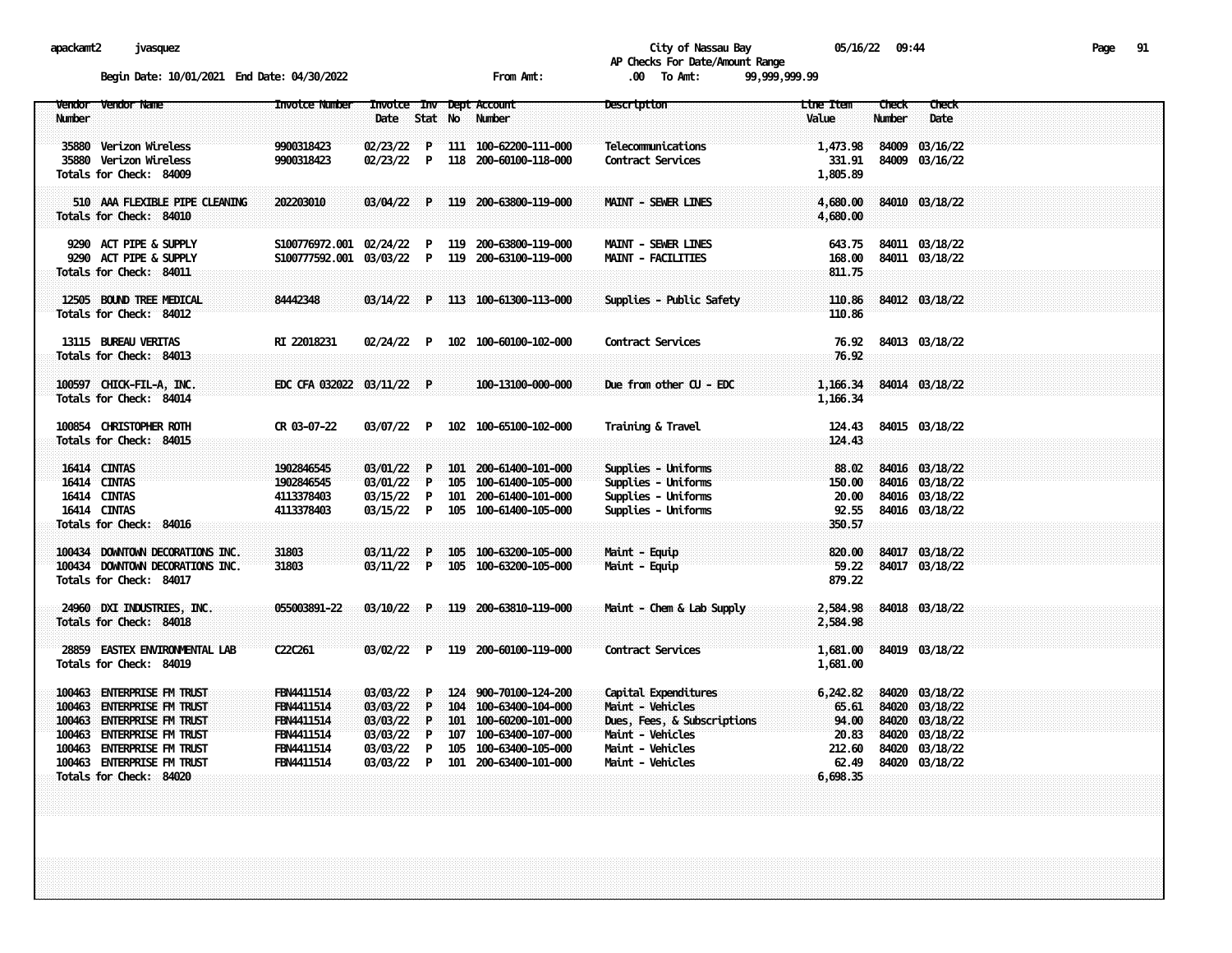**apackamt2 jvasquez City of Nassau Bay 05/16/22 09:44 Page 92 AP Checks For Date/Amount Range**

|               | Begin Date: 10/01/2021 End Date: 04/30/2022   |                  |              | From Amt:                                              | $.00$ To Amt:                            | 99,999,999.99             |                               |                         |  |
|---------------|-----------------------------------------------|------------------|--------------|--------------------------------------------------------|------------------------------------------|---------------------------|-------------------------------|-------------------------|--|
| <b>Number</b> | <b>Vendor Vendor Nane</b>                     | Involce Number   |              | <b>Invotce Inv Dept Account</b><br>Date Stat No Number | <b>Description</b>                       | <b>Etne Item</b><br>Value | <b>Theck</b><br><b>Number</b> | -Check<br>Date          |  |
|               |                                               |                  |              |                                                        |                                          |                           |                               |                         |  |
|               | 35895 Gulf Coast Paper Co.                    | 2200761          |              | 03/11/22 P 106 100-63600-106-000                       | Maint - Grounds                          | 183.48                    |                               | 84021 03/18/22          |  |
|               | Totals for Check: 84021                       |                  |              |                                                        |                                          | 183.48                    |                               |                         |  |
|               | 43505 HOME DEPOT                              | 3282278          | $03/15/22$ P | $-106 - 100 - 63600 - 106 - 000$                       | Maint - Grounds                          |                           |                               | 204.40 84022 03/18/22   |  |
|               | 43505 HOME DEPOT                              | 4122707          |              | 03/14/22 P 106 100-63600-106-000                       | Maint - Grounds                          | 578.24                    |                               | 84022 03/18/22          |  |
|               | 43505 HOME DEPOT                              | 4523752          | 03/14/22 P   | 106 100-63100-106-000                                  | Maint - Facilities                       | 143.04                    |                               | 84022 03/18/22          |  |
|               | Totals for Check: 84022                       |                  |              |                                                        |                                          | 925.68                    |                               |                         |  |
|               | 100774 HVAC MECHANICAL SERVICES               | <b>SCH035575</b> | 03/01/22 P   | 101 100-63100-101-000                                  | Maint - Facilities                       |                           |                               | 247.99 84023 03/18/22   |  |
|               | 100774 HVAC MECHANICAL SERVICES               | <b>SCH035575</b> | $03/01/22$ P | 117 100-63100-117-000                                  | Maint - Facilities                       | 194.85                    |                               | 84023 03/18/22          |  |
|               | Totals for Check: 84023                       |                  |              |                                                        |                                          | 442.84                    |                               |                         |  |
|               | 100198 INS GAS AND SUPPLY OF TX, LTD 36849773 |                  |              | 03/14/22 P 113 100-61300-113-000                       | Supplies - Public Safety                 |                           |                               | 357.86 84024 03/18/22   |  |
|               | Totals for Check: 84024                       |                  |              |                                                        |                                          | 357.86                    |                               |                         |  |
|               | <b>100821 KRISTIN EDWARDS</b>                 | KE 03-16-22      |              | 03/16/22 P 121 600-60400-121-000                       | Promotions                               |                           |                               | 48.71 84025 03/18/22    |  |
|               | 100821 KRISTIN EDWARDS                        |                  |              | KE 02-03-22 F 02/03/22 P 101 100-54200-101-000         | <b>Employee &amp; Volunteer Programs</b> |                           |                               | 29.99 84025 03/18/22    |  |
|               | Totals for Check: 84025                       |                  |              |                                                        |                                          | 78.70                     |                               |                         |  |
|               | 100373 KS STATEBANK                           |                  |              | 3354714PMT35-37 03/18/22 P 124 900-70100-124-200       | Capital Expenditures                     |                           |                               | 2,988.42 84026 03/18/22 |  |
|               | Totals for Check: 84026                       |                  |              |                                                        |                                          | 2,988.42                  |                               |                         |  |
|               | 99845 LexisNexis- Accurint                    | 20220228         | $02/28/22$ P | $107$ 100-60100-107-000                                | <b>CONTRACT SERVICES</b>                 |                           |                               | 34.00 84027 03/18/22    |  |
|               | 99845 LexisNexis-Accurint                     | 20210930         |              |                                                        | <b>CONTRACT SERVICES</b>                 |                           |                               | 35.50 84027 03/18/22    |  |
|               | Totals for Check: 84027                       |                  |              |                                                        |                                          | 69.50                     |                               |                         |  |

| 100774 HVAC MECHANICAL SERVICES<br>Totals for Check: 84023             | <b>SCH035575</b>           | 03/01/22 P   |          |     | 117 100-63100-117-000                        | Maint - Facilities                                   | 194.85<br>442.84      | 84023 03/18/22 |
|------------------------------------------------------------------------|----------------------------|--------------|----------|-----|----------------------------------------------|------------------------------------------------------|-----------------------|----------------|
| 100198 INS GAS AND SUPPLY OF TX, LTD<br>Totals for Check: 84024        | 36849773                   |              |          |     | 03/14/22 P 113 100-61300-113-000             | Supplies - Public Safety                             | 357,86<br>357.86      | 84024 03/18/22 |
| <b>100821 KRISTIN EDWARDS</b>                                          | KE 03-16-22                | 03/16/22     | ः Pः     |     | 121 600-60400-121-000                        | <b>Promotions</b>                                    | 48.71                 | 84025 03/18/22 |
| 100821 KRISTIN EDWARDS<br>Totals for Check: 84025                      | KE 02-03-22 F 02/03/22     |              | ∵P       |     | 101 100-54200-101-000                        | Employee & Volunteer Programs                        | 29.99<br>78.70        | 84025 03/18/22 |
| 100373 KS STATEBANK<br>Totals for Check: 84026                         | 3354714PMT35-37 03/18/22 P |              |          |     | 124 900-70100-124-200                        | Capital Expenditures                                 | 2,988.42<br>2,988.42  | 84026 03/18/22 |
| 99845 LexisNexis- Accurint                                             | 20220228                   | 02/28/22     | ାନ       | 107 | 100-60100-107-000                            | <b>CONTRACT SERVICES</b>                             | 34.00                 | 84027 03/18/22 |
| 99845 LexisNexis- Accurint<br>Totals for Check: 84027                  | 20210930                   | $10/01/21$ P |          | 107 | 100-60100-107-000                            | <b>CONTRACT SERVICES</b>                             | 35.50<br>69.50        | 84027 03/18/22 |
| 54150 Liggio's Tire & Service Center 244499<br>Totals for Check: 84028 |                            | 02/22/22     | - P      | 107 | 100-63400-107-000                            | Maint - Vehicles                                     | 1,116.23<br>1,116.23  | 84028 03/18/22 |
| 100292 LIGHTHOUSE VIDEO SURVEILLANCE CM5674<br>Totals for Check: 84029 |                            | 03/15/22 P   |          |     | 111 100-63200-111-000                        | MAINT - EOUIP                                        | 375.00<br>375.00      | 84029 03/18/22 |
| 55030 Lowes Business Account<br>Totals for Check: 84030                | $03 - 15 - 22$             | 03/15/22     | <b>P</b> |     | 106 100-63600-106-000                        | Maint - Grounds                                      | 216.50<br>216.50      | 84030 03/18/22 |
| 100830 N & S CONSTRUCTION CO                                           | 20-012 PMT 5               | 03/08/22     | ျား      |     |                                              | 119  200-80100-119-410-21101INTERGOV, EXP. - FEDERAL | 28,376.73             | 84031 03/18/22 |
| 100830 N & S CONSTRUCTION CO<br>Totals for Check: 84031                | 20-012 PMT 5               | 03/08/22     | ∵P⊺      |     | 119 200-65500-119-410-21101GRANT LOCAL SHARE |                                                      | 3,152.97<br>31,529.70 | 84031 03/18/22 |
| 100694 OTIS ELEVATOR COMPANY<br>Totals for Check: 84032                | 100400598275               | 11/24/21 P   |          |     | $101 - 100 - 63100 - 101 - 000$              | Maint - Facilities                                   | 1,755.00<br>1,755.00  | 84032 03/18/22 |
| 70215 POWER FIELD SERVICES, DIV                                        | 8612                       | 02/28/22     | ∵P′      |     | 119 200-63200-119-000                        | Maint - Equip                                        | 388.50                | 84033 03/18/22 |
| 70215 POWER FIELD SERVICES, DIV<br>Totals for Check: 84033             | 8611                       | $02/28/22$ P |          |     | 118 200-63200-118-000                        | Maint - Equip                                        | 1,582.50<br>1,971.00  | 84033 03/18/22 |
| 100628 SHARP BUSINESS SYSTEMS                                          | 75675107                   | 03/06/22 P   |          |     | 111 100-60100-111-000                        | <b>CONTRACT SERVICES</b>                             | 378.16                | 84034 03/18/22 |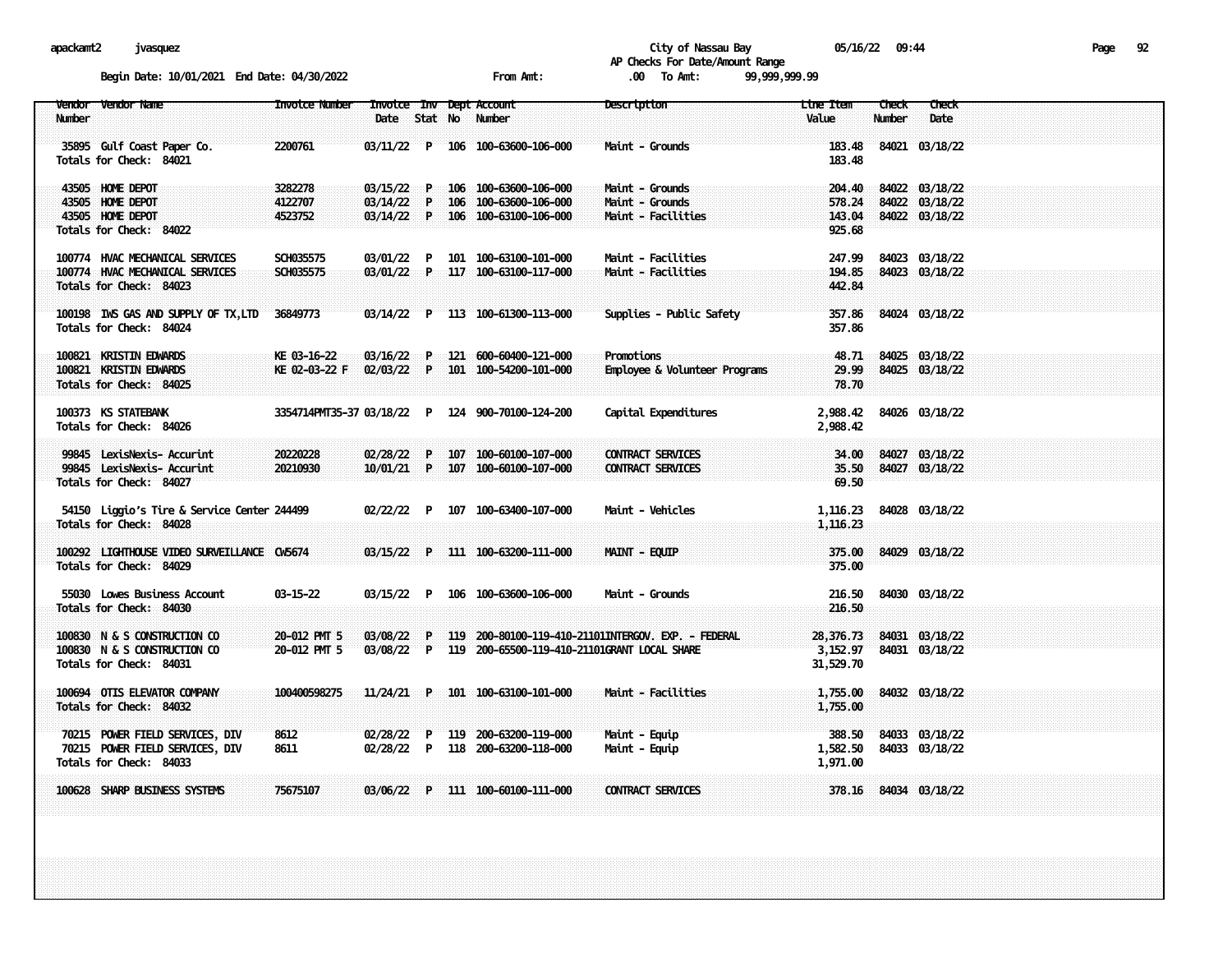**apackamt2 jvasquez City of Nassau Bay 05/16/22 09:44 Page 93 AP Checks For Date/Amount Range**

|               | Vendor Vendor Name                               | Invotce Number            | <b>Invotce Inv Dept Account</b> |              |                       | <b>Description</b>                        | itine Titen    | Check         | Check          |  |  |  |
|---------------|--------------------------------------------------|---------------------------|---------------------------------|--------------|-----------------------|-------------------------------------------|----------------|---------------|----------------|--|--|--|
| <b>Number</b> |                                                  |                           | Date Stat No Number             |              |                       |                                           | Value          | <b>Number</b> | Date           |  |  |  |
|               |                                                  |                           |                                 |              |                       |                                           |                |               |                |  |  |  |
|               | Totals for Check: 84034                          |                           |                                 |              |                       |                                           | 378.16         |               |                |  |  |  |
|               | 81990 STRATEGIC GOVERNMENT RESOURCES 2022-104527 |                           | 03/11/22                        | $\mathsf{P}$ | 110 100-65300-110-000 | Contingency                               | 10,921.52      |               | 84035 03/18/22 |  |  |  |
|               | Totals for Check: 84035                          |                           |                                 |              |                       |                                           | 10,921.52      |               |                |  |  |  |
|               |                                                  |                           |                                 |              |                       |                                           |                |               |                |  |  |  |
|               | 2020 VANTAGEPOINT TRANS, AGENTS, 457 02-25-2022  |                           | $02/25/22$ P                    |              | 100-22200-000-000     | Deferred Compensation                     | 653.50         |               | 84036 03/18/22 |  |  |  |
|               | 2020 VANTAGEPOINT TRANS. AGENTS, 457 02-25-2022  |                           | 02/25/22                        | ⊺P           | 200-22200-000-000     | Deferred Compensation                     | 1,441.50       |               | 84036 03/18/22 |  |  |  |
|               | 2020 VANTAGEPOINT TRANS. AGENTS, 457 02-25-2022  |                           | 02/25/22                        | P            | 600-22200-000-000     | Deferred Compensation                     | 100.00         |               | 84036 03/18/22 |  |  |  |
|               | 2020 VANTAGEPOINT TRANS. AGENTS, 457 03-11-2022  |                           | 03/11/22                        | P            | 100-22200-000-000     | Deferred Compensation                     | 653.50         |               | 84036 03/18/22 |  |  |  |
|               | 2020 VANTAGEPOINT TRANS, AGENTS, 457 03-11-2022  |                           | 03/11/22                        | ∷ Ρ.         | 200-22200-000-000     | Deferred Compensation                     | 1,441.50       |               | 84036 03/18/22 |  |  |  |
|               | 2020 VANTAGEPOINT TRANS. AGENTS, 457 03-11-2022  |                           | $03/11/22$ P                    |              | 600-22200-000-000     | Deferred Compensation                     | 100.00         |               | 84036 03/18/22 |  |  |  |
|               | Totals for Check: 84036                          |                           |                                 |              |                       |                                           | 4,390.00       |               |                |  |  |  |
|               | 83800 Vic Studer                                 | VS 03-15-22               | 03/15/22                        | P            | 104 100-63410-104-000 | Maint - Marine                            | 66.86          |               | 84037 03/18/22 |  |  |  |
|               | Totals for Check: 84037                          |                           |                                 |              |                       |                                           | 66.86          |               |                |  |  |  |
|               | <b>100496 WEX BANK</b>                           | 78971985                  | 02/28/22                        | P.           | 113 100-61900-113-000 | Supplies - Fuel                           | 193.38         |               | 84038 03/18/22 |  |  |  |
|               | <b>100496 WEX BANK</b>                           | 78971985                  | 02/28/22                        | P.           | 104 100-61900-104-000 | Supplies - Fuel                           | 27.58          |               | 84038 03/18/22 |  |  |  |
|               | <b>100496 WEX BANK</b>                           | 78971985                  | 02/28/22                        | $\mathsf{P}$ | 114 100-61900-114-000 | Supplies - Fuel                           | 27.44          |               | 84038 03/18/22 |  |  |  |
|               | <b>100496 WEX BANK</b>                           | 78971985                  | 02/28/22                        | P.           | 107 100-61900-107-000 | Supplies - Fuel                           | 2,262.14       |               | 84038 03/18/22 |  |  |  |
|               | <b>100496 WEX BANK</b>                           | 78971985                  | 02/28/22                        | P.           | 105 100-61900-105-000 | Supplies - Fuel                           | 1,764.16       |               | 84038 03/18/22 |  |  |  |
|               | <b>100496 WEX BANK</b>                           | 78971985                  | 02/28/22                        | … P…         | 101 200-61900-101-000 | Supplies - Fuel                           | 158.40         |               | 84038 03/18/22 |  |  |  |
|               | Totals for Check: 84038                          |                           |                                 |              |                       |                                           | 4,433.10       |               |                |  |  |  |
|               |                                                  |                           |                                 |              |                       |                                           |                |               |                |  |  |  |
|               | 100191 CITIBANK                                  | 11/04-12/03/21 11/04/21 P |                                 |              | 100-20100-000-000     | <b>Accounts Payable</b>                   | 12,224.24      |               | 84039 03/23/22 |  |  |  |
|               | 100191 CITIBANK                                  | 11/04-12/03/21 11/04/21 P |                                 |              | 600-20100-000-000     | <b>Accounts Payable</b>                   | 112.78         |               | 84039 03/23/22 |  |  |  |
|               | 100191 CITIBANK                                  | 11/04-12/03/21 11/04/21   |                                 | P            | 700-20100-000-000     | <b>Accounts Payable</b>                   | 735.71         |               | 84039 03/23/22 |  |  |  |
|               | 100191 CITIBANK                                  | 11/04-12/03/21 11/04/21 P |                                 |              | 900-20100-000-000     | <b>Accounts Payable</b>                   | 941.36         |               | 84039 03/23/22 |  |  |  |
|               | Totals for Check: 84039                          |                           |                                 |              |                       |                                           | 14,014.09      |               |                |  |  |  |
|               | 9286 ALLEN BOONE HUMPHRIES                       | 126930                    | $03/11/22$ P                    |              | 100-13300-000-000     | Due from other CU - RDA                   | 487.50         |               | 84040 03/25/22 |  |  |  |
|               | Totals for Check: 84040                          |                           |                                 |              |                       |                                           | 487.50         |               |                |  |  |  |
|               | 100759 AMAZON CAPITAL SERVICES                   | 11KR-KFGX-46G6 03/23/22   |                                 |              | 107 100-61300-107-000 |                                           |                |               | 84041 03/25/22 |  |  |  |
|               | 100759 AMAZON CAPITAL SERVICES                   | 1N7F-MNJY-43RC 03/17/22 P |                                 | ₽.           | 106 100-63200-106-000 | Supplies - Public Safety<br>Maint - Equip | 34.99<br>87.84 |               | 84041 03/25/22 |  |  |  |
|               | Totals for Check: 84041                          |                           |                                 |              |                       |                                           | 122.83         |               |                |  |  |  |
|               |                                                  |                           |                                 |              |                       |                                           |                |               |                |  |  |  |
|               | 12505 BOUND TREE MEDICAL                         | 84454117                  | 03/22/22                        | P            | 113 100-61300-113-000 | Supplies - Public Safety                  | 331.13         |               | 84042 03/25/22 |  |  |  |
|               | 12505 BOUND TREE MEDICAL                         | 84451974                  | 03/21/22                        | P            | 113 100-61300-113-000 | Supplies - Public Safety                  | 479.43         |               | 84042 03/25/22 |  |  |  |
|               | 12505 BOUND TREE MEDICAL                         | 84450323                  | 03/18/22                        | ැ. ව         | 113 100-61300-113-000 | Supplies - Public Safety                  | 686.55         |               | 84042 03/25/22 |  |  |  |
|               | Totals for Check: 84042                          |                           |                                 |              |                       |                                           | 1,497.11       |               |                |  |  |  |
|               |                                                  |                           |                                 |              |                       |                                           |                |               |                |  |  |  |
|               | 13115 BUREAU VERITAS                             | RI 22018232               | 02/24/22                        | `P∶          | 102 100-60100-102-000 | Contract Services                         | 115.09         |               | 84043 03/25/22 |  |  |  |
|               | 13115 BUREAU VERITAS                             | RI 22018230               | $02/24/22$ P                    |              | 102 100-60100-102-000 | Contract Services                         | 2,293.35       |               | 84043 03/25/22 |  |  |  |
|               | Totals for Check: 84043                          |                           |                                 |              |                       |                                           | 2,408.44       |               |                |  |  |  |
|               | 16515 Chlorinator Maint, Const. Inc. 41837       |                           | 02/09/22                        | - P.         | 119 200-63200-119-000 | Maint - Equip                             | 486.40         |               | 84044 03/25/22 |  |  |  |
|               |                                                  |                           |                                 |              |                       |                                           |                |               |                |  |  |  |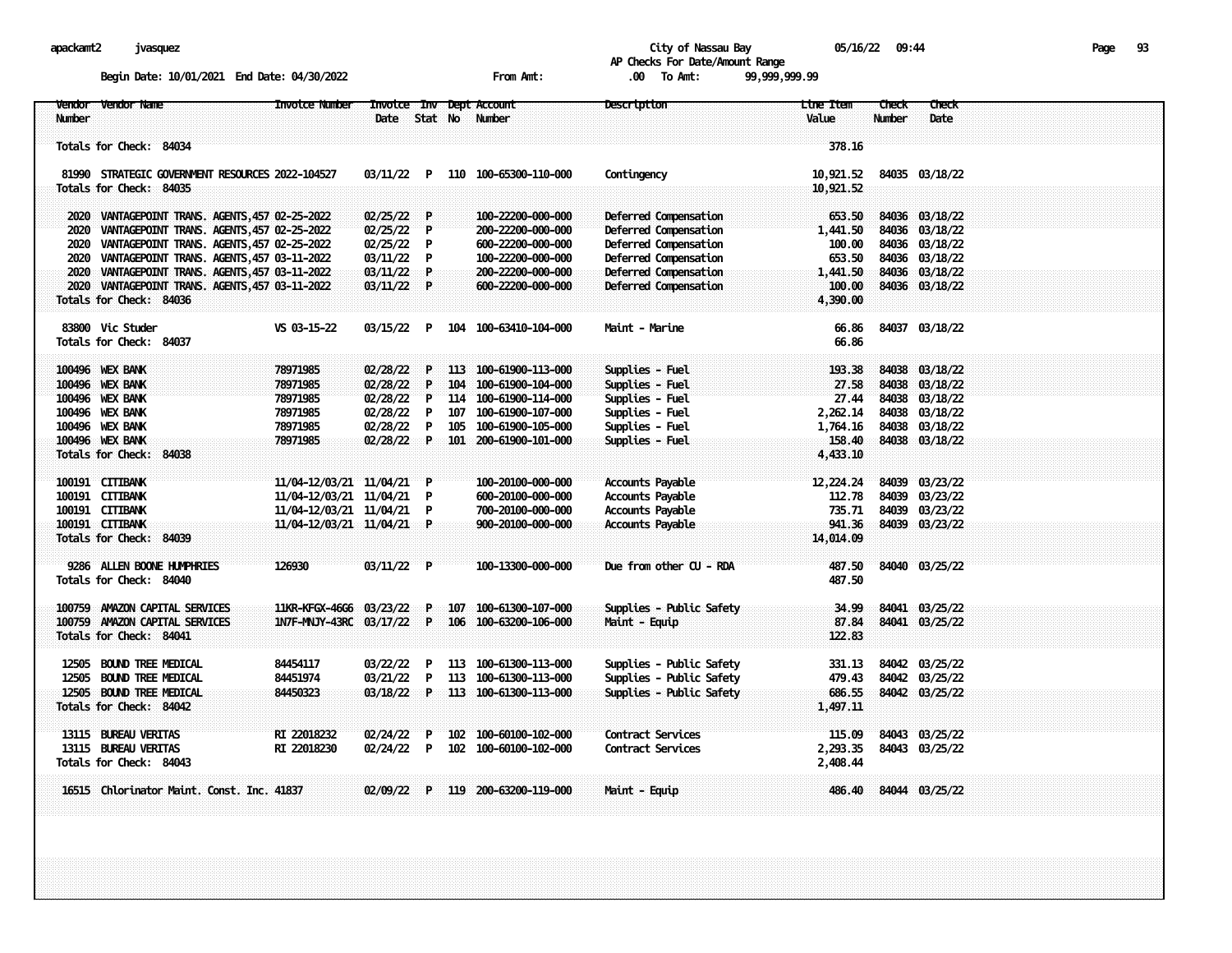**apackamt2 jvasquez City of Nassau Bay 05/16/22 09:44 Page 94 AP Checks For Date/Amount Range**

|                |                   |       | Begin Date: 10/01/2021 End Date: 04/30/2022 |                        |         |     |                                            | rom Amt: |  | To Amt:                                   |                         |       |      |       |                      |  |
|----------------|-------------------|-------|---------------------------------------------|------------------------|---------|-----|--------------------------------------------|----------|--|-------------------------------------------|-------------------------|-------|------|-------|----------------------|--|
|                | lotals for Check: | 84044 |                                             | нимп се<br><b>Date</b> | Stat No |     |                                            |          |  |                                           |                         | Value | 486. |       | Jate                 |  |
| 16414<br>16414 | CINTAS            |       |                                             |                        |         | 101 | 100-63100-101-000<br>105 100-61400-105-000 |          |  | Maint - Facilities<br>Supplies - Uniforms | a mata mata mata mata m |       | 62   |       | 03/25/22<br>03/25/22 |  |
|                |                   |       |                                             |                        |         |     | 101 200-61400-101-000                      |          |  | Uniforms                                  | -2222222222222222222    |       |      | 84045 | 03/25/22             |  |

| TP4T4 CTMIN2<br>Totals for Check: 84045                  | 4114068196               |              |  | 03/22/22 P 101 200-61400-101-000 | Supplies - Uniforms | 128.52            | 20.00 84045 03/25/22    |  |
|----------------------------------------------------------|--------------------------|--------------|--|----------------------------------|---------------------|-------------------|-------------------------|--|
| 16510 CLEAR LAKE AREA CHAMBER<br>Totals for Check: 84046 | 1301                     |              |  | 03/04/22 P 101 100-65200-101-000 | City Officials      | 900.00            | 900.00 84046 03/25/22   |  |
| 24264 DELL MARKETING, LP                                 | 10558559116              |              |  | 02/07/22 P 111 100-63200-111-000 | MAINT - EQUIP       |                   | 4,608.93 84047 03/25/22 |  |
| 24264 DELL MARKETING, LP                                 | 10558559116              |              |  | 02/07/22 P 111 100-63200-111-000 | MAINT - EQUIP       | 829.95            | 84047 03/25/22          |  |
| 24264 DELL MARKETING, LP                                 | 10569844239              |              |  | 03/19/22 P 111 100-63200-111-000 | MAINT - EQUIP       |                   | 1,396.64 84047 03/25/22 |  |
| 24264 DELL MARKETING, LP                                 | 10569844239              |              |  | 03/19/22 P 111 100-63200-111-000 | MAINT - EQUIP       | 2,197.23          | 84047 03/25/22          |  |
| Totals for Check: 84047                                  |                          |              |  |                                  |                     | 9.032.75          |                         |  |
| 100593 DOGGETT HEAVY MACHINERY                           | S68355                   |              |  | 03/21/22 P 105 100-63200-105-000 | Maint - Equip       |                   | 271.08 84048 03/25/22   |  |
| Totals for Check: 84048                                  |                          |              |  |                                  |                     | 271.08            |                         |  |
| 100733 GP/SATURN ONE, LLC                                | 54752890494              |              |  | 03/10/22 P 106 100-62100-106-000 | Utilities           | 327.54            | 84049 03/25/22          |  |
| Totals for Check: 84049                                  |                          |              |  |                                  |                     | 327.54            |                         |  |
| 37430 HARRIS COUNTY                                      | 05-07-2022               |              |  | 03/22/22 P 101 100-60900-101-000 | <b>Elections</b>    |                   | 3,475.95 84050 03/25/22 |  |
| Totals for Check: 84050                                  |                          |              |  |                                  |                     | 3,475.95          |                         |  |
| 43505 HOME DEPOT                                         | 9903725                  | $02/07/22$ P |  | 105 100-63100-105-000            | Maint - Facilities  |                   | 149.96 84051 03/25/22   |  |
| 43505 HOME DEPOT                                         | 5033313                  |              |  | 03/23/22 P 119 200-63800-119-000 | MAINT - SEWER LINES |                   | 23.82 84051 03/25/22    |  |
| 43505 HOME DEPOT                                         | 7283090                  |              |  | 03/21/22 P 106 100-63600-106-000 | Maint - Grounds     | 205.48<br>mmmmmmm | 84051 03/25/22          |  |
| 43505 HOME DEPOT                                         | 2160073                  | 03/16/22 P   |  | 106 100-63600-106-000            | Maint - Grounds     | 357.60            | 84051 03/25/22          |  |
| 43505 HOME DEPOT                                         | 6613307                  |              |  | 03/22/22 P 105 100-63100-105-000 | Maint - Facilities  | 27.96             | 84051 03/25/22          |  |
| 43505 HOME DEPOT                                         | 2625005                  |              |  | 03/16/22 P 119 200-63800-119-000 | MAINT - SEWER LINES | 156.60            | 84051 03/25/22          |  |
| 43505 HOME DEPOT                                         | 1612806                  |              |  | 03/17/22 P 106 100-63200-106-000 | Maint - Equip       | 67.91             | 84051 03/25/22          |  |
| Totals for Check: 84051                                  |                          |              |  |                                  |                     | 989.33            |                         |  |
| 100207 LINEBARGER GOGGAN BLAIR &                         | FEBRUARY 2022 03/16/22 P |              |  | 100-21700-000-000                | Court - Colagy      |                   | 161.66 84052 03/25/22   |  |
| Totals for Check: 84052                                  |                          |              |  |                                  |                     | 161.66            |                         |  |
| 55030 Lowes Business Account                             | 03-23-2022               | 03/23/22 P   |  | 106 100-63600-106-000            | Maint - Grounds     | 90.46             | 84053 03/25/22          |  |
| 55030 Lowes Business Account                             | 03-21-2022               |              |  | 03/21/22 P 106 100-63600-106-000 | Maint - Grounds     | 239.16            | 84053 03/25/22          |  |
| Totals for Check: 84053                                  |                          |              |  |                                  |                     | 329.62            |                         |  |
| 100359 MUSTANG CAT                                       | <b>HK06244</b>           |              |  | 03/11/22 P 105 100-63200-105-000 | Maint - Equip       |                   | 1,642.42 84054 03/25/22 |  |
| Totals for Check: 84054                                  |                          |              |  |                                  |                     | 1,642.42          |                         |  |
| 100314 ORKIN COMMERCIAL SERVICES                         | 225328436                |              |  | 03/22/22 P 105 100-63100-105-000 | Maint - Facilities  |                   | 189.41 84055 03/25/22   |  |
| Totals for Check: 84055                                  |                          |              |  |                                  |                     | 189.41            |                         |  |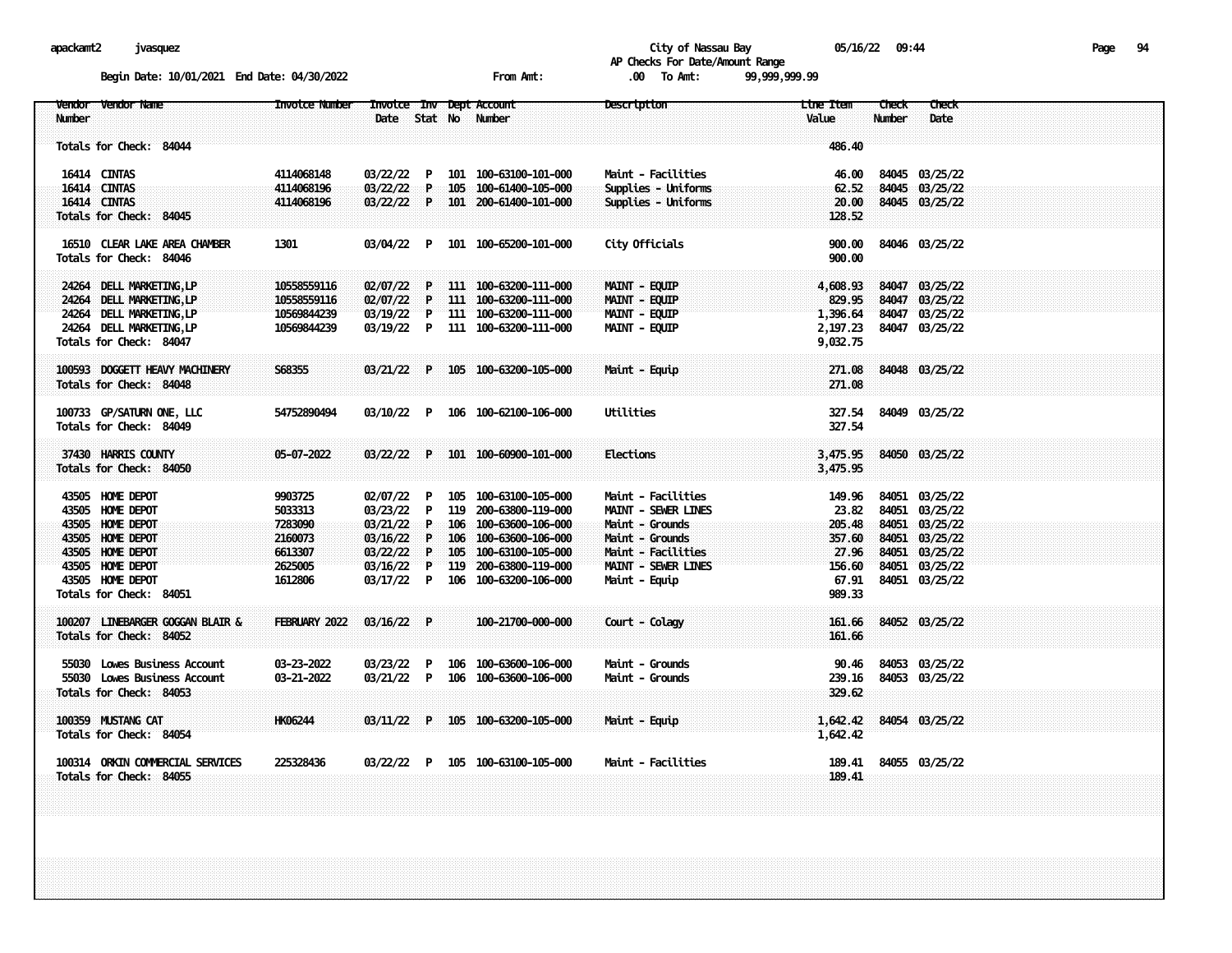**apackamt2 jvasquez City of Nassau Bay 05/16/22 09:44 Page 95** Begin Date: 10/01/2021 End Date: 04/30/2022 From Amt:

**AP Checks For Date/Amount Range**

|               | <del>Vendor Vendor Name</del>                                                                                                        | <b>Thyotoe Numerica</b>                                                         |              |                              | <b>Invotce Inv Dept Account</b>                                                                                            | <b>Description</b>                                                            | <b>Etne Item</b>                  | Check         | Check                                                                |  |  |
|---------------|--------------------------------------------------------------------------------------------------------------------------------------|---------------------------------------------------------------------------------|--------------|------------------------------|----------------------------------------------------------------------------------------------------------------------------|-------------------------------------------------------------------------------|-----------------------------------|---------------|----------------------------------------------------------------------|--|--|
| <b>Number</b> |                                                                                                                                      |                                                                                 |              |                              | Date Stat No Number                                                                                                        |                                                                               | Value                             | <b>Number</b> | Date                                                                 |  |  |
|               | 77052 PASADENA PRINTING, INC.<br>Totals for Check: 84056                                                                             | 45929                                                                           |              |                              | 03/17/22 P 101 100-60600-101-000                                                                                           | <b>Printing</b>                                                               | <b>190.00</b><br>190.00           |               | 84056 03/25/22                                                       |  |  |
|               | 99999 ROBERT UNDERWOOD<br>Totals for Check: 84057                                                                                    | <b>RU 03-22-22</b>                                                              | $03/22/22$ P |                              | 101 100-65100-101-000                                                                                                      | Training & Travel                                                             | 205.00<br>205.00                  |               | 84057 03/25/22                                                       |  |  |
|               | 100785 SHARP BUSINESS SYSTEMS<br>Totals for Check: 84058                                                                             | 9003730208                                                                      |              |                              | 03/17/22 P 111 100-60100-111-000                                                                                           | <b>CONTRACT SERVICES</b>                                                      | 169.93<br>169.93                  |               | 84058 03/25/22                                                       |  |  |
|               | 100124 SIDDONS MARTIN EMERGENCY GROUP 2412030<br>Totals for Check: 84059                                                             |                                                                                 |              |                              |                                                                                                                            | 03/01/22 P 125 900-70100-125-436-21108CAPITAL EXPENDITURES                    | 385.00<br>385.00                  |               | 84059 03/25/22                                                       |  |  |
|               | 99170 TML HEALTH<br>Totals for Check: 84060                                                                                          | 23401MV2204                                                                     | $03/21/22$ P |                              | 100-15100-000-000                                                                                                          | <b>Prepaids</b>                                                               | 59,037.00<br>59,037.00            |               | 84060 03/25/22                                                       |  |  |
|               | 845 AFLAC<br>Totals for Check: 84061                                                                                                 | 725241                                                                          | $03/30/22$ P |                              | 100-22400-000-000                                                                                                          | <b>Insurance Deductions</b>                                                   | 993.98<br>993.98                  |               | 84061 04/01/22                                                       |  |  |
|               | 100759 AMAZON CAPITAL SERVICES<br>100759 AMAZON CAPITAL SERVICES<br>100759 AMAZON CAPITAL SERVICES<br>100759 AMAZON CAPITAL SERVICES | 1M9P-JT7T-3LX1 03/14/22 P<br>1GKW-LQ4W-FHML 03/25/22<br>1T6P-LRMN-DGLK 03/25/22 |              | $\mathsf{P}$<br>$\mathsf{P}$ | 104 100-63200-104-000<br>101 100-63100-101-000<br>104 100-54100-104-000<br>1MTF-N349-NKLV 03/16/22 P 111 100-63200-111-000 | Maint - Equip<br>Maint - Facilities<br>Incentive - Volunteer<br>MAINT - EQUIP | 282.51<br>99.98<br>66.83<br>95.94 |               | 84062 04/01/22<br>84062 04/01/22<br>84062 04/01/22<br>84062 04/01/22 |  |  |
|               | Totals for Check: 84062                                                                                                              |                                                                                 |              |                              |                                                                                                                            |                                                                               | 545.26                            |               |                                                                      |  |  |
|               | 100744 BRITNEY CROSSON<br>100744 BRITNEY CROSSON<br>Totals for Check: 84063                                                          | 1298<br>1299                                                                    |              |                              | 03/24/22 P 121 600-60300-121-000<br>03/24/22 P 121 600-60300-121-000                                                       | Advertising<br>Advertising                                                    | 250.00<br>2,180.00<br>2,430.00    |               | 84063 04/01/22<br>84063 04/01/22                                     |  |  |
|               | 15745 Centerpoint Energy<br>Totals for Check: 84064                                                                                  | 03/25/22 EGN                                                                    |              |                              | 03/25/22 P 101 200-62100-101-000                                                                                           | <b>Utilities</b>                                                              | 60.65<br>60.65                    |               | 84064 04/01/22                                                       |  |  |
|               | 15745 Centerpoint Energy<br>15745 Centerpoint Energy<br>Totals for Check: 84065                                                      | 03/25/22 FD<br>03/25/22 FD                                                      | 03/25/22     | <b>P</b>                     | 104 100-62100-104-000<br>03/25/22 P 113 100-62100-113-000                                                                  | Utilities<br>Utilities                                                        | 27.40<br>27.39<br>54.79           |               | 84065 04/01/22<br>84065 04/01/22                                     |  |  |
|               | 15745 Centerpoint Energy<br>Totals for Check: 84066                                                                                  | 03/25/22 PM                                                                     | $03/25/22$ P |                              | 105 100-62100-105-000                                                                                                      | Utilities                                                                     | 104.16<br>104.16                  |               | 84066 04/01/22                                                       |  |  |
|               | 15745 Centerpoint Energy<br>Totals for Check: 84067                                                                                  | 03/25/22 WTR                                                                    | $03/25/22$ P |                              | 101 200-62100-101-000                                                                                                      | Utilities                                                                     | 35.55<br>35.55                    |               | 84067 04/01/22                                                       |  |  |
|               | <b>660 CITY OF NASSAU BAY</b><br>660 CITY OF NASSAU BAY<br>660 CITY OF NASSAU BAY                                                    | APR 22 WTR BLG 04/01/22 P<br>APR 22 WTR BLG 04/01/22 P                          |              |                              | APR 22 WTR BLG 04/01/22 P 117 100-62100-117-000<br>200-44100-000-000<br>200-44200-000-000                                  | Utilities<br>Water Fees<br>Sewer Fees                                         | 25.93<br>20.19<br>12.81           |               | 84068 04/01/22<br>84068 04/01/22<br>84068 04/01/22                   |  |  |
|               | 660 CITY OF NASSAU BAY<br><b>660 CITY OF NASSAU BAY</b><br>Totals for Check: 84068                                                   | APR 22 WTR BLG 04/01/22<br>APR 22 WTR BLG 04/01/22 P                            |              | P.                           | 117 100-62100-117-000<br>200-44100-000-000                                                                                 | Utilities<br>Water Fees                                                       | 06.16<br>07.84<br>72.93           |               | 84068 04/01/22<br>84068 04/01/22                                     |  |  |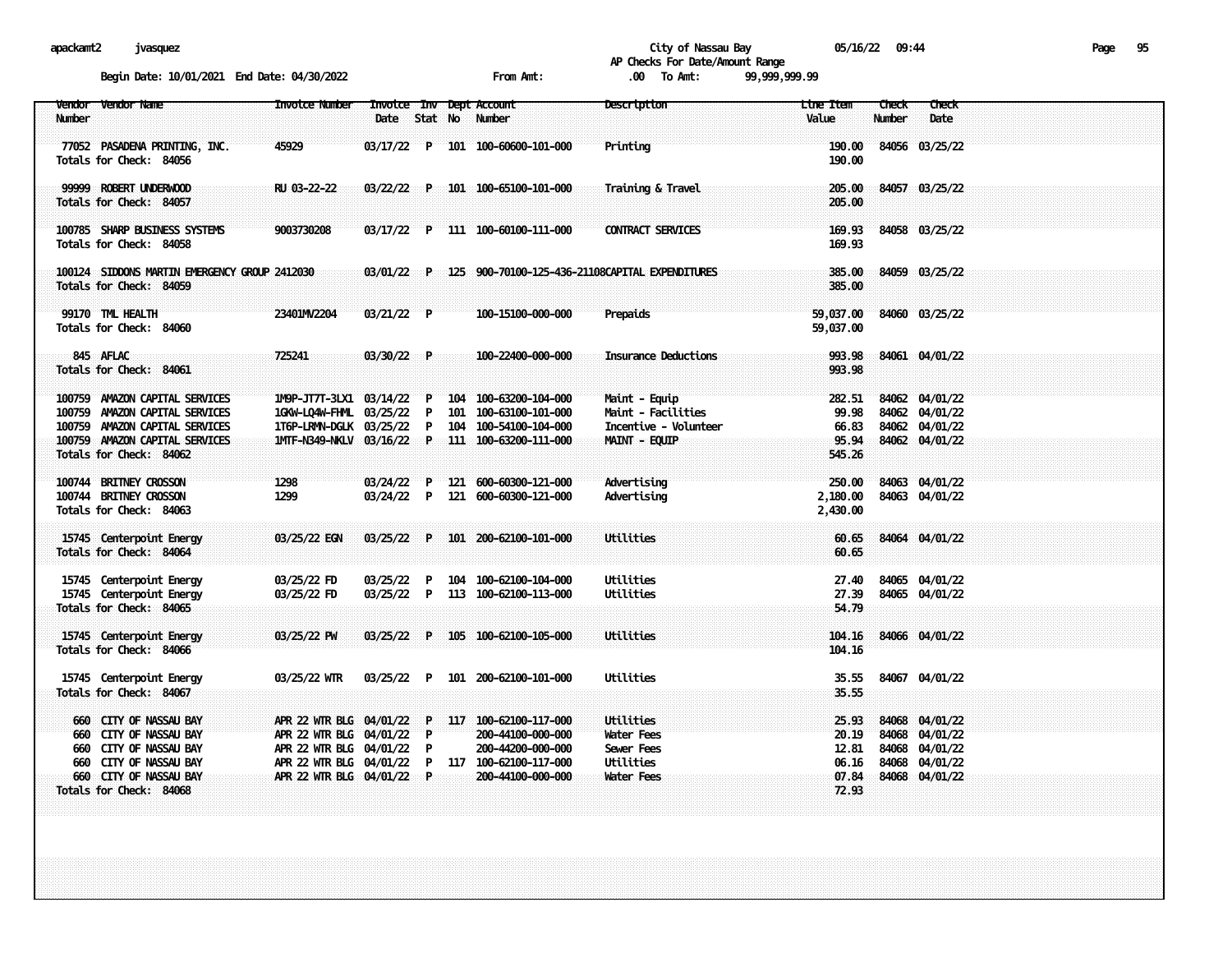**Totals for Check: 84070 18,136.82**

**Totals for Check: 84071 26.68**

**Totals for Check: 84072 150.00**

**apackamt2 jvasquez City of Nassau Bay 05/16/22 09:44 Page 96 AP Checks For Date/Amount Range**

Begin Date: 10/01/2021 End Date: 04/30/2022 From Amt:

**Totals for Check: 84069 5,570.71**

**Totals for Check: 84083 83.17**

**Vendor Vendor Name Invoice Number Invoice Inv Dept Account Description Line Item Check Check**

16418 CIVICPLUS 223237 23237 23237 223237 22 22 23237 2323 232 24 25 264 273 284069 274 284069 27570.71 274069

**17160 CLEAR LAKE CITY WATER FEBRUARY 2022 03/29/22 P 118 200-60110-118-000 Contract Services - Water 11,293.79 84070 04/01/22** FEBRUARY 2022 03/29/22 P 118 200-70100-118-000 Capital Expenditures 6,843.03 84070 04/01/22<br>18.136.82 **99999 Cody McCamey CM 03-30-22 03/30/22 P 104 100-66100-104-000 Special Events 26.68 84071 04/01/22** 81110 Comptroller of Public Accounts TABC PERM 42322 03/24/22 P 126 700-66100-126-628 Special Events 35 (1990 120 150.00 84072 04/01/22<br>Totals for Check: 84072 150.00 89830 COMCAST 68.76 84073 04/01/22 WTR PL 03/05/22 P 111 100-62200-111-000 Telecommunications 168.76 84073 04/01/22 **Totals for Check: 84073 168.76** 89830 COMCAST 03/11/22 PW 03/11/22 P 111 100-62200-111-000 Telecommunications 275.61 84074 04/01/22 **Totals for Check: 84074 275.61**

**Number Date Stat No Number Value Number Date**

| 100256 CONSTELLATION NEWENERGY INC<br>Totals for Check: 84075           | 62032319201               | 03/22/22 P |  | 100-13200-000-000                                | Due from other CU - NAMD | 94.96                               | 94.96 84075 04/01/22  |  |
|-------------------------------------------------------------------------|---------------------------|------------|--|--------------------------------------------------|--------------------------|-------------------------------------|-----------------------|--|
| 100049 Cruise Master Prisms Inc.<br>Totals for Check: 84076             | 26185                     |            |  | 03/14/22 P 104 100-66100-104-000                 | Special Events           | 1,735.00 84076 04/01/22<br>1,735.00 |                       |  |
| 100049 Cruise Master Prisms Inc.<br>Totals for Check: 84077             | 26199                     |            |  | 03/22/22 P 104 100-66100-104-000                 | Special Events           | 1,393.40 84077 04/01/22<br>1,393.40 |                       |  |
| 24258 DE LAGE LANDEN FINANCIAL SERV 75872566<br>Totals for Check: 84078 |                           |            |  | 03/25/22 P 111 100-60100-111-000                 | <b>CONTRACT SERVICES</b> | 534.10                              | 534.10 84078 04/01/22 |  |
| 100043 Eagle Engraving, Inc.<br>Totals for Check: 84079                 | 2022-1888                 |            |  | 03/15/22 P 104 100-66100-104-000                 | Special Events           | 182.00<br>182.00                    | 84079 04/01/22        |  |
| 100454 FRONTIER COMMUNICATIONS<br>Totals for Check: 84080               |                           |            |  | 3330411 03/2022 03/06/22 P 111 100-62200-111-000 | <b>Telecomunications</b> | 225.28                              | 225.28 84080 04/01/22 |  |
| 100441 IEH AUTO PARTS, LLC<br>Totals for Check: 84081                   | 696060912                 |            |  | 02/28/22 P 107 100-63400-107-000                 | Maint - Vehicles         | 32.84<br>32.84                      | 84081 04/01/22        |  |
| 100161 Jayshree Sheth<br>Totals for Check: 84082                        | PARKREF 220430 03/30/22 P |            |  | 100-23100-000-000                                | <b>Customer Deposits</b> | 100.00                              | 100.00 84082 04/01/22 |  |
| 53010 KEMAH HARDWARE & LUMBER                                           | 2202-516035               | 02/01/22 P |  | 104 100-63410-104-000                            | Maint - Marine           |                                     | 83.17 84083 04/01/22  |  |

100292 LIGHTHOUSE VIDEO SURVEILLANCE (M5704 03/29/22 P 111 100-63200-111-000 MAINT - EQUIP 740.00 84084 04/01/22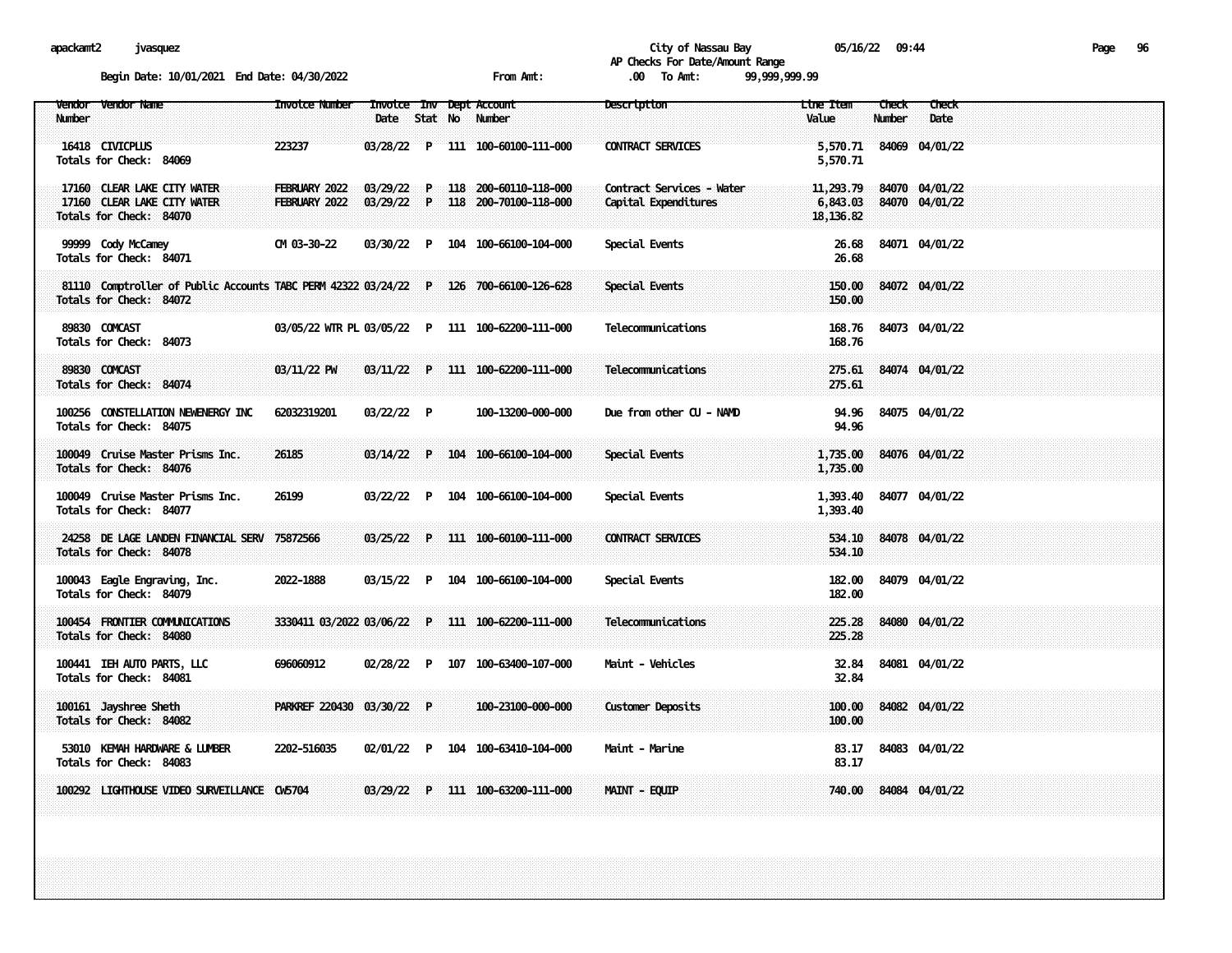**apackamt2 jvasquez City of Nassau Bay 05/16/22 09:44 Page 97 AP Checks For Date/Amount Range Begin Date: 10/01/2021 End Date: 04/30/2022 From Amt: .00 To Amt: 99,999,999.99**

|               | Vendor Vendor Name                                                                                                                                                               | <b>Involce Number</b>                                  |                                        |    | <b>Invoice Inv Dept Account</b>                                                                   | Description                                                                      | itine Titem                              | Check         | Check                                              |  |  |  |
|---------------|----------------------------------------------------------------------------------------------------------------------------------------------------------------------------------|--------------------------------------------------------|----------------------------------------|----|---------------------------------------------------------------------------------------------------|----------------------------------------------------------------------------------|------------------------------------------|---------------|----------------------------------------------------|--|--|--|
| <b>Number</b> |                                                                                                                                                                                  |                                                        |                                        |    | Date Stat No Number                                                                               |                                                                                  | Value                                    | <b>Number</b> | Date                                               |  |  |  |
|               | Totals for Check: 84084                                                                                                                                                          |                                                        |                                        |    |                                                                                                   |                                                                                  | 740.00                                   |               |                                                    |  |  |  |
|               | 57790 Minuteman Press Clear Lake<br>Totals for Check: 84085                                                                                                                      | 68493                                                  | 03/29/22 P                             |    | 101 100-60600-101-000                                                                             | Printing                                                                         | 137.58<br>137.58                         |               | 84085 04/01/22                                     |  |  |  |
|               | 60088 Nassau Bay Economic Dev. Corp MAR2022 SALESTX 03/31/22 P<br>Totals for Check: 84086                                                                                        |                                                        |                                        |    | 100-26100-000-000                                                                                 | Due to other Funds                                                               | 25,943.48<br>25,943.48                   |               | 84086 04/01/22                                     |  |  |  |
|               | 2050 NASA ONE TROPHIES<br>Totals for Check: 84087                                                                                                                                | 35954                                                  | 03/04/22 P                             |    | 104 100-66100-104-000                                                                             | Special Events                                                                   | 1,259.50<br>1,259.50                     |               | 84087 04/01/22                                     |  |  |  |
|               | 100314 ORKIN COMMERCIAL SERVICES<br>100314 ORKIN COMMERCIAL SERVICES<br>Totals for Check: 84088                                                                                  | 225327627<br>225327627                                 | 03/22/22 P<br>$03/22/22$ P             |    | 104 100-63100-104-000<br>113 100-63100-113-000                                                    | Maint - Facilities<br>Maint - Facilities                                         | 46.00<br>46.00<br>92.00                  |               | 84088 04/01/22<br>84088 04/01/22                   |  |  |  |
|               | 100694 OTIS ELEVATOR COMPANY<br>100694 OTIS ELEVATOR COMPANY<br>Totals for Check: 84089                                                                                          | 100400723852<br>100400723852                           | $03/14/22$ P                           |    | 104 100-63100-104-000<br>03/14/22 P 113 100-63100-113-000                                         | Maint - Facilities<br>Maint - Facilities                                         | 621.89<br>621.88<br>1,243.77             |               | 84089 04/01/22<br>84089 04/01/22                   |  |  |  |
|               | 70555 Public Safety Center, Inc.<br>70555 Public Safety Center, Inc.<br>70555 Public Safety Center, Inc.<br>Totals for Check: 84090                                              | 6065834<br>6065834<br>6065834                          | $03/25/22$ P<br>$03/25/22$ P           |    | 107 100-61300-107-000<br>107 100-61300-107-000<br>03/25/22 P 107 100-61300-107-000                | Supplies - Public Safety<br>Supplies - Public Safety<br>Supplies - Public Safety | 66.00<br>66.00<br>69.95<br>201.95        |               | 84090 04/01/22<br>84090 04/01/22<br>84090 04/01/22 |  |  |  |
|               | 100811 READY REFRESH BY NESTLE<br>Totals for Check: 84091                                                                                                                        | 02C6701195909                                          | $03/12/22$ P                           |    | 104 100-61100-104-000                                                                             | SUPPLIES - OFFICE                                                                | 475.21<br>475.21                         |               | 84091 04/01/22                                     |  |  |  |
|               | 99045 ROPER, MATTHEW<br>Totals for Check: 84092                                                                                                                                  | MR 03-30-22                                            | 03/30/22                               | ∵₽ | 104 100-66100-104-000                                                                             | Special Events                                                                   | 409.13<br>409.13                         |               | 84092 04/01/22                                     |  |  |  |
|               | 87057 Tyler Technologies<br>Totals for Check: 84093                                                                                                                              | 025-371433                                             |                                        |    | 03/28/22 P 111 100-60100-111-000                                                                  | <b>CONTRACT SERVICES</b>                                                         | 75.00<br>75.00                           |               | 84093 04/01/22                                     |  |  |  |
|               | 2020 VANTAGEPOINT TRANS, AGENTS, 457 03-25-2022<br>2020 VANTAGEPOINT TRANS. AGENTS, 457 03-25-2022<br>2020 VANTAGEPOINT TRANS. AGENTS, 457 03-25-2022<br>Totals for Check: 84094 |                                                        | 03/25/22 P<br>03/25/22 P<br>03/25/22 P |    | 100-22200-000-000<br>200-22200-000-000<br>600-22200-000-000                                       | Deferred Compensation<br>Deferred Compensation<br>Deferred Compensation          | 653.50<br>1,441.50<br>100.00<br>2,195.00 |               | 84094 04/01/22<br>84094 04/01/22<br>84094 04/01/22 |  |  |  |
|               | 99999 HARV HARTMAN<br>Totals for Check: 84095                                                                                                                                    | HH 03-31-2022                                          | 03/31/22 P                             |    | 110 100-65300-110-000                                                                             | Contingency                                                                      | 2,386.74<br>2,386.74                     |               | 84095 04/01/22                                     |  |  |  |
|               | 100821 KRISTIN EDWARDS<br>Totals for Check: 84096                                                                                                                                | KE 03-30-22                                            | 04/01/22 P                             |    | 100-13100-000-000                                                                                 | Due from other $QU - EDC$                                                        | 975.90<br>975.90                         |               | 84096 04/04/22                                     |  |  |  |
|               | 100085 PAYCOM PAYROLL<br>100085 PAYCOM PAYROLL<br>100085 PAYCOM PAYROLL                                                                                                          | 033122 PAYROLL 03/31/22 P<br>033122 PAYROLL 03/31/22 P |                                        |    | 101 100-51100-101-000<br>102 100-51100-102-000<br>033122 PAYROLL 03/31/22 P 104 100-51100-104-000 | Salaries and Wages<br>Salaries and Wages<br>Salaries and Wages                   | 20,896.40<br>14,822.40<br>4,947.39       |               | 84097 04/06/22<br>84097 04/06/22<br>84097 04/06/22 |  |  |  |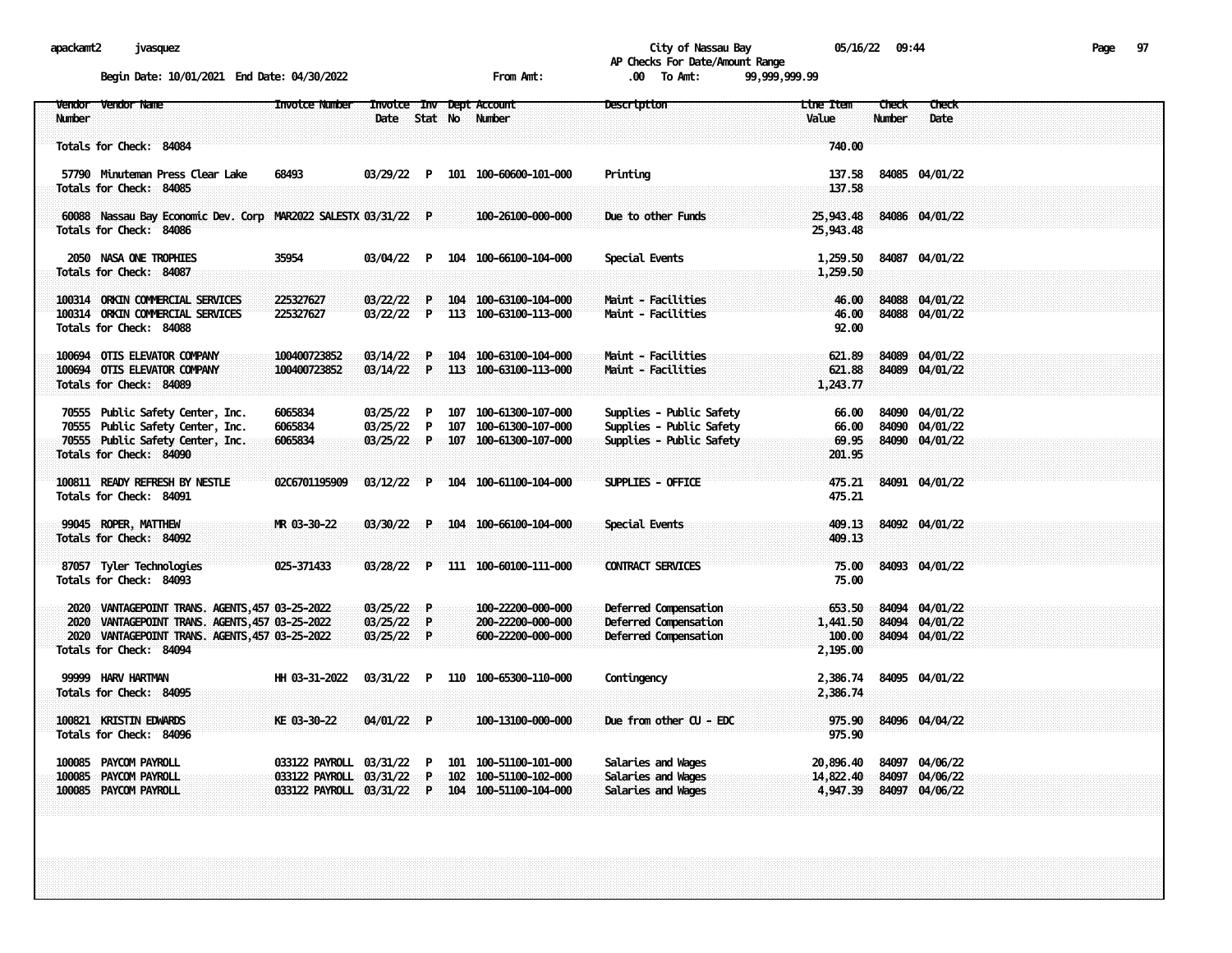**apackamt2 jvasquez City of Nassau Bay 05/16/22 09:44 Page 98 AP Checks For Date/Amount Range**

Begin Date: 10/01/2021 End Date: 04/30/2022

| From Amt: |
|-----------|
|           |

|                  | <del>Vendor Vendor Name</del>           | <b>Involce Number</b>                              | <b>Invotce Inv Dept Account</b> |            |                                        | <b>Description</b>                    | tine Item     | <b>URECK</b>   | Check                |  |  |  |
|------------------|-----------------------------------------|----------------------------------------------------|---------------------------------|------------|----------------------------------------|---------------------------------------|---------------|----------------|----------------------|--|--|--|
| <b>Number</b>    |                                         |                                                    | Stat No<br>Date                 |            | <b>Number</b>                          |                                       | Value         | <b>Number</b>  | Date                 |  |  |  |
| 100085           | PAYCOM PAYROLL                          | 033122 PAYROLL                                     | 03/31/22<br>∵P                  | 105        | 100-51100-105-000                      | Salaries and Wages                    | 15,287.31     | 84097          | 04/06/22             |  |  |  |
| 100085           | PAYCOM PAYROLL                          | 033122 PAYROLL                                     | 03/31/22<br>P                   | 106        | 100-51100-106-000                      | Salaries and Wages                    | 6,195.38      | 84097          | 04/06/22             |  |  |  |
| 100085           | PAYCOM PAYROLL                          | 033122 PAYROLL                                     | 03/31/22<br>-P                  | 107        | 100-51100-107-000                      | Salaries and Wages                    |               | 84097          | 04/06/22             |  |  |  |
|                  |                                         |                                                    |                                 |            |                                        |                                       | 79,045.75     |                |                      |  |  |  |
| 100085<br>100085 | PAYCOM PAYROLL<br><b>PAYCOM PAYROLL</b> | 033122 PAYROLL 03/31/22<br>033122 PAYROLL 03/31/22 | ு<br>∵ P                        | 109<br>111 | 100-51100-109-000<br>100-51100-111-000 | Salaries and Wages                    | 1,210.16      | 84097<br>84097 | 04/06/22<br>04/06/22 |  |  |  |
|                  |                                         |                                                    |                                 | 112        |                                        | Salaries and Wages                    | 3,745.37      |                |                      |  |  |  |
| 100085           | PAYCOM PAYROLL                          | 033122 PAYROLL 03/31/22                            | ाः                              |            | 100-51100-112-000                      | Salaries and Wages                    | 5,150.00      | 84097          | 04/06/22             |  |  |  |
| 100085           | PAYCOM PAYROLL                          | 033122 PAYROLL 03/31/22                            | ႃၣႜ                             | 113<br>114 | 100-51100-113-000                      | SALARIES AND WAGES                    | 27,338.93     | 84097          | 04/06/22             |  |  |  |
| 100085           | Paycom Payroll                          | 033122 PAYROLL 03/31/22                            | P                               |            | 100-51100-114-000                      | Salaries and Wages                    | 2,062.51      | 84097          | 04/06/22             |  |  |  |
| 100085           | PAYCOM PAYROLL                          | 033122 PAYROLL                                     | 03/31/22<br>P<br>਼₽             | 101        | 200-51100-101-000                      | Salaries and Wages                    | 54,870.59     | 84097          | 04/06/22             |  |  |  |
| 100085<br>100085 | PAYCOM PAYROLL                          | 033122 PAYROLL 03/31/22<br>033122 PAYROLL 03/31/22 | $\mathbf P$                     | 101<br>105 | 600-51100-101-000<br>100-51200-105-000 | Salaries and Wages<br><b>Overtime</b> | 8,618.18      | 84097          | 04/06/22             |  |  |  |
|                  | PAYCOM PAYROLL                          |                                                    | ∵P                              |            |                                        |                                       | 184.75        | 84097          | 04/06/22             |  |  |  |
| 100085           | PAYCOM PAYROLL                          | 033122 PAYROLL 03/31/22                            |                                 | 106        | 100-51200-106-000                      | Overtime                              | 418.43        | 84097          | 04/06/22             |  |  |  |
| 100085           | <b>PAYCOM PAYROLL</b>                   | 033122 PAYROLL 03/31/22                            | $\mathsf{P}$                    | 107        | 100-51200-107-000                      | <b>Overtime</b>                       | 170.51        | 84097          | 04/06/22             |  |  |  |
| 100085           | PAYCOM PAYROLL                          | 033122 PAYROLL                                     | 03/31/22<br><b>P</b>            | 109        | 100-51200-109-000                      | Overtime                              | 78.50         | 84097          | 04/06/22             |  |  |  |
| 100085           | PAYCOM PAYROLL                          | 033122 PAYROLL 03/31/22                            | - P                             | 113        | 100-51200-113-000                      | Overtime                              | 2,319.50      | 84097          | 04/06/22             |  |  |  |
| 100085           | PAYCOM PAYROLL                          | 033122 PAYROLL 03/31/22                            | ⊹P                              | 101        | 200-51200-101-000                      | Overtime                              | 1,265.90      | 84097          | 04/06/22             |  |  |  |
| 100085           | PAYCOM PAYROLL                          | 033122 PAYROLL 03/31/22                            | ାଇ                              | 101        | 600-51200-101-000                      | Overtime                              | 179.33        | 84097          | 04/06/22             |  |  |  |
| 100085           | PAYCOM PAYROLL                          | 033122 PAYROLL 03/31/22                            | -P                              |            | 100-22100-000-000                      | <b>Accrued Payroll</b>                | (16, 112, 29) | 84097          | 04/06/22             |  |  |  |
| 100085           | <b>PAYCOM PAYROLL</b>                   | 033122 PAYROLL 03/31/22                            | ∵ P                             |            | 200-22100-000-000                      | <b>Accrued Payroll</b>                | (4,341,27)    | 84097          | 04/06/22             |  |  |  |
| 100085           | PAYCOM PAYROLL                          | 033122 PAYROLL 03/31/22                            | P                               |            | 600-22100-000-000                      | <b>Accrued Payroll</b>                | (764.09)      | 84097          | 04/06/22             |  |  |  |
| 100085           | PAYCOM PAYROLL                          | 033122 PAYROLL 03/31/22                            | P                               |            | 100-22100-000-000                      | <b>Accrued Payroll</b>                | 16, 112.29    | 84097          | 04/06/22             |  |  |  |
| 100085           | PAYCOM PAYROLL                          | 033122 PAYROLL 03/31/22                            | ٠P                              |            | 200-22100-000-000                      | <b>Accrued Payroll</b>                | 4,341.27      | 84097          | 04/06/22             |  |  |  |
| 100085           | PAYCOM PAYROLL                          | 033122 PAYROLL 03/31/22                            | P                               |            | 600-22100-000-000                      | <b>Accrued Payroll</b>                | 764.09        | 84097          | 04/06/22             |  |  |  |
| 100085           | PAYCOM PAYROLL                          | 033122 PAYROLL 03/31/22                            | P                               |            | 100-22100-000-000                      | <b>Accrued Payroll</b>                | (13, 552.86)  | 84097          | 04/06/22             |  |  |  |
| 100085           | PAYCOM PAYROLL                          | 033122 PAYROLL 03/31/22                            | `P                              |            | 200-22100-000-000                      | <b>Accrued Payroll</b>                | (4,007.58)    | 84097          | 04/06/22             |  |  |  |
| 100085           | PAYCOM PAYROLL                          | 033122 PAYROLL 03/31/22                            | P                               |            | 600-22100-000-000                      | <b>Accrued Payroll</b>                | (664.43)      | 84097          | 04/06/22             |  |  |  |
| 100085           | PAYCOM PAYROLL                          | 033122 PAYROLL 03/31/22                            | P                               |            | 100-22100-000-000                      | <b>Accrued Payroll</b>                | 13,552.86     | 84097          | 04/06/22             |  |  |  |
| 100085           | PAYCOM PAYROLL                          | 033122 PAYROLL 03/31/22                            | -P.                             |            | 200-22100-000-000                      | <b>Accrued Payroll</b>                | 4,007.58      | 84097          | 04/06/22             |  |  |  |
| 100085           | PAYCOM PAYROLL                          | 033122 PAYROLL 03/31/22                            | P                               |            | 600-22100-000-000                      | <b>Accrued Payroll</b>                | 664.43        | 84097          | 04/06/22             |  |  |  |
| 100085           | PAYCOM PAYROLL                          | 033122 PAYROLL                                     | 03/31/22<br>P                   |            | 100-22100-000-000                      | <b>Accrued Payroll</b>                | (13, 714, 12) | 84097          | 04/06/22             |  |  |  |
| 100085           | PAYCOM PAYROLL                          | 033122 PAYROLL 03/31/22                            | P                               |            | 200-22100-000-000                      | <b>Accrued Payroll</b>                | (3,900.08)    | 84097          | 04/06/22             |  |  |  |
| 100085           | Paycom Payroll                          | 033122 PAYROLL                                     | 03/31/22<br>P                   |            | 600-22100-000-000                      | <b>Accrued Payroll</b>                | (610.68)      | 84097          | 04/06/22             |  |  |  |
| 100085           | Paycom Payroll                          | 033122 PAYROLL                                     | 03/31/22<br>P                   |            | 100-22100-000-000                      | <b>Accrued Payroll</b>                | 13,714.12     | 84097          | 04/06/22             |  |  |  |
| 100085           | PAYCOM PAYROLL                          | 033122 PAYROLL 03/31/22                            | -P.                             |            | 200-22100-000-000                      | <b>Accrued Payroll</b>                | 3,900.08      | 84097          | 04/06/22             |  |  |  |
| 100085           | PAYCOM PAYROLL                          | 033122 PAYROLL                                     | 03/31/22<br>P                   |            | 600-22100-000-000                      | <b>Accrued Payroll</b>                | 610.68        | 84097          | 04/06/22             |  |  |  |
| 100085           | PAYCOM PAYROLL                          | 033122 PAYROLL 03/31/22                            | .P                              |            | 101 100-52100-101-000                  | <b>FICA</b>                           | 1,462.12      | 84097          | 04/06/22             |  |  |  |
| 100085           | PAYCOM PAYROLL                          | 033122 PAYROLL                                     | 03/31/22<br>`P                  | 102        | 100-52100-102-000                      | <b>FICA</b>                           | 1,062.38      | 84097          | 04/06/22             |  |  |  |
| 100085           | PAYCOM PAYROLL                          | 033122 PAYROLL 03/31/22                            | - P                             | 104        | 100-52100-104-000                      | <b>FICA</b>                           | 377.10        | 84097          | 04/06/22             |  |  |  |
| 100085           | PAYCOM PAYROLL                          | 033122 PAYROLL                                     | 03/31/22<br>- P                 | 105        | 100-52100-105-000                      | <b>FICA</b>                           | 1,131.56      | 84097          | 04/06/22             |  |  |  |
| 100085           | PAYCOM PAYROLL                          | 033122 PAYROLL 03/31/22                            | ା                               | 106        | 100-52100-106-000                      | <b>FICA</b>                           | 491.91        | 84097          | 04/06/22             |  |  |  |
| 100085           | PAYCOM PAYROLL                          | 033122 PAYROLL                                     | 03/31/22<br>-P.                 | 107        | 100-52100-107-000                      | <b>FICA</b>                           | 5,844.97      | 84097          | 04/06/22             |  |  |  |
| 100085           | PAYCOM PAYROLL                          | 033122 PAYROLL 03/31/22                            | ∷ P                             | 109        | 100-52100-109-000                      | <b>FICA</b>                           | 94.17         | 84097          | 04/06/22             |  |  |  |
| 100085           | PAYCOM PAYROLL                          | 033122 PAYROLL 03/31/22                            | $\mathbf{P}$                    | 111        | 100-52100-111-000                      | <b>FICA</b>                           | 285.15        | 84097          | 04/06/22             |  |  |  |
| 100085           | PAYCOM PAYROLL                          | 033122 PAYROLL 03/31/22                            | P                               | 112        | 100-52100-112-000                      | <b>FICA</b>                           | 376.89        | 84097          | 04/06/22             |  |  |  |
| 100085           | PAYCOM PAYROLL                          | 033122 PAYROLL                                     | 03/31/22<br>P                   | 113        | 100-52100-113-000                      | <b>FICA</b>                           | 2,268.82      | 84097          | 04/06/22             |  |  |  |
| 100085           | PAYCOM PAYROLL                          | 033122 PAYROLL                                     | 03/31/22<br>-P                  | 114        | 100-52100-114-000                      | <b>FICA</b>                           | 157.79        | 84097          | 04/06/22             |  |  |  |
| 100085           | PAYCOM PAYROLL                          | 033122 PAYROLL 03/31/22                            | ∴ P                             | 101        | 200-52100-101-000                      | <b>FICA</b>                           | 4,007.58      | 84097          | 04/06/22             |  |  |  |
|                  |                                         |                                                    |                                 |            |                                        |                                       |               |                |                      |  |  |  |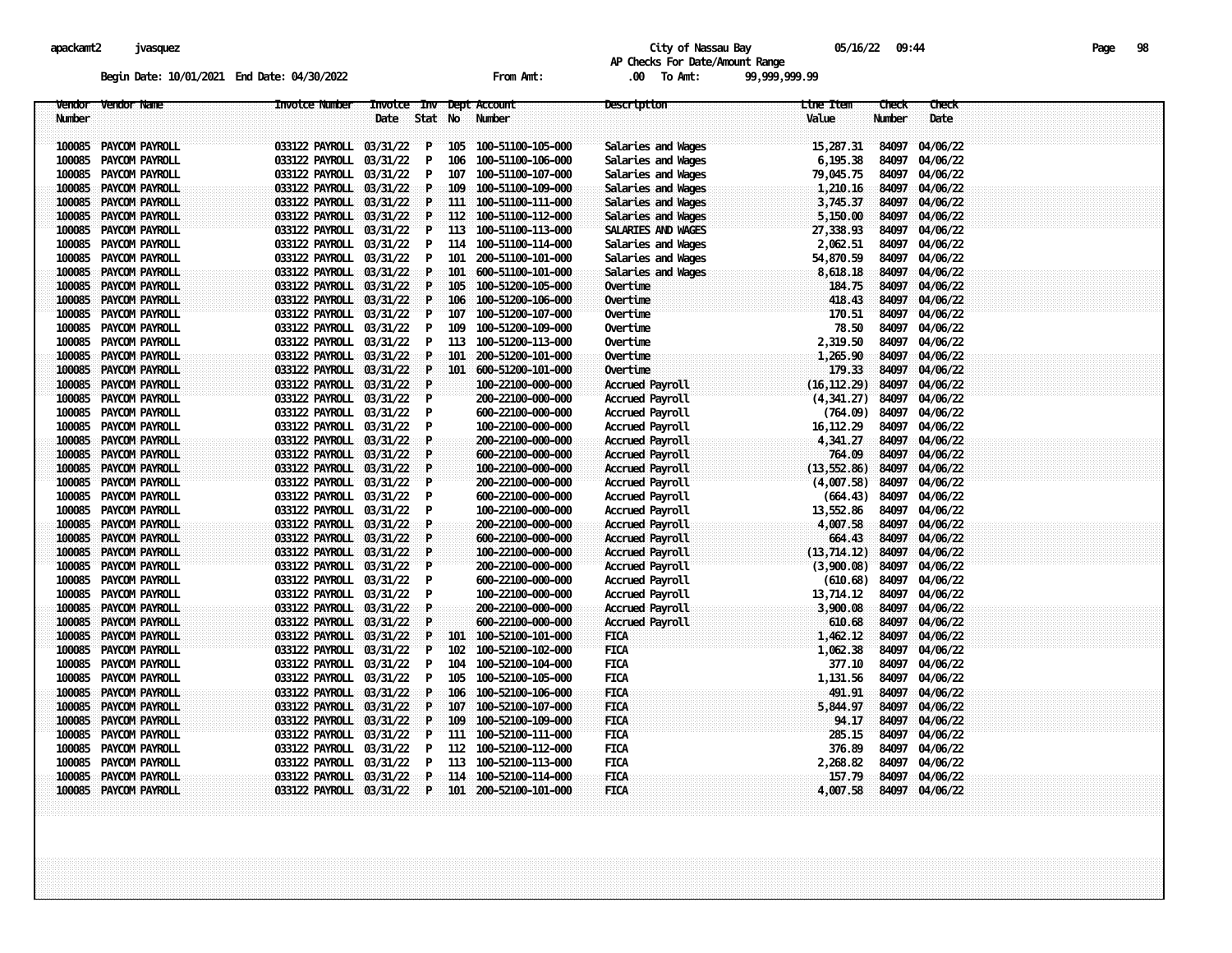**apackamt2 jvasquez City of Nassau Bay 05/16/22 09:44 Page 99 AP Checks For Date/Amount Range**

Begin Date: 10/01/2021 End Date: 04/30/2022 <br>From Amt:

|        | <u> Vendor Vendor Name</u>     | <b>Involce Number</b>   |          |              |     | <b>Invotce Inv Dept Account</b> | <b>Description</b>            | ttne Item            | <b>UTECK</b>  | Check          |  |
|--------|--------------------------------|-------------------------|----------|--------------|-----|---------------------------------|-------------------------------|----------------------|---------------|----------------|--|
| Number |                                |                         | Date     | Stat No      |     | <b>Number</b>                   |                               | Value                | <b>Number</b> | Date           |  |
|        |                                |                         |          |              |     |                                 |                               |                      |               |                |  |
| 100085 | <b>PAYCOM PAYROLL</b>          | 033122 PAYROLL 03/31/22 |          | ‴ P          |     | 101 600-52100-101-000           | <b>FICA</b>                   | 664.43               | 84097         | 04/06/22       |  |
| 100085 | PAYCOM PAYROLL                 | 033122 PAYROLL 03/31/22 |          | - P          |     | 100-22400-000-000               | Insurance Deductions          | (993.98)             | 84097         | 04/06/22       |  |
| 100085 | PAYCOM PAYROLL                 | 033122 PAYROLL 03/31/22 |          | $\mathsf{P}$ |     | 100-22400-000-000               | <b>Insurance Deductions</b>   | (6,808.91)           | 84097         | 04/06/22       |  |
|        | 100085 PAYCOM PAYROLL          | 033122 PAYROLL 03/31/22 |          | . Р          |     | 200-22400-000-000               | <b>Insurance Deductions</b>   | $(3,850.83)$ 84097   |               | 04/06/22       |  |
| 100085 | PAYCOM PAYROLL                 | 033122 PAYROLL 03/31/22 |          | ∴ P          |     | 600-22400-000-000               | <b>Insurance Deductions</b>   | $(223.90)$ 84097     |               | 04/06/22       |  |
|        | 100085 PAYCOM PAYROLL          | 033122 PAYROLL 03/31/22 |          | ା            |     | 100-22300-000-000               | <b>Pension Contributions</b>  | $(28, 619.40)$ 84097 |               | 04/06/22       |  |
| 100085 | PAYCOM PAYROLL                 | 033122 PAYROLL 03/31/22 |          | ™P           |     | 200-22300-000-000               | <b>Pension Contributions</b>  | $(10, 228.07)$ 84097 |               | 04/06/22       |  |
| 100085 | PAYCOM PAYROLL                 | 033122 PAYROLL 03/31/22 |          | P            |     | 600-22300-000-000               | <b>Pension Contributions</b>  | $(1,607.27)$ 84097   |               | 04/06/22       |  |
| 100085 | PAYCOM PAYROLL                 | 033122 PAYROLL 03/31/22 |          | P            |     | 101 100-52200-101-000           | Pension - Contribution        | 2,313.06             | 84097         | 04/06/22       |  |
| 100085 | <b>PAYCOM PAYROLL</b>          | 033122 PAYROLL 03/31/22 |          | $\mathbf{P}$ | 102 | 100-52200-102-000               | <b>Pension - Contribution</b> | 1,494.09             | 84097         | 04/06/22       |  |
| 100085 | PAYCOM PAYROLL                 | 033122 PAYROLL 03/31/22 |          | $\mathbf{P}$ | 104 | 100-52200-104-000               | Pension - Contribution        | 547.79               | 84097         | 04/06/22       |  |
| 100085 | PAYCOM PAYROLL                 | 033122 PAYROLL 03/31/22 |          | ା            | 105 | 100-52200-105-000               | <b>Pension - Contribution</b> | 1,730.31             | 84097         | 04/06/22       |  |
|        |                                |                         |          |              |     |                                 |                               |                      |               |                |  |
| 100085 | PAYCOM PAYROLL                 | 033122 PAYROLL 03/31/22 |          | ႃၣ           | 106 | 100-52200-106-000               | <b>Pension - Contribution</b> | 747.99               | 84097         | 04/06/22       |  |
| 100085 | PAYCOM PAYROLL                 | 033122 PAYROLL 03/31/22 |          | <b>P</b>     | 107 | 100-52200-107-000               | <b>Pension - Contribution</b> | 8,746.25             | 84097         | 04/06/22       |  |
| 100085 | PAYCOM PAYROLL                 | 033122 PAYROLL 03/31/22 |          | <b>P</b>     | 109 | 100-52200-109-000               | <b>Pension - Contribution</b> | 143.76               | 84097         | 04/06/22       |  |
| 100085 | <b>PAYCOM PAYROLL</b>          | 033122 PAYROLL 03/31/22 |          | ⊹P           | 111 | 100-52200-111-000               | <b>Pension - Contribution</b> | 415.56               | 84097         | 04/06/22       |  |
| 100085 | PAYCOM PAYROLL                 | 033122 PAYROLL 03/31/22 |          | $\cdot$ p.   | 112 | 100-52200-112-000               | <b>Pension - Contribution</b> | 460.35               | 84097         | 04/06/22       |  |
| 100085 | PAYCOM PAYROLL                 | 033122 PAYROLL 03/31/22 |          | ူ            | 113 | 100-52200-113-000               | <b>Pension - Contribution</b> | 597.87               | 84097         | 04/06/22       |  |
|        | 100085 PAYCOM PAYROLL          | 033122 PAYROLL 03/31/22 |          | ႃၣ           |     | 114 100-52200-114-000           | <b>Pension - Contribution</b> | 234.02               | 84097         | 04/06/22       |  |
| 100085 | PAYCOM PAYROLL                 | 033122 PAYROLL 03/31/22 |          | $\mathsf{P}$ | 101 | 200-52200-101-000               | <b>Pension - Contribution</b> | 6,250.48             | 84097         | 04/06/22       |  |
| 100085 | Paycom Payroll                 | 033122 PAYROLL 03/31/22 |          | $\mathsf{P}$ |     | 101 600-52200-101-000           | <b>Pension - Contribution</b> | 982.22               | 84097         | 04/06/22       |  |
| 100085 | PAYCOM PAYROLL                 | 033122 PAYROLL 03/31/22 |          | ∵⊬P          |     | 100-22200-000-000               | Deferred Compensation         | $(1,307.00)$ 84097   |               | 04/06/22       |  |
|        | 100085 PAYCOM PAYROLL          | 033122 PAYROLL 03/31/22 |          | ା            |     | 200-22200-000-000               | Deferred Compensation         | $(2,883.00)$ 84097   |               | 04/06/22       |  |
| 100085 | PAYCOM PAYROLL                 | 033122 PAYROLL 03/31/22 |          | $\mathbf P$  |     | 600-22200-000-000               | Deferred Compensation         | $(200.00)$ 84097     |               | 04/06/22       |  |
| 100085 | PAYCOM PAYROLL                 | 033122 PAYROLL 03/31/22 |          | $\mathbf P$  |     | 101 100-51300-101-000           | <b>Phone Allowance</b>        | 295.00               | 84097         | 04/06/22       |  |
| 100085 | PAYCOM PAYROLL                 | 033122 PAYROLL 03/31/22 |          | <b>P</b>     | 102 | 100-51300-102-000               | <b>Phone Allowance</b>        | 130.00               | 84097         | 04/06/22       |  |
| 100085 |                                | 033122 PAYROLL 03/31/22 |          | - P          |     | 100-51300-104-000               | <b>Phone Allowance</b>        |                      | 84097         |                |  |
|        | Paycom Payroll                 |                         |          |              | 104 |                                 |                               | 100.00               |               | 04/06/22       |  |
| 100085 | <b>PAYCOM PAYROLL</b>          | 033122 PAYROLL 03/31/22 |          | ႃၣႜ          | 105 | 100-51300-105-000               | <b>Phone Allowance</b>        | 460.00               | 84097         | 04/06/22       |  |
| 100085 | PAYCOM PAYROLL                 | 033122 PAYROLL 03/31/22 |          | ူ            | 107 | 100-51300-107-000               | <b>Phone Allowance</b>        | 295.00               | 84097         | 04/06/22       |  |
| 100085 | PAYCOM PAYROLL                 | 033122 PAYROLL 03/31/22 |          | $\mathbf{P}$ | 112 | 100-51300-112-000               | <b>Phone Allowance</b>        | 35.00                | 84097         | 04/06/22       |  |
| 100085 | <b>PAYCOM PAYROLL</b>          | 033122 PAYROLL 03/31/22 |          | ႃၣ           | 113 | 100-51300-113-000               | <b>Phone Allowance</b>        | 65.00                | 84097         | 04/06/22       |  |
| 100085 | PAYCOM PAYROLL                 | 033122 PAYROLL 03/31/22 |          | <b>P</b>     | 114 | 100-51300-114-000               | <b>Phone Allowance</b>        | 65.00                | 84097         | 04/06/22       |  |
| 100085 | PAYCOM PAYROLL                 | 033122 PAYROLL 03/31/22 |          | - P          | 101 | 200-51300-101-000               | <b>Phone Allowance</b>        | 135.00               | 84097         | 04/06/22       |  |
|        | 100085 PAYCOM PAYROLL          | 033122 PAYROLL 03/31/22 |          | ୍ୱା          | 101 | 200-51100-101-000               | Salaries and Wages            | 521.57               | 84097         | 04/06/22       |  |
| 100085 | PAYCOM PAYROLL                 | 033122 PAYROLL 03/31/22 |          | $\mathbf P$  | 101 | 100-60100-101-000               | Contract Services             | 1,338.56             | 84097         | 04/06/22       |  |
| 100085 | PAYCOM PAYROLL                 | 033122 PAYROLL 03/31/22 |          | ႃၣ           |     | 101 100-51100-101-000           | Salaries and Wages            | (465.44)             | 84097         | 04/06/22       |  |
| 100085 | <b>PAYCOM PAYROLL</b>          | 033122 PAYROLL 03/31/22 |          | ™P           |     | 100-22100-000-000               | <b>Accrued Payroll</b>        | (593.54)             | 84097         | 04/06/22       |  |
|        | 100085 PAYCOM PAYROLL          | 033122 PAYROLL 03/31/22 |          | $\mathsf{P}$ |     | 100-22100-000-000               | <b>Accrued Payroll</b>        | 593.54               |               | 84097 04/06/22 |  |
|        | Totals for Check: 84097        |                         |          |              |     |                                 |                               | 237,948.24           |               |                |  |
|        |                                |                         |          |              |     |                                 |                               |                      |               |                |  |
|        | 99999 CHRISTOPHER JOHNSON      | PR 04-08-2022           | 04/07/22 | ႃၣ           |     | 113 100-51100-113-000           | SALARIES AND WAGES            | 753.90               |               | 84098 04/07/22 |  |
|        | Totals for Check: 84098        |                         |          |              |     |                                 |                               | 753.90               |               |                |  |
|        |                                |                         |          |              |     |                                 |                               |                      |               |                |  |
|        | 510 AAA FLEXIBLE PIPE CLEANING | 202203066               | 03/15/22 | - P          |     | 119 200-63800-119-000           | <b>MAINT - SEWER LINES</b>    | 5,850.00             |               | 84099 04/08/22 |  |
|        | Totals for Check: 84099        |                         |          |              |     |                                 |                               |                      |               |                |  |
|        |                                |                         |          |              |     |                                 |                               | 5,850.00             |               |                |  |
|        |                                |                         |          |              |     |                                 |                               |                      |               |                |  |
|        | 9290 ACT PIPE & SUPPLY         | S100787345.001 03/24/22 |          |              |     | P 118 200-63900-118-000         | Maint - Water Lines           | 255.50               |               | 84100 04/08/22 |  |
|        |                                |                         |          |              |     |                                 |                               |                      |               |                |  |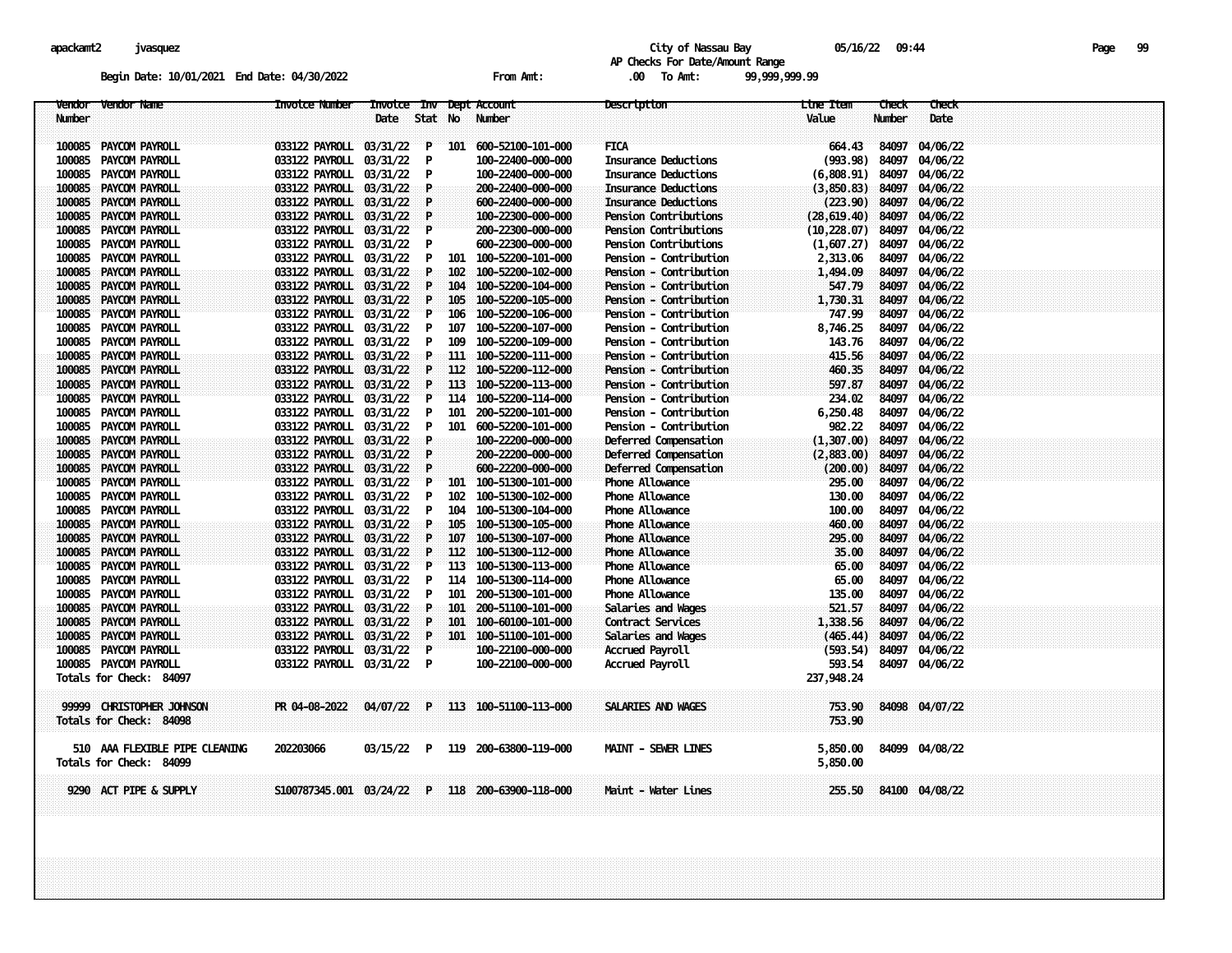**apackamt2 jvasquez City of Nassau Bay 05/16/22 09:44 Page 100 AP Checks For Date/Amount Range**

|  |  |  | Beain Date: 10/01/2021    End Date: 04/30/2022 | From Amt. | $.00\,$<br>To Amt: | 99,999,999,99 |
|--|--|--|------------------------------------------------|-----------|--------------------|---------------|
|--|--|--|------------------------------------------------|-----------|--------------------|---------------|

| vendor vendor Name                             | Invoice Number Invoice Inv Dept Account |              |                              |                         | <b>Description</b>                              | <b>Etne Item</b> | <b>Check</b>  | Check          |  |
|------------------------------------------------|-----------------------------------------|--------------|------------------------------|-------------------------|-------------------------------------------------|------------------|---------------|----------------|--|
| <b>Number</b>                                  |                                         |              |                              | Date Stat No Number     |                                                 | Value            | <b>Number</b> | Date           |  |
| Totals for Check: 84100                        |                                         |              |                              |                         |                                                 | 255.50           |               |                |  |
|                                                |                                         |              |                              |                         |                                                 |                  |               |                |  |
| 100759 AMAZON CAPITAL SERVICES                 | 1MJ3-MTG1-DM1L 03/25/22                 |              | P                            | 106 100-63200-106-000   | Maint - Equip                                   | 11.76            |               | 84101 04/08/22 |  |
| 100759 AMAZON CAPITAL SERVICES                 | 1XR7-CR4K-HFKC 03/30/22 P               |              |                              | 104 100-54100-104-000   | Incentive - Volunteer                           | 108.95           |               | 84101 04/08/22 |  |
| Totals for Check: 84101                        |                                         |              |                              |                         |                                                 | 120.71           |               |                |  |
|                                                |                                         |              |                              |                         |                                                 |                  |               |                |  |
| 100495 AMERICAN JANITORIAL                     | 59199                                   | 04/01/22     | P                            | 101 100-63100-101-000   | Maint - Facilities                              | 946.40           |               | 84102 04/08/22 |  |
| 100495 AMERICAN JANITORIAL                     | 59199                                   | 04/01/22     | P                            | 117 100-63100-117-000   | Maint - Facilities                              | 743.60           |               | 84102 04/08/22 |  |
| 100495 AMERICAN JANITORIAL                     | 59199                                   | 04/01/22     | P                            | 104 100-60100-104-000   | Contract Services                               | 250.00           |               | 84102 04/08/22 |  |
| 100495 AMERICAN JANITORIAL                     | 59199                                   | 04/01/22     |                              | P 113 100-60100-113-000 | <b>Contract Services</b>                        | 250.00           | 84102         | 04/08/22       |  |
| 100495 AMERICAN JANITORIAL                     | 59200                                   | 04/01/22     | $\mathbf{P}$                 | 101 100-63100-101-000   | Maint - Facilities                              | 375.00           |               | 84102 04/08/22 |  |
| 100495 AMERICAN JANITORIAL                     | 59121                                   | 02/28/22     | $\mathbf{P}$                 | 101 100-63100-101-000   | Maint - Facilities                              | 189.54           |               | 84102 04/08/22 |  |
| 100495 AMERICAN JANITORIAL                     | 59093                                   | $02/25/22$ P |                              | 101 100-63100-101-000   | <b>Maint - Facilities</b>                       | 250.00           |               | 84102 04/08/22 |  |
| Totals for Check: 84102                        |                                         |              |                              |                         |                                                 | 3,004.54         |               |                |  |
| 100169 ARKK ENGINEERS, LLC                     | 21-029-05                               | 02/22/22     | ₽                            |                         | 105 900-70100-105-326-21103CAPITAL EXPENDITURES | 3,356.00         |               | 84103 04/08/22 |  |
| 100169 ARKK ENGINEERS, LLC                     | 21-029-05                               | 02/22/22     | P.                           |                         | 105 900-70100-105-326-21103CAPITAL EXPENDITURES | 295.00           |               | 84103 04/08/22 |  |
| 100169 ARKK ENGINEERS, LLC                     | 21-029-05                               | 02/22/22     | $\mathbf{P}$                 |                         | 105 900-70100-105-326-21103CAPITAL EXPENDITURES | 50.00            |               | 84103 04/08/22 |  |
| 100169 ARKK ENGINEERS, LLC                     | 22-006-02                               | 03/28/22     | P                            | 105 100-60100-105-000   | Contract Services                               | 700.00           |               | 84103 04/08/22 |  |
| 100169 ARKK ENGINEERS, LLC                     | 22-006-02                               | 03/28/22     | P                            | 118 200-70100-118-000   | Capital Expenditures                            | 181.76           |               | 84103 04/08/22 |  |
| 100169 ARKK ENGINEERS, LLC                     | 22-006-02                               | 03/28/22     | P                            | 119 200-70100-119-000   | <b>CAPITAL EXPENDITURES</b>                     | 93.64            |               | 84103 04/08/22 |  |
| 100169 ARKK ENGINEERS, LLC                     | 20-034-13                               | 02/22/22     | ୍ନ                           | 118 200-70100-118-000   | Capital Expenditures                            | 242.00           |               | 84103 04/08/22 |  |
| 100169 ARKK ENGINEERS, LLC                     | 20-034-13                               | 02/22/22     | ႃၣႜ                          | 118 200-70100-118-000   | Capital Expenditures                            | 374.00           |               | 84103 04/08/22 |  |
| 100169 ARKK ENGINEERS, LLC                     | 20-034-13                               | 02/22/22     | $\mathbf{P}$                 | 119 200-70100-119-000   | <b>CAPITAL EXPENDITURES</b>                     | 273.33           |               | 84103 04/08/22 |  |
| 100169 ARKK ENGINEERS, LLC                     | 20-034-13                               | 02/22/22     | ႃၣႃ                          | 119 200-70100-119-000   | <b>CAPITAL EXPENDITURES</b>                     | 47.22            |               | 84103 04/08/22 |  |
| 100169 ARKK ENGINEERS, LLC                     | 22-006-01                               | 02/22/22     | P                            | 101 200-60100-101-000   | Contract Services                               | 140.00           | 84103         | 04/08/22       |  |
| 100169 ARKK ENGINEERS, LLC                     | 20-034-14                               | 03/28/22     | P                            | 118 200-70100-118-000   | Capital Expenditures                            | 460.30           | 84103         | 04/08/22       |  |
| 100169 ARKK ENGINEERS, LLC                     | 20-034-14                               | 03/28/22     | $\langle \mathbf{P} \rangle$ | 119 200-70100-119-000   | <b>CAPITAL EXPENDITURES</b>                     | 197.70           |               | 84103 04/08/22 |  |
| 100169 ARKK ENGINEERS, LLC                     | 20-012-15                               | 03/28/22     | -P                           | 119 200-70100-119-000   | <b>CAPITAL EXPENDITURES</b>                     | 995.00           |               | 84103 04/08/22 |  |
| 100169 ARKK ENGINEERS, LLC                     | 21-029-06                               | 03/28/22     | $\mathbf{P}$                 |                         | 105 900-70100-105-326-21103CAPITAL EXPENDITURES | 150.00           |               | 84103 04/08/22 |  |
| 100169 ARKK ENGINEERS, LLC                     | 21-029-06                               | $03/28/22$ P |                              |                         | 105 900-70100-105-326-21103CAPITAL EXPENDITURES | 1,750.00         |               | 84103 04/08/22 |  |
| Totals for Check: 84103                        |                                         |              |                              |                         |                                                 | 9,305.95         |               |                |  |
| 12505 BOUND TREE MEDICAL                       | 84470688                                | 04/04/22     | ъ.                           | 113 100-61300-113-000   | Supplies - Public Safety                        | 29.58            |               | 84104 04/08/22 |  |
| 12505 BOUND TREE MEDICAL                       | 84467267                                | 03/31/22     | $\mathsf{P}$                 | 113 100-61300-113-000   | Supplies - Public Safety                        | 44.34            |               | 84104 04/08/22 |  |
| Totals for Check: 84104                        |                                         |              |                              |                         |                                                 | 73.92            |               |                |  |
|                                                |                                         |              |                              |                         |                                                 |                  |               |                |  |
| 16414 CINTAS                                   | 4115446842                              | 04/05/22     | P                            | 101 100-63100-101-000   | Maint - Facilities                              | 46.00            |               | 84105 04/08/22 |  |
| 16414 CINTAS                                   | 4115446819                              | 04/05/22     | P                            | 101 200-61400-101-000   | Supplies - Uniforms                             | 20.00            |               | 84105 04/08/22 |  |
| 16414 CINTAS                                   | 4115446819                              | 04/05/22     | ∷ P∷                         | 105 100-61400-105-000   | Supplies - Uniforms                             | 62.52            |               | 84105 04/08/22 |  |
| 16414 CINTAS                                   | 4114774537                              | 03/29/22     | $\mathsf{P}$                 | 101 200-61400-101-000   | Supplies - Uniforms                             | 20.00            |               | 84105 04/08/22 |  |
| <b>16414 CINTAS</b>                            | 4114774537                              | 03/29/22 P   |                              | 105 100-61400-105-000   | Supplies - Uniforms                             | 62.52            |               | 84105 04/08/22 |  |
| Totals for Check: 84105                        |                                         |              |                              |                         |                                                 | 211.04           |               |                |  |
|                                                |                                         |              |                              |                         |                                                 |                  |               |                |  |
| 17910 Cooler's Inc.<br>Totals for Check: 84106 | 47889292                                | 03/29/22 P   |                              | 105 100-63100-105-000   | Maint - Facilities                              | 694.88<br>694.88 |               | 84106 04/08/22 |  |
|                                                |                                         |              |                              |                         |                                                 |                  |               |                |  |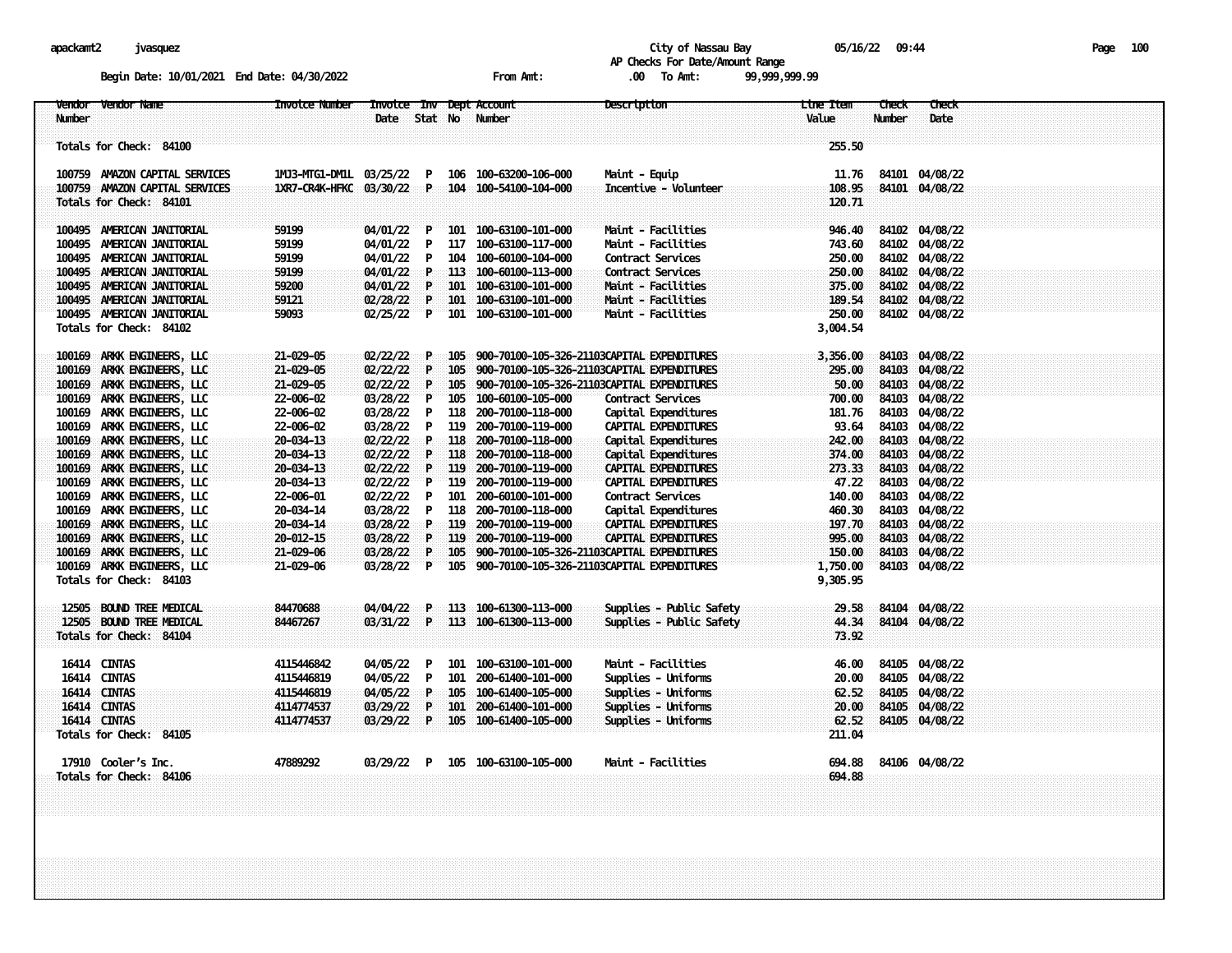**apackamt2 jvasquez City of Nassau Bay 05/16/22 09:44 Page 101 AP Checks For Date/Amount Range**

| <del>Vendor Vendor Name</del>                                                                                  | Invoice Number                            |                                                        |  |                                                                                                          | <b>Description</b>                            | itine Titen                                | Check         | <b>Check</b>                                       |  |  |
|----------------------------------------------------------------------------------------------------------------|-------------------------------------------|--------------------------------------------------------|--|----------------------------------------------------------------------------------------------------------|-----------------------------------------------|--------------------------------------------|---------------|----------------------------------------------------|--|--|
| <b>Number</b>                                                                                                  |                                           | <b>Invotce Inv Dept Account</b><br>Date Stat No Number |  |                                                                                                          |                                               | Value                                      | <b>Number</b> | Date                                               |  |  |
| 100256 CONSTELLATION NEWENERGY INC<br>Totals for Check: 84107                                                  | 61912479101                               |                                                        |  | 03/28/22 P 106 100-62100-106-000                                                                         | <b>Utilities</b>                              | 1,722.87<br>1,722.87                       |               | 84107 04/08/22                                     |  |  |
| 100256 CONSTELLATION NEWENERGY INC<br>Totals for Check: 84108                                                  | 61912484101                               |                                                        |  | 03/28/22 P 106 100-62100-106-000                                                                         | <b>Utilities</b>                              | 3,641.37<br>3,641.37                       |               | 84108 04/08/22                                     |  |  |
| 100256 CONSTELLATION NEWENERGY INC<br>Totals for Check: 84109                                                  | 62032144301                               |                                                        |  | 03/22/22 P 106 100-62100-106-000                                                                         | <b>Utilities</b>                              | 236.33<br>236.33                           |               | 84109 04/08/22                                     |  |  |
| 100256 CONSTELLATION NEWENERGY INC<br>Totals for Check: 84110                                                  | 62032145601                               |                                                        |  | 03/28/22 P 119 200-62100-119-000                                                                         | Utilities                                     | 5,117.40<br>5,117.40                       |               | 84110 04/08/22                                     |  |  |
| 100256 CONSTELLATION NEWENERGY INC<br>100256 CONSTELLATION NEWENERGY INC<br>100256 CONSTELLATION NEWENERGY INC | 62032173301<br>62032173301<br>62032173301 |                                                        |  | 03/28/22 P 101 100-62100-101-000<br>03/28/22 P 117 100-62100-117-000<br>03/28/22 P 106 100-62100-106-000 | <b>Utilities</b><br>Utilities<br>Utilities    | 1,612.70<br>1,267.13<br>21.00              |               | 84111 04/08/22<br>84111 04/08/22<br>84111 04/08/22 |  |  |
| Totals for Check: 84111<br>100256 CONSTELLATION NEWENERGY INC                                                  | 62032177901                               |                                                        |  | 03/28/22 P 118 200-62100-118-000                                                                         | <b>Utilities</b>                              | 2,900.83<br>786.13                         |               | 84112 04/08/22                                     |  |  |
| Totals for Check: 84112<br>100256 CONSTELLATION NEWENERGY INC                                                  | 62032190101                               |                                                        |  | 03/28/22 P 119 200-62100-119-000                                                                         | Utilities                                     | 786.13<br>686.14                           |               | 84113 04/08/22                                     |  |  |
| Totals for Check: 84113<br>100256 CONSTELLATION NEWENERGY INC                                                  | 62032252401                               |                                                        |  | 03/22/22 P 101 600-62100-101-627                                                                         | <b>UTILITIES</b>                              | 686.14<br>07.41                            |               | 84114 04/08/22                                     |  |  |
| Totals for Check: 84114<br>100256 CONSTELLATION NEWENERGY INC                                                  | 62032265101                               |                                                        |  | 03/22/22 P 106 100-62100-106-000                                                                         | Utilities                                     | 07.41<br>07.01                             |               | 84115 04/08/22                                     |  |  |
| Totals for Check: 84115                                                                                        |                                           |                                                        |  |                                                                                                          |                                               | 07.01                                      |               |                                                    |  |  |
| 100256 CONSTELLATION NEWENERGY INC<br>100256 CONSTELLATION NEWENERGY INC<br>Totals for Check: 84116            | 62032317501<br>62032317501                |                                                        |  | 03/22/22 P 104 100-62100-104-000<br>03/22/22 P 113 100-62100-113-000                                     | <b>Utilities</b><br>Utilities                 | 634.63<br>634.63<br>1,269.26               |               | 84116 04/08/22<br>84116 04/08/22                   |  |  |
| 24960 DXI INDUSTRIES, INC.<br>Totals for Check: 84117                                                          | 055005346-22                              |                                                        |  | 03/31/22 P 119 200-63810-119-000                                                                         | Maint - Chem & Lab Supply                     | 1,440.36<br>1,440.36                       |               | 84117 04/08/22                                     |  |  |
| 100301 FUN EXPRESS, LLC<br>Totals for Check: 84118                                                             | 715317319-01                              |                                                        |  | 02/28/22 P 106 100-66100-106-000                                                                         | Special Events                                | 1,250.16<br>1,250.16                       |               | 84118 04/08/22                                     |  |  |
| 940 GRAINGER<br>Totals for Check: 84119                                                                        | 9228715752                                |                                                        |  | 03/01/22 P 105 100-63100-105-000                                                                         | Maint - Facilities                            | 54.76                                      |               | 54.76 84119 04/08/22                               |  |  |
| 34320 GREGG & GREGG PC<br>34320 GREGG & GREGG PC<br>34320 GREGG & GREGG PC<br>Totals for Check: 84120          | 34597 L<br>34598 P<br>34596 G             | 03/30/22 P                                             |  | 03/30/22 P 101 100-60700-101-000<br>112 100-60100-112-000<br>03/30/22 P 101 100-60700-101-000            | Legal Fees<br>Contract Services<br>Legal Fees | 860.06<br>805.00<br>16,760.53<br>18,425.59 |               | 84120 04/08/22<br>84120 04/08/22<br>84120 04/08/22 |  |  |
|                                                                                                                |                                           |                                                        |  |                                                                                                          |                                               |                                            |               |                                                    |  |  |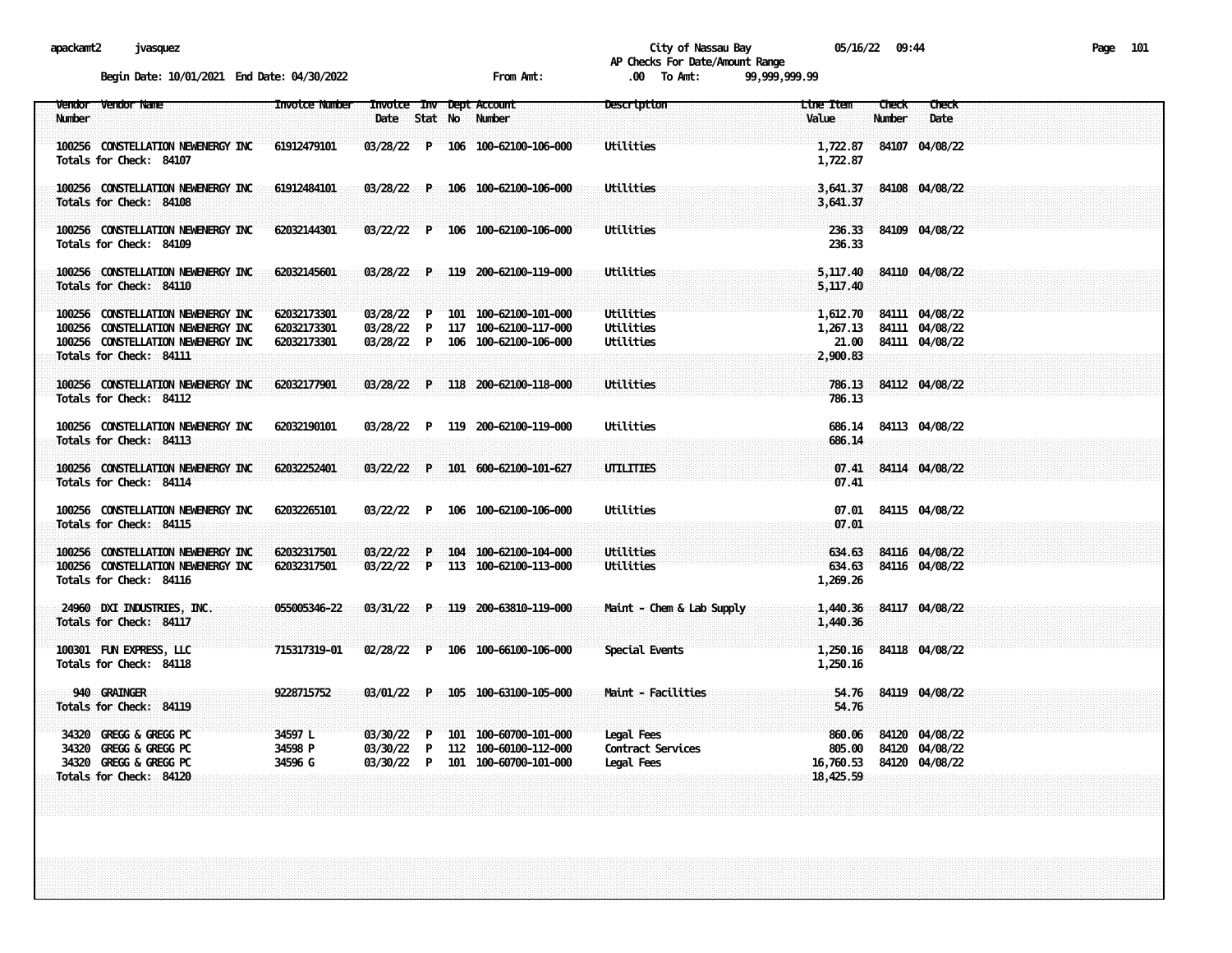| apackamt2     | jvasquez<br>Begin Date: 10/01/2021 End Date: 04/30/2022                                                               |                                |                                                        |  | From Amt:                                                                                                                          | City of Nassau Bay<br>AP Checks For Date/Amount Range<br>$.00$ To Amt:<br>99,999,999.99 |                                  | 05/16/22 09:44          |                                                             |  |  | Page 102 |
|---------------|-----------------------------------------------------------------------------------------------------------------------|--------------------------------|--------------------------------------------------------|--|------------------------------------------------------------------------------------------------------------------------------------|-----------------------------------------------------------------------------------------|----------------------------------|-------------------------|-------------------------------------------------------------|--|--|----------|
| <b>Number</b> | <del>Vendor Vendor Name</del>                                                                                         | Invotce Number                 | <b>Invoice Inv Dept Account</b><br>Date Stat No Number |  |                                                                                                                                    | <b>Description</b>                                                                      | ittne Titem<br>Value             | -Check<br><b>Number</b> | <b>Check</b><br>Date                                        |  |  |          |
|               | 43505 HOME DEPOT<br>43505 HOME DEPOT<br>Totals for Check: 84121                                                       | 7511905<br>9514889             |                                                        |  | 03/31/22 P 105 100-63100-105-000<br>03/29/22 P 106 100-63600-106-000                                                               | Maint - Facilities<br>Maint - Grounds                                                   | 99.32                            |                         | 77.59 84121 04/08/22<br>21.73 84121 04/08/22                |  |  |          |
|               | 100198 IWS GAS AND SUPPLY OF TX, LTD 36883913<br>Totals for Check: 84122                                              |                                |                                                        |  | 03/31/22 P 113 100-61300-113-000                                                                                                   | Supplies - Public Safety                                                                | 422.91<br>422.91                 |                         | 84122 04/08/22                                              |  |  |          |
|               | 99999 JAVON THOMAS<br>Totals for Check: 84123                                                                         | JT 04-04-22                    | 04/08/22 P                                             |  | 104 100-63410-104-000                                                                                                              | Maint - Marine                                                                          | 97.41                            |                         | 97.41 84123 04/08/22                                        |  |  |          |
|               | 100053 KENDIG KEAST COLLABORATIVE INC 20316<br>100053 KENDIG KEAST COLLABORATIVE INC 20316<br>Totals for Check: 84124 |                                |                                                        |  | 03/31/22 P 115 900-70100-115-326-21107CAPITAL EXPENDITURES<br>03/31/22 P 115 900-70100-115-326-21107CAPITAL EXPENDITURES           |                                                                                         | 10,137.50<br>579.00<br>10.716.50 |                         | 84124 04/08/22<br>84124 04/08/22                            |  |  |          |
|               | 99845 LexisNexis- Accurint<br>Totals for Check: 84125                                                                 | 20220331                       |                                                        |  | 03/31/22 P 107 100-60100-107-000                                                                                                   | <b>CONTRACT SERVICES</b>                                                                | 35.50<br>35.50                   |                         | 84125 04/08/22                                              |  |  |          |
|               | 54150 Liggio's Tire & Service Center 245027<br>Totals for Check: 84126                                                |                                |                                                        |  | 04/04/22 P 107 100-61400-107-000                                                                                                   | SUPPLIES - UNIFORMS                                                                     | 2,012.52<br>2,012.52             |                         | 84126 04/08/22                                              |  |  |          |
|               | 55030 Lowes Business Account<br>55030 Lowes Business Account<br>Totals for Check: 84127                               | 03-24-2022<br>$03 - 31 - 2022$ |                                                        |  | 03/24/22 P 105 100-63100-105-000<br>$03/31/22$ P $106$ $100-63600-106-000$                                                         | Maint - Facilities<br>Maint - Grounds                                                   | 159.10<br>128.74<br>287.84       |                         | 84127 04/08/22<br>84127 04/08/22                            |  |  |          |
|               | 56020 Maas Nursery, Inc.<br>56020 Maas Nursery, Inc<br>Totals for Check: 84128                                        | 231<br>231                     |                                                        |  | 03/25/22 P 106 100-66100-106-000<br>03/25/22 P 106 100-63600-106-000                                                               | Special Events<br>Maint - Grounds                                                       | 3,542.79<br>661.13<br>4,203.92   |                         | 84128 04/08/22<br>84128 04/08/22                            |  |  |          |
|               | 100126 MARY CHAMBERS<br>100126 MARY CHAMBERS<br>100126 MARY CHAMBERS<br>Totals for Check: 84129                       | 202206<br>202206<br>202206     |                                                        |  | 04/04/22 P 115 900-70100-115-326-21107CAPITAL EXPENDITURES<br>04/04/22 P 121 600-60100-121-000<br>04/04/22 P 110 100-60100-110-000 | <b>Contract Services</b><br><b>Contract Services</b>                                    | 1,291.67<br>1,291.66<br>4,166.66 |                         | 1,583.33 84129 04/08/22<br>84129 04/08/22<br>84129 04/08/22 |  |  |          |

100359 MUSTANG CAT **MUSTANG CAT 2006/22** WORK1155269 03/17/22 P 105 100-63200-105-000 Maint Equip 1,642.42 1,642.42 84130 04/08/22

100830 N & S CONSTRUCTION CO 20-012 PMT 6 04/01/22 P 119 200-80100-119-410-21101INTERGOV. EXP. - FEDERAL 11,493.90 84131 04/08/22 **100830 N & S CONSTRUCTION CO 20-012 PMT 6 04/01/22 P 119 200-65500-119-410-21101GRANT LOCAL SHARE 1,277.10 84131 04/08/22**

100830 N & S CONSTRUCTION CO 2009-012 PWT 6 04/01/22 P 119 200-65500-119-410-21101GRANT LOCAL SHARE 474.03 4131 04/08/22 100830 N & S CONSTRUCTION CO 20-012 PMT 6 04/01/22 P 119 200-80100-119-410-21101INTERGOV, EXP. - FEDERAL 3,847.50 84131 04/08/22 100830 N & S CONSTRUCTION CO 20-012 PMT 6 04/01/22 P 119 200-65500-119-410-21101GRANT LOCAL SHARE 00.00 84131 04/08/22

100636 NEXTCARE URGENT CARE TX 03-15-2022 03/15/22 P 101 100-60100-101-000 Contract Services 302.00 84132 04/08/22

04/01/22 P 119 200-80100-119-410-21101INTERGOV. EXP. - FEDERAL

**Totals for Check: 84130 1,642.42**

**Totals for Check: 84131 21,358.80**

**Totals for Check: 84132 302.00**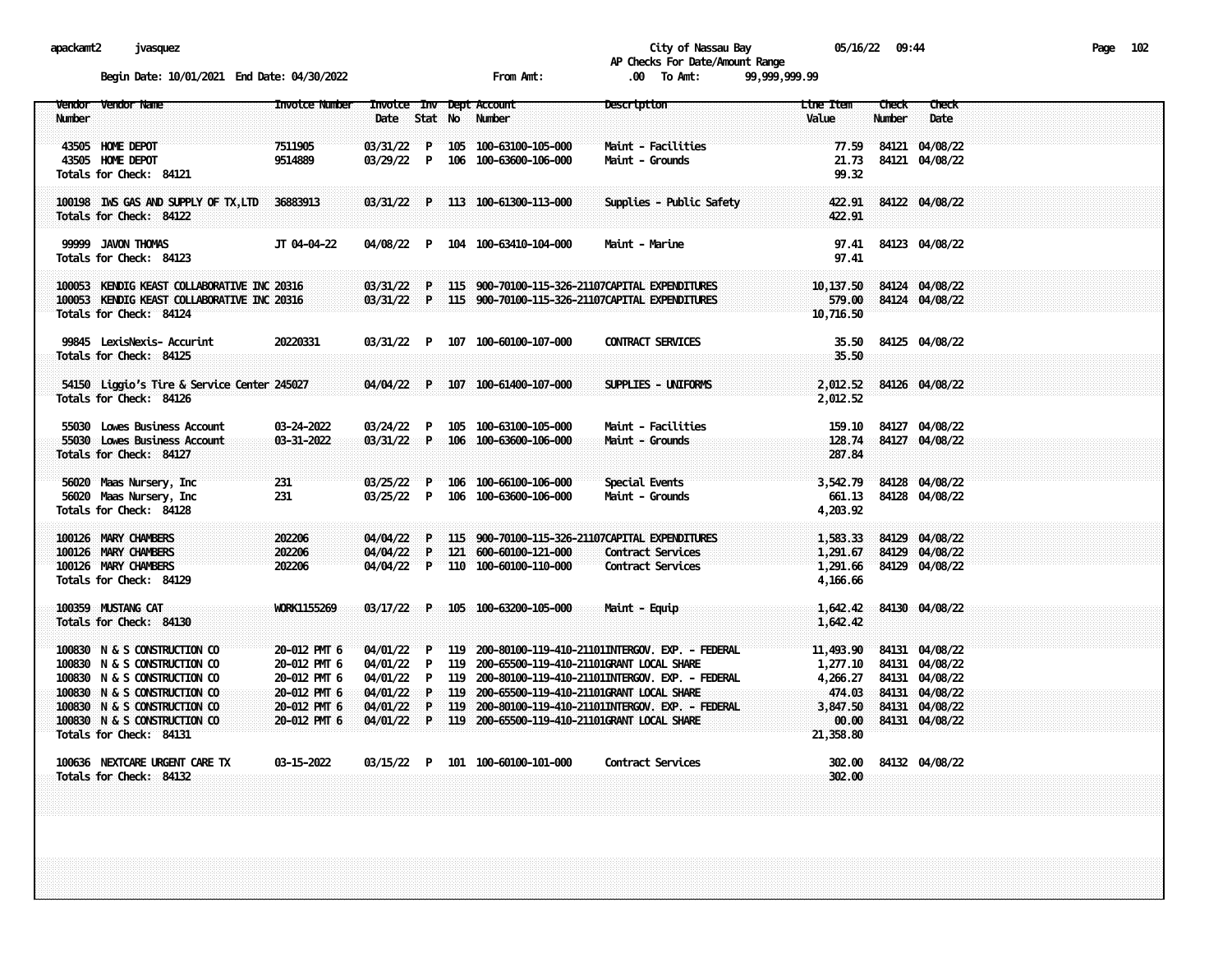**apackamt2 jvasquez City of Nassau Bay 05/16/22 09:44 Page 103 AP Checks For Date/Amount Range**

| 05/16/22 | - 09 |
|----------|------|
|          |      |

Begin Date: 10/01/2021 End Date: 04/30/2022 <br>From Amt:

|               | Vendor Vendor Name                                                                                                              | Invoice Number Invoice Inv Dept Account |  |                                                                                    | <b>Description</b>                   | Etne Item                        | Check         | Check                            |  |  |  |
|---------------|---------------------------------------------------------------------------------------------------------------------------------|-----------------------------------------|--|------------------------------------------------------------------------------------|--------------------------------------|----------------------------------|---------------|----------------------------------|--|--|--|
| <b>Number</b> |                                                                                                                                 |                                         |  | Date Stat No Number                                                                |                                      | Value                            | <b>Number</b> | Date                             |  |  |  |
|               | 100594 NORTHERN SAFETY CO INC<br>Totals for Check: 84133                                                                        | 904745321                               |  | 03/24/22 P 105 100-61700-105-000                                                   | Supplies - Public Works              | 74.30<br>74.30                   |               | 84133 04/08/22                   |  |  |  |
|               | 41340 O'REILLY AUTOMOTIVE STORE, INC 0411-154654<br>41340 O'REILLY AUTOMOTIVE STORE, INC 0411-150894<br>Totals for Check: 84134 |                                         |  | $-03/28/22$ P $-105 - 100 - 63400 - 105 - 000$<br>02/23/22 P 105 100-63400-105-000 | Maint - Vehicles<br>Maint - Vehicles | 50.38<br>180.59<br>230.97        |               | 84134 04/08/22<br>84134 04/08/22 |  |  |  |
|               | 100314 ORKIN COMMERCIAL SERVICES<br>Totals for Check: 84135                                                                     | 223805637                               |  | 02/22/22 P 118 200-63100-118-000                                                   | Maint - Facilities                   | 110.96<br>110.96                 |               | 84135 04/08/22                   |  |  |  |
|               | 70215 POWER FIELD SERVICES, DIV<br>70215 POWER FIELD SERVICES, DIV<br>Totals for Check: 84136                                   | 8673<br>8672                            |  | 03/14/22 P 119 200-63200-119-000<br>03/14/22 P 118 200-63200-118-000               | Maint - Equip<br>Maint - Equip       | 1,668.16<br>1,496.24<br>3,164.40 |               | 84136 04/08/22<br>84136 04/08/22 |  |  |  |
|               | 100485 RED WING BUSINESS ADVANTAGE<br>Totals for Check: 84137                                                                   |                                         |  | 20220310039482 03/10/22 P 105 100-61400-105-000                                    | Supplies - Uniforms                  | 200.00<br>200.00                 |               | 84137 04/08/22                   |  |  |  |
|               | 75213 RON COX CONSULTING<br>Totals for Check: 84138                                                                             | 1195                                    |  | 03/31/22 P 121 600-60100-121-000                                                   | Contract Services                    | 6,393.61<br>6,393.61             |               | 84138 04/08/22                   |  |  |  |
|               | 100293 SPRINT WASTE SERVICES LP<br>Totals for Check: 84139                                                                      | 0000141089                              |  | 02/28/22 P 119 200-63820-119-000                                                   | Maint - Sludge Removal               | 3,200.00<br>3,200.00             |               | 84139 04/08/22                   |  |  |  |
|               | 88710 TX COMMISSION ON<br>Totals for Check: 84140                                                                               | DL 04-04-22                             |  | 04/04/22 P 107 100-60200-107-000                                                   | Dues, Fees, & Subscriptions          | 70.00<br>70.00                   |               | 84140 04/08/22                   |  |  |  |
|               | <b>100244 ULINE</b><br>Totals for Check: 84141                                                                                  | 146015363                               |  | 03/08/22 P 105 100-63100-105-000                                                   | Maint - Facilities                   | 366.67<br>366.67                 |               | 84141 04/08/22                   |  |  |  |
|               | 88888 ANDERSON, DONALD<br>Totals for Check: 84142                                                                               | U0060000100002A 04/06/22 P              |  | 200-20500-000-000                                                                  | <b>Refunds</b>                       | 100.00<br>100.00                 |               | 84142 04/11/22                   |  |  |  |
|               | 88888 BEDINGFIELD, AMELIA<br>Totals for Check: 84143                                                                            | U0020262270025A 04/01/22 P              |  | 200-20500-000-000                                                                  | <b>Refunds</b>                       | 168.71<br>168.71                 |               | 84143 04/11/22                   |  |  |  |
|               | 88888 LEPPARD, TIM<br>Totals for Check: 84144                                                                                   | U0060367090011A 04/01/22 P              |  | 200-20500-000-000                                                                  | <b>Refunds</b>                       | 22.29<br>22.29                   |               | 84144 04/11/22                   |  |  |  |
|               | 88888 WALKER, JAMES<br>Totals for Check: 84145                                                                                  | U0060366980010A 04/01/22 P              |  | 200-20500-000-000                                                                  | <b>Refunds</b>                       | 69.54<br>69.54                   |               | 84145 04/11/22                   |  |  |  |
|               | 88888 WATSON, ALVIN<br>Totals for Check: 84146                                                                                  | U0030262770011A 04/01/22 P              |  | 200-20500-000-000                                                                  | <b>Refunds</b>                       | 07.91<br>07.91                   |               | 84146 04/11/22                   |  |  |  |
|               | 100448 ACID REMAP LLC<br>Totals for Check: 84147                                                                                | 2021-511                                |  | 12/31/21 P 113 100-60200-113-000                                                   | Dues, Fees, & Subscriptions          | 650.00<br>650.00                 |               | 84147 04/15/22                   |  |  |  |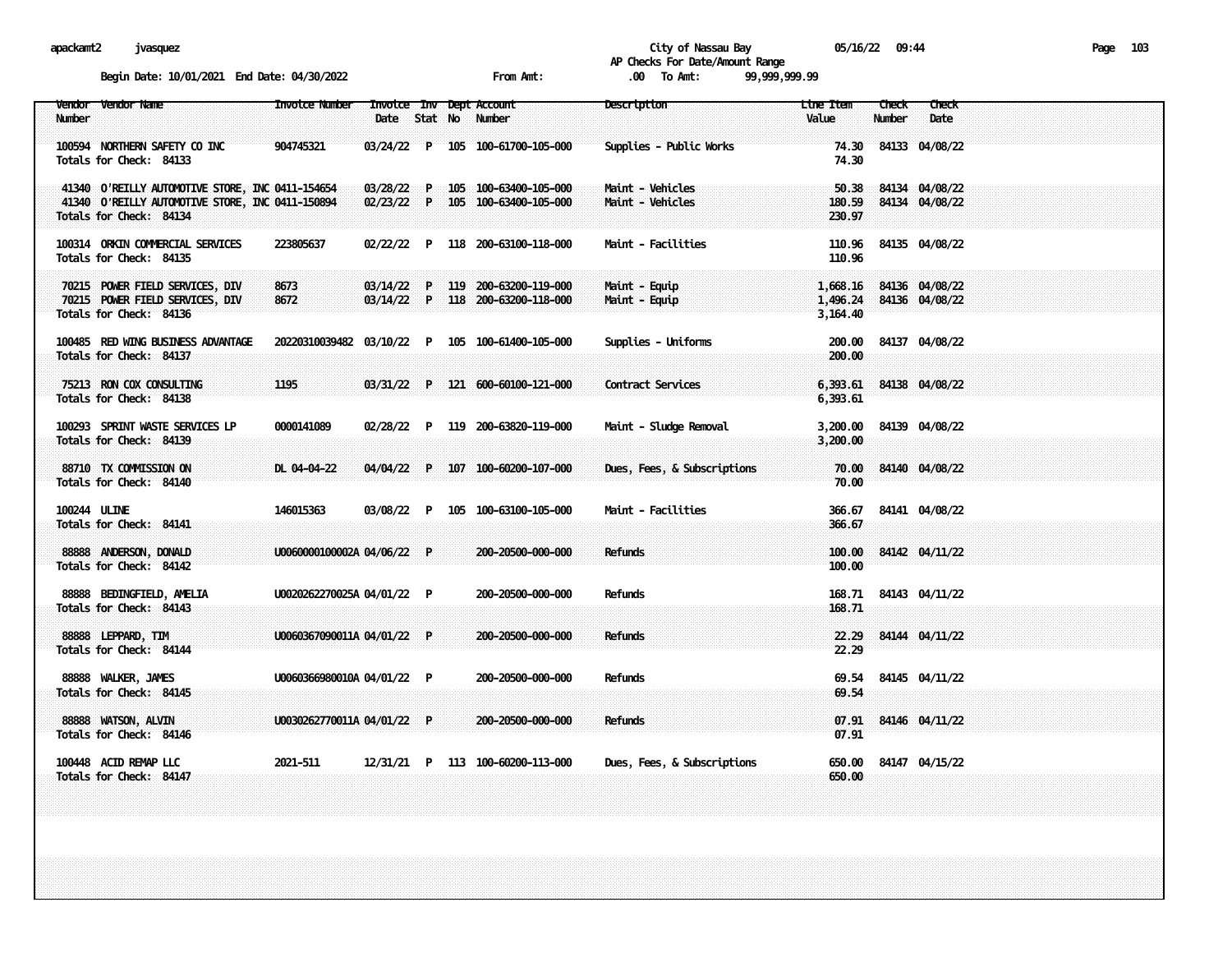$\mathbf{E}$ 

**Totals for Check: 84158 87.56**

**apackamt2 jvasquez City of Nassau Bay 05/16/22 09:44 Page 104 AP Checks For Date/Amount Range**

Begin Date: 10/01/2021 End Date: 04/30/2022 <br>From Amt:

| <b>Number</b>                                                          |                   |              |  | Date Stat No Number                                               |                                                                                                                                                       | Value                      | <b>Number</b> | Date                  |  |
|------------------------------------------------------------------------|-------------------|--------------|--|-------------------------------------------------------------------|-------------------------------------------------------------------------------------------------------------------------------------------------------|----------------------------|---------------|-----------------------|--|
| 9290 ACT PIPE & SUPPLY STO0793470.001 04/04/22 P 118 200-63900-118-000 |                   |              |  |                                                                   | Maint - Water Lines                                                                                                                                   |                            |               | 35.85 84148 04/15/22  |  |
| Totals for Check: 84148                                                |                   |              |  |                                                                   |                                                                                                                                                       | 35.85                      |               |                       |  |
| 100759 AMAZON CAPITAL SERVICES                                         |                   |              |  | $100-61100-101-000$ $04/04/22$ P $101-100-61100-101-000$          | 94149 04/15/22 Supplies - Office 34.90 34.90 34149 04/15/22<br>Supplies - Equip/Tools 34.64 34149 04/15/22<br>SUPPLIES - OFFICE 146.80 84149 04/15/22 |                            |               |                       |  |
| 100759 AMAZON CAPITAL SERVICES                                         |                   |              |  | 1YLC-3NH9-LT6R 04/05/22 P 111 100-61500-111-000                   |                                                                                                                                                       |                            |               |                       |  |
| 100759 AMAZON CAPITAL SERVICES                                         |                   |              |  | 1LRF-CCJG-6C13 04/09/22 P 104 100-61100-104-000                   |                                                                                                                                                       |                            |               |                       |  |
| 100759 AMAZON CAPITAL SERVICES                                         |                   |              |  | 1KXX-H4YF-7NWR 04/03/22 P 104 100-63410-104-000                   | Maint - Marine                                                                                                                                        | 78.76 84149 04/15/22       |               |                       |  |
| 100759 AMAZON CAPITAL SERVICES                                         |                   |              |  | 1C6K-N3LT-C6J9 04/05/22 P 104 100-63410-104-000                   | Maint - Marine                                                                                                                                        |                            |               | 21.36 84149 04/15/22  |  |
| 100759 AMAZON CAPITAL SERVICES                                         |                   |              |  |                                                                   | 1C6K-N3LT-C6J9 04/05/22 P 104 100-63410-104-000 Maint - Marine<br>1VLH-F6RP-1VF6 04/10/22 P 125 900-70100-125-436-21108CAPITAL EXPENDITURES           |                            |               | 59.98 84149 04/15/22  |  |
| 100759 AMAZON CAPITAL SERVICES                                         |                   |              |  | $104-104-000$ $14P$ $14P$ $104/05/22$ $P = 104-100-63410-104-000$ | Maint - Marine                                                                                                                                        | 264.86                     |               | 84149 04/15/22        |  |
| 100759 AMAZON CAPITAL SERVICES                                         |                   |              |  | 1XR7-CR4K-HNNQ 03/30/22 P 104 100-63410-104-000                   | Maint - Marine                                                                                                                                        | 30.98                      |               | 84149 04/15/22        |  |
| Totals for Check: 84149                                                |                   |              |  |                                                                   |                                                                                                                                                       | 672.28                     |               |                       |  |
| 590 AMERIWASTE, INC.                                                   | 189854            |              |  | 03/31/22 P 108 100-60100-108-000                                  | <b>CONTRACT SERVICES</b>                                                                                                                              | 20,236.76 84150 04/15/22   |               |                       |  |
| Totals for Check: 84150                                                |                   |              |  |                                                                   |                                                                                                                                                       | 20,236.76                  |               |                       |  |
|                                                                        |                   |              |  |                                                                   |                                                                                                                                                       |                            |               |                       |  |
| 100711 AXON ENTERPRISES INC.                                           | <b>INUS042865</b> |              |  | 12/30/21 P 107 900-70100-107-000                                  | <b>CAPITAL EXPENDITURES</b>                                                                                                                           | 32,180.05 84151 04/15/22   |               |                       |  |
| Totals for Check: 84151                                                |                   |              |  |                                                                   |                                                                                                                                                       | 32,180.05                  |               |                       |  |
| 16520 BAY AREA HOUSTON ECONOMIC                                        | 33600             | 04/07/22 P   |  | 100-13100-000-000                                                 | Due from other CU - EDC                                                                                                                               |                            |               | 283.76 84152 04/15/22 |  |
| Totals for Check: 84152                                                |                   |              |  |                                                                   |                                                                                                                                                       | 283.76                     |               |                       |  |
| 100661 CHANI HONEYCUTT                                                 | CH 05-10-22       |              |  | 04/11/22 P 101 100-65100-101-000                                  | Training & Travel                                                                                                                                     |                            |               | 352.51 84153 04/15/22 |  |
| Totals for Check: 84153                                                |                   |              |  |                                                                   |                                                                                                                                                       | 352.51                     |               |                       |  |
|                                                                        |                   |              |  |                                                                   |                                                                                                                                                       |                            |               |                       |  |
| 16414 CINTAS                                                           | 4109266299F       |              |  | 02/01/22 P 101 200-61400-101-000                                  | Supplies - Uniforms                                                                                                                                   |                            |               | 20.00 84154 04/15/22  |  |
| 16414 CINTAS                                                           | 4109266299F       |              |  | 02/01/22 P 105 100-61400-105-000                                  | Supplies - Uniforms                                                                                                                                   |                            |               | 67.56 84154 04/15/22  |  |
| 16414 CINTAS                                                           | 4109956061F       |              |  | 02/08/22 P 101 100-63100-101-000                                  | Maint - Facilities                                                                                                                                    | $46.00 - 84154 - 04/15/22$ |               |                       |  |
| Totals for Check: 84154                                                |                   |              |  |                                                                   |                                                                                                                                                       | 133.56                     |               |                       |  |
| <b>16414 CINTAS</b>                                                    | 4116151104        |              |  | 04/12/22 P 101 200-61400-101-000                                  | <b>Supplies - Uniforms</b>                                                                                                                            |                            |               | 20.00 84155 04/15/22  |  |
| 16414 CINTAS                                                           | 4116151104        |              |  | 04/12/22 P 105 100-61400-105-000                                  | Supplies - Uniforms                                                                                                                                   |                            |               | 62.52 84155 04/15/22  |  |
| Totals for Check: 84155                                                |                   |              |  |                                                                   |                                                                                                                                                       | 82.52                      |               |                       |  |
|                                                                        |                   |              |  |                                                                   |                                                                                                                                                       |                            |               |                       |  |
| 16414 CINTAS                                                           | 4106532975V       |              |  | 01/04/22 P 101 200-61400-101-000                                  | Supplies - Uniforms                                                                                                                                   |                            |               | 20.00 84156 04/15/22  |  |
| <b>16414 CINTAS</b>                                                    | 4106532975V       |              |  | 01/04/22 P 105 100-61400-105-000                                  | Supplies - Uniforms                                                                                                                                   |                            |               | 67.56 84156 04/15/22  |  |
| Totals for Check: 84156                                                |                   |              |  |                                                                   |                                                                                                                                                       | 87.56                      |               |                       |  |
| 16414 CINTAS                                                           | 4107223806V       |              |  | 01/11/22 P 101 100-63100-101-000                                  | Maint - Facilities                                                                                                                                    | 46.00                      |               | 84157 04/15/22        |  |
| Totals for Check: 84157                                                |                   |              |  |                                                                   |                                                                                                                                                       | 46.00                      |               |                       |  |
| <b>16414 CINTAS</b>                                                    | 4107905702F       |              |  | 01/18/22 P 101 200-61400-101-000                                  |                                                                                                                                                       |                            |               | 20.00 84158 04/15/22  |  |
| 16414 CINTAS                                                           | 4107905702F       | $01/18/22$ P |  | 105 100-61400-105-000                                             | Supplies - Uniforms                                                                                                                                   |                            |               | 67.56 84158 04/15/22  |  |
|                                                                        |                   |              |  |                                                                   | Supplies - Uniforms                                                                                                                                   |                            |               |                       |  |

01/18/22 P 105 100-61400-105-000 Supplies - Uniforms 67.56 67.56

89830 COMCAST 03/18/22 MASTE 03/18/22 PMASTE 03/18/22 PMASTE 03/18/22 PMASTE 03/18/22 PMASTE 03/18/22 PMAGE 03/18/22 PMAGE 03/18/22 PMAGE 040-62200-111-000 Telecommunications 201.76 201.76 201.76 201.76

**Totals for Check: 84159 201.76**

diendorm Vendorm Venemmen man der Antionen und der Antionen und der Account des Schaften der Account der Account der Account der Account der Account der Account de State der Account der Account der Account de State de Acco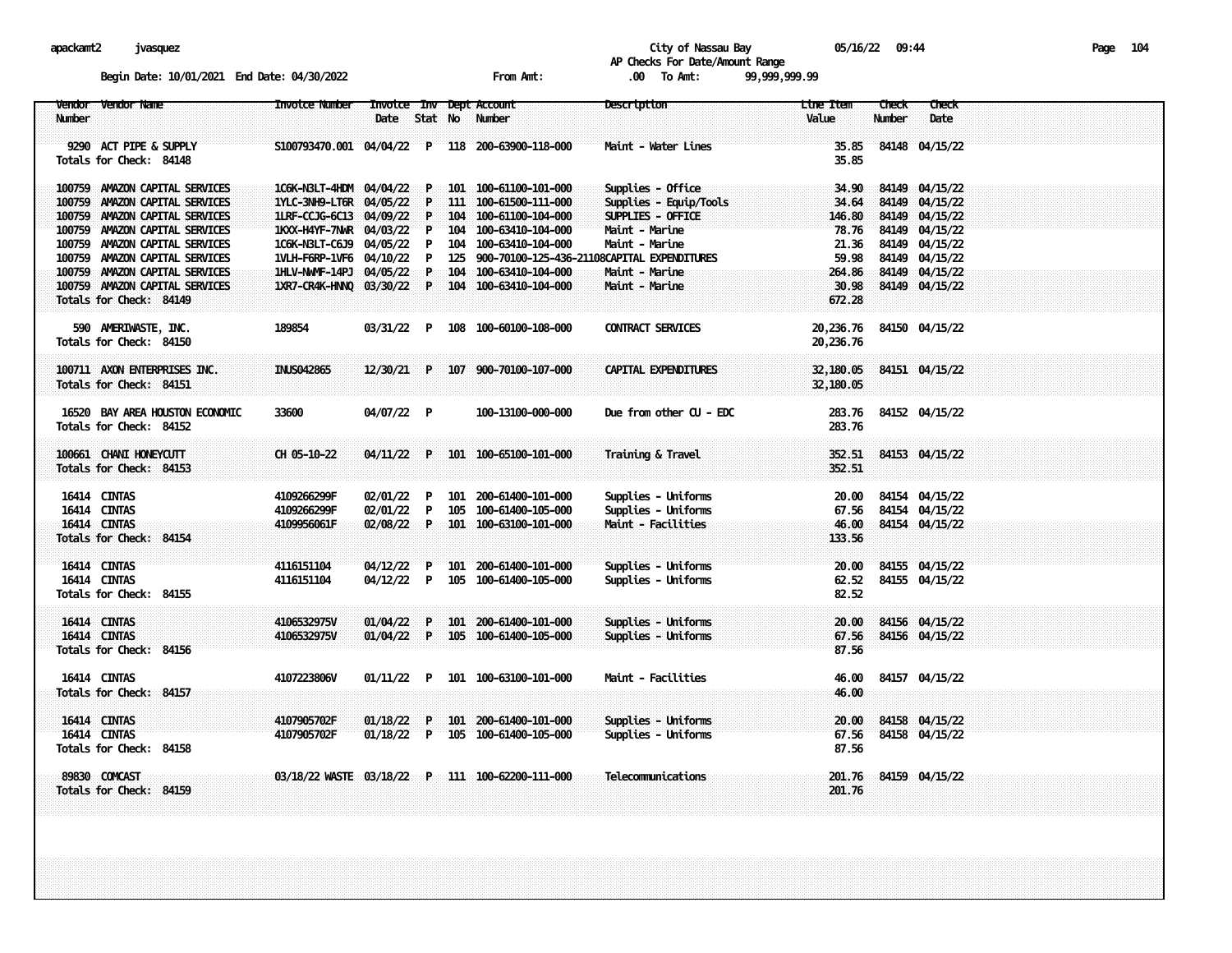**apackamt2 jvasquez City of Nassau Bay 05/16/22 09:44 Page 105 AP Checks For Date/Amount Range**

| <del>Vendor Vendor Name</del>                                      | Invoice Number Invoice Inv Dept Account                          |                      |                                                | Description                              | ithe Item<br><b>Theck</b>          | <b>Check</b>                     |  |
|--------------------------------------------------------------------|------------------------------------------------------------------|----------------------|------------------------------------------------|------------------------------------------|------------------------------------|----------------------------------|--|
| <b>Number</b><br>89830 COMCAST                                     | 03/20/22 FD EMS 03/20/22 P 111 100-62200-111-000                 | Date Stat No Number  |                                                | <b>Telecommunications</b>                | Value<br><b>Number</b><br>1,011.24 | Date<br>84160 04/15/22           |  |
| Totals for Check: 84160                                            |                                                                  |                      |                                                |                                          | 1,011.24                           |                                  |  |
| 89830 COMCAST<br>Totals for Check: 84161                           | 03/23/22 NEWCH 03/23/22 P 111 100-62200-111-000                  |                      |                                                | Telecommunications                       | 333.28<br>333.28                   | 84161 04/15/22                   |  |
| 89830 COMCAST                                                      | 03/27/22 CH 2FL 03/27/22 P 111 100-62200-111-000                 |                      |                                                | <b>Telecomunications</b>                 | 464.06                             | 84162 04/15/22                   |  |
| Totals for Check: 84162                                            |                                                                  |                      |                                                |                                          | 464.06                             |                                  |  |
| 89830 COMCAST<br>Totals for Check: 84163                           | 04/01/22 ANCTRL 04/01/22 P 111 100-62200-111-000                 |                      |                                                | Telecommunications                       | 291.80<br>291.80                   | 84163 04/15/22                   |  |
| 89830 COMCAST                                                      | 04/01/22 PWDTA 04/01/22 P 111 100-62200-111-000                  |                      |                                                | Telecommunications                       | 17.48                              | 84164 04/15/22                   |  |
| Totals for Check: 84164                                            |                                                                  |                      |                                                |                                          | 17.48                              |                                  |  |
| 89830 COMCAST<br>Totals for Check: 84165                           | 04/05/22 WTR PL 04/05/22 P 111 100-62200-111-000                 |                      |                                                | Telecommunications                       | 347.39<br>347.39                   | 84165 04/15/22                   |  |
| 24960 DXI INDUSTRIES, INC.                                         | DE05001999-22                                                    | $03/31/22$ P         | 119 200-63810-119-000                          | Maint - Chem & Lab Supply                | 200.00                             | 84166 04/15/22                   |  |
| 24960 DXI INDUSTRIES, INC.<br>Totals for Check: 84166              | DE05001999-22                                                    | 03/31/22 P           | 118 200-63100-118-000                          | Maint - Facilities                       | 30.00<br>230.00                    | 84166 04/15/22                   |  |
| 100463 ENTERPRISE FM TRUST<br>100463 ENTERPRISE FM TRUST           | <b>FBN4447221</b><br>04/05/22 P<br><b>FBN4447221</b><br>04/05/22 | $\mathbf{P}$         | 124 900-70100-124-200<br>104 100-63400-104-000 | Capital Expenditures<br>Maint - Vehicles | 6,242.82<br>111.41                 | 84167 04/15/22<br>84167 04/15/22 |  |
| 100463 ENTERPRISE FM TRUST<br>100463 ENTERPRISE FM TRUST           | <b>FBN4447221</b><br>04/05/22<br><b>FBN4447221</b><br>04/05/22   | ‴ P`<br>$\mathsf{P}$ | 107 100-63400-107-000<br>105 100-63400-105-000 | Maint - Vehicles<br>Maint - Vehicles     | 20.83<br>145.97                    | 84167 04/15/22<br>84167 04/15/22 |  |
| 100463 ENTERPRISE FM TRUST<br>Totals for Check: 84167              | 04/05/22 P<br><b>FBN4447221</b>                                  |                      | 101 200-63400-101-000                          | Maint - Vehicles                         | 83.32<br>6,604.35                  | 84167 04/15/22                   |  |
| 100722 FIRE RECOVERY EMS                                           | 14657<br>04/08/22 P                                              |                      | 113 100-60100-113-000                          | Contract Services                        | 2,047.14                           | 84168 04/15/22                   |  |
| Totals for Check: 84168                                            |                                                                  |                      |                                                |                                          | 2,047.14                           |                                  |  |
| 35895 Gulf Coast Paper Co.<br>Totals for Check: 84169              | 2215549<br>04/08/22                                              | $\mathsf{P}$         | 106 100-63100-106-000                          | Maint - Facilities                       | 442.52<br>442.52                   | 84169 04/15/22                   |  |
| 43505 HOME DEPOT                                                   | 0015121<br>03/28/22                                              | ∷ P                  | 105 100-63100-105-000                          | Maint - Facilities                       | 330.29                             | 84170 04/15/22                   |  |
| 43505 HOME DEPOT<br>Totals for Check: 84170                        | 0021140                                                          | 04/07/22 P           | 106 100-63600-106-000                          | Maint - Grounds                          | 46.45<br>376.74                    | 84170 04/15/22                   |  |
| 100774 HVAC MECHANICAL SERVICES<br>100774 HVAC MECHANICAL SERVICES | <b>SCH035982</b><br>04/01/22 P<br><b>SCH035982</b><br>04/01/22 P |                      | 101 100-63100-101-000<br>117 100-63100-117-000 | Maint - Facilities<br>Maint - Facilities | 247.99<br>194.85                   | 84171 04/15/22<br>84171 04/15/22 |  |
| Totals for Check: 84171                                            |                                                                  |                      |                                                |                                          | 442.84                             |                                  |  |
| 100857 IMPRESSIVE IDEAS, INC.<br>Totals for Check: 84172           | 12-14-2021<br>$12/14/21$ P                                       |                      | 101 100-54200-101-000                          | Employee & Volunteer Programs            | 32.00<br>32.00                     | 84172 04/15/22                   |  |
| 100821 KRISTIN EDWARDS                                             | KE 04-12-22<br>04/12/22 P                                        |                      | 100-13100-000-000                              | Due from other $CU - EDC$                | 30.51 84173 04/15/22               |                                  |  |
|                                                                    |                                                                  |                      |                                                |                                          |                                    |                                  |  |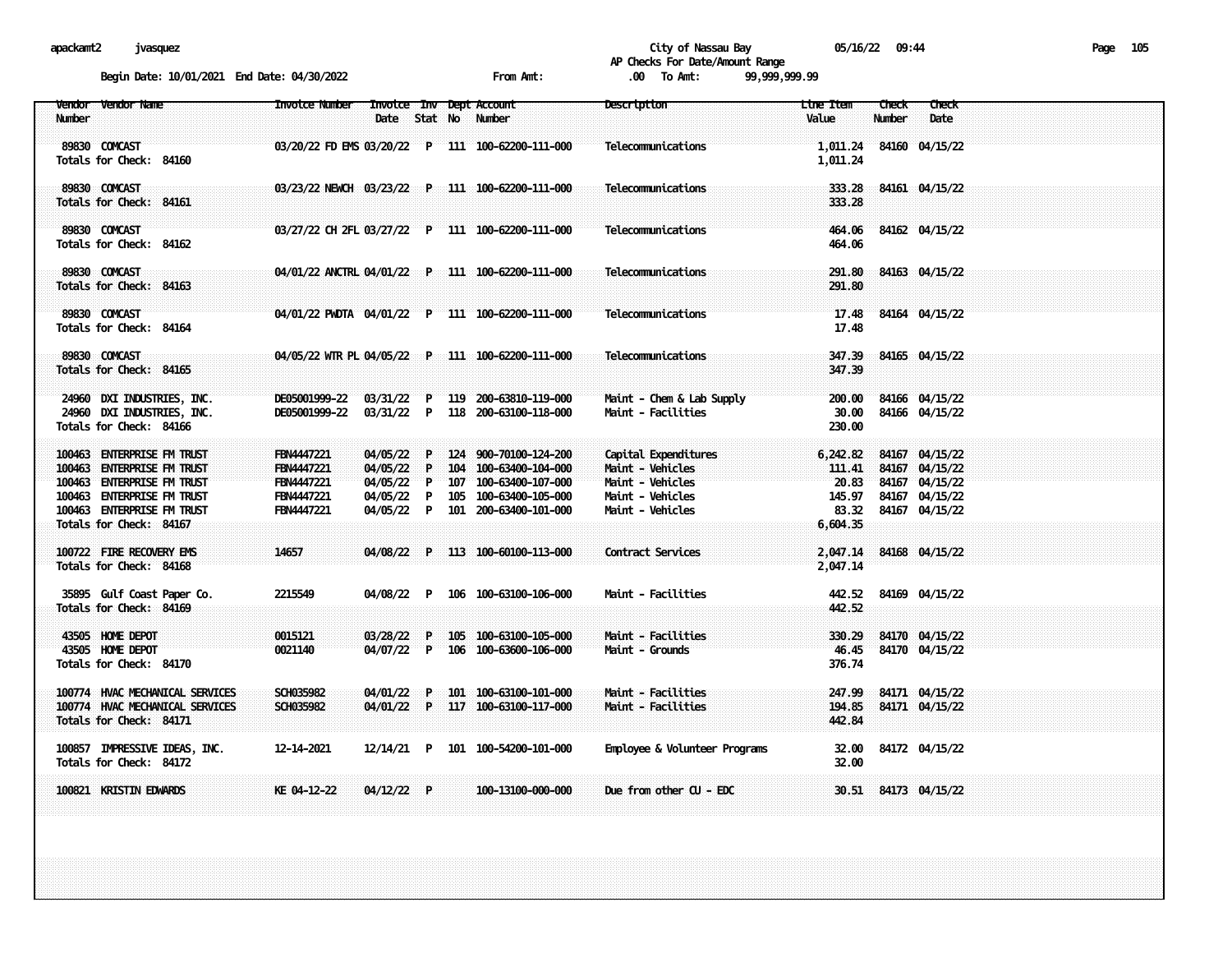**apackamt2 jvasquez City of Nassau Bay 05/16/22 09:44 Page 106 AP Checks For Date/Amount Range**

|        | Begin Date: 10/01/2021 End Date: 04/30/2022                                     |                                                |              |  | From Amt:                                                  | .00 To Amt:                  | 99, 999, 999. 99                 |                        |                         |  |
|--------|---------------------------------------------------------------------------------|------------------------------------------------|--------------|--|------------------------------------------------------------|------------------------------|----------------------------------|------------------------|-------------------------|--|
| Number | Vendor Vendor Name                                                              | <b>Invotce Number Invotce Inv Dept Account</b> |              |  | Date Stat No Number                                        | <b>Example Description</b>   | ttne Item<br>Value               | Check<br><b>Number</b> | Check<br>Date           |  |
|        | Totals for Check: 84173                                                         |                                                |              |  |                                                            |                              | 30.51                            |                        |                         |  |
|        | 57790 Minuteman Press Clear Lake                                                | 68569                                          |              |  | 04/07/22 P 121 600-60400-121-000                           | <b>Promotions</b>            | 675.54                           |                        | 84174 04/15/22          |  |
|        | Totals for Check: 84174                                                         |                                                |              |  |                                                            |                              | 675.54                           |                        |                         |  |
|        | 99764 MUNICIPAL EMERGENCY SERVICE                                               | IN1692314                                      |              |  | 03/25/22 P 104 100-63200-104-000                           | Maint - Equip                | 1,102.40                         |                        | 84175 04/15/22          |  |
|        | 99764 MUNICIPAL EMERGENCY SERVICE<br>Totals for Check: 84175                    | <b>IN1690658</b>                               |              |  | 03/22/22 P 104 100-63200-104-000                           | Maint - Equip                | 1,248.18<br>2,350.58             |                        | 84175 04/15/22          |  |
|        | 60088 Nassau Bay Economic Dev. Corp APR2022 SALESTX 04/12/22 P                  |                                                |              |  | 100-26100-000-000                                          | Due to other Funds           | 26,022.18                        |                        | 84176 04/15/22          |  |
|        | Totals for Check: 84176                                                         |                                                |              |  |                                                            |                              | 26,022.18                        |                        |                         |  |
|        | 100071  OmniBase Services of TX, LP     0BS 03-30-22<br>Totals for Check: 84177 |                                                | $04/13/22$ P |  | 100-21600-000-000                                          | Court - TLFTA 2              | 265.07<br>265.07                 |                        | 84177 04/15/22          |  |
|        | 77052 PASADENA PRINTING, INC.<br>Totals for Check: 84178                        | 45946                                          |              |  | 03/29/22 P 101 100-60600-101-000                           | Printing                     | na ana amanana<br>55.00<br>55.00 |                        | 84178 04/15/22          |  |
|        |                                                                                 |                                                |              |  |                                                            |                              |                                  |                        |                         |  |
|        | 99999 Roderick Molyneau                                                         | RM 04-07-22                                    |              |  | 04/07/22 P 125 900-70100-125-195-21107CAPITAL EXPENDITURES |                              | 268.12                           |                        | 84179 04/15/22          |  |
|        | 99999 Roderick Molyneau<br>Totals for Check: 84179                              | RM 04-07-22                                    |              |  | 04/07/22 P 104 100-66100-104-000                           | Special Events               | 124.42<br>392.54                 |                        | 84179 04/15/22          |  |
|        | 99190 ROBERT LIRA                                                               | 514144                                         |              |  | 04/06/22 P 118 200-63900-118-000                           | Maint - Water Lines          | 700.00                           |                        | 84180 04/15/22          |  |
|        | 99190 ROBERT LIRA                                                               | 514144                                         |              |  | 04/06/22 P 118 200-63900-118-000                           | Maint - Water Lines          | 125.00                           |                        | 84180 04/15/22          |  |
|        | 99190 ROBERT LIRA                                                               | 514145                                         |              |  | 04/07/22 P 118 200-63900-118-000                           | Maint - Water Lines          | 700.00                           |                        | 84180 04/15/22          |  |
|        | 99190 ROBERT LIRA<br>Totals for Check: 84180                                    | 514145                                         |              |  | 04/07/22 P 118 200-63900-118-000                           | Maint - Water Lines          | 125.00<br>1,650.00               |                        | 84180 04/15/22          |  |
|        | 100785 SHARP BUSINESS SYSTEMS                                                   | 9003766337                                     |              |  | 04/10/22 P 111 100-60100-111-000                           | <b>CONTRACT SERVICES</b>     | 146.12                           |                        | 84181 04/15/22          |  |
|        | Totals for Check: 84181                                                         |                                                |              |  |                                                            |                              | 146.12                           |                        |                         |  |
|        | 100124 SIDDONS MARTIN EMERGENCY GROUP 19406500                                  |                                                | 03/08/22 P   |  | 104 100-63400-104-000                                      | Maint - Vehicles             | 406.51                           |                        | 84182 04/15/22          |  |
|        | 100124 SIDDONS MARTIN EMERGENCY GROUP 19406522                                  |                                                |              |  | 03/15/22 P 104 100-63400-104-000                           | Maint - Vehicles             | 534.56                           |                        | 84182 04/15/22          |  |
|        | Totals for Check: 84182                                                         |                                                |              |  |                                                            |                              | 941.07                           |                        |                         |  |
|        | 100293 SPRINT WASTE SERVICES LP<br>Totals for Check: 84183                      | 0000144675                                     |              |  | 03/31/22 P 119 200-63820-119-000                           | Maint - Sludge Removal       | 4,660.00<br>4,660.00             |                        | 84183 04/15/22          |  |
|        | 89795 TEXAS MUNICIPAL RETIREMENT                                                | TMRS-MARCH 2022 03/31/22 P                     |              |  | 100-22300-000-000                                          | <b>Pension Contributions</b> | 28,770.08                        |                        | 84184 04/15/22          |  |
|        | 89795 TEXAS MUNICIPAL RETIREMENT                                                | TMRS-MARCH 2022 03/31/22 P                     |              |  | 200-22300-000-000                                          | <b>Pension Contributions</b> | 10,228.07                        |                        | 84184 04/15/22          |  |
|        | 89795 TEXAS MUNICIPAL RETIREMENT<br><b>Totals for Check: 84184</b>              | TMRS-MARCH 2022 03/31/22 P                     |              |  | 600-22300-000-000                                          | <b>Pension Contributions</b> | 1,607.27<br>40,605.42            |                        | 84184 04/15/22          |  |
|        | 57115 The Equitable, Equi-Vest                                                  | 03/25/2022                                     | $03/25/22$ P |  | 104 100-52300-104-000                                      | Pension - Volunteer          | 2,774.88                         |                        | 84185 04/15/22          |  |
|        | Totals for Check: 84185                                                         |                                                |              |  |                                                            |                              | 2,774.88                         |                        |                         |  |
|        | 35880 Verizon Wireless                                                          | 9902619227                                     |              |  | 03/23/22 P 111 100-62200-111-000                           | Telecommunications           |                                  |                        | 1,473.84 84186 04/15/22 |  |
|        |                                                                                 |                                                |              |  |                                                            |                              |                                  |                        |                         |  |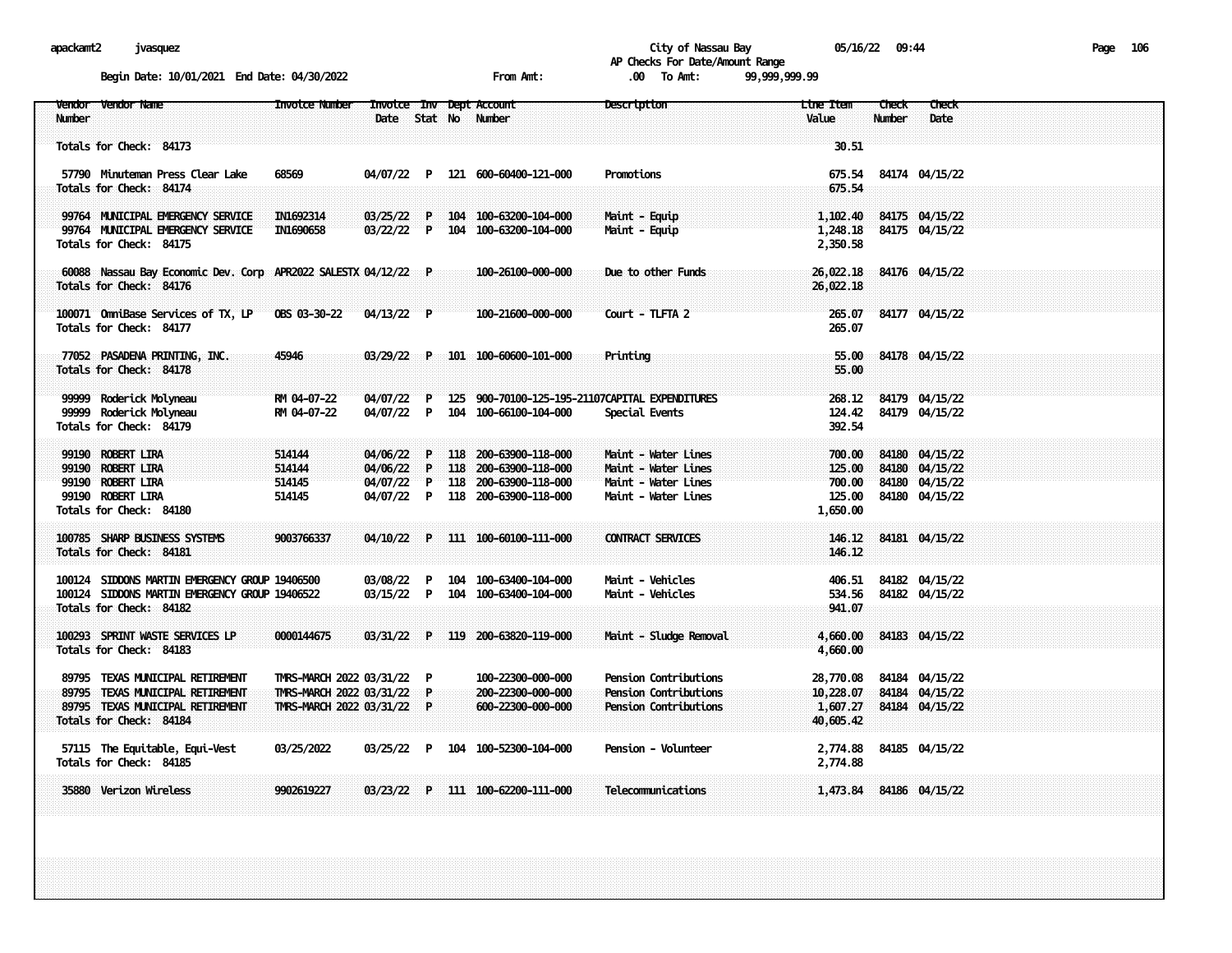**apackamt2 jvasquez City of Nassau Bay 05/16/22 09:44 Page 107 AP Checks For Date/Amount Range**

Begin Date: 10/01/2021 End Date: 04/30/2022 From Amt:

|  | From An |
|--|---------|
|  |         |

|               | vendor vendor Name             | <b>LINOLCE NUMBER</b>     |              |              | <b>Invotce Inv Dept Account</b>                                           | <b>Description</b>       | <b>Etne Item</b> | <b>UTECK</b>  | <b>UTECK</b>   |  |  |
|---------------|--------------------------------|---------------------------|--------------|--------------|---------------------------------------------------------------------------|--------------------------|------------------|---------------|----------------|--|--|
| <b>Number</b> |                                |                           |              |              | Date Stat No Number                                                       |                          | <b>Value</b>     | <b>Number</b> | Date           |  |  |
|               | 35880 Vertzon Wireless         | 9902619227                |              |              | 03/23/22 P 118 200-60100-118-000                                          | Contract Services        | 331.37           |               | 84186 04/15/22 |  |  |
|               | Totals for Check: 84186        |                           |              |              |                                                                           |                          | 1,805.21         |               |                |  |  |
|               |                                |                           |              |              |                                                                           |                          |                  |               |                |  |  |
|               | 100496 WEX BANK                | 79892546                  | $03/31/22$ P |              | $113 - 100 - 61900 - 113 - 000$                                           | Supplies - Fuel          | 363.02           |               | 84187 04/15/22 |  |  |
|               | 100496 WEX BANK                | 79892546                  | 03/31/22 P   |              | 104 100-61900-104-000                                                     | Supplies - Fuel          | 93.53            |               | 84187 04/15/22 |  |  |
|               | <b>100496 WEX BANK</b>         | 79892546                  |              |              | 03/31/22 P 114 100-61900-114-000                                          | Supplies - Fuel          | 40.17            |               | 84187 04/15/22 |  |  |
|               | <b>100496 WEX BANK</b>         | 79892546                  |              |              | 03/31/22 P 107 100-61900-107-000                                          | Supplies - Fuel          | 2,706.14         |               | 84187 04/15/22 |  |  |
|               | <b>100496 WEX BANK</b>         | 79892546                  | $03/31/22$ P |              | 105 100-61900-105-000                                                     | Supplies - Fuel          | 2,234.61         |               | 84187 04/15/22 |  |  |
|               | <b>100496 WEX BANK</b>         | 79892546                  | 03/31/22 P   |              | 101 200-61900-101-000                                                     | Supplies - Fuel          | 325.56           |               | 84187 04/15/22 |  |  |
|               | Totals for Check: 84187        |                           |              |              |                                                                           |                          | 5,763.03         |               |                |  |  |
|               | 100672 WILMINGTON TRUST        |                           |              |              | 20220331-86803A 03/31/22 P 101 100-60100-101-000                          | Contract Services        | 133.17           |               | 84188 04/15/22 |  |  |
|               | Totals for Check: 84188        |                           |              |              |                                                                           |                          | 133.17           |               |                |  |  |
|               |                                |                           |              |              |                                                                           |                          |                  |               |                |  |  |
|               | 100241 WRIGHT NATIONAL FLOOD   | 18120 WP 0422             | 03/30/22     | $\mathsf{P}$ | 101 200-64200-101-000                                                     | Ins - General            | 4,779.00         |               | 84189 04/15/22 |  |  |
|               | 100241 WRIGHT NATIONAL FLOOD   | 18120 ST 0422 03/30/22 P  |              |              | $101 - 200 - 64200 - 101 - 000$                                           | Ins - General            | 2,506.00         |               | 84189 04/15/22 |  |  |
|               | Totals for Check: 84189        |                           |              |              |                                                                           |                          | 7,285.00         |               |                |  |  |
|               |                                |                           |              |              |                                                                           |                          |                  |               |                |  |  |
|               | 100759 AMAZON CAPITAL SERVICES | 136T-W11J-XKPH 04/14/22 P |              |              | 101 100-61800-101-000                                                     | Supplies - Building      | 242.59           |               | 84190 04/21/22 |  |  |
|               | 100759 AMAZON CAPITAL SERVICES | 1HM4-FWR-GVGX 04/12/22 P  |              |              | 109 100-61100-109-000                                                     | Supplies - Office        | 23.96            |               | 84190 04/21/22 |  |  |
|               | 100759 AMAZON CAPITAL SERVICES | 16YF-CD4K-CMRK 04/15/22 P |              |              | 125 900-70100-125-195-21107CAPITAL EXPENDITURES                           |                          | 95.99            |               | 84190 04/21/22 |  |  |
|               | 100759 AMAZON CAPITAL SERVICES |                           |              |              | 10GT-NKYP-4M06 04/14/22 P 125 000-70100-125-436-21108CAPITAL EXPENDITURES |                          | 3,099.99         |               | 84190 04/21/22 |  |  |
|               | 100759 AMAZON CAPITAL SERVICES | 19RH-GCDW-4MC6 04/14/22 P |              |              | 104 100-63400-104-000                                                     | Maint - Vehicles         | 27.95            |               | 84190 04/21/22 |  |  |
|               | 100759 AMAZON CAPITAL SERVICES |                           |              |              | 1WIT-YGWP-XG90 04/17/22 P 104 100-54100-104-000                           | Incentive - Volunteer    | 262.45           |               | 84190 04/21/22 |  |  |
|               | Totals for Check: 84190        |                           |              |              |                                                                           |                          | 3,752.93         |               |                |  |  |
|               | 100836 AT&T MOBILITY           | 04152022                  |              |              | 04/07/22 P 111 100-62200-111-000                                          | <b>Telecomunications</b> | 1,508.99         |               | 84191 04/21/22 |  |  |
|               | Totals for Check: 84191        |                           |              |              |                                                                           |                          | 1,508.99         |               |                |  |  |
|               |                                |                           |              |              |                                                                           |                          |                  |               |                |  |  |
|               | 10145 BAY OIL COMPANY          | 974489                    |              |              | 03/31/22 P 103 100-61900-103-000                                          | Supplies - Fuel          | 275.00           |               | 84192 04/21/22 |  |  |
|               | Totals for Check: 84192        |                           |              |              |                                                                           |                          | 275.00           |               |                |  |  |
|               |                                |                           |              |              |                                                                           |                          |                  |               |                |  |  |
|               | 100369 BIG RICHARD, INC        | 04-23-2022                | 04/19/22 P   |              | 126 700-66100-126-628                                                     | Special Events           | 2,500.00         |               | 84193 04/21/22 |  |  |
|               | Totals for Check: 84193        |                           |              |              |                                                                           |                          | 2,500.00         |               |                |  |  |
|               | 12505 BOUND TREE MEDICAL       | 84478959                  | 04/08/22     | ு            | 113 100-61300-113-000                                                     | Supplies - Public Safety | 12.20            |               | 84194 04/21/22 |  |  |
|               | 12505 BOUND TREE MEDICAL       | 84475142                  |              |              | 04/06/22 P 113 100-61300-113-000                                          | Supplies - Public Safety | 189.94           |               | 84194 04/21/22 |  |  |
|               | Totals for Check: 84194        |                           |              |              |                                                                           |                          | 202.14           |               |                |  |  |
|               |                                |                           |              |              |                                                                           |                          |                  |               |                |  |  |
|               | 13102 BSN SPORTS               | 916571398                 |              |              | 03/29/22 P 106 100-63100-106-000                                          | Maint - Facilities       | 3,274.44         |               | 84195 04/21/22 |  |  |
|               | Totals for Check: 84195        |                           |              |              |                                                                           |                          | 3,274.44         |               |                |  |  |
|               |                                |                           |              |              |                                                                           |                          |                  |               |                |  |  |
|               | 820 CASCO INDUSTRIES INC       | 238197                    |              |              | 03/30/22 P 104 100-61500-104-000                                          | SUPPLIES - EQUIP/TOOLS   | 430.80           |               | 84196 04/21/22 |  |  |
|               | Totals for Check: 84196        |                           |              |              |                                                                           |                          | 430.80           |               |                |  |  |
|               | 100597 CHICK-FIL-A, INC.       | EDC CFA 042022 04/18/22 P |              |              | $100 - 13100 - 000 - 000$                                                 | Due from other CU - EDC  | 1,168.83         |               | 84197 04/21/22 |  |  |
|               | Totals for Check: 84197        |                           |              |              |                                                                           |                          | 1,168.83         |               |                |  |  |
|               |                                |                           |              |              |                                                                           |                          |                  |               |                |  |  |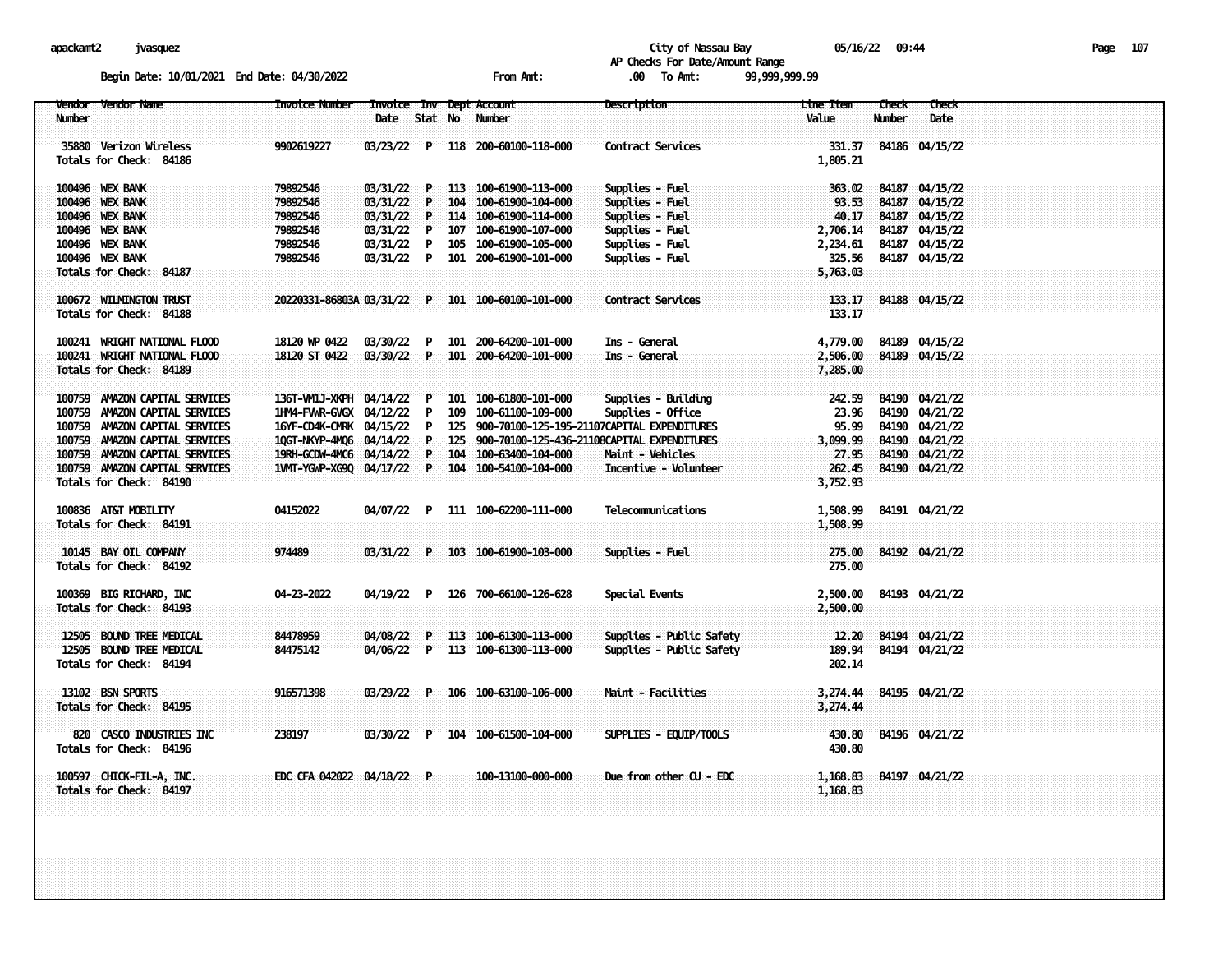**apackamt2 jvasquez City of Nassau Bay 05/16/22 09:44 Page 108 AP Checks For Date/Amount Range**

| Begin Date: 10/01/2021            | End Date: 04/30/2022       | From Amt:                       | $.00\,$<br>To Amt: | 99,999,999.99  |                              |
|-----------------------------------|----------------------------|---------------------------------|--------------------|----------------|------------------------------|
|                                   |                            |                                 |                    |                |                              |
| <b>Vencor</b><br>- vendor i Name. | <b>ELIVOLOSENUM DEL AL</b> | <b>LINOLCE LIN DEPL ACCOUNT</b> | EU-KONTORTON       | <b>EUCHACH</b> | <b>TURCK</b><br><b>THECK</b> |

| <b>Number</b>                                                                                                            |                                        |  | Date Stat No Number                                                                                                                          |                                                                                                                          | Value                                    | <b>Number</b> | Date                                                                 |  |  |  |
|--------------------------------------------------------------------------------------------------------------------------|----------------------------------------|--|----------------------------------------------------------------------------------------------------------------------------------------------|--------------------------------------------------------------------------------------------------------------------------|------------------------------------------|---------------|----------------------------------------------------------------------|--|--|--|
| 16355 City of Webster<br>16355 City of Webster<br>Totals for Check: 84198                                                | 220331<br>220331                       |  | 04/11/22 P 107 100-60100-107-145<br>04/11/22 P 107 100-60100-107-140                                                                         | Contract Services<br>Contract Services                                                                                   | 26,603.22<br>1,920.00<br>28,523.22       |               | 84198 04/21/22<br>84198 04/21/22                                     |  |  |  |
| 16414 CINTAS<br>16414 CINTAS<br>16414 CINTAS<br>Totals for Check: 84199                                                  | 4116845335<br>4116845445<br>4116845445 |  | 04/19/22 P 101 100-63100-101-000<br>04/19/22 P 101 200-61400-101-000<br>04/19/22 P 105 100-61400-105-000                                     | Maint - Facilities<br>Supplies - Uniforms<br>Supplies - Uniforms                                                         | 57,40<br>20.00<br>62.52<br>139.92        |               | 84199 04/21/22<br>84199 04/21/22<br>84199 04/21/22                   |  |  |  |
| <b>660 CITY OF NASSAU BAY</b><br>Totals for Check: 84200                                                                 | SEE 04-23-22                           |  | 04/19/22 P 126 700-66100-126-628                                                                                                             | Special Events                                                                                                           | 700.00<br>700.00                         |               | 84200 04/21/22                                                       |  |  |  |
| 100675 CLINTON BROWN<br>Totals for Check: 84201                                                                          | POS 04-23-22                           |  | 04/18/22 P 126 700-66100-126-628                                                                                                             | Special Events                                                                                                           | 160.00<br>160.00                         |               | 84201 04/21/22                                                       |  |  |  |
| 100659 DOBIE SUPPLIES, INC<br>100659 DOBIE SUPPLIES, INC<br>Totals for Check: 84202                                      | 37442<br>37442                         |  | 04/07/22 P 105 100-63510-105-000<br>04/07/22 P 105 100-63510-105-000                                                                         | Maint - Streets/Curbs<br>Maint - Streets/Curbs                                                                           | 339.00<br>60.00<br>399.00                |               | 84202 04/21/22<br>84202 04/21/22                                     |  |  |  |
| 100351 DONALD LINDER<br>Totals for Check: 84203                                                                          | POS 04-23-22                           |  | 04/18/22 P 126 700-66100-126-628                                                                                                             | Special Events                                                                                                           | 160.00<br>160.00                         |               | 84203 04/21/22                                                       |  |  |  |
| 89617 DSHS CENTRAL LAB MC2004<br>Totals for Check: 84204                                                                 | CD1168 032022                          |  | 04/04/22 P 118 200-60110-118-000                                                                                                             | Contract Services - Water                                                                                                | 376.53<br>376.53                         |               | 84204 04/21/22                                                       |  |  |  |
| 28859 EASTEX ENVIRONMENTAL LAB<br>Totals for Check: 84205                                                                | C22D273                                |  | 04/05/22 P 119 200-60100-119-000                                                                                                             | Contract Services                                                                                                        | 1,995.00<br>1,995.00                     |               | 84205 04/21/22                                                       |  |  |  |
| 100454 FRONTIER COMMUNICATIONS<br>Totals for Check: 84206                                                                |                                        |  | 3330411 04/2022 04/06/22 P 111 100-62200-111-000                                                                                             | <b>Telecomunications</b>                                                                                                 | 464.81<br>464.81                         |               | 84206 04/21/22                                                       |  |  |  |
| 100454 FRONTIER COMMUNICATIONS<br>Totals for Check: 84207                                                                |                                        |  | 3338409 03/2022 03/25/22 P 111 100-62200-111-000                                                                                             | <b>Telecommunications</b>                                                                                                | 150.66<br>150.66                         |               | 84207 04/21/22                                                       |  |  |  |
| 100847 GOVOS INC.<br>Totals for Check: 84208                                                                             | <b>KSW-003893</b>                      |  | 04/18/22 P 101 600-60200-101-000                                                                                                             | Dues, Fees, & Subscriptions                                                                                              | 666.67<br>666.67                         |               | 84208 04/21/22                                                       |  |  |  |
| 100733 GP/SATURN ONE, LLC<br>Totals for Check: 84209                                                                     | 56202437073                            |  | 04/11/22 P 106 100-62100-106-000                                                                                                             | Utilities                                                                                                                | 409.46<br>409.46                         |               | 84209 04/21/22                                                       |  |  |  |
| 940 GRAINGER<br>Totals for Check: 84210                                                                                  | 9265123811                             |  | 04/01/22 P 101 600-70100-101-000                                                                                                             | <b>CAPITAL EXPENDITURES</b>                                                                                              | 46.45<br>46.45                           |               | 84210 04/21/22                                                       |  |  |  |
| 100752 HARRIS CO A/R -RADIO<br>100752 HARRIS CO A/R -RADIO<br>100752 HARRIS CO A/R -RADIO<br>100752 HARRIS CO A/R -RADIO | 107652<br>107651<br>107649<br>107650   |  | 04/01/22 P 111 100-60200-111-000<br>04/01/22 P 111 100-60200-111-000<br>04/01/22 P 111 100-60200-111-000<br>04/01/22 P 111 100-60200-111-000 | Dues, Fees, & Subscriptions<br>Dues, Fees, & Subscriptions<br>Dues, Fees, & Subscriptions<br>Dues, Fees, & Subscriptions | 585.00<br>1,248.00<br>156.00<br>1,458.00 |               | 84211 04/21/22<br>84211 04/21/22<br>84211 04/21/22<br>84211 04/21/22 |  |  |  |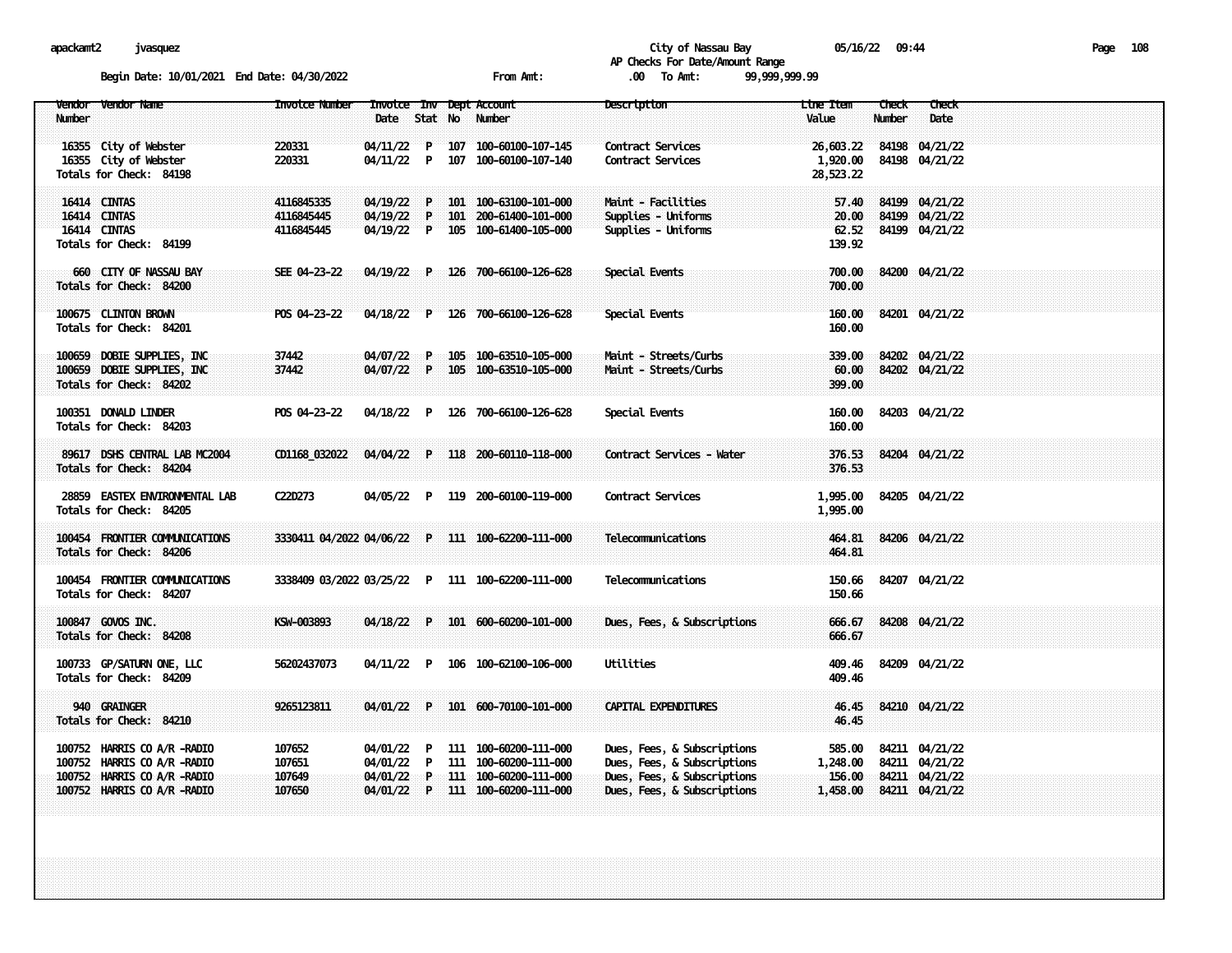**apackamt2 jvasquez City of Nassau Bay 05/16/22 09:44 Page 109 AP Checks For Date/Amount Range Begin Date: 10/01/2021 End Date: 04/30/2022 From Amt: .00 To Amt: 99,999,999.99**

| <b>Number</b> | <del>Vendor Vendor Name</del>                         | Involce Number - Involce Inv Dept Account | Date Stat No Number |              |                                  | <b>Description</b>            | itine Item<br>Value | <b>Check</b><br><b>Number</b> | Check<br>Date           |  |  |
|---------------|-------------------------------------------------------|-------------------------------------------|---------------------|--------------|----------------------------------|-------------------------------|---------------------|-------------------------------|-------------------------|--|--|
|               |                                                       |                                           |                     |              |                                  |                               |                     |                               |                         |  |  |
|               | Totals for Check: 84211                               |                                           |                     |              |                                  |                               | 3,447.00            |                               |                         |  |  |
|               | 43505 HOME DEPOT                                      | 3623346                                   | 04/14/22            | P            | 106 100-63600-106-000            | Maint - Grounds               | 100.15              |                               | 84212 04/21/22          |  |  |
|               | 43505 HOME DEPOT                                      | 4032643                                   | 04/13/22            | -P           | $101 - 600 - 70100 - 101 - 000$  | CAPITAL EXPENDITURES          | 83.42               |                               | 84212 04/21/22          |  |  |
|               | 43505 HOME DEPOT                                      | 8191277                                   | 04/19/22            | $\mathsf{P}$ | 105 100-63200-105-000            | Maint - Equip                 | 204.11              |                               | 84212 04/21/22          |  |  |
|               | 43505 HOME DEPOT                                      | 8016268                                   | 04/19/22            | း ၉.         | 105 100-63200-105-000            | Maint - Equip                 | 218.39              |                               | 84212 04/21/22          |  |  |
|               | 43505 HOME DEPOT                                      | 8191276                                   | 04/19/22            | $\mathsf{P}$ | 105 100-63200-105-000            | Maint - Equip                 |                     |                               | (218.39) 84212 04/21/22 |  |  |
|               | 43505 HOME DEPOT                                      | 8516649                                   | 04/19/22            | P            | 105 100-61500-105-000            | SUPPLIES - EQUIP/TOOLS        | 64.00               |                               | 84212 04/21/22          |  |  |
|               | 43505 HOME DEPOT                                      | 7033230                                   | 04/20/22            | $\mathsf{P}$ | 105 100-63200-105-000            | Maint - Equip                 | 159.49              |                               | 84212 04/21/22          |  |  |
|               | 43505 HOME DEPOT                                      | 9615947                                   | 04/18/22            | ⊹. P         | 119 200-63200-119-000            | Maint - Equip                 | 50.62               |                               | 84212 04/21/22          |  |  |
|               | 43505 HOME DEPOT                                      | 8733673                                   |                     |              | 03/10/22 P 105 100-63100-105-000 | Maint - Facilities            | 338.80              |                               | 84212 04/21/22          |  |  |
|               | Totals for Check: 84212                               |                                           |                     |              |                                  |                               | 1,000.59            |                               |                         |  |  |
|               | 100441 IEH AUTO PARTS, LLC<br>Totals for Check: 84213 | 2203696063455                             |                     |              | 03/22/22 P 107 100-63400-107-000 | Maint - Vehicles              | 27.60<br>27.60      |                               | 84213 04/21/22          |  |  |
|               |                                                       |                                           |                     |              |                                  |                               |                     |                               |                         |  |  |
|               | 100857 IMPRESSIVE IDEAS, INC.                         | 2011022                                   |                     |              | 12/22/21 P 101 100-54200-101-000 | Employee & Volunteer Programs | 1,828.97            |                               | 84214 04/21/22          |  |  |
|               | Totals for Check: 84214                               |                                           |                     |              |                                  |                               | 1,828.97            |                               |                         |  |  |
|               | 47060 J.D.B. SERVICES, INC<br>Totals for Check: 84215 | 24381                                     |                     |              | 04/11/22 P 118 200-63900-118-000 | Maint - Water Lines           | 507.50<br>507.50    |                               | 84215 04/21/22          |  |  |
|               |                                                       |                                           |                     |              |                                  |                               |                     |                               |                         |  |  |
|               | 100132 JAVIER TRUJILLO<br>Totals for Check: 84216     | JT 04-19-22                               | 04/19/22            |              | P 104 100-63100-104-000          | Maint - Facilities            | 149.90<br>149.90    |                               | 84216 04/21/22          |  |  |
|               |                                                       |                                           |                     |              |                                  |                               |                     |                               |                         |  |  |
|               | 82025 Jose Rosales-Patron<br>Totals for Check: 84217  | JRP 04-26-22                              | 03/15/22            | $\mathsf{P}$ | 101 200-65100-101-000            | Training & Travel             | 125.00<br>125.00    |                               | 84217 04/21/22          |  |  |
|               |                                                       |                                           |                     |              |                                  |                               |                     |                               |                         |  |  |
|               | 100834 JOSEPH HENDERSON                               | POS 04-23-22                              |                     |              | 04/18/22 P 126 700-66100-126-628 | <b>Special Events</b>         | 160.00              |                               | 84218 04/21/22          |  |  |
|               | Totals for Check: 84218                               |                                           |                     |              |                                  |                               | 160.00              |                               |                         |  |  |
|               | 99999 LAKEWOOD YACHT CLUB                             | 85890                                     | 03/31/22 P          |              | 110 100-65300-110-000            |                               | 274.80              |                               | 84219 04/21/22          |  |  |
|               | Totals for Check: 84219                               |                                           |                     |              |                                  | Contingency                   | 274.80              |                               |                         |  |  |
|               |                                                       |                                           |                     |              |                                  |                               |                     |                               |                         |  |  |
|               | 100249 LANDSCAPE PROFESSIONALS OF TX 33233            |                                           | 03/31/22 P          |              | 100-13200-000-000                | Due from other CU - NAMD      | 1,481.00            |                               | 84220 04/21/22          |  |  |
|               | 100249 LANDSCAPE PROFESSIONALS OF TX 33233            |                                           |                     |              | 03/31/22 P 106 100-63600-106-000 | Maint - Grounds               | 7,547.00            |                               | 84220 04/21/22          |  |  |
|               | Totals for Check: 84220                               |                                           |                     |              |                                  |                               | 9,028.00            |                               |                         |  |  |
|               |                                                       |                                           |                     |              |                                  |                               |                     |                               |                         |  |  |
|               | 100207 LINEBARGER GOGGAN BLAIR &                      | <b>MARCH 2022</b>                         | 04/14/22 P          |              | 100-21700-000-000                | Court - Colagy                | 444.76              |                               | 84221 04/21/22          |  |  |
|               | Totals for Check: 84221                               |                                           |                     |              |                                  |                               | 444.76              |                               |                         |  |  |
|               | 100160 LOPEZ UTILITIES CONTRACTOR, LLC 20-034 PMT1    |                                           | 04/14/22 P          |              | 119 200-70100-119-000            | <b>CAPITAL EXPENDITURES</b>   | 73,914.75           |                               | 84222 04/21/22          |  |  |
|               | 100160 LOPEZ UTILITIES CONTRACTOR, LLC 20-034 PMT1    |                                           | 04/14/22            | P            | 119 200-70100-119-000            | <b>CAPITAL EXPENDITURES</b>   | 23,441.25           |                               | 84222 04/21/22          |  |  |
|               | 100160 LOPEZ UTILITIES CONTRACTOR, LLC 20-034 PMT1    |                                           | 04/14/22            | P.           | 119 200-70100-119-000            | <b>CAPITAL EXPENDITURES</b>   | 8,234.60            |                               | 84222 04/21/22          |  |  |
|               | 100160 LOPEZ UTILITIES CONTRACTOR, LLC 20-034 PMT1    |                                           | 04/14/22            | $\mathsf{P}$ | 119 200-70100-119-000            | <b>CAPITAL EXPENDITURES</b>   | 292.60              |                               | 84222 04/21/22          |  |  |
|               | 100160 LOPEZ UTILITIES CONTRACTOR, LLC 20-034 PMT1    |                                           | 04/14/22            | .ዋ.          | 119 200-70100-119-000            | <b>CAPITAL EXPENDITURES</b>   | 19,531.05           |                               | 84222 04/21/22          |  |  |
|               | 100160 LOPEZ UTILITIES CONTRACTOR, LLC 20-034 PMT1    |                                           |                     |              | 04/14/22 P 119 200-70100-119-000 | <b>CAPITAL EXPENDITURES</b>   | 3,040.00            |                               | 84222 04/21/22          |  |  |
|               |                                                       |                                           |                     |              |                                  |                               |                     |                               |                         |  |  |
|               |                                                       |                                           |                     |              |                                  |                               |                     |                               |                         |  |  |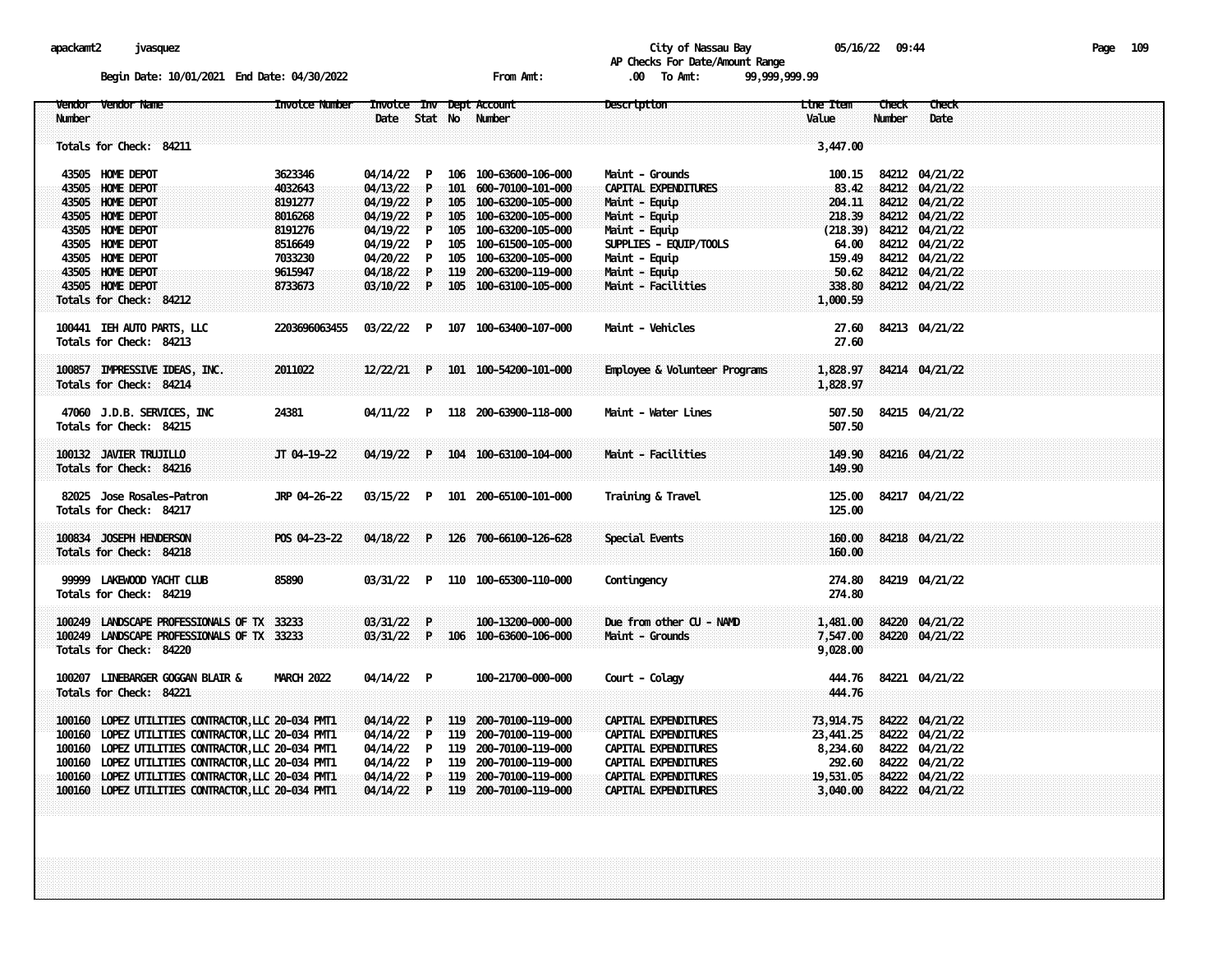**apackamt2 jvasquez City of Nassau Bay 05/16/22 09:44 Page 110 AP Checks For Date/Amount Range**

|  | 05/16/22 |
|--|----------|
|  |          |

| Begin Date: 10/01/2021 End Date: 04/30/2022                                 |                            |                                                        |              | From Amt:                                                            | .00 To Amt:                                | 99, 999, 999. 99                    |                                                |  |  |
|-----------------------------------------------------------------------------|----------------------------|--------------------------------------------------------|--------------|----------------------------------------------------------------------|--------------------------------------------|-------------------------------------|------------------------------------------------|--|--|
| <del>Vendor Vendor Name</del><br><b>Number</b><br>Totals for Check: 84222   | <b>Invotce Number</b>      | <b>Invoice Inv Dept Account</b><br>Date Stat No Number |              |                                                                      | <b>Description</b>                         | ttire Titen.<br>Value<br>128,454.25 | <b>Check</b><br>Check<br><b>Number</b><br>Date |  |  |
| 99764 MUNICIPAL EMERGENCY SERVICE<br>Totals for Check: 84223                | <b>IN1698106</b>           |                                                        |              | 04/07/22 P 104 100-63200-104-000                                     | Maint - Equip                              | 450.00<br>450.00                    | 84223 04/21/22                                 |  |  |
| 41340 O'REILLY AUTOMOTIVE STORE, INC 0411-152386<br>Totals for Check: 84224 |                            |                                                        |              | 03/08/22 P 104 100-63400-104-000                                     | Maint - Vehicles                           | 05.49<br>05.49                      | 84224 04/21/22                                 |  |  |
| 70215 POWER FIELD SERVICES, DIV<br>Totals for Check: 84225                  | 8771                       | 04/07/22                                               | $\mathsf{P}$ | 103 100-63200-103-000                                                | Maint - Equip                              | 3,731.00<br>3,731.00                | 84225 04/21/22                                 |  |  |
| 70128 PS LIGHTWAVE, INC.<br>Totals for Check: 84226                         | RC00082302                 |                                                        |              | 04/10/22 P 111 100-62200-111-000                                     | <b>Telecomunications</b>                   | 2,362.54<br>2,362.54                | 84226 04/21/22                                 |  |  |
| 100396 REPUBLIC NATIONAL DISTRIBUTING 04-23-2022<br>Totals for Check: 84227 |                            |                                                        |              | 04/21/22 P 126 700-66100-126-628                                     | Special Events                             | 189.84<br>189.84                    | 84227 04/21/22                                 |  |  |
| 72551 Ross Patrick<br>Totals for Check: 84228                               | RP 04-26-22                |                                                        |              | 04/19/22 P 101 200-65100-101-000                                     | Training & Travel                          | 125.00<br>125.00                    | 84228 04/21/22                                 |  |  |
| 100577 ROGELIO TOVAR<br>Totals for Check: 84229                             | 160                        |                                                        |              | 04/20/22 P 101 600-70100-101-000                                     | <b>CAPITAL EXPENDITURES</b>                | 700.00<br>700.00                    | 84229 04/21/22                                 |  |  |
| 100628 SHARP BUSINESS SYSTEMS<br>Totals for Check: 84230                    | 76022230                   |                                                        |              | 04/09/22 P 111 100-60100-111-000                                     | <b>CONTRACT SERVICES</b>                   | 360.15<br>360.15                    | 84230 04/21/22                                 |  |  |
| 100785 SHARP BUSINESS SYSTEMS<br>Totals for Check: 84231                    | 9003773027                 |                                                        |              | 04/17/22 P 111 100-60100-111-000                                     | <b>CONTRACT SERVICES</b>                   | 834.27<br>834.27                    | 84231 04/21/22                                 |  |  |
| 81990 STRATEGIC GOVERNMENT RESOURCES 2022-104693<br>Totals for Check: 84232 |                            |                                                        |              | 04/15/22 P 110 100-65300-110-000                                     | Contingency                                | 8,444.81<br>8,444.81                | 84232 04/21/22                                 |  |  |
| 100621 SUPERION, LLC<br>Totals for Check: 84233                             | 350201                     |                                                        |              | 04/04/22 P 111 100-60100-111-000                                     | <b>CONTRACT SERVICES</b>                   | 9,548.81<br>9,548.81                | 84233 04/21/22                                 |  |  |
| 100612 TEXAS WASTE COMPANY<br>Totals for Check: 84234                       | A-63108                    |                                                        |              | 03/23/22 P 126 700-66100-126-628                                     | Special Events                             | 710.00<br>710.00                    | 84234 04/21/22                                 |  |  |
| 88180 THREAD-BEARER<br>88180 THREAD-BEARER<br>Totals for Check: 84235       | 529<br>518                 |                                                        |              | 04/05/22 P 113 100-61400-113-000<br>03/07/22 P 113 100-61400-113-000 | Supplies - Uniforms<br>Supplies - Uniforms | 103.10<br>204.06<br>307.16          | 84235 04/21/22<br>84235 04/21/22               |  |  |
| 99999 TIM KELTY<br>99999 TIM KELTY<br>Totals for Check: 84236               | TK 04-21-22<br>TK 04-21-22 |                                                        |              | 04/21/22 P 110 100-65300-110-000<br>04/21/22 P 101 600-65100-101-000 | Contingency<br>Training & Travel           | 74.28<br>241.13<br>315.41           | 84236 04/21/22<br>84236 04/21/22               |  |  |
| 87057 Tyler Technologies                                                    | 025-376069                 |                                                        |              | 04/19/22 P 111 100-60100-111-000                                     | <b>CONTRACT SERVICES</b>                   |                                     | 75.00 84237 04/21/22                           |  |  |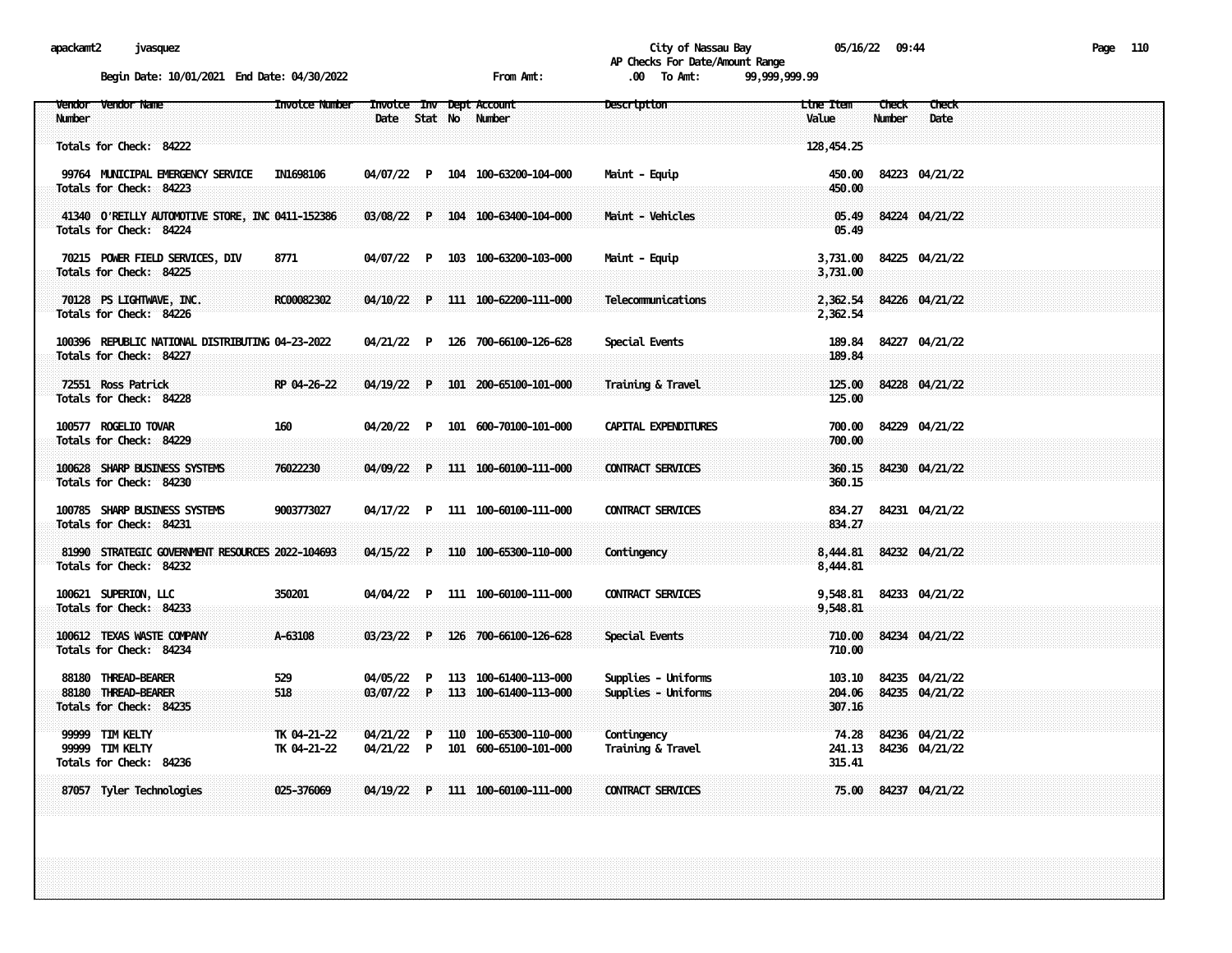**apackamt2 jvasquez City of Nassau Bay 05/16/22 09:44 Page 111 AP Checks For Date/Amount Range** Begin Date: 10/01/2021 End Date: 04/30/2022 From Amt: 99,999,999.99 (999.99)

| 09:4 |
|------|
|      |

|               | Vendor Vendor Name                              | Invoice Number Invoice Inv Dept Account |                     |  |                                  | Describition          | ttne Item | <b>Check</b>  | Check          |  |  |  |
|---------------|-------------------------------------------------|-----------------------------------------|---------------------|--|----------------------------------|-----------------------|-----------|---------------|----------------|--|--|--|
| <b>Number</b> |                                                 |                                         | Date Stat No Number |  |                                  |                       | Value     | <b>Number</b> | Date           |  |  |  |
|               |                                                 |                                         |                     |  |                                  |                       |           |               |                |  |  |  |
|               | Totals for Check: 84237                         |                                         |                     |  |                                  |                       | 75.00     |               |                |  |  |  |
| 100244 ULINE  |                                                 | 147103538                               | 04/01/22 P          |  | 105 100-63510-105-000            | Maint - Streets/Curbs | 115.58    |               | 84238 04/21/22 |  |  |  |
| 100244 ULINE  |                                                 | 146669676                               |                     |  | 03/22/22 P 105 100-63100-105-000 | Maint - Facilities    | 44.49     |               | 84238 04/21/22 |  |  |  |
|               | Totals for Check: 84238                         |                                         |                     |  |                                  |                       | 160.07    |               |                |  |  |  |
|               |                                                 |                                         |                     |  |                                  |                       |           |               |                |  |  |  |
|               | 2020 VANTAGEPOINT TRANS, AGENTS, 457 04-08-2022 |                                         | $04/08/22$ P        |  | 100-22200-000-000                | Deferred Compensation | 653.50    |               | 84239 04/21/22 |  |  |  |
|               | 2020 VANTAGEPOINT TRANS. AGENTS, 457 04-08-2022 |                                         | 04/08/22 P          |  | 200-22200-000-000                | Deferred Compensation | 1,441.50  |               | 84239 04/21/22 |  |  |  |
|               | 2020 VANTAGEPOINT TRANS. AGENTS, 457 04-08-2022 |                                         | 04/08/22 P          |  | 600-22200-000-000                | Deferred Compensation | 100.00    |               | 84239 04/21/22 |  |  |  |
|               | 2020 VANTAGEPOINT TRANS. AGENTS, 457 04-22-2022 |                                         | 04/19/22 P          |  | 100-22200-000-000                | Deferred Compensation | 653.50    |               | 84239 04/21/22 |  |  |  |
|               | 2020 VANTAGEPOINT TRANS. AGENTS, 457 04-22-2022 |                                         | 04/19/22 P          |  | 200-22200-000-000                | Deferred Compensation | 1,441.50  |               | 84239 04/21/22 |  |  |  |
|               | 2020 VANTAGEPOINT TRANS, AGENTS, 457 04-22-2022 |                                         | 04/19/22 P          |  | 600-22200-000-000                | Deferred Compensation | 100.00    |               | 84239 04/21/22 |  |  |  |
|               | Totals for Check: 84239                         |                                         |                     |  |                                  |                       | 4,390.00  |               |                |  |  |  |
|               | 100405 FAUST DISTRIBUTING COMPANY               | 330790                                  | 04/22/22 P          |  | 126 700-66100-126-628            | Special Events        | 1,009.50  |               | 84240 04/22/22 |  |  |  |
|               | Totals for Check: 84240                         |                                         |                     |  |                                  |                       | 1,009.50  |               |                |  |  |  |
|               |                                                 |                                         |                     |  |                                  |                       |           |               |                |  |  |  |
|               | 100577 ROGELIO TOVAR                            | 152                                     |                     |  | 04/17/22 P 104 100-63100-104-000 | Maint - Facilities    | 2,500.00  |               | 84241 04/25/22 |  |  |  |
|               | Totals for Check: 84241                         |                                         |                     |  |                                  |                       | 2,500.00  |               |                |  |  |  |
|               |                                                 |                                         |                     |  |                                  |                       |           |               |                |  |  |  |
|               | 88888 ADAMS, HOWARD                             | U0020261470005A 02/01/22 P              |                     |  | 200-20500-000-000                | <b>Refunds</b>        | 63.26     |               | 84242 04/27/22 |  |  |  |
|               | Totals for Check: 84242                         |                                         |                     |  |                                  |                       | 63.26     |               |                |  |  |  |
|               |                                                 |                                         |                     |  |                                  |                       |           |               |                |  |  |  |
|               | 88888 CAPRIN, KIMBERLY                          | U0060366930019A 02/01/22 P              |                     |  | 200-20500-000-000                | <b>Refunds</b>        | 169.02    |               | 84243 04/27/22 |  |  |  |
|               | Totals for Check: 84243                         |                                         |                     |  |                                  |                       | 169.02    |               |                |  |  |  |
|               |                                                 |                                         |                     |  |                                  |                       |           |               |                |  |  |  |
|               | 88888 FRANZEN, CHRISTOPHER                      | U0060366200001A 02/01/22 P              |                     |  | 200-20500-000-000                | <b>Refunds</b>        | 92.06     |               | 84244 04/27/22 |  |  |  |
|               | Totals for Check: 84244                         |                                         |                     |  |                                  |                       | 92.06     |               |                |  |  |  |
|               |                                                 |                                         |                     |  |                                  |                       |           |               |                |  |  |  |
|               | 88888 MILLER, TOBY                              | U0050264735002A 02/01/22 P              |                     |  | 200-20500-000-000                | <b>Refunds</b>        | 21.44     |               | 84245 04/27/22 |  |  |  |
|               | Totals for Check: 84245                         |                                         |                     |  |                                  |                       | 21.44     |               |                |  |  |  |
|               | 88888 PAUL & TANYA MASSOUH                      | U0050264650005A 02/01/22 P              |                     |  | 200-20500-000-000                | <b>Refunds</b>        | 57.50     |               | 84246 04/27/22 |  |  |  |
|               | Totals for Check: 84246                         |                                         |                     |  |                                  |                       | 57.50     |               |                |  |  |  |
|               |                                                 |                                         |                     |  |                                  |                       |           |               |                |  |  |  |
|               | 88888 PYADA, HENA                               | U0060370770006A 02/01/22 P              |                     |  | 200-20500-000-000                | <b>Refunds</b>        | 57.50     |               | 84247 04/27/22 |  |  |  |
|               | Totals for Check: 84247                         |                                         |                     |  |                                  |                       | 57.50     |               |                |  |  |  |
|               |                                                 |                                         |                     |  |                                  |                       |           |               |                |  |  |  |
|               | 88888 GRANT, ALASTAIR JOHN                      | U0040263990006A 05/01/22 P              |                     |  | 200-20500-000-000                | <b>Refunds</b>        | 63.26     |               | 84248 04/27/22 |  |  |  |
|               | Totals for Check: 84248                         |                                         |                     |  |                                  |                       | 63.26     |               |                |  |  |  |
|               |                                                 |                                         |                     |  |                                  |                       |           |               |                |  |  |  |
|               | 88888 PHELPS, JOHN L.                           | U0030263465001A 05/01/22 P              |                     |  | 200-20500-000-000                | <b>Refunds</b>        | 69.02     |               | 84249 04/27/22 |  |  |  |
|               | Totals for Check: 84249                         |                                         |                     |  |                                  |                       | 69.02     |               |                |  |  |  |
|               |                                                 |                                         |                     |  |                                  |                       |           |               |                |  |  |  |
|               | 88888 SAMSON, COREY                             | U0020262185003A 05/01/22 P              |                     |  | 200-20500-000-000                | <b>Refunds</b>        | 69.02     |               | 84250 04/27/22 |  |  |  |
|               | Totals for Check: 84250                         |                                         |                     |  |                                  |                       | 69.02     |               |                |  |  |  |
|               |                                                 |                                         |                     |  |                                  |                       |           |               |                |  |  |  |
|               |                                                 |                                         |                     |  |                                  |                       |           |               |                |  |  |  |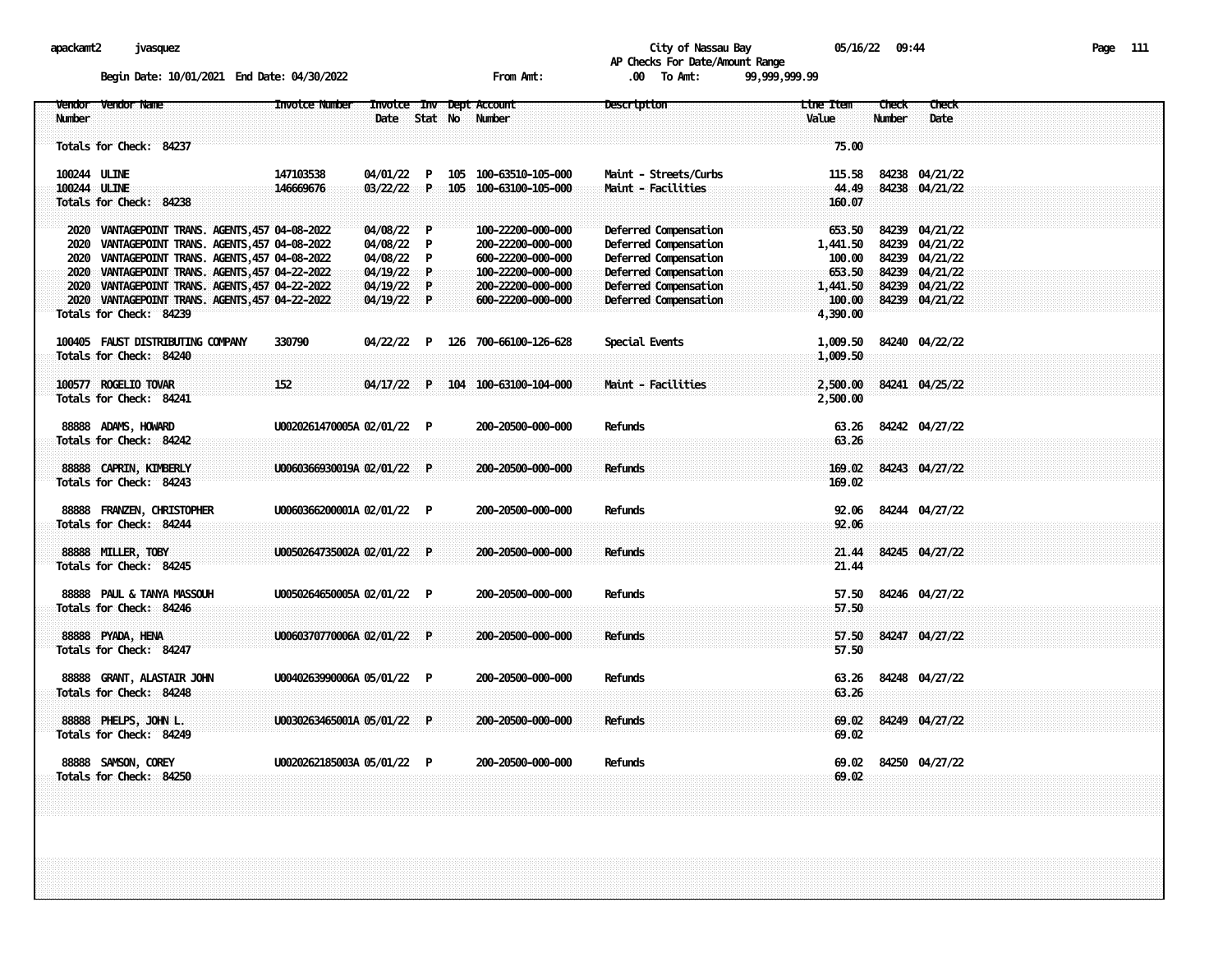**Totals for Check: 84262 82.52**

**Totals for Check: 84263 19,432.70**

**apackamt2 jvasquez City of Nassau Bay 05/16/22 09:44 Page 112 AP Checks For Date/Amount Range**

Begin Date: 10/01/2021 End Date: 04/30/2022 From Amt:

**Totals for Check: 84251 45.98**

**Date Stat No Number** 

**Vendor Vendor Name Invoice Number Invoice Inv Dept Account Description Line Item Check Check**

88888 STRAUSS、STANLEY U0060370640017A 05/01/22 P 200-20500-000 Refunds 45.98 84251 04/27/22

88888 MHITTINGTON, DAVID MICHAEL 00060366720005A 05/01/22 P 200-20500-000-000 Refunds Refunds 21.44 84252 04/27/22 **Totals for Check: 84252 21.44** 100759 AMAZON CAPITAL SERVICES 1RKN-QKT1-JVNY 04/25/22 P 101 600-70100-101-000 CAPITAL EXPENDITURES 14.96 84253 04/29/22 100759 AMAZON CAPITAL SERVICES 1LP4-DHQX-GQPT 04/25/22 P 111 100-63200-111-000 MAINT - EQUIP 25.49 84253 04/29/22 100759 AMAZON CAPITAL SERVICES 1977-VYT-HDFQ 04/26/22 P 111 100-63200-111-000 MAINT - EQUIP 33.90 33.90 84253 04/29/22<br>100759 AMAZON CAPITAL SERVICES 114PD-CL64-DDRJ 04/19/22 P 104 100-63400-104-000 Maint - Vehicles 11 100 100759 AMAZON CAPITAL SERVICES ..........14PD-CL64-DDRJ 04/19/22 P 104 100-63400-104-000 Maint Vehicles 300-01 Politics 56.47 84253 04/29/22

| 100759 AMAZON CAPITAL SERVICES<br>Totals for Check: 84253                       |                            |                          |          | 1T1H-K4GD-YKJC 04/26/22 P 104 100-54100-104-000           | Incentive - Volunteer      | 43.99<br>174.81                | 84253 04/29/22                   |
|---------------------------------------------------------------------------------|----------------------------|--------------------------|----------|-----------------------------------------------------------|----------------------------|--------------------------------|----------------------------------|
| 100808 BCV SYSTEMS<br>Totals for Check: 84254                                   | 061620211IM                |                          |          | 01/05/22 P 119 200-63100-119-000                          | <b>MAINT - FACILITIES</b>  | 18,352.00<br>18,352.00         | 84254 04/29/22                   |
| 815 BOSONE WRECKERS<br>Totals for Check: 84255                                  | C <sub>204030</sub>        |                          |          | 04/13/22 P 107 100-63400-107-000                          | Maint - Vehicles           | 150.00<br>150.00               | 84255 04/29/22                   |
| 100744 BRITNEY CROSSON<br>100744 BRITNEY CROSSON<br>Totals for Check: 84256     | 1317<br>1316               | 04/25/22 P<br>04/25/22 P |          | 121 600-60300-121-000<br>121 600-60300-121-000            | Advertising<br>Advertising | 250.00<br>2,180.00<br>2,430.00 | 84256 04/29/22<br>84256 04/29/22 |
| 15745 Centerpoint Energy<br>Totals for Check: 84257                             | 04/25/22 EGN               | $04/25/22$ P             |          | 101 200-62100-101-000                                     | Utilities                  | 61.70<br>61.70                 | 84257 04/29/22                   |
| 15745 Centerpoint Energy<br>15745 Centerpoint Energy<br>Totals for Check: 84258 | 04/25/22 FD<br>04/25/22 FD | 04/25/22                 | <b>P</b> | 104 100-62100-104-000<br>04/25/22 P 113 100-62100-113-000 | Utilities<br>Utilities     | 27.51<br>27.50<br>55.01        | 84258 04/29/22<br>84258 04/29/22 |
| 15745 Centerpoint Energy<br>Totals for Check: 84259                             | 04/25/22 PW                |                          |          | 04/25/22 P 105 100-62100-105-000                          | <b>Utilities</b>           | 29.06<br>29.06                 | 84259 04/29/22                   |
| 15745 Centerpoint Energy<br>Totals for Check: 84260                             | 04/25/22 WTR               |                          |          | $04/25/22$ P 101 200-62100-101-000                        | Utilities                  | 34.92<br>34.92                 | 84260 04/29/22                   |
| 99999 Christopher Roth<br>Totals for Check: 84261                               | CR 04-21-2022              |                          |          | 04/21/22 P 102 100-65100-102-000                          | Training & Travel          | 49.09<br>49.09                 | 84261 04/29/22                   |

04/26/22 P 105 100-61400-105-000 Supplies - Uniforms 62.52<br>82.52

04/25/22 P 118 200-70100-118-000 Capital Expenditures 2,620.87<br>19,432.70

**16414 CINTAS 4117523730 04/26/22 P 101 200-61400-101-000 Supplies - Uniforms 20.00 84262 04/29/22**

17160 CLEAR LAKE CITY WATER MARCH 2022 04/25/22 P 118 200-60110-118-000 Contract Services - Water 12,589.67 84263 04/29/22 17160 CLEAR LAKE CITY WATER MARCH 2022 04/25/22 P 118 200-70100-118-000 Capital Expenditures 4,222.16 84263 04/29/22<br>17160 CLEAR LAKE CITY WATER MARCH 2022 04/25/22 P 118 200-70100-118-000 Capital Expenditures 2,620.87 842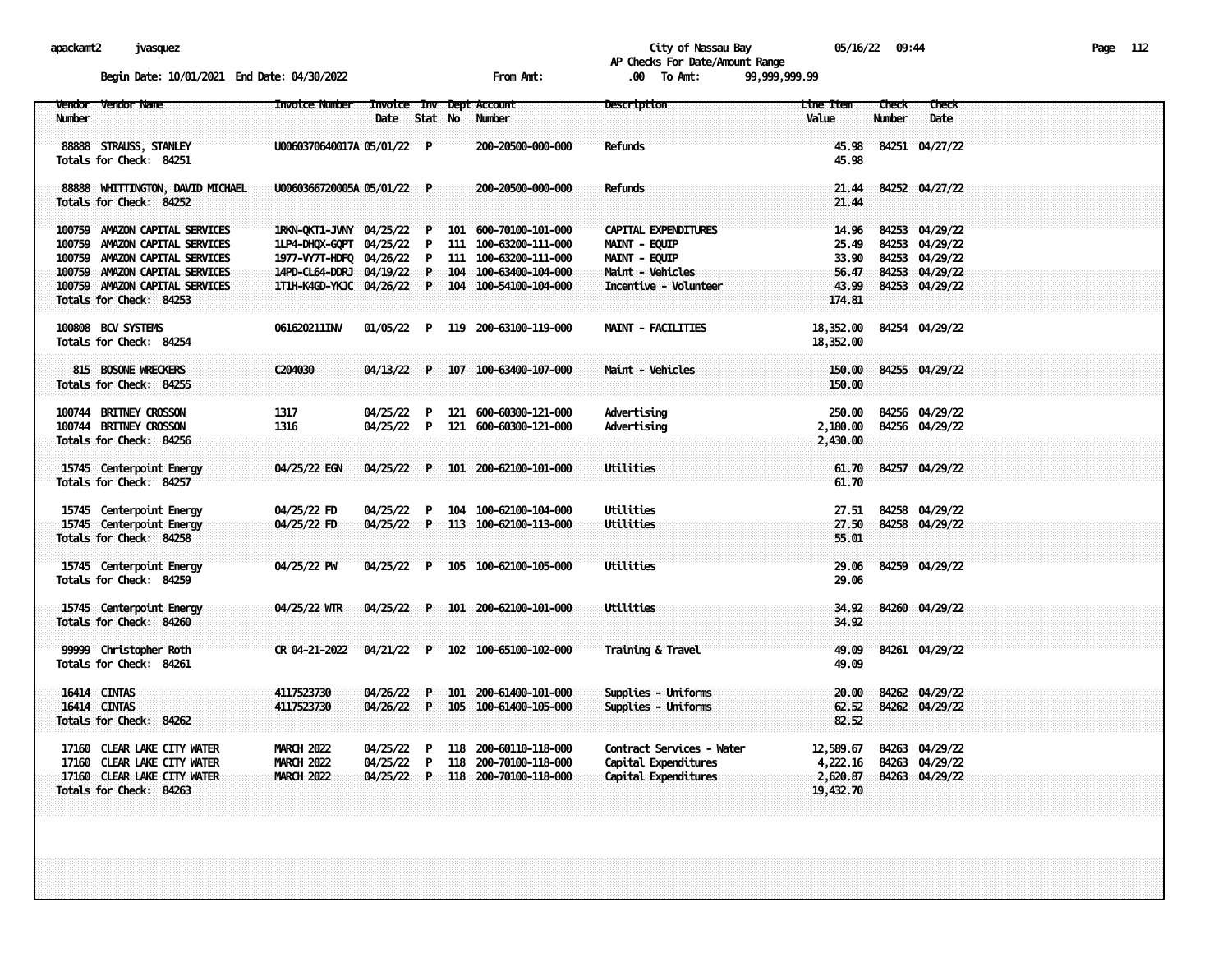**apackamt2 jvasquez City of Nassau Bay 05/16/22 09:44 Page 113 AP Checks For Date/Amount Range** Begin Date: 10/01/2021 End Date: 04/30/2022 From Amt: 00 To Amt: 99,999,999.99

| 05/16/22 | 09:44 |
|----------|-------|
|----------|-------|

| <del>Vendor Vendor Name</del>                                                         | Invotce Number Invotce Inv Dept Account |                     |              |                                                  | <b>Description</b>          | iatne Titen        | t Check.      | tCheck                  |  |  |
|---------------------------------------------------------------------------------------|-----------------------------------------|---------------------|--------------|--------------------------------------------------|-----------------------------|--------------------|---------------|-------------------------|--|--|
| <b>Number</b>                                                                         |                                         | Date Stat No Number |              |                                                  |                             | Value              | <b>Number</b> | Date                    |  |  |
| 89830 COMCAST                                                                         |                                         |                     |              | 04/18/22 WASTE 04/18/22 P 111 100-62200-111-000  | <b>Telecommunications</b>   | 211.47             |               | 84264 04/29/22          |  |  |
| Totals for Check: 84264                                                               |                                         |                     |              |                                                  |                             | 211.47             |               |                         |  |  |
|                                                                                       |                                         |                     |              |                                                  |                             |                    |               |                         |  |  |
| 100256 CONSTELLATION NEWENERGY INC                                                    | 62261212601                             | $04/20/22$ P        |              | $106 - 100 - 62100 - 106 - 000$                  | <b>Utilities</b>            | 305.65             |               | 84265 04/29/22          |  |  |
| Totals for Check: 84265                                                               |                                         |                     |              |                                                  |                             | 305.65             |               |                         |  |  |
|                                                                                       |                                         |                     |              |                                                  |                             |                    |               |                         |  |  |
| 100256 CONSTELLATION NEWENERGY INC                                                    | 62261264701                             |                     |              | 04/20/22 P 101 600-62100-101-627                 | <b>UTILITIES</b>            | 07.79              |               | 84266 04/29/22          |  |  |
| Totals for Check: 84266                                                               |                                         |                     |              |                                                  |                             | 07.79              |               |                         |  |  |
| 100256 CONSTELLATION NEWENERGY INC                                                    | 62261351201                             | 04/20/22 P          |              | 100-13200-000-000                                | Due from other CU - NAMD    | 95.44              |               | 84267 04/29/22          |  |  |
| Totals for Check: 84267                                                               |                                         |                     |              |                                                  |                             | 95.44              |               |                         |  |  |
|                                                                                       |                                         |                     |              |                                                  |                             |                    |               |                         |  |  |
| 100256 CONSTELLATION NEWENERGY INC                                                    | 62261354001                             |                     |              | 04/20/22 P 106 100-62100-106-000                 | Utilities                   | 06.67              |               | 84268 04/29/22          |  |  |
| Totals for Check: 84268                                                               |                                         |                     |              |                                                  |                             | 06.67              |               |                         |  |  |
|                                                                                       |                                         |                     |              |                                                  |                             |                    |               |                         |  |  |
| 100256 CONSTELLATION NEWENERGY INC                                                    | 62261357601                             |                     |              | 04/20/22 P 104 100-62100-104-000                 | Utilities                   | 527.69             |               | 84269 04/29/22          |  |  |
| 100256 CONSTELLATION NEWENERGY INC<br>Totals for Check: 84269                         | 62261357601                             |                     |              | 04/20/22 P 113 100-62100-113-000                 | Utilities                   | 527.69<br>1,055.38 |               | 84269 04/29/22          |  |  |
|                                                                                       |                                         |                     |              |                                                  |                             |                    |               |                         |  |  |
| 100589 CSA TECHNICAL LLC                                                              | 3257                                    | $02/07/22$ P        |              | 105 100-63700-105-000                            | Maint - Storm Sewer         | 440.00             |               | 84270 04/29/22          |  |  |
| 100589 CSA TECHNICAL LLC                                                              | 3114                                    | 11/29/21 P          |              | 105 100-63700-105-000                            | Maint - Storm Sewer         |                    |               | 798.21 84270 04/29/22   |  |  |
| 100589 CSA TECHNICAL LLC                                                              | 3269                                    |                     |              | 02/09/22 P 105 100-63700-105-000                 | Maint - Storm Sewer         | 330.00             |               | 84270 04/29/22          |  |  |
| 100589 CSA TECHNICAL LLC                                                              | 3291                                    |                     |              | 02/21/22 P 105 100-63700-105-000                 | Maint - Storm Sewer         | 1,164.00           |               | 84270 04/29/22          |  |  |
| 100589 CSA TECHNICAL LLC                                                              | 3164                                    | 12/28/21            | $\mathsf{P}$ | 105 100-63700-105-000                            | Maint - Storm Sewer         | 470.00             |               | 84270 04/29/22          |  |  |
| 100589 CSA TECHNICAL LLC                                                              | 3174                                    | $12/28/21$ P        |              | 105 100-63700-105-000                            | Maint - Storm Sewer         | 275.00             |               | 84270 04/29/22          |  |  |
| 100589 CSA TECHNICAL LLC                                                              | 3175                                    |                     |              | 12/28/21 P 105 100-63700-105-000                 | Maint - Storm Sewer         | 220.00             |               | 84270 04/29/22          |  |  |
| Totals for Check: 84270                                                               |                                         |                     |              |                                                  |                             | 3,697.21           |               |                         |  |  |
| 12275 DATAPROSE, LLC                                                                  | 3P60640                                 |                     |              | 04/19/22 P 101 100-60500-101-000                 | <b>Publications</b>         |                    |               | 658.45 84271 04/29/22   |  |  |
| Totals for Check: 84271                                                               |                                         |                     |              |                                                  |                             | 658.45             |               |                         |  |  |
|                                                                                       |                                         |                     |              |                                                  |                             |                    |               |                         |  |  |
| 100691 ESO SOLUTIONS, INC.                                                            | ES0-75553                               |                     |              | 03/13/22 P 111 100-63300-111-000                 | Maint - Software            |                    |               | 525.15 84272 04/29/22   |  |  |
| Totals for Check: 84272                                                               |                                         |                     |              |                                                  |                             | 525.15             |               |                         |  |  |
|                                                                                       |                                         |                     |              |                                                  |                             |                    |               |                         |  |  |
| 100454 FRONTIER COMMUNICATIONS                                                        |                                         |                     |              | 3334211 03/2022 03/25/22 P 111 100-62200-111-000 | <b>Telecomunications</b>    | 1,012.65           |               | 84273 04/29/22          |  |  |
| Totals for Check: 84273                                                               |                                         |                     |              |                                                  |                             | 1,012.65           |               |                         |  |  |
| 32600 GAMETIME                                                                        | PJI-0181843                             |                     |              | 04/01/22 P 106 900-70100-106-000                 | CAPITAL EXPENDITURES        | 40,946.64          |               | 84274 04/29/22          |  |  |
| Totals for Check: 84274                                                               |                                         |                     |              |                                                  |                             | 40,946.64          |               |                         |  |  |
|                                                                                       |                                         |                     |              |                                                  |                             |                    |               |                         |  |  |
| 940 GRAINGER                                                                          | 9263788508                              |                     |              | 03/31/22 P 101 600-70100-101-000                 | <b>CAPITAL EXPENDITURES</b> | 14.92              |               | 84275 04/29/22          |  |  |
| Totals for Check: 84275                                                               |                                         |                     |              |                                                  |                             | 14.92              |               |                         |  |  |
|                                                                                       |                                         |                     |              |                                                  |                             |                    |               |                         |  |  |
| 100251 GULF COAST COALITION OF CITIES NASSAUBAY-2022 04/27/22 P 101 100-60200-101-000 |                                         |                     |              |                                                  | Dues, Fees, & Subscriptions | 225.00             |               | 84276 04/29/22          |  |  |
| Totals for Check: 84276                                                               |                                         |                     |              |                                                  |                             | 225.00             |               |                         |  |  |
| 100761 HARRIS COUNTY AR-GENERAL                                                       | 0000008646                              |                     |              | 04/26/22 P 101 100-60900-101-000                 | <b>Elections</b>            |                    |               | 5,793.25 84277 04/29/22 |  |  |
|                                                                                       |                                         |                     |              |                                                  |                             |                    |               |                         |  |  |
|                                                                                       |                                         |                     |              |                                                  |                             |                    |               |                         |  |  |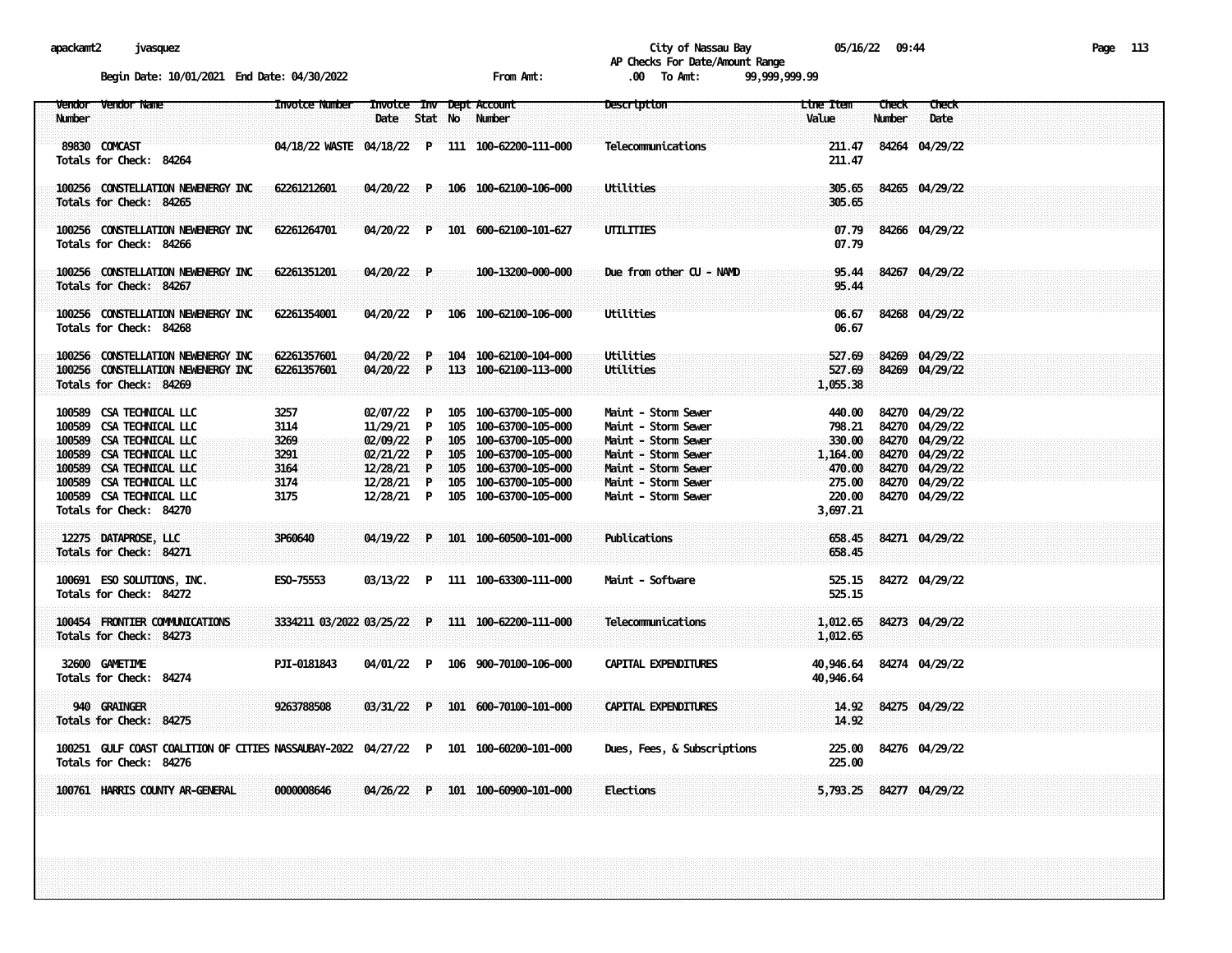**apackamt2 jvasquez City of Nassau Bay 05/16/22 09:44 Page 114 AP Checks For Date/Amount Range** Beatin Date: 10/01/2021 End Date: 04/30/2022 From Amt: 00 To Amt: 99.999.999.99

|                                                                                                 |                           |                     |  |                                                                      | <b>Description</b>       | ithe Item            | <b>Check</b>  | <b>Check</b>                     |  |  |  |
|-------------------------------------------------------------------------------------------------|---------------------------|---------------------|--|----------------------------------------------------------------------|--------------------------|----------------------|---------------|----------------------------------|--|--|--|
| <b>Number</b>                                                                                   |                           | Date Stat No Number |  |                                                                      |                          | Value                | <b>Number</b> | Date                             |  |  |  |
| Totals for Check: 84277                                                                         |                           |                     |  |                                                                      |                          | 5,793.25             |               |                                  |  |  |  |
|                                                                                                 |                           |                     |  |                                                                      |                          |                      |               |                                  |  |  |  |
| 100504 JASON VAIN                                                                               | SEE 04-23-22              |                     |  | 04/25/22 P 126 700-66100-126-628                                     | Special Events           | 160.00               |               | 84278 04/29/22                   |  |  |  |
| Totals for Check: 84278                                                                         |                           |                     |  |                                                                      |                          | 160.00               |               |                                  |  |  |  |
| 100839 LACY BELCHER                                                                             |                           |                     |  | LB 05-15-2022 04/26/22 P 112 100-65100-112-000                       | Training & Travel        | 190.36               |               | 84279 04/29/22                   |  |  |  |
| Totals for Check: 84279                                                                         |                           |                     |  |                                                                      |                          | 190.36               |               |                                  |  |  |  |
|                                                                                                 |                           |                     |  |                                                                      |                          |                      |               |                                  |  |  |  |
| 100161 LEENA SHETH                                                                              | PARKREF 220436 04/04/22 P |                     |  | 100-23100-000-000                                                    | Customer Deposits        | 100.00<br>100.00     |               | 84280 04/29/22                   |  |  |  |
| Totals for Check: 84280                                                                         |                           |                     |  |                                                                      |                          |                      |               |                                  |  |  |  |
| 55030 Lowes Business Account                                                                    | 04-25-2022                |                     |  | 04/25/22 P 118 200-63900-118-000                                     | Maint - Water Lines      |                      |               | 08.61 84281 04/29/22             |  |  |  |
| Totals for Check: 84281                                                                         |                           |                     |  |                                                                      |                          | 08.61                |               |                                  |  |  |  |
| 100555 MOBILE WIRELESS LLC                                                                      | 4757                      |                     |  | 04/21/22 P 111 100-60100-111-000                                     | CONTRACT SERVICES        | 1,056.00             |               | 84282 04/29/22                   |  |  |  |
| Totals for Check: 84282                                                                         |                           |                     |  |                                                                      |                          | 1,056.00             |               |                                  |  |  |  |
|                                                                                                 |                           |                     |  |                                                                      |                          |                      |               |                                  |  |  |  |
| 99764 MUNICIPAL EMERGENCY SERVICE<br>99764 MUNICIPAL EMERGENCY SERVICE                          | IN1696337                 |                     |  | 04/04/22 P 104 100-61500-104-000<br>04/12/22 P 104 100-63200-104-000 | SUPPLIES - EQUIP/TOOLS   | 540.80               |               | 84283 04/29/22                   |  |  |  |
| Totals for Check: 84283                                                                         | <b>IN1699665</b>          |                     |  |                                                                      | Maint - Equip            | 413.00<br>953.80     |               | 84283 04/29/22                   |  |  |  |
|                                                                                                 |                           |                     |  |                                                                      |                          |                      |               |                                  |  |  |  |
| 2050 NASA ONE TROPHIES                                                                          | 32730                     |                     |  | 04/18/22 P 101 100-61100-101-000                                     | Supplies - Office        | $-60.00$             |               | 84284 04/29/22                   |  |  |  |
| Totals for Check: 84284                                                                         |                           |                     |  |                                                                      |                          | 60.00                |               |                                  |  |  |  |
| 30420 NORMAN FREDE CHEVROLET                                                                    | <b>CTCS566033</b>         |                     |  | 04/14/22 P 107 100-63400-107-000                                     | Maint - Vehicles         | 1,476.86             |               | 84285 04/29/22                   |  |  |  |
| Totals for Check: 84285                                                                         |                           |                     |  |                                                                      |                          | 1,476.86             |               |                                  |  |  |  |
| 100314 ORKIN COMMERCIAL SERVICES                                                                |                           |                     |  |                                                                      | Maint - Facilities       |                      |               |                                  |  |  |  |
| 100314 ORKIN COMMERCIAL SERVICES                                                                | 226473427<br>226473428    |                     |  | 04/18/22 P 105 100-63100-105-000<br>04/18/22 P 104 100-63100-104-000 | Maint - Facilities       | 91.20<br>46.00       |               | 84286 04/29/22<br>84286 04/29/22 |  |  |  |
| 100314 ORKIN COMMERCIAL SERVICES                                                                | 226473428                 |                     |  | 04/18/22 P 113 100-63100-113-000                                     | Maint - Facilities       | 46.00                |               | 84286 04/29/22                   |  |  |  |
| Totals for Check: 84286                                                                         |                           |                     |  |                                                                      |                          | 183.20               |               |                                  |  |  |  |
| 77052 PASADENA PRINTING, INC.                                                                   | 45980                     |                     |  | 04/14/22 P 107 100-60600-107-000                                     | Printing                 | 60.00                |               | 84287 04/29/22                   |  |  |  |
| Totals for Check: 84287                                                                         |                           |                     |  |                                                                      |                          | 60.00                |               |                                  |  |  |  |
|                                                                                                 |                           |                     |  |                                                                      |                          |                      |               |                                  |  |  |  |
| 99999 PHIL JOHNSON<br>Totals for Check: 84288                                                   | PJ 04-01-2022             |                     |  | 04/01/22 P 110 100-65300-110-000                                     | Contingency              | 2,577.30<br>2,577.30 |               | 84288 04/29/22                   |  |  |  |
|                                                                                                 |                           |                     |  |                                                                      |                          |                      |               |                                  |  |  |  |
| 100268 PRESIDIO NETWORKED SOLUTIONS                                                             | 6011922000527             |                     |  | 04/20/22 P 111 100-60100-111-000                                     | <b>CONTRACT SERVICES</b> | 5,325.46             |               | 84289 04/29/22                   |  |  |  |
| Totals for Check: 84289                                                                         |                           |                     |  |                                                                      |                          | 5,325.46             |               |                                  |  |  |  |
| 71150 RCI Technologies, Inc.                                                                    | 46019                     |                     |  | 04/06/22 P 101 100-60100-101-000                                     | Contract Services        |                      |               | 1,300.00 84290 04/29/22          |  |  |  |
| Totals for Check: 84290                                                                         |                           |                     |  |                                                                      |                          | 1,300.00             |               |                                  |  |  |  |
|                                                                                                 |                           |                     |  |                                                                      | Maint - Vehicles         |                      |               |                                  |  |  |  |
| 100124 SIDDONS MARTIN EMERGENCY GROUP 19406570<br>100124 SIDDONS MARTIN EMERGENCY GROUP 2412071 |                           |                     |  | 04/06/22 P 104 100-63400-104-000<br>03/09/22 P 104 100-63400-104-000 | Maint - Vehicles         | 558.42<br>1,500.00   |               | 84291 04/29/22<br>84291 04/29/22 |  |  |  |
| Totals for Check: 84291                                                                         |                           |                     |  |                                                                      |                          | 2,058.42             |               |                                  |  |  |  |
|                                                                                                 |                           |                     |  |                                                                      |                          |                      |               |                                  |  |  |  |